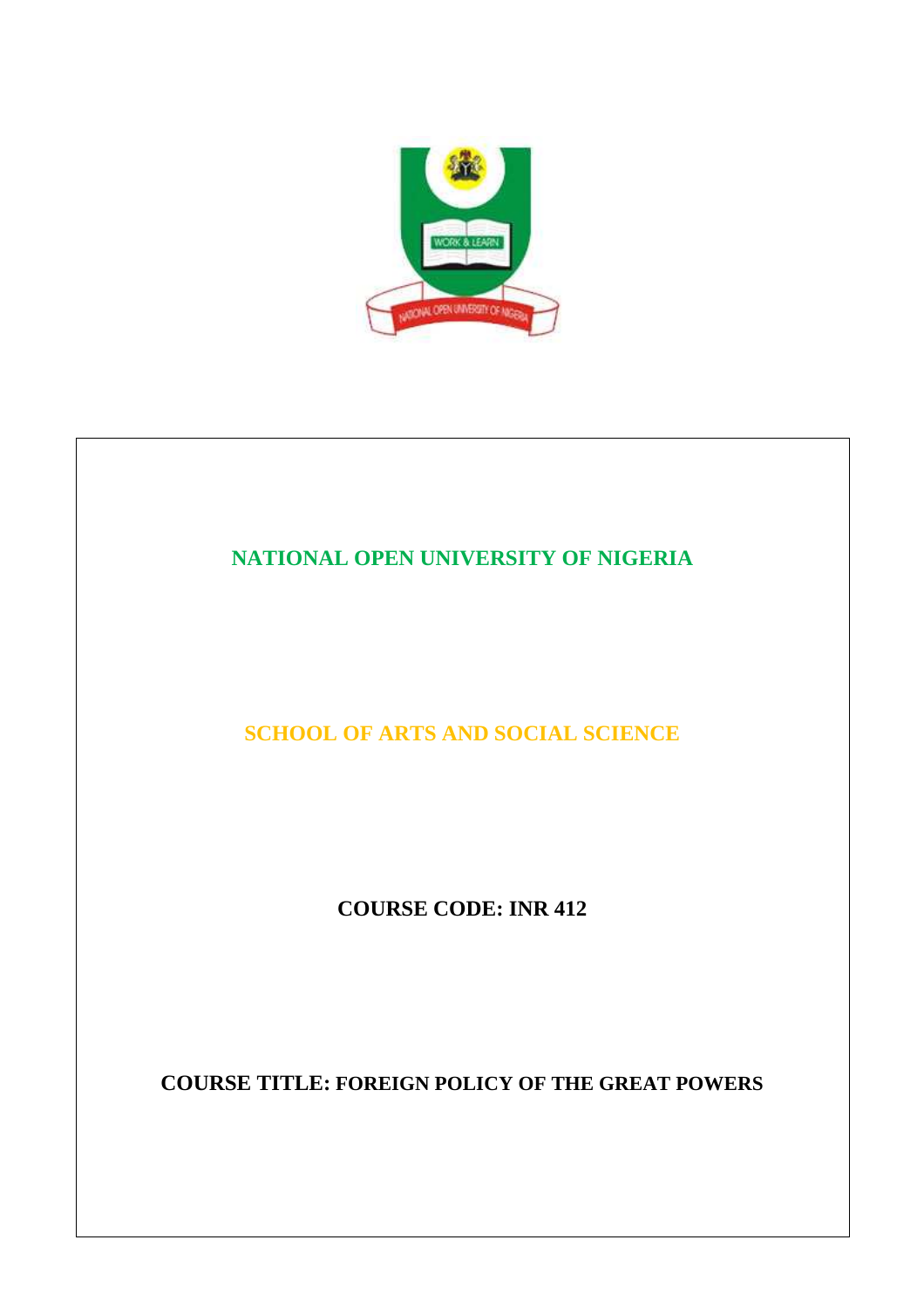

**INR 412** 

# **FOREIGN POLICY OF THE GREAT POWERS**

| Course Team | Udeoji Ebele Angela (Developer/Writer) – OAU    |
|-------------|-------------------------------------------------|
|             | Dr. Dokun Oyeshola (Editor) – OAU               |
|             | Dr Olu Akeusola (Programme Leader) – NOUN       |
|             | Ebele Angela Udeoji (Course Coordinator) – NOUN |

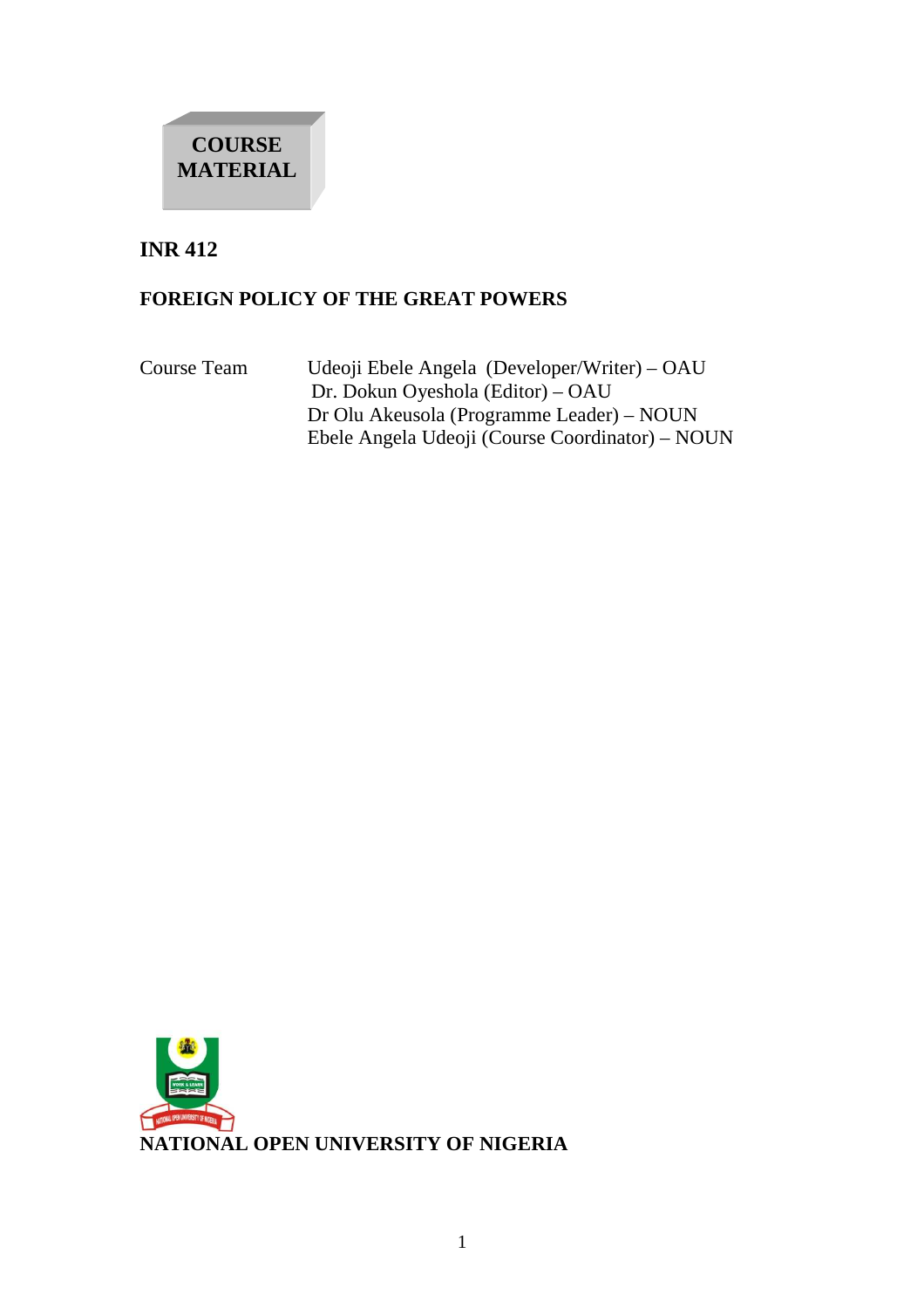National Open University of Nigeria Headquarters 14/16 Ahmadu Bello Way Victoria Island Lagos

Abuja Annex 245 Samuel Adesujo Ademulegun Street Central Business District Opposite Arewa Suites Abuja e-mail: centralinfo@nou.edu.ng URL: www.nou.edu.ng

National Open University of Nigeria 2011 First Printed 2011 ISBN:

All Rights Reserved Printed by …………….. For National Open University of Nigeria

# **NATIONAL OPEN UNIVERSITY OF NIGERIA**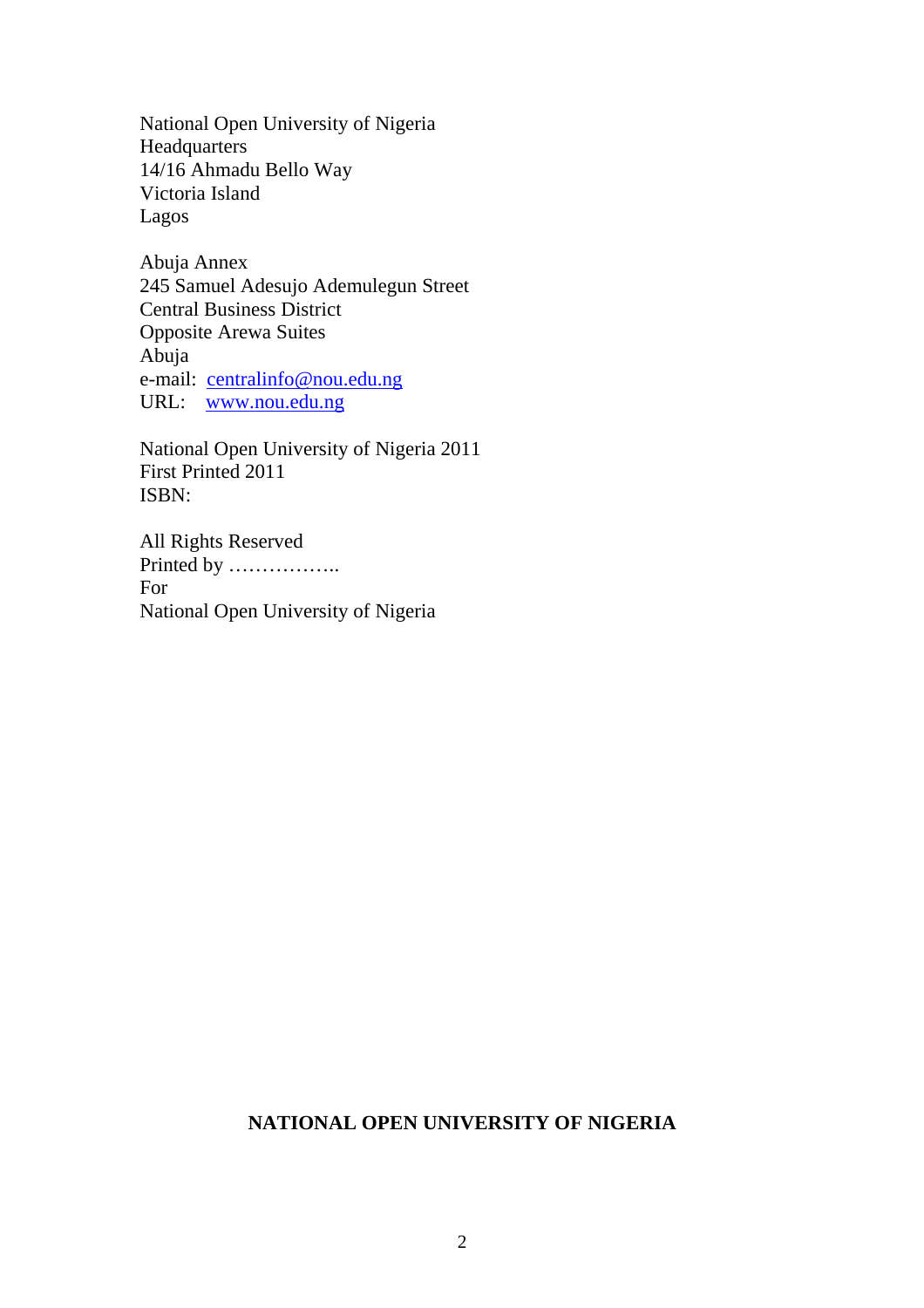# **CONTENTS PAGE**

# **Introduction**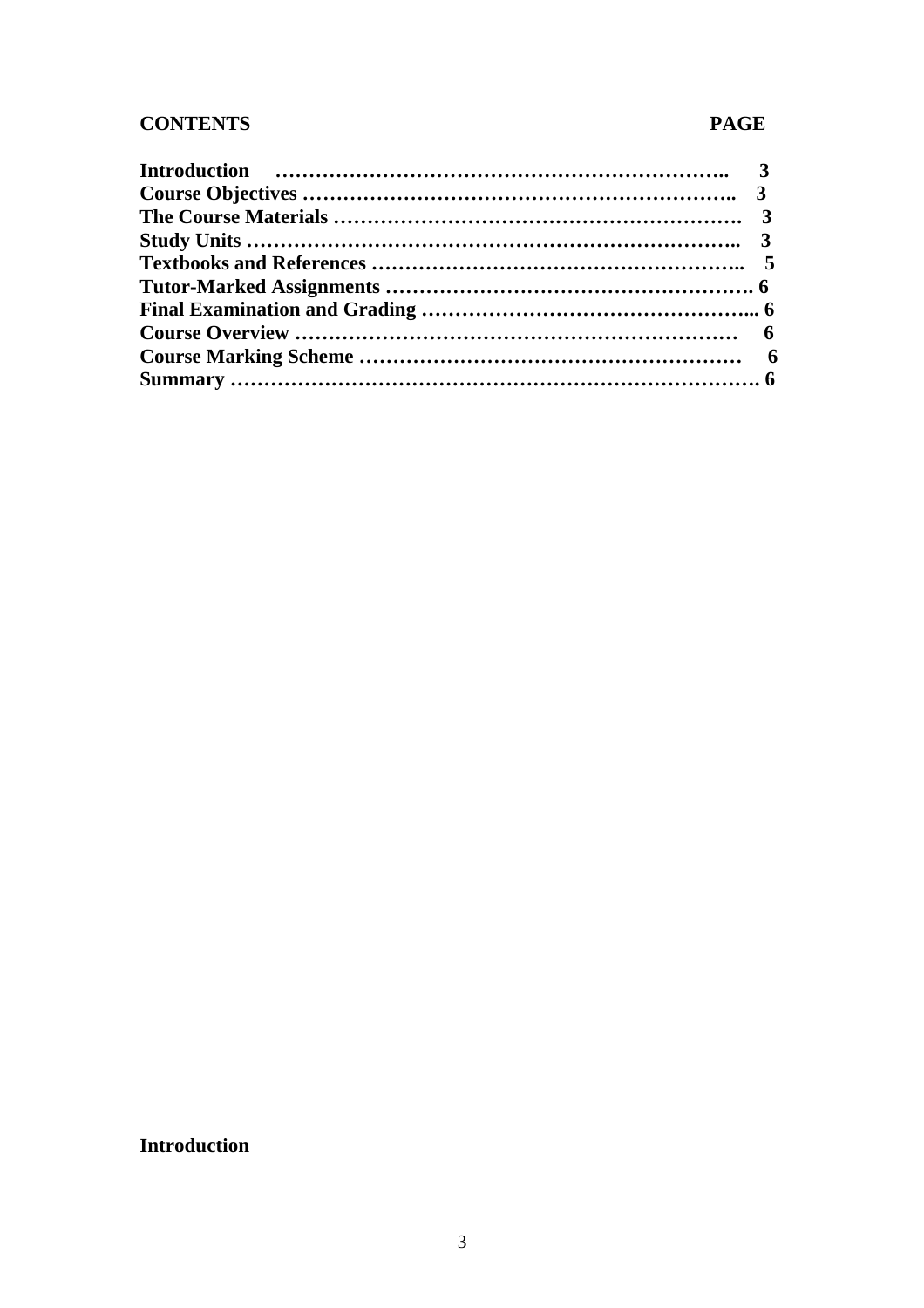**INR 412:** Foreign Policies of the Great Powers is a one-semester course in the fourth year of B.A. (Hons) Degree in French and International Relations. It is a two Unit Credit Course designed to explore the foreign policies of the Great Powers. The course begins with an introduction to foreign policy from theoretical viewpoint and proceeds into different cases of great powers explored in the course.

INR 412 is designed to facilitate understanding of relationship among great powers in the contemporary international system. The course explores how these great powers have influenced contemporary international system as well as their roles in various multinational organisations like the UN, EU and NATO. The course further explores the changing patterns of the relations among the great powers since the end of the cold war in 1989/90.

The study units are structured into Modules. Each module comprises of 5 units. A Unit Guide comprises of instructional material and also provides a brief description of the instructional material.

#### **Courses Objectives**

The main objective of INR 412 is to facilitate understanding of the patterns of foreign relations of the great powers and the impact of these relations on the international system.

The objectives of each unit are specified at the beginning of each unit and are to be used as reference points and to evaluate the level of progress in the study. At the end of each unit, the objectives are also useful to check whether the progress is consistent with the stated objectives of the unit. The entire units are sufficient to completely achieve overall objective of the course.

#### **The Course Material**

In all of the courses, you will find the major components thus:

- (1) Course Guide
- (2) Study Units
- (3) Textbooks
- (4) Assignments

#### **Study Units**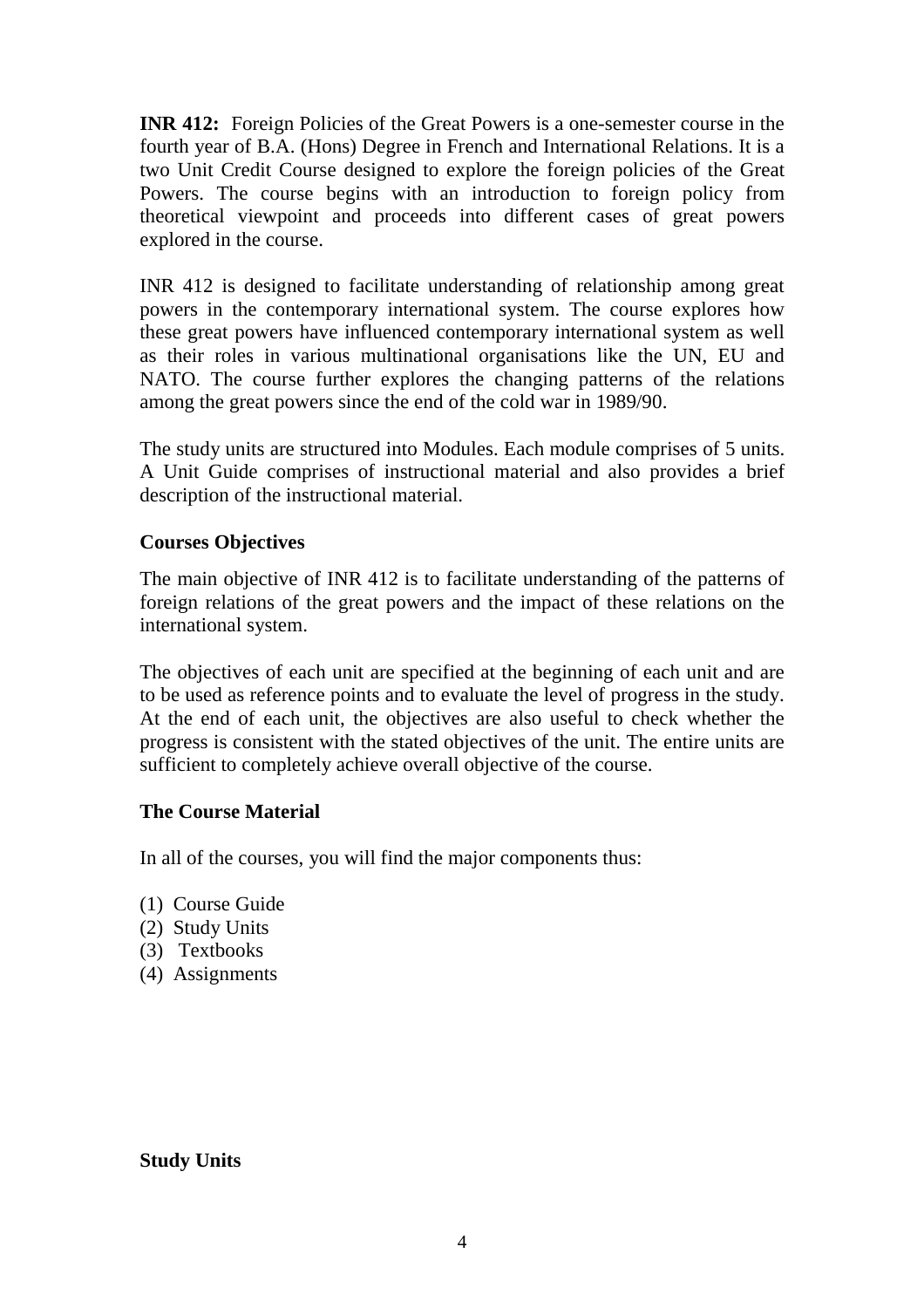There are 20 study units in this course: They are:

#### **Module 1**

- Unit 1 General Introduction to Foreign Policy
- Unit 2 Foreign Policy Decision-making Models
- Unit 3 The Environments of Foreign Policy
- Unit 4 Determinants of Foreign Policy Behaviours

# **Module 2**

- Unit 1 The Principles/Goals of American Foreign Policy
- Unit 2 American Foreign Policy in Historical Perspectives
- Unit 3 British Foreign Policy in Historical Perspectives<br>
Unit 4 The Decline of British Power
- The Decline of British Power

# **Module 3**

- Unit 1 The Fundamental Principles of French Foreign Policy
- Unit 2 France's Policy in Africa after 1945
- Unit 3 The Evolution of Common Foreign and Security Policy
- Unit 4 Component of the European Union's Foreign Policy

# **Module 4**

- Unit 1: Fundamental Goals of Soviet Union Foreign Policy
- Unit 2: Soviet Union Foreign Policy in Historical Perspectives
- Unit 3: Fundamental Principles of Chinese Foreign Policy
- Unit 4: China in Contemporary World Politics

# **Module 5**

- Unit 1: Principles of Japanese Foreign Policy
- Unit 2: Japan in World Politics
- Unit 3: Principles of Germany Foreign Policy
- Unit 4: Germany Foreign Policy in Historical Perspectives

From the above, we can see that the course starts with the basic introduction to the subject matter of foreign policy and expands subsequently into more detailed examination of different powers like USA, Britain, French, European Union, Soviet Union, China, Japan and Germany. The instructions given in each unit contains objectives, course contents and reading materials. In addition, there are also self-assessment exercise and Tutor-Marked Assignments. All these are intended to assist you in achieving the objectives of each unit.

#### **Textbooks and References**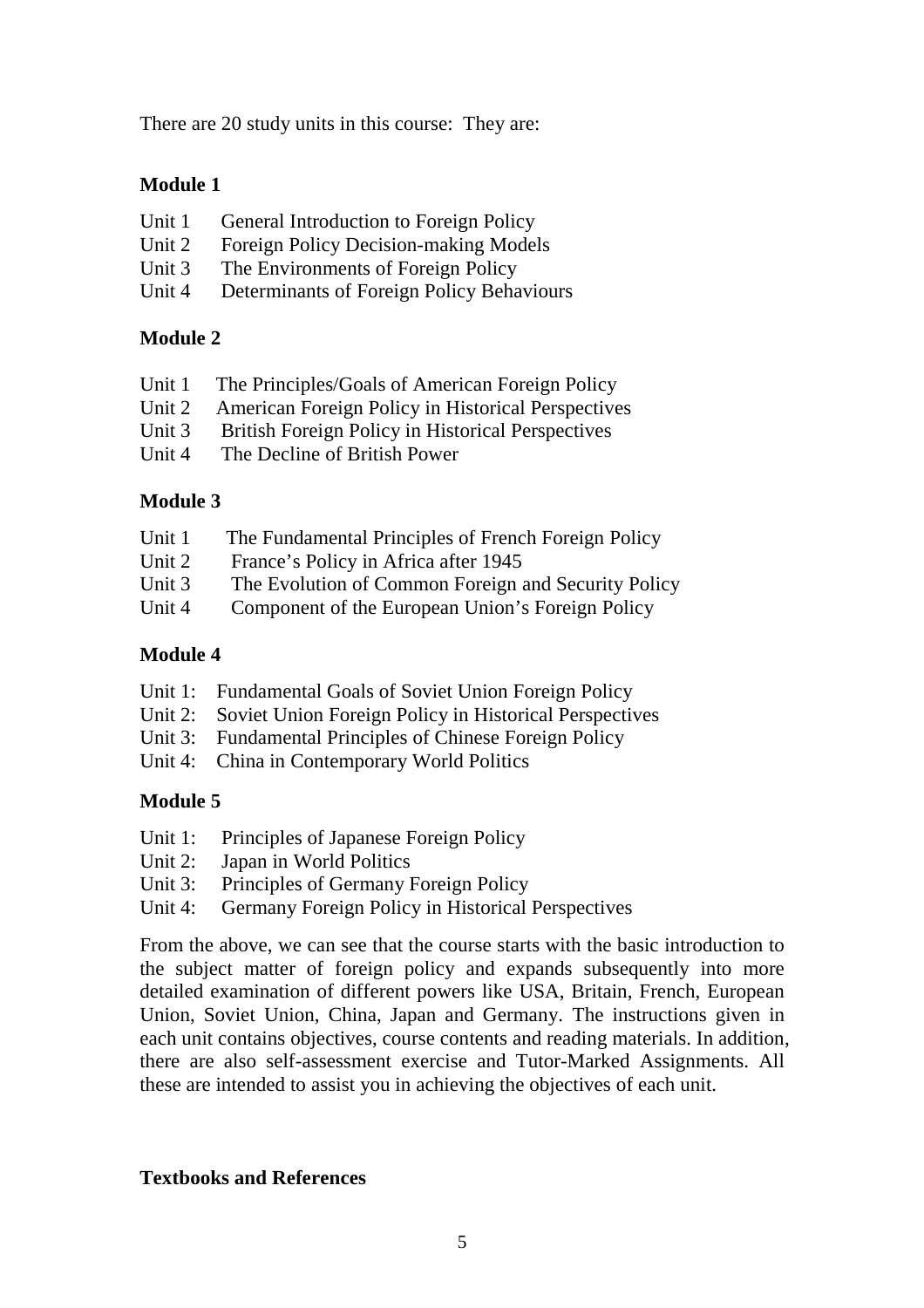- Boyce, Robert. (1998). *French Foreign and Defence Policy, 1918-1940: The Decline and Fall of a Great Power*
- Cooney, Kevin. (2006). *Japan's Foreign Policy since 1945* (Armonk, N.Y. and London: M.E. Sharpe
- Frankel, Joseph. (1967). *The Making of Foreign Policy: An Analysis of Decision-Making* (London: Oxford University Press)
- Gaddis, John Lewis. (1990). *Russia, the Soviet Union and the United States. An Interpretative History*. McGraw-Hill
- Goldstein, Avery. (2005). *Rising to the Challenge: China's Grand Strategy and International Security*, Stanford University Press
- Holborn, Hajo. (1969). *A History of Modern Germany 1840-1945*. New York: Knopf
- Ikenberry, G. John, (1989). *American Foreign Policy: Theoretical Essays*. Scott, Firesman and Company.
- Niall, Fergusion. (2004). *Empire, The Rise and Demise of the British World Order and the lessons for Global Power* ( New York : Basic Books)
- Page, Smith. (2005). America *Enters the War: A People's History of the Progressive Era and World War I* (New York: McGraw-Hill Book Company)
- Paul, Belkin. (2009). *German Foreign and Security Policy: Trends and Transatlantic Implications* (Congressional Research Services – RL-34199) USA
- Paul, Kennedy. (1987). *The Rise and Fall of Great Powers: Economic Change and Military Conflict from 1500 to 2000* (New York: Random House.
- Sutter, Robert (2008). *Chinese Foreign Relations*, Rowman & Littlefield Publishers Inc.
- Trenin, D. (2005). "Russia, the EU and the Common Neighbourhood" *CER Essays*, London: Centre for European Reform.
- Wallace, William. (1971). *Foreign Policy and the Political Process.* London: Macmillan Publisher.
- William, H. Cooper. (2011). *U.S.-Japan Economic Relations: Significance, Prospects, and Policy Options.* (Congressional Research Service Report RL32649).
- Ryder, A. J. (1973). *Twentieth Century Germany From Bismarck to Brandt*. New York: Columbia University Press.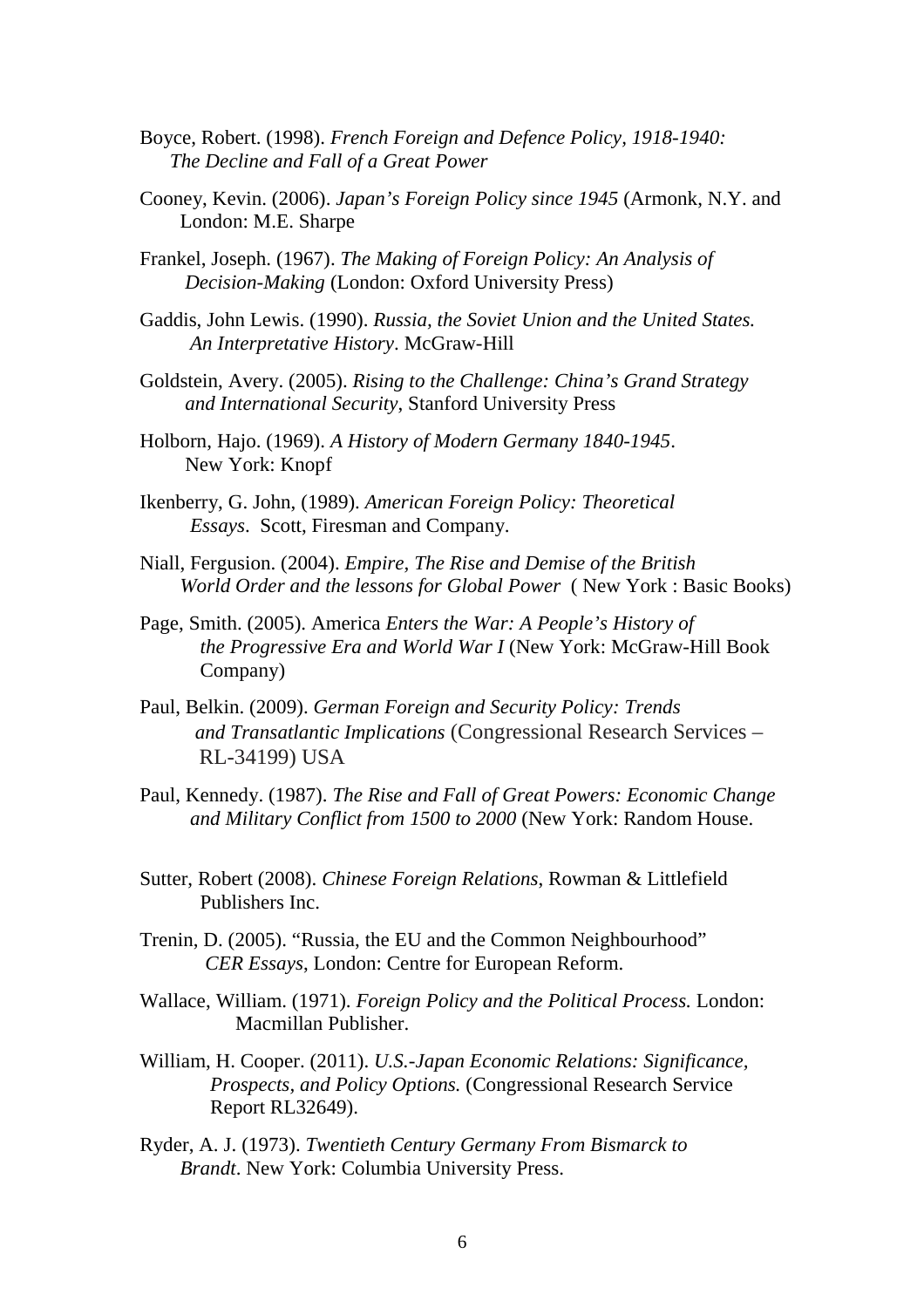#### **Tutor-Marked Assignments/ Self Assessment Exericises**

There are two aspects to the assessment of this course. First is the Tutor-Marked Assignments; second is a written examination. In handling these assignments, you are expected to apply the information, knowledge and experience acquired during the course. The Tutor Marked Assignments are now being done online. Ensure that you register all your courses so that you can have easy access to the online assignments. Your score in the online assignments will account for 30 per cent of your total coursework. At the end of the course, you will need to sit for a final examination. This examination will account for the other 70 per cent of your total course mark.

#### **Tutor Marked Assignments (TMAs)**

Usually, there are four (4) online tutor-marked assignments in this course. Each assignment will be marked over ten (10). The best three (that is the highest three of the 10 marks) will be counted. This implies that the total mark for the best three (3) assignments will constitute 30% of your total course work. You will be able to complete your online assignments successfully from the information and materials contained in your references, reading and study units.

#### **Final Examination and Grading**

The final examination for INR 412: Foreign Policy of the Great Powers will be of two hours duration and have a value of 70% of the total course grade. The examination will consist of multiple choice and fill-in-the-gaps questions which will reflect the practice exercises and tutor-marked assignments you have previously encountered. All areas of the course will be assessed. It is important that you use adequate time to revise the entire course. You may find it useful to review your tutor-marked assignments before the examination. The final examination covers information from all aspects of the course.

#### **How to Get the Most from this Course**

1) There are 20 units in this course. You are to spend one week in each unit. In distance learning, the study units replace the university lecture. This is one of the great advantages of distance learning; you can read and work through specially designed study materials at your own pace, and at a time and place that suites you best. Think of it as reading the lecture instead of listening to the lecturer. In the same way a lecturer might give you some reading to do. The study units tell you when to read and which are your text materials or recommended books. You are provided exercises to do at appropriate points, just as a lecturer might give you in a class exercise.

2) Each of the study units follows a common format. The first item is an introduction to the subject matter of the unit, and how a particular unit is integrated with other units and the course as a whole. Next to this is a set of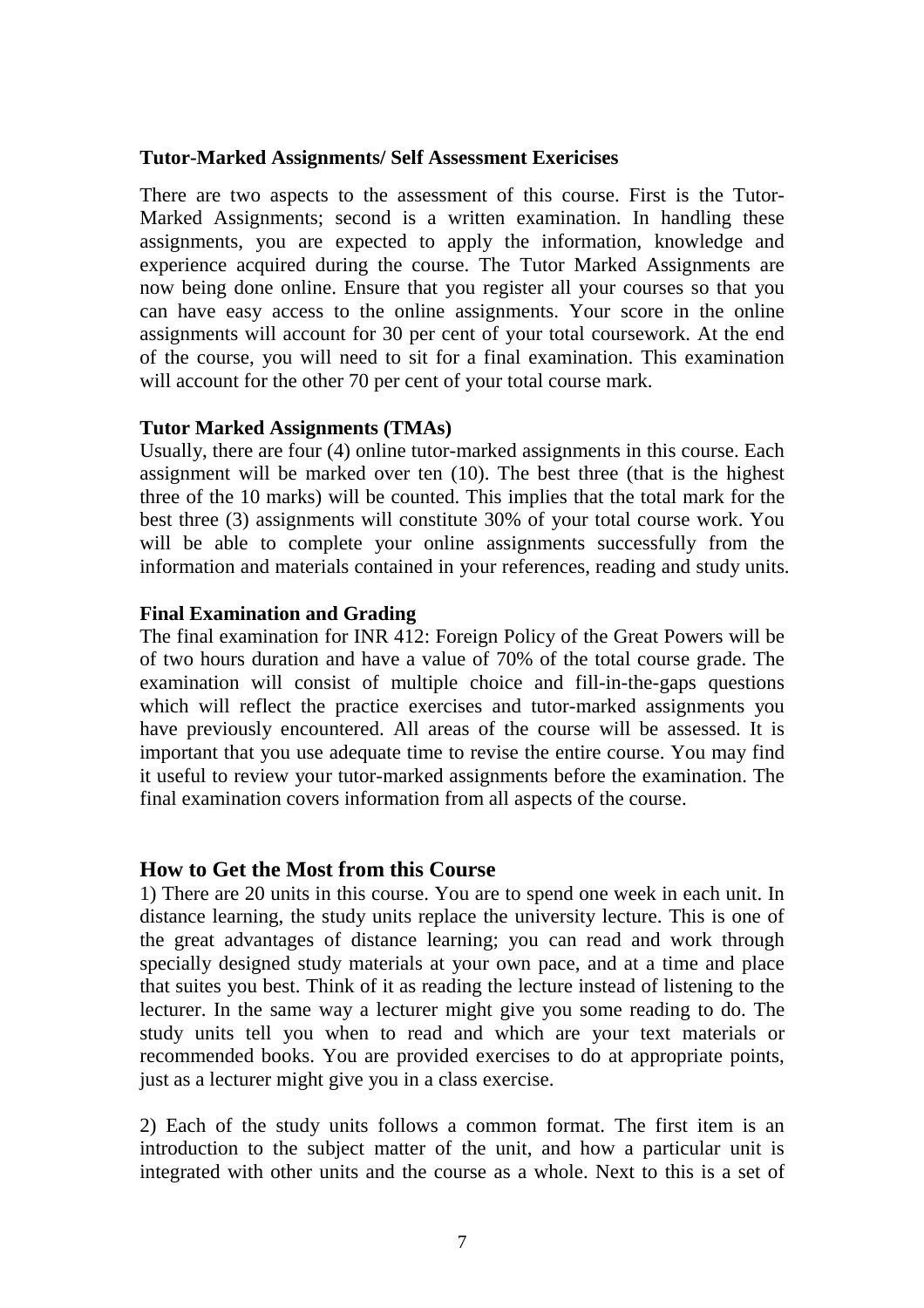learning objectives. These objectives let you know what you should be able to do, by the time you have completed the unit. These learning objectives are meant to guide your study. The moment a unit is finished, you must go back and check whether you have achieved the objectives. If this is made a habit, then you will significantly improve your chance of passing the course.

3) The main body of the unit guides you through the required reading from other sources. This will usually be either from your reference or from a reading section.

4) The following is a practical strategy for working through the course. If you run into any trouble, telephone your tutor or visit the study centre nearest to you. Remember that your tutor's job is to help you. When you need assistance, do not hesitate to call and ask your tutor to provide it.

5) Read this course guide thoroughly. It is your first assignment.

6) Organize a study schedule – Design a 'Course Overview' to guide you through the course. Note the time you are expected to spend on each unit and how the assignments relate to the units. Important information; e.g. details of your tutorials and the date of the first day of the semester is available at the study centre. You need to gather all the information into one place, such as your diary or a wall calendar. Whatever method you choose to use, you should decide on and write in your own dates and schedule of work for each unit.

7) Once you have created your own study schedule, do everything to stay faithful to it.

The major reason that students fail is that they get behind in their coursework. If you get into difficulties with your schedule, please let your tutor or course coordinator know before it is too late for help.

8) Turn to Unit 1, and read the introduction and the objectives for the unit.

9) Assemble the study materials. You will need your references for the unit you are studying at any point in time.

10) As you work through the unit, you will know what sources to consult for further information.

11) Visit your Study Centre whenever you need up-to-date information.

12) Well before the relevant online TMA due dates, visit your study centre for relevant information and updates. Keep in mind that you will learn a lot by doing the assignment carefully. They have been designed to help you meet the objectives of the course and, therefore, will help you pass the examination.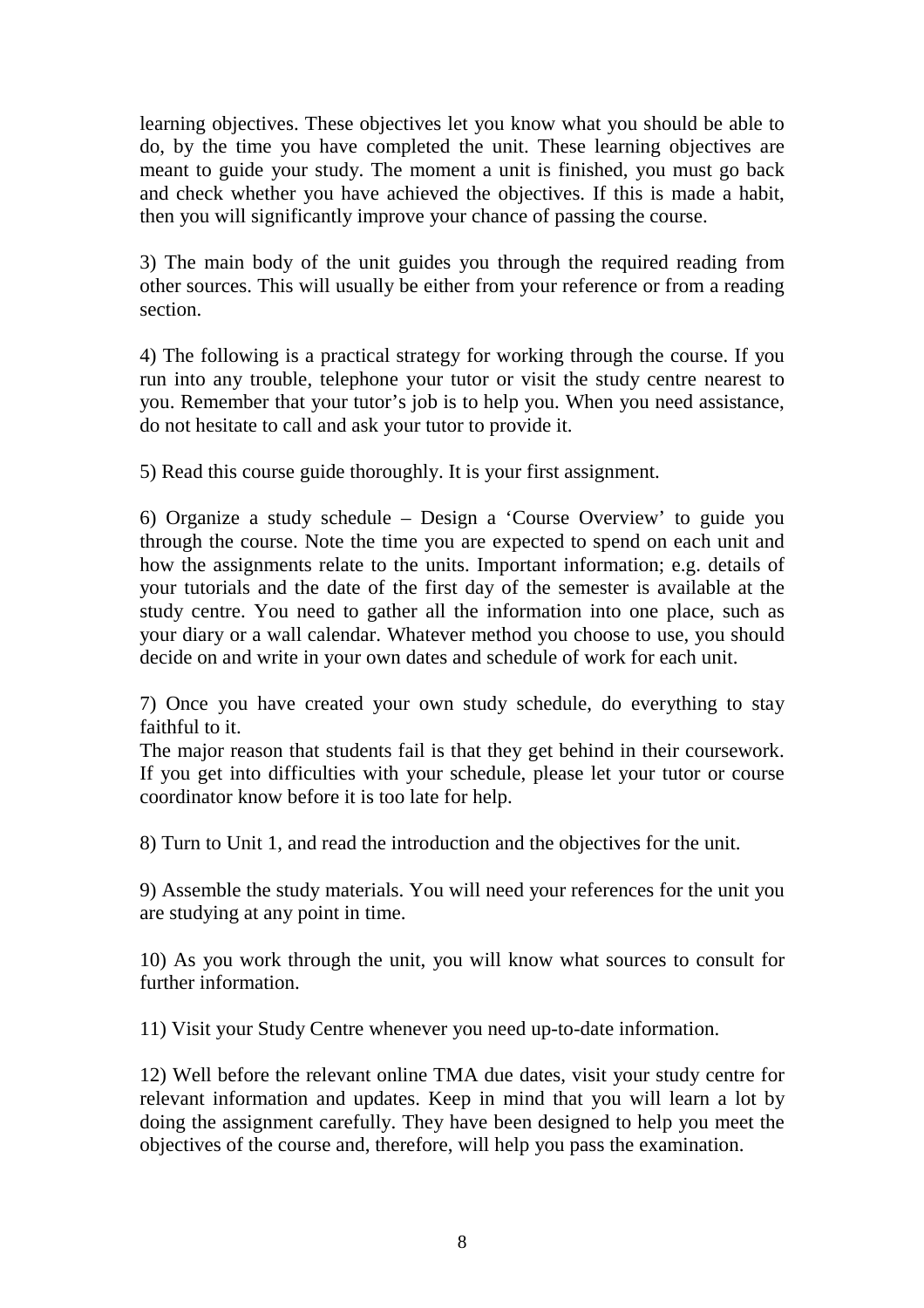13) Review the objectives for each study unit to confirm that you have achieved them. If you feel unsure about any of the objectives, review the study materials or consult your tutor. When you are confident that you have achieved a unit's objectives, you can start on the next unit. Proceed unit by unit through the course and try to space your study so that you can keep yourself on schedule.

15) After completing the last unit, review the course and prepare yourself for the final examination. Check that you have achieved the unit objectives (listed at the beginning of each unit) and the course objectives (listed in the course guide).

#### **Summary**

**INR 412:** Foreign Policies of the Great Powers explores the nature and trends of the relationship among great powers in the contemporary international system. The course begins with an introduction to foreign policy from theoretical viewpoint and proceeds into different cases of great powers. The course further explores how these great powers have influenced contemporary international system as well as their roles in various multinational organisations like the UN, EU and NATO. All the basic course materials needed to successfully complete the course are provided. Upon completion, you will be able to:

- Understand the concept of 'foreign policy' from a general perspective. The intention here is to expose you to the complexities of the issues involved in making foreign policy decisions. When two states relate together for mutual political, economic and cultural benefits, their relationship is carried out under the banner of 'foreign policy'
- Explain the fundamental determinants of foreign policies of the great powers. These determinants are both domestic and external in nature.
- Provide an historical analysis of the foreign policies of great powers.
- Justify the various actions undertaken by different powers in their foreign policies against the background of national interest.
- Discuss the contemporary foreign policies of the great powers as well as the changing roles of these powers in the international system.

#### **TABLE OF CONTENTS PAGE**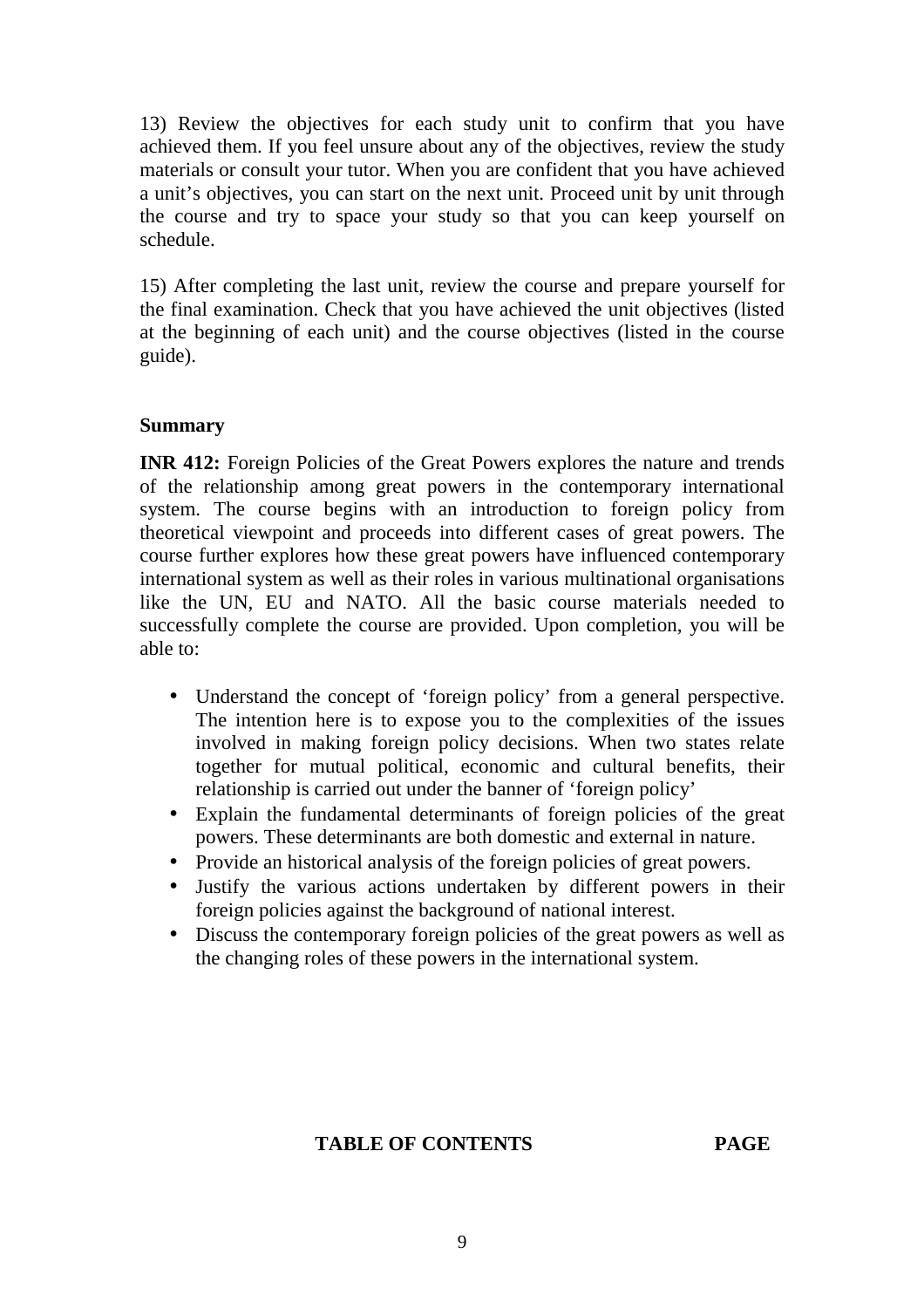| <b>MODULE 1: Introduction</b>                                      |                                                               | 4                       |
|--------------------------------------------------------------------|---------------------------------------------------------------|-------------------------|
| Unit 1                                                             | <b>General Introduction to Foreign Policy</b>                 | $\overline{\mathbf{4}}$ |
| Unit 2                                                             | <b>Foreign Policy Decision-making Models</b>                  | 10                      |
| Unit 3                                                             | <b>The Environments of Foreign Policy</b>                     | 18                      |
| Unit 4                                                             | <b>Determinants of Foreign Policy Behaviours</b>              | 22                      |
| <b>MODULE 2:</b>                                                   | <b>Foreign Policies of the United States and Britain</b>      | 26                      |
| Unit 1                                                             | The Principles/Goals of American Foreign Policy               | 27                      |
| Unit 2                                                             | <b>American Foreign Policy in Historical Perspectives</b>     | 37                      |
| Unit 3                                                             | <b>British Foreign Policy in Historical Perspectives</b>      | 46                      |
| Unit 4                                                             | <b>The Decline of British Power</b>                           | 57                      |
| <b>MODULE 3: Foreign Policies of France and the European Union</b> |                                                               | 62                      |
| <b>Unit 1</b>                                                      | The Fundamental Principles of French Foreign Policy           | 63                      |
| Unit 2                                                             | <b>France's Policy in Africa after 1945</b>                   | 71                      |
| Unit 3                                                             | The Evolution of Common Foreign and Security Policy           | 80                      |
| Unit 4                                                             | <b>Component of the European Union's Foreign Policy</b>       | 86                      |
| <b>MODULE 4:</b><br><b>Foreign Policies of Russia and China</b>    |                                                               | 95                      |
| Unit 1:                                                            | <b>Fundamental Goals of Soviet Union Foreign Policy</b>       | 96                      |
| Unit $2:$                                                          | <b>Soviet Union Foreign Policy in Historical Perspectives</b> | 102                     |
| Unit 3:                                                            | <b>Fundamental Principles of Chinese Foreign Policy</b>       | 109                     |
| Unit 4:                                                            | <b>China in Contemporary World Politics</b>                   | 117                     |
|                                                                    | <b>MODULE 5: Foreign Policies of Japan and Germany</b>        | 126                     |
| Unit 1:                                                            | <b>Principles of Japanese Foreign Policy</b>                  | 127                     |
| Unit 2:                                                            | <b>Japan in World Politics</b>                                | 133                     |
| Unit 3:                                                            | <b>Principles of Germany Foreign Policy</b>                   | 141                     |
| Unit 4:                                                            | <b>Germany Foreign Policy in Historical Perspectives</b>      | 149                     |

# **MODULE 1 INTRODUCTION**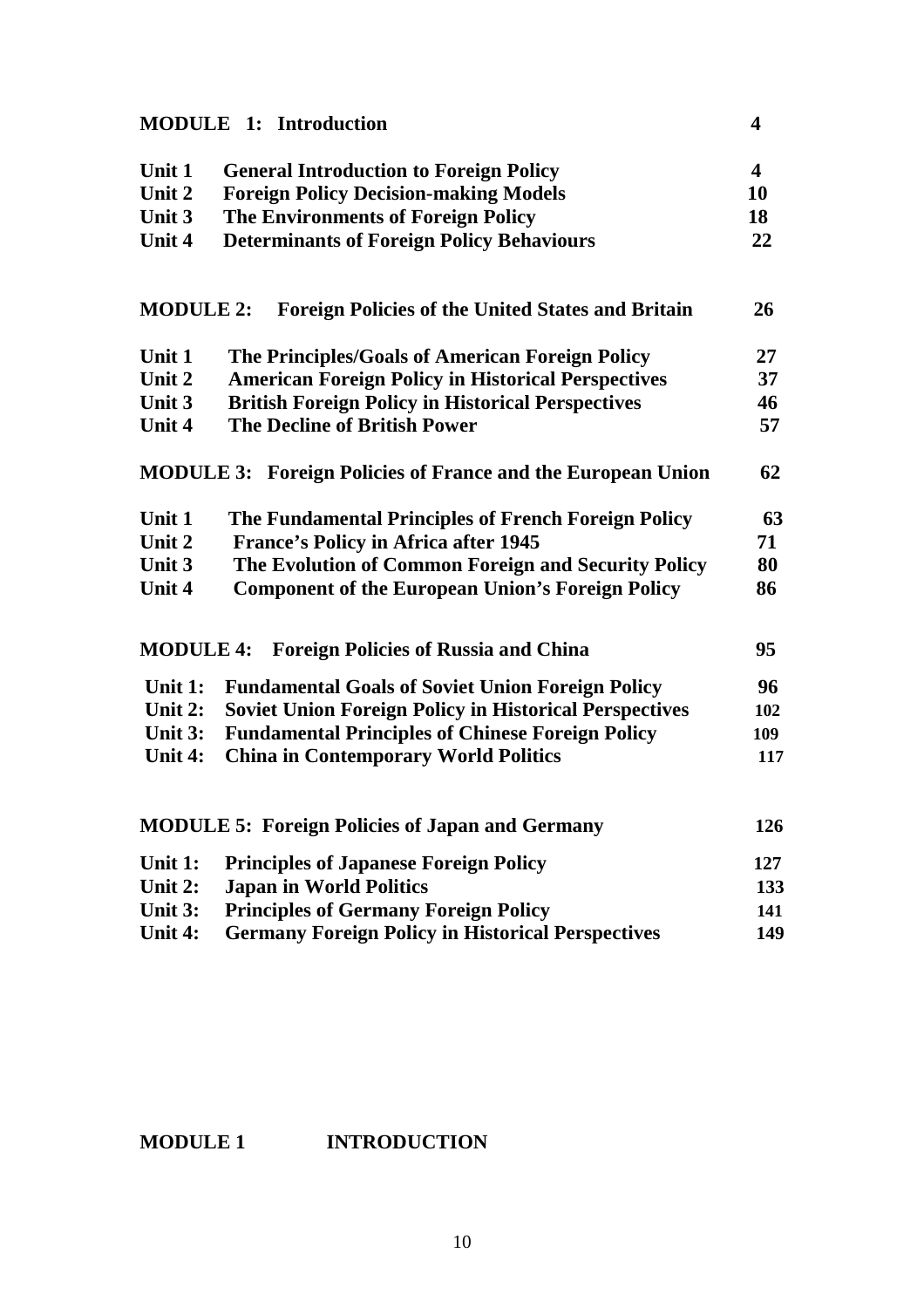This module provides a general overview of the concept of 'foreign policy'. The intention here is to expose you to the complexities of the issues involved in making foreign policy decisions. Central to the discussion in this module is an in-depth analysis of the environment, models and determinants of foreign policy. The issued discussed in this module revolved around all the 'powers' discussed in this book and thus could be seen as the 'lens' through which foreign policies of the great powers are analyzed.

This module, which is made up of four units, comprises of general introduction to foreign policy, models of foreign policy, the environments of foreign policy, determinants of foreign policy and the actors involved in making foreign policy decisions.

- Unit 1 General Introduction to Foreign Policy
- Unit 2 Foreign Policy Decision-making Models
- Unit 3 The Environments of Foreign Policy
- Unit 4 Determinants of Foreign Policy Behaviours

# **UNIT 1 GENERAL INTRODUCTION TO FOREIGN POLICY**

# **CONTENTS**

- 1.0Introduction
- 2.0 Objectives
- 3.0 Main Content
	- 3.1 What is Foreign Policy?
	- 3.2 The Complexity of Foreign Policy
	- 3.3 Foreign Policy in Contemporary World Order
- 4.0 Conclusion
- 5.0 Summary
- 6.0 Tutor Marked Assignment
- 7.0 References/Further Reading

# **1.0. INTRODUCTION**

This is the first among the four units that constitute the module. As an introduction, the unit examines the conceptual issues and further explores the various components of foreign policy decision making. Discussions in this unit take a broad over-view of foreign policy, regardless of the setting, where such policy is taking place; whether small, medium or great powers. The conceptual discussions explored in this unit form the foundation upon which the various case studies of great powers in subsequent modules are built. It is expected that at the end of this unit, you would be grounded in theoretical issues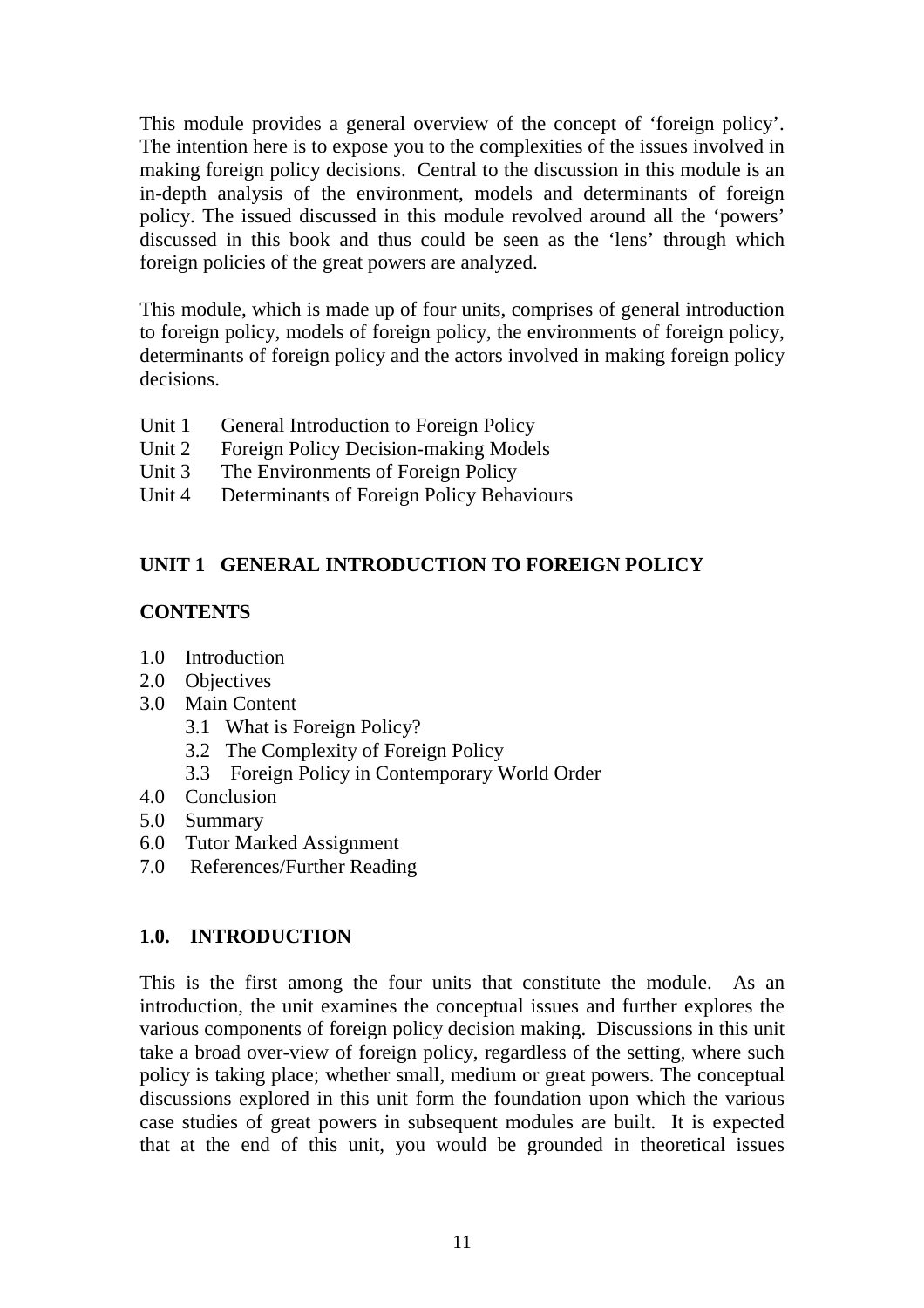pertaining to the concepts, models, determinants and the environments of foreign policy making.

# **2.0. OBJECTIVES**

At the end of this unit, you should be able to:

- define the concept of 'foreign policy' either in your own words or by adapting various definitions drawn from various authors.
- identify the various constraints involved in arriving at universally acceptable definition of foreign policy.
- recognise the common elements or attributes of all the definitions
- explain the impact of globalisation on the contemporary foreign policy decision making of states.

# **3.0 MAIN CONTENT**

# **3.1 What is Foreign Policy?**

You must have read in the newspapers or heard over the news about the exchange of visits between your country and another. Other familiar issues of foreign policy are the appointment of Ambassadors to represent the interest of one country in another as well as the exchange of trade or cultural delegates between two countries. When two states relate together for mutual political, economic and cultural benefits, their relationship is carried out under the banner of 'foreign policy'. At times, states need the active cooperation, even assistance, of other states in the international system to achieve their national objectives. Because of this, a state necessarily has to be in interaction with its external environment. It is the totality of this interaction that is commonly referred to as 'foreign policy'.

Foreign Policy, according to Frankel (1967:1), 'consists of decisions and actions which involve to some appreciable extent, relations between one state and others'.

According to Keith and Morrison (1977:12), foreign policy may be defined as 'a set of explicit objectives with regard to the world beyond the borders of a given social unit and a set of strategies and tactics designed to achieve those objectives'. It implies the perception of a need to influence the behaviour of other states or international organisations.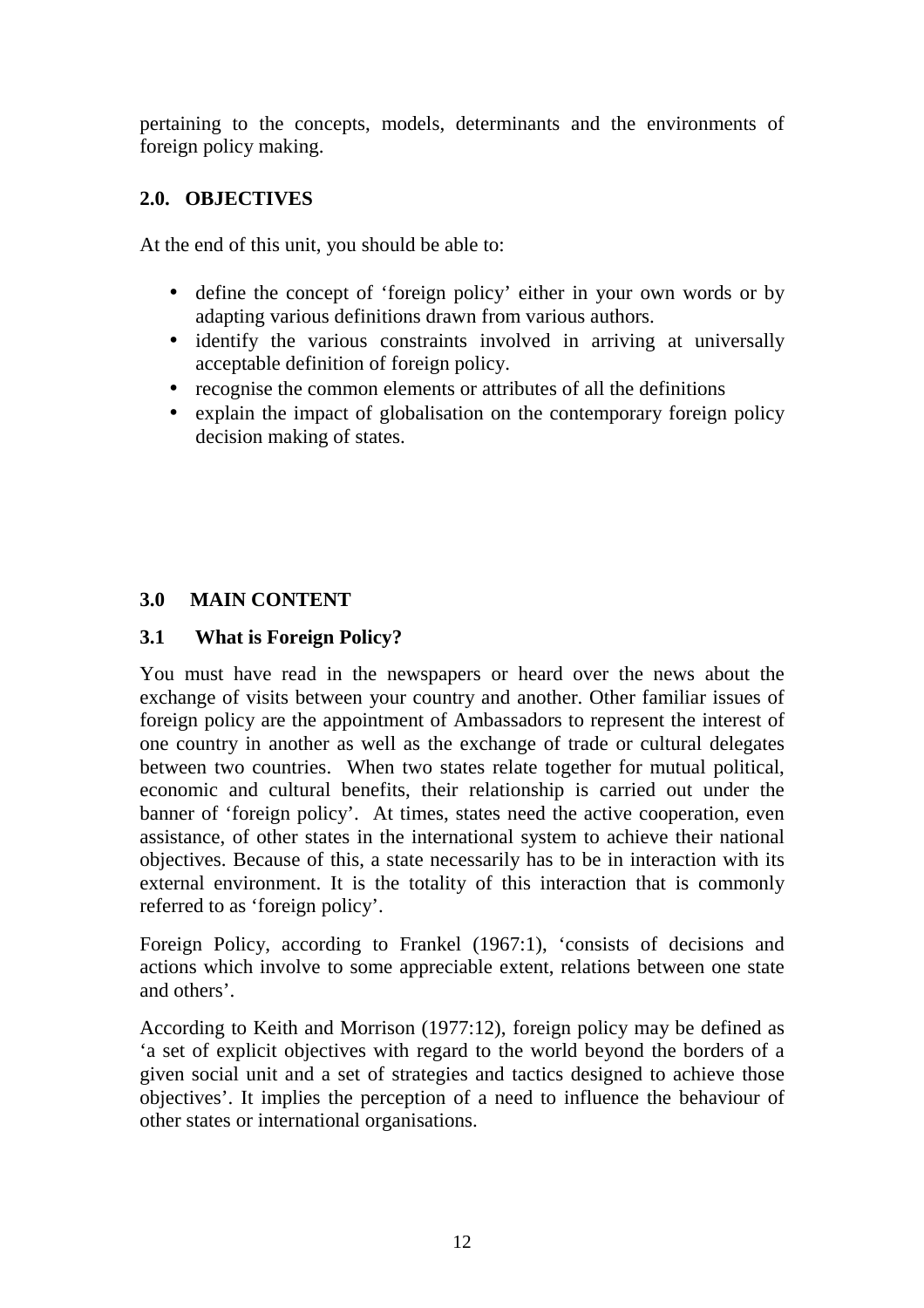The sub-discipline that specializes in foreign relations among states is known as foreign policy analysis (FPA). FPA contributes to overall communication between nations. A country's foreign policy consists of strategies chosen by the state to safeguard its national interests and to achieve its goals in international relations. The approaches are strategically employed to interact with other countries. In recent times, due to the deepening level of globalization and transnational activities, the states also interact with non-state actors. The aforementioned interaction is evaluated and monitored in attempts to maximize benefits of multilateral international cooperation. Since the national interests are paramount, foreign policies are designed by the government through highlevel decision making processes. Usually, foreign policy making is the job of the head of government and the foreign minister (or equivalent). In some countries the legislature also has considerable oversight.

After the Second World War, many researchers in U.S. particular, and from other countries in common, brought forth a wealth of research work and theory. This work was done for international relations and not for foreign policy as such. Gradually, various theories began to grow around the international relations, international systems and international politics but the need for a theory of foreign policy, that is the starting point in each sovereign state, continued to receive negligible attention. The reason was that the states used to keep their foreign policies under official secrecy and it was not considered appropriate for public, as it is considered today, to know about these policies. This iron-bound secrecy is an essential part for the framework of foreign policy formulation. The World War 11 and its devastation was a great threat for the human survival, revealed to everyone the importance of international relations.

The making of foreign policy involves a number of stages:

- Assessment of the international and domestic political environment Foreign policy is made and implemented within an international and domestic political context, which must be understood by a state in order to determine the best foreign policy option. For example, a state may need to respond to an international crisis.
- Goal setting A state has multiple foreign policy goals. A state must determine which goal is affected by the international and domestic political environment at any given time. In addition, foreign policy goals may conflict, which will require the state to prioritise.
- Determination of policy options A state must then determine what policy options are available to meet the goal or goals set in light of the political environment. This will involve an assessment of the state's capacity to implement policy options and an assessment of the consequences of each policy option.
- Formal decision making action A formal foreign policy decision will be taken at some level within a government. Foreign policy decisions are usually made by the executive branch of government. Common governmental actors or institutions which make foreign policy decisions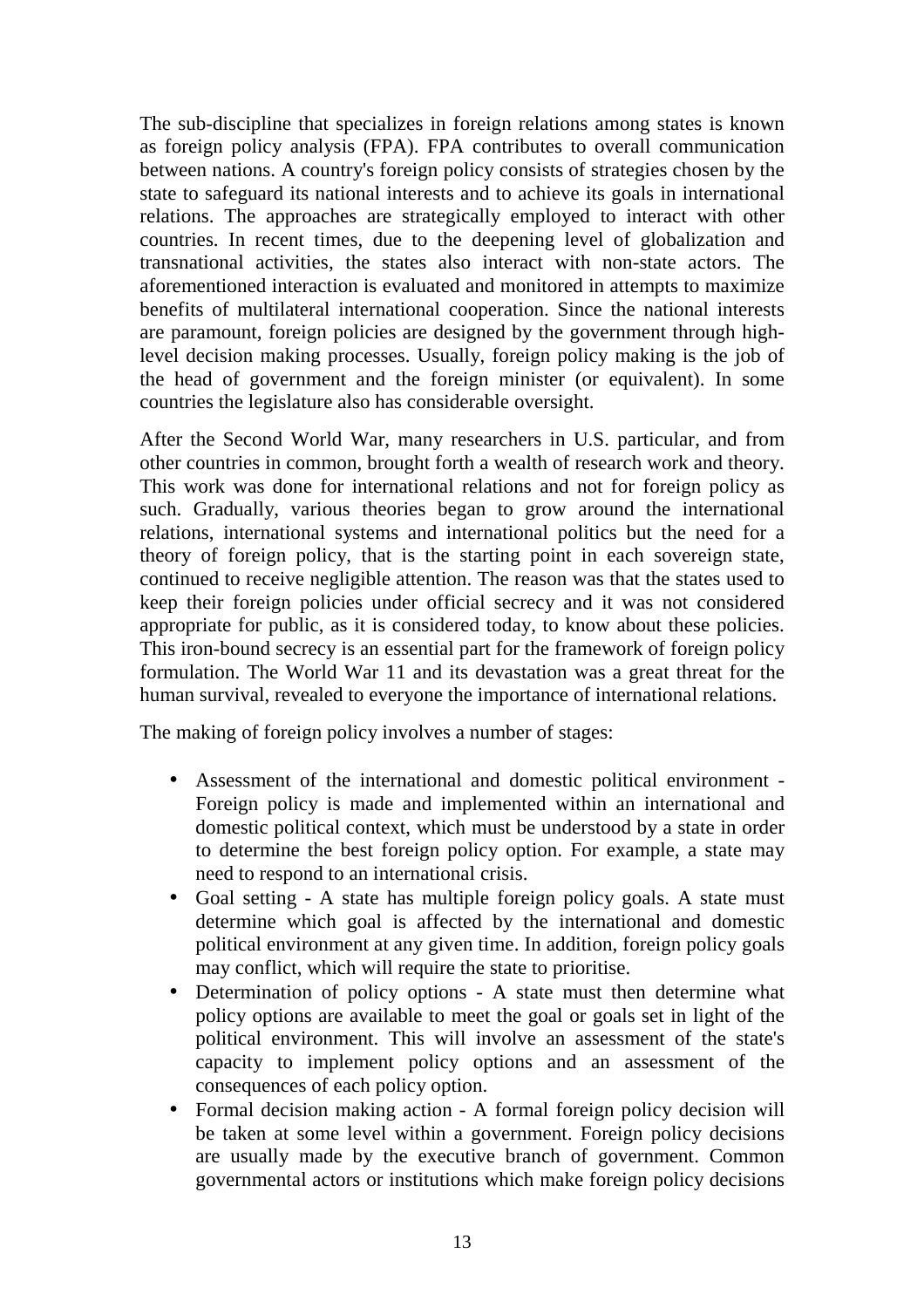include: the head of state (such as a president) or head of government (such as a prime minister), cabinet, or minister.

• Implementation of chosen policy option - Once a foreign policy option has been chosen, and a formal decision has been made, then the policy must be implemented. Foreign policy is most commonly implemented by specialist foreign policy arms of the state bureaucracy, such as a Ministry of Foreign Affairs or State Department. Other departments may also have a role in implementing foreign policy, such as departments for: trade, defence, and aid.

#### **SELF ASSESSMENT EXERCISE**

Taking into consideration the basic components of foreign policy, provide a definition of the concept in your own words.

#### **3.2 The Complexity of Foreign Policy**

Like many other concepts in international relations, the definition of 'foreign policy' has been a subject of controversy. This controversy arises primarily from the different theoretical frameworks from which the subject matter is approached. The study of foreign policy is thus fraught with a number of difficulties. Thus, whatever theoretical framework adopted would influence the interpretation of the analyst. For example, the analysis of foreign policy could be done using traditional, scientific, realist or liberalist frameworks

One of the major problems confronting foreign policy is the different theoretical frameworks that may be used for its analysis. For example, the subject matter can be interpreted from the standpoint of the individual, the state, or the systemic levels. Thus, the definition of 'foreign policy' can be influenced from the individual, state or the systemic levels, thereby, making a universally acceptable definition difficult. If foreign policy is analyzed from the systemic level, the focus will be on the external environments like foreign governments, international organisations, norms, international laws and external interactions among states. From the viewpoint of state level, domestic politics, national interests, interest groups and public opinion are seen as more central to the interpretation of foreign policy. While the systemic level relegates domestic environment to the background in foreign policy analysis, the state level gives primacy to the domestic factors as the focus of analysis of foreign policy

In addition, obtaining relevant and adequate information is another problem confronting foreign policy decision making. By its intrinsic nature, issues of foreign policy are very sensitive and often shrouded in secrecy. Because of this, states often use clandestine methods to gather information about other states. It is therefore possible not to have adequate information for making foreign policy decision. A vital aspect of the duty of a diplomat posted to another country is to obtain information about his host country and transmit home, this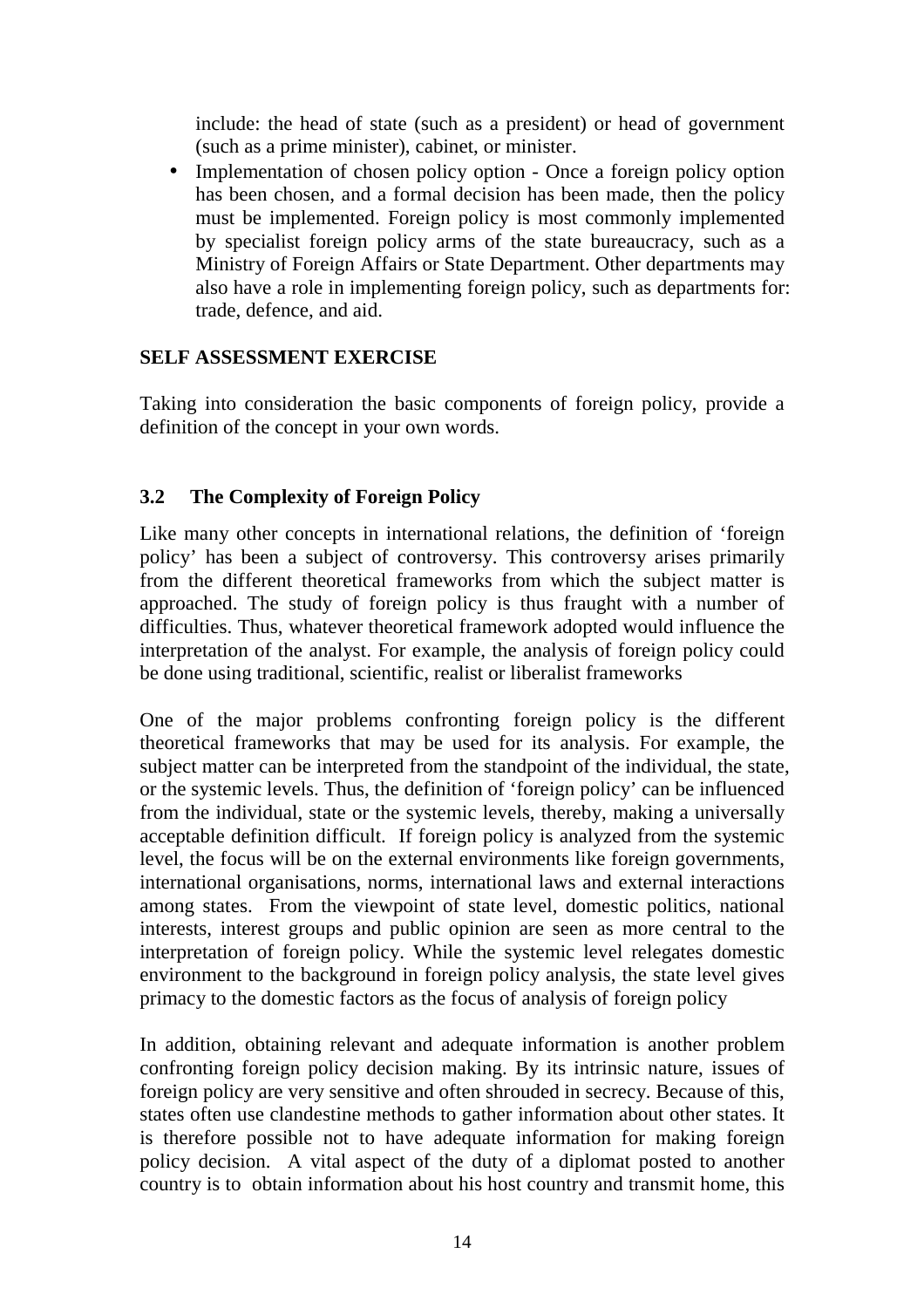task is not a simple one as vital information are often held as 'classified documents' and access to this may be very difficult, even with the availability of modern products of information technology (ICT).

Lastly, foreign policy analysis is also confronted with the problem of 'defining appropriate scope' for the subject matter. If foreign policy entails the totality of 'interactions and engagements' across national boundaries; without any doubt, this is a wide area for an objective analysis. An objective analysis of foreign policy would take into consideration wider issues ranging from political, economic, cultural and technology. From this perspective, a multi-disciplinary approach is also needed for analysis. Also, in order to have a complete picture of the foreign policy of a country, one may need to understand the nature and dynamics of the relationship of the country under study with other countries in the international system.

#### **SELF ASSESSMENT EXERCISE 2**

Given the complexities involved, objectivity may be difficult to attain in foreign policy analysis. Discuss

# **3.3 Foreign Policy in Contemporary World Order**

The previous discussions have focused primarily on conceptual issues relating to foreign policy. It is now appropriate to examine the nature of foreign policy in the contemporary world order

Foreign policy in the age of globalization must be international, extending across the entire globe. It must develop new thoughts and a believable moral strategy to shape a better world, focused on actions to promote these goals. We live in a world in which nation states are interdependent. The global economy is stimulating growth in trade between nations at double the rate of growth in output within their economies. The information revolution has produced satellites and fibre-optic cables that enable us to communicate with other continents as rapidly as with the next room. We are instant witness in our sitting rooms through the medium of television to human tragedy in distant lands, and are therefore obliged to accept moral responsibility for our response. Even our weather is changing as a result of changes to the rain forests in a different hemisphere. The global reach of modern weapons creates a clear national interest in preventing proliferation and promoting international control of conventional weapons. In such a modern world, foreign policy is not divorced from domestic policy but a central part of any political programme

Over the years, the roles and responsibilities of international organisations have been affected seriously by national, regional and global events, as well as the defining and changing features of globalization. Their roles in international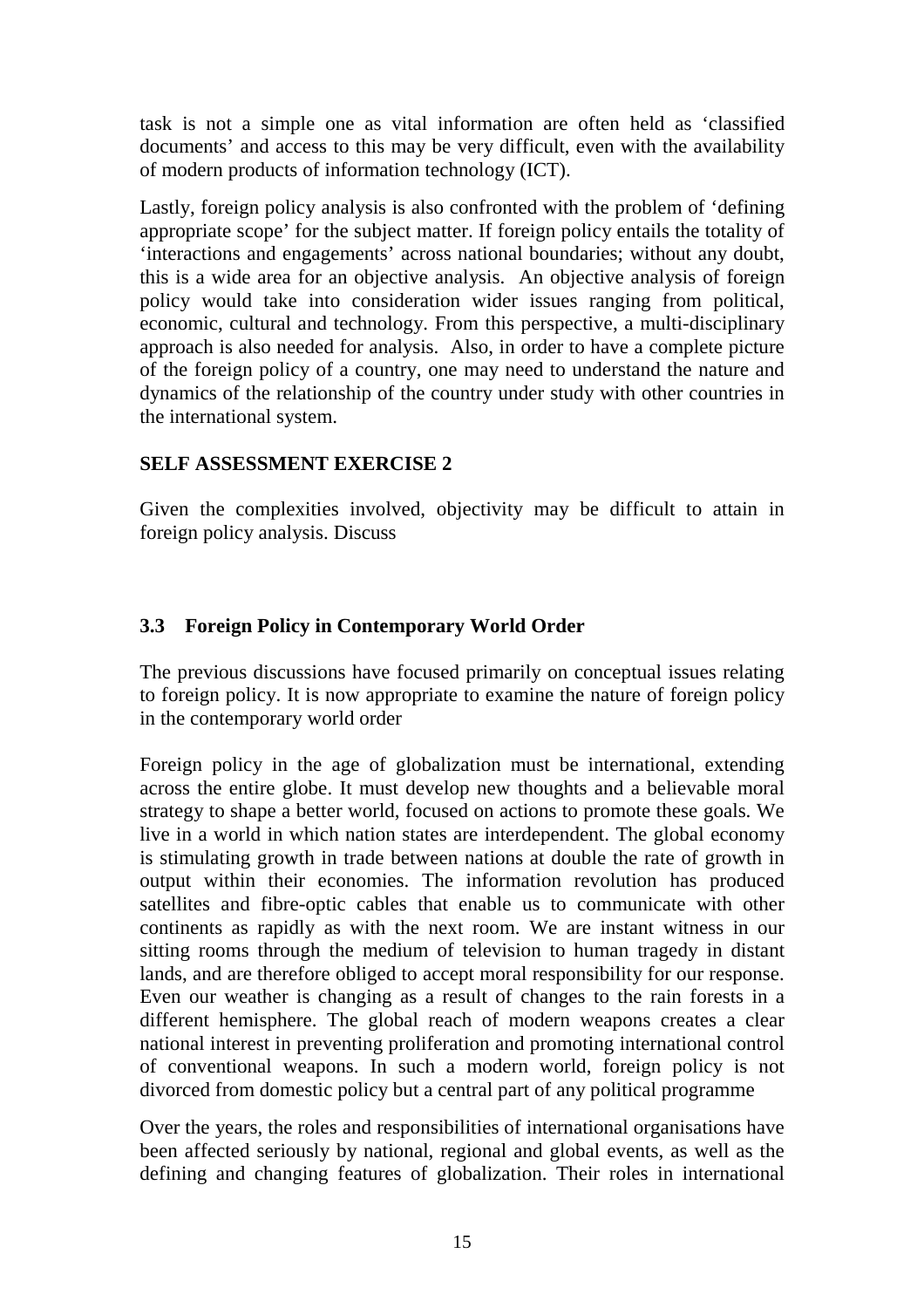affairs first, after the Second World War in the 1940s and secondly after the cold war in the 1990s have increased significantly as globalization and governance issues raise the bar for global problems and challenges.

Globalization has also facilitated the rise of powerful non state actors at the international arena (Transparency International, Action Aid, Oxfam, Amnesty International etc). Significantly, these non-state actors have directed global attention to a vast area of ignored development themes and have compelled some level of accountability for both national and international institutions. Global sensitivity to bio diversity and global consciousness about environmentalism has been enhanced.

Globalization through Information and Communication Technologies (ICTs) has opened formerly closed spaces and facilitated greater access to information and knowledge. This knowledge has opened a vista of opportunities to address some of the worlds pressing problems. A new term describes the global economy system, arising from this development as "the knowledge or information economy".

A major and critical consequence of globalization is the convergence of values. Important values such as democracy, representative government have increasingly been accepted and adopted as the world's shared values. This enables common experiences for a vast number of regions across the globe.

Globalization has also enabled a global sense of collective or shared responsibilities for people and institutions from all the worlds regions to respond to global problems, like never before. With information flows becoming faster, the world reacts almost simultaneously in solidarity and in real time to problems including the war on terrorism, containment of communicable diseases and prevention of conflict or humanitarian threats.

The key problems of the major institutions of global governance is that of unilateralism led by hegemons and lack of democracy in the workings and operations of these institutions - voting and representation is heavily skewed towards the hegemons. Secondly, these institutions have continued to foster policies in the old spirit and using the same methods, without taking into account the dynamising impact of the logic of globalisation which has implication for time and space compression and mobility of capital and markets.

These processes have further intensified the poverty in the global south and increased income inequalities in the global North. In particular, there has been so much arbitrariness in the operation of the World Bank and IMF and so much teleguiding of the activities of the UN and its agencies - the result of which is the Gulf crisis. All these organisations and agencies need reform in their Charters and Conventions to bring them up to date with the demands of current thinking and the democracy current gripping the world. In particular, the WTO has in many ways made it impossible for smaller countries to have leverage for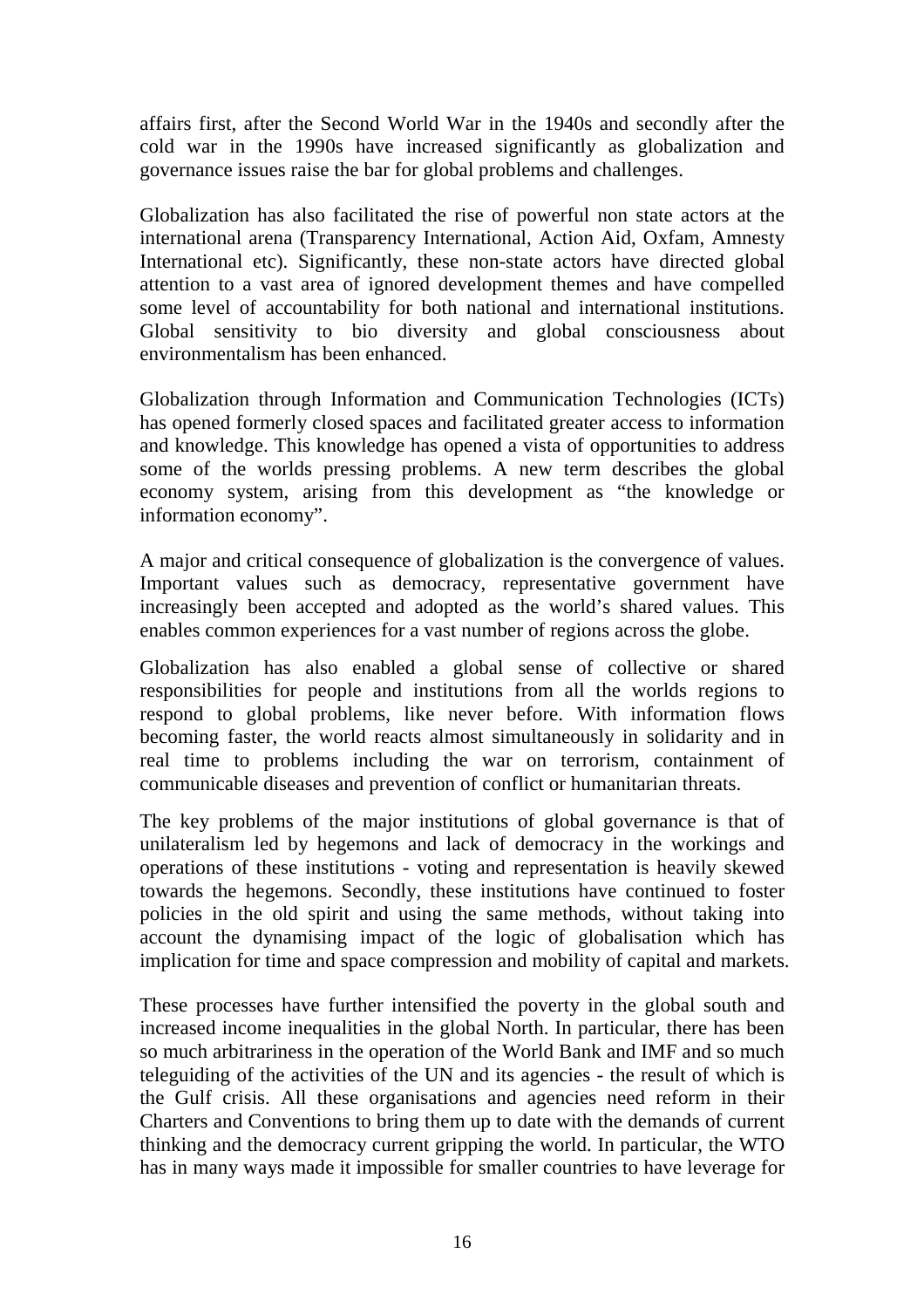their internal development with its clause on the principle of "Reciprocity". Its pronouncement on Agricultural development and indeed Third World Development has been most pernicious since the Doha Rounds, over which the major economic powers have foot dragged.

Over the years, the roles and responsibilities of international organisations have been affected seriously by national, regional and global events, as well as the defining and changing features of globalization. On the one hand, their roles in international affairs first, after the Second World War in the 1940s and secondly after the cold war in the 1990s have increased significantly as globalization and governance issues raise the bar for global problems and challenges. They however, would be best described at this time as anachronisms, organs that are more or less in danger of living out their relevance.

In conclusion, the modern world is going through fundamental and dynamic changes that profoundly affect foreign policies decision making. Differences between domestic and external perception of national interests and security are gradually disappearing. In this context, foreign policy becomes one of the major instruments of the steady national development and of states' competitiveness in a globalizing world.

#### **SELF ASSESSMENT EXERCISE**

In a rapidly globalising world, it is difficult for states to claim exclusive rights and responsibilities over foreign policies. Discuss this in the light of dynamism of globalisation.

# **4.0 CONCLUSION**

Although foreign policy is indispensable, there are many complexities revolving around its formulation due to differences in orientations, philosophies and defining appropriate scope for the subject. The forces of globalisation have furthered internationalised foreign policy thereby removing the exclusive preserve of states for its formulation.

# **5.0 SUMMARY**

Discussions in this unit have focused primarily on the fundamentals of foreign policy. We have provided conceptual definitions of foreign policy from different perspectives. The unit has also explored the difficulties involved in foreign policy analysis, which are due primarily to the nature of the subject matter itself as well as different frameworks available for its interpretations. It should be obvious to you by this time that foreign policy forms the basis for states' relations and interactions in international politics. Also, the forces of globalisation have deepened interdependent among states thereby reducing the exclusive preserve of states over foreign policy.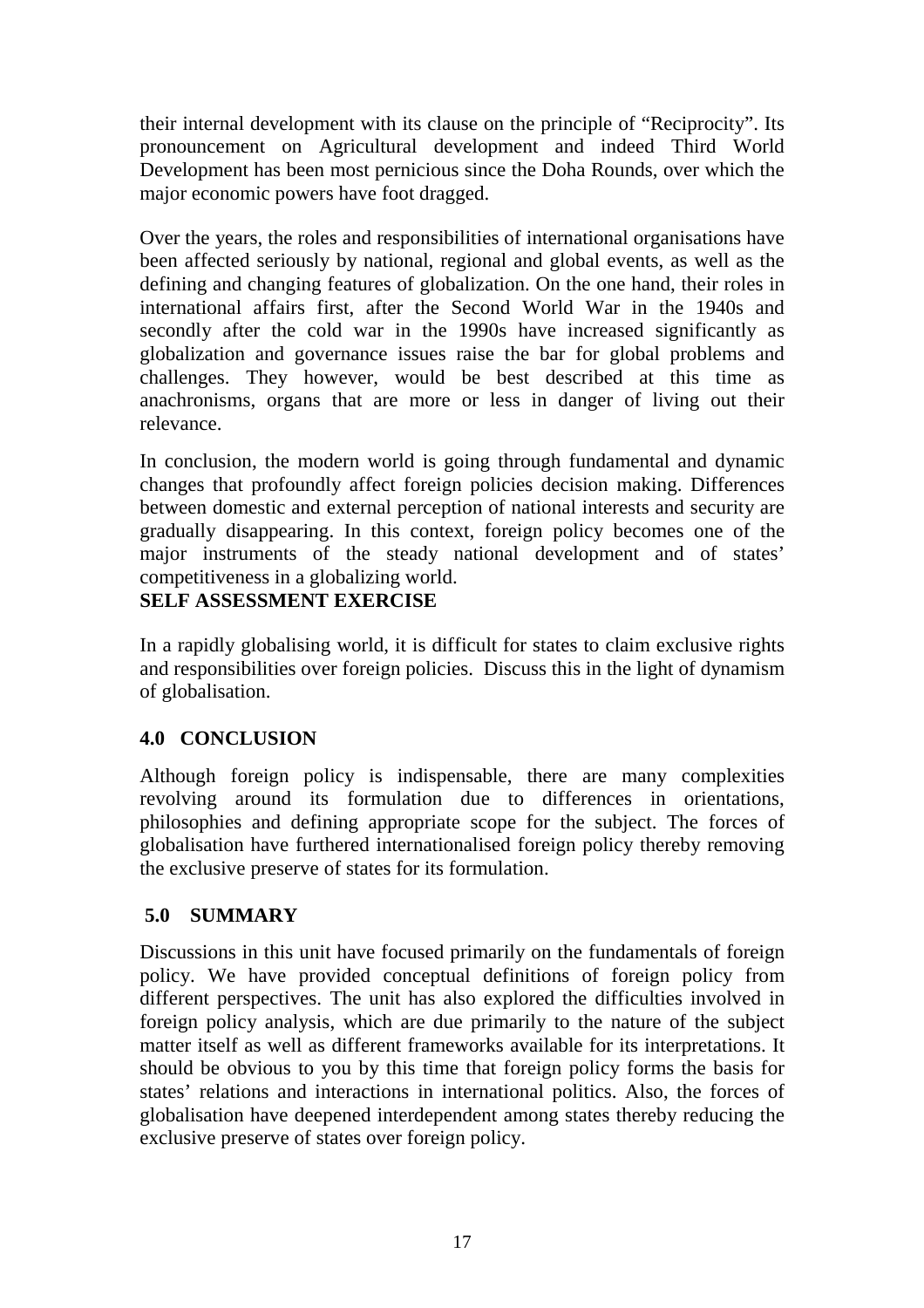#### **6.0 TUTOR-MARKED ASSIGNMENT**

In what ways have the forces of globalisation affected the rights of states over foreign policy?

#### **7.0 REFERENCES/ FURTHER READINGS**

- Frankel Joseph (1967) *The Making of Foreign Policy: An Analysis of Decision-Making* (London: Oxford University Press)
- Keith Legg & Morrison James (1971) *Politics and the International System* (New York: Harper and Row)
- Ojo Olusola & Sesay Amadu (2002) *Concepts in International Relations* (Ile-Ife: Classy Prints & Company)
- Reynolds, P.A. (1982) *An Introduction to International Relations* (London: Longman)
- Wallace William (1971) *Foreign Policy and the Political Process* (London: Macmillan Publisher)

#### **UNIT 2 FOREIGN POLICY DECISION-MAKING MODELS**

# **CONTENTS**

- 1.0Introduction
- 2.0 Objectives
- 3.0 Main Content
	- 3.1 Rational Decision Making Model
	- 3.2 Organizational/Bureaucratic Model
	- 3.3 Individual Decision Makers Model
- 4.0 Conclusion
- 5.0 Summary
- 6.0 Tutor Marked Assignment
- 7.0 References/Further Readings

#### **1.0. INTRODUCTION**

The previous unit has introduced you to the subject matter of foreign policy and the difficulties in arriving at a universally acceptable definition. The unit further elaborated on the dynamics of foreign policy in the contemporary age of globalization. This unit further examines the various models that state could adopt in making foreign policy decisions. It should be noted that the foreign policy process is a process of decision making and from time to time, policy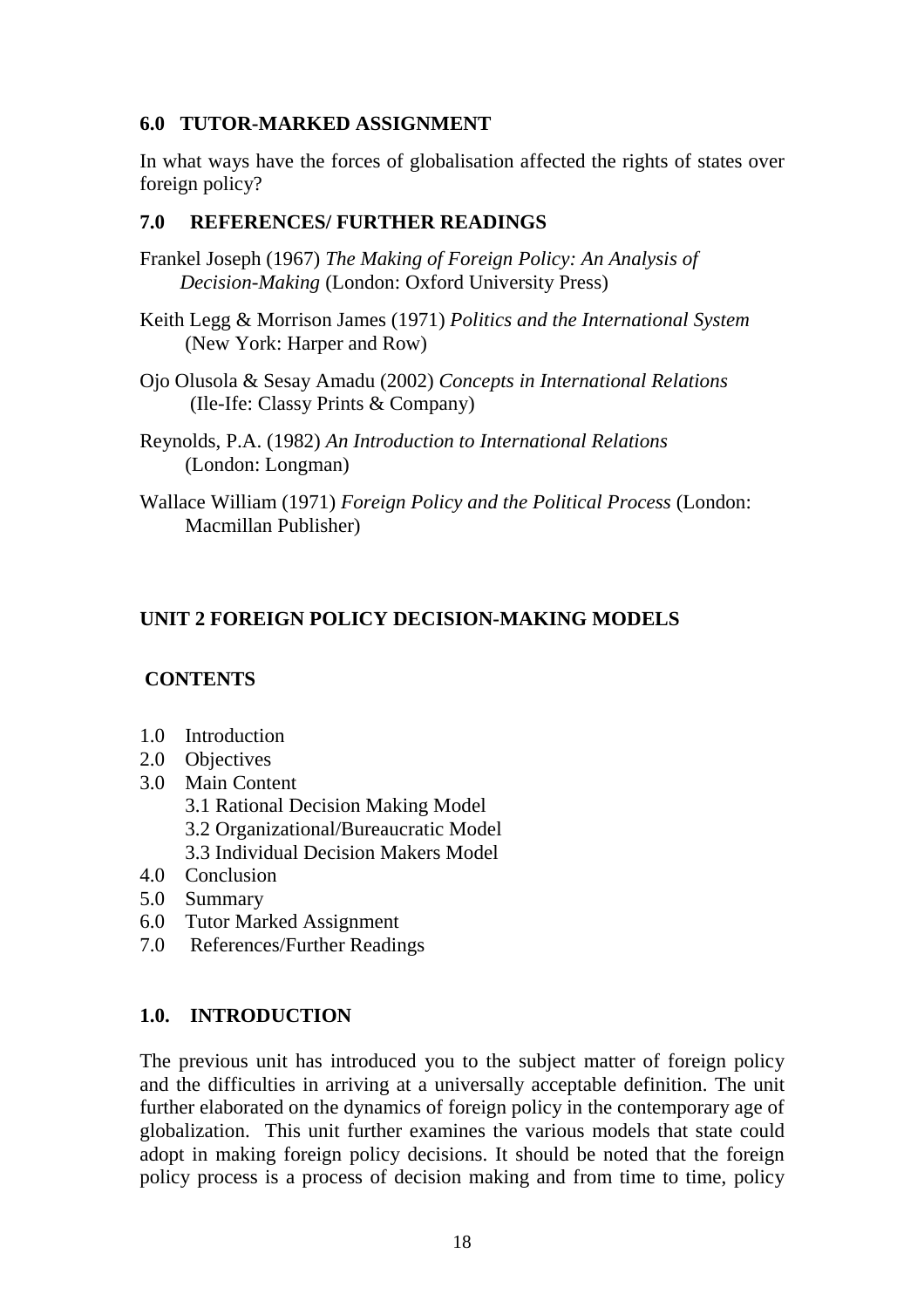makers have to take appropriate actions to influence the behaviours of other actors in the international system. Decision making itself is a dynamic process that may be influenced by events in the domestic and external environments. Decisions are carried out by actions taken to influence the world, and then information from the world is monitored to evaluate the effects of these actions. This unit intends to expose you to three models that state could adopt in making foreign policy decision.

#### **2.0. OBJECTIVES**

At the end of this unit, you should be able to:

- identify the dominant models for making foreign policy decisions
- recognise the characteristics of different foreign policy decision models
- assess the strengths and weaknesses of different models

# **3.0 MAIN CONTENT**

#### **3.1 Rational Decision Making Model**

A common starting point for studying the decision-making process is the rational model. In this model, decision makers set goals, evaluate their relative importance, and calculate costs and benefits of each possible course of action then choose the one with the highest benefits and lower costs. Rational choice decision-making procedures are guided by careful definition of situations, weighing of goals, consideration of all alternatives, and selection of the options most likely to achieve the highest goals (Kegley and Wittkopf, 1999:55-57).

As part of the process of making informed choices, rational decision makers should be good at attending to new information that comes along as they make their choices; they need to 'update' their estimates in response to new reliable information that contains significant evidence. The attentive reader may notice all sorts of caveats here: 'reliable' information that comes from a 'trustworthy' source, 'new' information, or information that the decision maker did not previously have, and 'significant' or diagnostic evidence that speaks to the likelihood of some of the consequences the policy maker is considering.

When President Bush was considering whether or not to go to war against Iraq, he was told that Saddam Hussein had sought to buy yellow cake uranium from Niger. This was new information to the president—he had not heard it before and it was diagnostic: it signalled that Saddam was likely seeking to develop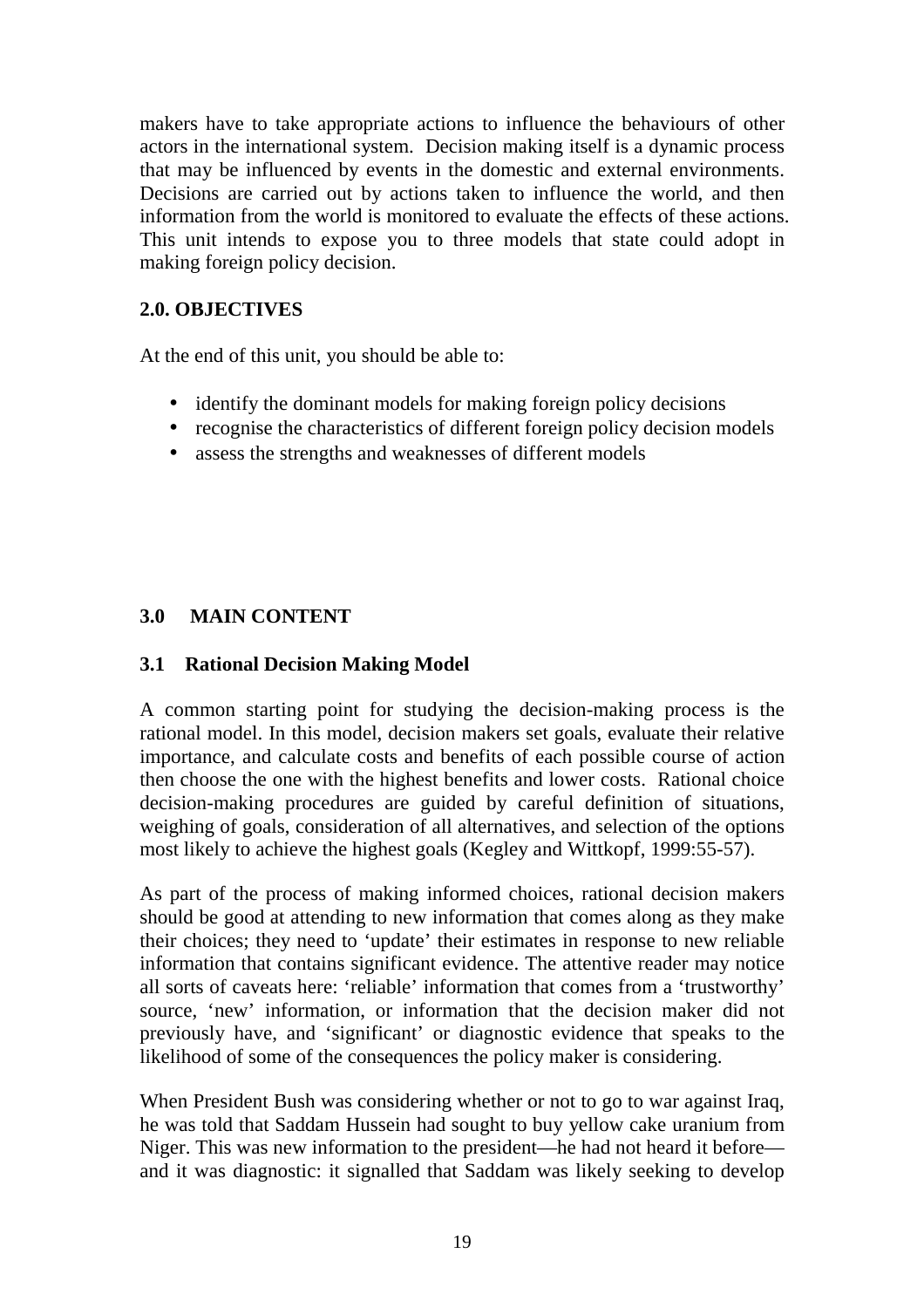unconventional weapons. The information was however, not reliable or trustworthy and therefore, should have been excluded from any kind of consideration. The reliability of information is a threshold barrier that any piece of evidence should cross on its way into the decisionmaking process. Determining the trustworthiness of any piece of information, however, is often very difficult to do. Indeed, 'rational' processes of information management are often swamped by the quick intuitive processes and deep cognitive biases that political leaders use to interpret evidence.

Rational choice in foreign policy treats both initial preferences and expectations as given and exogenous. Models of rational choice identify the strategy that leaders should choose, given their preferences and expectations. They take original preferences as given and specify the optimal choice. In so far as formal models of rational choice discuss the process of choosing, they assume that people are 'instrumentally rational'. Given their existing preferences, people are expected to engage in an appropriate end–means calculation. Formal models of rational choice do not claim to explain the beliefs and expectations which *lead* to choice, and therefore, in a fundamental sense, leave out most of what is important in explaining foreign policy.

Rational decision makers resolve the conflicts they face in multi-attribute problems by measuring along a single attribute—that of subjective utility—and simply trading off to find the best outcome. Rational choice appears to do away with the conflict of choice by measuring along a single dimension. They assume a common yardstick which makes complex measurements simple.

Rational choice is a sequence of decision-making activities involving the following intellectual steps:

#### **(1) Identification and Definition of Problem**.

The first step in making rational choice starts with identification of a problem and a clear definition of its distinguishing characteristics. Objective problem identification requires comprehensive information about the external environment, the actors involved, their capabilities and the scope of the problem. The search for necessary information must be exhaustive, and all the facts relevant to the problem must be gathered.

#### **(2) Goal Selection**

This requires the identification and ranking of all values in a hierarchy from the most to least preferred. Policy makers must determined what they hope to accomplish in a certain context. The goals must be clearly stated and should be realistic in relations to the resources available to pursue the goals.

#### **(3) Identification of Alternatives**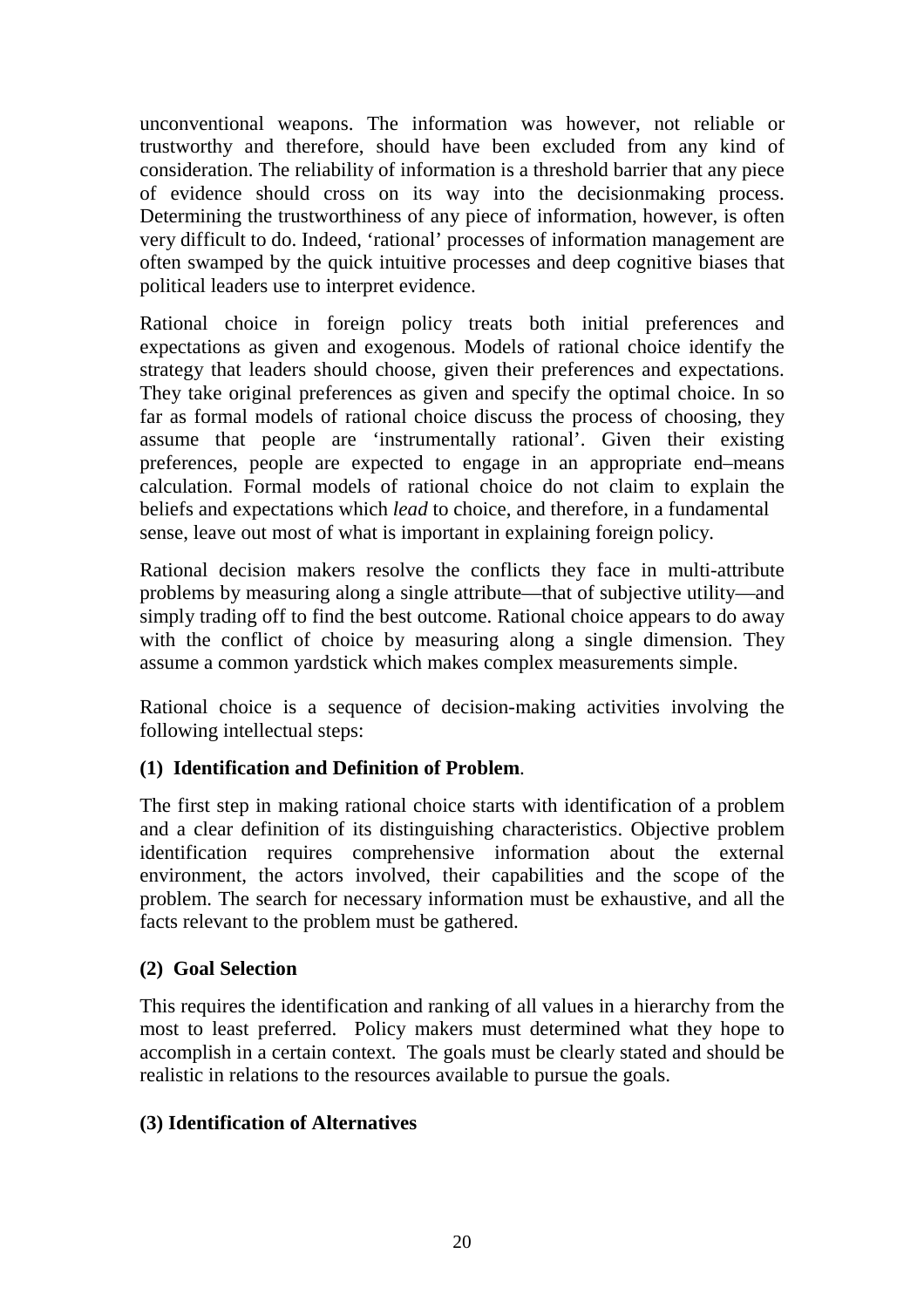Rational choice also requires policy makers to identify list of all available policy options and cost implication for each option. The identified alternatives could also be ranked in the order of preference and viability.

#### **(4) Choice**

This is the selection of a single course of action from the competing alternatives. The selected choice should have the best potential to accomplish the desired goals. In other to arrive at the best choice, policy makers must conduct a rigorous means-end, cost-benefit analysis guided by an accurate prediction of the probable success of each option.

Despite the virtues rational choice promises, the impediments to its realisation are substantial. Some are human, deriving from deficiencies in the intelligence, capability, and psychological needs and aspirations of foreign policy decision makers. Others are organizational, since most decisions require group agreement about the national interest and the wisest course of action. Reaching agreement is not easy, however, as reasonable people with different values often disagree about goals preferences, and the probable results of alternative options. Thus, the impediments to sound rational policy making are not to be underestimated.

# **3.2 Organizational/Bureaucratic Model**

The organizational/bureaucratic model of decision making is an alternative to the rational decision-making model. In this model, foreign policy decision makers rely for most decisions on standardized responses or standard operating procedures. Making and executing a state's foreign policy generally involves many different government organisations. In many countries, the foreign affairs ministry collaborates with other agencies of government like security, economic, defence, information, immigration and many others as participants in the foreign policy machinery.

Bureaucratic procedures based on the theoretical framework of Max Weber are perceived to enhance rational decision making and efficient administration. Bureaucracies increase efficiency and rationality by assigning responsibility for different people. They also define rules and standard operating procedures that specify how tasks are to be performed. Bureaucracy also relies on systems of records to gather and store information. Authority is also divided among different organisations in bureaucracy to avoid duplication of efforts. Bureaucracies also permit the luxury of engaging in forward planning designed to determine long-term needs and the means to attain them. In a bureaucracy, foreign policy decisions result from the bargaining process among various government agencies with somewhat divergent interests in the outcome (Welch, 1992:12). The involvement of many organisations may sometimes be a virtue.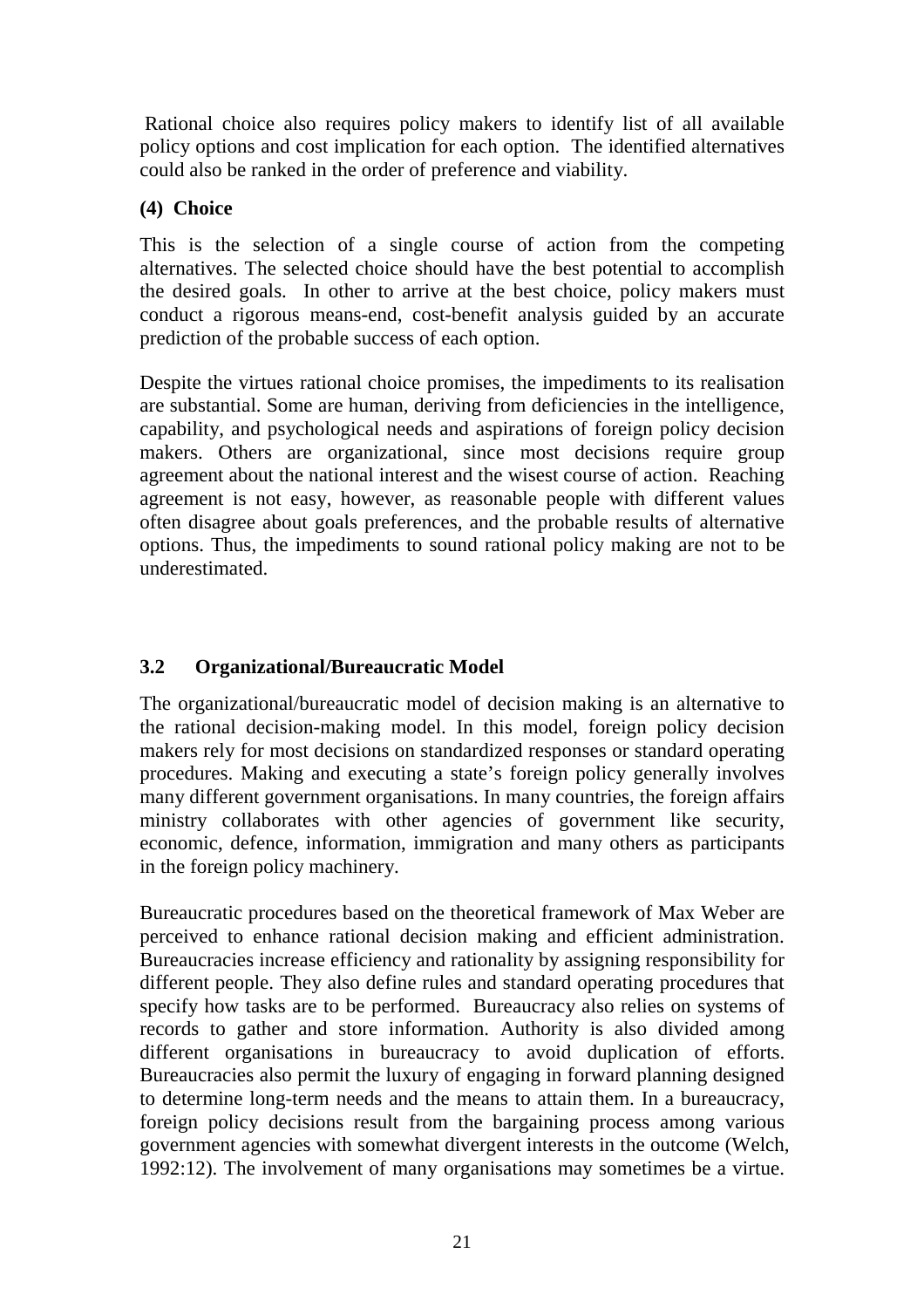The presence of several organisations can result in 'multiple advocacy of rival choices (George 1972:751-785). Another way in which bureaucracy contribute to the foreign policy making process is by devising standard operating procedures (SOPs), that is, established methods to be followed in the performance of designated tasks. However, these routines effectively limit the range of viable policy choices. Rather than expanding the number of policy alternatives in a manner consistent with the logic of rational decision making, what organisations are prepared to do shapes what is considered feasible.

On the other hand, bureaucratic agencies are parochial as every administrative unit within a state's foreign policy-making bureaucracy seeks to promote its own purposes and power. Organisational needs such as staffs and budgets take priority over state's needs, sometimes encouraging the sacrifice of national interests to bureaucratic interests. In addition, bureaucratic parochialism breeds competition among the agencies charged with foreign policy responsibilities. Far from being neutral or impartial managers, bureaucratic organisations frequently take policy positions designed to increase their own influence relative to that of other agencies. Finally, resistance to change within bureaucracy often slow down implementation of policy reforms and makes it difficult to take quick decisions.

# **3.3 Individual Decision Makers Model**

Individual decision makers model equates states' actions with the preferences and initiatives of the highest government officials. The study of individual decision making revolves around the question of rationality. To what extent are national leaders able to make rational decisions in the national interest– if indeed such an interest can be defined -- and thus to conform to a realist view of International Relations?

Individual rationality is not equivalent to state rationality: states might filter individuals' irrational decisions so as to arrive at rational choices, or states might distort individual rational decisions and end up with irrational state choices. However, realists tend to assume that both states and individuals are rational and that the goals or interest of states correlate with those of leaders.

Individual decision makers not only have differing values and beliefs, but also have unique personalities – their personal experiences, intellectual capabilities, and personal styles of making decisions. Some IR scholars study individual psychology to understand personality affects decision making. Psychoanalytic approaches hold that personalities reflect the subconscious influences of childhood experiences.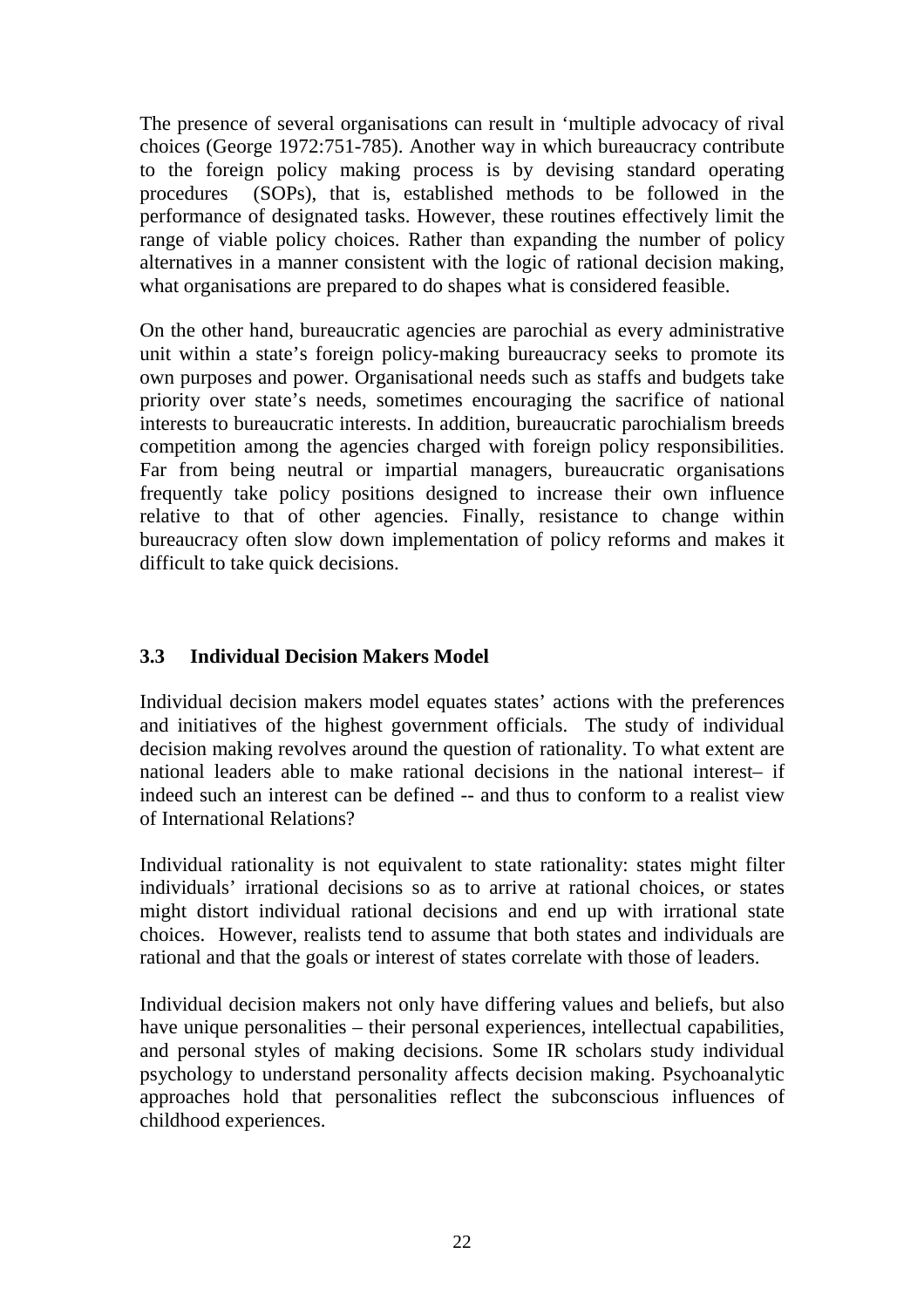The impact of leaders' personal characteristics on their state's foreign policy generally increases when their authority and legitimacy are widely accepted by citizens or, in authoritarian or totalitarian regimes, when leaders are protected from broad public criticism. Also, the citizenry's desire for strong leadership will affect it as well. For example, when public opinion strongly favours a powerful leader, and when the head of state has an exceptional good qualities, foreign policy will more likely reflect the leader's character. There are other factors that can influence how leaders shape state's foreign policy. For instance, when leaders believe that their own interests and welfare are at stake, they tend to respond in terms of their private needs and psychological drives.

The amount of information available about a particular situation is also important. Without pertinent information, policy is likely to be based on leaders' personal likes or dislikes and conversely, 'the more information an individual has about international affairs, the less likely is it that his behaviour will be based upon illogical influences' (Verba 1969:217-231).

Another factor that also enhances a leader's significant influence on foreign policy is national crisis. Decision making during crises is typically centralised and handled exclusively by the top leadership. Crucial information is often unavailable and leaders see themselves as responsible for outcomes. Great leaders therefore customarily emerge during periods of extreme tumult. A crisis can liberate a leader from the constraints that normally would inhibit his or her capacity to control events or engineer foreign policy change. It is significant to note that great leaders like Napoleon Bonaparte, Winston Churchill, and Franklin Roosevelt emerged great crises.

Although individual decision-makers model may have a compelling appealing, it should be noted that leaders are not all-powerful determinants of states' foreign policy behaviour. Rather, their personal influence varies with the context, and often the context is more influential than the leaders. Whether in crisis mode or normal routine, individual decision makers do not operate alone. Their decisions are shaped by the government and society in which they work. Foreign policy is constrained and shaped by sub-state actors such as government agencies, political interest groups, and industries.

#### **SELF ASSESSMENT EXERCISE**

To what extent is it valid to assert that foreign policy decision making are often a product of conflictual circumstances and leaders' cognitive perceptions.

#### **4.0 CONCLUSION**

Foreign policy is a complex outcome of various competing influences from both domestic and external environments. There is no single individual, agency,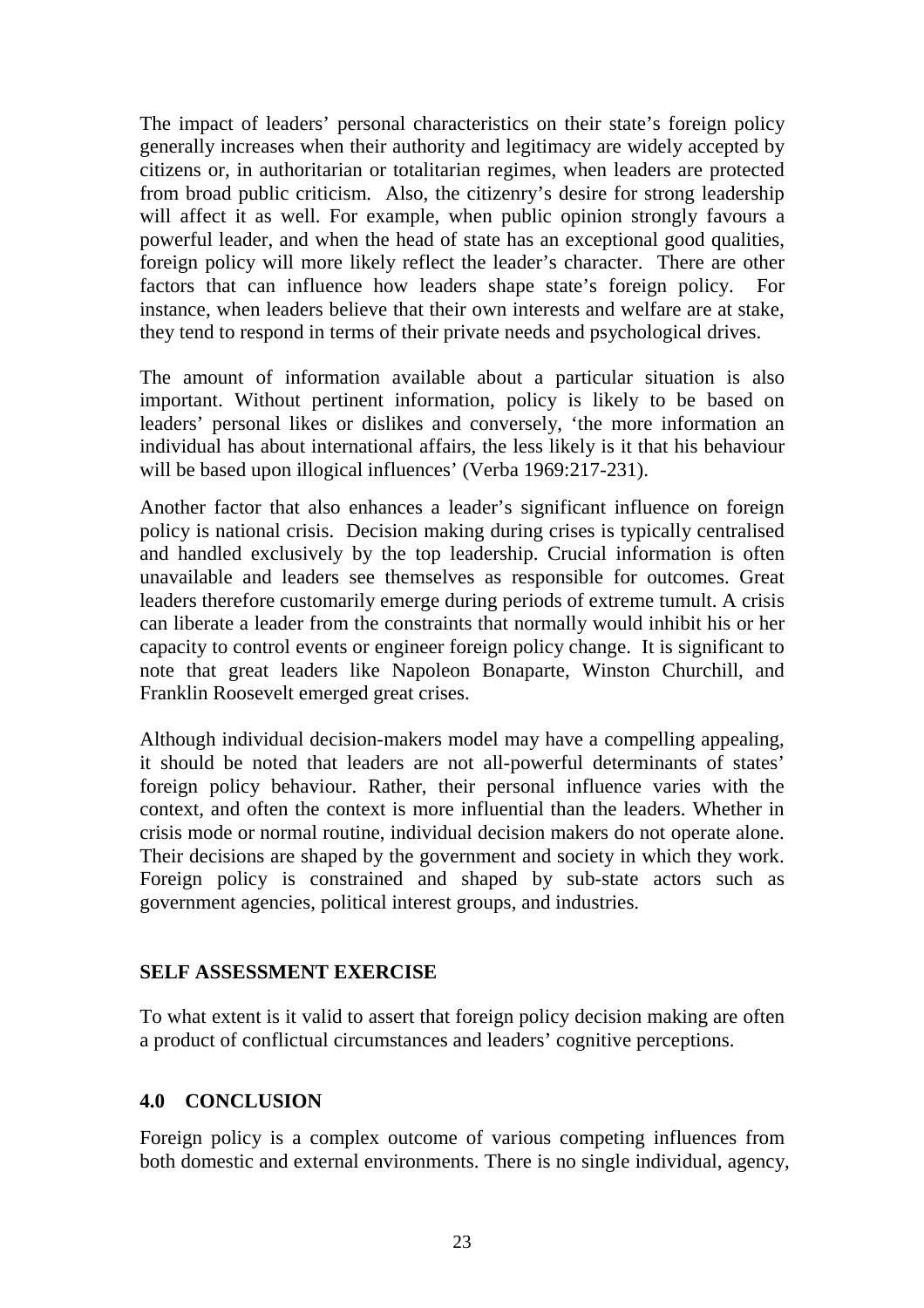or guiding principle that determines the outcome. Out of the turbulent internal processes of foreign policy formation emerge relatively coherent interests and policies that states pursue. Foreign policy choice occurs in an environment of uncertainty and multiple, competing interests. On some occasions, it is also made in situations when policy-makers are caught by surprise and a quick decision is needed. The stress these conditions produce impairs leaders' cognitive abilities and may cause them to react emotionally rather than objectively.

Although, a variety of impediments stand in the way of objective foreign policy choice, it is possible to design and manage policy-making machinery to reduce their impact. No design, however, can transform foreign policy making into a neat, orderly system. It is a turbulent political process, which involves complex problems and a multiplicity of conflicting actors.

#### **5.0 SUMMARY**

This unit has focused on the three major models of foreign policy decision making. We have tried to explore the different contexts in which the models could be adopted for making foreign policy decisions. Discussions have also explored the strengths and potential weaknesses of each of the three models.

#### **6.0 TUTOR MARKED ASSIGNMENT**

Using a rational decision making model, how you would react to a sudden attack of your country by an enemy state.

# **7.0 REFERENCES/FURTHER READING**

- George, Alexander (1993) *Bridging the Gap: Theory and Practice in Foreign Policy* (Washington D.C.: United States Institute for Peace)
- Goldstein, Joshua & Pevehouse, Jon. (2010). *International Relations* (Ninth Edition) (New York: Longman/Pearson).
- Kegley, Charles & Wittkopf, Eugene. (1999). *World Politics, Trend and Transformation* (Seventh Edition) (New York: Worth Publishers)
- Ojo, Olusola & Sesay, Amadu (2002) *Concepts in International Relations* (Ile-Ife: Classy Prints & Company).
- Verba, Sidney. (1969). "Assumptions of Rationality and Non-Rationality in Models of the International System" In James Rosenau (ed.), *International Politics and Foreign Policy*: New York, Free Press.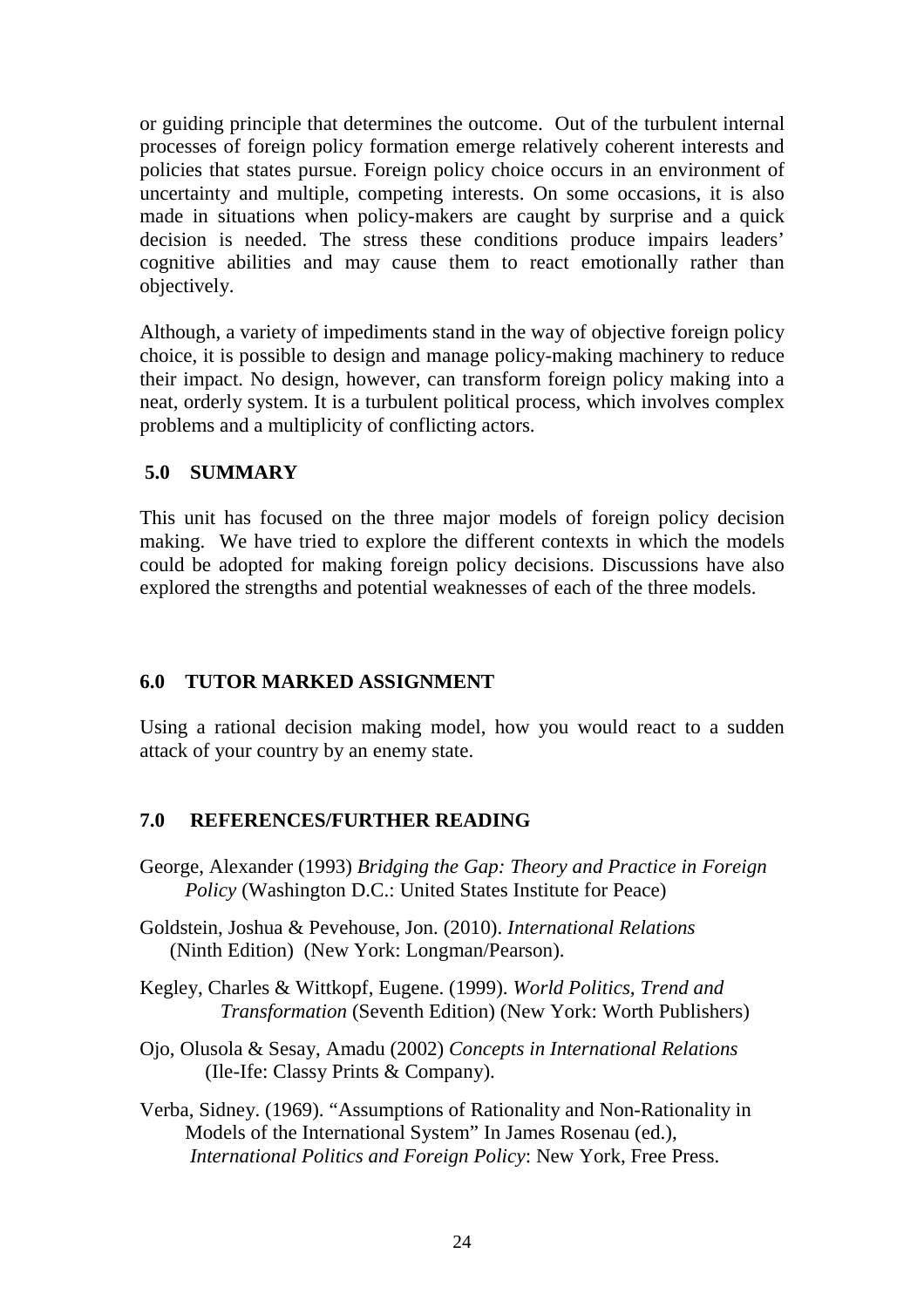Welch, David (1992). "The Organizational Process and Bureaucratic Politics Paradigm: Retrospect and Prospect" *International Security* 17 (2): 112-146.

# **UNIT 3: THE ENVIRONMENTS OF FOREIGN POLICY**

#### **CONTENTS**

- 1.0Introduction
- 2.0 Objectives
- 3.0 Main Content 3.1 The Domestic Environment 3.2 The External Environment
- 4.0 Conclusion
- 5.0 Summary
- 6.0 Tutor Marked Assignment
- 7.0 References/Further Reading

#### **1.0. INTRODUCTION**

The previous discussions have examined the subject matter of foreign policy and the different models that could be used to make foreign policy decisions. The unique characteristics, the strengths and weaknesses of the different models were also examined. Foreign policy is unique in the sense that it is a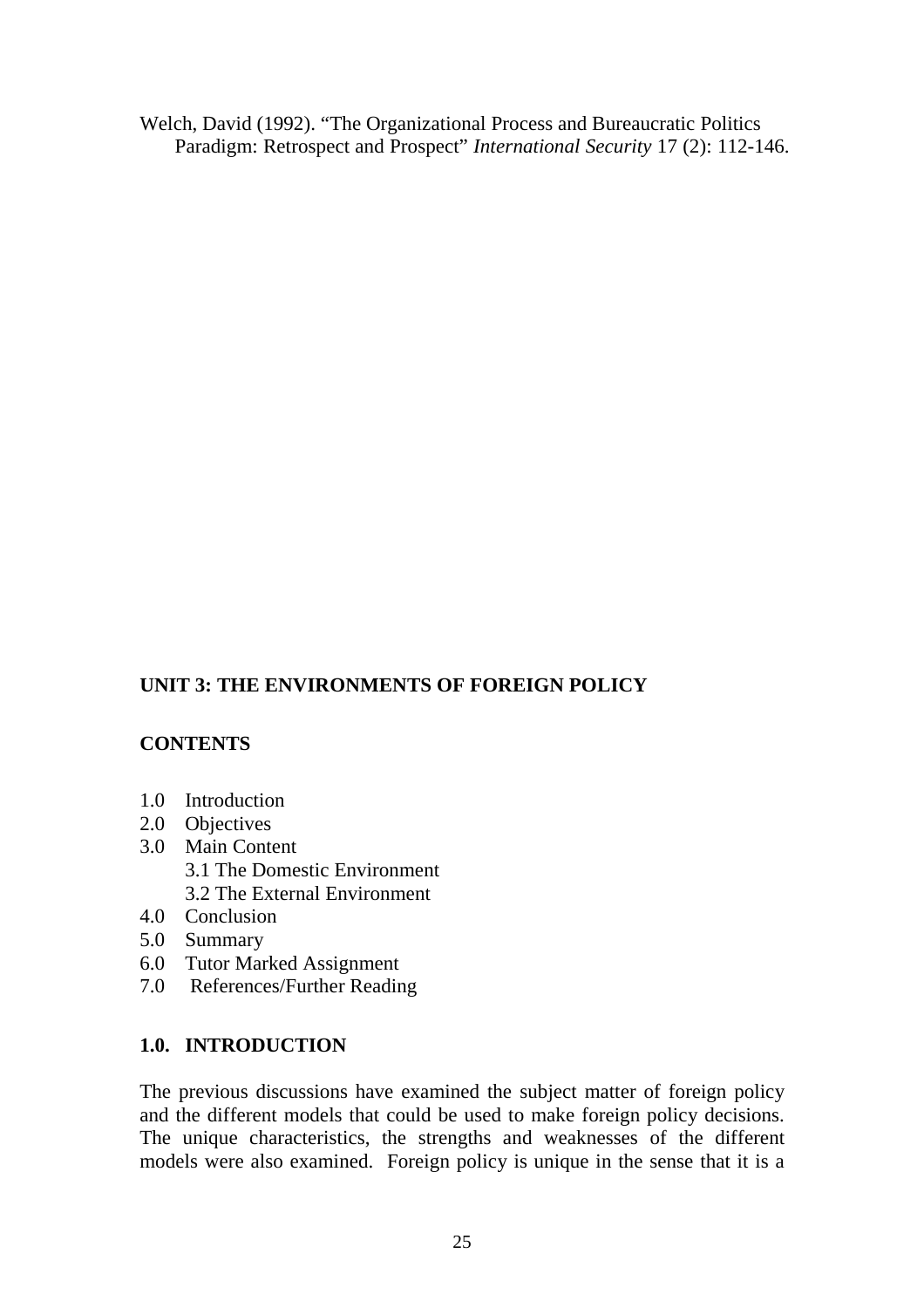policy made in relation to other units or actors in the international system. Apart from internal factors, the process of foreign policy decision-making is influenced by forces and pressures from the external environment. We can therefore identify the setting of foreign policy as the internal and external environment. All major policies and actions relating to foreign policy are made within the domestic and external contexts.

#### **2.0. OBJECTIVES**

At the end of this unit, you should be able to:

- identify the features of the domestic and external environments.
- recognise the impacts of the domestic environment on foreign policy
- examine the influence of external environment on foreign policy

# **3.0. MAIN CONTENT**

#### **3.1. The Domestic Environment**

The domestic environment has significant influence on foreign policy. Foreign policy makers operate not in a political vacuum but in the context of the political debates in their society. In all states, societal pressures influence foreign policy, although these are aggregated and made effective through different channels in different societies.

In pluralistic democracies, interested parties influence foreign policy through interest groups and political parties. Public opinion has greater influence on foreign policy in democracies than in authoritarian governments. Because of the need for public support, even authoritarian governments spend great effort on propaganda to win public support for foreign policies. The most dominant domestic influence on foreign policy is the national interest, which foreign policy is expected to project to the outside world. The national interest is a country's goals and ambitions whether economic, military, or cultural. The concept is an important one in international relations where pursuit of the national interest is the foundation of the realist school. The national interest of a state is multi-faceted. Among the core values of national interest are the protection of territorial integrity of a state and the lives of all its citizens against external aggression; the protection of political, economic, religious or social institutions; and the defence of the territorial integrity of allies. Many states, especially in modern times, regard the preservation of the nation's culture as of great importance. Also important is the pursuit of wealth and economic growth and power. Foreign policy geared towards pursuing the national interest is the foundation of the realist school of international relations. The range of state's objectives and the priority accorded to them has significant influence on the foreign policy of a state.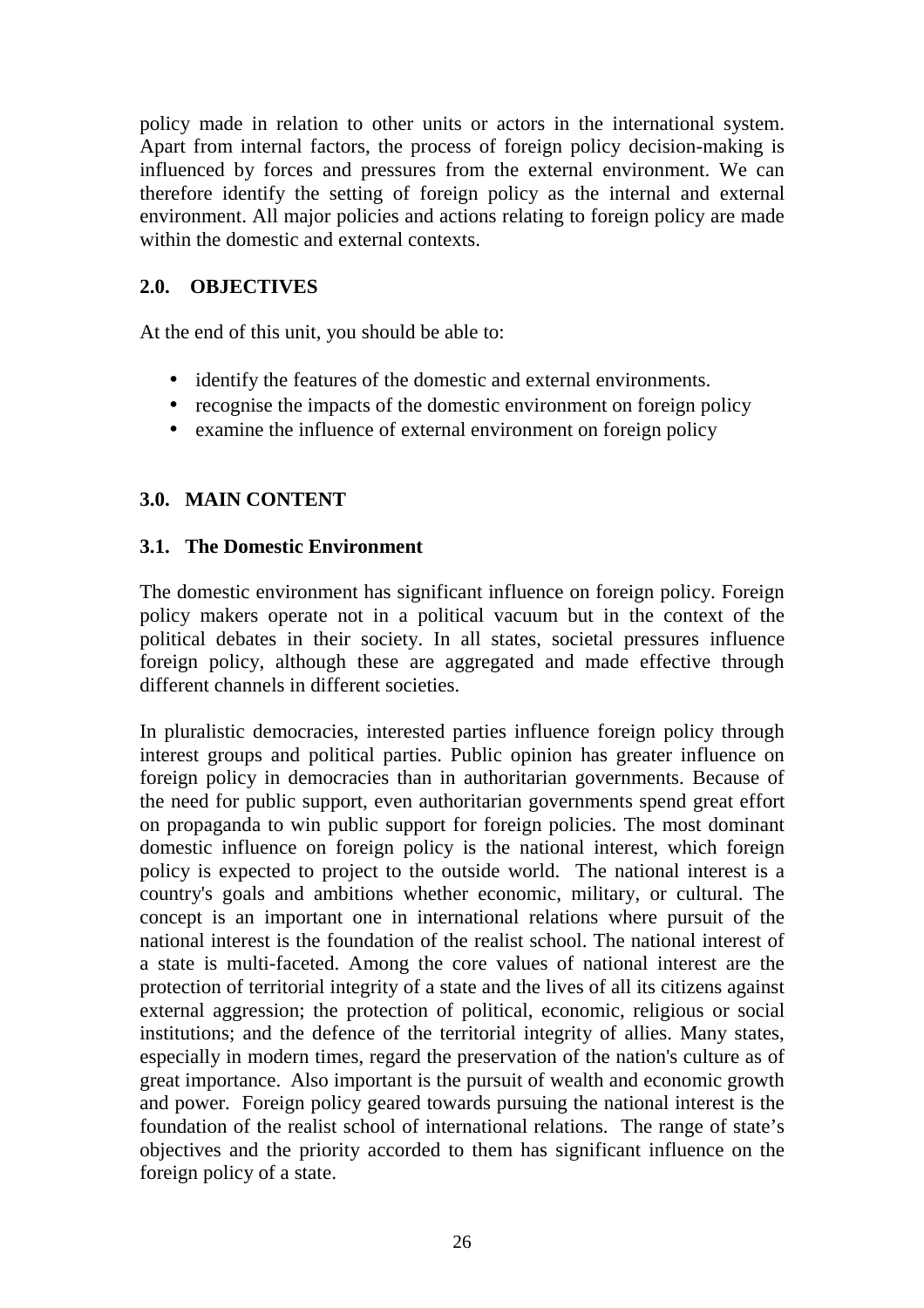Another important domestic influence on foreign policy is public opinion. This is the aggregate of individual attitudes or beliefs held by the adult population. Public opinion can also be defined as the complex collection of opinions of many different people and the sum of all their views. While scholars are divided about the extent of the influence of public opinion on foreign policy, it is believed that some decision-makers obey the dictates of public opinion while others strive to 'mould and re-orientate it' (Reynolds 1982:81). When foreign issues like war or peacekeeping result in human casualties and increase in government's spending, the general public tends to take interest and voice their opinions for or against government's actions. In democracies, where governments must stand for election, an unpopular war can force a leader or party from office, as happened to Lyndon Johnson of US in 1968 over the Vietnam War and George Bush in 2008 over Iraqi war. Similarly, a popular was can help secure a government's mandate to continue in power, as happened to Margaret Thatcher of Great Britan after the 1982 Falkland War.

Occasionally, a foreign policy issue is decided directly by a referendum of the entire citizen. In 2005, referendums in France and the Netherlands rejected a proposed constitution for the European Union, despite the support of major political leaders for the change. Governments sometimes adopt foreign policies for the specific purpose of generating public approval and hence gaining domestic legitimacy.

# **3.2 The External Environment**

The foreign policy is formulated in the domestic environment and projected outside to achieve some predetermined objectives and goals. The external environment is characterized by multiplicity of actors and different pressures, which may affect the reactions of states. The international system is a system dominated by independent states that enjoyed absolute sovereignty and are not subjected to any higher authority. The international system is characterized by a very high degree of interdependence among states. In formulating foreign policy therefore, states must take into consideration the interests of other states and the likely impacts of their policies on other states.

Although, states seem to enjoy absolute sovereignty, the existence of international laws, norms and conventions, to an extent, constrain the freedom of states to act in the international system. International law is constituted by agreements among states on the rules, principles and conventions, which are to guide their mutual relations. Despite the absence of enforcement agency, states observe international laws since they are product of mutual agreements among them.

Membership of international organizations is another factor in the external environment that influenced a country's foreign policy options. Since states willingly subscribe to these organisations, they are bound by the objectives,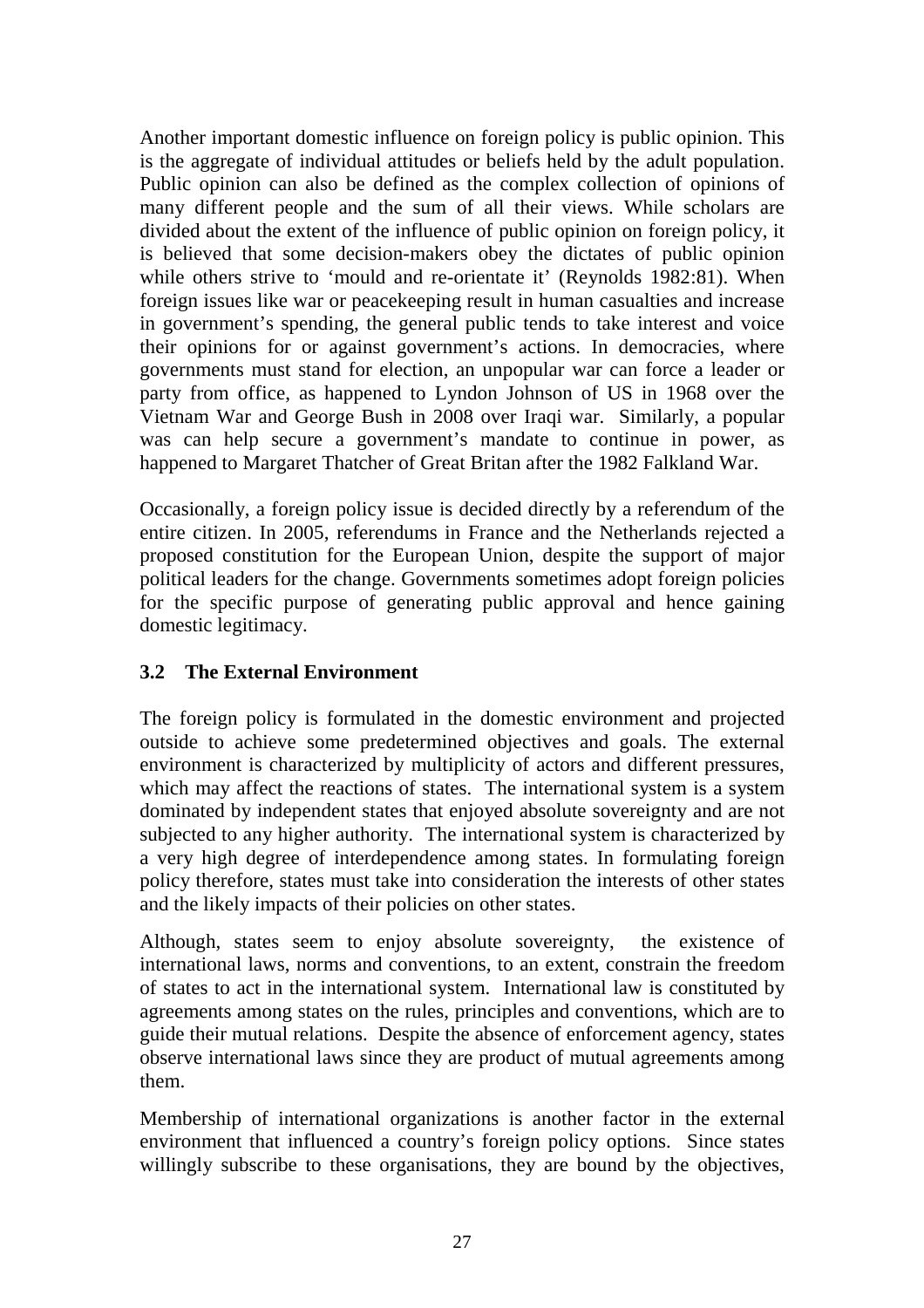restrictions, stipulations and norms of these organizations. In the contemporary international system, there is plethora of international organizations ranging from political to socio-economic and strategic. By joining international organizations, states willingly shed some part of their sovereignty to these organizations.

Related to membership of international organizations is alliance formation as another constraint in the external environment that affects foreign policy behaviours of a state. Members of an alliance formulate strong strategy and are duty bound to come together to protect common interest. Alliance formation offers a means to counterbalance threats in an international system that does not provide a world government to protect states. However, the greatest risk to alliance formation is that they bind a state to a commitment that may later become disadvantageous.

#### **SELF ASSESSMENT EXERCISE**

Justify the assertion that the domestic environment is as important as the external environment in foreign policy decision making.

# **4.0 CONCLUSION**

Foreign policy decision making is a product of interactions between the domestic and external environments. While it is relative to control the domestic environment, pressures from external environment are always difficult to control by the states. The external environment is also composed of different actors with varying beliefs, values, expectations and perceptions, which are quite different from that of domestic environment. It is therefore important for policy makers to have an objective perception of the environments in which foreign policy decisions are made and implemented.

#### **5.0 SUMMARY**

We have examined the various ways in which the domestic and external environments imparted on foreign policy decision making of sovereign states. It is significant to note that how policy makers manage the various pressures coming from both the external and internal environments would to a greater extent, determine the quality of foreign policy actions.

#### **6.0 TUTOR MARKED ASSIGNMENT**

Critically examine the various ways in which the external environment influences the formulation of foreign policy decisions.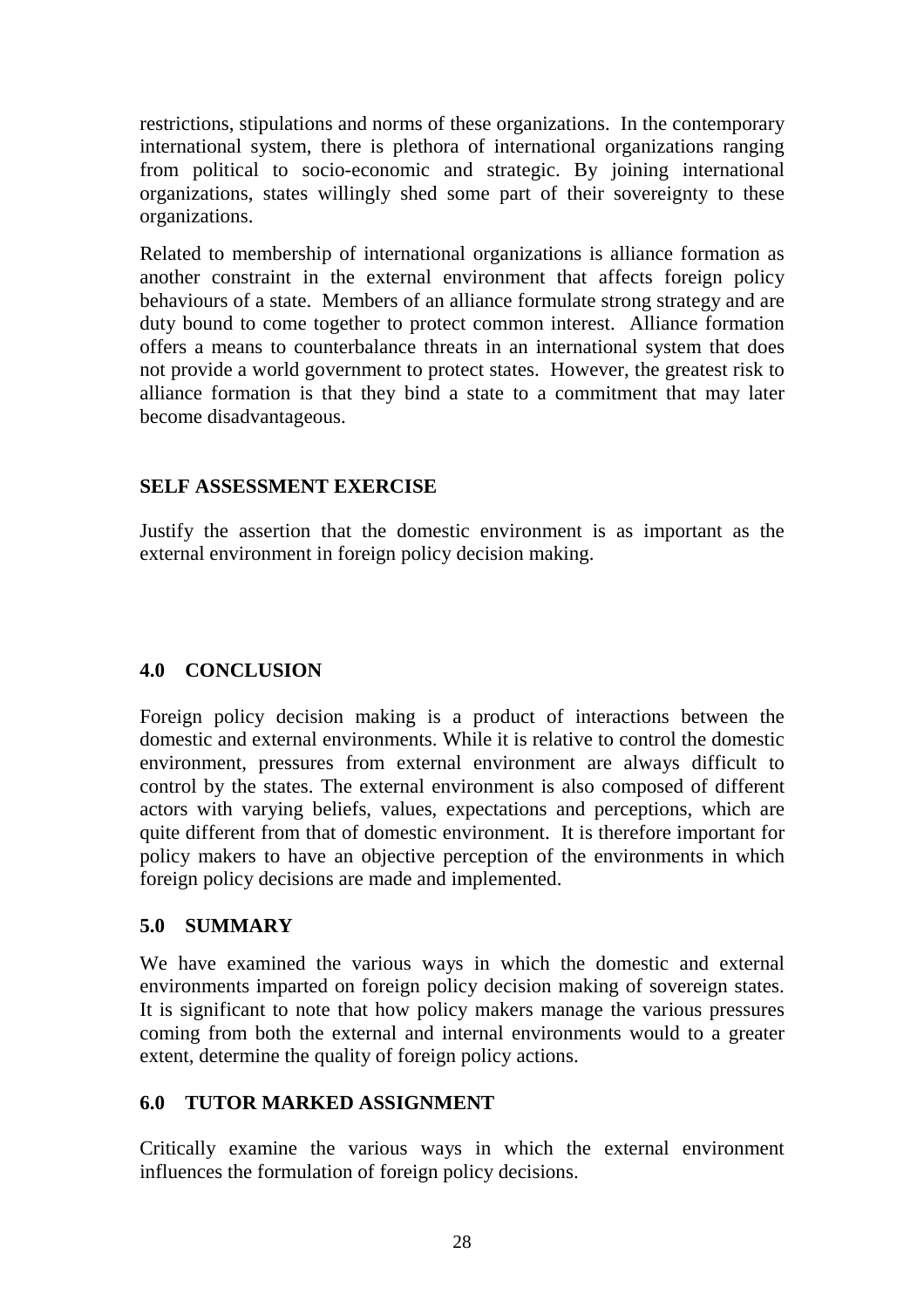#### **7.0 REFERENCES/FURTHER READING**

- Goldstein & Pevehouse Jon (2010). *International Relations* (Ninth Edition) (New York: Longman/Pearson)
- Kegley, Charles & Wittkopf Eugene (1999) *World Politics, Trend and Transformation* (Seventh Edition) (New York: Worth Publishers)
- Ojo Olusola & Sesay Amadu (2002). *Concepts in International Relations* (Ile-Ife: Classy Prints & Company)
- Reynolds, P.A (1982). *An Introduction to International Relations* (London: Longman)
- William Wallace (1971) *Foreign Policy and the Political Process* (London: Macmillan)

#### **UNIT 4: DETERMINANTS OF FOREIGN POLICY BEHAVIOURS**

#### **CONTENTS**

- 1.0Introduction
- 2.0 Objectives
- 3.0 Main Content
	- 3.1 Geo-political Determinants
	- 3.2 Economic Determinants
	- 3.3 Military Determinants
- 4.0 Conclusion
- 5.0 Summary
- 6.0 Tutor Marked Assignment
- 7.0 References/Further Reading

#### **1.0 INTRODUCTION**

The previous discussions have focused largely on the subject matter of foreign policy, models of foreign policy decision making and the influence of domestic and external environments on foreign policy. This unit is a continuation of previous one and will specifically examine the various determinants that influence foreign policy of a state.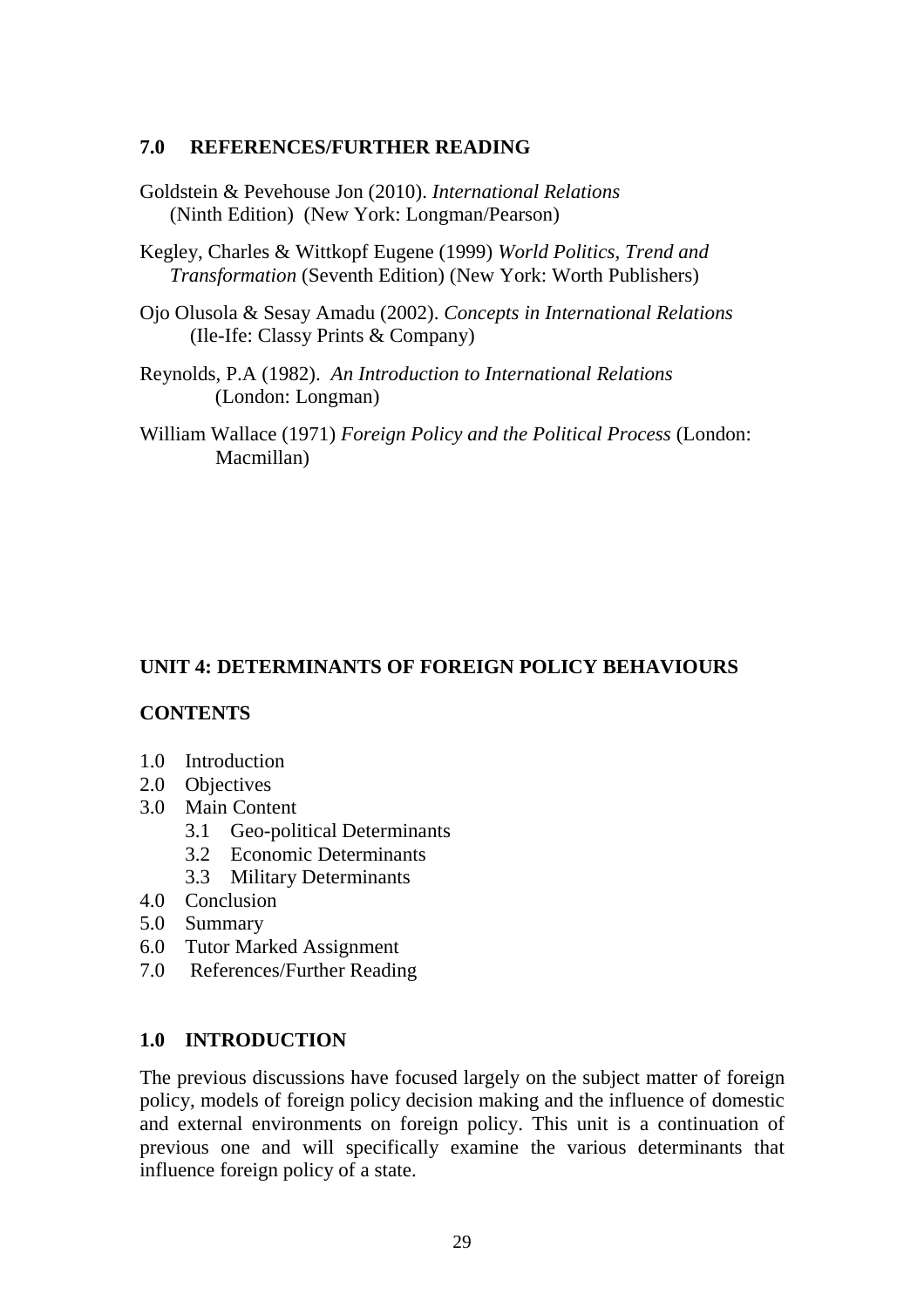#### **2.0 OBJECTIVES**

At the end of this unit, you should be able to:

- identify the features of geo-political determinants
- recognise the impacts of geo-political factors on foreign policy
- examine the influence of socio-economic factors on foreign policy

#### **3.0. MAIN CONTENT**

#### **3.1. Geo-political Determinants**

Geo-political factors are the influence of geography on state power and international conduct. Mackinder (1919:5) and Spykman (1944:9-23) stressed not only geographical location but also other factors like topography, size, climate, mineral resources and population as important determinants of the foreign policies of states. Policy makers' perceptions of foreign policy's choices are greatly influenced by the geo-political circumstances of their states.

Geopolitical factors exercise considerable influence on a country's foreign policy by providing both opportunities and limitations on the choices available to a state in foreign policy decisions. Geo-political factors also determine a country's needs in relation to other countries as well as its access to other states. A landlocked country for example would have to formulate a policy that is friendly to the countries through which access to the outside world is made. For example, Mozambique is surrounded by South Africa and access to the outside world, either by land, water or air depends on South Africa. It is therefore difficult for Mozambique to formulate a policy that antagonises South Africa. Other influence of geo-political factors could also be seen in the case of Israel and its neighbours. Since Israel is located in a very volatile region and surrounded by unfriendly countries, the issue of defence and security form a cornerstone of Israeli foreign policy. The availability of valuable mineral resource can also influence a country's foreign policy. The United States of America's relationship with Saudi Arabia could be analysed from this point of view as US is the dominant buyer of Saudi's oil.

The factor of geography as it affects the geographical location of a state could also be seen in the diplomatic history of some great powers. The presence of natural frontiers between the US and Europe permitted America to develop an 'isolationist' foreign policy for over 150 years. The mountainous Switzerland has also made neutrality a corner stone of her foreign policy due to the factors of geography. The United Kingdom whose location is at the extreme flank, separated from continental Europe, has maintained autonomy from continental politics.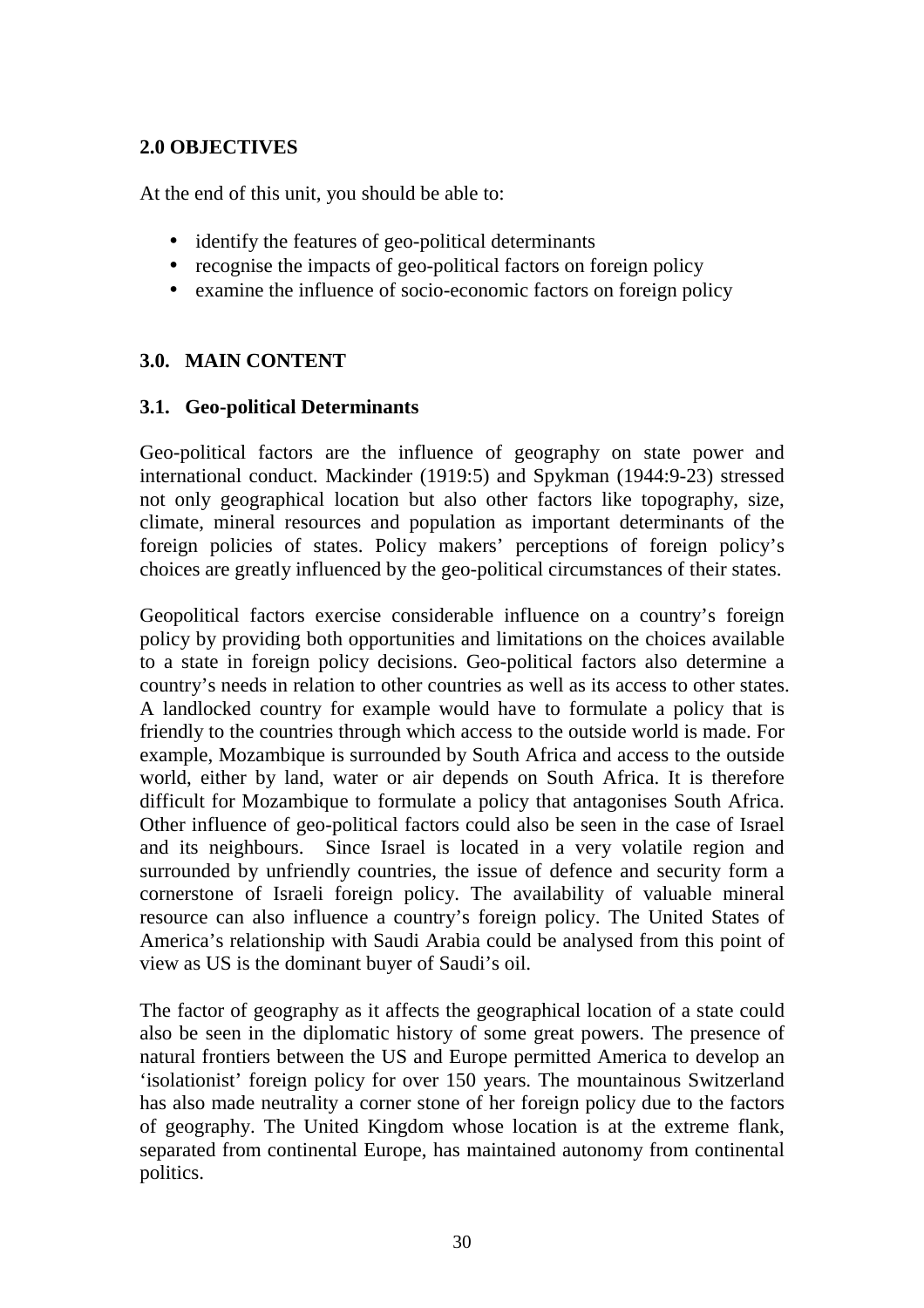#### **3.2 Economic Determinants**

The economy of a state plays a significant role in determining the choices of foreign policy available at any point in time. Apart from the presence of strategic mineral resources, the strength of an economy also determines the options available to a state in foreign policy. A weak economy, for instance, can limit the options available in foreign policy. Also, the level of industrialization, foreign reserves and the amount of technical skills, financial autonomy and capability in information technology can determine foreign policy choices. The poor countries of the developing world, particularly, in sub-Saharan Africa have limited choices available to them in foreign policy and in most cases, are dependent on the rich countries of the West for survival. As a result of this dependent relationship, their foreign policies have largely been pro-western in orientation. Generally, the more economically developed a state is, the more likely it is to play an activist role in the global political economy. Related to this is the fact that states that enjoy industrial capabilities and extensive involvement in international trade also tend to be militarily powerful because military might to some extent, is a function of economic capabilities. In the contemporary politics, majority of the countries that have nuclear weapons or the potential to acquire one are also the most scientifically advanced and economically developed states of the world. The strength of military and the weapons available is a function of economic resources of a state and the financial capacity to spend huge amount of amount to procure needed armaments.

# **3.3 Military Determinant**

Military determinant is a function of the strength of a country's technology and economy. The level of a country's military capability also affects its foreign policy. A country that depends on external sources for military hardware would be constrained in its foreign policy objectives. Such a country can not implement a policy that would antagonize its supplier of hardware. In a conflict situation, if embargo is imposed on supply of weapons, such a dependent country would be adversely affected. In addition, without formidable, highly mobile and well equipped armed forces, it is almost impossible to implement an 'activist oriented' foreign policy. Military capabilities also act as mediating factor on policy makers' national security decisions. When issues that have military implications are at stake in foreign policy, there is no doubt that the size, mobility and the range of weapons available to the armed forces would determine the outcome of such issues.

#### **SELF ASSESSMENT EXERCISE**

An activist foreign policy is almost impossible without due consideration of military and economic capabilities. Discuss this issue with reference to contemporary politics of the great powers.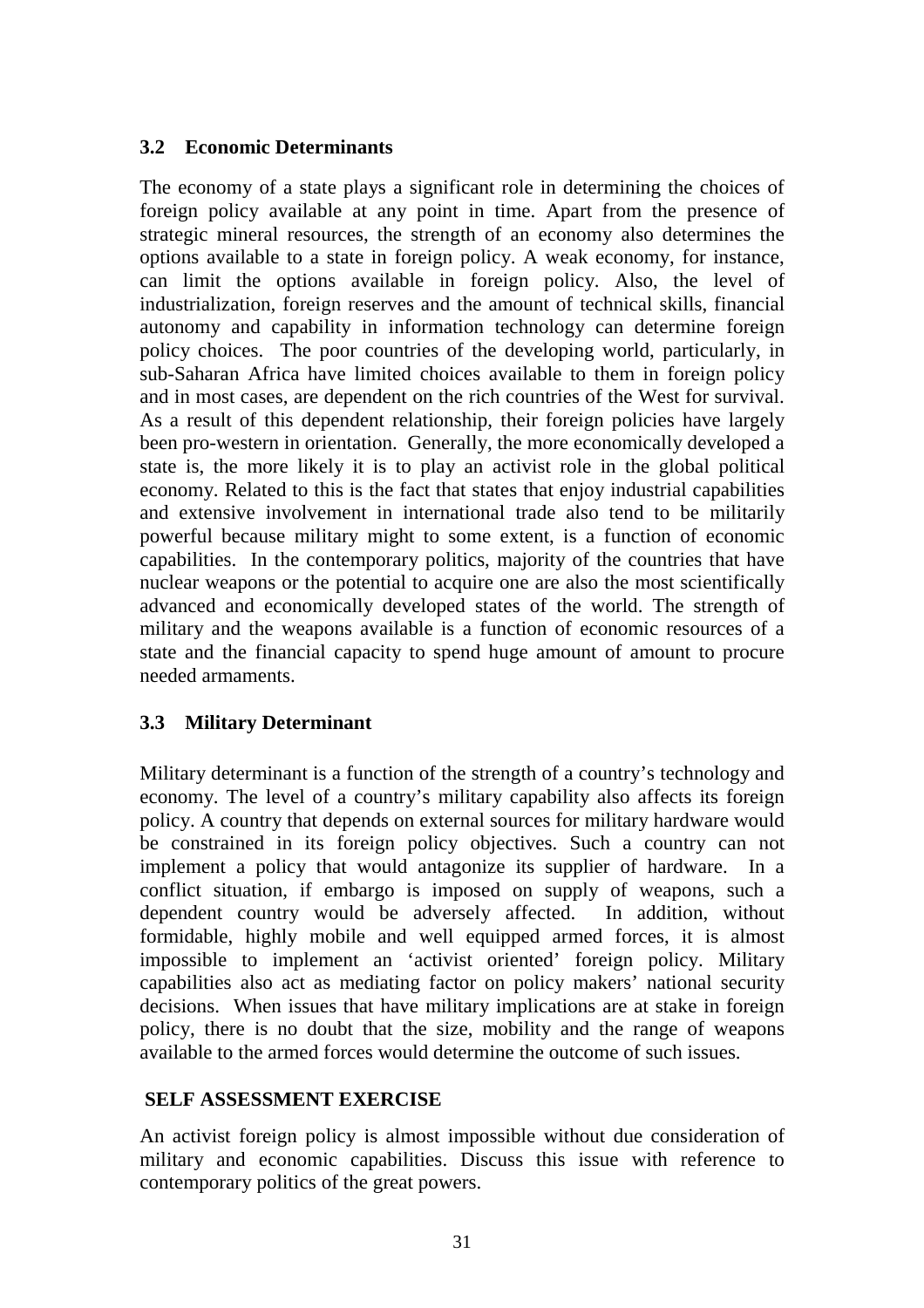# **4.0 CONCLUSION**

Military capabilities are prerequisite for an activist foreign policy. Realist theorists have clearly defined the protection of self interest as the *raison d'etre* of state. Without a well equipped army, the fundamental objective of safeguarding territorial integrity and protection of citizenry would be difficult to achieve by states. Furthermore, in the contemporary international system where states compete among themselves for dominance and influence, military capabilities are very important determinants of a successful foreign policy.

# **5.0 SUMMARY**

This unit has highlighted the importance of geo-political, economic and military factors as major determinants of choices available to states in making foreign policy decision. It should however be emphasized that the relative influence that each factor wields would depend on the issue at stake whether political, economic or military.

# **6.0 TUTOR MARKED ASSIGNMENT**

With relevant examples, examine the influence of military factors on US's contemporary foreign policy

#### **7.0 REFERENCES/FURTHER READING**

- Goldstein Joshua & Pevehouse Jon (2010). *International Relations* (Ninth Edition) (New York: Longman/Pearson).
- Kegley, Charles & Wittkopf Eugene (1999). *World Politics, Trend and Transformation* (Seventh Edition) (New York: Worth Publishers).
- Mackinder Halford (1919) Democratic Ideals and Reality (New York: Henry Holt).

Ojo Olusola & Sesay Amadu. (2002). *Concepts in International Relations* (Ile-Ife: Classy Prints & Company).

Spykman Nicholas (1944) *Geography of Peace* (New York: Harcourt Brace)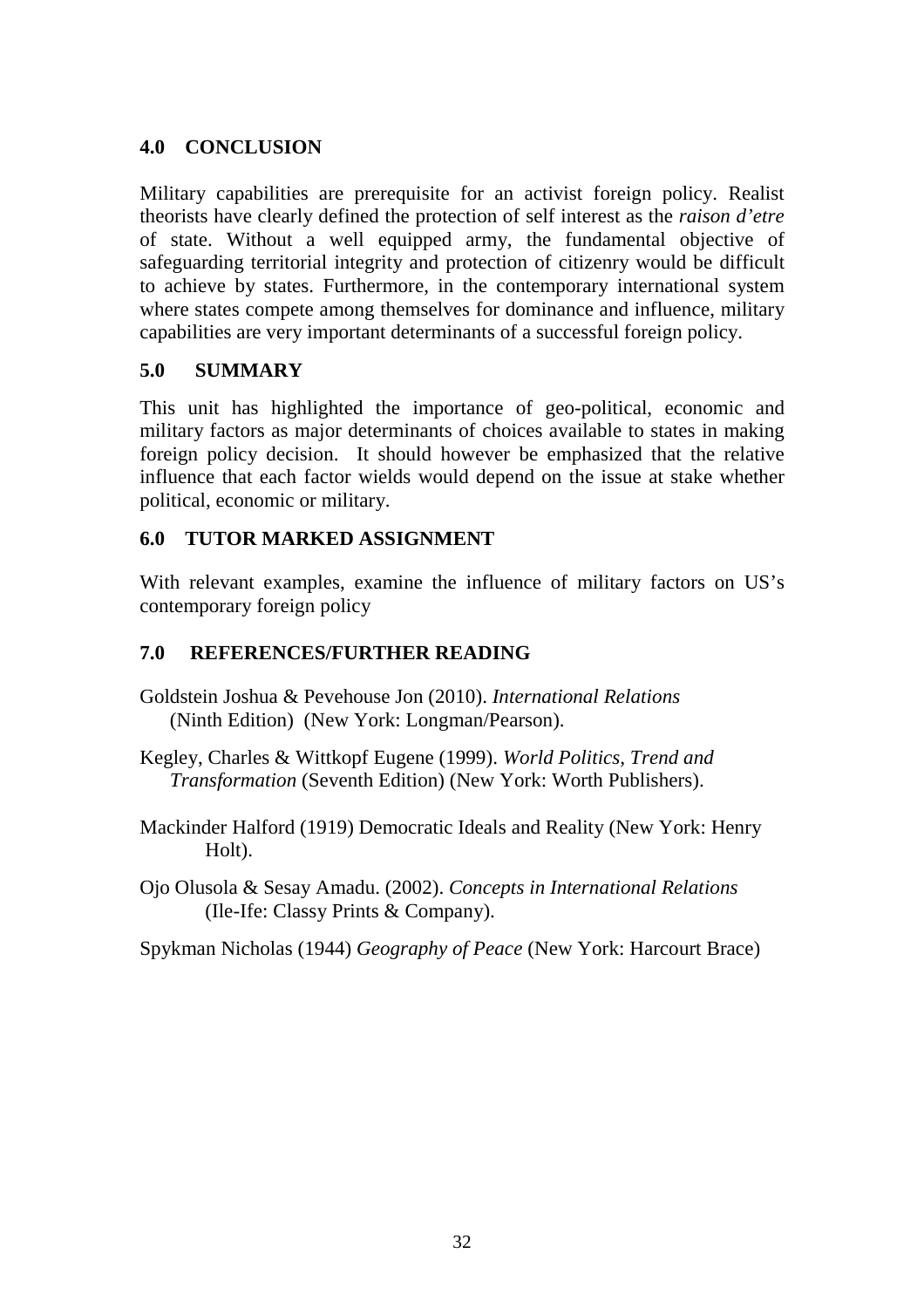#### **MODULE 2: FOREIGN POLICIES OF THE UNITED STATES AND BRITAIN**

Discussions in the Module 1 focused on the introductory aspect of foreign policies. Most of the salient issues examined in the module would have practical expression in the foreign policies of the great powers. The different models of making foreign policy decisions could be adopted by any of the great powers while the factors that determined foreign policies are applicable to all states, irrespective of status and prestige in the international system. Similarly, the influence of non-state actors on state actors in the international politics is not restricted to some states but applicable to all sovereign states in the international system; though to some varying degree levels.

Having extensively examined the conceptual issues of foreign policy in Module 1, the remaining Modules would focus on case studies to examine in depth how some of the issues addressed in Module 1 specifically relate to the great powers. Discussion in this module is organized under the following units:

- Unit 1 The Principles/Goals of American Foreign Policy
- Unit 2 American Foreign Policy in Historical Perspectives
- Unit 3 British Foreign Policy in Historical Perspectives
- Unit 4 The Decline of British Power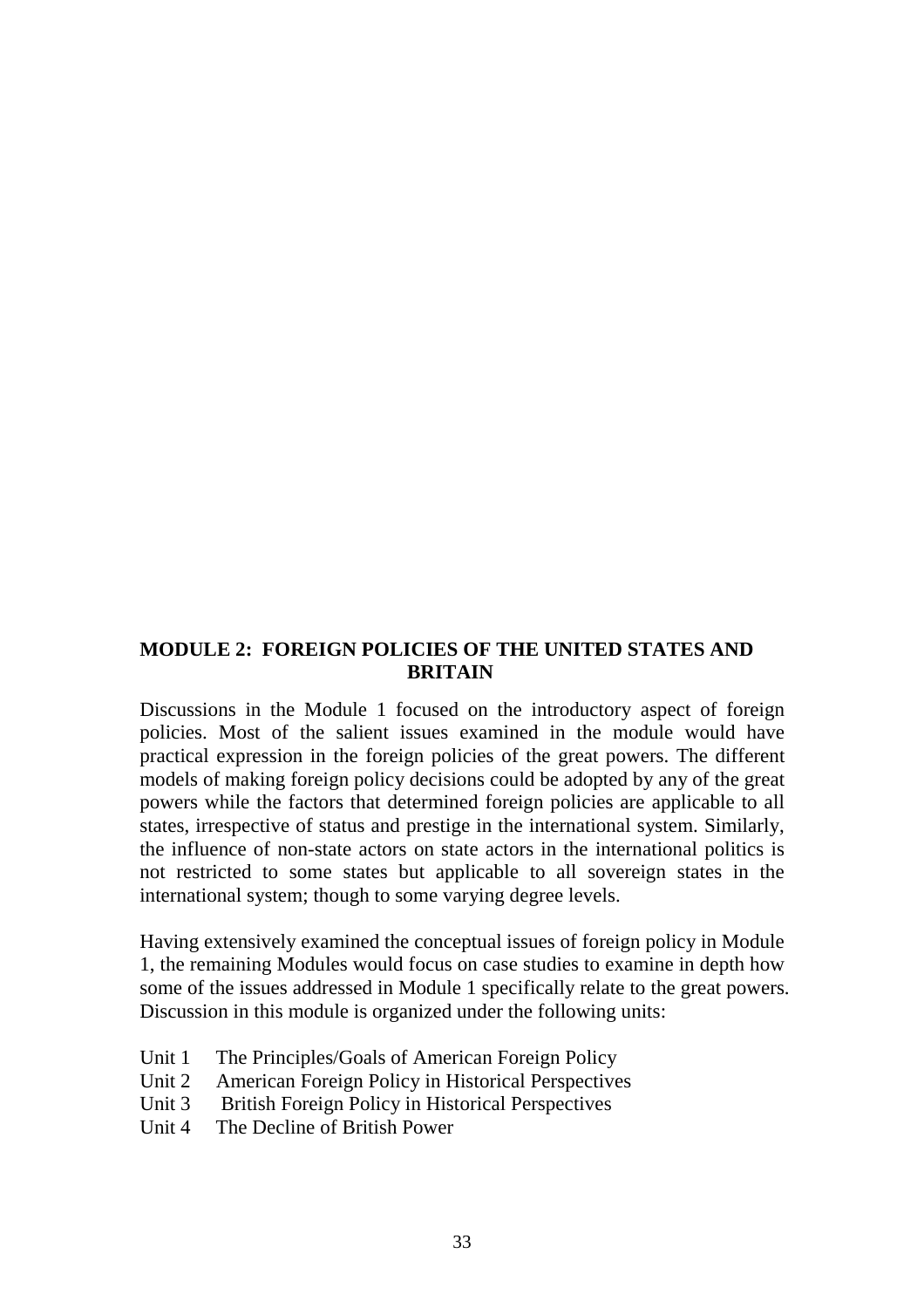#### **UNIT 1: THE PRINCIPLES/GOALS OF AMERICAN FOREIGN POLICY**

#### **CONTENTS**

- 1.0Introduction
- 2.0 Objectives
- 3.0 Main Content
	- 3.1 The Structures of American Foreign Policy
	- 3.1.1 The President
	- 3.1.2 The Secretary of State
	- 3.1.3 The Congress
	- 3.1.4. The Supreme Court
- 3.2 The Principles of American Foreign Policy
- 3.3. Criticisms of American Foreign Policy
- 4.0 Conclusion
- 5.0 Summary
- 6.0 Tutor Marked Assignment
- 7.0 References/Further Reading

#### **1.0. INTRODUCTION**

The United States is highly influential in the world. The global reach of the United States is backed by a \$14 trillion economy, approximately a quarter of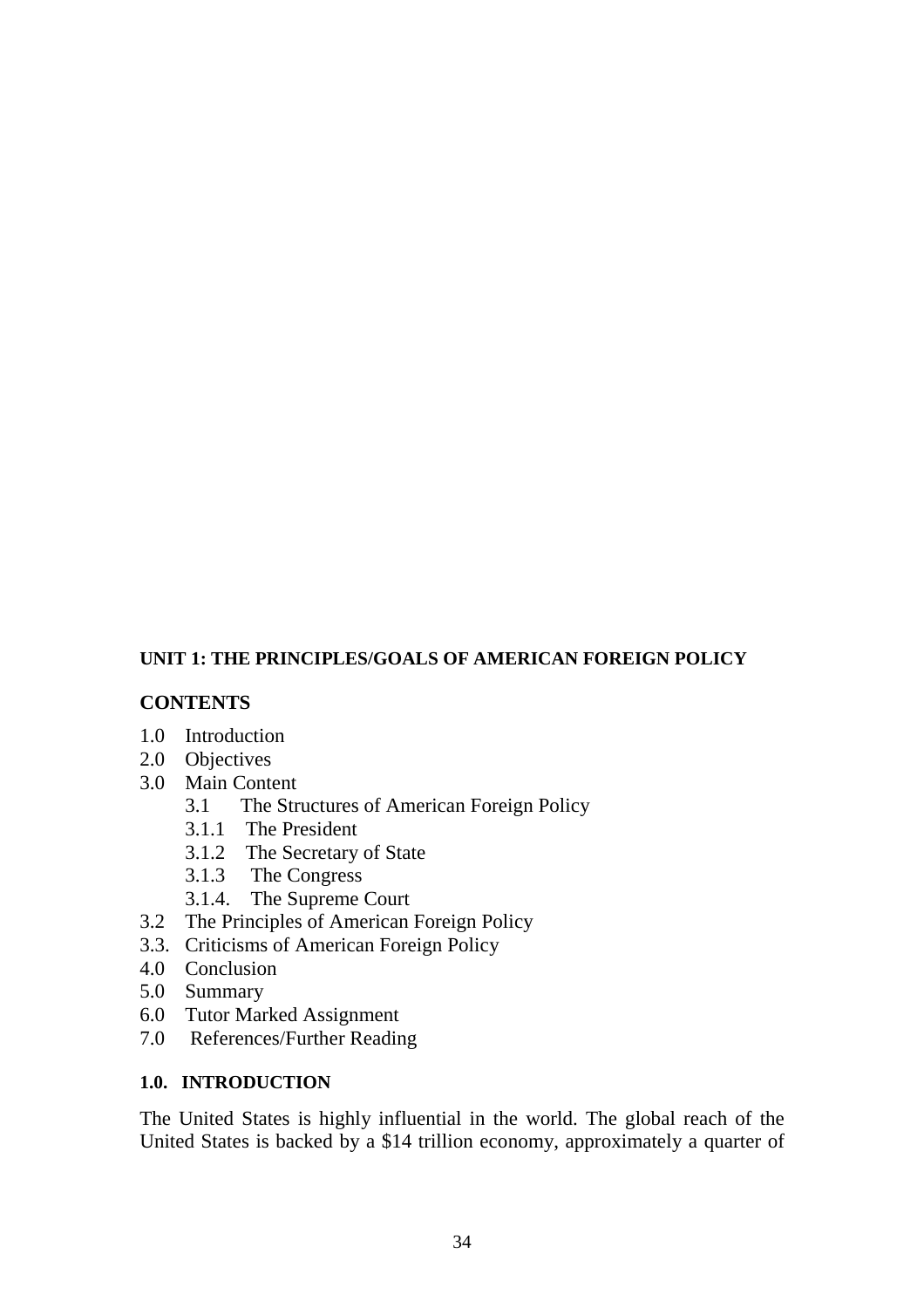global GDP, and a defense budget of \$711 billion, which accounts for approximately 43% of global military spending (CIA Factbook).

The United States has a vast economic, political and military influence on a global scale, which makes American foreign policy a subject of great interest, discussion and criticisms around the world. The foreign policy of the United States is the policy through which the United States interacts with foreign nations and sets standards of interaction for its organizations, corporations and individual citizens.

# **2.0 OBJECTIVES**

At the end of this unit, you should be able to:

- describe the structures of foreign policy making in the United States
- state the principles and goals of American Foreign Policy

# **3.0 MAIN CONTENT**

# **3.1 The Structures of American Foreign Policy**

# **3.1.1 The President**

The President of the United States is the head of state and head of government of the United States. The President leads the executive arm of the federal government and is the commander-in-chief of the United States Armed Forces.

Article II of the U.S. Constitution vests the executive power of the United States in the president and charges him with the execution of federal law, alongside the responsibility of appointing federal executive, diplomatic, regulatory, and judicial officers, and concluding treaties with foreign powers, with the advice and consent of the Senate. The president of the United States is frequently described as the most powerful person in the world. Perhaps the most important of all presidential powers is the command of the United States armed forces as commander-in-chief. While the power to declare war is constitutionally vested in Congress, the president commands and directs the military and is responsible for planning military strategy

Along with the armed forces, the president also directs U.S. foreign policy. Through the Department of State and the Department of Defense, the president is responsible for the protection of Americans abroad and of foreign nationals in the United States. The president decides whether to recognize new nations and new governments, and negotiates treaties with other nations, which become binding on the United States when approved by two-thirds vote of the Senate.

# **3.1.2 The Secretary of State**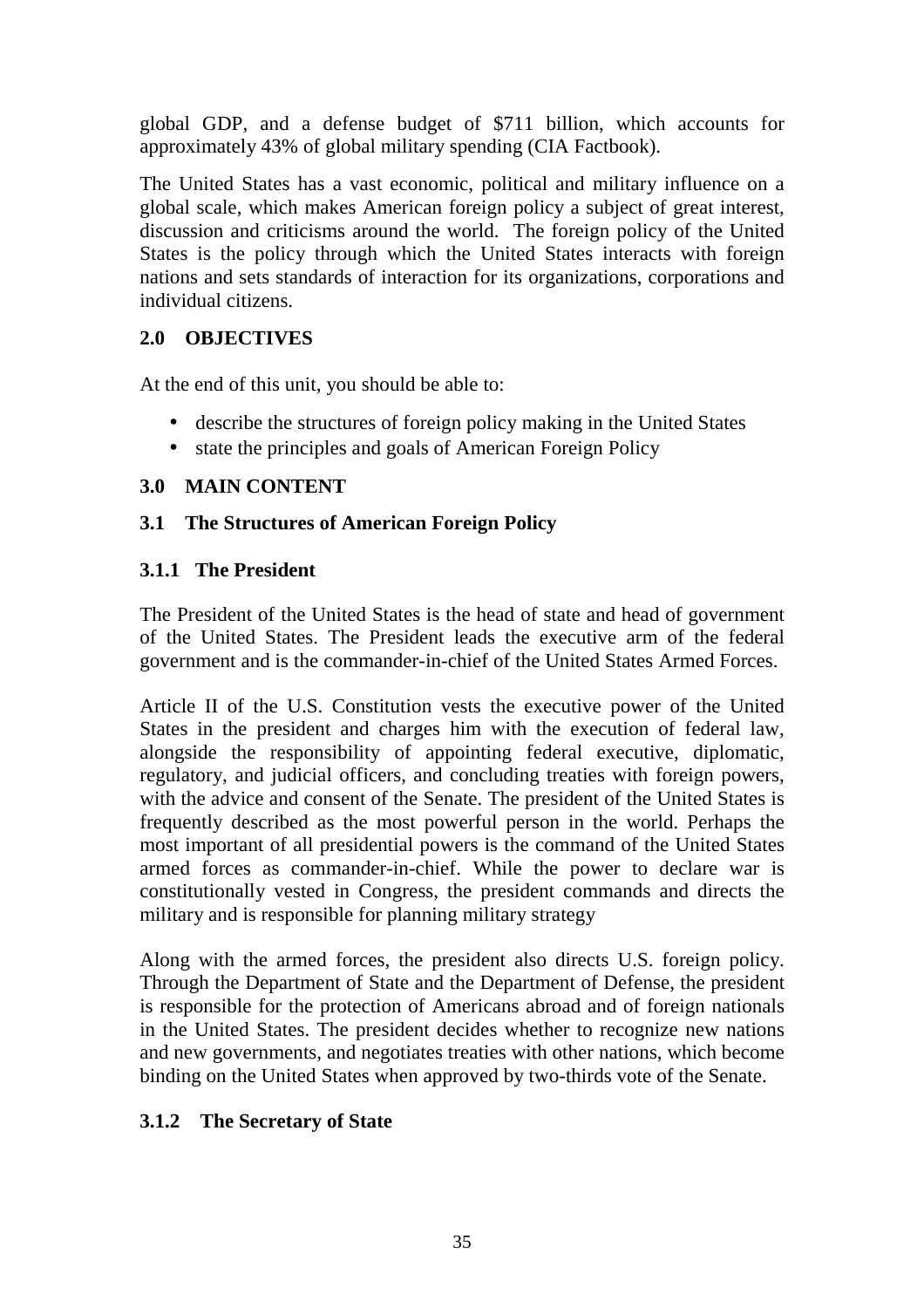The United States Secretary of State is the head of the United States Department of State, concerned with foreign affairs. The Secretary is a member of the Cabinet and the highest-ranking cabinet secretary both in line of succession and order of precedence. As the head of the United States Foreign Service, the Secretary of State is responsible for management of the diplomatic service of the United States. The Secretary of State advises the President on matters relating to U.S. foreign policy, including the appointment of diplomatic representatives to other nations, and on the acceptance or dismissal of representatives from other nations. The Secretary also participates in high-level negotiations with other countries, either bilaterally or as part of an international conference or organization, or appoints representatives to do so. This includes the negotiation of international treaties and other agreements and is also responsible for overall direction, coordination, and supervision of interdepartmental activities of the U.S. Government overseas.

# **3.1.3 The Congress**

The United States Congress is the bicameral legislature of the federal government of the United States, consisting of the Senate and the House of Representatives. The Congress meets in the United States Capital in Washington, D.C. Senators and representatives are chosen through direct election. Each of the 435 members of the House of Representatives represents a district and serves a two-year term. House seats are apportioned among the states by population. Each state, regardless of population, has two senators; since there are fifty states, there are one hundred senators who serve six-year terms.

Congress has an important role in national defense, including the exclusive power to declare war, to raise and maintain the armed forces, and to make rules for the military. The Senate ratifies treaties and approves top presidential appointments while the House initiates revenue-raising bills.

# **3.1.4. The Supreme Court**

The Supreme Court has traditionally played a minimal role in foreign policy of the Unites States; however, the Court's decisions could have a substantial impact on issues of foreign policy and national security. For examples, First in June 2004, the Court ruled that foreign nationals kept at the Guantanamo Bay detention center were entitled to challenge their captivity in U.S. courts. Then, it also ruled the same for U.S. citizens labeled "enemy combatants".

#### **3.2 The Principles of American Foreign Policy**

The United States bases its pursuit of specific foreign policy objectives on a variety of justifying principles. These principles are the focus of this section. Most foreign policy decisions incorporate several of the principles, each principle adding its portion to shaping the final foreign policy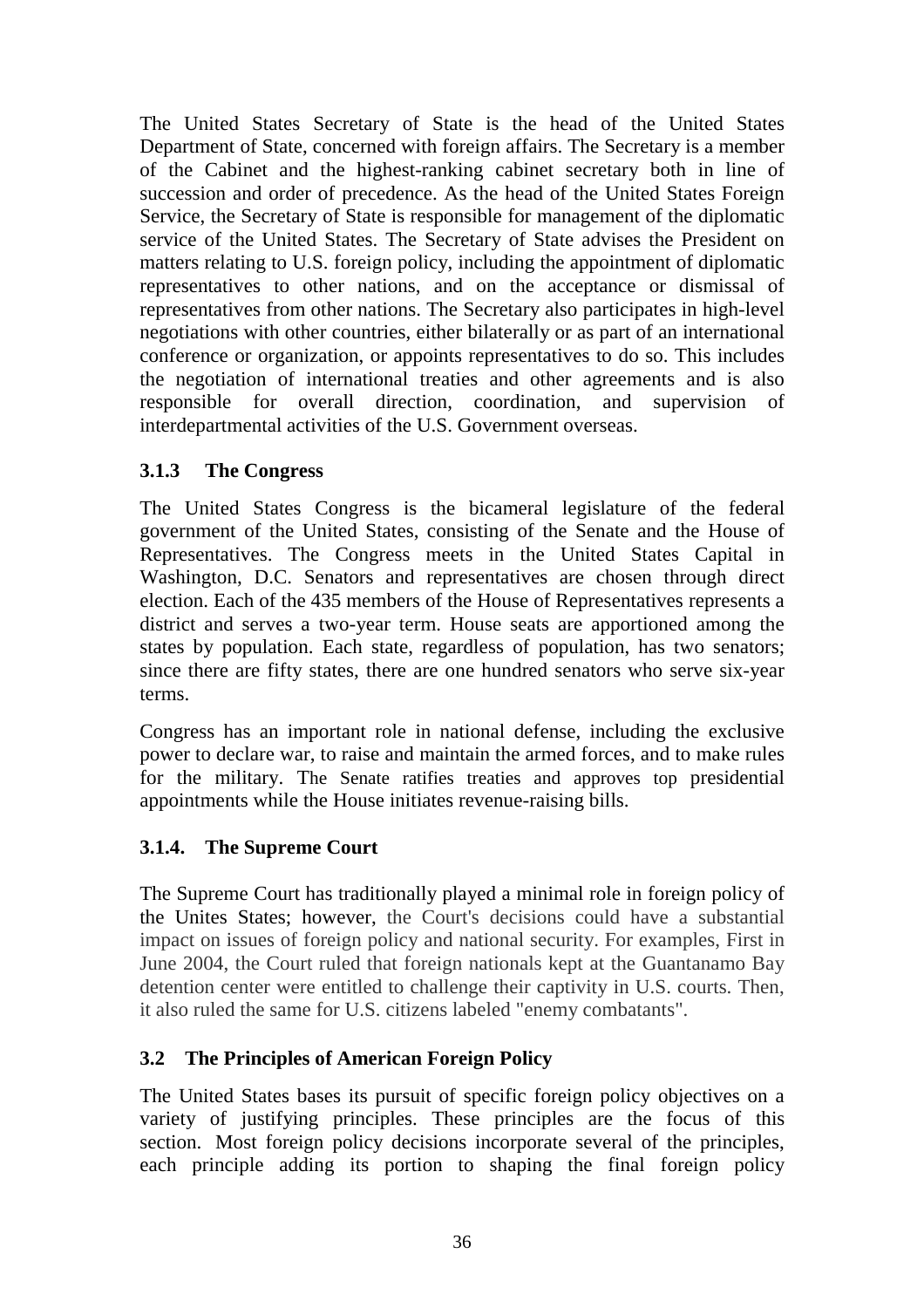decision. Most of the key principles of American foreign policy have their origin with the founding of the nation.

## **(A) Maintaining or Restoring an International "Balance of Power"**

"Balance of power," as an international relations concept, is an outgrowth of the Napoleonic Wars in Europe in the late Eighteenth and early Nineteenth Centuries. The nations of Europe become convinced the only way to prevent France, or any other European nation, from making another attempt to conquer a European empire is to create a series of perfectly balanced alliances. Under a balance-of-power system, cooperation and mutual accommodation among states is encouraged, and the continued, perpetual existence of each state is virtually guaranteed.

Until World War I, the United States avoids being included in European balance of power calculations. World War I proves that a balance of power can successfully prevent any aggressor nation, or any combination of aggressor nations, from achieving military victory over non-aggressor nations. The Europeans fight themselves to a bloody stalemate. The entry of the United States into the war tips the balance of power and is considered by many historians to be the decisive factor in the final outcome of the war. During the post-war period, America withdraws from active involvement in European alliance-building activities but does participate in several world-wide arms control and arms limitation conferences intended to reduce the absolute power of each of the alliances while maintaining the relative balance of power among the alliances.

### **(B) Support for Western Values**

Throughout the history of the United States, Americans express a broad consensus of support for liberal, democratic, and egalitarian values, dubbed "the American Creed". American foreign policy assumes that the form of pluralist, capitalist, egalitarian, republican government practiced in the United States is inherently superior to other forms of government; it may even be a God-given form of government.

For most Americans...foreign-policy goals should reflect not only the security interests of the nation and the economic interests of key groups within the nation but also the political values and principles that define American identity.... Hence the recurring tendencies in American history, either to retreat to minimum relations with the rest of the world... or... to set forth on a crusade to purify the world, to bring it into accordance with American principles.... (Ikenberry, 240)

Throughout American history, Americans export American beliefs, values and behaviours in an effort to bring the blessings of American-style government and Western civilization to the rest of the people of the world. First, Americans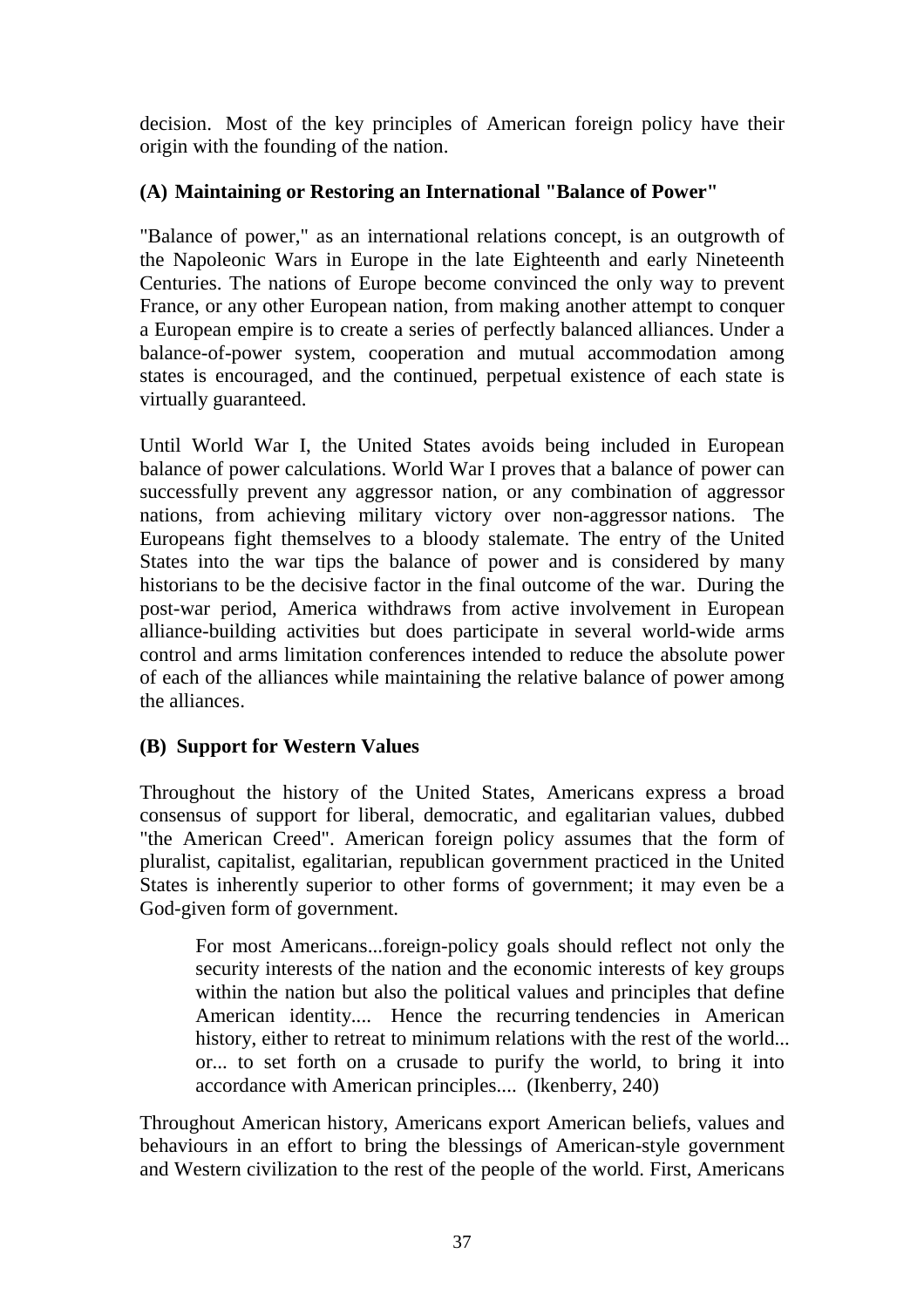export American values, norms, expectations and behaviours to the Native American tribes, to the occupants of Spanish controlled territories, and to the Mormons settling at the Intermountain West. Later, America tries to recast the entire world in the American image. In the  $20<sup>th</sup>$  and 21st Centuries, America becomes more active in protecting and promoting western values in World War I and World War II, making the world safe for democracy, and, through President Wilson's call for a League of Nations, promoting the American notion that the world could be made peaceful and prosperous if the world would simply accept the American notions of cooperation, stable political order, gradual economic change, and democratic decision-making.

In spite of the criticisms, the United States continues to support the adoption of "Western" values abroad and continues to reward those nations adopting American-style values, institutions and life-styles. In Afghanistan and Iraq, America is even willing to use armed force to encourage the introduction of western cultural and political values.

## **(C) Protecting United States National Security and National Autonomy**

For a nation to maintain national autonomy, the nation must be able to maintain national security. Like national autonomy, national security must be defined by the nation itself. National security and national autonomy are issues related to the organic state itself-- to the state as an entity distinct from the people that populate the state.

In a very vague and general way 'national interest' does suggest a direction of policy which can be distinguished from several others which may present themselves as alternatives. It indicates that the policy is designed to promote demands which are ascribed to the nation rather than to individuals, sub-national groups or mankind as a whole. (Wolfers 1952: 481-502)

United States gives primary concern for the factors that insure its national survival. America defends and secures its borders, maintains its territorial integrity and access to key raw materials and commercial trading partners. The US also defends geographic positions of defensive and offensive strategic importance, hides its weaknesses from its enemies, defends its citizens and protects its young. America defines its national goals and has some degree of assurance that those national goals can be achieved. America also defines itself as a nation-state different from and apart from other nation-states, and is able to develop and maintain its military and industrial strengths.

### **(D) Geopolitical Considerations**

Geopolitics is based on an "organic analogy;" the nation-state is seen as a living organism. Like all living organisms, the nation-state must be able to grow and expand to its natural ideal size; it must have access to raw materials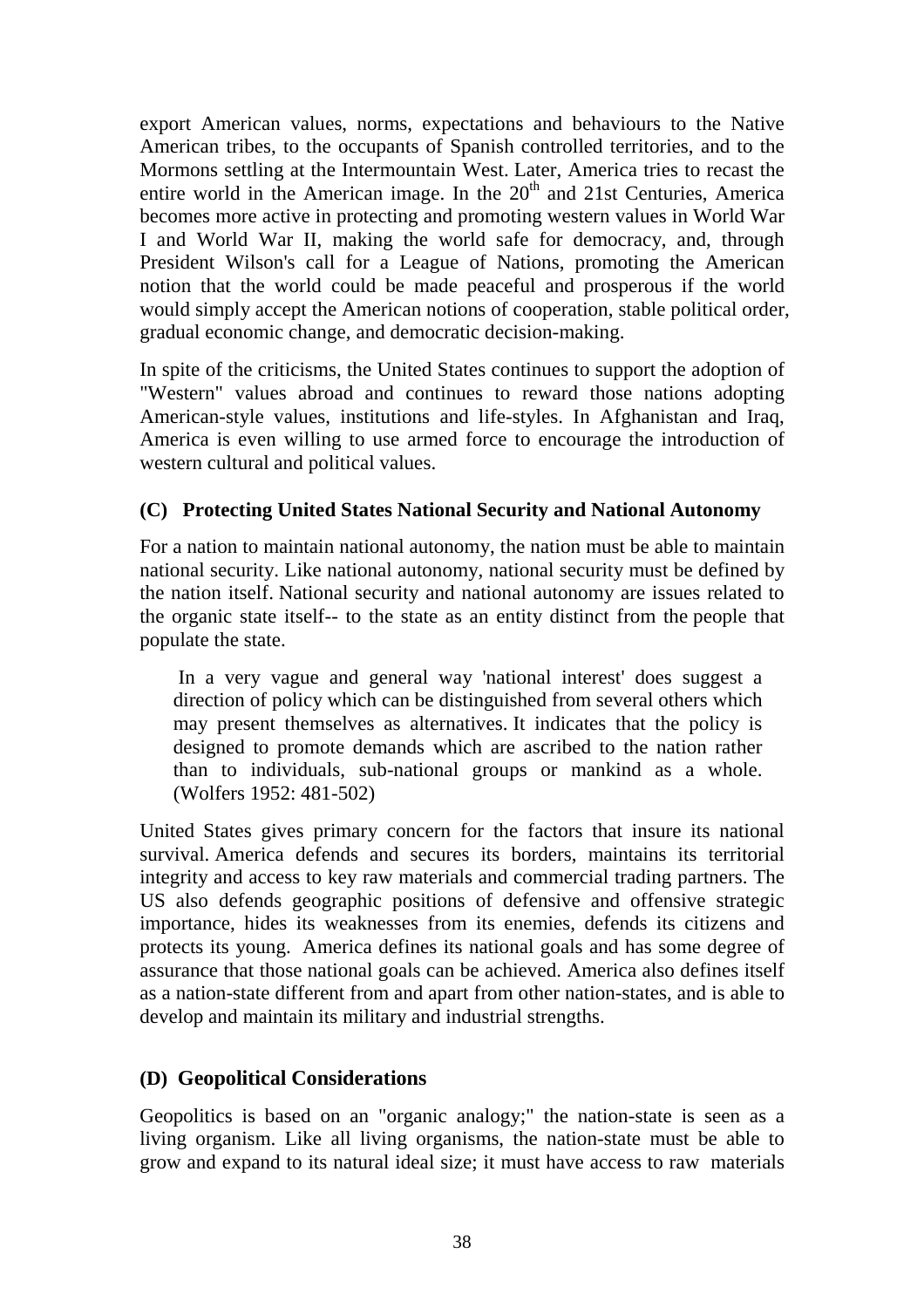and nutrients necessary for growth; it must have living space in which it can manoeuvre and feel comfortable and safe; it must be able to develop selfsufficiency and national self-actualization (national autonomy). America's buffer states are, in the Eighteenth and Nineteenth Centuries, the nations of the Western Hemisphere. In the "Cold War," the European states and the Pacific Rim states are added to America's buffer zone. America's successful war with Spain brings many Caribbean and Pacific Islands under American control; the United States now has an overseas empire and the debate over empire begins in earnest, as reflected in the political party platforms of the period. America's historic demand that Europeans and the Soviet Union stay out of the Western Hemisphere (as manifested, for example, in the "Monroe Doctrine"), and America's fear of dependency on any foreign nation for raw materials, manufactured goods or technical/scientific knowledge are both further examples of geopolitical considerations influencing American foreign policy.

### **(E) Non-Entanglement with Europe**

Americans, from the founding of the United States, are suspicious of Europe, of the European diplomatic process, and of the intentions of individual European states. This suspicion may be the result of witnessing the palace conspiracies and the international intrigues involved with the French Revolution and balance of power politics in the Eighteenth and Nineteenth Centuries. This suspicion is also the result of the realization that much of European politics is a parlour game played by the inter-related, inter-married royal families that dominate the governments of Europe in the past and still play important roles today. Most Americans believe the United States is a nation of the "new world," not the "old," and believe American destiny is to be played out on the Western Hemisphere. For many Americans, the European continent is out of mind and out of consideration; the Americans have a whole new continent to explore and develop. Presidents George Washington and Thomas Jefferson both caution against non-entanglement in public addresses. Their statements are the foundation for two centuries of nonentanglement.

The great rule of conduct for us in regard to foreign nations is, in extending our commercial relations to have with them as little political connection as possible.... Trust in temporary alliances for extraordinary emergencies...steers clear of permanent alliances with any portion of the foreign world." (President George Washington, Farewell Address, 1797)

Honest friendship with all nations, entangling alliances with none, (President Thomas Jefferson, Inaugural Address, 1801)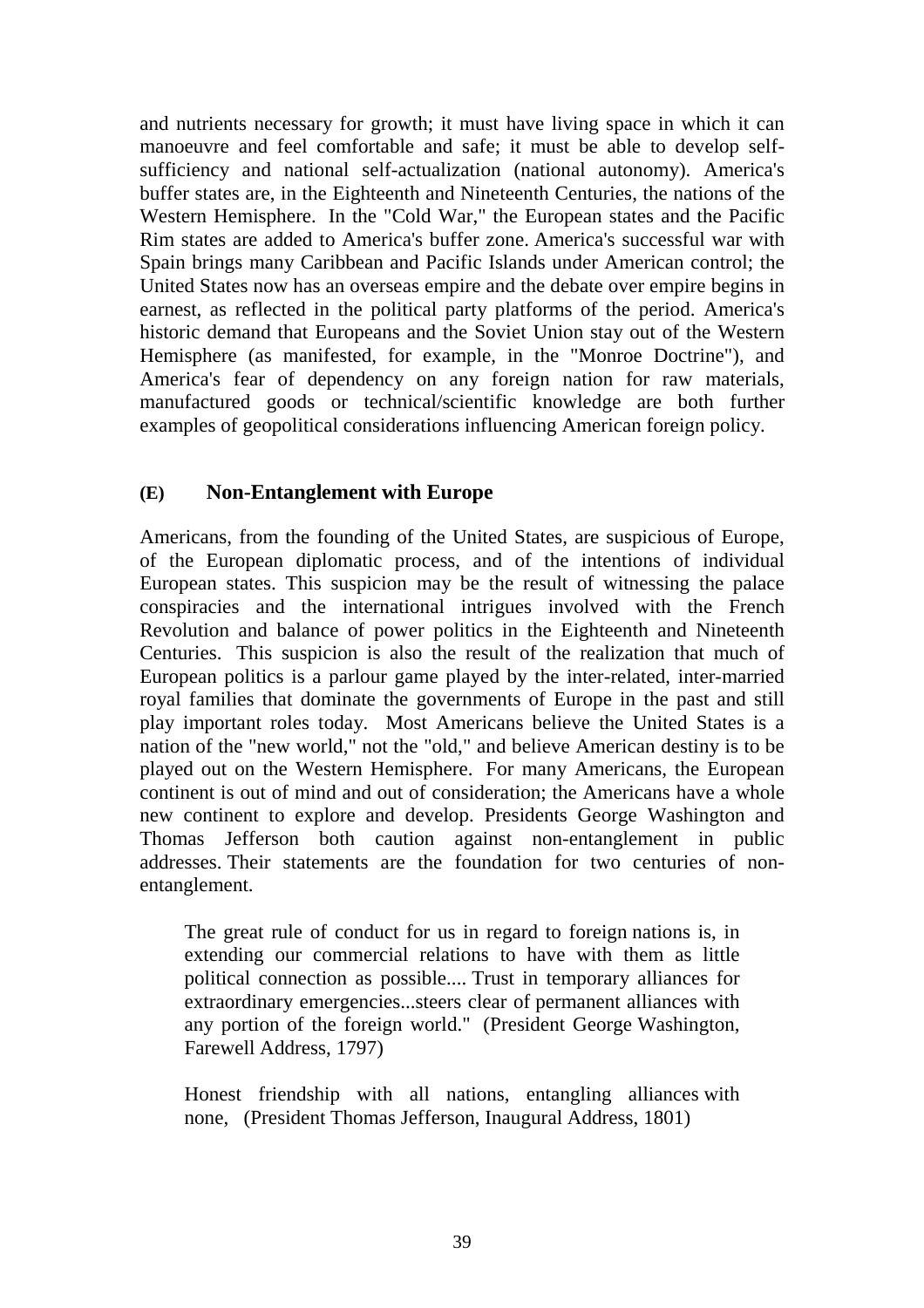The era of hemispheric isolation and non-entanglement ends with World War I. America did not join the League of Nations, but, during the coming decades, America participates in a series of international conferences and international treaties intended to secure peace, encourage disarmament, and regulate the international affairs of nations. All these entanglements fail, and the world is thrust into World War II. Following that war, America joins the United Nations and enters a period of increased reliance on international treaties and alliances leading the nations of the world toward a "new world order" of independent and intertwined nation-states bound together through world-wide economic interdependence, through a series of interlocking supra-national treaties, alliances and agreements, and through increased participation in and reliance on the United Nations as a global decision-making body.

### **(F) Freedom of the Seas, including Freedom of Commerce and Freedom For Citizens Mobility**

America is a seafaring nation. Colonial Americans use the sea for commerce with the colonial "mother country," as a highway for transport up and down the Atlantic coastline, as a rich fishing ground, and as a highway for commerce with European colonies in the Caribbean. Merchants in the new nation depend on sea commerce for trade and depend on trade for wealth.

Because America is founded by people who cross the seas themselves, or are descended from people who made the voyage across the seas, and because the commerce, wealth, and survival of the young nation depends on the sea, Americans are vocal and forceful defenders of the principles of freedom of the seas and of freedom of commerce. Issues of free trade, freedom of the seas, and free movement of American goods and citizens require constant continuing national attention, however. Many nations, including the United States, impose tariffs, duties, and trade restrictions that limit the free movement of raw materials and commercial goods.

### **(G) Protection of the Nations of Western Europe**

During the Twentieth Century, America re-establishes its cultural and psychological ties with Europe. Three times during the Twentieth Century, America was forced to commit its wealth, manpower, and war machinery to support the nations of Western Europe. First, in World War I against an assault by the Prussian-Austrian-Turkish-German bloc of Central Europe; second, in World War II against German aggression; finally, in the "Cold War" against Soviet Union aggression. America commits both money and manpower to the Marshal Plan to rebuild Europe after World War II.

As the individual nations of Europe move closer together in the common market and, later, in the European Union, the United States develops increasingly closer ties with both the individual nations and with the European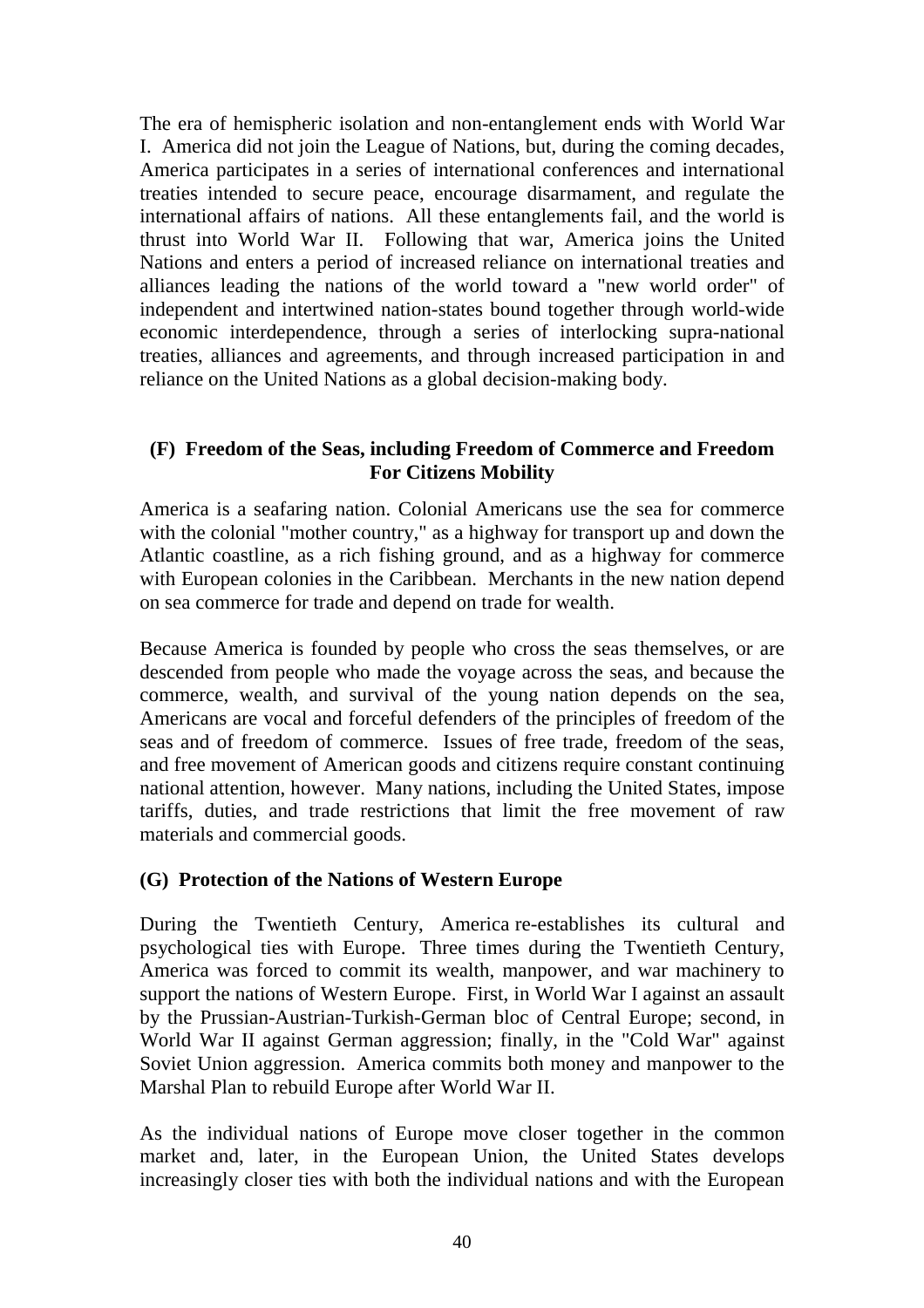Union even if closer ties with the Second and Third World of developing nations might be of greater economic advantage. The key principle of "nonentanglement with the nations of Europe" is in rapid decline as the United States seems more and more intent on uniting itself politically, economically, and culturally with the developed nations of Europe.

## **(H) Insularity and Isolationism**

Insularity is a detached, insulated, self-focused, narrow-minded state of mind associated with people living on an island. The island is their world and their only consideration. Insularity is a form of isolationism. Isolationism is withdrawal from the remainder of the globe; the other nations of the world are recognized, but a choice is made to remain withdrawn and detached from interaction with those nations. Insularity goes one step further than isolationism; the other nations of the world are no longer recognized. Insularity fails to give the remainder of the globe consideration or thought; the remainder of the globe does not even exist.

Americans exhibit, from time to time, both isolationist and insular attitudes. For the first century and a-half, or three-quarters of the time the U.S. has existed as an independent nation, America acknowledges the Great Powers of Europe, but refuses to enter alliances with them; the U.S. maintains a position of isolation. From time to time, the United States goes about its own business, forgetting the remainder of the world exists. This insularity is especially the case with Third World economic and social development needs. America proceeds with its own economic and social development giving scant acknowledgment to the needs of the poor, the starving, the socially oppressed, the abused, the exploited, and the neglected peoples of the Third World. Only the intrusion of a great media event, such as mass famine in Ethiopia, ethnic cleansing in Rwanda, female circumcision in the Middle East and Africa, or bride burning in India, shakes Americans to the realization that the United States is only a small part of the world.

# **(I) Maintenance of a Protective Tariff**

One of the most persistent themes in American foreign policy history is the debate over protective tariffs. A tariff is a charge or "tax" levied on goods coming into the U.S. from abroad. It makes foreign products more expensive to buy, thus, hopefully, decreases consumption demand for those products. Mercantilist economics rely heavily on tariffs to limit the quantity and value of products coming into a country in order to limit the quantity and value of the specie-- mostly gold and silver-- flowing out of the country to pay for those products. Mercantilist nations of the Sixteenth, Seventeenth, and Eighteenth Centuries measure their success in international affairs and their national strength and power in terms of the excess of gold and silver hoarded in their national treasuries. Whenever merchants sell products abroad, gold and silver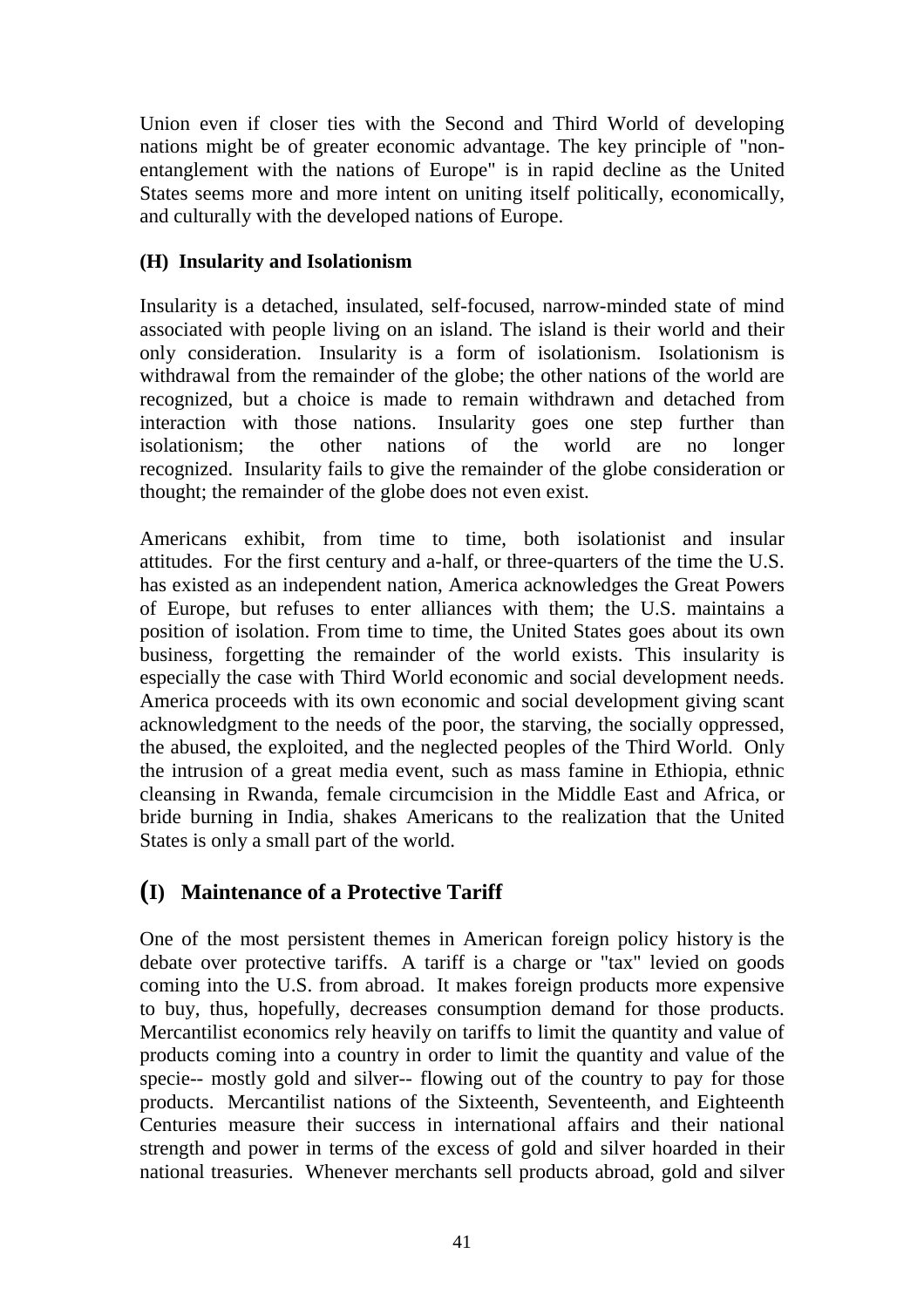flow into the country from abroad to pay for the product. But, whenever foreign products are purchased, gold and silver flows out of the country to pay for the product. The secret to national success and power is to sell more abroad than is purchased from abroad. Capitalist economies also rely on protective tariffs, but they are interested in protecting domestic manufacturers by insuring those manufacturers have a domestic market for their product, even if foreign producers can manufacture the product at a lower cost and sell it for a price cheaper than domestic products of similar quality. The debates over tariffs continue to the beginning of the Twenty-first Century, with many of the same arguments in support of tariffs and in opposition to tariffs used in the Twentieth Century as are used in the Nineteenth Century.

## **3.3. Criticisms of American Foreign Policy**

Critics of US foreign policy tend to respond that the fundamental goals/principles commonly regarded as noble were often overstated and there are often contradictions between foreign policy rhetoric and actions. For instance, promotion of global peace is a cornerstone of American foreign policy; the irony is that American military involvements and interventions have endangered global security and peace in several cases, particularly during the cold war and recently, in the Middle East. Also, while America is committed to promotion of freedom and democracy, for pragmatism and strategic reasons, many dictatorships have received and are still receiving US financial or military support, especially in Latin America, Southeast Asia, Middle East and Africa. While promotion of free trade is also central to American foreign policy, this is contrasted by the imposition of import tariffs on foreign goods. In addition, American's development assistance to developing states is contrasted with the low spending on foreign aid (measured as percentage of GDP when compared to other western countries). Finally, the non-ratification of Kyoto Protocol on environmental protection is also a slight on US's commitment to global peace.

#### **SELF ASSESSMENT EXERCISE**

How realistic are the fundamental goals of American Foreign Policy in the Contemporary World?

### **4.0 CONCLUSION**

It is necessary to state that in spite of the fundamental goals and underlying principles that shape US foreign policy, the nature of international politics sometimes dictate the jettison of these principles for pragmatism. American foreign policy therefore oscillates between fundamental principles and pragmatism. Contemporary US foreign policies have clearly shown elements of fundamental principles, but at the same time, other factors have clearly influenced American foreign policy, outside the fundamental goals.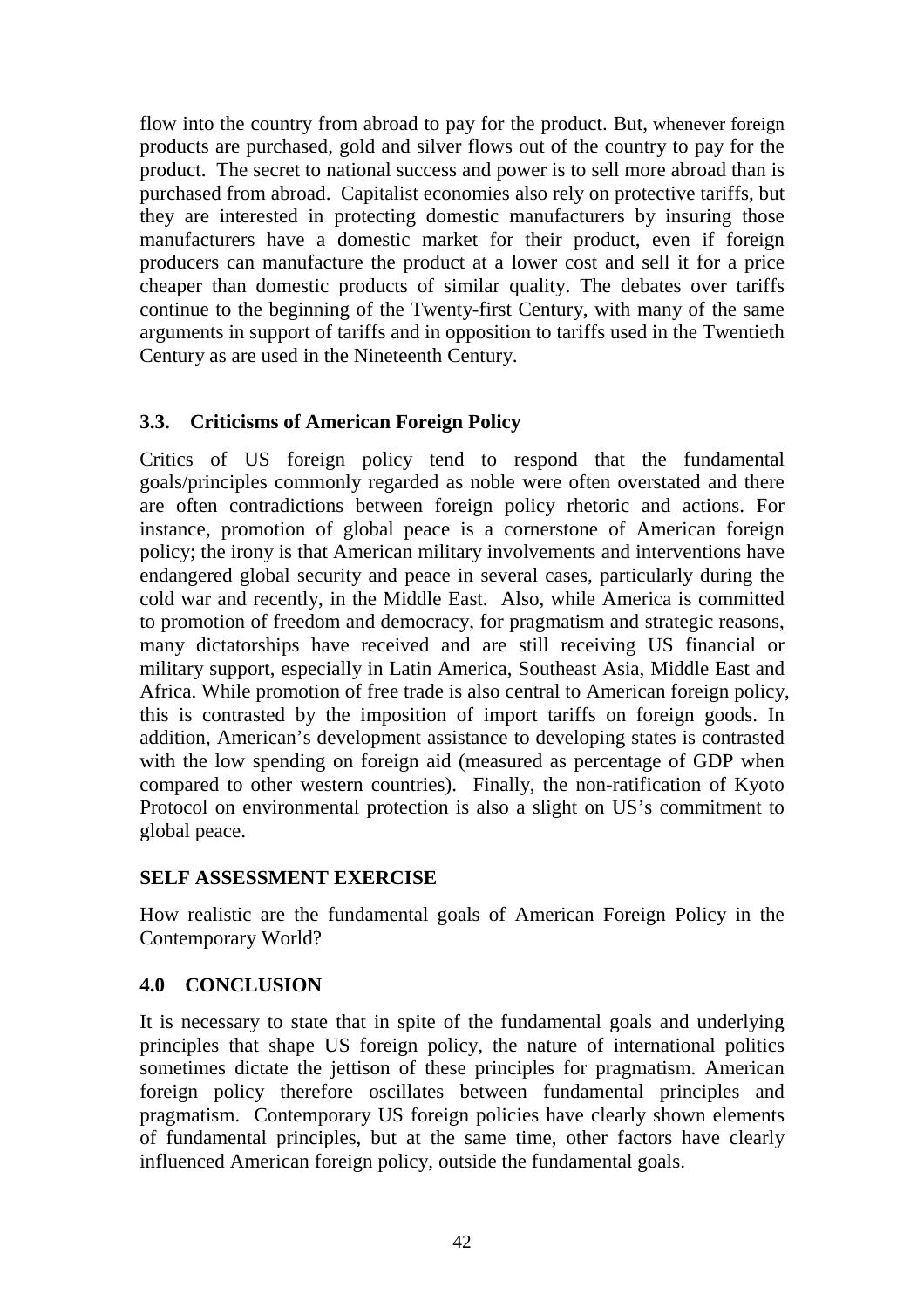## **5.0 SUMMARY**

This unit has introduced the subject matter of American Foreign Policy. We have examined the structures that support US foreign policy as well as the underlying principles and fundamental goals of the American foreign policy. It has been clearly established that while fundamental goals wield considerable influence on American foreign policy, the US is also pragmatic in accommodating other influences and pressures it her foreign policy decisions. The next unit will examine how fundamental principles and pragmatism have influenced the course of American Foreign Policy in specific cases.

### **6.0 TUTOR MARKED ASSIGNMENT**

To what extent is it true to state that US foreign policy has oscillated between fundamental principles and pragmatism?

### **7.0 REFERENCES/FURTHER READING**

Ikenberry, G. John, (1989). *American Foreign Policy: Theoretical Essays*. Scott, Firesman and Company.

Kaplan, Morton A. (1966). "Some Problems of International Systems Research" *International Political Communities: An Anthology.* Anchor:

Morganthau, Hans J. "Another 'Geat Debate:' The National Interest of the United States." *American Political Science Review,* 46 (1952), pp. 961-978.

- *The Annals of America*. Encyclopedia Britannica, 1968. Original Documents from American History.
- Wolfers, Arnold. "'National Security' as an Ambiguous Symbol." *Political Science Quarterly.* 67 (December 1952), pp. 481-502.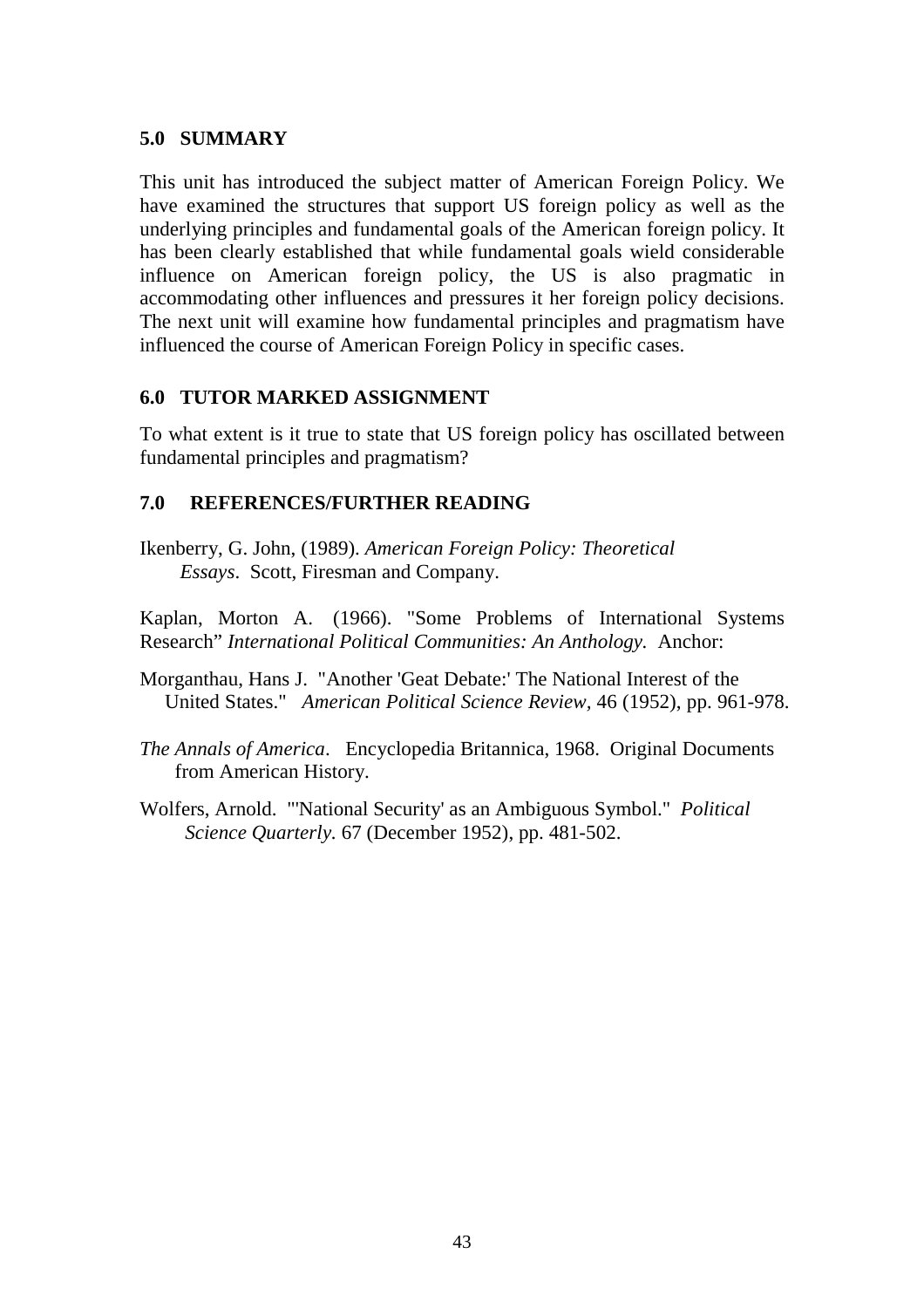#### **UNIT 2: AMERICAN FOREIGN POLICY IN HISTORICAL PERSPECTIVES**

### **CONTENTS**

- 1.0Introduction
- 2.0 Objectives
- 3.0 Main Content
	- 3.1 American Foreign Policy before World War 1
	- 3.2 The US in the World War 1
	- 3.3 The U.S and World War 11
	- 3.4 The United States and the Cold War
- 4.0 Conclusion
- 5.0 Summary
- 6.0 Tutor Marked Assignment
- 7.0 References/Further Readings

### **1.0. INTRODUCTION**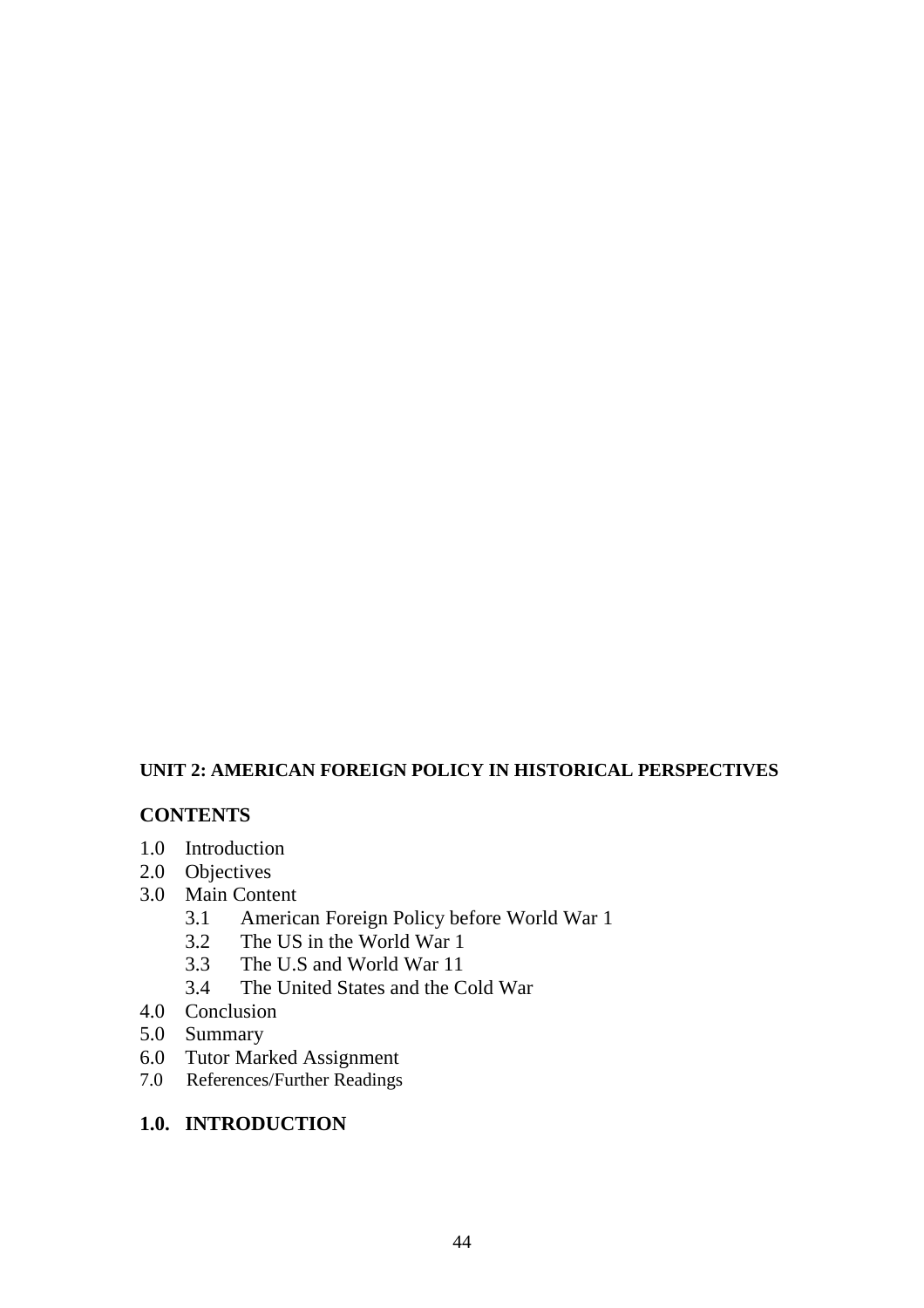From the foundation of the United States, American foreign policy has displayed vibrant dynamism in its reactions to International Politics. The earliest years of US foreign policy were characterized by rigid commitments to fundamental principles, especially, insularity and isolationism. However, the changing dynamics of the world politics after the end of the second war had led to a fundamental shift in US foreign politics into a more interventionist policy in global politics. The main trend regarding the history of U.S. foreign policy since the American Revolution is the shift from isolationism before and after World War I, to its growth as a world power and global hegemon during and since World War II and the end of the Cold War in the 20th century.

# **2.0 OBJECTIVES**

At the end of this unit, you should be able to:

- describe the nature of American Foreign Policy before World War 1
- explain the impact of the World Wars on American Foreign Policy
- discuss the foreign policy of the US during the cold war years

## **3.0 MAIN CONTENT**

#### **3.1 American Foreign Policy before World War 1**

During the American Revolution, the United States established relations with several European powers, convincing France, Spain, and the Netherlands to intervene in the war against Britain, a mutual enemy. In the period following the war, American foreign policy oscillated between pro-French and pro-Britain. In general, the U.S. remained aloof from European disputed, focusing on territorial expansion in North America. After the Spanish colonies in Latin America declared independence, the U.S. established the Monroe Doctrine, a policy of keeping European powers out of the Americas. The U.S. expansionism led to war with Mexico and to diplomatic conflict with Britain over the Oregon territory and with Spain over Florida and later Cuba. During the American Civil War, the U.S. accused Britain and France of supporting the Confederate States and trying to control Mexico, but after the war, the U.S remained dominant in the Americas.

Thomas Paine is generally credited with instilling the first non-interventionist ideas into the American body politics; his work *Common Sense* contains many arguments in favour of avoiding alliances. These ideas introduced by Paine took such firm foothold that the Continental Congress struggled against forming an alliance with France and only agreed to do so when it was apparent that the American Revolutionary War could be won in no other manner.

In 1822, President James Monroe articulated what would come to be known later as the *'Monroe Doctrine'*, which some have interpreted as noninterventionist' in intent. According to the Doctrine: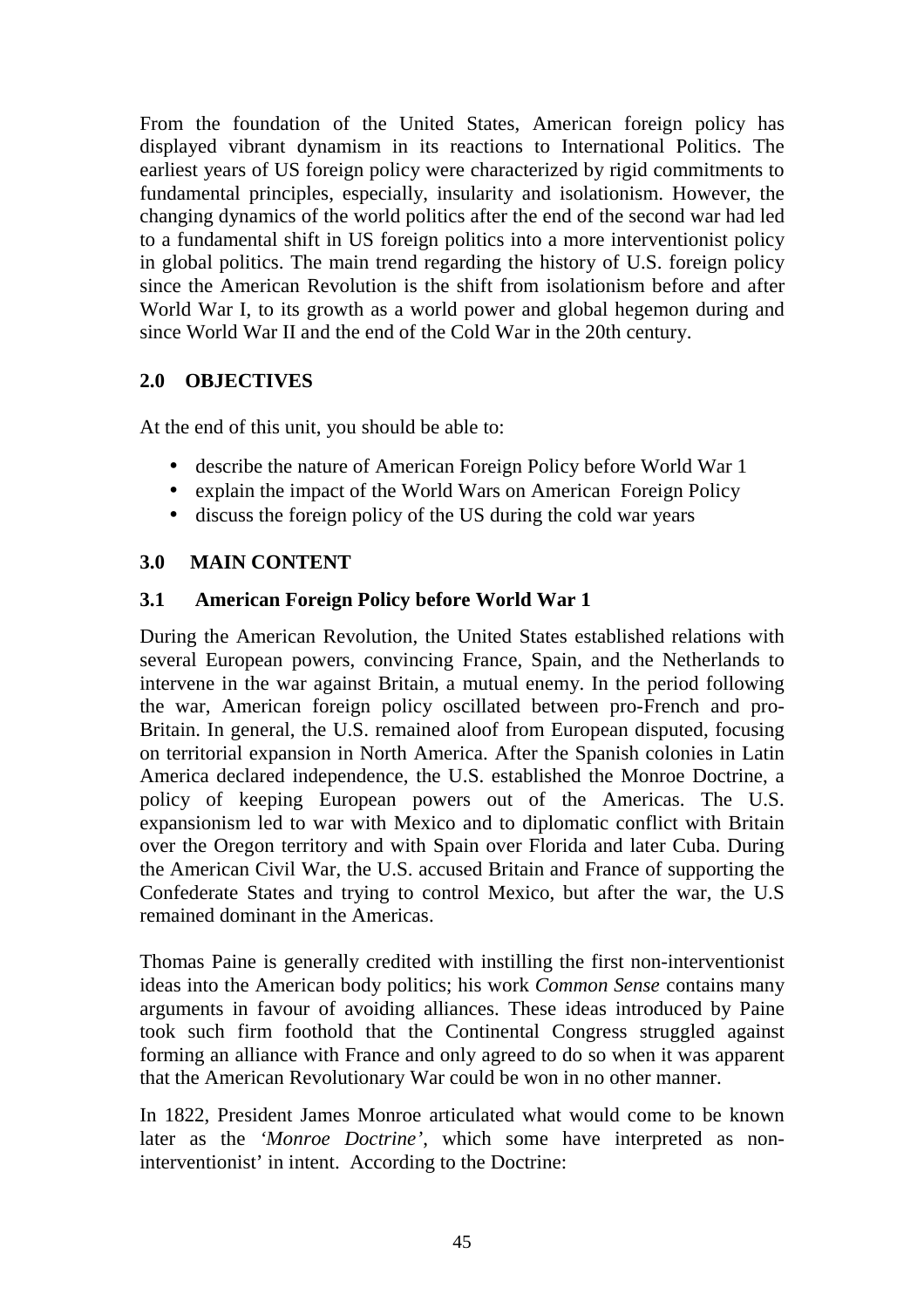In the wars of the European powers, in matter relating to themselves, we have never taken part, nor does it comport with our policy, so to do. It is only when our rights are invaded or seriously menaced that we resent injuries, or make preparations for our defense.

#### *(Monroe Doctrine)*

Through the Monroe Doctrine, the U.S. strove to be the dominant influence in the Americas by weakened European influence in Latin America and occasionally intervening to establish puppet governments in weak states. Despite occasional entanglements with European Powers such as the War of 1812 and the 1898 Spanish-American War, U.S. foreign policy was marked by steady expansion of its foreign trade and scope during the 19th century, and it maintained its policy of avoiding wars with and between European powers. Concerning its domestic borders, the 1803 Louisiana Purchase doubled the nation's geographical area; Spain ceded the territory of Florida in 1819; annexation brought Texas in 1845; a war with Mexico in 1848 added California, Arizona and New Mexico. The U.S. bought Alaska from the Russian Empire in 1867, and it annexed the Republic of Hawaii in 1898. Victory over Spain in 1898 brought the Philippines, and Puerto Rico, as well as oversight of Cuba. The short experiment in imperialism ended by 1908, as the U.S. turned its attention to the Panama Canal and the stabilization of regions to its south, including Mexico. The U.S. also competed with other powers for influence in China. Throughout the  $19<sup>th</sup>$  Century, the U.S, policy of non-intervention was rigidly maintained.

#### **3.2 The US in the World War 1**

In 1914, when war was declared in Europe, America adopted a policy of neutrality and isolation. When news of trench warfare and the horrors associated with it reached the shores of America, it confirmed to the government that they had adopted the right approach. Their approach had the full support of the majority of Americans – many of whom could not believe that a civilised entity called Europe could descend into such depths as were depicted by trench warfare and the futility associated with such a strategy.

The United States originally pursued a policy of non-intervention, avoiding conflict while trying to broker a peace. When a German U-boat sank the British liner *Lusitania* in 1915, with 128 Americans aboard, U.S. President Woodrow Wilson vowed, "America is too proud to fight" and demanded an end to attacks on passenger ships. Germany complied. Wilson unsuccessfully tried to mediate a settlement. He repeatedly warned the U.S. would not tolerate unrestricted submarine warfare, in violation of international law and U.S. ideas of human rights.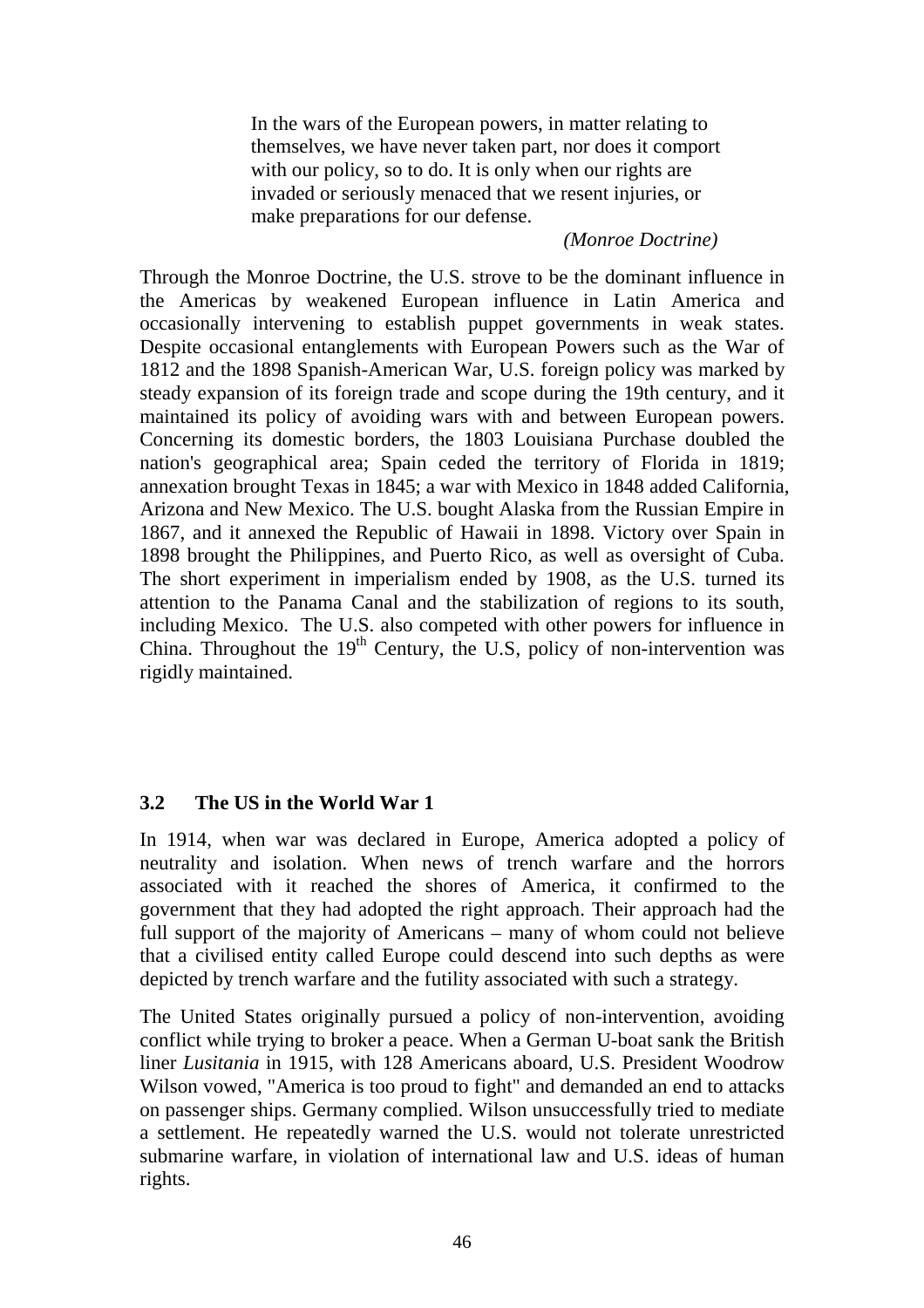In January 1917, Germany resumed unrestricted submarine warfare. The German Foreign minister, in the Zimmermann Telegram, told Mexico that U.S. entry was likely once unrestricted submarine warfare began, and invited Mexico to join the war as Germany's ally against the United States. In return, the Germans would send Mexico money and help it recover the territories of Texas, New Mexico, and Arizona that Mexico lost during the Mexican-American War 70 years earlier. Wilson released the Zimmerman note to the public and Americans saw it as a *casus belli*—a cause for war. The US entered the war for a variety of reasons. Here are some summaries of explanations:

- The U.S. had huge economic investments with the British and French. If they were to lose, then they would not be able to pay the U.S. debt back.
- If Allies could not pay back all the loans made to them by the American bankers, the US's economy could collapse.
- France and England were financing their war with US loans. In addition, they were buying massive amounts of arms from the US on credit. The US wanted to make sure that it got paid back. Germany also purchased arms, but in a much more limited fashion.
- There were unauthorized German submarines along the US East coast. Germany's resumption of unrestricted submarine warfare in the spring of 1917 provided the final straw for US politicians, and America declared war.
- There was the sinking of the Lusitanian, a British cruise/transport ship, bound for Britain from New York. The German U-boat ring sought to sink all supply ships headed for Britain in order to starve the island. It sank the Lusitanian as part of its efforts. 1195 people died, including 128 Americans.

After the sinking of seven U.S. merchant ships by submarines and the publication of the Zimmerman telegram, Wilson called for war on Germany, which the U.S. Congress declared on 6 April 1917.

Following U.S. entry into World War I, massive shipments of munitions and food stuffs enabled the Allies to withstand the last German offensive and ultimately prevail. The Allies were able to borrow \$10.5 billion from sources in the United States, and \$3.5 billion of that sum was raised before the United States entered the war. Given the fact that America was the largest industrial nation in the world, the enormity of the mistake bringing the United States into the War can be seen. The Allies were already out producing the Central Powers before America entered the War. World War I was the first major war in which motor vehicles had an important impact. They were extensively used for transport and supply. And automobile plants could easily be converted for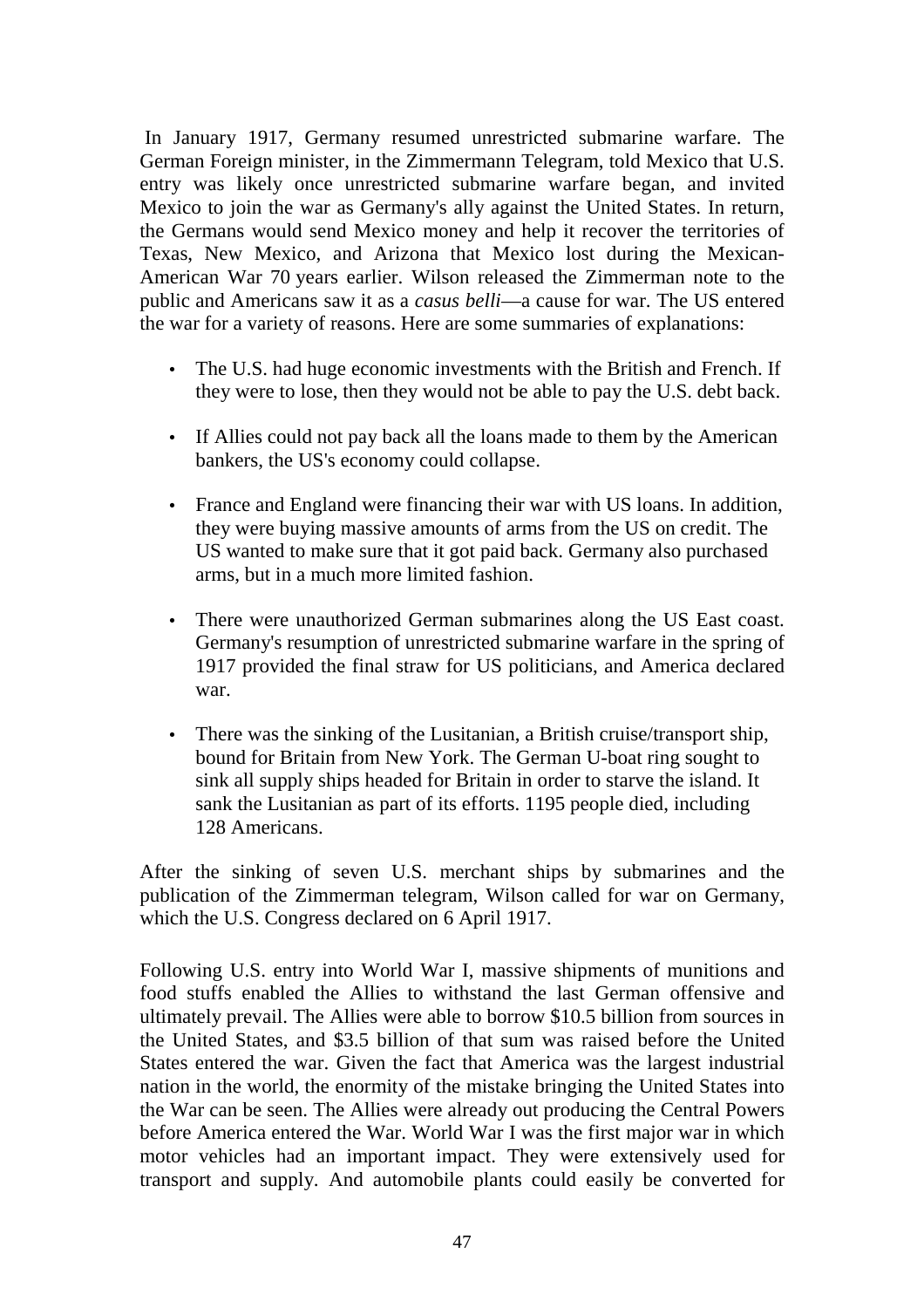production of military equipment (tanks and aircraft). And thanks to Henry Ford, American, the assembly line had become the most important manufacturer of automobiles and trucks. American production capacity was enormous and dwarfed German production. American industry produced armaments and support equipment (trucks, planes, artillery, tanks, munitions, etc) in unimaginable quantities that proved vital to Allies victory in the war.

World War I was a watershed moment for America, a time when an isolationist nation involved itself in world affairs and began the rise to the economic and military power that America is today. After keeping out of the conflict that had been ravaging Europe for nearly three years, President Woodrow Wilson took America to war only months after winning an election on the slogan "He Kept us Out of War." Claiming that American intervention was needed to "make the world safe for democracy," Wilson sent over two million men to Europe, of whom over 100,000 would never return. World War I marked the end of the old order in Europe, and the beginning of what has been called the "American Century."

American soldiers fought bravely and well in battles at Cantigny, Belleau Wood, St. Mihiel and in the Argonne Forest from May to November 1918. With nearly one million troops in the line by the end of the war, the American presence finally convinced the Germans that the war could not be won; they had managed to win a war of attrition with France and Britain, but the influx of an endless supply of American troops meant that there was no way Germany could win. By November 1918, the writing was on the wall and on 11 November 1918, the guns fell silent along the entire line as an armistice was signed, signaling the end of the war.

The United States' entrance into World War I in 1918 changed the country in profound ways. Not only in inaugurating the major role it would play in global affairs for the rest of the century, but domestically as well. In mobilizing for and undertaking its part in the global conflict, America discovered new strengths, but also faced tribulations and weaknesses in its own social fabric. The trends that arose during the war years would set the agenda that dominated American life for the rest of the century.

When President Wilson traveled to Paris for the peace conference that would lead to the Treaty of Versailles, he came armed with his Fourteen Points, an idealistic plan to reorder Europe with the United States as a model for the rest of the world. He failed to gain most of what he wanted as the French and British were more inclined towards a vengeful peace, requiring reparations from Germany, than to any idealistic requests of the United States. The League of Nations, the one victory Wilson managed at the conference, was never ratified by the United States Senate, and, without the United States, it failed as a toothless organization that collapsed in the face of German and Japanese aggression in the 1930s.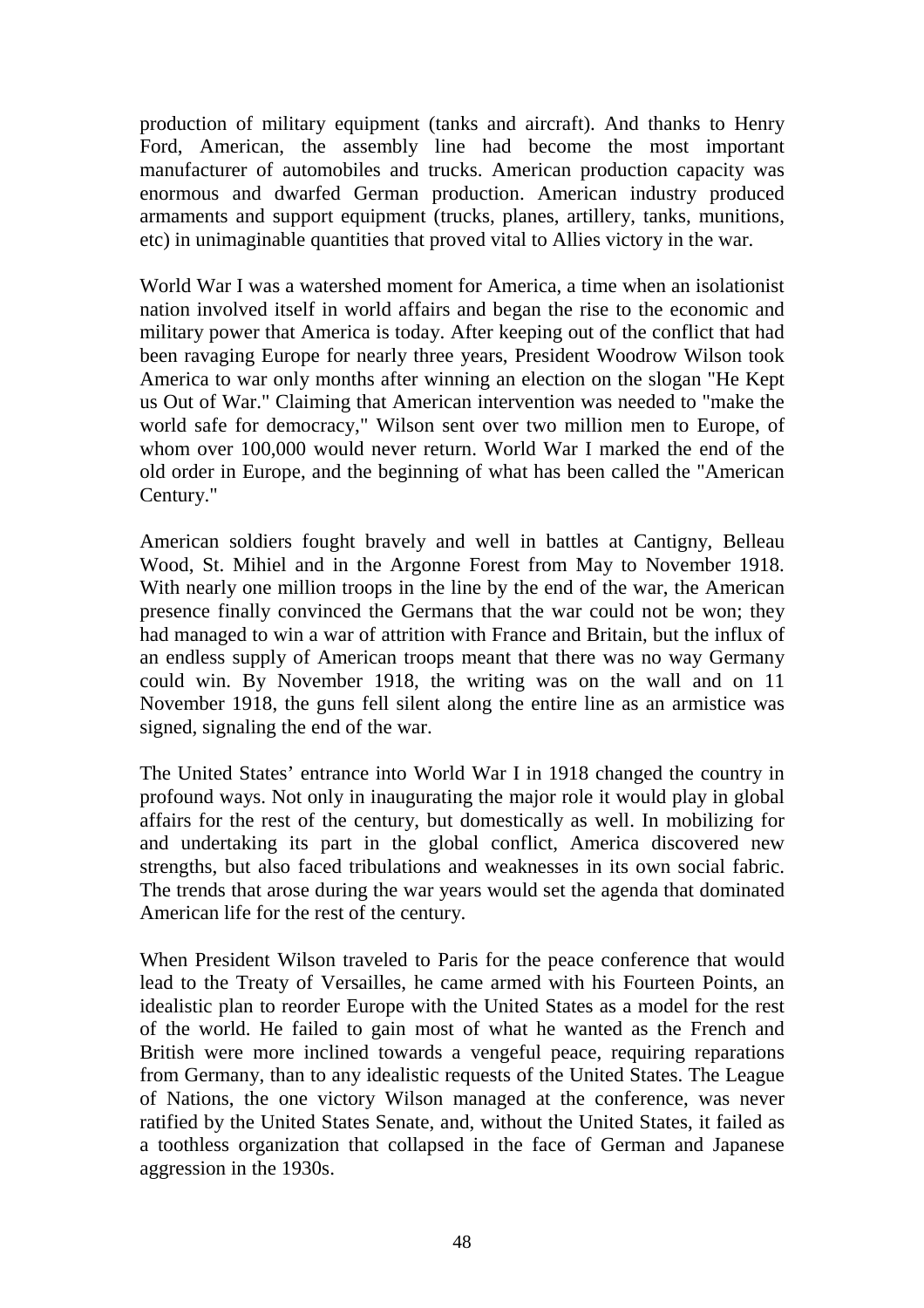### **3.3 The U.S and World War 11**

After the war began in Europe in 1939, the Americans were divided on whether their country should take part or stay out. Most Americans hoped the Allies would win, but they also hoped to keep the United States out of war. The isolationists, wanted the country to stay out of the war at almost any cost. Another group, the interventionists, wanted the United States to do all in its power to aid the Allies. Canada declared war on Germany almost at once, while the United States shifted its policy from neutrality to preparedness. It began to expand its armed forces, build defence plants, and give the Allies allout aid short of war.

President Franklin D. Roosevelt called upon the United States to be "the great arsenal of democracy," and supply war materials to the Allies through sale, lease, or loan. The Lend-Lease bill became law on March 11, 1941. During the next four years, the U.S. sent more than \$50 billion worth of war materials to the Allies.

On December 7, 1941, Japan suddenly pushed the United States into the struggle by attacking the American naval base at Pearl Harbour, Hawaii. More than 2,300 Americans were killed and the the U.S. Pacific Fleet was crippled Four days later Hitler declared war on the United States. President Roosevelt called on Congress for immediate and massive expansion of the armed forces. The US entered the war officially on 8 December 1941 following the Japanese attack on Pearl Harbour, Hawaii the previous day. This attack was followed by attacks on US, Dutch and British possessions across the Pacific. On 11 December, the remaining Axis powers, Germany and Italy, declared war on the US, drawing the US firmly into the war and removing all doubts about the global nature of the conflict. The U.S. used atomic bombing of Hiroshima and Nagasaki to shock the Japanese leadership, which (combined with the Soviet invasion of Manchuria) quickly caused the surrender of Japan.

World War II holds a special place in the American psyche as the country's greatest triumph, and the soldiers of World War II are frequently referred to as "the greatest generation" for their sacrifices in the name of liberty. Over 16 million served (about 11% of the population), and over 400,000 died during the war. The U.S. emerged as one of the two undisputed superpowers along with the Soviet Union, and unlike the Soviet Union, the US homeland was virtually untouched by the ravages of war. During and following World War II, the United States and Britain developed an increasingly strong, if one-sided, defence and intelligence relationship.

# **3.4 The United States and the Cold War**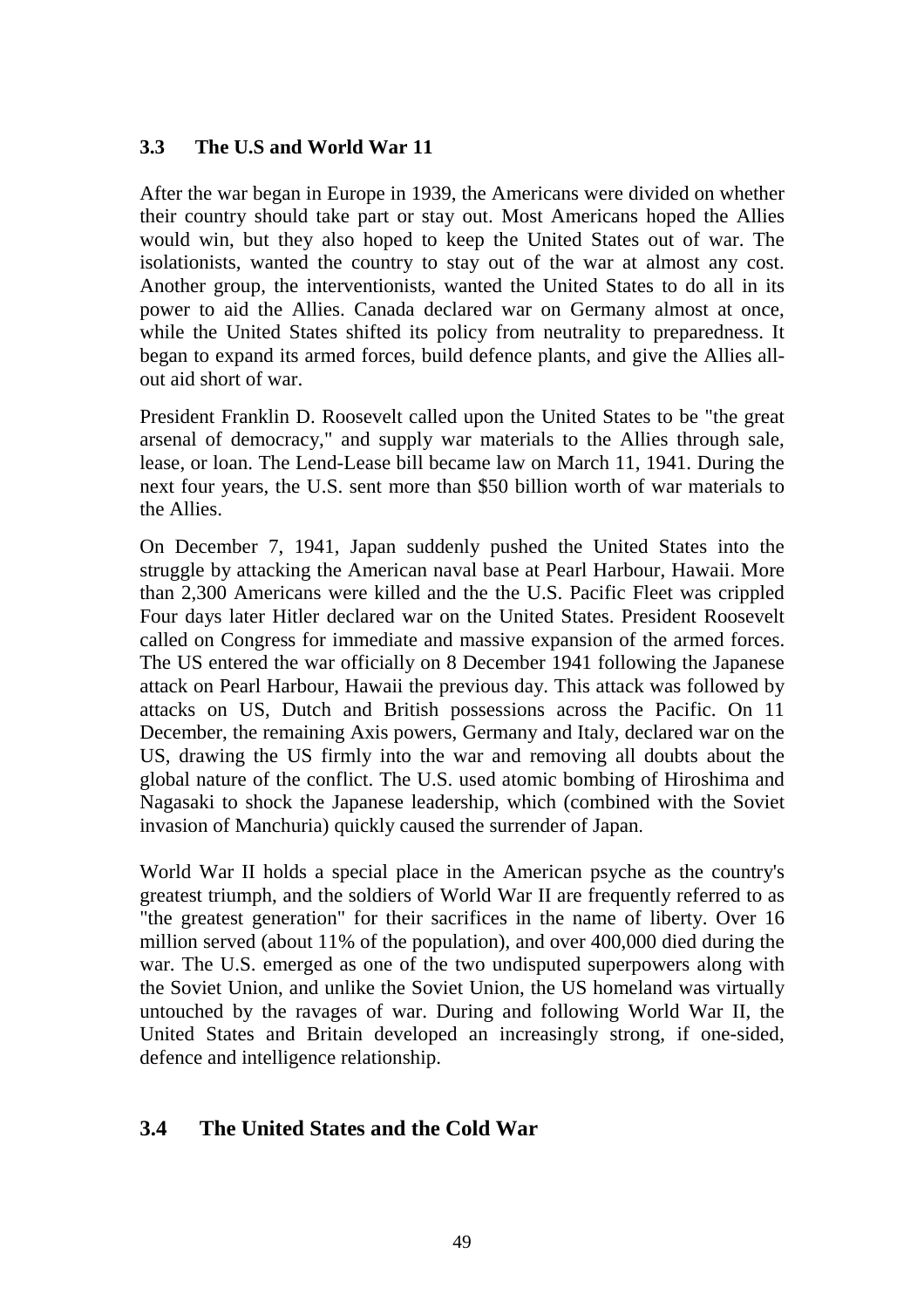American's interventionist policies did not evaporate with Allied victory in World War 11. The Cold War made interventionism the US foreign policy for the rest of the century The Cold War was the state of political conflict, military tension, proxy wars, and economic competition that existed after World War II (1939–1945) between the Communist World – primarily the Soviet Union and its satellite states and allies – and the powers of the Western world, primarily the United States and its allies. Although the primary participants' military force never officially clashed directly, they expressed the conflict through military coalitions, strategic conventional force deployments, extensive aid to states deemed vulnerable, proxy wars, espionage, propaganda, conventional and nuclear arms races, appeals to neutral nations, rivalry at sports events, and technological competitions such as the Space Race.

The US foreign policy during the Cold War was the Truman Doctrine, which was to prevent the expansion of communism to new nations. The Truman Doctrine was a policy set forth by U.S. President Harry S Truman on March 12, 1947 stating that the U.S. would support Greece and Turkey with economic and military aid to prevent their falling into the Soviet sphere.

Truman stated the Doctrine would be "the policy of the United States to support free peoples who are resisting attempted subjugation by armed minorities or by outside pressures." Truman reasoned, because these "totalitarian regimes" coerced "free peoples," they represented a threat to international peace and the national security of the United States. Truman made the plea amid the crisis of the Greek Civil War (1946–1949). He argued that if Greece and Turkey did not receive the aid that they urgently needed, they would inevitably fall to communism with grave consequences throughout the region.

In other words, containment was basically the US policy to stop the spread of communism. Ordinarily, this took the form of stationing military forces in direct confrontation with communists: Greece, Iran, Germany, Turkey, Latin America, Korea, and Vietnam, and the general belief was that the communists (most of the time the Soviets) would back down.

Despite being allies against the Axis powers, the USSR and the US disagreed about political philosophy and the configuration of the post-war world while occupying most of Europe. The Soviet Union created the Eastern Bloc with the eastern European countries it occupied, annexing some and maintaining others as satellite states, some of which were later consolidated as the Warsaw Pact (1955–1991). The US and its allies used containment of communism as a main strategy, establishing alliances such as NATO to that end.

The US funded the Marshall Plan to effectuate a more rapid post-War recovery of Europe, while the Soviet Union would not let most Eastern Bloc members participate. Elsewhere, in Latin America and Southeast Asia, the USSR assisted and helped foster communist revolutions, opposed by several Western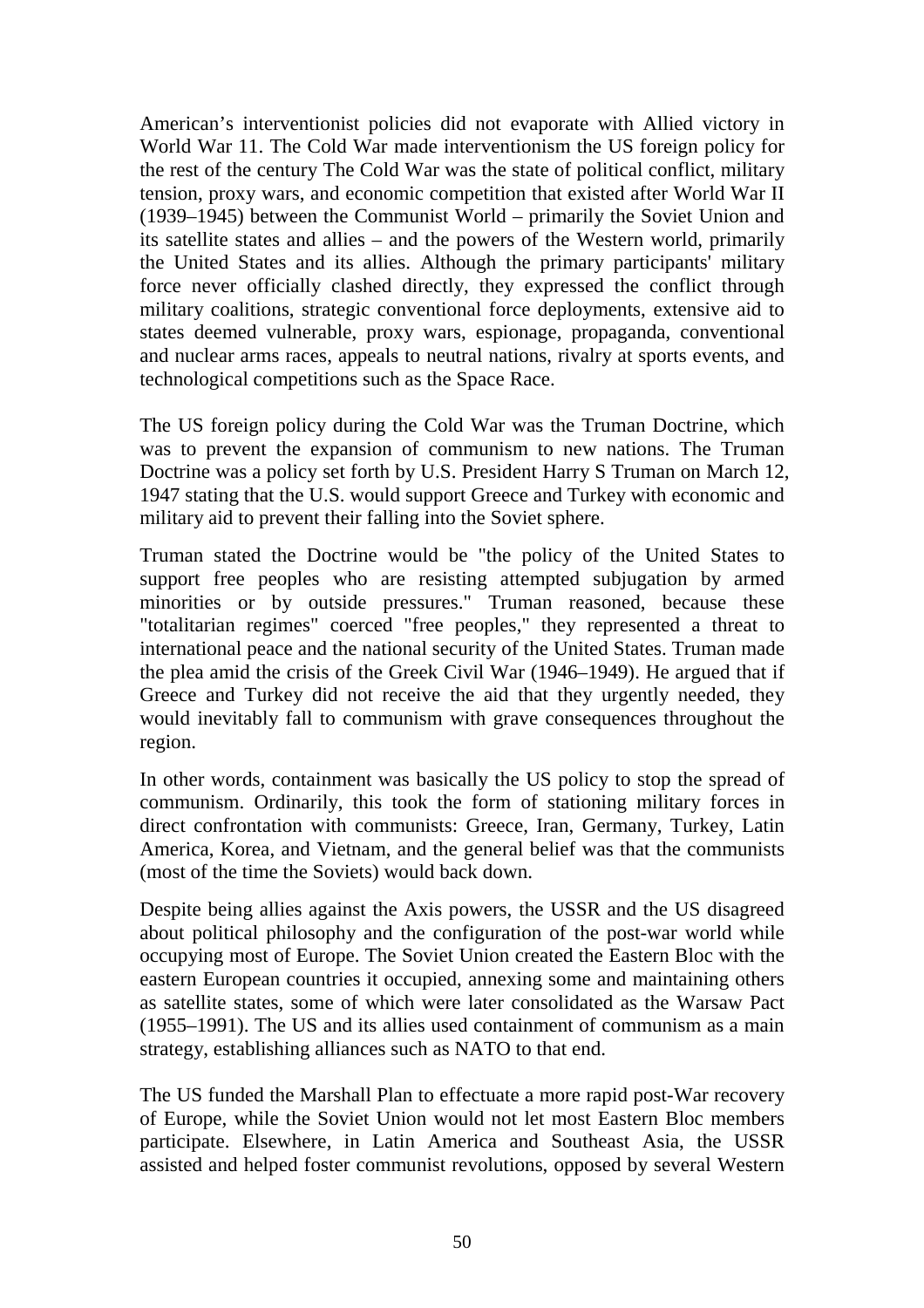countries and their regional allies; some they attempted to roll back, with mixed results. Among the countries that the USSR supported in pro-communist revolt was Cuba, led by Fidel Castro. The proximity of communist Cuba to the United States proved to be a centerpoint of the Cold War; the USSR placed multiple nuclear missiles in Cuba, sparking heated tension with the Americans and leading to the Cuban Missile Crisis of 1962, where full-scale nuclear war threatened. Some countries aligned with NATO and the Warsaw Pact, and others formed the Non-Aligned Movement.

The Cold War featured periods of relative calm and of international high tension – the Berlin Blockade (1948–1949), the Korean War (1950–1953), the Berlin Crisis of 1961, the Vietnam War (1959–1975), the Cuban Missile Crisis (1962), the Soviet war in Afghanistan (1979–1989), among others. Both sides sought détente to relieve political tensions and deter direct military attack, which would probably guarantee their mutual assured destruction with nuclear weapons.

In the 1980s, under the Reagan Doctrine, the United States increased diplomatic, military, and economic pressures on the Soviet Union, at a time when the nation was already suffering economic stagnation. In the late 1980s, Soviet President Mikhail Gorbachev introduced the liberalizing reforms of *perestroika* ("reconstruction", "reorganization", 1987) and *glasnost* ("openness", ca. 1985). The Cold War ended after the Soviet Union collapsed in 1991, leaving the United States as the dominant military power, and Russia possessing most of the Soviet Union's nuclear arsenal.

### **SELF ASSESSMENT EXERCISE**

Outline the events that changed the course of American foreign policy from isolationism to interventionism

### **4.0 CONCLUSION**

The initial collaboration between the allied powers suddenly broke down and deteriorated as the Second World War was gradually coming to an end. There were mutual suspicions, mistrusts and fears among the allied powers toward the end of the war. These suspicions and mistrusts finally resulted into the 'cold war' with global consequences.

### **5.0 SUMMARY**

We have examined in detail in this unit the changing dynamics of American foreign policy from isolationism to an interventionist foreign policy through the world wars and the cold war. Throughout the course of American international relations from its foundation to the end of the cold war, the U.S. has oscillated between commitments to fundamental principles and pragmatism. For instance, during the second war, the U.S. collaborated with communist Soviet Union to confront the common enemies – Germany and Japan. Pragmatism also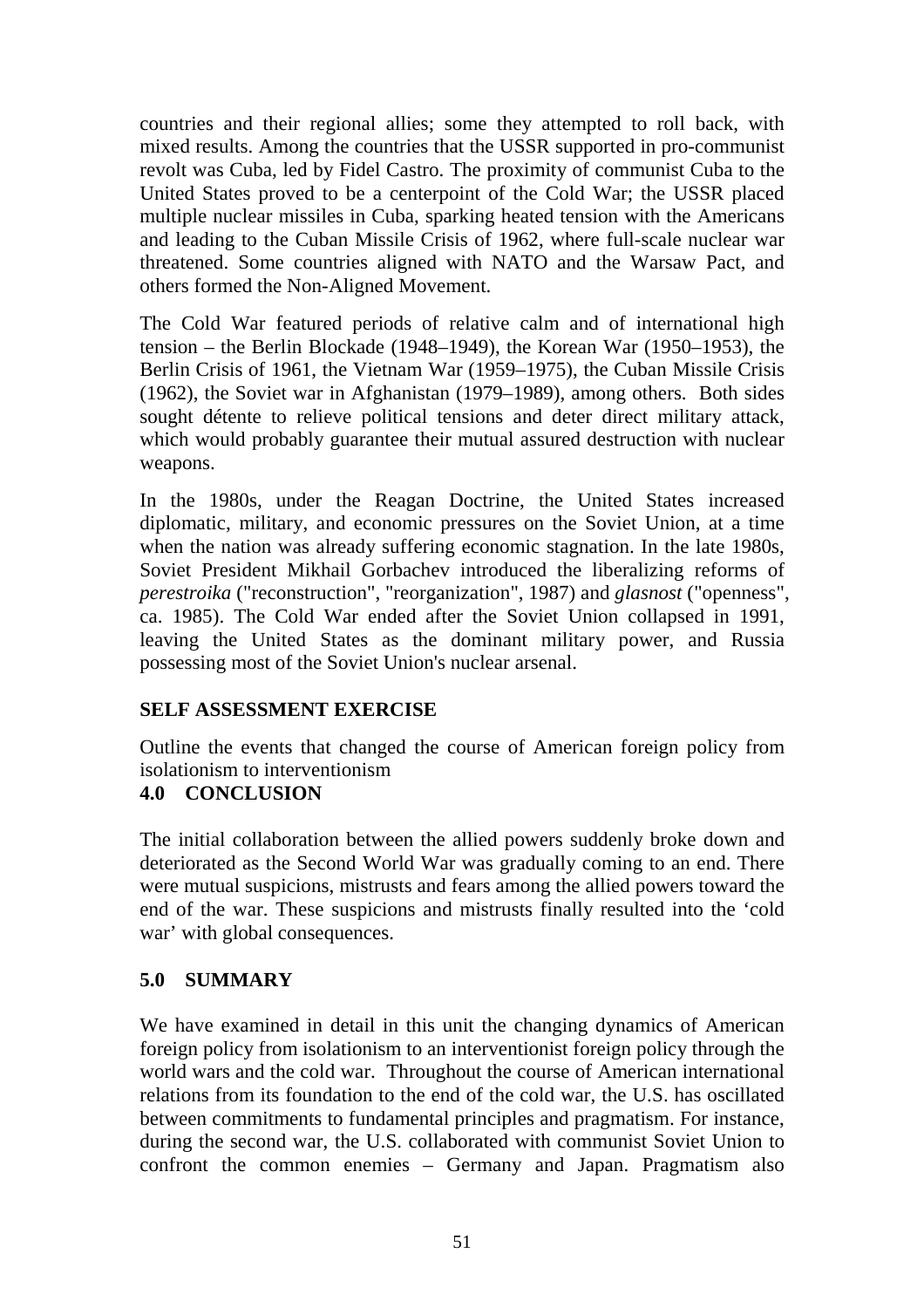informed U.S. collaborations and supports to non-democratic states and even brutal dictators in other to win global allies against the Soviet Union during the cold war.

#### **6.0 TUTOR MARKED ASSIGNMENT**

To what extent is it valid to declare that the changing dynamics of international politics were more responsible for the fundamental shift in US Foreign policy after the end of the World War I.

#### **7.0 REFERENCES/FURTHER READING**

- Adamthwaite, Anthony P (1992). *The Making of the Second World War*. New York: Routledge.
- Barbara W. Tuchman (1962). *The Guns of August* (New York: The Macmillan Company)
- Brody, J. Kenneth (1999). *The Avoidable War: Pierre Laval and the Politics of Reality, 1935–1936*. Transaction Publishers.
- Gaddis, John Lewis (1990). *Russia, the Soviet Union and the United States. An Interpretative History*. McGraw-Hill.
- Gaddis, John Lewis (1997). *We Now Know: Rethinking Cold War History*. Oxford University Press.
- Gaddis, John Lewis (2005). *The Cold War: A New History*. Penguin Press
- Haslam, Jonathan (2011) *Russia's Cold War: From the October Revolution*
- *to the Fall of the Wall* (Yale University Press )
- Page Smith (2005) America *Enters the War: A People's History of the Progressive Era and World War I* (New York: McGraw-Hill Book Company)
- Paul Kennedy. (1987). *The Rise and Fall of Great Powers: Economic Change and Military Conflict from 1500 to 2000* (New York: Random House.
- Tucker, Spencer, ed. *European Powers in the First World War: An Encyclopedia* (1999)
- Tucker, Spencer, ed. *The Encyclopedia of World War I: A Political, Social, and Military History* (5 vol 2005), online at eBook.com
- Weinberg, Gerhard L. (1995). *A World at Arms: A Global History of World War II*. Cambridge University Press.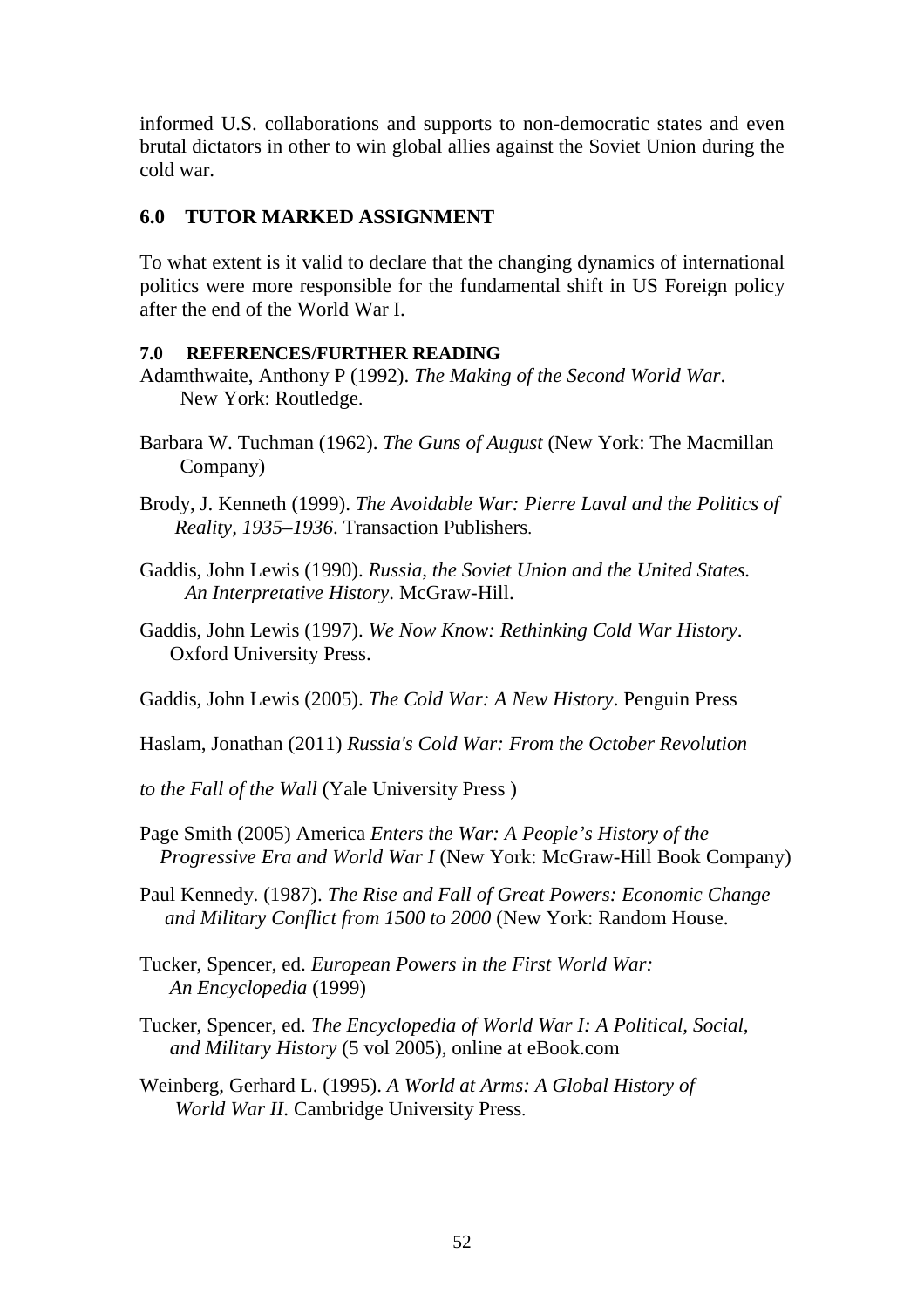### **UNIT 3: BRITISH FOREIGN POLICY IN HISTORICAL PERSPECTIVES**

### **CONTENTS**

- 1.0Introduction
- 2.0 Objectives
- 3.0 Main Content
	- 3.1 Traditional Bases of British Foreign Policy
	- 3.2. Britain in the First World War
	- 3.3 The Appeasement Policy (1937-1939)
	- 3.4 Britain in the Second World War
- 4.0 Conclusion
- 5.0 Summary
- 6.0 Tutor Marked Assignment
- 7.0 References/Further Readings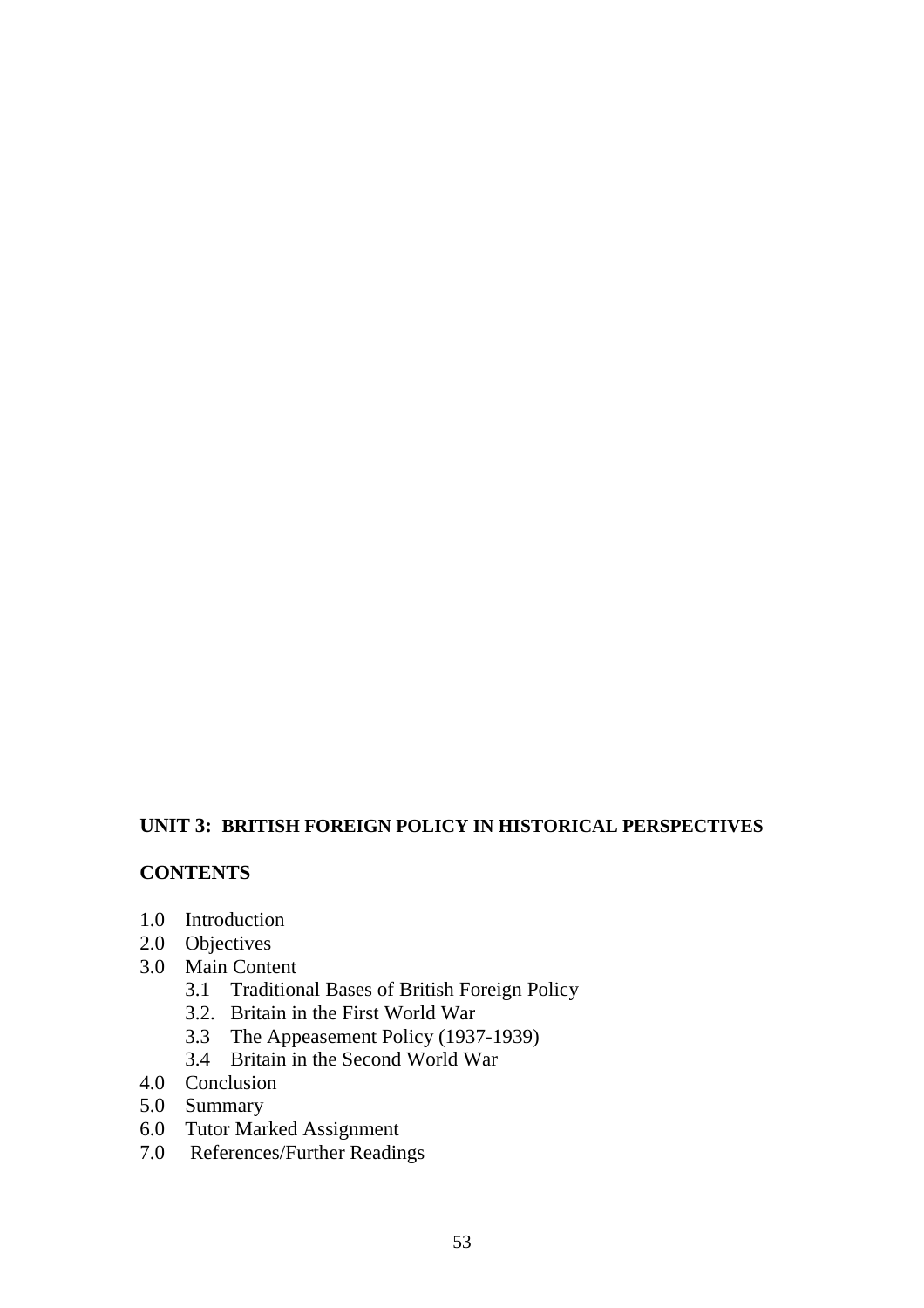# **1.0 INTRODUCTION**

The United Kingdom was the world's foremost power during the 19th and early 20th centuries. Throughout history it has wielded significant influence upon other nations via the British Empire, and until the 1950s was considered a superpower. However, the cost of two World Wars and the process of decolonisation diminished this influence. Nevertheless, the United Kingdom remains a major power and a permanent member of the United Nations Security Council, a Member State of the European Union, and a founding member of the G7, G8, G20, NATO, OECD, WTO, Council of Europe, OSCE, and the Commonwealth of Nations, which is a legacy of the British Empire.

# **2.0 OBJECTIVES**

At the end of this unit, you should be able to:

- enumerate the traditional principles of British Foreign Policy
- examine the forces and factors that shaped British Foreign Policy during the World Wars
- describe British relationship with other European powers.

# **3.0 MAIN CONTENT**

# **3.1 Traditional Bases of British Foreign Policy**

The Congress of Vienna in 1814 was a landmark event for the shaping of both political Europe and British Foreign Policy. It was called to solve the problems caused by the defeat of Napoleon and to officially redress the balance of power between countries. With this change, Castlereagh also established the principles of British Foreign Policy that would be followed in the next hundred years.

These had the aim of ensuring power and profit for Britain. An integral policy was maintaining naval supremacy, as it had been throughout Britain's history. With the acquisition of an empire, and obviously being an insular nation, British power by sea was vitally important. Similarly trade routes around the world had to be protected, as the economy relied on trade outside of the country. This linked to the policy of maintaining peace in Europe, as this was necessary for effective trading. The potential for French expansion was also a major issue after Napoleon's defeat, and preventing this became a priority for Castlereagh, and for subsequent foreign ministers.

The related policies of solving the 'Eastern Question' and stopping Russian expansion arose due to the wane of the Ottoman Empire, and Russia's increasing interest in the Straits and the Mediterranean. Again, this threatened trade routes in the Mediterranean and overland to India. All of these contributed to the final principle of preservation of the 'balance of power' in Europe.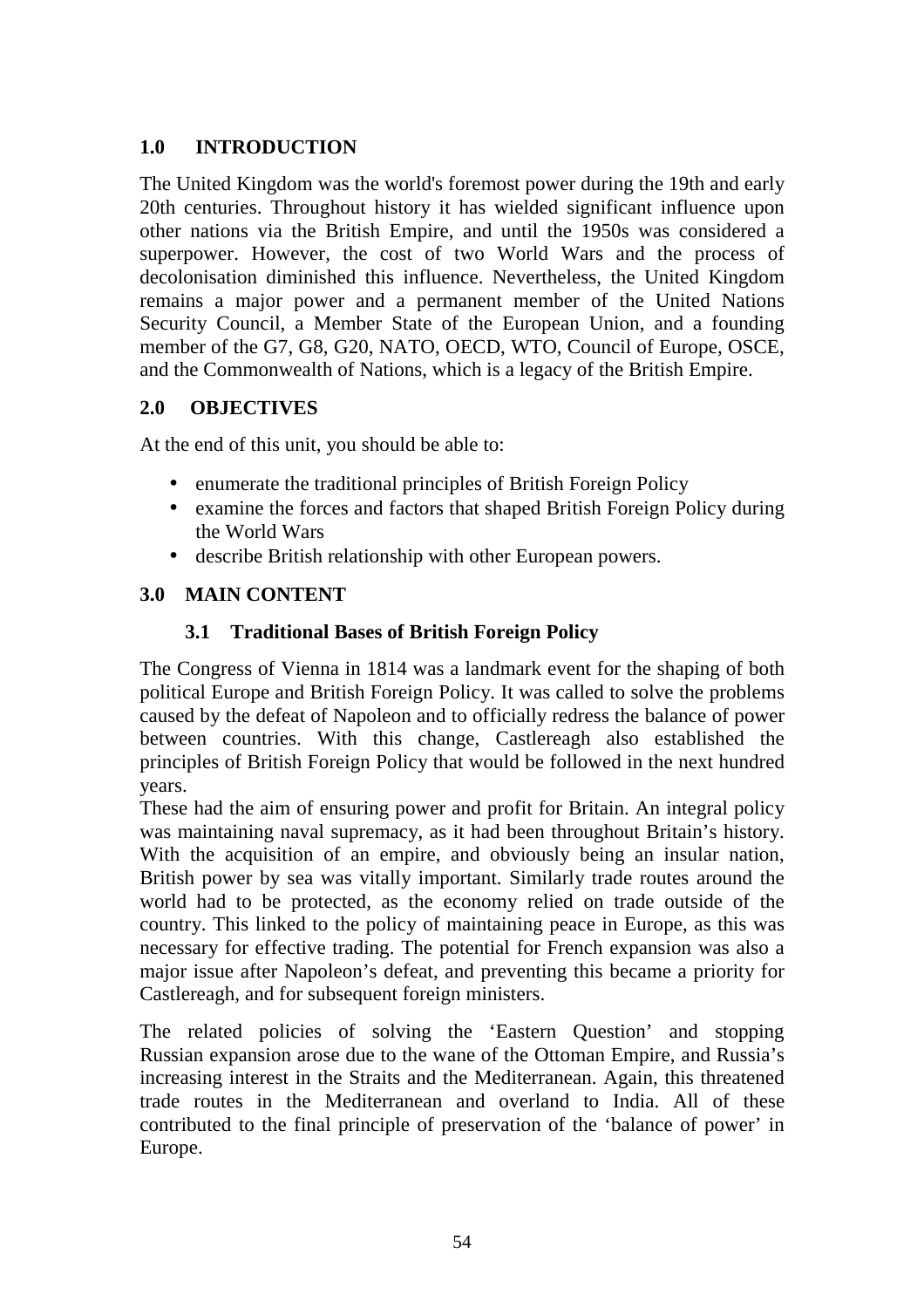It is possible to identify a number of consistent aims and objectives in British Foreign Policy in the period between the end of the French Wars and the death of Lord Palmerston: 1815 to 1865. These principles are as follows:

### **Geography and the Sea**

The key to understanding British history and the development of Britain's relations with her continental neighbours lies in geography. During the first millennium, between Julius Caesar's invasion and the Norman Conquest of 1066, Britain's position as an island off the North West coast of Europe constantly exposed her to external attack. Instead of being the defensive moat it later became, the Channel was a highway for successive invaders because the sparseness of Britain's population and the absence of a navy made her coasts and inhabitants an easy prey for predators from the nearby mainland. Fleets of enemies could make a relatively easy landing on her southern and eastern coasts and then penetrate her interior by sailing up her many broad and sluggish rivers - as the Vikings habitually did with terrible effect. Consequently, the lesson that was eventually drawn from the experience of a thousand years of invasion and occupation by Romans, Saxons, Vikings and Normans - with all that this had meant in terms of periodic and traumatic upheavals in customs, laws, institutions, and land ownership - was a simple one: the defence of the British Isles required internal unity under a strong and settled monarchy, an effective navy to patrol the sea lanes around its coasts, and alliances with European powers against potential enemies.

Hence, after the Norman Conquest, a common danger to conquerors and conquered alike united them in measures of defence and political order much more quickly than might have been expected; and the main principles of national defence which have been handed down from those times became a fixed policy. They were two in number. A standing naval force must be organised under the Crown; and alliances must be maintained with the neighbouring Continental Powers which were opposed to the enemies of England. The last of these two political doctrines resolved itself for many centuries into the requirement that the coasts extending opposite to the southeastern shores of England should be, if not in the hands of the English sovereign, at least in the hands of friends. These are still fundamental principles of British foreign policy

# **Maintenance of the Peace in Europe**

This was not altruism on the part of Britain but the result of important considerations. There was a great 'war-weariness' throughout Britain and also in Europe. The French Wars had lasted for twenty-two years and throughout that time, only Britain consistently opposed the French. Other European nations had been defeated by the French armies and/or had signed peace treaties with them. The people of Britain remembered the effort that had been made by the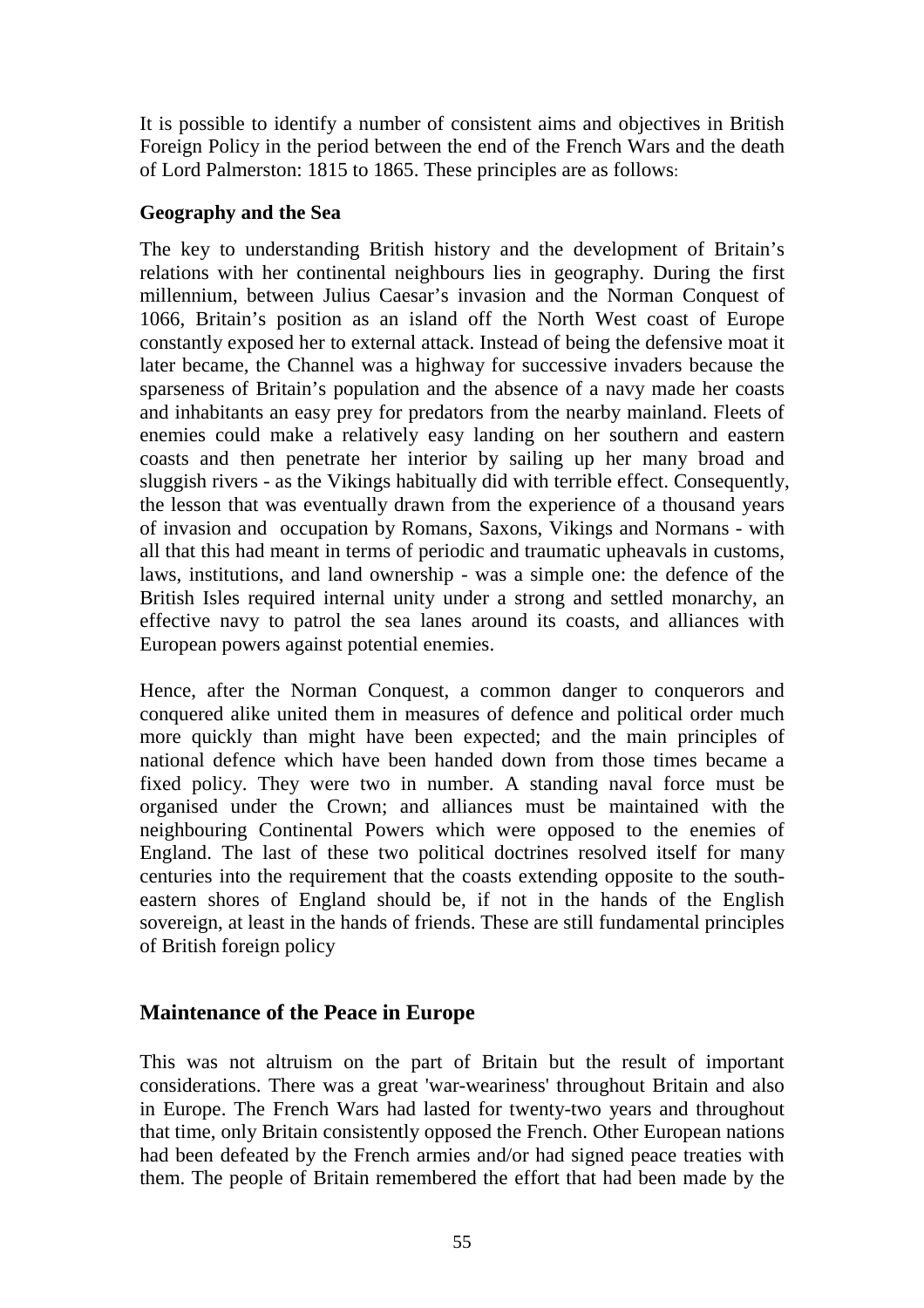country during the French Wars; also the wars had cost Britain £600 million. Other-and perhaps more important-considerations related to Britain's economic situation. Britain depended on trade for survival. Her colonies provided raw materials and a ready market for Britain's manufactures, invisible earningsbanking and insurance-provided vast amounts of incoming cash. These things invariably suffered in wartime so Britain wanted to see that diplomacy was the first weapon used. After 1830, Britain was the 'Workshop of the World', needing raw materials to maintain her growing industries and markets for the finished goods. She also needed safe shipping routes. Palmerston said he wanted peace and prestige; he used 'gun-boat diplomacy' as a last resort to clarify Britain's position and to avert a more serious situation.

In 1815, Britain was seen in Europe as the principle agent in defeating France in three ways:

- militarily, through the successful activities of the Royal Navy and then Wellington's army in the Peninsular campaign and later in Europe
- economically through providing gold to her allies and also providing supplies to the allied armies
- diplomatically through the establishment and maintenance of four coalitions

Britain was anxious to enhance her European status after Waterloo: she saw herself as a major force and wanted to 'count for something' on the international scene. Of all the European nations, Britain's political system was the only one that had remained intact throughout the French Wars. Other crowned heads had been removed from their thrones; countries had had their systems of government overturned and replaced, sometimes several times in the period. In Britain, it was felt that only Britain was stable enough to pull Europe together again. Also, Britain had no ambitions in Europe so could act as the 'honest broker'. At the same time, Britain could not afford to distance herself from Europe because of the proximity of potentially huge markets and the fact that continental instability invariably impacted on domestic affairs.

### **Maintenance of the Balance of Power in Europe**

The defence of Britain's security interests has gone hand in hand with a consistent and growing concern to safeguard the liberties of Europe by opposing the domination of the continent by any single power. Learning from experience, successive British governments, supported by public opinion, correctly concluded that the desire of particular rulers to build European empires was not only in itself a reprehensibly tyrannical objective, but inevitably inimical to the cause of peace and British independence, since unchecked imperial ambition, and the desire of would-be Caesars for personal power, knows no limits and tolerates no opposition.

Britain adopted this principle in an attempt to prevent the domination of Europe by any one Power. In the past and at various times different nations had dominated Europe: Spain, France, and Austria-Hungary in particular. The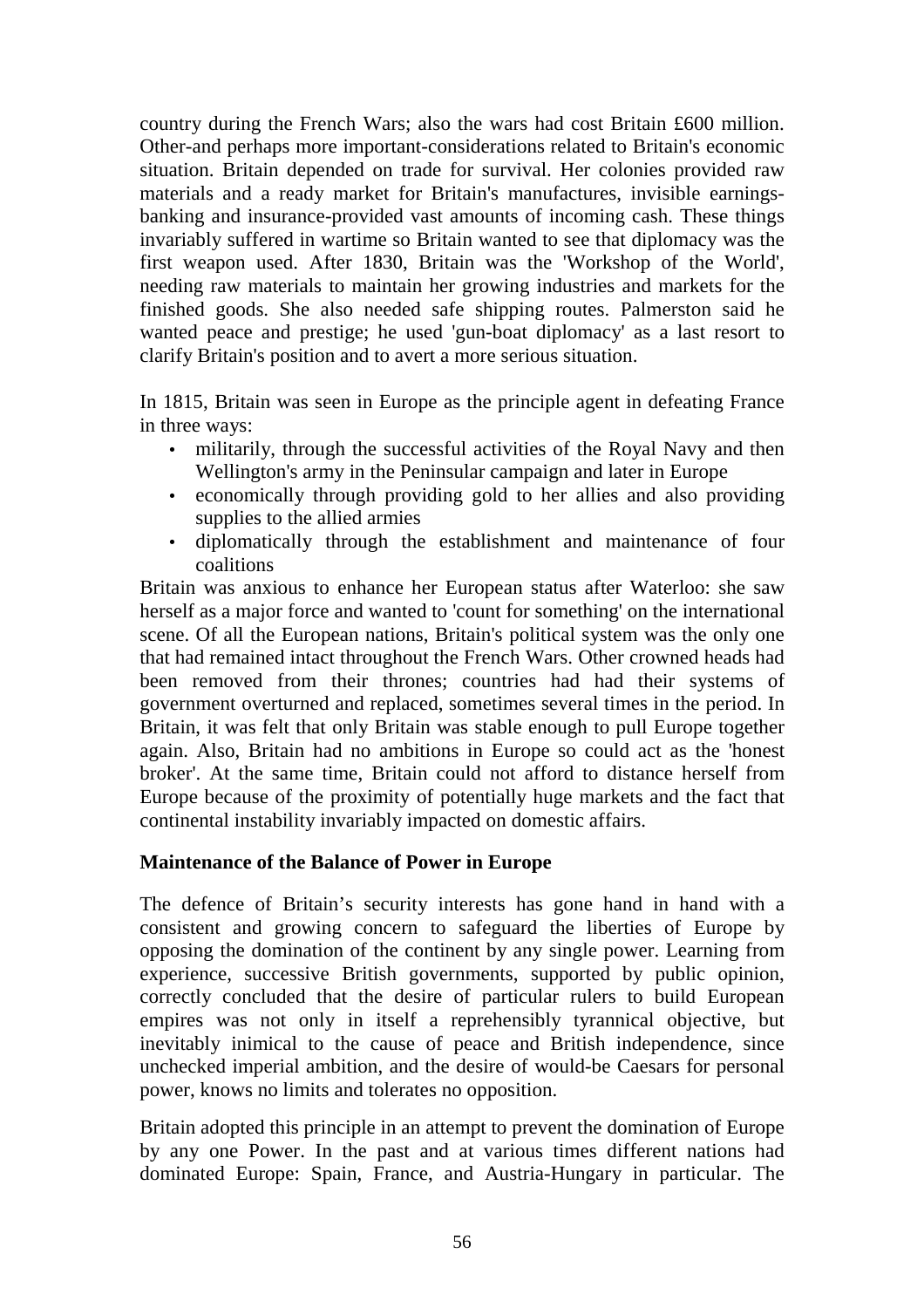Treaty of Paris in 1815 and the settlement agreed at the Congress of Vienna ensured that there were no obvious winners or losers from the French Wars. Britain wanted to maintain the *status quo* of 1815. Britain also wanted to balance constitutional regimes against autocracies. In 1815 more territory in Europe was controlled by autocratic rulers than by constitutionalists, therefore wherever possible, Britain encouraged the spread of constitutionalism, especially in littoral countries: Belgium, France, Spain, Portugal, Italy and Greece. Hence the constant mobilisation of Britain's military, diplomatic and economic resources against all such threats to the peace and public law of Europe.

#### **Cautious Containment of France**

Britain wanted to contain France through co-operation with the other Powers. This was a priority in 1815 and was a policy that was shared by all other European nations. Later it became a British prejudice under Palmerston, who failed to see the rise of Prussia. Britain was almost paranoid about possible French expansionism, whether it was diplomatic, territorial or through influence. Britain tried to keep France pinned down within her borders because France was seen as the most dangerous nation in Europe. This policy towards France was rather limited and was maintained for far too long: by about 1850 the Foreign Office was virtually blind to the rise of Prussia, which was a greater threat to the peace and stability of Europe than France. Bismarck and Prussia were able diplomatically to hoodwink Britain.

#### **A Policy of Cautious Colonial Expansion**

The early Nineteenth Century saw the growth of British overseas possessions for bases and markets, or as an extension of influence, for example in South Africa or the Far East, through the extension of trade. Britain needed to expand the markets for British goods and also to develop more sources of raw materials. This was carried out by the physical acquisition of territory usually islands as bases — as at the Congress of Vienna when Britain acquired or kept Heligoland, Malta, the Ionian Islands, and Ceylon. There was also the extension of diplomatic influence with the motive of expanding markets. For example, Canning's recognition of the South American Republics may be seen as part of this policy. There was little physical presence by Britain. This method became more important as free trade developed.

A market-conscious foreign policy developed as the Industrial Revolution speeded up because of the increased need for cheap raw materials and overseas markets, but not as imperialism, because imperialism costs money and therefore becomes a liability.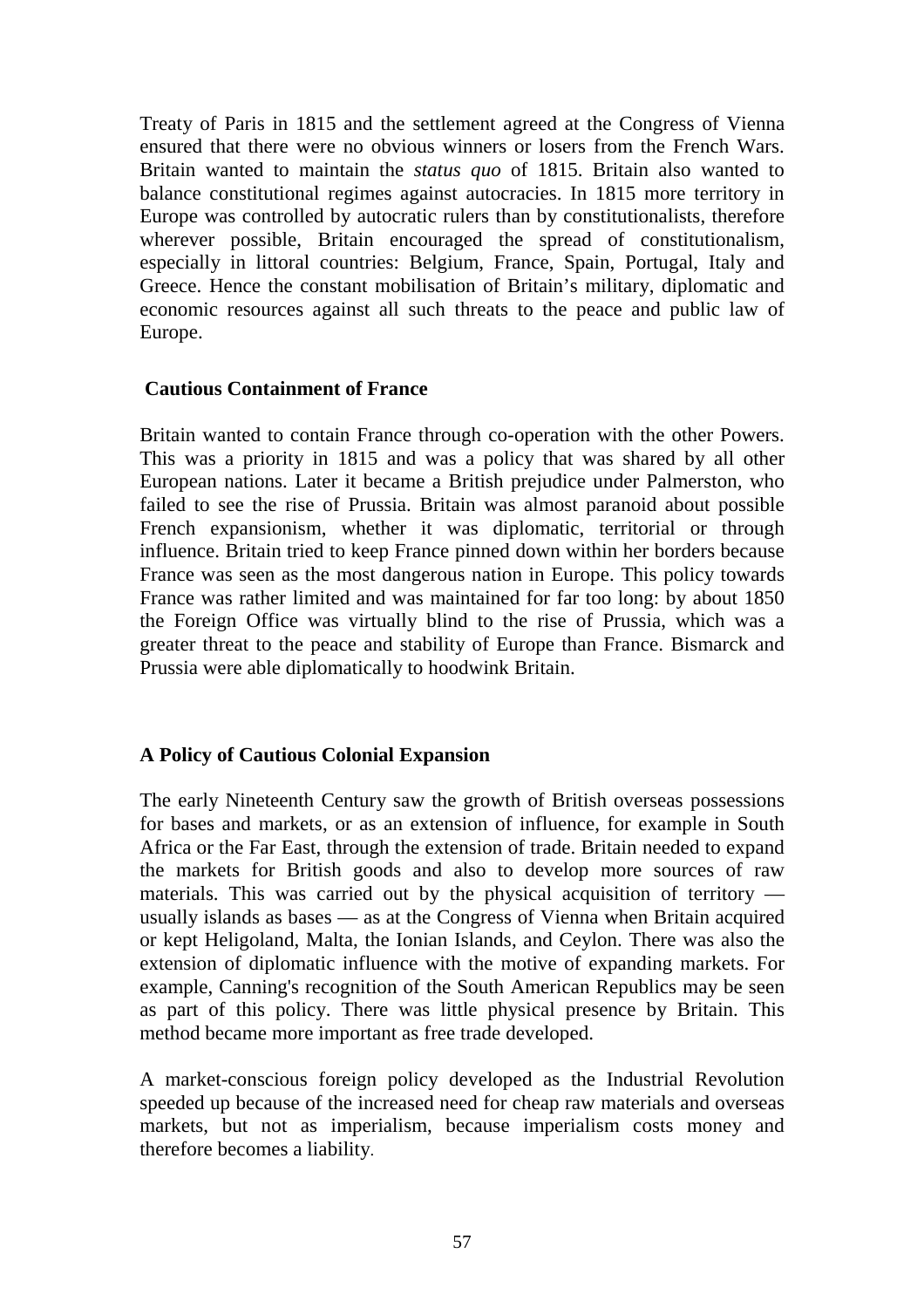# **A Conscious Naval Policy**

The navy was Britain's trump card, and foreign policy was dominated by the Royal Navy. British power and prestige was strongest in areas that the navy could reach. Often, British success in diplomacy can be gauged by the use of the navy. Sea power was very important and the Royal Navy was the right hand of the Foreign Office, although secondary to diplomacy: the use of the navy was not necessarily aggressive.

### **A Conscious Promotion of Constitutional States in Europe**

Britain wanted to help other nations to have constitutions similar to that of Britain, but wanted it especially in the littoral states such as the Netherlands, Belgium, Spain, Portugal, Italy, and Greece. Britain helped with advice and even militarily on occasion. Britain's aim in doing this was to help to develop her own trade. It was thought that constitutional governments would have similar outlooks and ideas, and would be easier with which to negotiate. Britain also felt that it would encourage peace thought that it would provide allies thought that it would balance autocracy, which was the dominant system of government in Europe in 1815

By 1865 Britain had played a major part in setting up constitutional monarchies in almost every European littoral state from Belgium to Greece. These countries provided a barrier to central and eastern European autocracies. Also, the Foreign Office considered trade and income for Britain by using the physical support and presence of the fleet and army or by utilising her diplomatic influence to encourage constitutional governments. Britain, as the most democratic state in Europe, was generally tolerant towards Liberal Nationalism and had sympathy for the aims of the Liberal Nationalists

# **3.2. Britain in the First World War**

In the 19th century, the major European powers had gone to great lengths to maintain a balance of power throughout Europe, resulting by 1900 in a complex network of political and military alliances throughout the continent. These had started in 1815, with the Holy Alliance between Prussia, Russia, and Austria. Then, in October 1873, German Chancellor Bismarck negotiated the League of the Three Emperors (German: *Dreikaiserbund*) between the monarchs of Austria–Hungary, Russia and Germany. This agreement failed because Austria–Hungary and Russia could not agree over Balkan policy, leaving Germany and Austria–Hungary in an alliance formed in 1879, called the Dual Alliance. This was seen as a method of countering Russian influence in the Balkans as the Ottoman Empire continued to weaken. In 1882, this alliance was expanded to include Italy in what became the Triple Alliance.

After 1870, European conflict was averted largely through a carefully planned network of treaties between the German Empire and the remainder of Europe orchestrated by Chancellor Bismarck. He especially worked to hold Russia at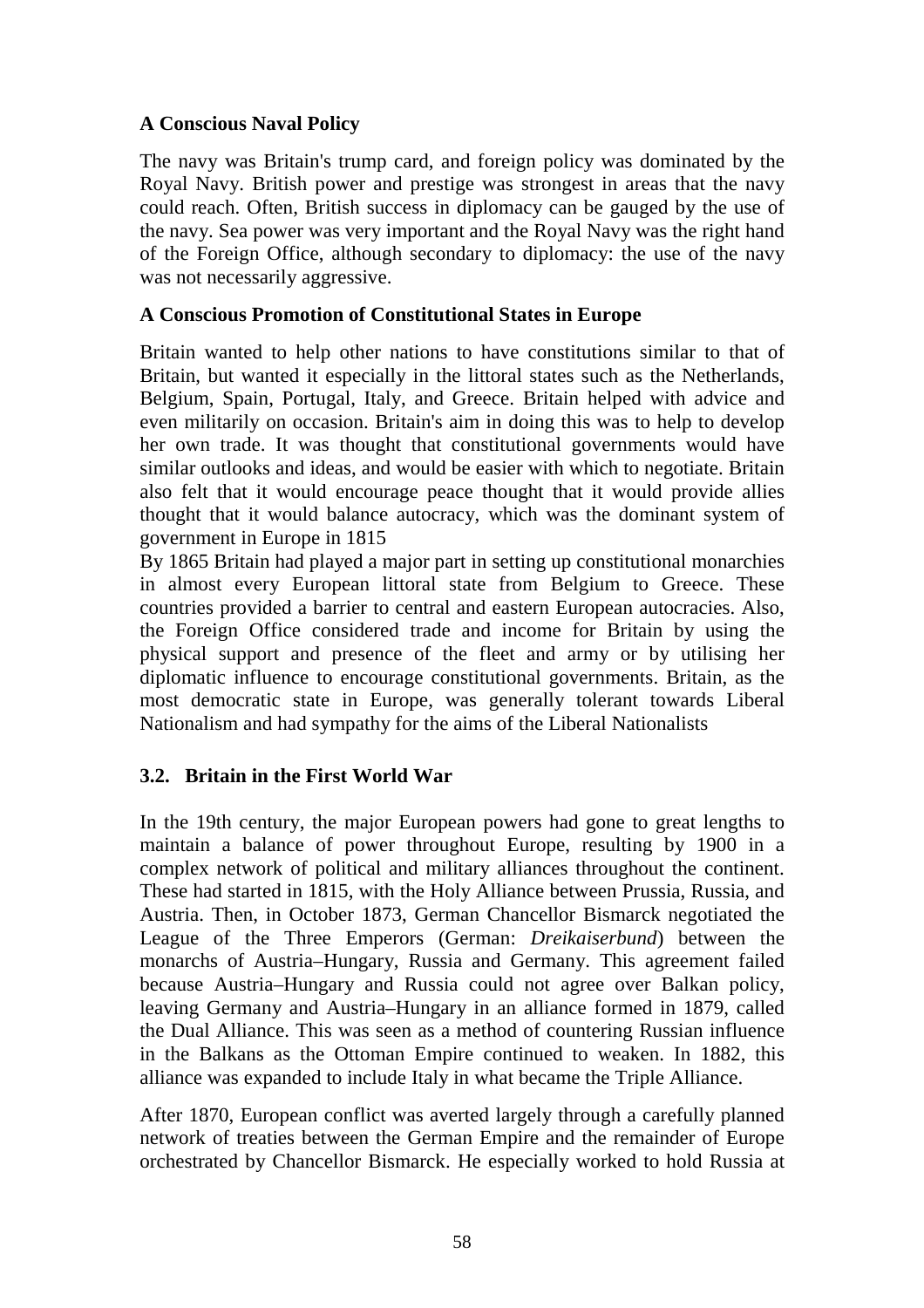Germany's side to avoid a two-front war with France and Russia. With the ascension of Wilhelm II as German Emperor (*Kaiser*), Bismarck's system of alliances was gradually de-emphasised. For example, the Kaiser refused to renew the Reinsurance Treaty with Russia in 1890. Two years later, the Franco-Russian Alliance was signed to counteract the force of the Triple Alliance. In 1904, the United Kingdom sealed an alliance with France, the Entente cordiale and in 1907, the United Kingdom and Russia signed the Anglo-Russian Convention. This system of interlocking bilateral agreements formed the Triple Entente. German industrial and economic power had grown greatly after unification and the foundation of the empire in 1870. From the mid-1890s on, the government of Wilhelm II used this base to devote significant economic resources to building up the *Kaiserliche Marine* (Imperial German Navy), established by Admiral Alfred von Tirpitz, in rivalry with the British Royal Navy for world naval supremacy. As a result, both nations strove to out-build each other in terms of capital ships. With the launch of HMS *Dreadnought* in 1906, the British Empire expanded on its significant advantage over its German rivals. The arms race between Britain and Germany eventually extended to the rest of Europe, with all the major powers devoting their industrial base to the production of the equipment and weapons necessary for a pan-European conflict

Because Russia, Britain and France had an alliance under the Triple Entente, when Austria-Hungary invaded Serbia following the assassination of the heirapparent to the throne of Austria-Hungary (Archduke Franz Ferdinand of Austria) Russia joined in to help Serbia per a separate agreement. Germany, an ally of Austria-Hungary, then declared war on Russia and France and began to move troops through the neutral sovereign state of Belgium to attack France. The British were not obliged to help the French in the event of war and did declare war when German forces invaded Belgium on August 4 1914. Britain ordered Germany to withdraw immediatly from Belgium, Germany refused and The United Kingdom declared war on Germany on the afternnoon of August 4, 1914. The Treaty of London meant that the sovereignty of Belgium, the Netherlands and Luxembourg was guaranteed. In the event of a major European Power invading it, Britain was obliged to help defend the small nations and on August 4, when Germany executed the Schlieffen plan via Belgium and Luxembourg Britain honoured the Treaty and declared war on Germany.

The First World War redrew the map of Europe and the Middle East. Four great empires, the Romanov, the Hohenzollern, the Habsburg, and the Ottoman, were defeated and collapsed. They were replaced by a number of weak and sometimes avaricious successor states. Russia underwent a bloody civil war before the establishment of a Communist Soviet Union which put it beyond the pale of European diplomacy for a generation. Germany became a republic branded at its birth with the stigma of defeat, increasingly weakened by the burden of Allied reparations and by inflation. France recovered the provinces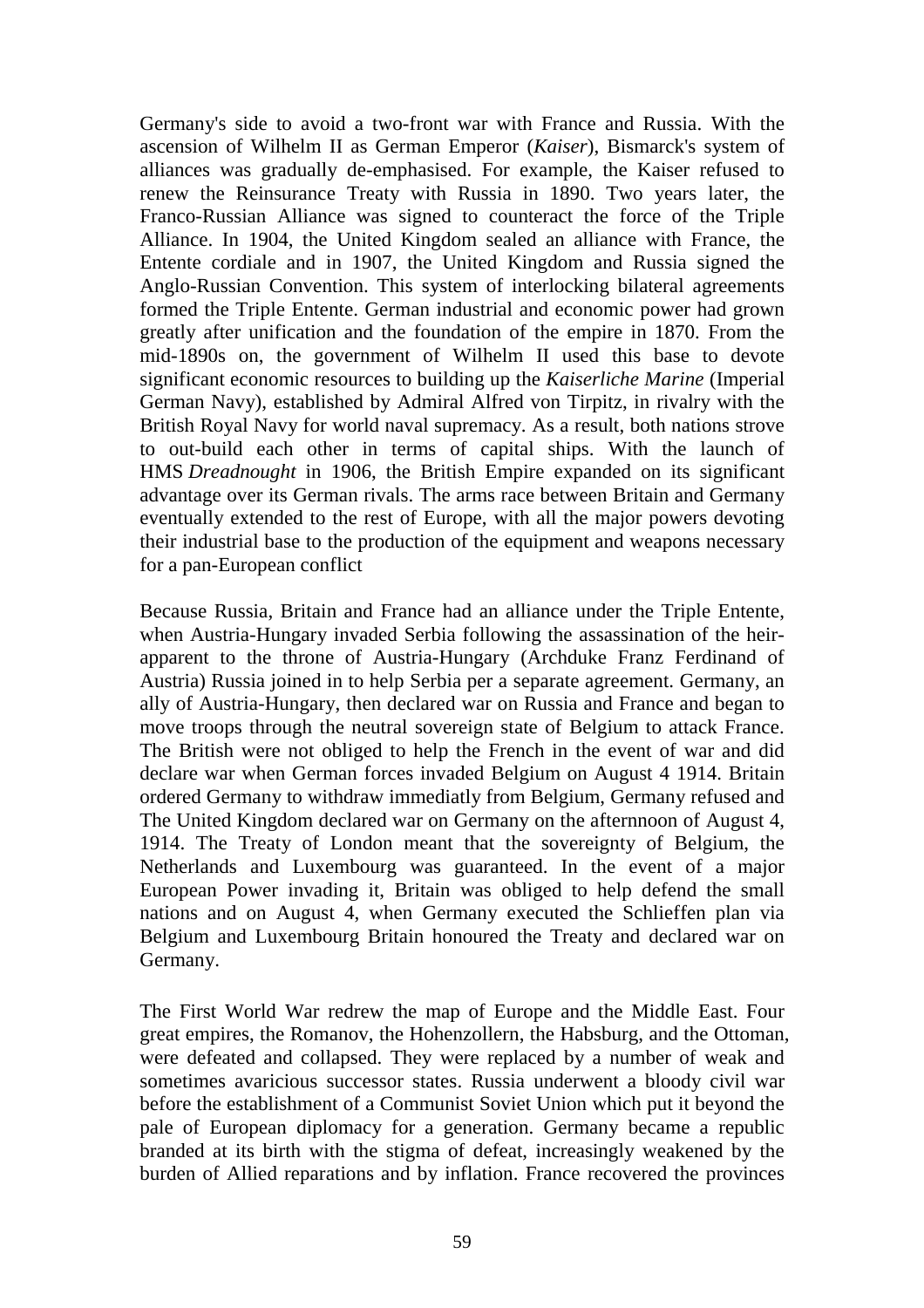of Alsace and Lorraine, but continued to be haunted by fear and loathing of Germany. Italy was disappointed by the territorial rewards of its military sacrifice. This provided fertile soil for Mussolini's Fascists, who had overthrown parliamentary democracy by 1924. The British maintained the integrity and independence of Belgium. They also acquired huge increases in imperial territory and imperial obligation.

# **3.3 The Appeasement Policy (1937-1939)**

Appeasement is most often applied to the foreign policy of British Prime Minister Neville Chamberlain towards Nazi Germany between 1937 and 1939. His policies of avoiding war with Germany have been the subject of intense debate for seventy years among academics, politicians and diplomats. The historian's assessment of Chamberlain has ranged from condemnation for allowing Hitler to grow too strong, to the judgement that he had no alternative and acted in Britain's best interests. At the time, these concessions were widely seen as positive, and the Munich Pact among Germany, Great Britain, France and Italy prompted Chamberlain to announce that he had secured "peace for our time" (Livy, 2006:12).

Chamberlain believed that Germany had been badly treated by the Allies after it was defeated in the First World War. He therefore thought that the German government had genuine grievances and that these needed to be addressed. He also thought that by agreeing to some of the demands being made by Adolf Hitler of Germany and Benito Mussolini of Italy, he could avoid a European war.

Chamberlain's policy of appeasement emerged out of the weakness of the League of Nations and the failure of collective security. The League of Nations was set up in the aftermath of the First World War in the hope that international cooperation and collective resistance to aggression might prevent another war. Members of the League were entitled to the assistance of other members if they came under attack. The policy of collective security ran in parallel with measures to achieve international disarmament and where possible, was to be based on economic sanctions against an aggressor. It appeared to be ineffectual when confronted by the aggression of dictators, notably Germany's occupation of the Rhineland, and Italian leader Benito Mussolini's invasion of Abyssinia.

On May 5, 1936, the Italians invaded the Ethiopian capital of Addis Ababa, using both air power and indiscriminate poisonous gassings. By the time Emperor Haile Selassie had been deposed, the African nation suffered more than three times the number of battle casualties than its aggressors. On June 30, 1936, Haile Selassie appealed to the League of Nations Assembly for league assistance against the Italian antagonists. In response, the League imposed feeble economic restraints on the aggressors. After proving ineffective and even producing uninvited results, the measures were dropped, leading Mussolini towards an alliance with Hitler and the idea that subsequent actions would result in similar leniency.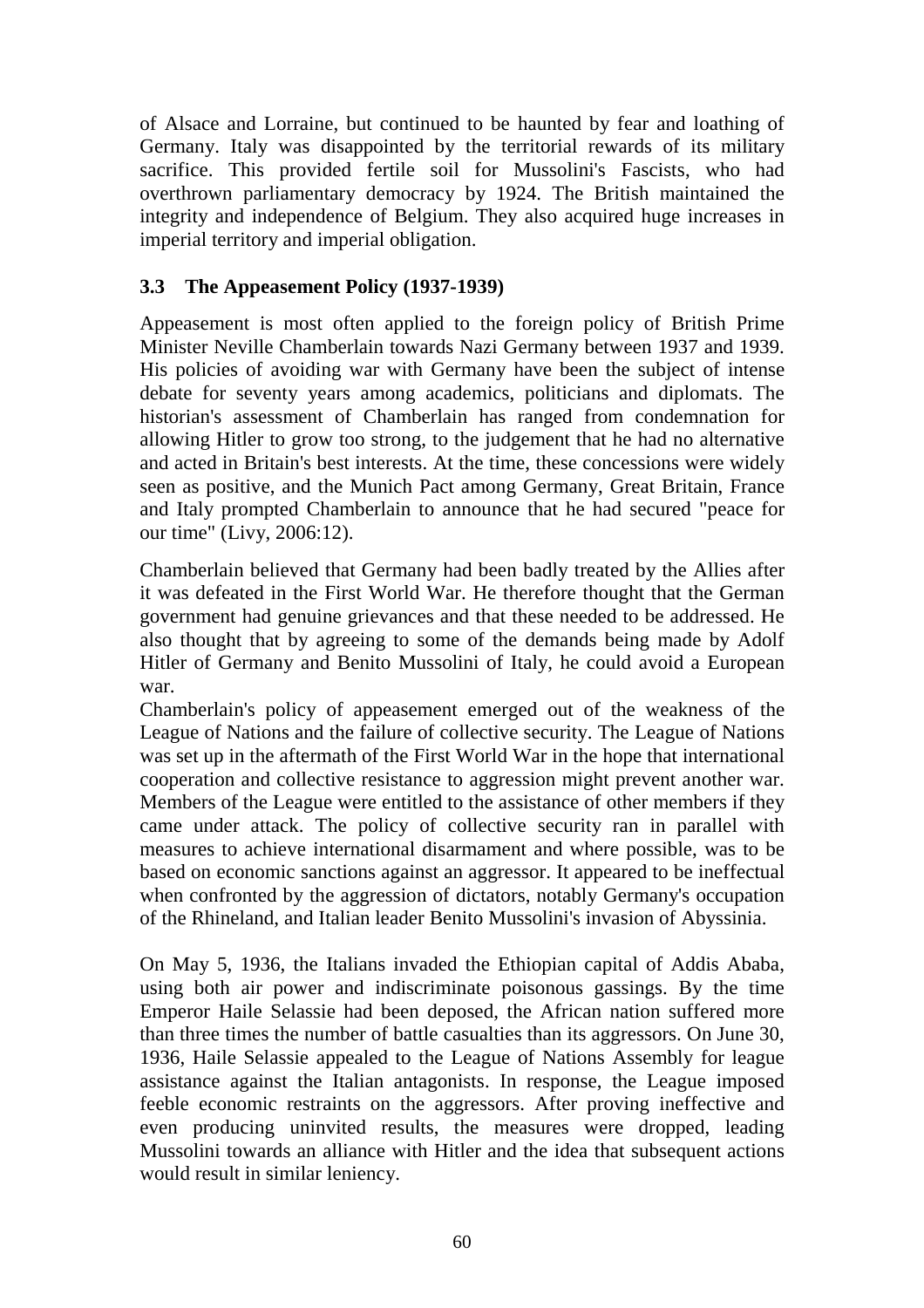Accordingly, in 1935, Hitler announced that Germany was undergoing preparations to rearm itself, a fervent violation of the Treaty of Versailles. In 1936, Hitler continued to disobey the restrictions that followed the Great War by announcing the mobilization of troops in the French-occupied Rhineland. Though the German army was under strict order to retreat in case of resistance, it was a simple victory. With France and Great Britain at odds with one another and a lack of support for France from Great Britain, Hitler was allowed to believe that his defiance of the Treaty of Versailles was tolerable.

Following the German conquest of the Rhineland and Italian success in Ethiopia, there was a great expansion of both the distinction and appeal of the authoritarian orders. The various dictatorial regimes of Poland, Hungary, Romania, Bulgaria, and Yugoslavia were quick to emulate the forms and methods of their Fascist and National-Socialist mentors. Those tyrannical rulers insisted their governments were the embodiments of a new political essence. Just when it seemed the situation could not reach a more volatile state, cooperation was forged between Hitler and Mussolini, giving the Rome-Berlin axis a concrete foundation.

As the Allies reeled at the thought of a Fascist-dominated Europe, the western democracies were also faced with two alternatives -opposition by force or negotiations which would ultimately end in concessions to Nazi Germany. In August 1938, negotiations began after local German officials asserted that the Sudeten people had been discriminated against by the Czech government. On September 29, 1938, the Munich Pact, which allowed for the cession of four specific districts of the Sudetenland to Germany, was signed.

The transitions of power in the Sudetenland and ensuing actions were overseen by an international commission comprised of delegates from France, Germany, Great Britain, Italy, Czechoslovakia, and representatives of adjoining German territories. Additionally, Germany, as well as Great Britain and France, agreed to guarantee the new borders of Czechoslovakia. The commission also addressed the issues of the plebiscites. By 1939, it was abundantly clear that the policy of appeasement had rendered ineffective by any standard.

In March 1939, Hitler continued his rampage by invading the remains of Czechoslovakia without resistance from the French or the British. That action, which led to the revocation of the Munich Pact, had two engaging, quite opposing effects. It was Hitler's invasion that finally convinced France and Great Britain that the Fuhrer would not terminate his actions voluntarily.

On September 1, 1939, Hitler invaded Poland, with the firm belief that Britain and France would condone his action. Ironically, in March, 1939, a British-French alliance pledged to aide Poland with all available power in the event of any action which clearly threatened Polish independence. On September 3, 1939, Great Britain and France declared war against Hitler and Nazi Germany.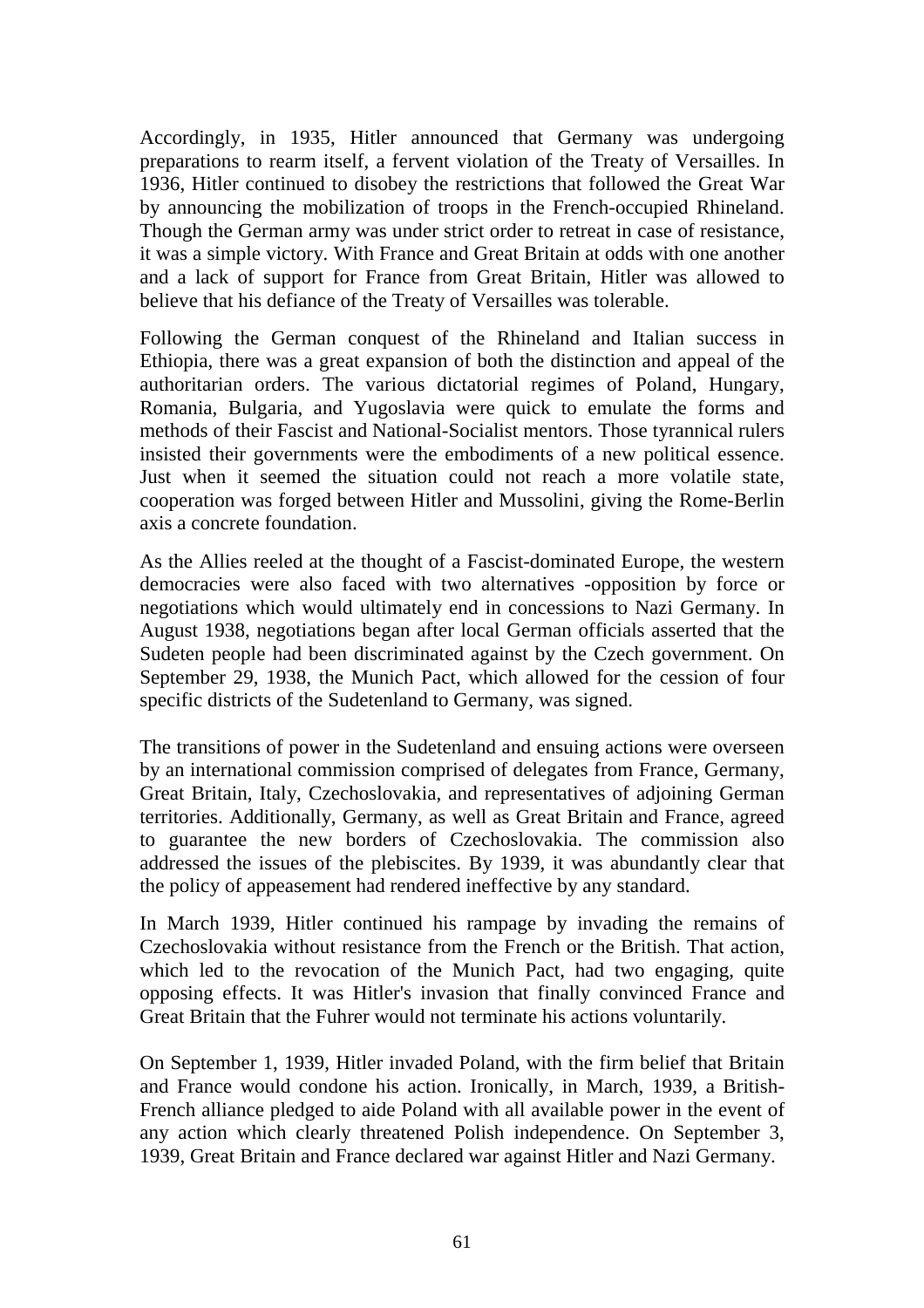Ultimately, appeasement failed. The commencement of World War II forced the western allies to realize the flaws of the policy of appeasement. Though appeasement appeared to be the solution to all problems, it ensured a peace that would have been very costly to maintain. To a great extent, appeasement was a course that tended to ignore some hard political ideas.

# **3.4 Britain in the Second World War**

The war is generally accepted to have begun on 1 September 1939, with the invasion of Poland by Germany and Slovakia, and subsequent declarations of war on Germany by France and most of the countries of the British Empire and Commonwealth. Germany set out to establish a large empire in Europe. From late 1939 to early 1941, in a series of campaigns and treaties, Germany conquered or subdued much of continental Europe; amid Nazi-Soviet agreements, the nominally neutral Soviet Union fully or partially occupied and annexed territories of its six European neighbours. Britain and the Commonwealth remained the only major force continuing the fight against the Axis in North Africa and in extensive naval warfare. In June 1941, the European Axis launched an invasion of the Soviet Union, giving a start to the largest land theatre of war in history, which, from this moment on, was tying down the major part of the Axis military power. In December 1941, Japan, which had been at war with China since 1937, and aimed to dominate Asia, attacked the United States and European possessions in the Pacific Ocean, quickly conquering much of the region.

The Axis advance was stopped in 1942 after the defeat of Japan in a series of naval battles and after defeats of European Axis troops in North Africa and, decisively, at Stalingrad. In 1943, with a series of German defeats in Eastern Europe, the Allied invasion of Fascist Italy, and American victories in the Pacific, the Axis lost the initiative and undertook strategic retreat on all fronts. In 1944, the Western Allies invaded France, while the Soviet Union regained all territorial losses and invaded Germany and its allies.

The war in Europe ended with the capture of Berlin by Soviet and Polish troops and the subsequent German unconditional surrender on 8 May 1945. The Japanese Navy was defeated by the United States, and invasion of the Japanese Archipelago ("Home Islands") became imminent. The war in Asia ended on 15 August 1945 when Japan agreed to surrender.

The war ended with the total victory of the Allies over Germany and Japan in 1945. World War II altered the political alignment and social structure of the world. The United Nations (UN) was established to foster international cooperation and prevent future conflicts. The Soviet Union and the United States emerged as rival superpowers, setting the stage for the Cold War, which lasted for the next 46 years. Meanwhile, the influence of European great powers started to decline, while the decolonisation of Asia and Africa began.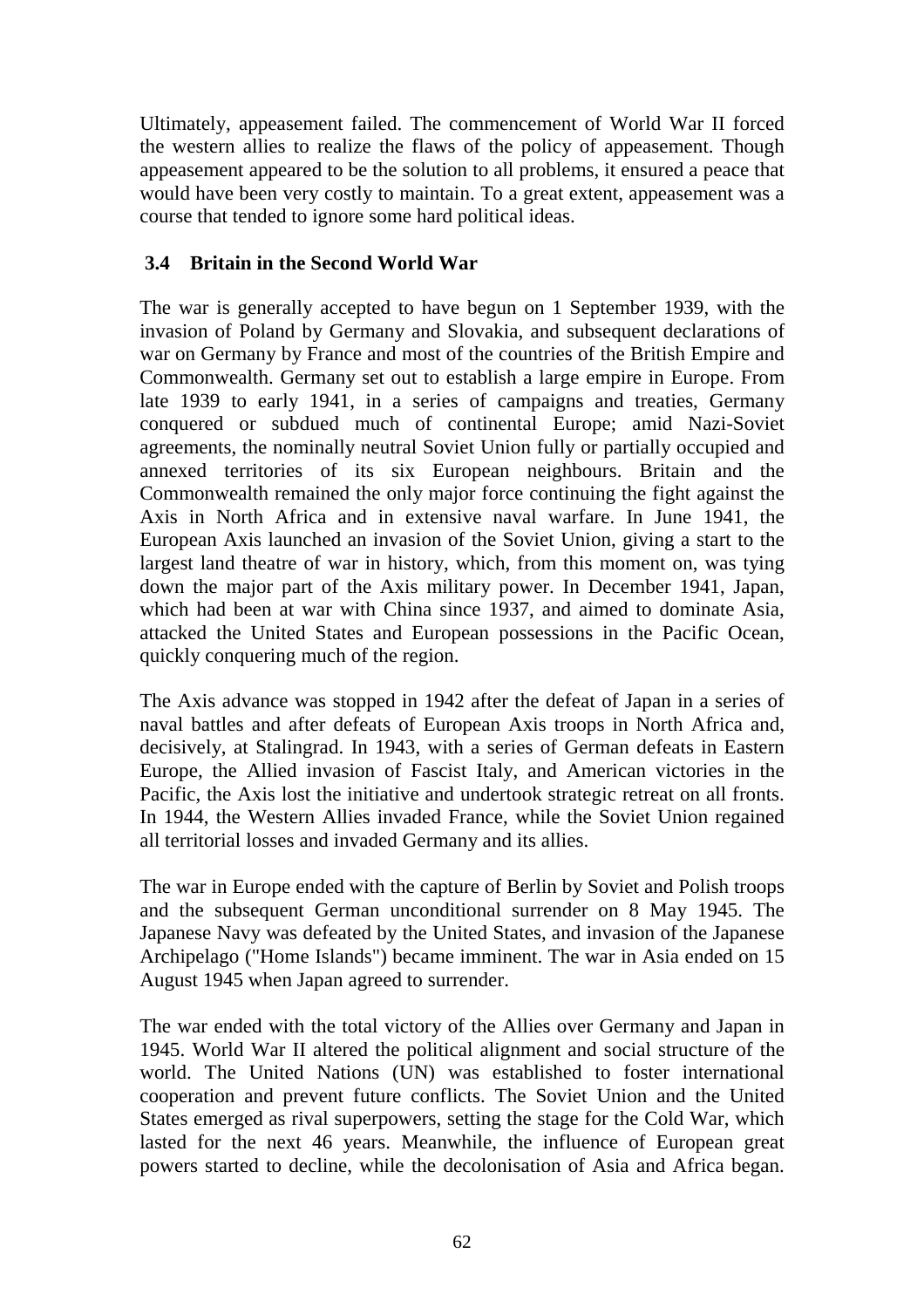Most countries whose industries had been damaged moved towards economic recovery. Political integration, especially in Europe emerged as an effort to stabilise post-war relations. Britain began the War as one if the Great Powers and a prominent naval power. At the end of the war, it was a junior partner of one of the two world super powers --the United States and the Soviet Union.

### **SELF ASSESSMENT EXERCISE**

Discuss the impacts of the two world wars on traditional principles of British foreign policy.

# **4.0 CONCLUSION**

The 19<sup>th</sup> Century was decidedly marked by upheavals and major global conflicts, which profoundly affected British foreign policy. The major test to the principle of upholding balance of power in Europe was the rise of totalitarian regimes and the attendant conflicts that culminated in the two global wars.

# **5.0 SUMMARY**

This unit started with an examination of the fundamental principles of British foreign policy and how those principles were tested by the dynamics of the  $19<sup>th</sup>$ Century. It was apparently clear that in the two global wars that arose principally in Europe, Britain took a leading role to confront dictatorship and restored freedom, liberty and most importantly, the disrupted balance of power. Unfortunately, the dynamics of the  $19<sup>th</sup>$  century also saw the rapid decline of Britain as the greatest power at the beginning of the century. By the end of the second world war, the centre of power had moved out of Europe and with the onset of the cold war, the United States and Soviet Union were to dominate international politics for the next forty-five years.

# **6.0 TUTOR MARKED ASSIGNMENT**

The upheavals of the  $19<sup>th</sup>$  Century had a monumental impact on British foreign policy. Discuss

# **7.0 REFERENCES/FURTHER READING**

- Bourne, John. (1989).*Britain and the Great War 1914-1918.*  London:Macmillan
- Kennedy, David M. (2004). *Over here: the First World War and American society*, Oxford University Press.

Kennedy, Paul M. (1983). *Strategy and Diplomacy, 1870-1945: Eight Studies*. London: George Allen & Unwin.

Keynes, John Maynard. (1920). *The Economic Consequences of the Peace.*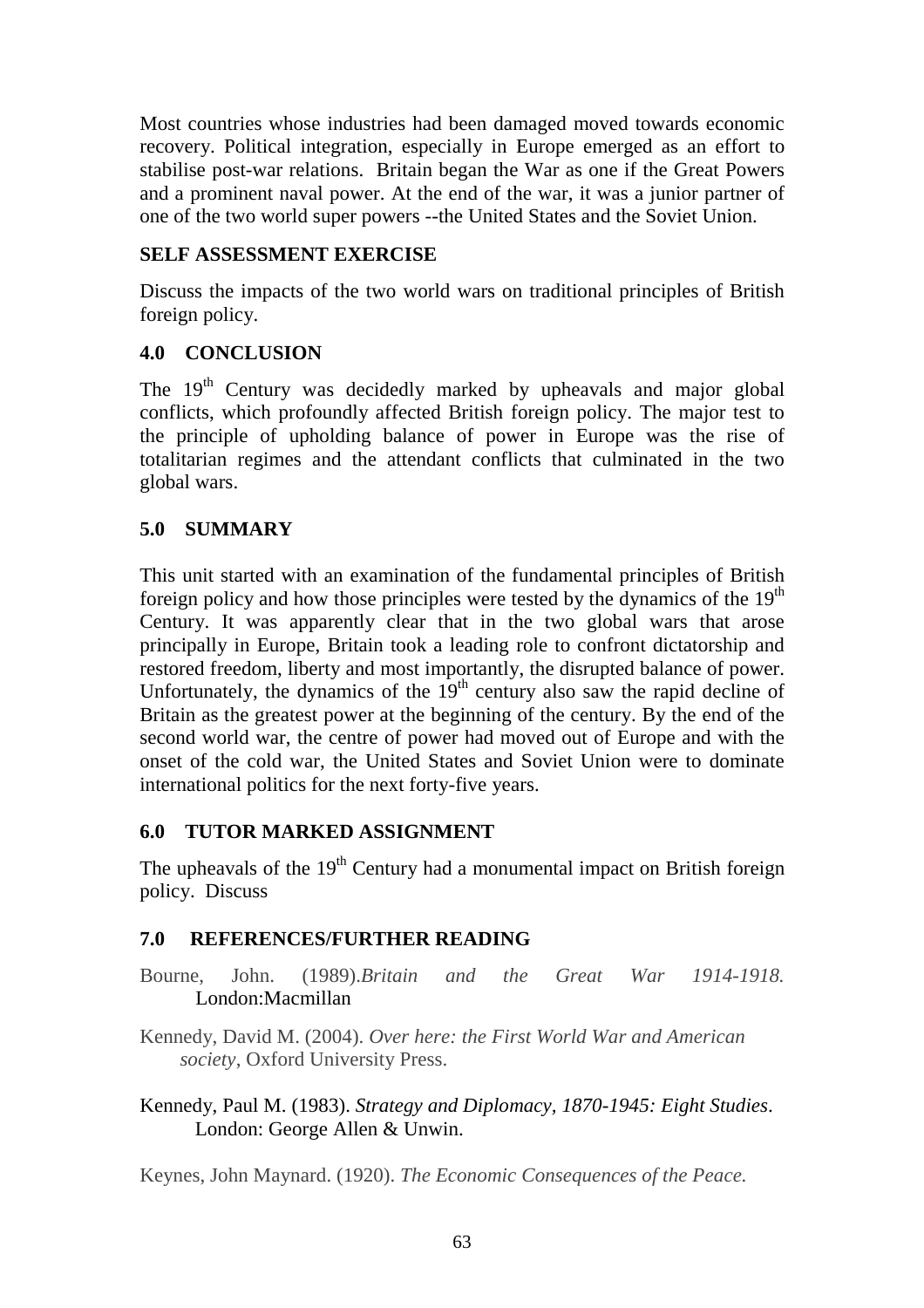New York: Harcourt, Brace and Howe.

Kitchen, Martin. (2000). *Europe Between the Wars.* New York: Longman.

Levy, James. (2006). *Appeasement and Rearmament: Britain, 1936-1939.* Rowman and Littlefield.

Turner, John. (1992). British *Politics and the Great War: Coalition and Conflict.* New Haven and London:

Wilson, Trevor. (1986). *The Myriad Faces of War: Britain and the Great War 1914-1918.* Oxford:

### **UNIT 4: THE DECLINE OF BRITISH POWER**

#### **CONTENTS**

- 1.0Introduction
- 2.0 Objectives
- 3.0 Main Content
	- 3.1 The Impacts of the Second World War
	- 3.2. The Loss of Empire
	- 3.3 The Rise of Soviet Union and the United States of America
	- 3.4 European Integration
- 4.0 Conclusion
- 5.0 Summary
- 6.0 Tutor Marked Assignment
- 7.0 References/Further Reading

### **1.0. INTRODUCTION**

The previous unit examined the traditional principles of British foreign policy that were in place from the Vienna Congress until the end of the Second World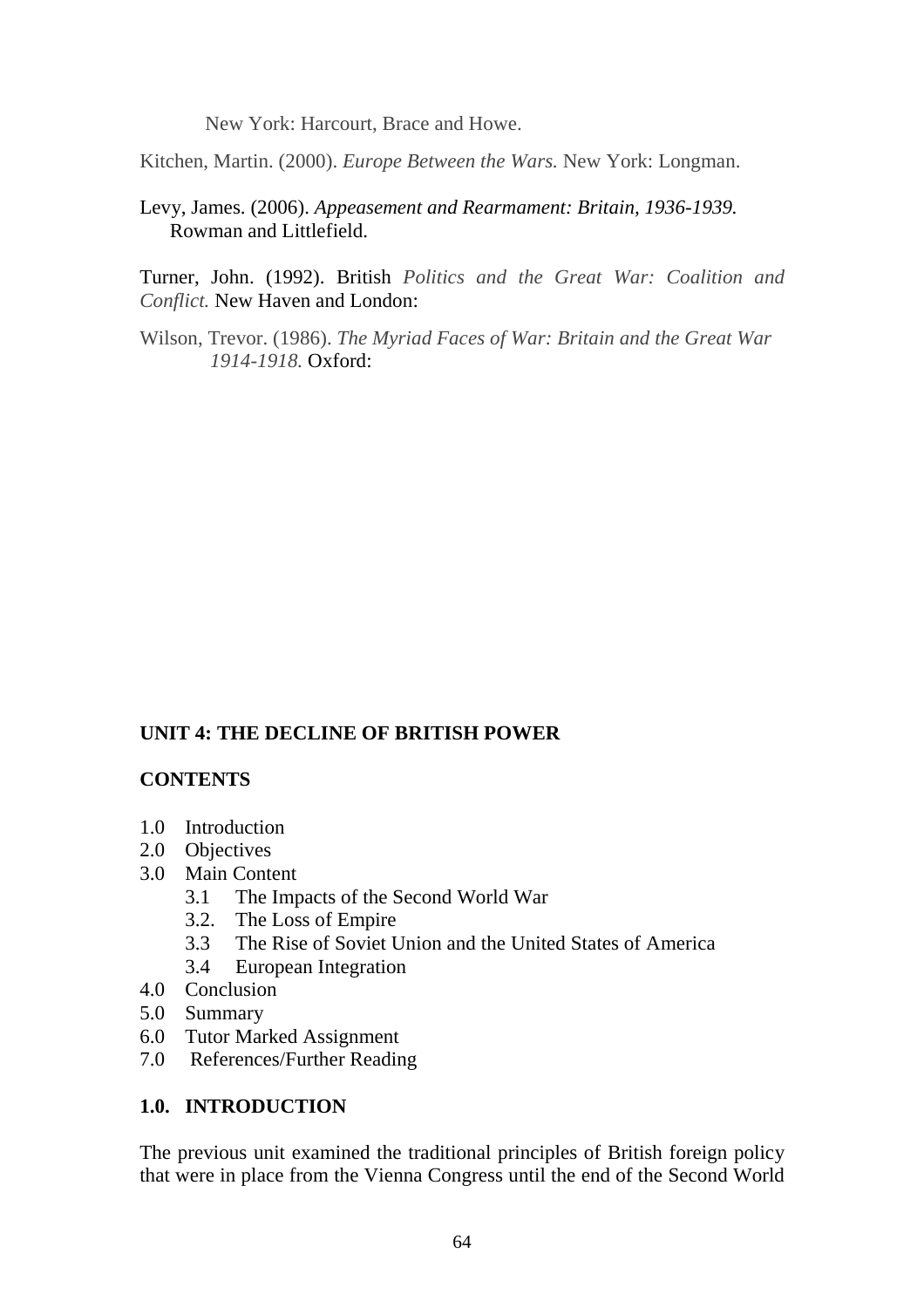War. The fundamental principles of British foreign policy were sorely tested in the events leading to the First World War and the Second World War.

The end of the second war marked a turning point for Britain and her foreign relations. This unit will examine some of the changes that were brought by the impacts of the Second World War and how these changes affected Britain.

# **2.0. OBJECTIVES**

At the end of this unit, you should be able to:

- enumerate the factors responsible for the steady decline of Britain in the  $19<sup>th</sup>$  Century
- examine the impact of the second world war on the status of Britain as a great power

## **3.0 MAIN CONTENT**

### **3.1 The Impacts of the Second World War**

By the turn of the 20th century, Britain's economic fortunes were in relative decline. Germany and the United States were becoming the biggest threats in terms of domestic economic production, having vastly superior natural resources compared to Britain. Furthermore, Germany had developed its own policy of imperialism which led to friction with other imperial powers in Europe up to the First World War. Even with the decline, in 1914 London was still the center of international payments, and a large creditor nation, owed money by others. The First World War (1914–1918) saw absolute losses for Britain's economy. It is estimated that she lost a quarter of her total wealth in fighting the war. Failure to appreciate the damage done to the British economy led to the pursuit of traditional liberal economic policies which plunged the country further into economic dislocation with high unemployment and sluggish growth. By 1926, a General Strike was called by trade unions but it failed, and many of those who had gone on strike were blacklisted, and thus were prevented from working for many years later.

The growth of Germany and the United States had eroded Britain's economic lead by the end of the 19th century. Subsequent military and economic tensions between Britain and Germany were major causes of the world wars, during which Britain relied heavily upon its Empire. The conflict placed enormous financial strain on Britain, and although the Empire achieved its largest territorial extent immediately after the war, it was no longer a peerless industrial or military power. The Second World War saw Britain's colonies in South-East Asia occupied by Japan, which damaged British prestige and accelerated the decline of the Empire, despite the eventual victory of Britain and its allies. India, Britain's most valuable and populous possession, was granted independence within two years of the end of the war.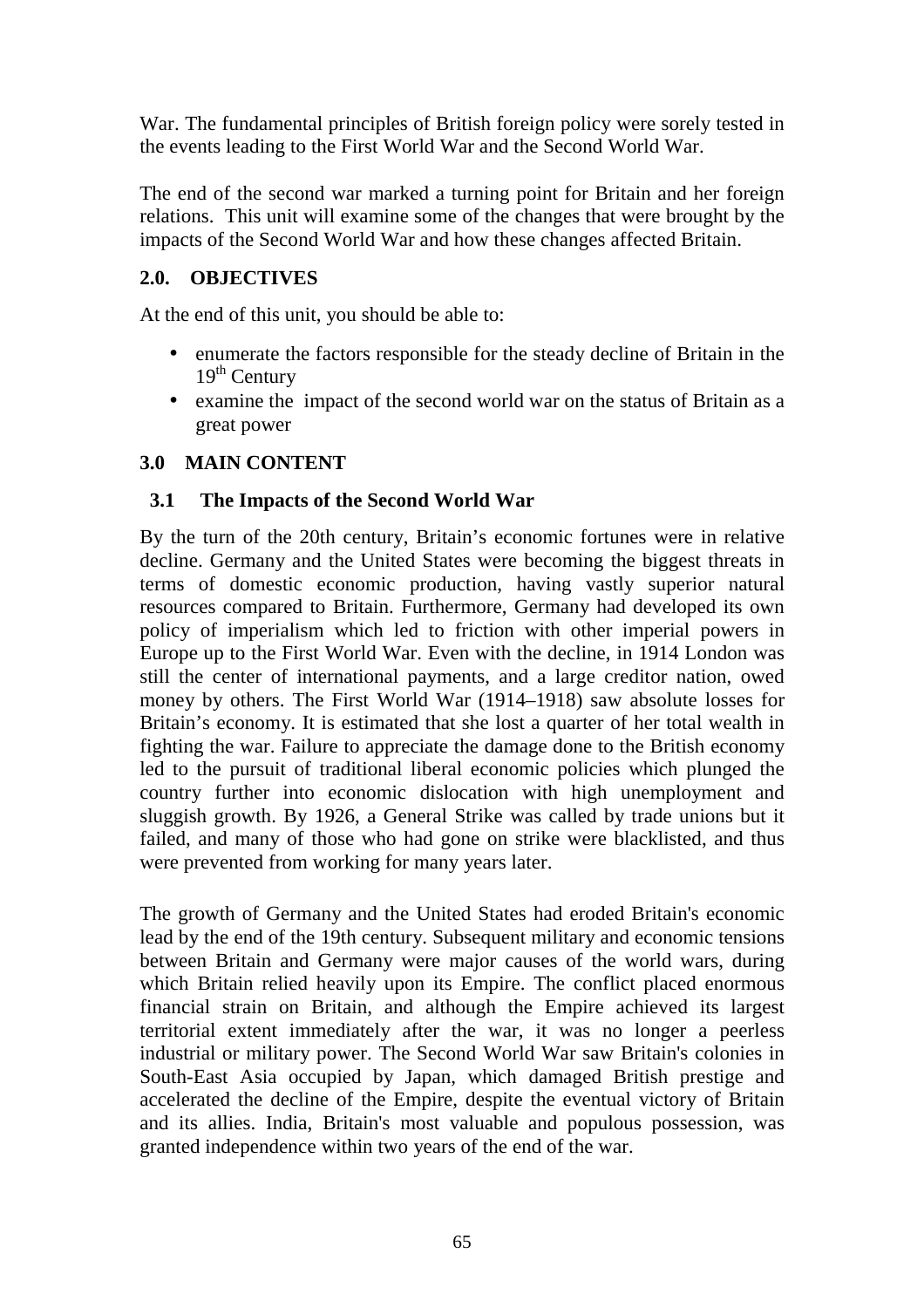Britain underwent enormous social change after the Second World War. The country was bankrupt after the war. The wartime Prime Minister, Churchill was voted out and a new labour government nationalised many industries, electricity, gas, water, health. Britain took a long time to recover from the cost of war. After a last abortive fling at being a world power - the Anglo-French invasion of the Suez Canal in 1956 - Britain began to dismantle her Empire.

After World War II, the British economy had again lost huge amounts of absolute wealth. Its economy was driven entirely for the needs of war and took some time to be reorganised for peaceful production. Anticipating the end of the conflict, the United States had negotiated throughout the war to liberalise post-war trade and the international flow of capital in order to break into markets which had previously been closed to it, including the British Empire's Pound Sterling bloc. This was to be realised through the Atlantic Charter of 1941, through the establishment of the Breton Woods system in 1944, and through the new economic power that the US was able to exert due to the weakened British economy.

## **3.2. The Loss of Empire**

The British Empire comprised the dominions, colonies, protectorates, mandates, and other territories ruled or administered by the United Kingdom. It originated with the overseas colonies and trading posts established by England in the late 16th and early 17th centuries. At its height it was the largest empire in history and, for over a century, was the foremost global power. By 1922 the British Empire held sway over about 458 million people, one-quarter of the world's population at the time, and covered more than 33,700,000 km2 (13,012,000 sq mi), almost a quarter of the Earth's total land area. As a result, its political, linguistic and cultural legacy is widespread. At the peak of its power, it was often said that "the sun never sets on the British Empire" because its span across the globe ensured that the sun was always shining on at least one of its numerous territories (Niall, 2004)

Though Britain and the Empire emerged victorious from the Second World War, the effects of the conflict were profound, both at home and abroad. Much of Europe, a continent that had dominated the world for several centuries, was in ruins, and host to the armies of the United States and the Soviet Union, to whom the balance of global power had now shifted. Britain was left virtually bankrupt, with insolvency only averted in 1946 after the negotiation of a \$3.5 billion loan from the United States (\$39 billion in 2011), the last instalment of which was repaid in 2006.

At the same time, anti-colonial movements were on the rise in the colonies of European nations. The situation was complicated further by the increasing Cold War rivalry of the United States and the Soviet Union. In principle, both nations were opposed to European colonialism. In practice, however, American anti-Communism prevailed over anti-imperialism, and therefore the United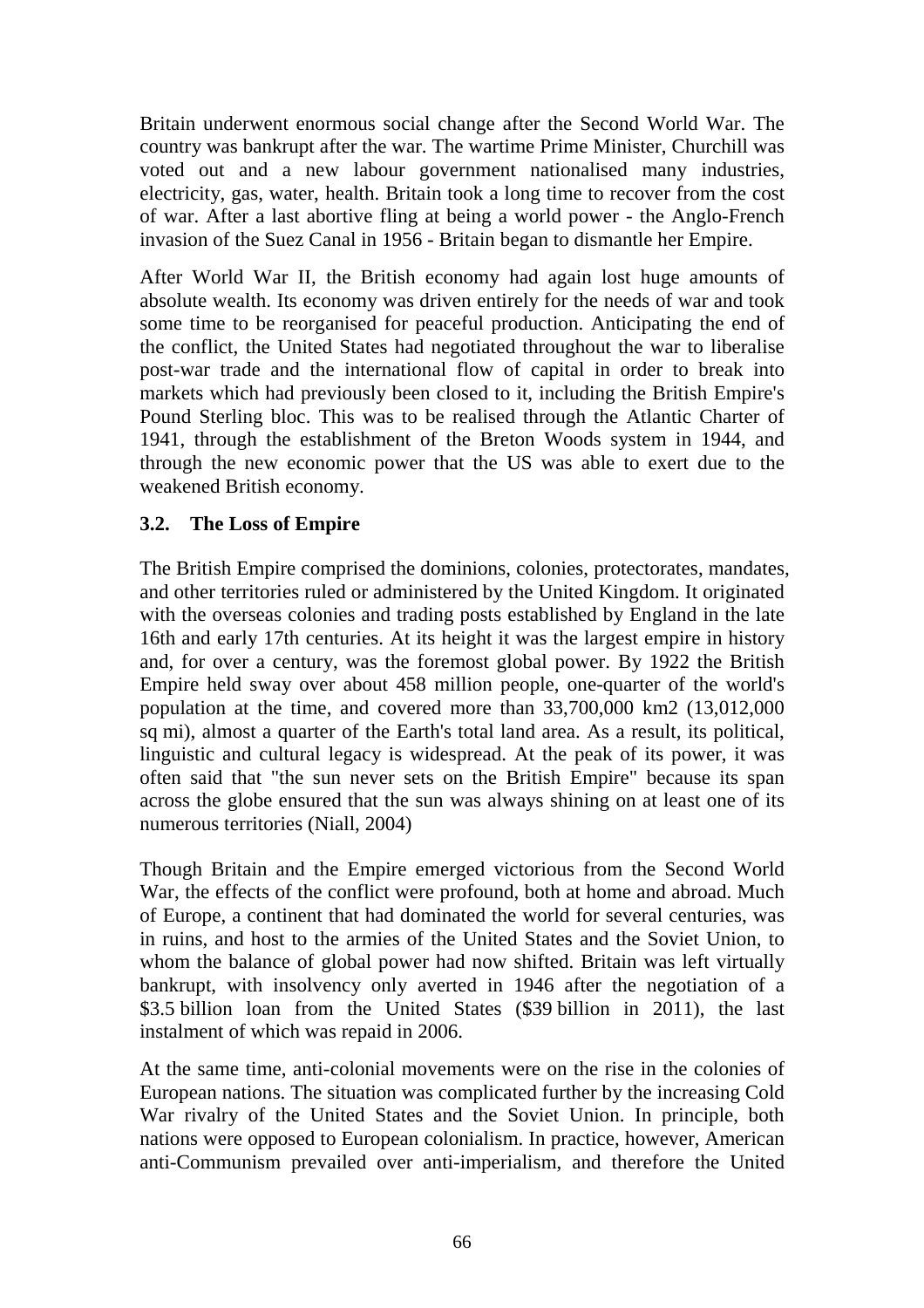States supported the continued existence of the British Empire where it kept Communist expansion in check.

The "wind of change" ultimately meant that the British Empire's days were numbered, and on the whole, Britain adopted a policy of peaceful disengagement from its colonies once stable, non-Communist governments were available to transfer power to. This was in contrast to other European powers such as France and Portugal, which waged costly and ultimately unsuccessful wars to keep their empires intact. Most former British colonies are members of the Commonwealth, a non-political, voluntary association of equal members. 15 members of the Commonwealth continue to share their head of state with the UK.

# **3.3 The Rise of Soviet Union and the United States of America**

The end of World War II is seen by many as marking the end of the United Kingdom's position as a global superpower and the catalyst for the emergence of the United States and the Soviet Union as the dominant powers in the world. After the war, the Union of Soviet Socialist Republics and the United States both became formidable forces. The U.S. suffered very little during the war and because of military and industrial exports became a formidable manufacturing power. This led to a period of wealth and prosperity for the U.S. in the fields of industry, agriculture and technology.

Because of the immense loss of life and the destruction of land and industrial capacity, the USSR was at an economic and (because of the American use of atomic weapons on Japan) strategic disadvantage relative to the United States. The USSR was, however, in a better economic and strategic position than any other continental European power. By the end of the war in 1945 the Red Army was very large, battle-tested and occupied all of Eastern and Central Europe as well as what was to become East Germany. In areas they occupied, the Red Army installed governments they felt would be friendly towards the USSR. Given the tremendous suffering of the Soviet people during the war, Soviet leadership wanted a "buffer zone" of friendly governments between Russia and Western European nations.

Friction had been building up between the two before the end of the war, and with the collapse of Nazi Germany relations spiraled downward. In the areas occupied by Western Allied troops, pre-war governments were re-established or new democratic governments were created; in the areas occupied by Soviet troops, including the territories of former Allies such as Poland, communist states were created. These became satellites of the Soviet Union.

Germany was partitioned into four zones of occupation. The American, British and French zones were grouped a few years later into West Germany and the Soviet zone became East Germany. Austria was once again separated from Germany and it, too, was divided into four zones of occupation, which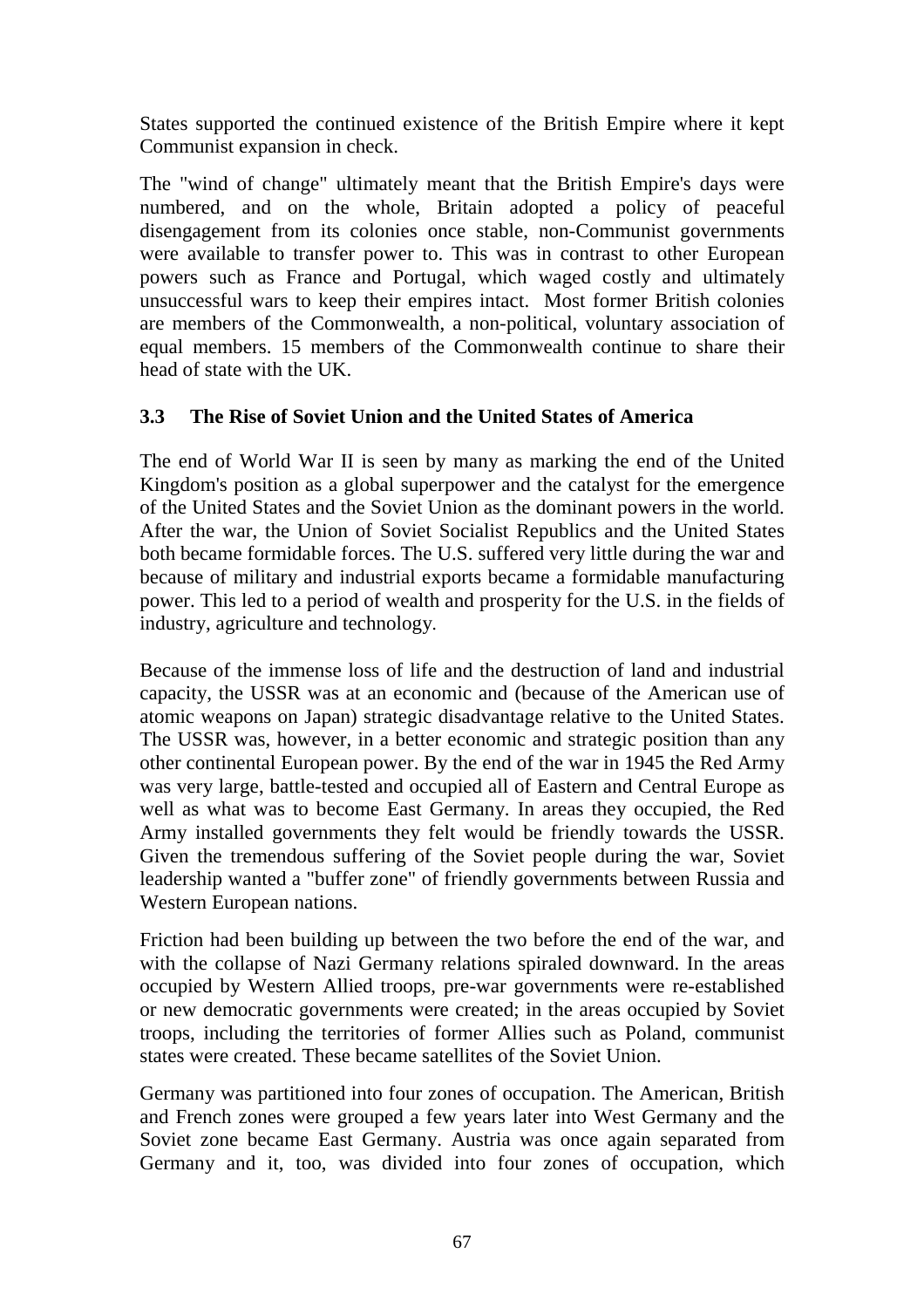eventually reunited and became the republic of Austria. The partitions were initially informal, but as the relationship between the victors deteriorated, the military lines of demarcation became the de facto country boundaries. The Cold War had begun, and soon two blocs emerged: NATO and the Warsaw Pact.

## **3.4 European Integration**

The European Union grew out of the European Coal and Steel Community (ECSC), which was founded in 1951 by the six founding members: Belgium, the Netherlands and Luxembourg (the Benelux countries) and West Germany, France and Italy. Its purpose was to pool the steel and coal resources of the member states, and to support the economies of the participating countries. As a side effect, the ECSC helped defuse tensions between countries which had recently been enemies in the war. In time this economic merger grew, adding members and broadening in scope, to become the European Economic Community, and later the European Union.

# **SELF ASSESSMENT EXERCISE**

Assess the impact of the Second World War on the decolonization process in the British Empire

# **4.0. CONCLUSION**

The steady decline of Britain as the greatest world power which started from the end of the First World War was accelerated by the rise of the totalitarian regimes in Europe, the Second World War and the shifting in the balance of power at the end of the War. By the end of the Second World War, the balance of power had shifted out of Europe with the emergence of the United States of America and the ensuing Cold War that would last for another forty-five years.

# **5.0 SUMMARY**

The 19<sup>th</sup> Century began with the unparalleled power of Great Britain as an economic and military colossus. However, by the middle of the Century, the British Empire had collapsed and Britain itself displaced by the emergence of the USA and Soviet Union. The factors and events that led to the decline of British power were the focus of this unit. Among all the factors examined, there is no doubt about the impacts of the two global wars of the  $19<sup>th</sup>$  Century and the attendant consequences for Britain.

# **6.0 TUTOR MARKED ASSIGNMENT**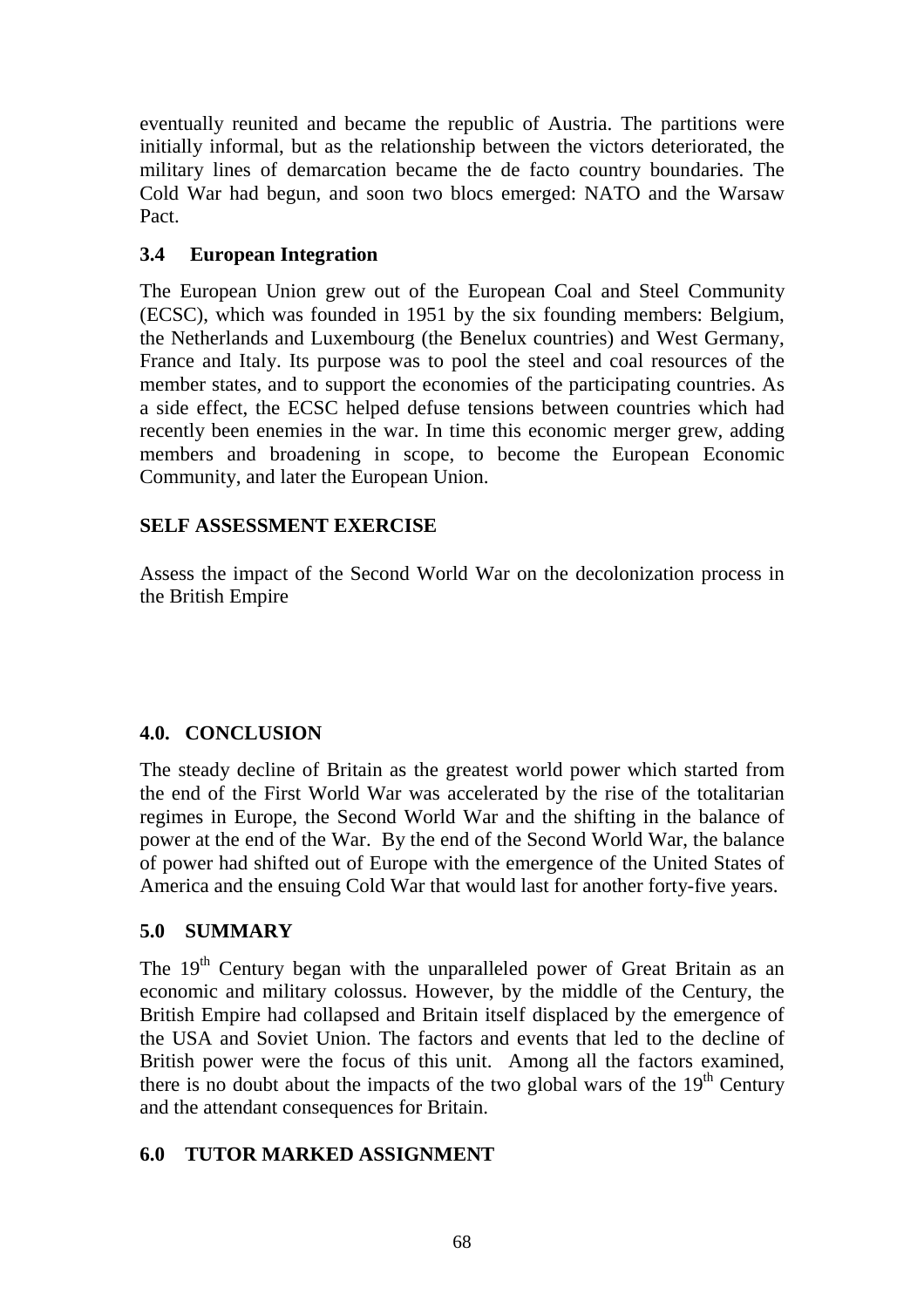Examine the factors that hastened the decline of Great Britain as a global power in the 19<sup>th</sup> Century

#### **7.0 REFERENCES/FURTHER READING**

- Abernethy, David (2000). *The Dynamics of Global Dominance, European Overseas Empires 1415–1980*. New York: Yale University Press.
- Brendon, Piers. (2007). *The Decline and Fall of the British Empire, 1781–1997*. (New York: Random House)
- Brown, Judith. (1998). *The Twentieth Century, The Oxford History of the British Empire Volume IV*. London: Oxford University Press.
- Buckner, Phillip. (2008). *Canada and the British Empire*. Oxford: Oxford University Press.
- Clapham, J. H ( 1926) *An Economic History of Modern Britain: The Early Railway Age, 1820-1850*. Cambridge : Cambridge University Press.
- Daunton, M.J. (1995). *Progress and Poverty: An Economic and Social History of Britain, 1700-1850.*Oxford: Oxford University Press
- Niall, Fergusion. (2004). *Empire, the Rise and Demise of the British World Order and the lessons for Global Power.* New York: Basic Books.

## **MODULE 3: FOREIGN POLICIES OF FRANCE AND THE EUROPEAN UNION**

#### **INTRODUCTION**

.

Discussion in this module will focus on the foreign policies of France and the European Union. There are some similarities in the fundamental values of the United States, France and the Foreign Policies of the European Union. These similarities are due to both commitment to liberal values and a strong Christian tradition. There is a further synergy between France and European Union within the North Atlantic Treaty Organisation (NATO) and the project of European integration. Discussions in this Module are organised along these units:

- Unit 1 Fundamental Principles of French Foreign Policy
- Unit 2 France's Policy in Africa after 1945
- Unit 3 Evolution of Common Foreign and Security Policy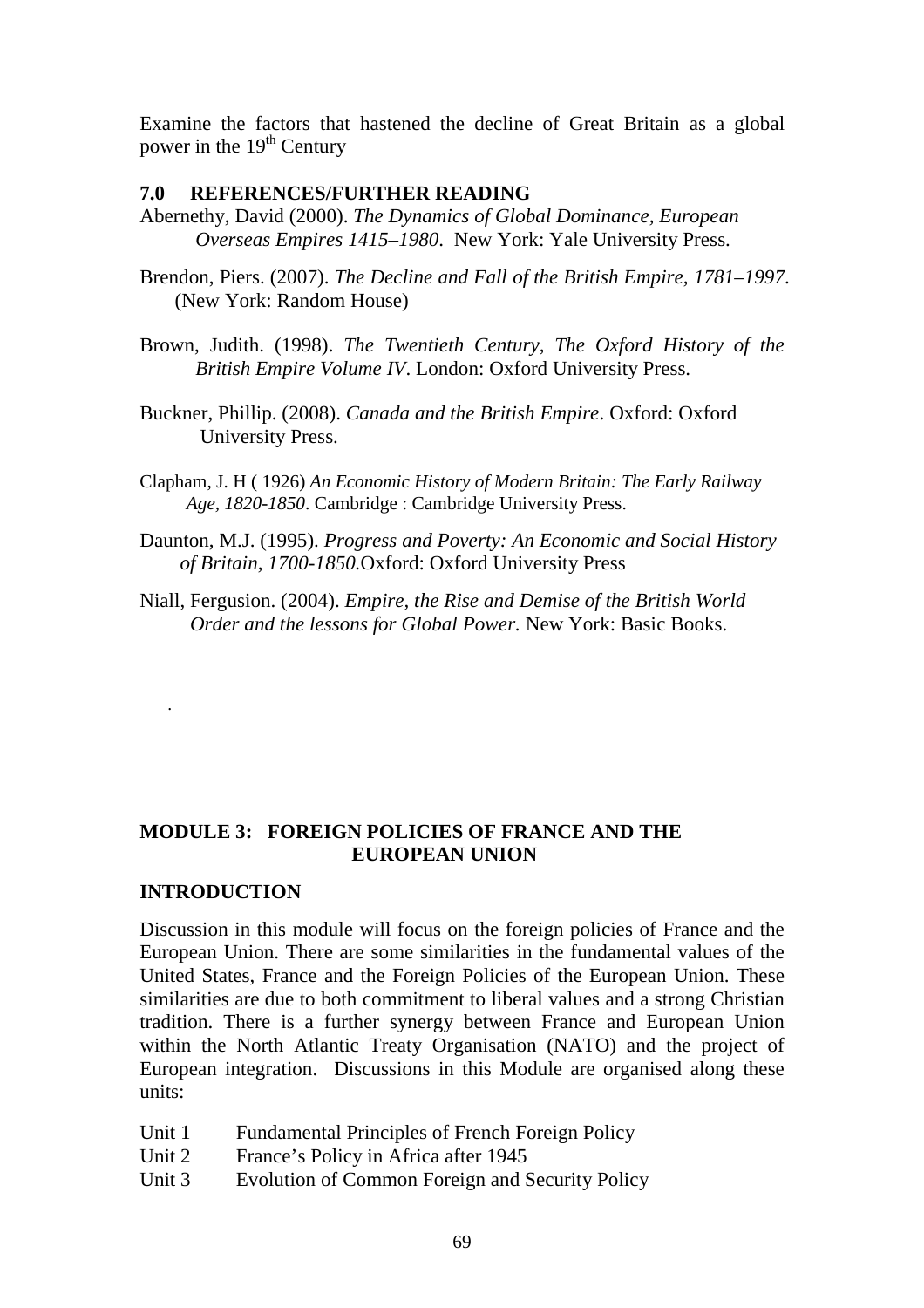### Unit 4 Component of the European Union's Foreign Policy

## **UNIT 1: FUNDAMENTAL PRINCIPLES OF FRENCH FOREIGN POLICY**

### **CONTENTS**

- 1.0Introduction
- 2.0 Objectives
- 3.0 Main Content 3.1. Fundamental Principles of French Foreign Policy 3.2. French Foreign Policy after World War 11
- 4.0 Conclusion
- 5.0 Summary
- 6.0 Tutor Marked Assignment
- 7.0 References/Further Reading

### **1.0 INTRODUCTION**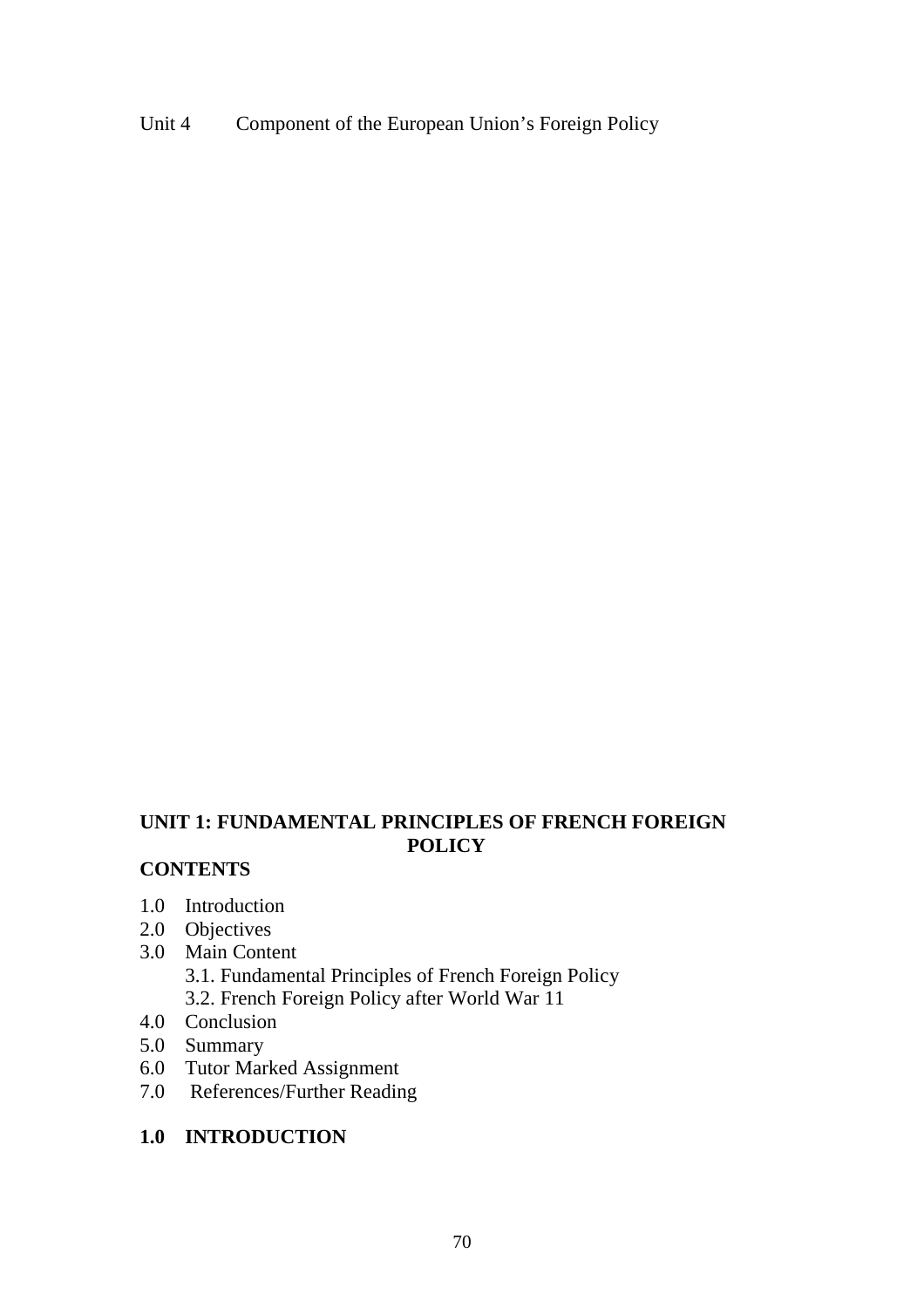France's foreign policy is founded on several centuries of diplomatic tradition and some fundamental principles: the right of peoples to self-determination, respect for human rights and democratic principles, respect for the rule of law and cooperation among nations. Within this framework, France's concern is to preserve its national independence while at the same time working to foster the European construction as well as regional and international solidarity.

France has maintained its status as key power in Western Europe because of its size, location, strong economy, membership in European organizations, strong military posture and energetic diplomacy. France generally has worked to strengthen the global economic and political influence of the EU and its role in common European defense and collective security. France supports the development of a European Security and Defence Identity (ESDI) as the foundation of efforts to enhance security in the European Union. France cooperates closely with Germany and Spain in this endeavour. A charter member of the United Nations, France holds one of the permanent seats in the Security Council and is a member of most of its specialized and related agencies.

# **2.0 OBJECTIVES**

At the end of this unit, you should be able to:

- explain the fundamental principles of French foreign policy
- examine French foreign policy after World War 11
- describe the role of France in European reconstruction

# **3.0 MAIN CONTENT**

# **3.1. Fundamental Principles of French Foreign Policy**

The factors that shape French foreign policy have changed since the end of the Cold War. France has embraced the opportunity to build stability in Europe through an expanded European Union and NATO. Several factors shape French foreign policy. France has a self-identity that calls for efforts to spread French values and views, many rooted in democracy and human rights. France prefers to engage international issues in a multilateral framework, above all through the European Union. European efforts to form an EU security policy potentially independent of NATO emerged in this context.

# **A Global Perspective**

France believes that it has a special role in the world. The core of the perceptions of France's role in the world stems from the Revolution that began in 1789. The Revolution was an event of broad popular involvement: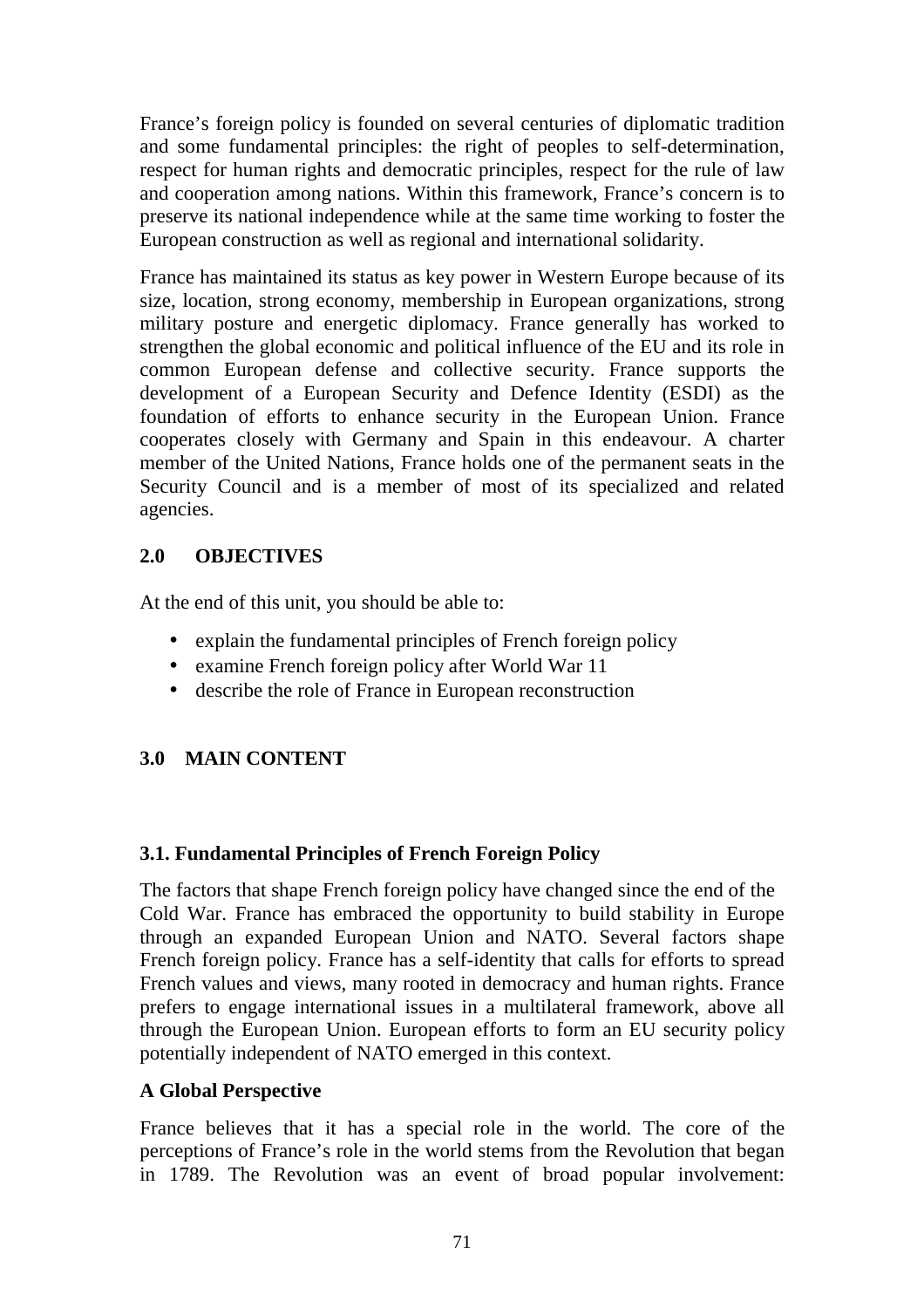widespread bloodshed, expropriation of property, and execution of the king fed the notion that there could be no turning back to monarchical government. Not only was the monarchy overthrown and a powerful church structure forcibly dismantled, but French armies, and ultimately French administrators in their wake, transformed much of the continent into societies where more representative, democratic institutions and the rule of law could ultimately take root. The Revolution was therefore a central formative element in modern European history, notably in Europe's evolution from monarchical to democratic institutions. The cultural achievements of France before and since the Revolution have added to French influence. French became the language of the élite in many European countries. By 1900, French political figures of the left and the right shared the opinion that France was and must continue to be a civilizing beacon for the rest of the world.

The view that France has a "civilizing mission" in the world endures today. For many years, the French government has emphasized the message of human rights and democracy, particularly in the developing world and in central Europe and Eurasia. France's rank and influence in the world are important to French policymakers. Membership on the U.N. Security Council, close relations with parts of the Arab world and former worldwide colonies, aspects of power such as nuclear weapons, and evocation of human rights are central to France's global perspective in international affairs.

#### **Self Identity/Assertiveness**

Traditional French assertiveness accounts in some ways for France punching above its weight on the international scene. France is a country of medium size with relatively modest resources. Yet it has consistently played leadership roles, for example, in forging a common European foreign, security, and defence policy (CFSP and CSDP), and in orchestrating opposition to the U.S.-led Iraq war. Most recently, in early 2011, France, along with the United Kingdom (UK), led the diplomatic effort at the United Nations to impose an arms embargo and economic sanctions on the regime of Muammar Gaddafi in Libya and to gain international approval of a military mission to protect Libyan civilians from the regime's forces. France launched the first air strikes against the Gaddafi regime and France and the UK are by far the biggest contributors to the ongoing military operations.

French assertiveness is generally seen in a different light in Europe. In the past, France has been credited for driving the European integration project; Paris played a major role, for example, in the conception and implementation of the EU's Economic Monetary Union (EMU). However, some in Europe, including Germany's Chancellor Angela Merkel, have reportedly been frustrated by what they consider Sarkozy's tendency to pursue EU-wide initiatives without first consulting other European leaders.

#### **The European Union**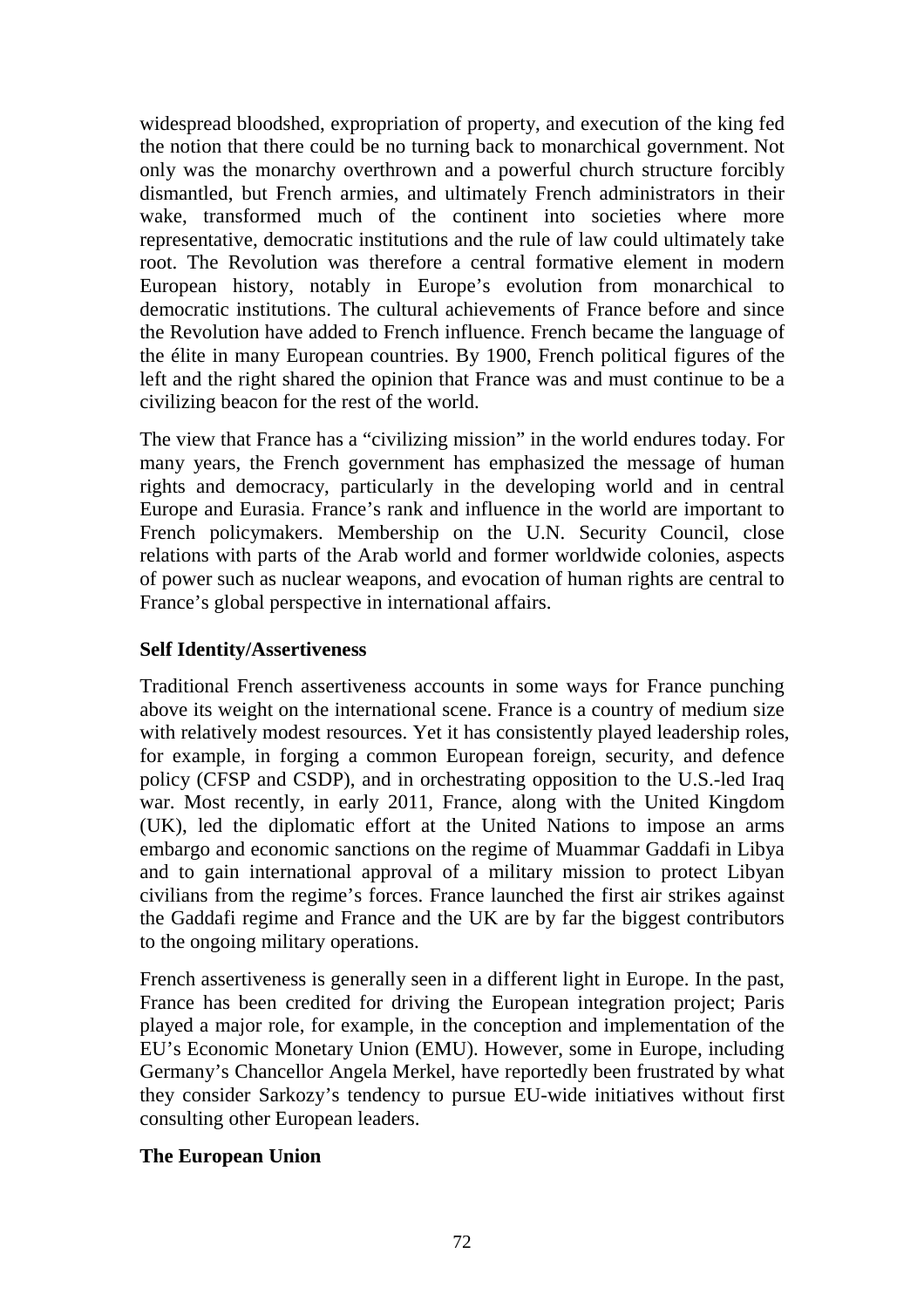France was one of the founding members of the European Union (initially known as the European Coal and Steel Community) in 1952. Improved trade and economic development were central objectives of member states in a Europe still struggling from the dislocation caused by the Second World War, but overarching objectives from the beginning were political rapprochement between Germany and its former enemies, and political stability on the continent. The EU was conceived in this context, with strong U.S. support. France has been a catalyst in achieving greater political unity and economic strength in the European Union. President Chirac has altered the traditional Gaullist view that France could act alone as a global power and be the Union's most important member. Rather, today, the Gaullists believe that France can best exert its power through the EU, acting in tandem with Germany and occasionally with Britain.

#### **Multilateralism**

Multilateralism is important to all U.S. allies and in particular to all 25 members of the European Union, which is itself a multilateral entity painfully put together over a fifty-year period. For the Europeans, decision-making in international institutions can lend legitimacy to governmental policies. Member states of the EU share certain attributes of sovereignty and pursue joint policies intended to provide political and economic stability, goals that the United States has supported since the 1950s. Globally, Europeans perceive the U.N. as the locus for decision-making that can provide an international imprimatur for member states' actions in international security. The U.N. carries special significance for European governments that experienced two world wars. Europeans see the EU and the U.N. as belonging to a civilizing evolution towards cooperation rather than confrontation in world affairs. France is in a key position in the framework of multilateral institutions. It enjoys a permanent seat and holds a veto in the U.N. Security Council. Important EU policies are not possible without French support. French officials play central roles on the European Commission, in the European Central Bank, and the IMF, and are eligible to lead, and have led, each of these institutions. France wishes to confront the greatest threats to its security through international institutions. In the global was against terrorism, France believes that an anti-terror foreign policy must include a comprehensive multilateral effort to diminish the prevalence of poverty in the developing world and to encourage the spread of literacy, democracy, and human rights. While military action may also be a tool against terrorism, French leaders prefer to begin any effort to confront an international threat in a multilateral framework.

# **The Use of Force and the United Nations**

France's foreign policy is conducted in accordance with the purposes and principles of the United Nations, purposes and principles which in fact comply with the ideals underlying France's republican tradition. Thus, since 1945 France has constantly supported the UN, to which it is the fourth largest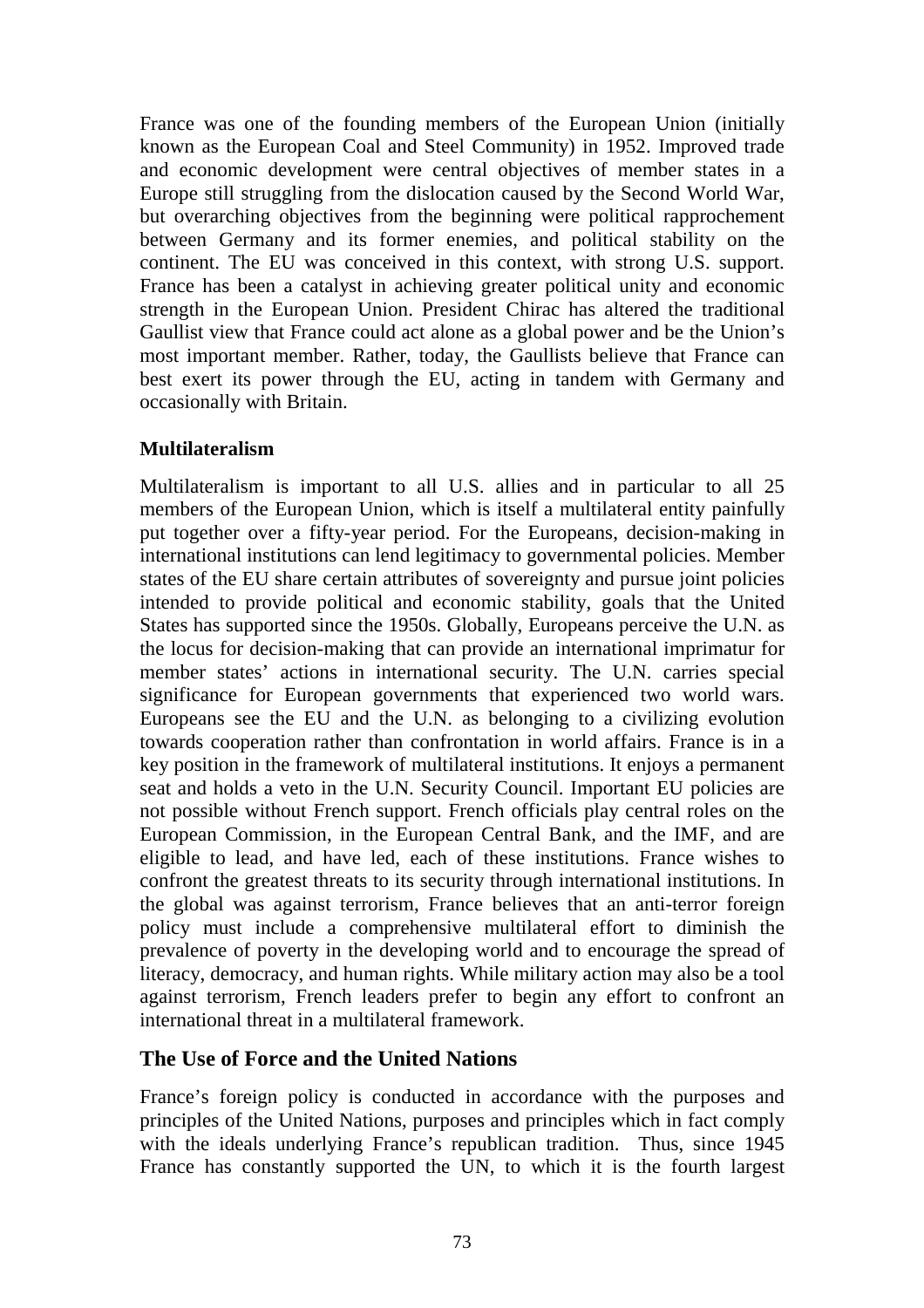contributor. As a permanent member of the Security Council, France has participated directly in many UN peacekeeping operations (in the Middle East, Cambodia, the former Yugoslavia, Democratic Republic of Congo, Ethiopia, Eritrea, Sierra Leone, Côte d'Ivoire, Haiti, etc.). France also supports the action of the UN in the area of development aid, in particular through contributions and technical assistance that it provides to the main programmes for fighting poverty (UNDP), child protection (UNICEF) or fighting drugs (UNDCP).

For the French government, the conflict in Iraq in 2003 raised questions about the legitimate use of force. France, together with several other European governments, has been critical of the Bush Administration's national security doctrine that endorses "pre-emptive action" in the face of imminent danger. While the French government does not reject the use of force, it maintains that certain criteria must be met for military action to acquire legitimacy. For France, the use of force is justifiable if collective security or a humanitarian crisis requires it. But it should only be a last recourse, when all other solutions have been exhausted and the international community, through the Security Council, decides upon the question." In a speech to the U.N. General Assembly in clear reference to the U.S. invasion of Iraq, President Chirac declared, "In today's world, no one can act alone in the name of all and no one can accept the anarchy of a society without rules. There is no alternative to the United Nations.... Multilateralism is essential.... It is the U.N. Security Council that must set the bounds for the use of force. No one can appropriate the right to use it unilaterally and preventively" (Chirac, 2003:4).

#### **World Security**

In the area of security, the Cold War years and the succeeding period of instability have placed heavy responsibilities on all the democratic nations, including France, who is a party to the North Atlantic Treaty (NATO). France also belongs to Western European Union (WEU), the Organization for Security and Cooperation in Europe (OSCE) and the Eurocorps. As one of the five nuclear powers - alongside the United Kingdom, the United States, Russia and China - France is ensuring the maintenance of its deterrent force and its adaptation to the new strategic realities, taking into account the European dimension of its defence, while working towards a total ban on nuclear testing and committing itself to arms control and disarmament.

#### **Francophony**

France is also keen to increase the use of the French language. Through Francophony, it intends to make the Francophone community (131 million people or 2.5% of the world's population) into a genuine forum for cooperation. Since 1986, there have been eight Francophone summits. The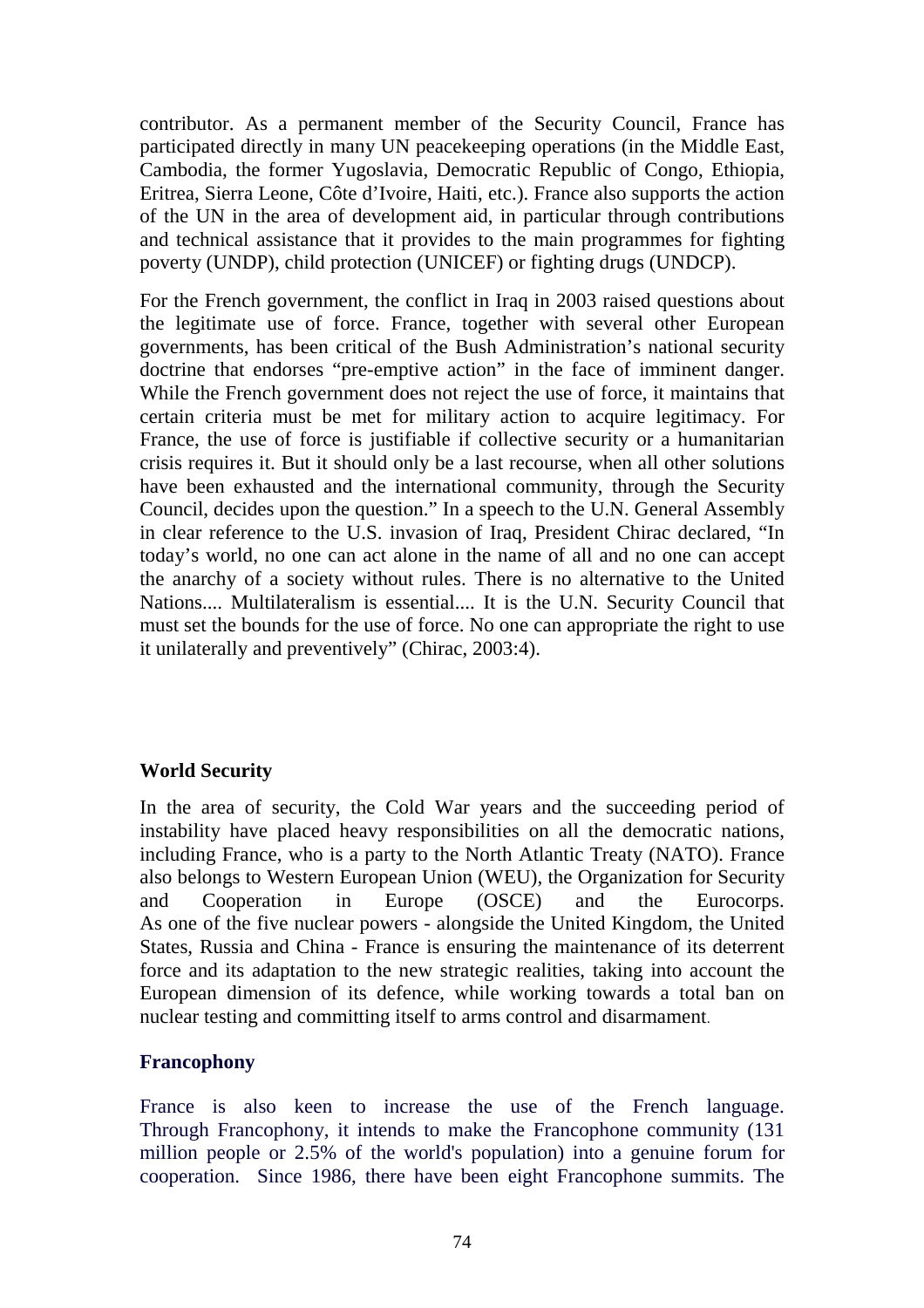summit of Heads of State and Government of the countries having the French language in common, held in Hanoi (Vietnam) in November 1997, endorsed the Francophone community's political dimension with the appointment of a Secretary-General, a political spokesman for the community and coordinator of its economic, cultural and linguistic cooperation programmes.

#### **Religion and the State: "Le Foulard"**

France has a long history of religious violence. Political factions went to war in the 16th century over religious differences and dynastic claims; the conflict left many thousands dead and the society badly divided. One cause of the Revolution was a desire by many to end the Catholic Church's grip on elements of society and dismantle a church hierarchy widely viewed as corrupt and poorly educated. In the late 19th and early 20th centuries, the government sought to ensure that public schools did not become embroiled in religious controversies. Parliament passed a law in 1905 intended to ensure separation between religion and politics. The law enshrined "*laïcité*" as a principle of French life. "Laïcité" is not simply secularism, but rather an attempt to balance religious freedom and public order. The government protects freedom of religion, and there is no state church in France; at the same time, there is an effort to ensure that religious groups do not engage in political activism that would be disruptive of public life.

## **SELF ASSESSMENT EXERCISE**

How relevant are the principles of French foreign policy in the contemporary international politics?

# **3.2. French Foreign Policy after World War II**

A major goal of French foreign policy since World War II has been the preservation of France's status as a great power. Toward this end, France transformed itself from a colonial ruler to a leading advocate of European integration. During the Cold War, France attempted to arbitrate between the United States and the Union of Soviet Socialist Republics (USSR). France has tried to retain a leadership role in Africa by building good relations with its former colonies. As one of five permanent members of the United Nations (UN) Security Council**,** France is a frequent volunteer for international peacekeeping operations; French troops have contributed to UN peacekeeping operations in Cambodia, Somalia, Central African Republic, and the former Yugoslavia.

France was compelled to dismantle its colonial empire in the years following the war. This was a particularly traumatic and drawn out process for the French, in Algeria and in Vietnam where they fought prolonged and bitter wars in an attempt to maintain their colonial control. England and France no longer held a status of power comparable either to the United States or the Soviet Union.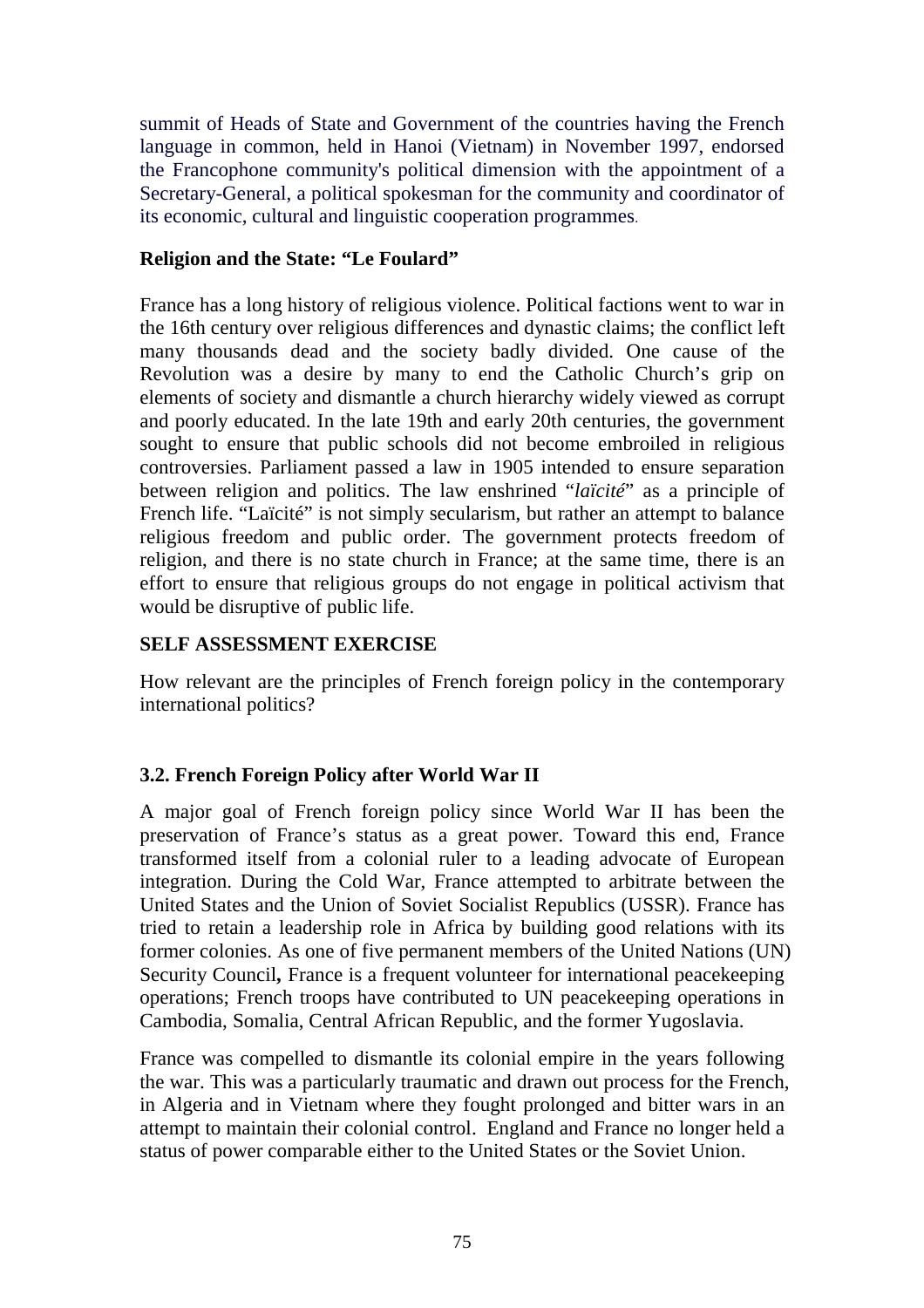De Gaulle's foreign policy was centered around an attempt to limit the power and influence of both superpowers, and at the same time increase France's international prestige. De Gaulle hoped to move France from being a follower of the United States to becoming the leading nation of a large group of nonaligned countries. The nations de Gaulle looked at as potential participants in this group were those in France's traditional spheres of influence: Africa and the Middle East. The former French colonies in eastern and northern Africa were quite agreeable to these close relations with France. These nations had close economic and cultural ties to France, and they also had few other suitors amongst the major powers. This new orientation of French foreign policy also appealed strongly to the leaders of the Arab nations. None of them wanted to be dominated by either of the superpowers, and they supported France's policy of trying to balance the US and the USSR and to prevent either from becoming dominant in the region

France was a founding member of the North Atlantic Treaty Organization (NATO), a regional defense alliance, in 1949. Seeking a more independent military posture, France withdrew all of its forces from the integrated command of NATO in 1966 but remained a member of the alliance. France rejoined the military structure of NATO in 1995 and assumed a seat on NATO's Military Committee that year. However, France chose to remain outside the alliance's formal chain of command and to retain sole control of its nuclear weapons.

A strong advocate of European cooperation in defense, France supports strengthening the Western European Union (WEU), the security arm of the EU. In 1992 France and Germany created a 35,000-person joint defense force called the Eurocorps, to be placed under the WEU's command. To alleviate concerns within Europe and the United States that the Eurocorps could undermine NATO's security role in Europe, France and Germany agreed to establish formal ties between the corps and NATO's military command.

In the second half of the 20th century, France increased its expenditures in foreign aid greatly, to become second only to the United States in total aid amongst the Western powers and first on a per capita basis. By 1968 France was paying out \$855 million per year in aid far more than either West Germany or the United Kingdom. The vast majority of French aid was directed towards Africa and the Middle East, usually either as a lever to promote French interests or to help with the sale of French products (e.g. arms sales). France also increased its expenditures on other forms of aid sending out skilled individuals to developing countries to provide technical and cultural expertise.

The combination of aid money, arms sales, and diplomatic alignments helped to erase the memory of the Suez Crisis and the Algerian War in the Arab world and France successfully developed amicable relationships with the governments of many of the Middle Eastern states. Nasser and de Gaulle, who shared many similarities, cooperated together on limiting American power in the region. Nasser proclaimed France as the only friend of Egypt in the West.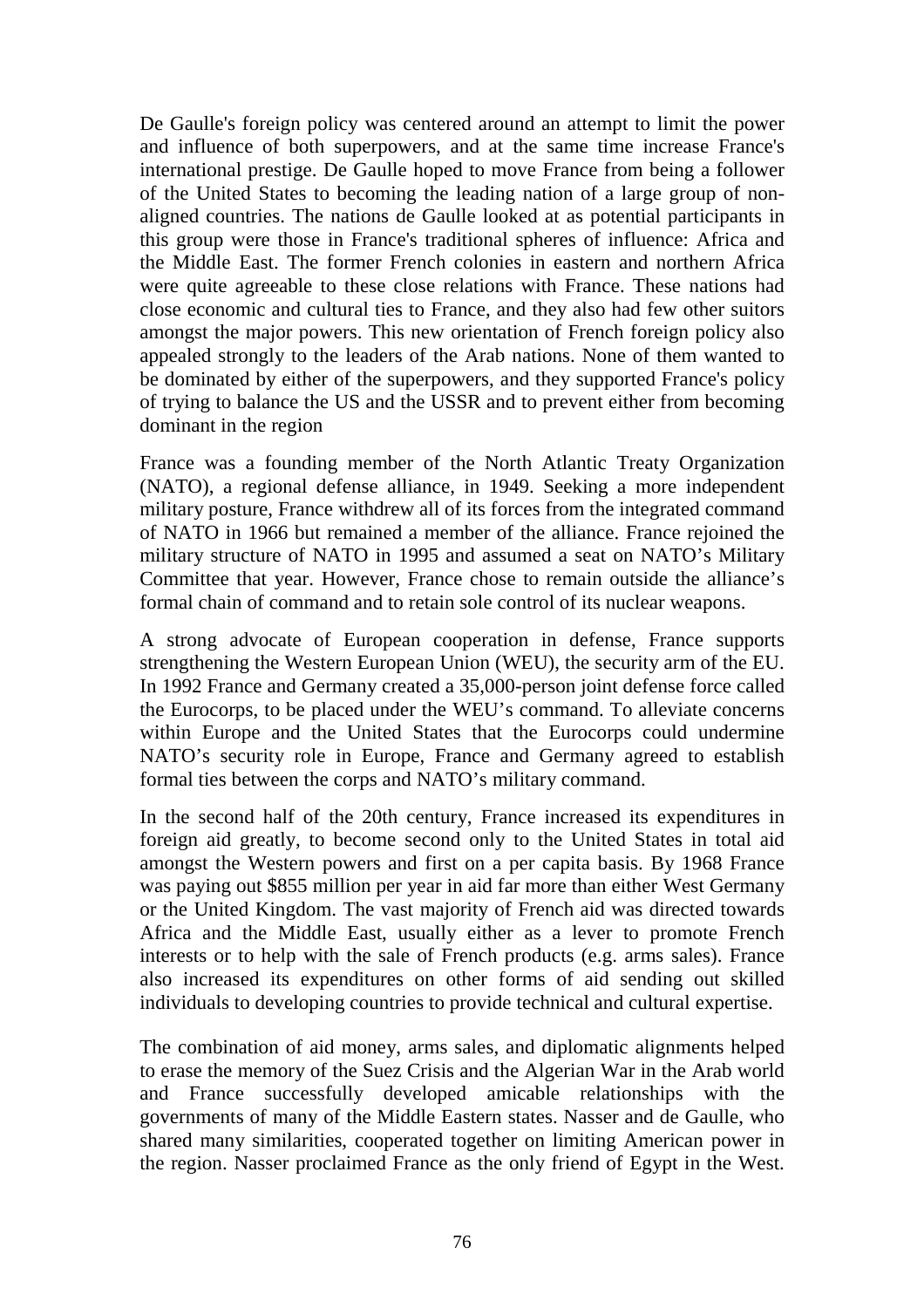France and Iraq also developed a close relationship with business ties, joint military training exercises, and French assistance in Iraq's nuclear program in the 1970s. France improved relations with its former colony Syria, and eroded cultural links were partially restored.

## **SELF ASSESSMENT EXERCISE**

Examine the impact of the Second World War on French foreign policy under Charles de Gaulle

# **4.0 CONCLUSION**

In conclusion, it should be noted that France like other western European powers lost her place of prestige as a major power after the end of the Second World War. For a country that had once been the centre of European diplomacy, this was a terrible blow with far reaching consequences and psychological impacts. The post Second World War foreign policy was focused on regaining the lost glory of France as a major European power. However, attempts to regain this glory brought further conflicts between France and her colonies, the United States of America and other European powers.

# **5.0 SUMMARY**

The underlying principles of French foreign policy as well as the impacts of the Second World War on French foreign relations were the focus of discussion in this unit. We have seen that like the United State of America, French foreign policy is fundamentally revolved around liberal values and commitment to enhance French's power and influence in international politics. The defeats suffered by France in the two world wars were to further reinforced France's determination to regain its position of pride as a global power after the end of the Second World War.

# **6.0 TUTOR MARKED ASSIGNMENT**

Critically evaluate the Foreign Policy of France under President Charles de **Gaulle** 

# **7.0 REFERENCES/ FURTHER READING**

- Anand Menon (2000*). France, NATO and the Limits of Independence, 1981- 1997: The Politics of Ambivalence* (New York, St. Martin's Press).
- Ariane Chebel D'Appollonia (2002). "The National Front and anti-Semitism in France, "Centre on the United States and France, Brookings Institution
- Berstein, Serge, and Peter Morris (2006).*The Republic of de Gaulle 1958-1969* (The Cambridge History of Modern France)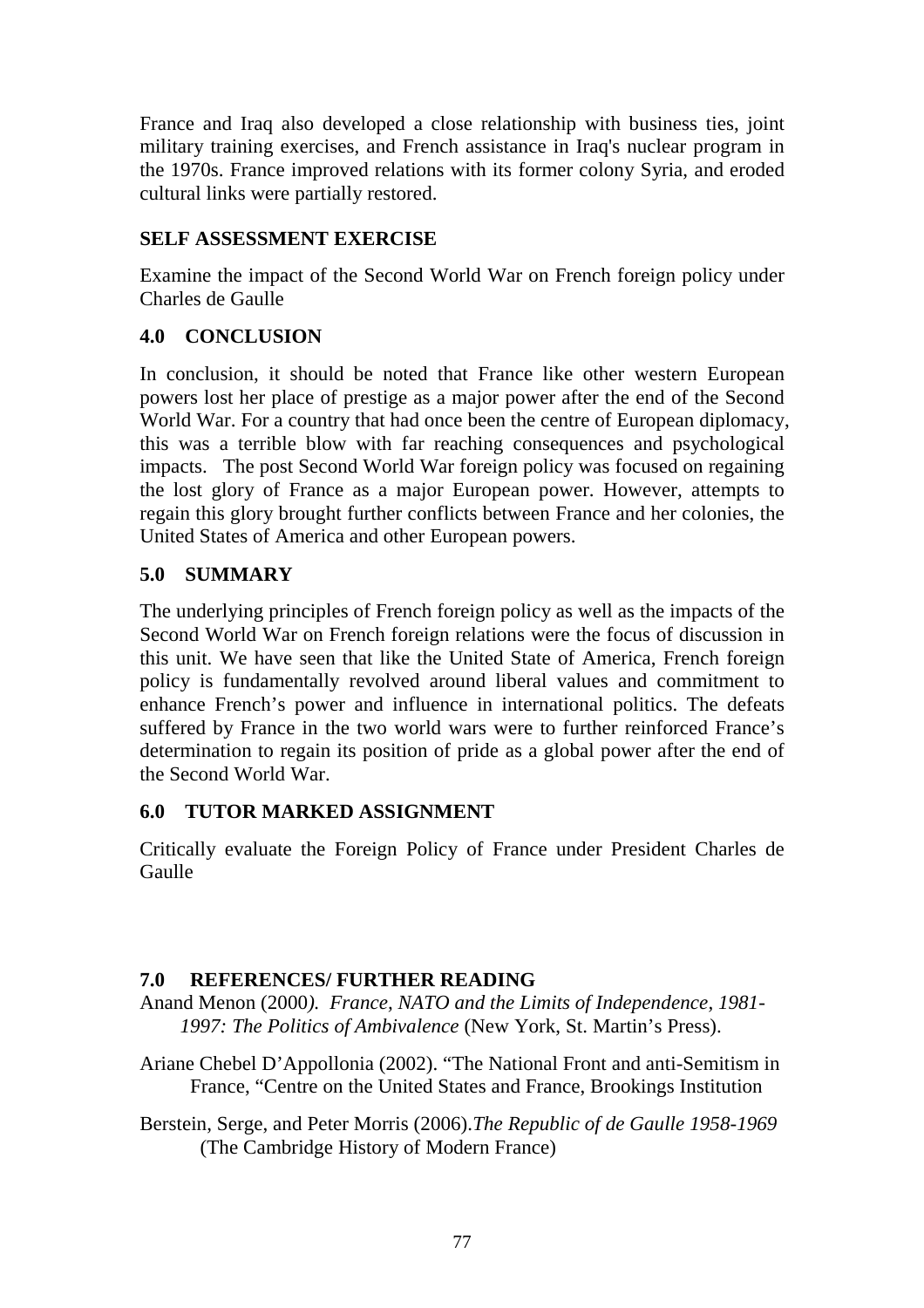Hoagland Jim (2004) "Chirac's multipolar world," *Washington Post*, Feb. 4, 2004, p.A22 (editorial based on an interview with Chirac).

Boyce, Robert (1998). *French Foreign and Defence Policy, 1918-1940: The Decline and Fall of a Great Power*

Jacques Chirac (2003). Speech before the U.N. General Assembly, excerpted in

*Le Monde*, Sept. 24, 2003, p. 2.

Krauthammer, Jim (2003) "The Unipolar Moment Revisited," *National Interest*, winter 2002/2003; "France may pose long-term challenge to U.S. Defense policy, Perle says," *Aerospace Daily*, Feb. 13, 2003, p. 4-5.

Rioux, Jean-Pierre, and Godfrey Rogers (1989) *The Fourth Republic, 1944-1958* (The Cambridge History of Modern France)

#### **UNIT 2: FRANCE'S POLICY IN AFRICA AFTER 1945**

#### **CONTENTS**

- 1.0Introduction
- 2.0 Objectives
- 3.0 Main Content
	- 3.1 France and the Decolonisation of Empire after 1945
	- 3.2 French Policy in Africa after Decolonisation
	- 3.3 French Policy in Africa after the Cold War
- 4.0 Conclusion
- 5.0 Summary
- 6.0 Tutor Marked Assignment
- 7.0 References/Further Reading

#### **1.0 INTRODUCTION**

The two decades after World War II witnessed not only the dismantling of the British and French colonial empires, but the extinction of the very category of empire from the repertoire of legitimate state forms. Power would be exercised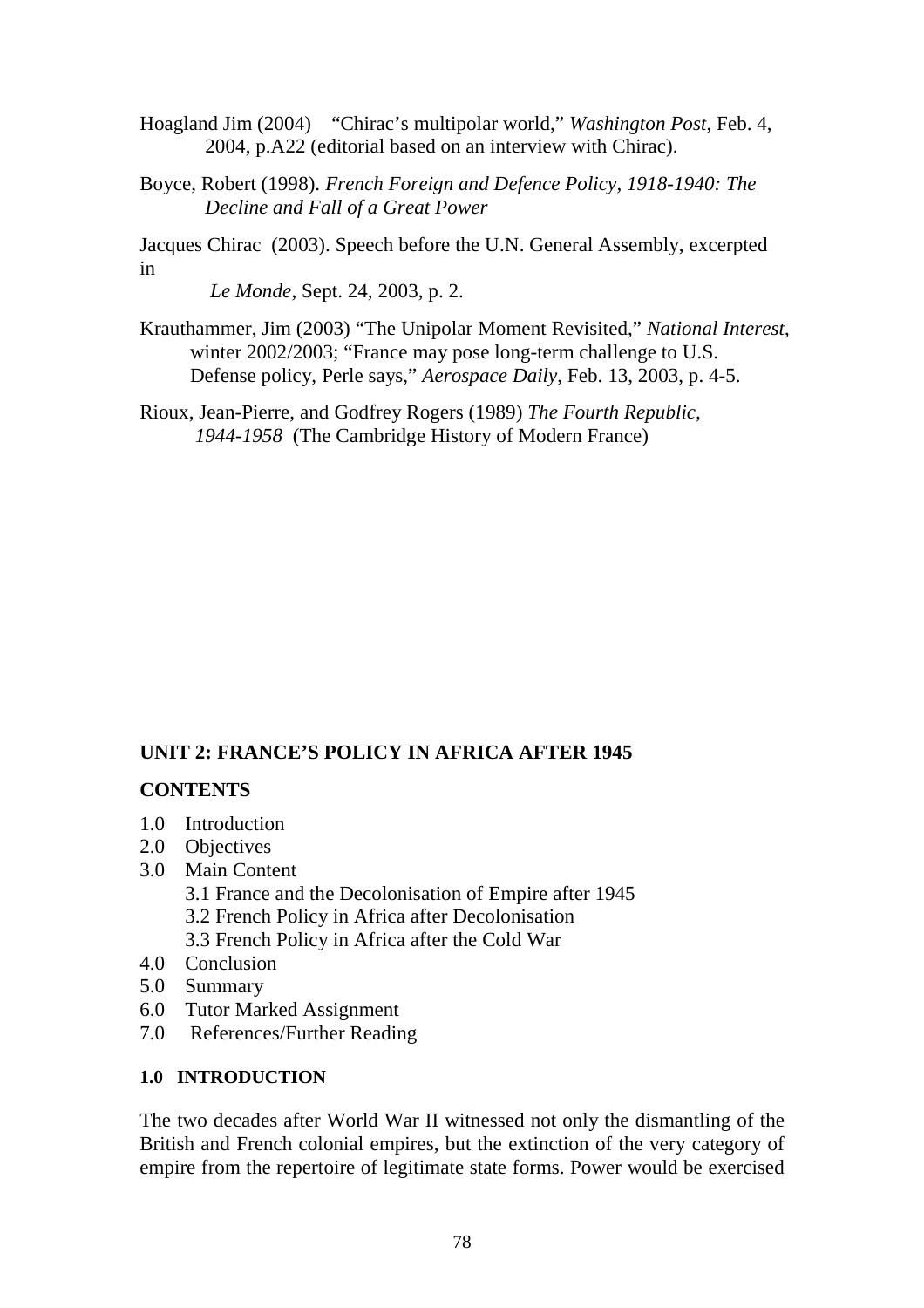across distance, but it would call itself by other names and take other forms France plays a significant role in Africa, especially in its former colonies, through extensive aid programs, commercial activities, military agreements, and cultural impact. In those former colonies where the French presence remains important, France contributes to political, military, and social stability.

## **2.0 OBJECTIVES**

At the end of this unit, you should be able to:

- describe the process of decolonisation of French Empire in Africa
- examine the relationship between France and Africa after decolonization
- analyse French policy in Africa after the end of the Cold War

#### **3.0 MAIN CONTENT**

#### **3.1 France and the Decolonisation of Empire after 1945**

Following the defeat and occupation of France during the Second World War, France was much weakened. With the emergence of the two new superpowers, the USA and the USSR, France was also no longer the world power it had been before the war. Post-war French governments therefore attached central importance to maintaining the empire, as a means of reasserting France's world power status.

The French colonial empire began to fall during the Second World War, when various parts were occupied by foreign powers (Japan in Indochina, Britain in Syria, Lebanon, and Madagascar, the US and Britain in Morocco and Algeria, and Germany and Italy in Tunisia). However, control was gradually reestablished by Charles de Gaulle. The French Union, included in the 1946 Constitution of 1946, replaced the former colonial Empire.

France was immediately confronted with the beginnings of the decolonisation movement. Paul Ramadier's (SFIO) cabinet repressed the Malagasy Uprising in 1947. In Asia, Ho Chi Minh's Vietminh declared Vietnam's independence, starting the First Indochina War. In Cameroun, the Union of the Peoples of Cameroon's insurrection, started in 1955 and headed by Ruben Um Nyobé, was violently repressed.

When the Indochina War ended with defeat and withdrawal in 1954, France became almost immediately involved in a new and even harsher conflict in Algeria, the oldest major colony. Ferhat Abbas and Messali Hadj's movements had marked the period between the two wars, but both sides radicalised after the Second World War. In 1945, the Sétif massacre was carried out by the French army. The Algerian War started in 1954. Algeria was particularly problematic, due to the large number of European settlers (or *pieds-noirs*) who had settled there in the 125 years of French rule. Charles de Gaulle's accession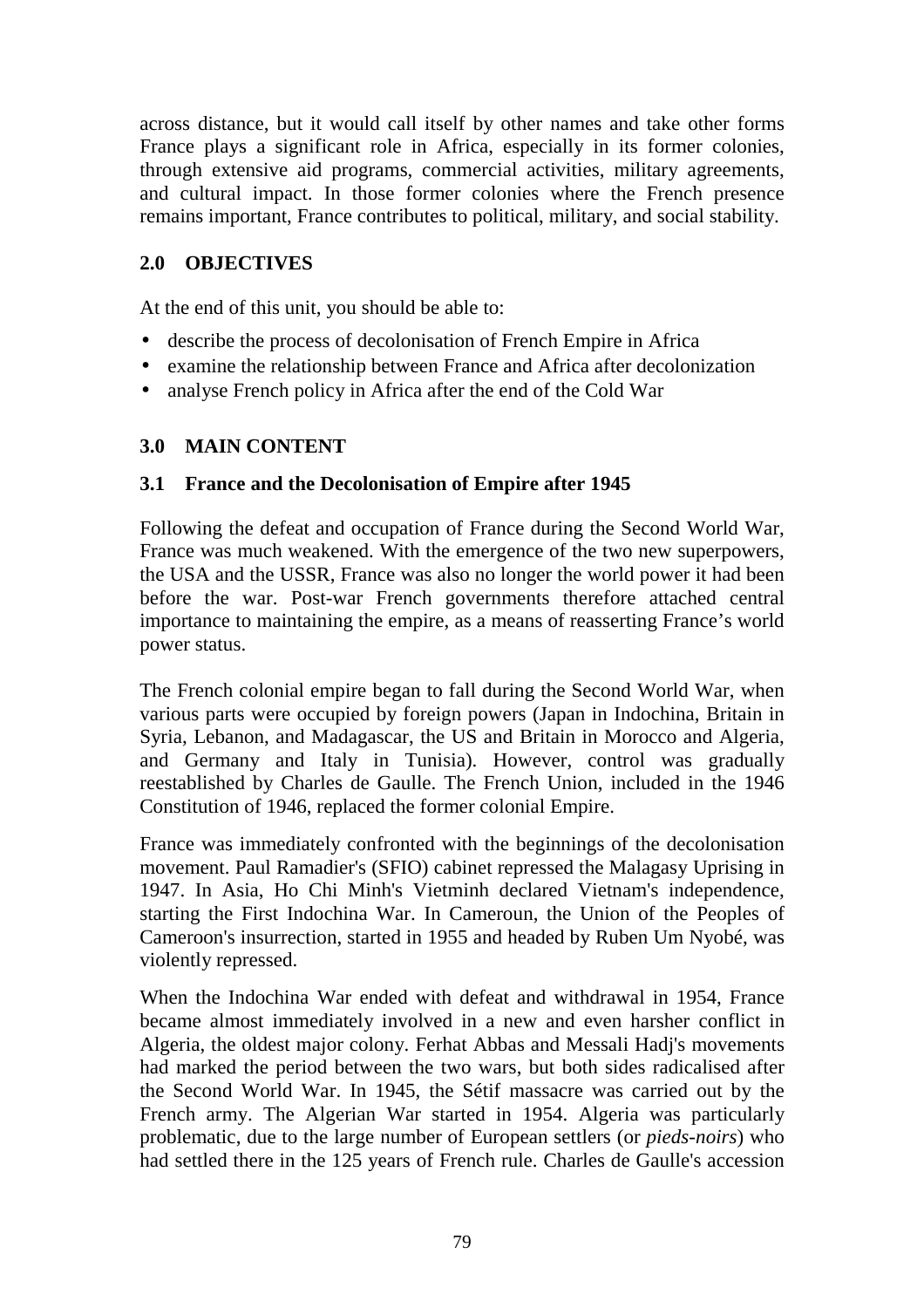to power in 1958 in the middle of the crisis ultimately led to the independence of Algeria with the 1962 Evian Accords.

There was no war of decolonization in FWA. Instead, there was a generally smooth and peaceful political transition from colonial rule to national sovereignty for the eight new countries – from Mauritania in the north to former Dahomey (present-day Benin) in the south – that emerged from the former federation of FWA in 1960 (Guinea under its fiery leader Sekou Touré had actually taken its independence two years earlier and was promptly excluded from the French 'family'). This transition is often presented as having been carefully managed by well-intentioned French politicians and enlightened African leaders. However, the rapid unfurling of events after the Second World War was a complex, piecemeal and unpredictable process. In particular, it is important to realize that there was, before 1959, no deliberate French policy to grant independence to Black Africa. The peaceful transition was more the result of France's creation of loyal, French-speaking elite in FWA, than the product of any French plan.

## **SELF ASSESSMENT EXERCISE**

Advance reasons for the reluctance of French to dismantle colonial empire after the end of the Second World War

#### **3.2 French Policy in Africa after Decolonisation**

France has tried to retain political influence in all its former colonies in Africa. Underlying the concept of *La Francophonie* was the promotion of French culture and language.

Some authors have seen France's traditional African policy as being equivalent to the American Monroe Doctrine. Although different in their purposes, both doctrines justify, mainly through historical and geographical arguments, the exclusive control by France and the United States of what they regard as their 'private backyard' (*arrière-cours*). This is reflected in a number of French expressions used to describe Francophone African countries, such as *domaine réservé* (private matter), *chasse-gardée* (exclusive hunting ground) or *précarré* (natural preserve), which prescribe the backyard as being 'off limits' to other great powers (Renou 2002).

There were three traditional objectives to French African policy: (i) the preservation of an international status threatened by the loss of the second largest colonial empire in the world; (ii) the need to secure access to strategic resources; and (iii) the huge profits made out of a monopolistic situation.

Faced by the diminution of France's international position resulting from the loss of its colonial empire in the 1950s and 60s, the French political elite resolved upon a policy aimed at retaining the exclusiveness which France had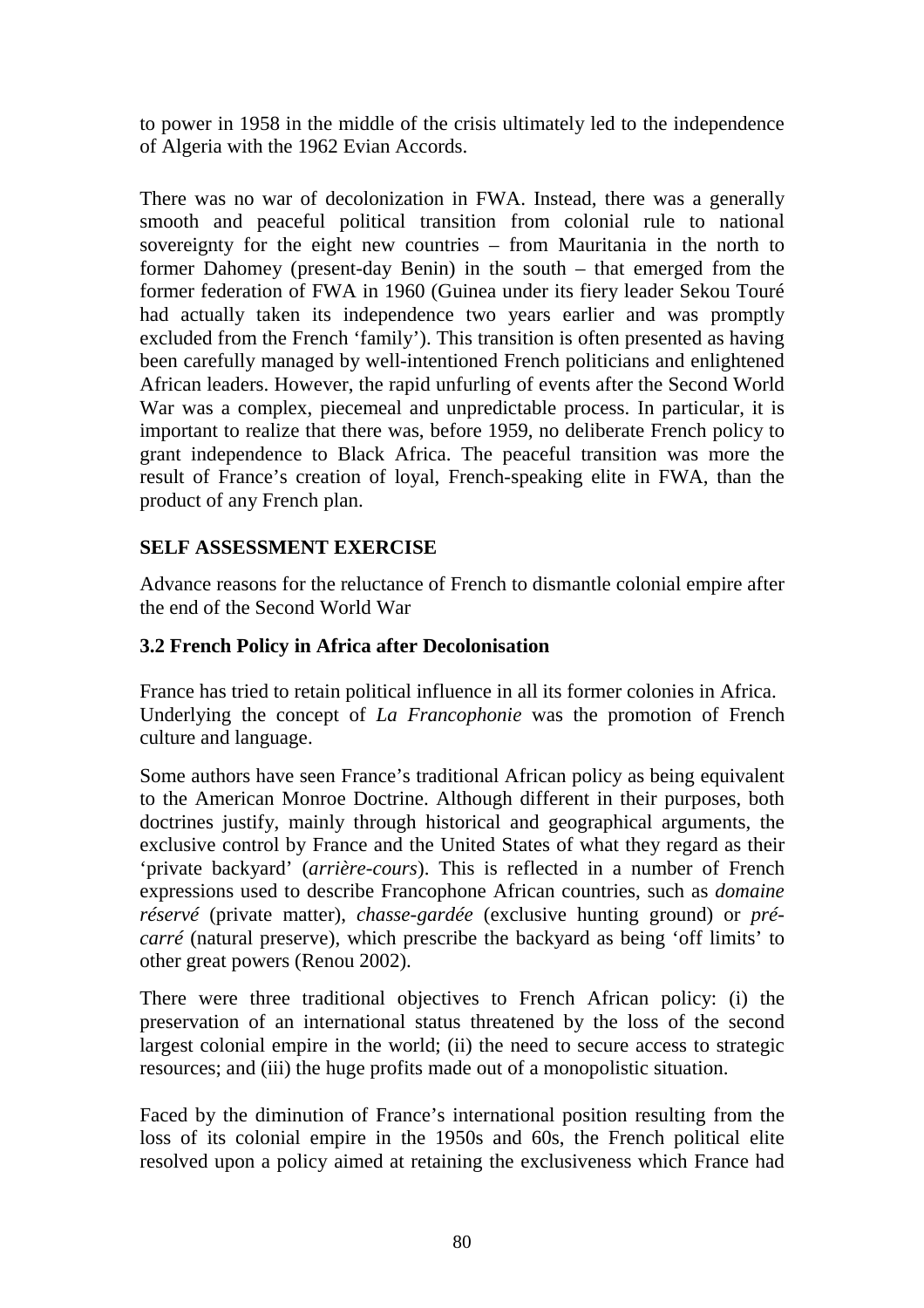enjoyed in Francophone Africa before African states obtained their independence. The system of close or special relationships was seen as an opportunity not only to remain influential on the African continent, but also to enhance the world status of France in the specific context of a permanent confrontation between two forms of imperialism, namely those of the United States and the Soviet Union. The special relationship also allowed France to break through the two blocs, enjoying the diplomatic support of its African allies in the UN General Assembly, one fourth of whose members are Francophone countries, many of them African. Furthermore, France was sometimes seen as a non-aligned power whose support could be played off against the two superpowers.

In terms of strategy, the presence of military bases in Djibouti as well as in the French Indian Ocean and in some West and Central African countries was also very useful for guaranteeing access to the Suez Canal, Middle-East countries, and both sides of the continent through the Cape route, and for containing the rival interests from the USA, USSR and Great Britain

In the early 1980s, France's rate of dependency on mineral imports from Africa ranged from 100 per cent for uranium (Gabon, Niger, South Africa, but the rate dropped to 40 per cent in 1986), to 90 per cent for bauxite (Guinea), 76 per cent for manganese (Gabon, South Africa); and 59 per cent for cobalt (Zaire, Zambia). Almost 70 per cent of the oil extracted world-wide by the French state-owned company Elf during the 1980s came from Africa (Gabon, Cameroon, Angola, Congo) (Martin 1995a).

Some sectors of the French economy have constantly benefited from the asymmetrical relations established between France and its former African colonies (Ravenhill 1985). In 1950, the colonial empire represented 60 per cent of French external trade. Through a system of preferences, French companies enjoyed a quasi-monopoly. They benefited from cheap labour costs, low prices for raw materials, and a captive market. The independence of Francophone African countries did not really change the rules. A significant share of their trade, marketing and shipping activities remained entirely controlled by the old colonial companies.

To attain these objectives and maintain its power over its former colonies, France had to pursue a global policy that would be economic, political and cultural. The concept of *La Francophonie* became the ideological and institutional framework for this policy. It encompassed a wide network of institutions and projects aimed at developing the political, economic and cultural links between France and its former colonies, through training support, academic and students' exchanges, promotion of the French language, cultural exhibitions, subsidies and so on. It was made possible because of the very specific type of colonisation implemented in the French Empire, especially between 1880 and 1960, based on the principle of assimilation. African peoples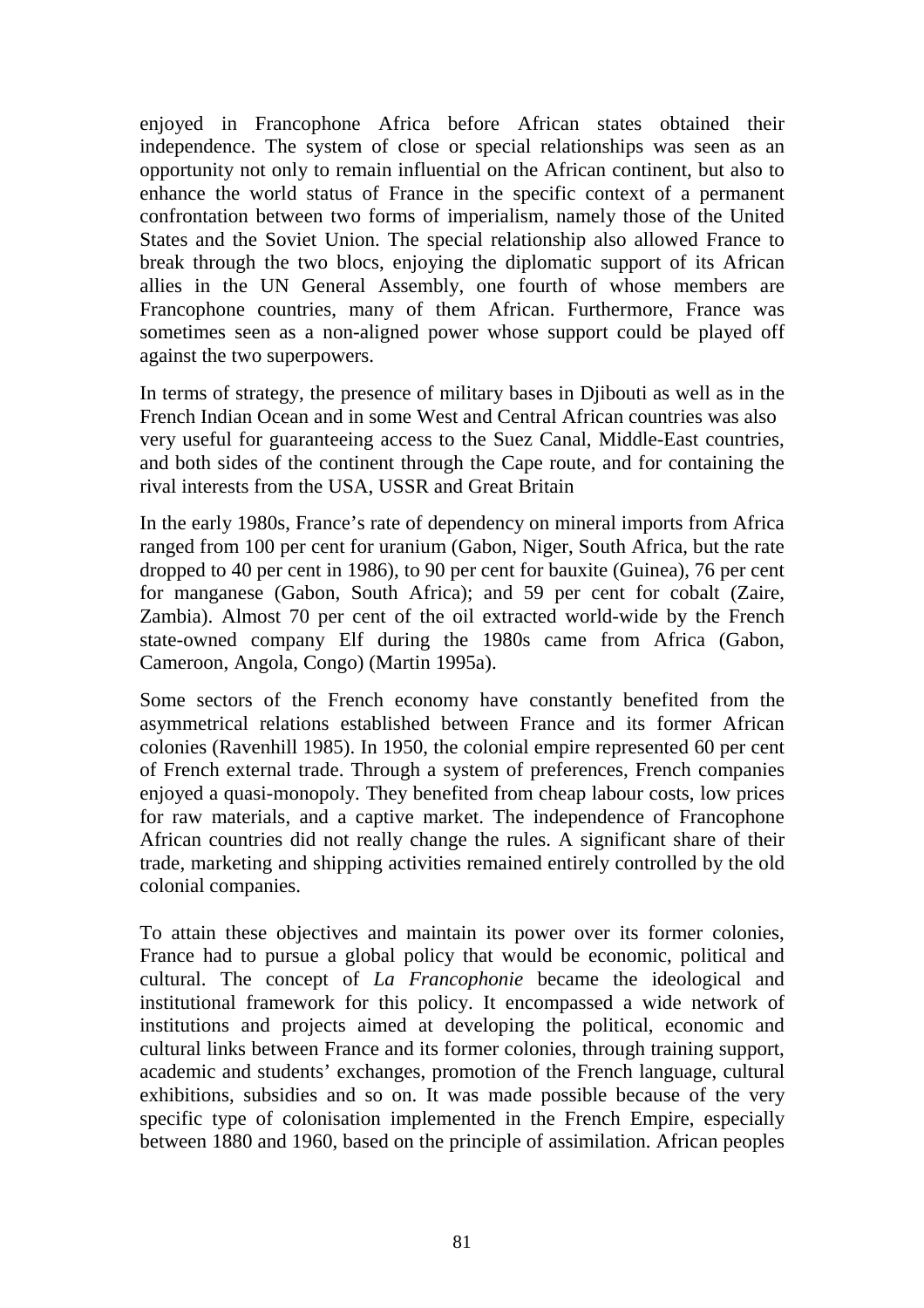were to be integrated into the French nation through a gradual process of acculturation.

This partial acculturation created the conditions for the emergence of *La Francophonie*. In 1995, 49 countries in the world with more than 450 million inhabitants had amongst them more than 200 million who were Frenchspeaking. Nowhere else in the world is *La Francophonie* so important, culturally and politically speaking, than on the African continent, where half the countries speak French. Even without mentioning the Northern African States, *La Francophonie* includes 23 countries in West Africa, Central Africa, East Africa, the Horn, and the Indian Ocean as well as Madagascar and several other islands. However, apart from its cultural dimension, the achievement of *La Francophonie* in sub-Saharan Africa implied: a negotiated transition to independence; Mafia-style relationships between heads of states; permanent military control; and the preservation of markets for French companies (Renou 2002: 4-5).

Between 1960 and 1993, eight defence agreements and 24 military technical assistance agreements were signed with those Francophone African countries considered to be the most important for France, plus one Anglophone country, Zimbabwe, in the 1980s. These agreements included defence, supply of weapons, training of army officers, technical and logistic-material support to court staffs, police forces, riot control units, presidential guards, secret services, intelligence agencies, and military interventions to ensure the maintenance of the status quo. At any time African dictators could require the help of France to keep power. There were at least 34 French military interventions in Africa during the period 1963-1997. Some of these required the use of mercenaries to avoid public outrage. The cost of these interventions is not known for the whole period, but in 1997 it was equivalent to official development assistance. By 1997, officially, 47,000 African officers have been trained by France (Dumoulin 1997:13).

The Franc Zone was created in 1947 — long before the independence of African countries. Composed of 13 former French colonies and Equatorial Guinea and Guinea-Bissau, the zone is a financial system in which a common currency, the Franc CFA (*Communauté Financière Africaine*) was tied to the French franc and guaranteed by the French Treasury. French policy-makers provided emergency credits and offer tax cuts to French companies investing in the region.

The purpose of the zone was to preserve monetary stability in the region. But it also enabled France to control Francophone African countries' money supply, their monetary and financial regulations, their banking activities, their credit allocation and ultimately, their budgetary and economic policies. Indeed, France retained "a quasi veto-right in the decision-making process of African Central Banks" (Martin 1995b). In addition, the convertibility of CFA francs into French francs facilitated corruption and illegal diversion of public aid between French and African intermediaries.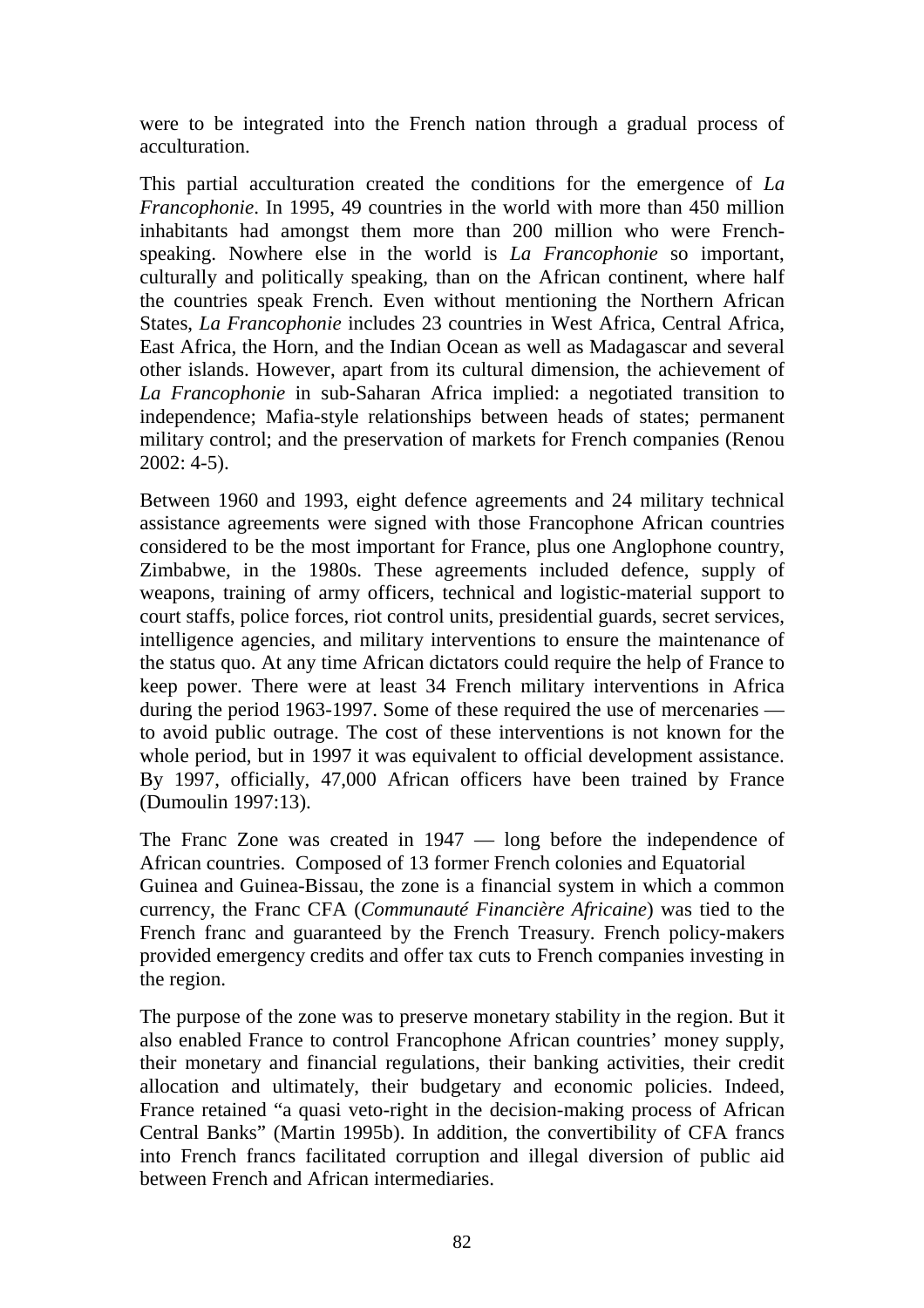#### **SELF ASSESSMENT EXERCISE**

Examine the factors that gave rise to French's *La Francophonie policy* in Africa after decolonisation and evaluate the impact of the policy in Africa

#### **3.3. French Policy in Africa after the Cold War**

The end of the Cold War and the withdrawal of Soviet interests favoured the emergence of new African elites eager to contest the rule of their predecessors as well as the political and economic submission of their countries. In Francophone Africa, the intervention of French economic investors in the privatisation of some public firms and industries, mostly West African, was described by many as a process of recolonisation. Political hostility to French neo-colonialism increased rapidly after the Rwandan genocide. France was perceived as the accomplice of criminals, as a power ready to do anything to keep control of the Francophone part of the continent. Furthermore, the way France dealt at home with its migrants and refugees shocked Francophone African populations. This led to a greater awareness of the wide gap between the speeches about *La Francophonie* being a 'big family' and the reality of the discriminatory practices to which African refugees and migrants were subjected in France.

Demands for democratisation, strongest amongst the urban classes, were facilitated by the death of important actors of the traditional African policy of France, such as Houphouet-Boigny and Mobutu Sese Seko. However, 'democracy' represented a direct threat to French interests in Francophone Africa as it was accompanied by growing sympathies for its main rival in Africa, the USA.

The end of the Soviet-American Cold War and the growing demand for democratisation in Francophone Africa forced France to react quickly. It had to integrate the new context into its discourse to convey the idea that it was supporting it. The shift was announced at the 1990 La Baule Franco-African Summit by Mitterrand himself. The future level of French foreign aid would be contingent upon willingness of presidents of Francophone African countries to promote democratic change and to protect human rights effectively.

The democratisation offered by France became a reference in political debates in West Africa and national conferences took place to design the new democracies. Some countries such as Benin, the Central African Republic, Mali and Niger seemed to turn to democracy. But in most Francophone African countries, dictators tried their best to resist the change, despite some temporary concessions. In several cases, dictators managed to get elected through corruption, fraud and the control of the press, as in Paul Biya's Cameroon, Konan Bédié's Côte d'Ivoire, Omar Bongo's Gabon, or, with important nuances (the term 'dictator' being questionable), in Abou Diouf's Senegal.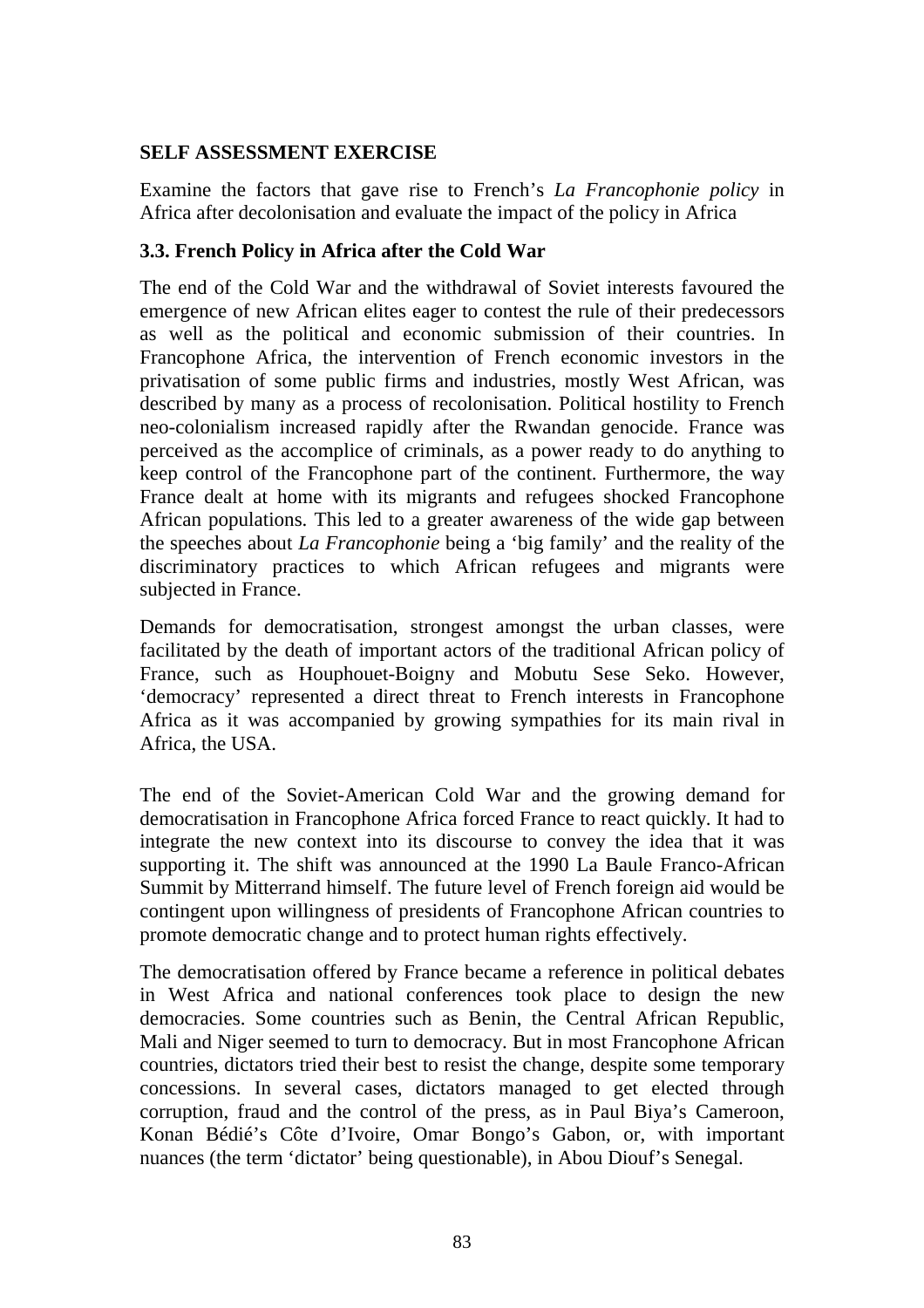The first signal of the new policy and the first step towards the normalisation/ liberalisation of the Franc zone were given in January 1994, with the devaluation of the CFA franc for the first time by 50 per cent. This decision, approved by the IMF, took the Francophone African countries by surprise. None of them was prepared for such a drop in their currency's value. It was clearly understood as the evidence that France's commitment to *La Francophonie* in Africa would no longer take precedence over the pursuit of neo-liberal economic policy and the acceptance of the globalisation of the world economy

The new French policy aims at convincing Francophone countries to submit to "good economic governance". The new framework was presented for the first time in January 1994 in Abidjan and constantly promoted since, being soon called the 'Abidjan doctrine'. French authorities explained that the biggest part of French aid, the financial support for public finances, would require in future "good economic governance" as a pre-requisite, the signature of structural adjustment agreements with the International Monetary Fund (IMF) being considered as the only evidence of efforts made to achieve this goal. Therefore, multilateral financial institutions would come first when it comes to loans, then France, if necessary.

In this context, multilateral organisations, most of which are actually inter-state organisations controlled by Western countries and multinationals, put permanent pressure on France to open West African markets rather than keeping them under French investors' control, especially with regard to oil, telecommunications and transport industries. At the same time, in order to remain attractive to international capital, France has undertaken a policy of reduction of state expenditures (and not only social ones as is generally the case). The reductions include the defence budget (hence the closing of military bases in Africa) and the co-operation budget, reduced each year since 1993. Less money is now made available to intervene in Africa.

France has also seemed to reduce its military involvement in Africa, focusing on the training of African soldiers and officers and the use of fewer French troops. Two of the six military bases on the African continent have been closed recently (Bangui and Bouar in Central Africa) with reductions of soldiers from 8 000 to 5 000 planned in the next five years. A more cost-efficient system of economic, scientific and cultural co-operation was necessary, as well as a decreasing of corruption. The integration of the Ministry of Co-operation into the Ministry of Foreign Affairs in 1998 is supposed to bring more coherence into French foreign policy in general and the African policy in particular. This unique supervision should bring some transparency and enable some parliamentary control over French policy in Africa.

#### **SELF ASSESSMENT EXERCISE**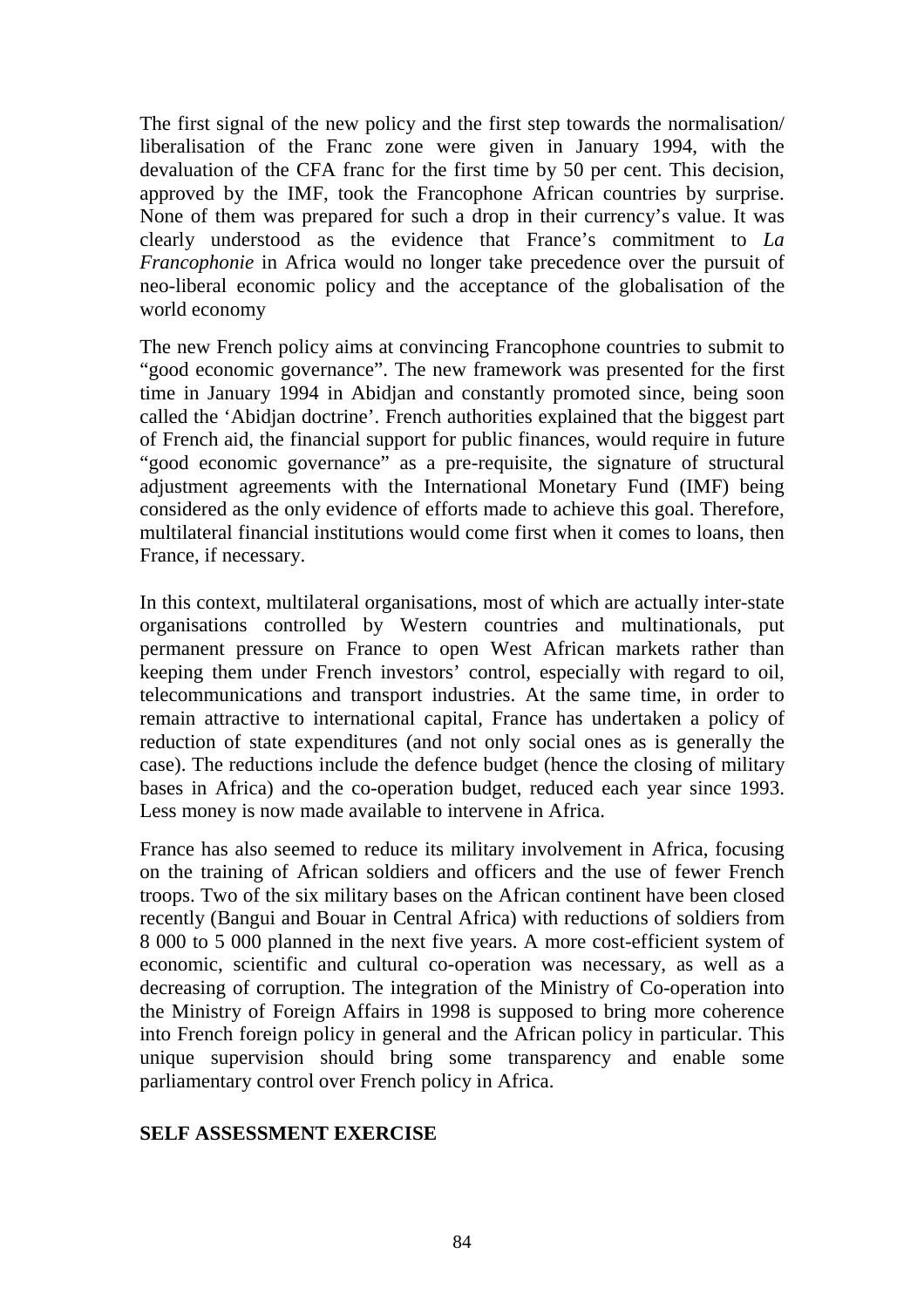Examine the view that the end of the Cold War marked a significant shift in French Policy in Africa.

## **4.0 CONCLUSION**

The end of the cold war sparked the emergence of a new competitive international market in which the United States and other industrialised nations like Germany and Japan competed for economic power and influence over African relations. The economic stakes were considerable and France's involvement in the continent was increasingly driven by economic self-interest. The United States posed the biggest threat to France, and tension between the two nations grew. The US publicly announced a rejection of its prior support for France's role in francophone Africa in favour of a more aggressive approach to promoting US trade and investment. Overall, the end of the cold war threatened to bring an end to French influence in Africa. This occurred via increased economic competition amongst the Great Powers, and as a result of the wave of democratisation that swept the continent. France, with its economic, political, cultural and strategic interests in mind, engaged in a series of somewhat controversial interventions in its plight to maintain its position of control throughout francophone Africa. In Zaire, Togo, Gabon, Cameroon, Benin and other African countries, France has always taken the pragmatic, selfinterested line. Critics say it has turned a blind eye to rigged elections, been first to resume aid to pariah states, and tolerated human rights abuses for the sake of maintaining 'influence' with the countries concerned. This blatantly self-interested approach could not last forever. Indeed, late in the 1990s France's foreign policies towards Africa saw the beginnings of reform. The new French policy in Africa appears to be based mostly on a few cosmetic changes aimed at rehabilitating the country in Africa as well as in the international community and its multilateral organisations, and France's attempt to maintain domination through other means, with few real reforms.

# **5.0 SUMMARY**

We have seen in this unit how France was forced by the anti-colonial forces that were fervent after the end of the Second World War to grant independence to her colonies in Africa. While decolonization evolved through peaceful means in sub-Saharan Africa, bitter and bloody struggles were involved in French Algeria. This unit has also examined the pattern of French relationship with her former African colonies after political independence were granted. Through economic and political collaborations, France exerted the greatest external influence over domestic affairs of these African states leading to a pattern of neo-colonialism and dependency. Despite the opportunities for reforms presented by the end of the super power rivalries in Africa, the changes observed in French policy have largely been cosmetics, rather than fundamental.

# **6.0 TUTOR MARKED ASSIGNMENT**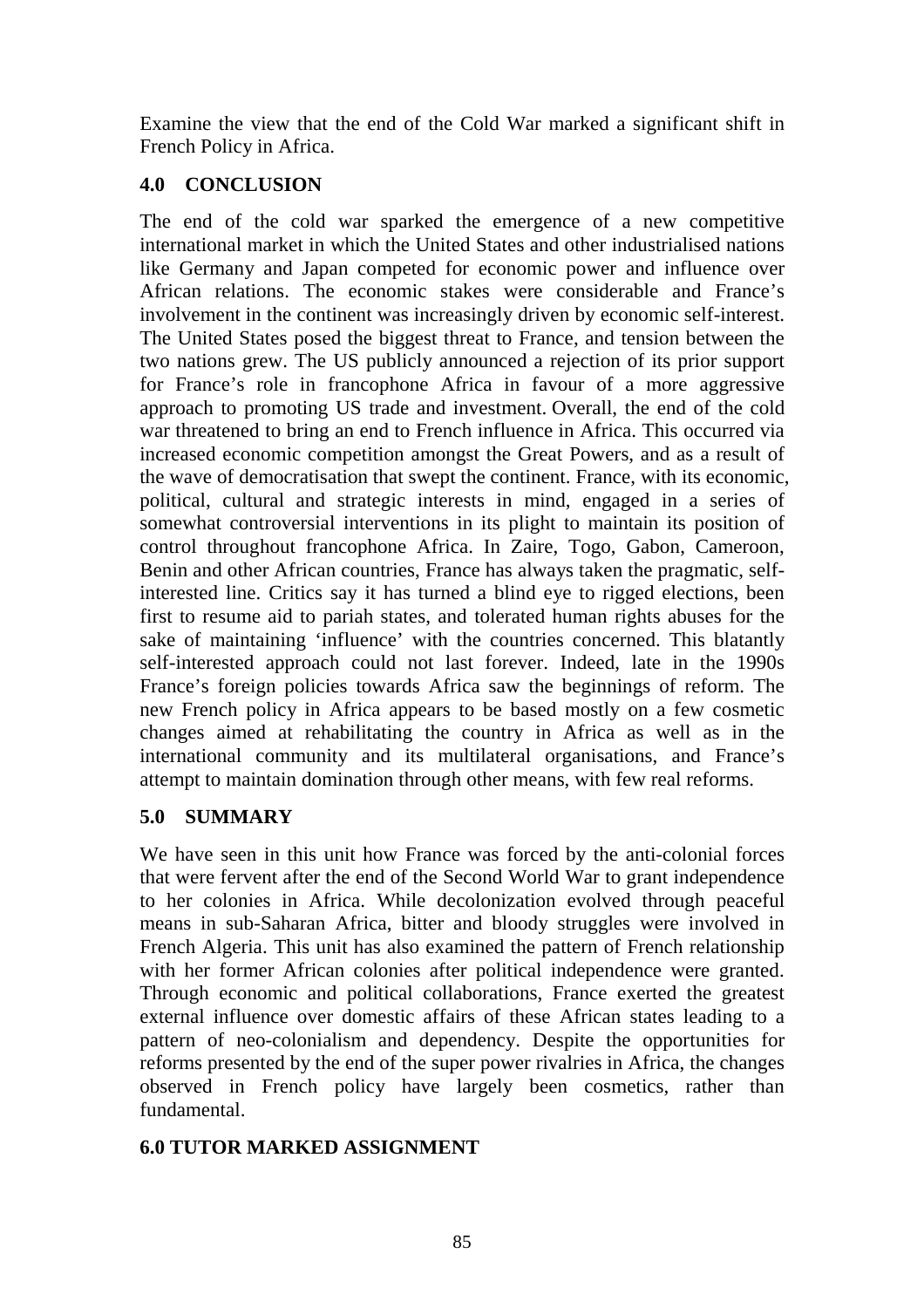Critically examine the reform brought by the end of the Cold War to French African Policy

#### **7.0 REFERENCES/FURTHER READING**

- Boyce, Robert. (1998). *French Foreign and Defence Policy, 1918-1940: The Decline and Fall of a Great Power.*
- Bozo, Frédéric. (2009)."'Winners' and 'Losers': France, the United States, and the End of the Cold War," *Diplomatic History* Nov., Volume 33, Issue 5, pages 927–956.
- Cooper, F. (1996). *Decolonization and African Society.* Cambridge: Cambridge University Press.
- Dumoulin, A. (1997). *La France militaire et l'Afrique*. Bruxelles: GRIP/Complexe.
- Grey, R. 1990. "A Balance Sheet on External Assistance: France in Africa", *The Journal of Modern African Studies*, 28.1.
- Hargreaves, J.D. (1996). *Decolonization in Africa.* London: Longman.
- Jacques Chirac. (2003). Speech before the U.N. General Assembly, excerpted in *Le Monde*, Sept. 24, p. 2.
- Martin, Guy. (1985). "The Historical, Economic, and Political Bases of France's African Policy". *The Journal of Modern African Studies.* 23.2: 189–208
- Martin, G. (1995a). "Continuity and Change in Franco-African Relations". *Journal Of Modern African Studies.* 33.1.
- \_\_ (1995b). "Francophone Africa in the Context of Franco-African Relations." In Harbeson, J. *et al* 1995. *Africa in World Politics: Post-Cold War Challenges* (2nd edition). Boulder, Colorado: Westview Press.
- Ravenhill, J. (1985). *Collective Clientelism: The Lomé Conventions and North South Relations*. New York: Columbia University Press.
- Renou Xavier (2002) 'A New French Policy for Africa'? *Journal of Contemporary African Studies. 20.1.*

.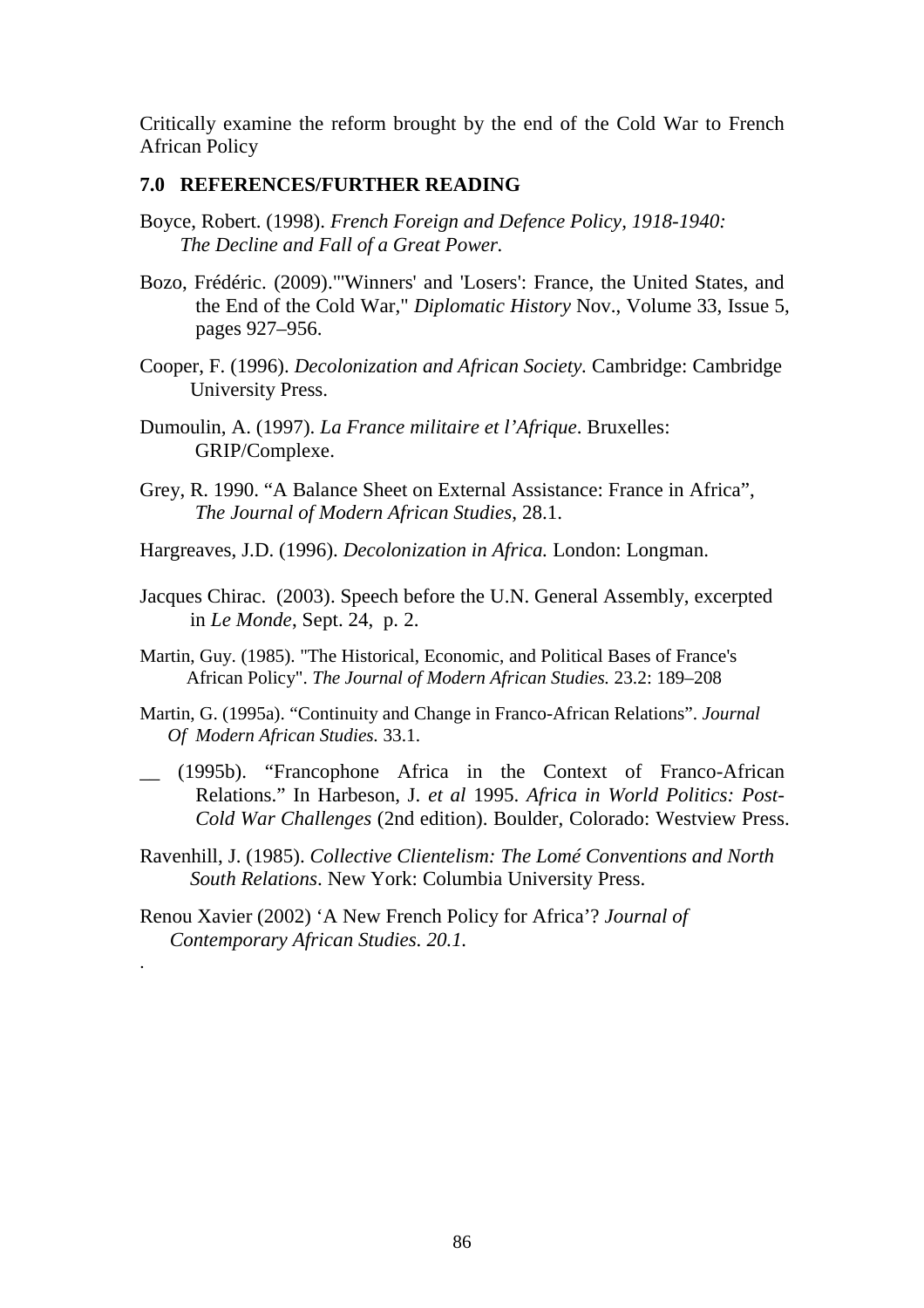# **UNIT 3: THE EVOLUTION OF COMMON FOREIGN AND SECURITY POLICY**

#### **CONTENTS**

- 1.0Introduction
- 2.0 Objectives
- 3.0 Main Content
	- 3.1 History of European Integration
	- 3.2 The Objectives of the Common Security and Foreign Policy (CSFP)
	- 3.3 The Structure of the Common Security and Foreign Policy (CSFP)
- 4.0 Conclusion
- 5.0 Summary
- 6.0 Tutor Marked Assignment
- 7.0 References/Further Reading

#### **1.0 INTRODUCTION**

The European Union is a geo-political entity covering a large portion of the European continent. It is founded upon numerous treaties and has undergone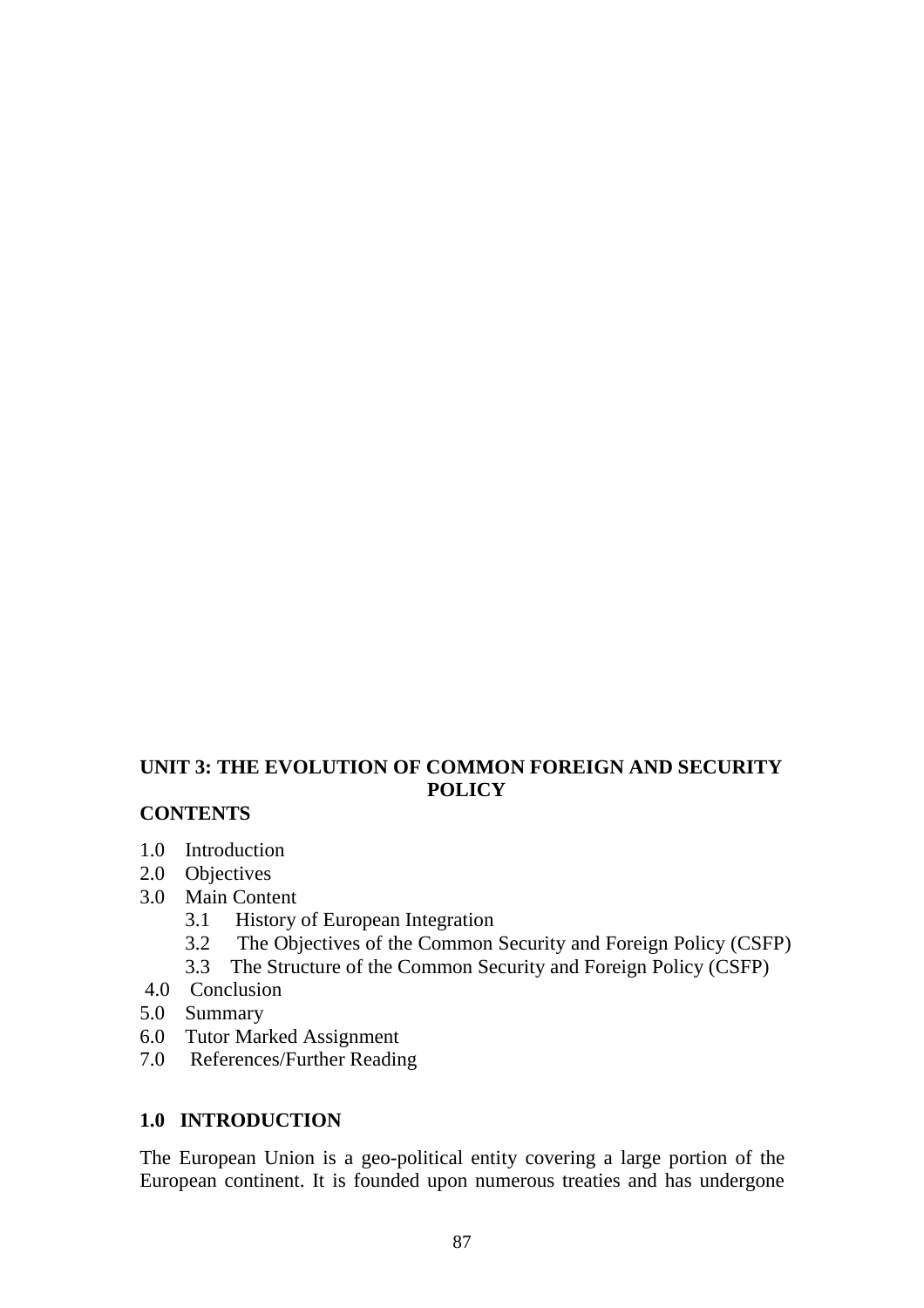expansions that have taken it from 6 member states to 27. As distinct from ideas of federation, confederation or customs union, the main development in Europe depends on a supranational foundation to make war *unthinkable and materially impossible* and reinforce democracy.

The idea behind the European integration process was to create an institutional framework of shared sovereignty in different sectors of the economy. The ultimate goal of the process is the economic integration of the member states which will call for a political union in the final stage. While the immediate concern of the founders of the Union was to avoid another war in Europe but establishing an economically integrated space in Europe which was called European Economic Communities, the ultimate goal was to create a European Political Union. It was only in 1993 that the European Economic Communities (EEC) became the European Union by the Treaty of Maastricht.

## **2.0 OBJECTIVES**

At the end of this unit, you should be able to:

- trace the historical developments of European Integration.
- itemise the objectives of the Common Foreign and Security Policy (CFSP)
- highlight the structures of the CFSP

# **3.0 MAIN CONTENT**

#### **3.1 History of European Integration**

The Second World War from 1939 to 1945 witnessed a human and economic cost which hit Europe hardest. It demonstrated the horrors of war and also of extremism, through the holocaust and the atomic bombings of Hiroshima and Nagasaki, for example. After the war, there was a desire to prevent the outbreak of another global war, particularly with the introduction of nuclear weapons. The countries of Western Europe lost their great power status with the emergence of two rival ideologically opposed superpowers. To ensure Germany could never threaten the peace again, its heavy industry was partly dismantled and its main coal-producing regions were detached, or put under international control.

With statements such as Winston Churchill's 1946 call for a "United States of Europe" becoming louder, in 1949 the Council of Europe was established as the first pan-European organisation. On 9th May 1950, the French Foreign Minister Robert Schuman proposed a community to integrate the coal and steel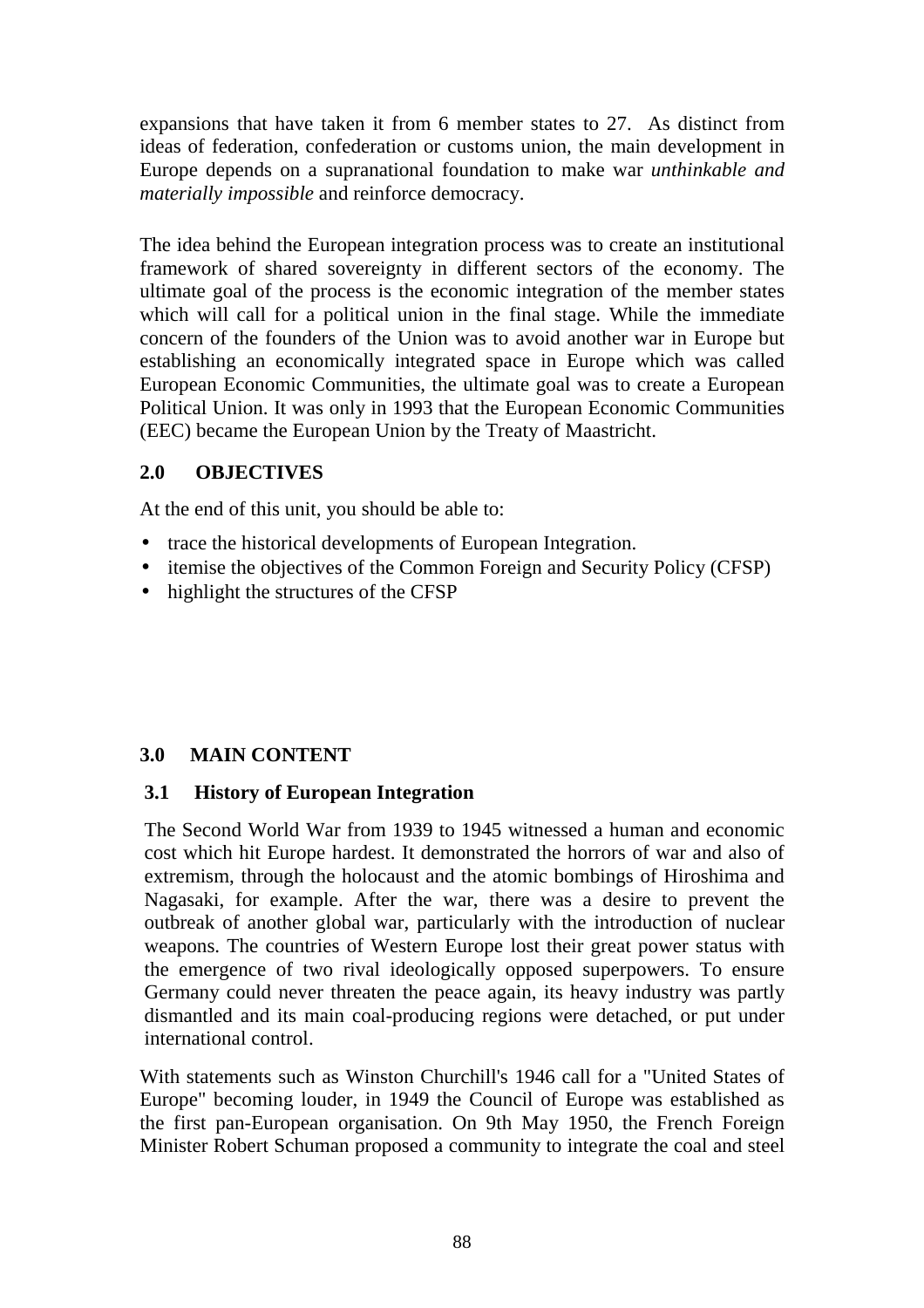industries of Europe - these being the two elements necessary to make weapons of war.

On the basis of Schuman's proposal, France, Italy, the Benelux countries (Belgium, Netherlands and Luxembourg) together with West Germany signed the Treaty of Paris (1951) creating the European Coal and Steel Community. This took over the role of the International Authority for the Ruhr and lifted some restrictions on German industrial productivity. It gave birth to the first institutions, such as the High Authority (now the European Commission) and the Common Assembly (now the European Parliament).

Building on the success of the Coal and Steel Treaty, the six countries expand cooperation to other economic sectors. They sign the Treaty of Rome, creating the European Economic Community (EEC), or 'common market' in 1957. The idea is for people, goods and services to move freely across borders.

In 1989, following upheavals in Eastern Europe, the Berlin Wall fell, along with the Iron curtain. Germany reunified and the door to enlargement to the former eastern bloc was opened. With a wave of new enlargements on the way, the Maastricht Treaty was signed on 7 February 1992 which established the European Union when it came into force officially in 1993.

The Maastricht Treaty of 1993 created what was commonly referred to as the pillar structure of the European Union. This conception of the Union divided it into the European Community (EC) pillar, the Common Foreign and Security Policy (CFSP) pillar, and the Justice and Home Affairs (JHA) pillar. The first pillar was where the EU's supra-national institutions — the Commission, the European Parliament and the European Court of Justice — had the most power and influence. The other two pillars were essentially more intergovernmental in nature with decisions being made by committees composed of national politicians and officials.

The creation of the pillar system was the result of the desire by many member states to extend the European Economic Community to the areas of foreign policy, military, criminal justice, judicial cooperation, and the misgiving of other member states, notably the United Kingdom, over adding areas which they considered to be too sensitive to be managed by the supra-national mechanisms of the European Economic Community.

#### **SELF ASSESSMENT EXERCISE**

Examine the process of European Integration from the end of the Second World to 1993

#### **3.2 The Objectives of the Common Security and Foreign Policy (CSFP)**

The Common Foreign and Security Policy (CFSP) was established as the second pillar of the European Union in the 1992 Treaty on European Union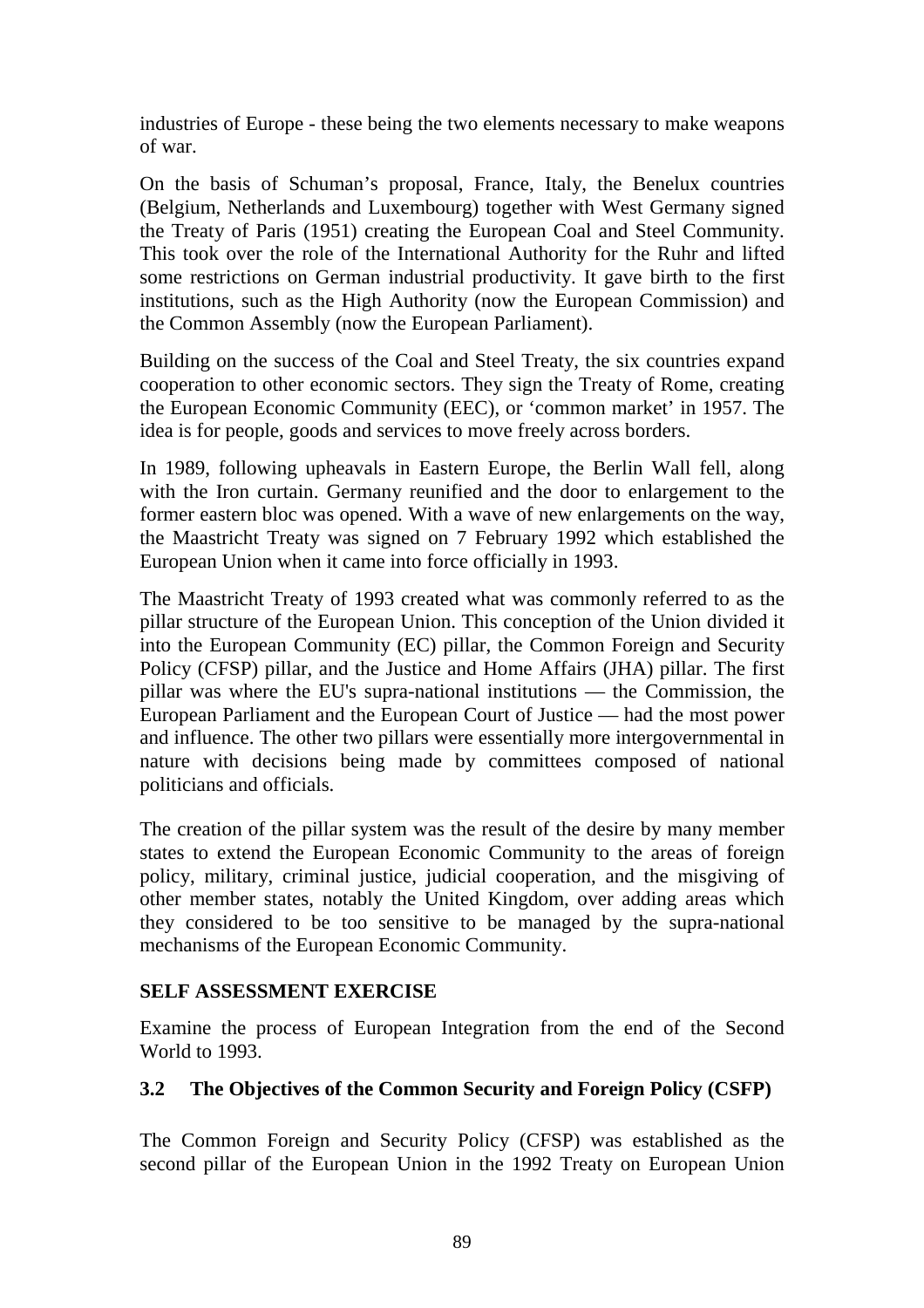signed at Maastricht. A number of important changes were introduced in the 1999 Amsterdam Treaty.

The Treaty of Amsterdam amending the Treaty of the European Union, establishing the European Communities and certain related acts, was signed on 2 October 1997, and entered into force on 1 May 1999; it made substantial changes to the Treaty on European Union, which had been signed at Maastricht in 1992.

The Treaty lays down new principles and responsibilities in the field of the common foreign and security policy, with the emphasis on projecting the EU's values to the outside world, protecting its interests and reforming its modes of action. The treaty introduced a High Representative for EU Foreign Policy who, together with the Presidents of the Council and the European Commission, puts a "name and a face" on EU policy in the outside world. Although the Amsterdam Treaty did not provide for a common defence, it did increase the EU's responsibilities for peacekeeping and humanitarian work, in particular by forging closer links with Western European Union.

The Amsterdam Treaty spells out five fundamental objectives of the CFSP:

- to safeguard the common values, fundamental interests, independence and integrity of the EU in conformity with the principle of the United Nations Charter;
- to strengthen the security of the EU in all ways;
- to preserve peace and strengthen international security, in accordance with the principles of the UN Charter;
- to promote international co-operation; and
- to develop and consolidate democracy and the rule of law, and respect for human rights and fundamental freedoms.

# **3.3 The Structure of the Common Security and Foreign Policy (CSFP)**

There are a number of different actors involved in the elaboration and implementation of the CFSP:

- **The European Council** Heads of State and Government and the European Commission's President meet at least once every half year Presidency to set priorities and give broad guidelines for EU policies, including the CFSP.
- **The Council of Ministers** EU Foreign Ministers and the External Relations Commissioner meet as the General Affairs Council at least once a month to decide on external relations issues, including the CFSP. This consultation on external policy leads to joint actions and common positions, whose political implementation is mainly incumbent on the Presidency.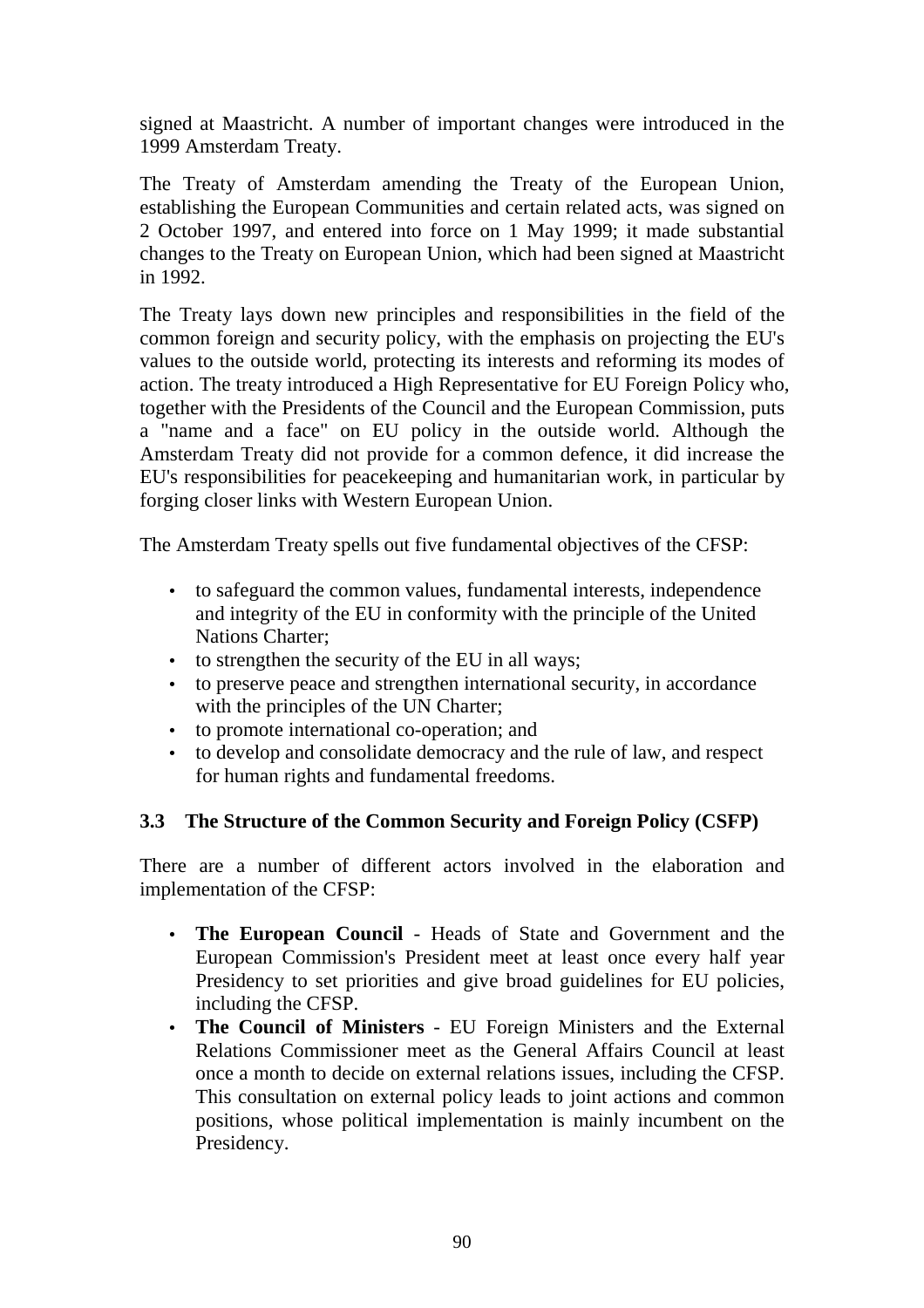- **The Presidency of the European Council** plays a vital part in the organisation of the work of the institution, notably as the driving force in the legislative and political decision-making process. The Presidency passes to a new Member State every 6 months.
- **The European Parliament** is informed and consulted on the broad orientation and choices in this area.

## **The High Representative**

The High Representative in conjunction with the President of the European Council, speaks on behalf of the EU in agreed foreign policy matters and can have the task of articulating ambiguous policy positions created by disagreements among member states. The High Representative also coordinates the work of the European Union Special Representatives. With the Lisbon Treaty taking effect, the position became distinct from the Secretary-General of the Council of Ministers. The High Representative serves as the head of the European Defence Agency and exercises the same functions over the Common Security and Defence Policy as the CFSP. On 1 December 2009, Catherine Ashton took over Javier Solana's post as the High Representative, who has held the post since 1999.

## **European Security and Defence Policy (ESDP)**

The Treaty of Nice, which enters into force on 1 February 2003, provides the EU with a common European Security and Defence Policy (ESDP) that covers all matters relating to its security. The ESDP does not, however, affect the specific nature of the security and defence policies of Member States, and is compatible with the policy conducted in the framework of NATO. The goal for the EU is to be able to deploy within sixty days a force of up to 60,000 persons capable of carrying out the full range of tasks. The achievement of this goal does not involve the establishment of a European army. The commitment and deployment of national troops will be based on sovereign decisions taken by Member States.

#### **SELF ASSESSMENT EXERCISE**

Discuss the objectives and structures of the Common Foreign and Security Policy (CFSP).

# **4.0 CONCLUSION**

The European Union (EU) was created by the Maastricht Treaty on November 1st 1993. It is a political and economic union between European countries which makes its own policies concerning the members' economies, societies, laws, and to some extent, security. To some, the EU is an overblown bureaucracy which drains money and compromises the power of sovereign states. For others, the EU is the best way to meet challenges smaller nations might struggle with – such as economic growth or negotiations with larger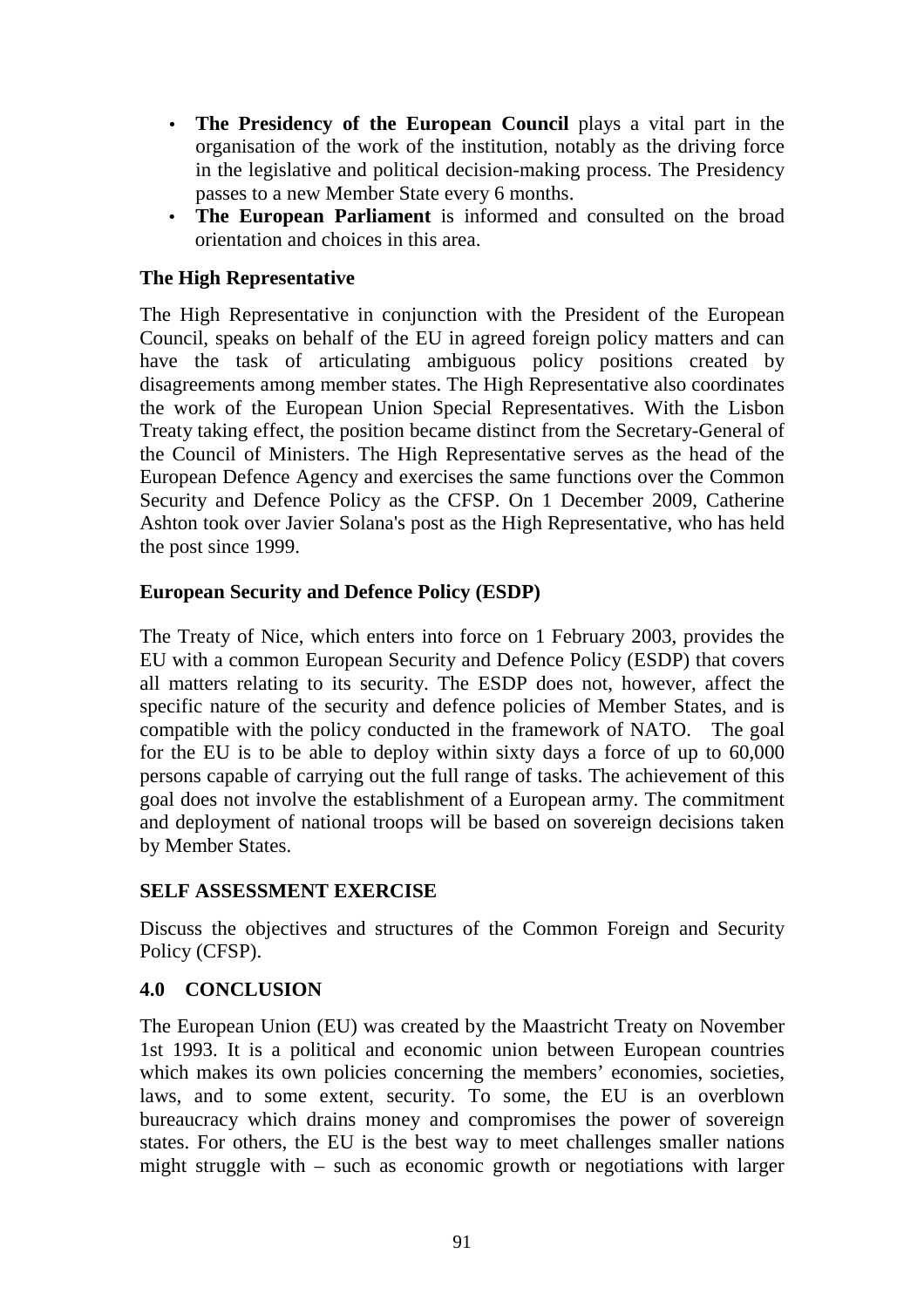nations – and worth surrendering some sovereignty to achieve. Despite many years of integration, opposition remains strong, but states have acted pragmatically, at times, to create the union. The opportunities presented for wider cooperation among the European States after the end of the Second World War led to the formation of the European Union and the attendants' Common Foreign and Security Policy.

# **5.0 SUMMARY**

Foreign policy cooperation between member states dates from the establishment of the Community in 1957, when member states negotiated as a bloc in international trade negotiations under the Common Commercial Policy. Steps for a more wide ranging coordination in foreign relations began in 1970 with the establishment of European Political Cooperation which created an informal consultation process between member states with the aim of forming common foreign policies. It was not, however, until 1987 when European Political Cooperation was introduced on a formal basis by the Single European Act. EPC was renamed as the Common Foreign and Security Policy (CFSP) by the Maastricht Treaty.

The aims of the CFSP are to promote both the EU's own interests and those of the international community as a whole, including the furtherance of international co-operation, respect for human rights, democracy, and the rule of law. The CFSP requires unanimity among the member states on the appropriate policy to follow on any particular issue. The unanimity and difficult issues treated under the CFSP makes disagreements, such as those which occurred over the war in Iraq, not uncommon

#### **6.0 TUTOR MARKED ASSIGNMENT**

The CFSP is hinged on common challenges and collective values of the European Union. Discuss

#### **7.0 REFERENCES/FURTHER READING**

- Ben Rosamond. (2000). *Theories of European Integration*, Palgrave Macmillan, 2000, pp. 21–22.
- Bretherton, C & Vogler, J. (2006), *The European Union as a Global Actor.*  London: Routledge.
- Hill, C & M. Smith . (2005). *International Relations and the European Union.*  **Oxford: Oxford University Press.**
- Keukeleire, S. & MacNaughtan, J. (2008). *The Foreign Policy of the European Union.* Basingstoke: Palgrave Macmillan.

Orbie, J. (2008). *Europe's Global Role: External Policies of the European*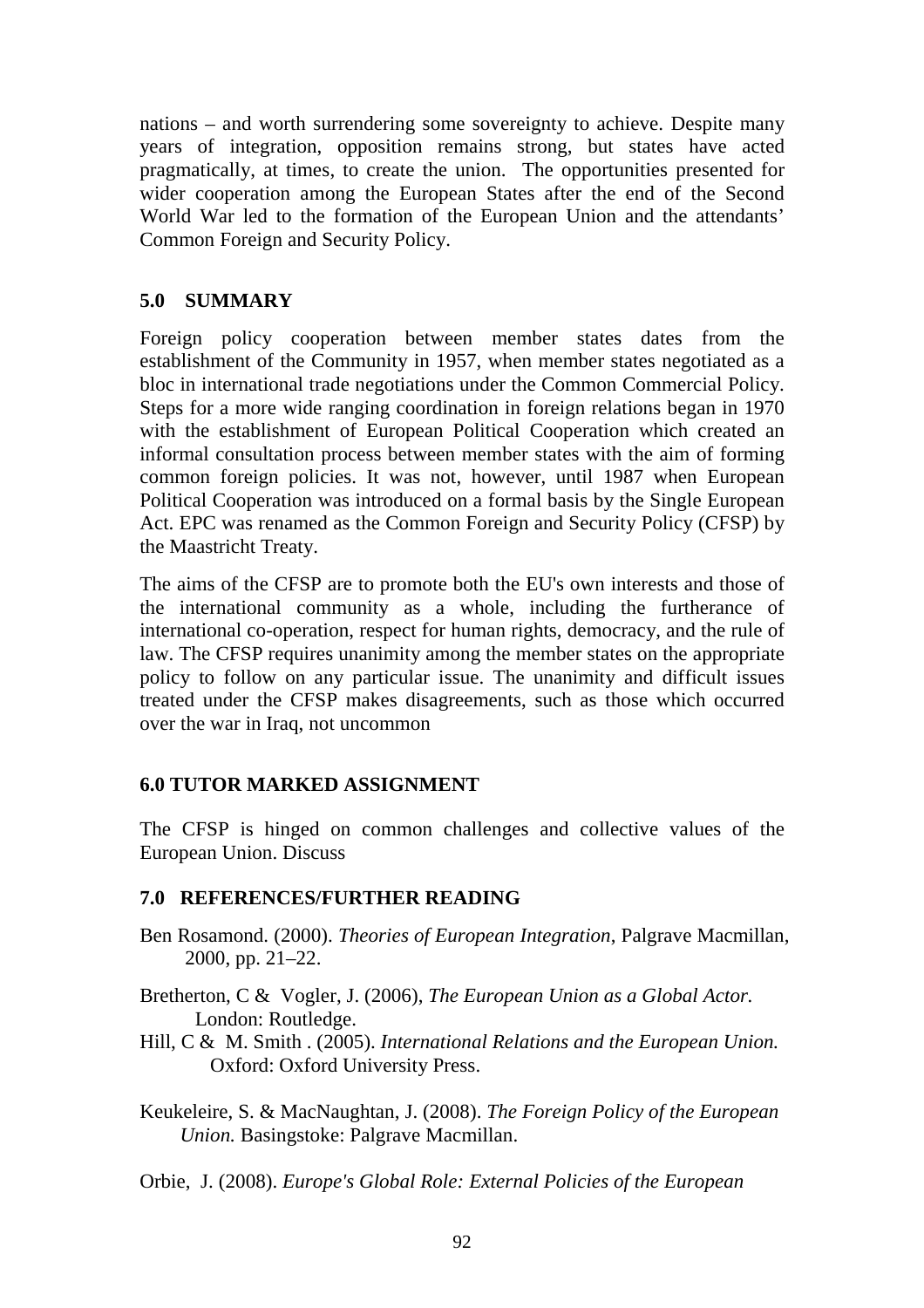*Union.* Aldershot: Ashgate.

Weigall & Stirk, P. (1992). *The Origins and Development of the European Community*. Leicester: Leicester University Press.

#### **UNIT 4: COMPONENTS OF EUROPEAN UNION'S FOREIGN POLICY**

#### **CONTENTS**

.

.

- 1.0Introduction
- 2.0 Objectives
- 3.0 Main Content
	- 3.1 The European Union's Enlargement Policy
	- 3.2 The Trans-Atlantic Relations
	- 3.3 The European Neighbourhood Policy
	- 3.4 Partnership and Cooperation Agreement
- 4.0 Conclusion
- 5.0 Summary
- 6.0 Tutor Marked Assignment
- 7.0 References/Further Reading

#### **1.0 INTRODUCTION**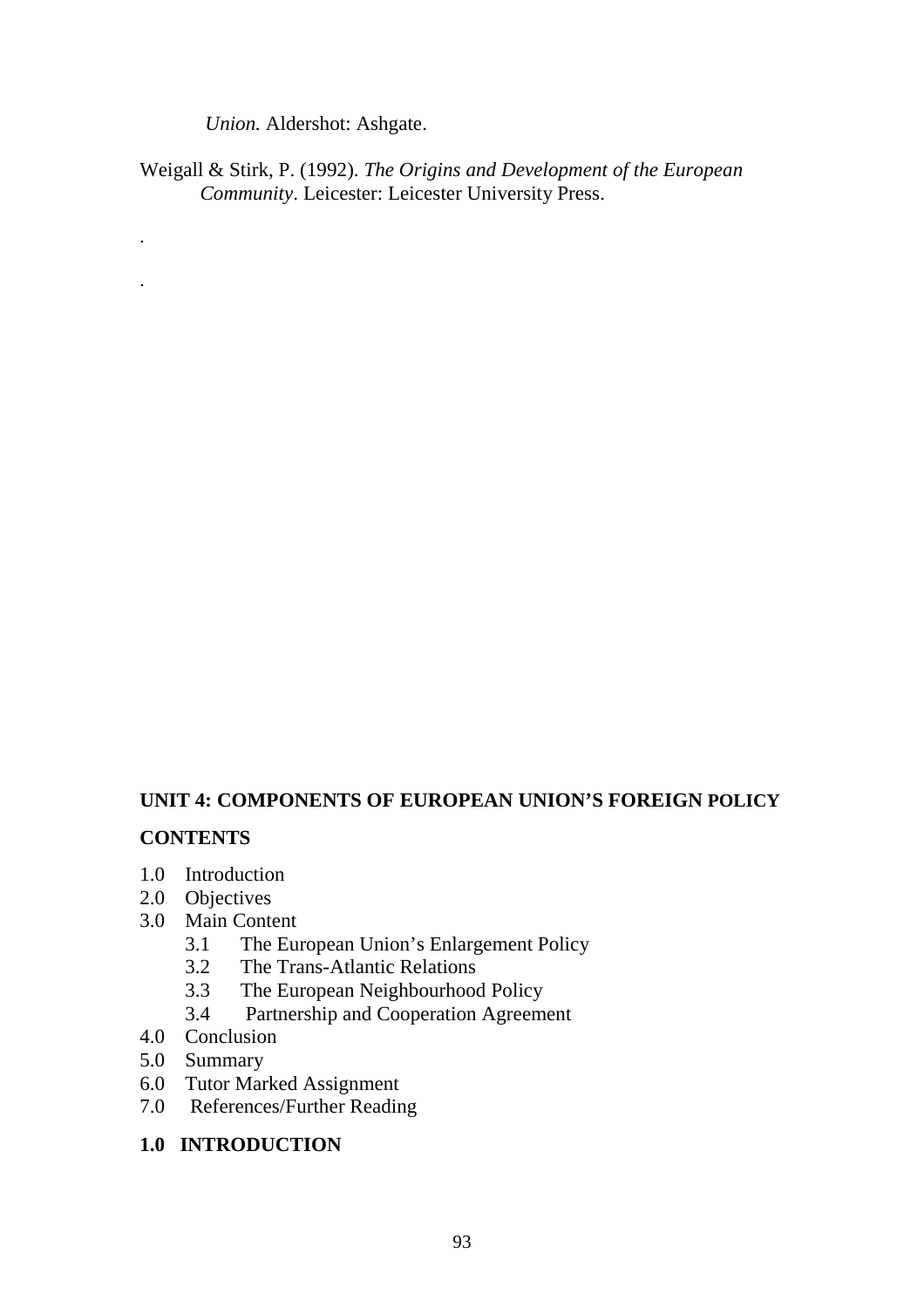Since the signing of the Treaty on European Union (TEU), the European Union (EU) has undertaken a number of actions under the aegis of the Common Foreign and Security Policy (CFSP). An important development has been the ability to move from declaratory statements to operational actions. The most notable developments here involve the introduction of the CFSP in the 1992 Maastricht Treaty, the establishment of the post of the High Representative for CFSP in 1997, and not least the founding of the Political and Security Committee (PSC) in 2000/2001. Further deepening of the CFSP was achieved with the launch of the European Security Strategy (ESS) in 2003 which provided the first doctrinal platform of sorts for common external action by the EU and its member states. The process of deepening also involves an increasingly complex development of relations between the Council Secretariat and the elements of the Commission involved in the management of the EU's external relations (Spence, 2006:9; Cameron and Spence, 2004:8).

This unit specifically examines the four major components of the European Common Security and Foreign Policy.

# **2.0 OBJECTIVES**

At the end of this unit, you should be able to:

- identify the major components of the CFSP
- describe the nature of European Union enlargement process
- examine the nature of EU and Trans-Atlantic Partnership
- highlight the pattern of EU Neighbourhood Policy and Partnership and Cooperation Agreements

# **3.0 MAIN CONTENT**

# **3.1 The European Union's Enlargement Policy**

The Enlargement of the European Union is the process of expanding the European Union (EU) through the accession of new member states. The EU's Enlargement Policy has been one of the EU's most successful policies promoting peace and stability all throughout Europe. Starting over 50 years ago with 6 members, the European Union of today, after five enlargements later, is composed by 27 member states and a population of almost 500 million people. Further accession negotiations are in course with Croatia and Turkey, and other countries of the Western Balkans as prospective members.

With the enlargements of 2004 and 2007, the European Union has altered its dimension and faces new challenges. The biggest enlargement in the EU's history brought in ten new member states of Central and Eastern Europe as well as Malta and Cyprus, thereby contributing to the re-unification of Europe.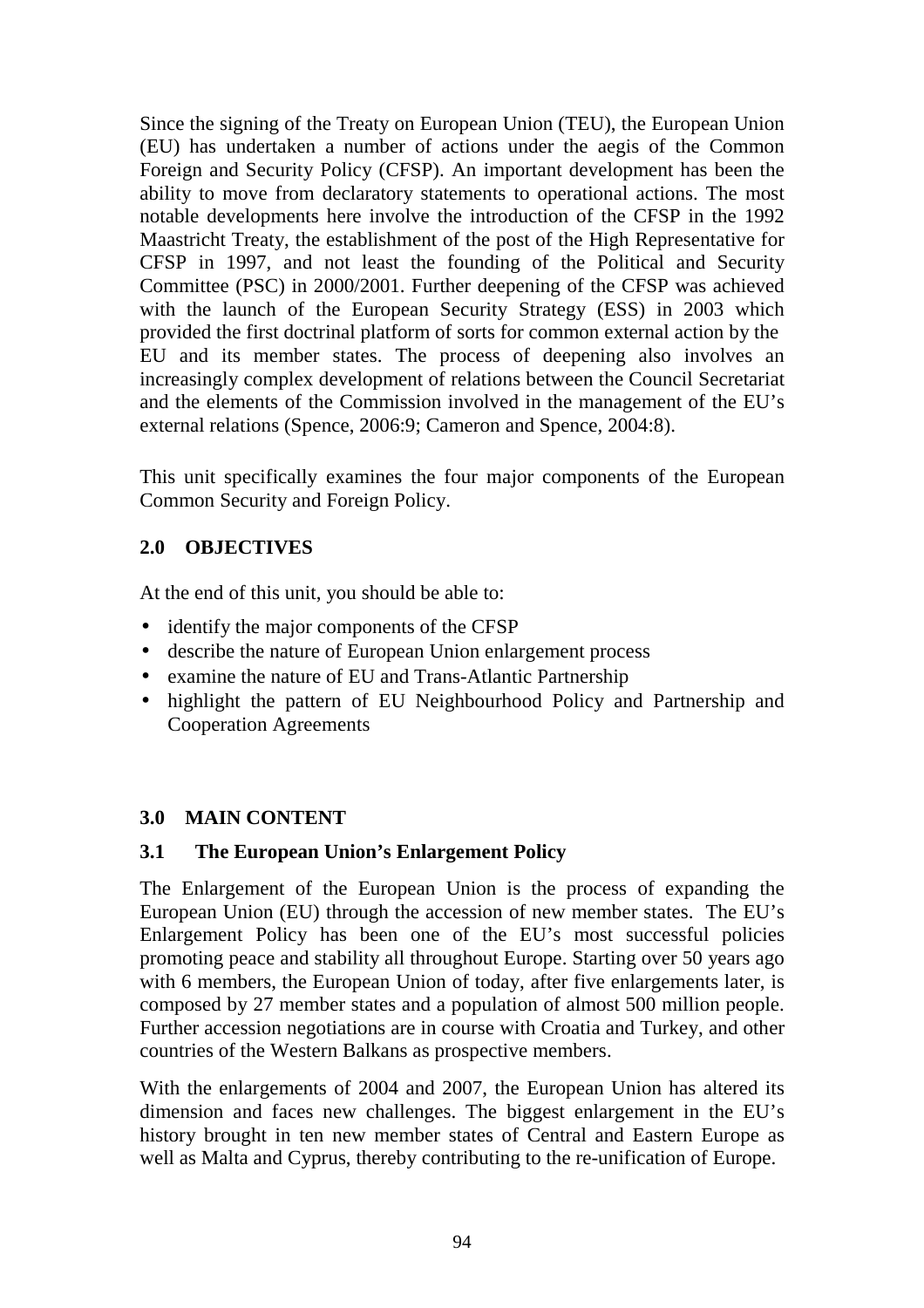To join the European Union, a state needs to fulfill economic and political conditions called the Copenhagen criteria (after the Copenhagen summit in June 1993), which require a stable democratic government that respects the rule of law, and its corresponding freedoms and institutions. According to the Maastricht Treaty, each current member state and the European Parliament must also agree to any enlargement.

The Copenhagen Criteria states that any aspiring member must fulfill the following conditions:

- o It must be a "European State"
- o It must respect the principles of liberty, democracy, respect for human rights and fundamental freedoms, and the rule of law.
- o Stability of institutions guaranteeing democracy, the rule of law, human rights and respect for and protection of minorities.
- o The existence of a functioning market economy as well as the capacity to cope with competitive pressure and market forces within the Union.
- o The ability to take on the obligations of membership including adherence to the aims of political, economic and monetary union.

The Enlargement of the European Union is a historic opportunity to unite Europe peacefully after generations of division and conflict. Enlargement is expected to extend the EU's stability and prosperity to a wider group of countries, consolidating the political and economic transition that has taken place in Central and Eastern Europe since 1989.

By enhancing the stability and security of these countries, the EU as a whole can enjoy better chances for peace and prosperity. After the terrorist attacks of September 11, 2001, a strong and united Europe is more important than ever before to ensure peace, security and freedom. Enlargement is thus a continuation of the EU's original purpose of healing Europe's divisions and creating an ever-closer union of its peoples.

Enlargement is also expected to present significant economic opportunities in the form of a larger market. Enlargement of the EU will create the biggest economic area in the world and a market of this size is expected to give a boost to investment and job creation, raising levels of prosperity throughout Europe, in both and new members. In joining Europe, new members will reinforce their economic integration with the existing members.

The six founding states of Belgium, Luxembourg, Netherlands, Italy, France and the Federal Republic of Germany were joined for the first time in 1973 by Denmark, Ireland and the United Kingdom in an enlarged European Economic Community (EEC). In 1981, Greece acceded to the EEC, followed by Spain and Portugal in 1986 and in 1995, Austria, Finland and Sweden joined the EU.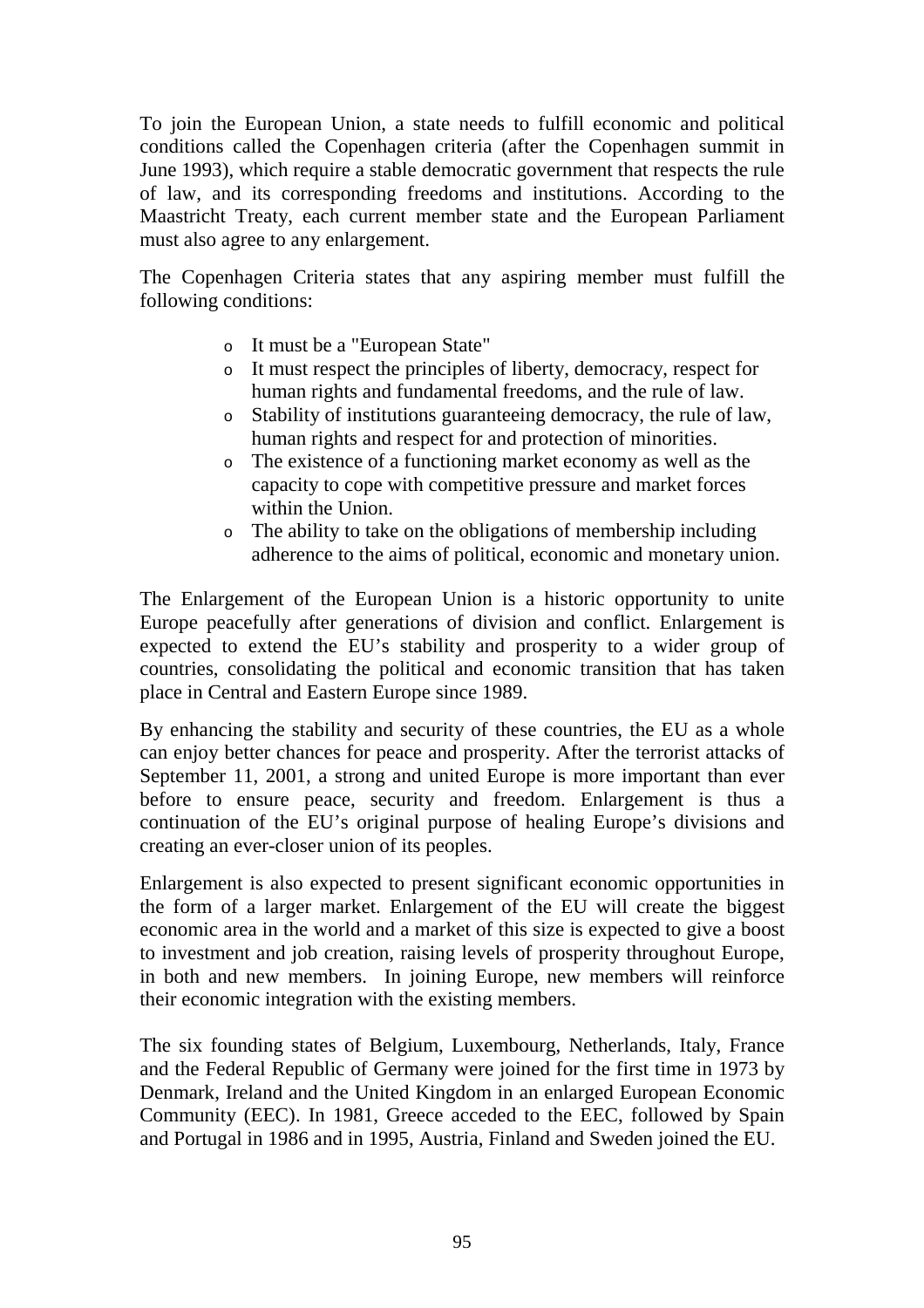Following the end of the cold war, eight Central and Eastern European countries (Czech Republic, Estonia, Hungary, Latvia, Lithuania, Poland, Slovakia, and Slovenia), plus two Mediterranean countries (Malta and Cyprus) were able to join on 1 May 2004. This was the largest single enlargement in terms of people, landmass and number of countries, though not in terms of GDP.

After the 2004 enlargement, Romania and Bulgaria, though were deemed initially as not fully ready by the Commission to join in 2004, acceded nevertheless on 1 January 2007. These, like the countries joining in 2004, faced a series of restrictions as to their citizens not fully enjoying working rights on the territory of some of the older EU members for a period up to seven years of their membership.

# **SELF ASSESSMENT EXERCISE**

Describe the process of European enlargement from 1957 to 2007.

## **3.2 The EU/Trans-Atlantic Relations**

The relationship between US and Europe constitutes the world's strongest, most comprehensive and strategically most important partnership especially in case of economy, they dominate world trade and they provide lion share of economic development. EU and the United States represent 40% of the world trade and they hold together 80% of the global capital markets. In general EU and US agree on some common objectives about the strategies on peace, stability and economic development in the world.

In the post second world war era, European powers came together and created a project for replacing failed system of national sovereignty with a community of nation states in which nation states pool their sovereignty through some rules and institutions to the community. This project was also highly supported by US. In the Cold War era, the most significant issue for US was the reconstruction and stabilization of Western Europe became the backbone of US doctrine of containment. In this period all US presidents had been influential in supporting the concept of an organized transatlantic relationship based on a military alliance which refers to NATO with US as the dominant member and also transatlantic relationship based on European Community and US partnership. For this purpose in 1947, Marshall Plan was applied for helping the devastated European economies to recover.

The fall of Berlin Wall and dissolution of Soviet Union could be considered as a turning point for Europe's future and it symbolized the greatest common achievement of US and Europe. Both parties were influential in this process. US was influential with its determination which was highly based on military power. Europe was also influential with its model of European integration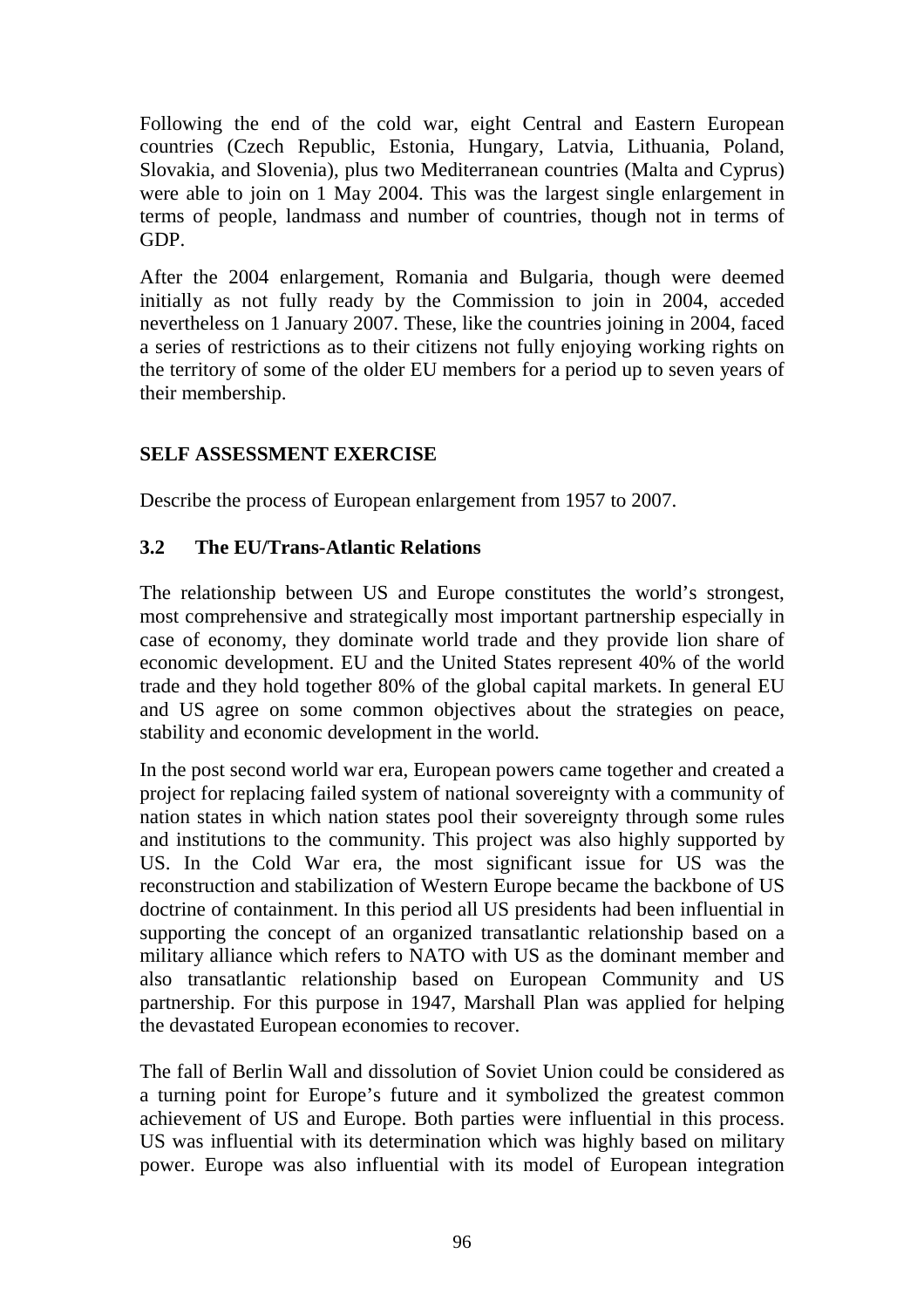which had attracted the people living under communist regime. Hence, post 1989 'free' Europe would not be possible with the US or Europe acting alone.

In the post 1989 era, relationship between US and EC/EU is much stronger. They share common security threats; such as international terrorism, proliferation of weapons of mass destruction, failed states, regional conflicts, the first Gulf war and the Balkan wars. These common threats led to more *rapprochements* between the parties.

In 1990, the Transatlantic Declaration signed between the US and EU which enabled regular political deliberations at all levels. The transatlantic declaration also strengthened their partnership in order to support democracy to promote the rule of law and respect for human rights, individual liberty, and international security also by cooperating other nations fight against aggression, coercion and prevent conflicts that could lead to war.

In 1995, EU and US went beyond transatlantic declaration and they signed the New Transatlantic Agenda (NTA). By this agenda there had been achieved more progress in transatlantic relations. NTA embodies the constitutional basis of US-EU relations and also regular meetings at presidential and ministerial levels. NTA mainly has four objectives as promoting peace, stability democracy and development; expanding world trade and economic growth, meeting global challenges and building ties between EU and US representatives from business, academic, consumer, labor, environment and government circles.

Relative to the adoption of NTA, a joint EU-US Action Plan was also prepared which directed the EU and US to large number of measures within the overall areas of cooperation. Furthermore, in 1998 London Summit parties reached an agreement which provided cooperation in the area of trade and it is called Transatlantic Economic Partnership (TEP). A great deal of economic cooperation takes place between EU and US in the forms of international multilateral economic forums such as G7/8, the WTO, IMF and World Bank.

The EU and the US are each other's main trading partners, accounting for about two fifths of world trade. Trade flows across the Atlantic are running at around  $\epsilon$  1.7 billion a day. The much-publicised trade disputes in reality only concern some 2% of EU-US trade. The overall "transatlantic workforce" is estimated at up to 14 million, split about equally, illustrating the high degree of interdependency of the two economies. Total US investment in the EU is three times higher than in all of Asia and EU investment in the US is around eight times the amount of EU investment in India and China together. Investments are thus the real driver of the transatlantic relationship, contributing to growth and jobs on both sides of the Atlantic. It is estimated that a third of the trade across the Atlantic actually consists of intra-company transfers Transatlantic trade relations define the shape of the global economy as a whole since either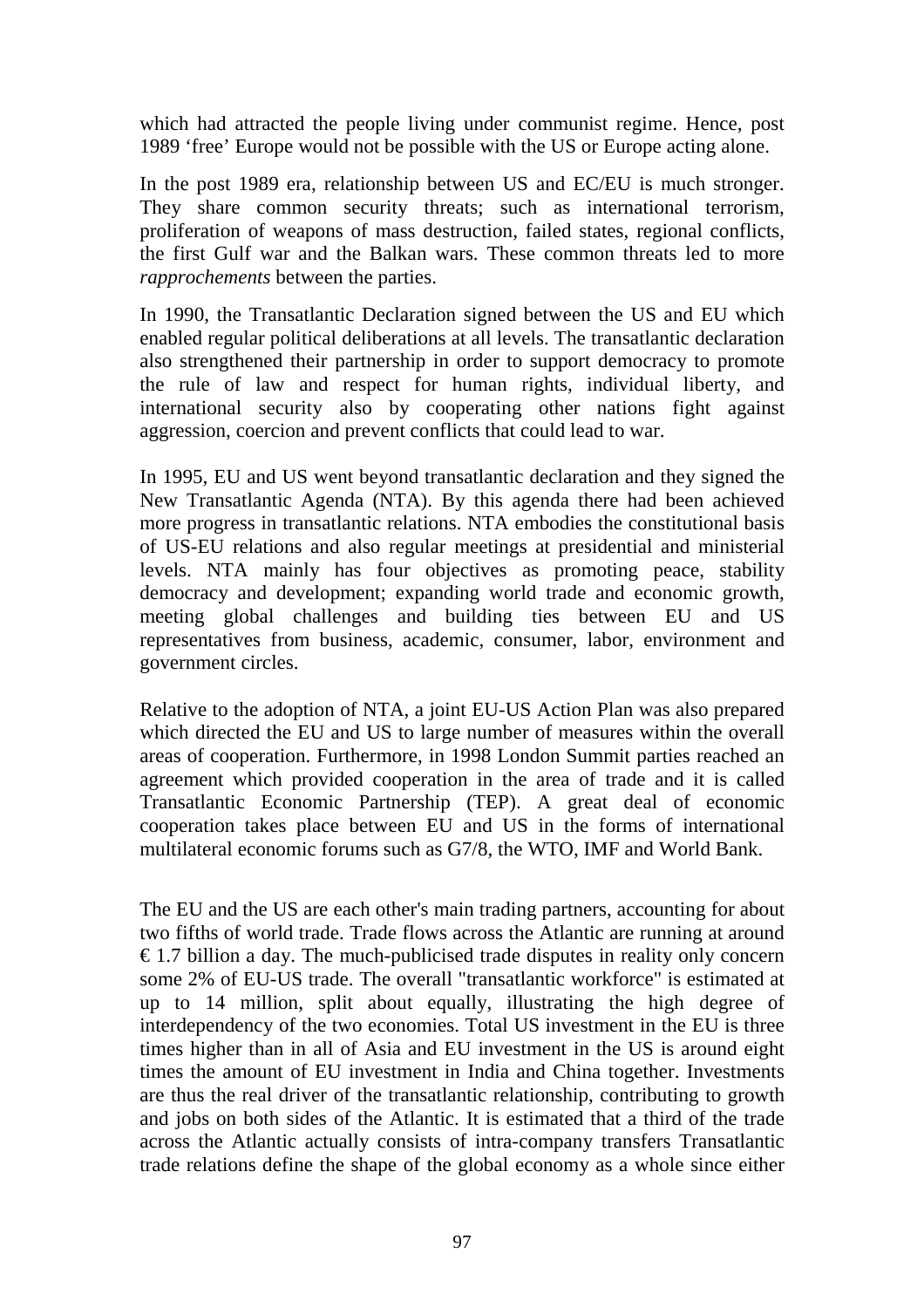the EU or the US is also the largest trade and investment partner for almost all other countries.

# **SELF ASSESSMENT EXERCISE**

Account for the resilience of EU/Transatlantic Relations

# **3.3 The European Neighbourhood Policy**

The European Neighbourhood Policy (ENP) was developed in 2004, with the objective of avoiding the emergence of new dividing lines between the enlarged EU and our neighbours and instead strengthening the prosperity, stability and security of all. The ENP framework was proposed to the 16 of EU's closest neighbours – Algeria, Armenia, Azerbaijan, Belarus, Egypt, Georgia, Israel, Jordan, Lebanon, Libya, Moldova, Morocco, Occupied Palestinian Territory, Syria, Tunisia and Ukraine.

The ENP, which is chiefly a bilateral policy between the EU and each partner country, is further enriched with regional and multilateral co-operation initiatives: the Eastern Partnership (launched in Prague in May 2009), the Union for the Mediterranean (the Euro-Mediterranean Partnership, formerly known as the Barcelona Process, re-launched in Paris in July 2008), and the Black Sea Synergy (launched in Kiev in February 2008).

Within the ENP, the EU offers neighbours a privileged relationship, building upon a mutual commitment to common values (democracy and human rights, rule of law, good governance, market economy principles and sustainable development). The ENP goes beyond existing relationships to offer political association and deeper economic integration, increased mobility and more people-to-people contacts. The level of ambition of the relationship depends on the extent to which these values are shared.

The ENP remains distinct from the process of enlargement although it does not prejudge, for European neighbours, how their relationship with the EU may develop in future, in accordance with Treaty provisions. Central to the ENP are the bilateral Action Plans between the EU and each ENP partner (12 of them were agreed). These set out an agenda of political and economic reforms with short and medium-term priorities of 3 to 5 years. Following the expiration of the first Action Plans succession documents are being adopted. The ENP is not yet fully 'activated' for Algeria, Belarus, Libya and Syria since those have not agreed Action Plans.

The ENP builds upon existing agreements between the EU and the partner in question: Partnership and Cooperation Agreements (PCA) or Association Agreements (AA). Implementation of the ENP is jointly promoted and monitored through the Committees and sub-Committees established in the frame of these agreements. The European Commission under its own responsibility publishes each year the ENP Progress Reports.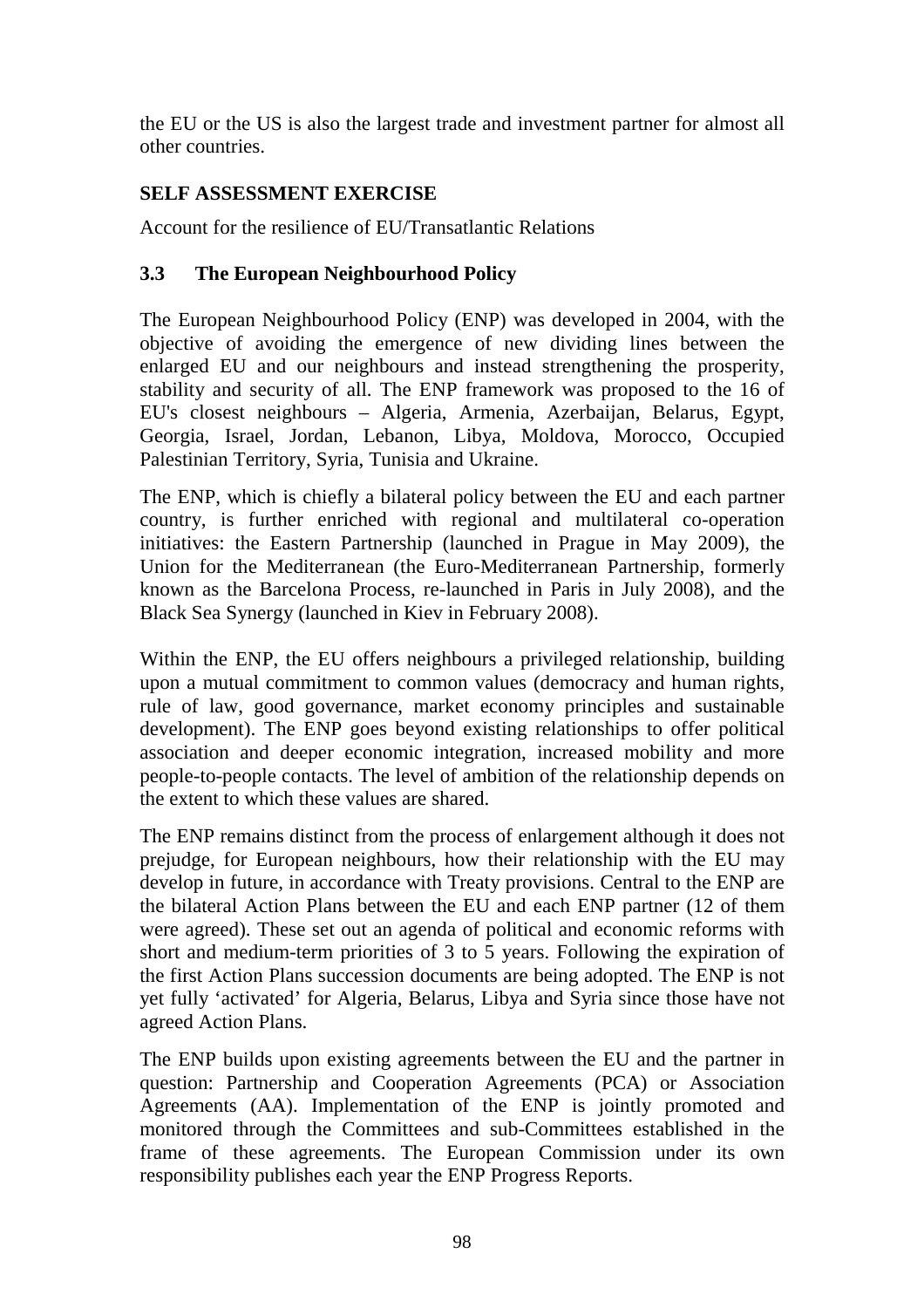The European Neighbourhood Policy's vision involves a ring of countries, sharing the EU's fundamental values and objectives, drawn into an increasingly close relationship, going beyond co-operation to involve a significant measure of economic and political integration. This will bring enormous gains to all involved in terms of increased stability, security and well being. The ENP should reinforce the EU's contribution to promoting the settlement of regional conflicts. The ENP can also help the Union's objectives in the area of Justice and Home Affairs, in particular in the fight against organised crime and corruption, money laundering and all forms of trafficking, as well as with regard to issues related to migration. It is important for the EU and its partners to aim for the highest degree of complementarities and synergy in the different areas of their cooperation.

## **3.4 Partnership and Cooperation Agreements (PCAs)**

The European Union (EU) has concluded ten partnership and cooperation agreements (PCAs) with Russia, countries of Eastern Europe, the Southern Caucasus and Central Asia. The aim of these agreements is to strengthen their democracies and develop their economies through cooperation in a wide range of areas and through political dialogue. Cooperation Council has been set up to ensure implementation of the agreements.

Since the end of the 1990s, the European Union (EU) concluded ten similar partnership and cooperation agreements (PCAs) with: Russia and the New Independent States of Eastern Europe, the Southern Caucasus and Central Asia: Armenia, Azerbaijan, Georgia, Kazakhstan, Kyrgyzstan, Moldova, Ukraine, Uzbekistan and Tajikistan.

The aims of these partnerships are to:

- provide a suitable framework for political dialogue;
- to support the efforts made by the countries to strengthen their democracies and develop their economies;
- accompany their transition to a market economy:
- encourage trade and investment.

The partnerships also aim to provide a basis for cooperation in the legislative, economic, social, financial, scientific, civil, technological and cultural fields. The PCA with Russia also provides for the creation of the necessary conditions for the future establishment of a free trade area.

With regard to trade in goods, the EU and the ten countries referred to will accord to one another Most Favoured Nation (MFN) treatment. They will also set up free transit of goods via or through their territory. For goods admitted temporarily, each party grants the other party exemption from import duties and taxes. Quantitative restrictions on imports may no longer apply between the parties and goods must be traded at their market price. In the event of injury or threat of injury caused by imports, the Cooperation Council must seek a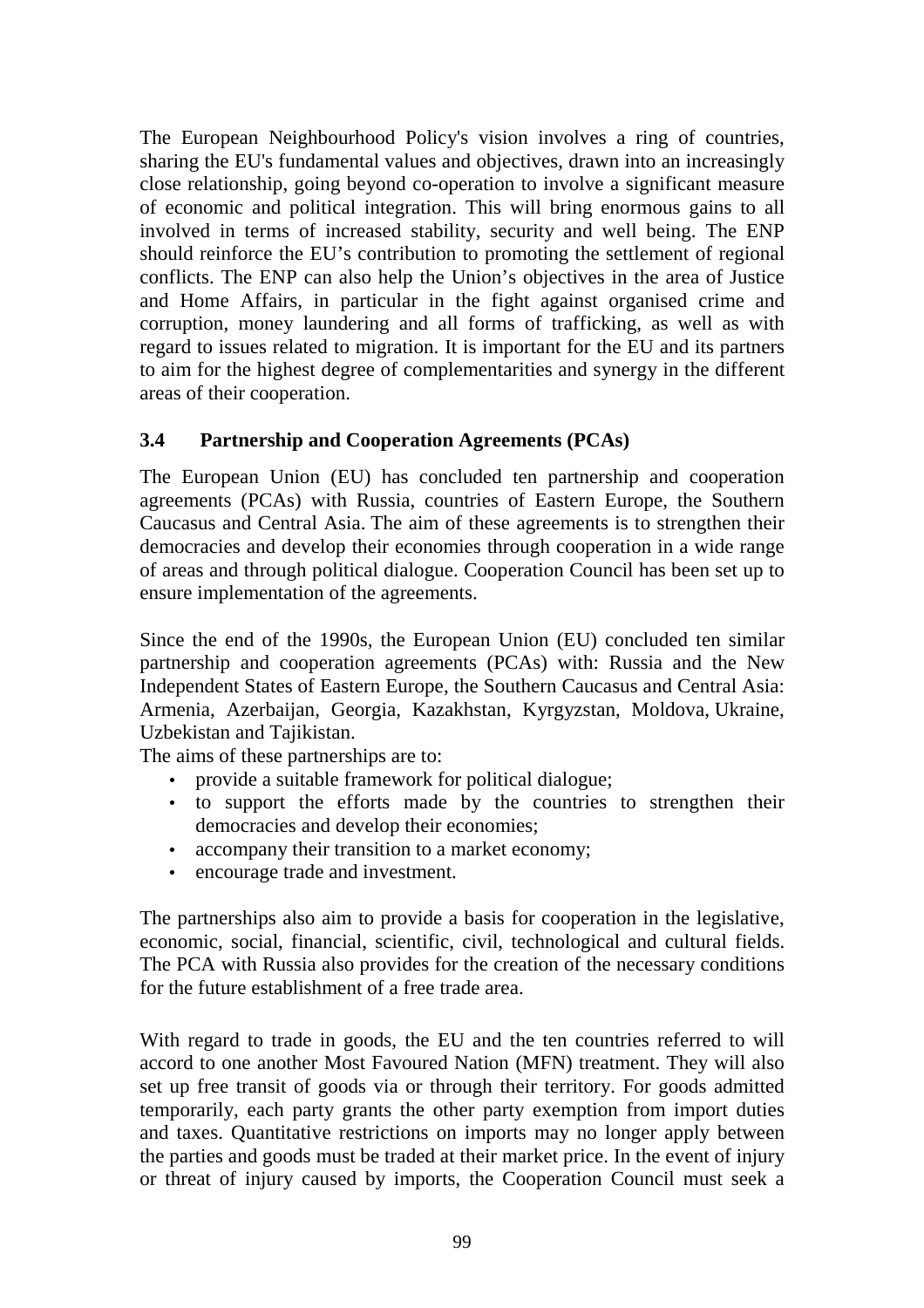solution acceptable to both parties. In the case of a party from the African, Caribbean and Pacific States, certain textile products and nuclear material are not affected by these provisions. However, they do apply to coal and steel.

Specifically, the following countries have been covered by the agreements: Albania (2009); Algeria (2005) ; Andorra CU (1991) ; Bosnia and Herzegovina (signed 2008, entry into force pending);Chile (2003);Croatia (2005); Egypt (2004); Faroe Islands, autonomous entity of Denmark (1997); Iceland (1994) ; Israel (2000); Jordan (2002); Morocco (2000); Tunisia (1998); among others.

## **SELF ASSESSMENT EXERCISE**

Examine the potential benefits of the Partnership and Cooperation Agreements (PACs).

## **4.0 CONCLUSION**

Respect for democracy, principles of international law and human rights as defined in particular in the United Nations Charter, the Helsinki Final Act and the Charter of Paris for a New Europe, as well as the principles of market economy, constitute essential elements of the Partnership and Cooperation Agreements (PACs). The PCAs establish a bilateral political dialogue between the European Union (EU) and partner country. They aim to encourage the convergence of their positions on international issues of mutual concern, to cooperate for stability, security and respect for democracy and human rights. The dialogue will take place at ministerial level within the Cooperation Council, at parliamentary level within the Parliamentary Committee and at senior civil servant level. Diplomatic channels and meetings of experts will also be part of the political dialogue process. The partnerships also aim to provide a basis for cooperation in the legislative, economic, social, financial, scientific, civil, technological and cultural fields. The PCA with Russia also provides for the creation of the necessary conditions for the future establishment of a free trade area.The general principles concern respect for democracy, the principles of international law and human rights. The market economy is also an objective set out in all the PCAs

#### **5.0 SUMMARY**

The four basic components of the Common Foreign and Security Policy (CFSP) examined in this study are the Enlargement Policy; the Trans-Atlantic Partnership; the European Neighbourhood Policy; and the Partnership and Cooperation Agreements (PACs). The four major components of the CFSP all aimed at promoting liberal values such as democracy, free trade and market economy, human rights and the rule of law, strengthening of institutions, and sustainable development.

#### **6.0 TUTOR MARKED ASSIGNMENT**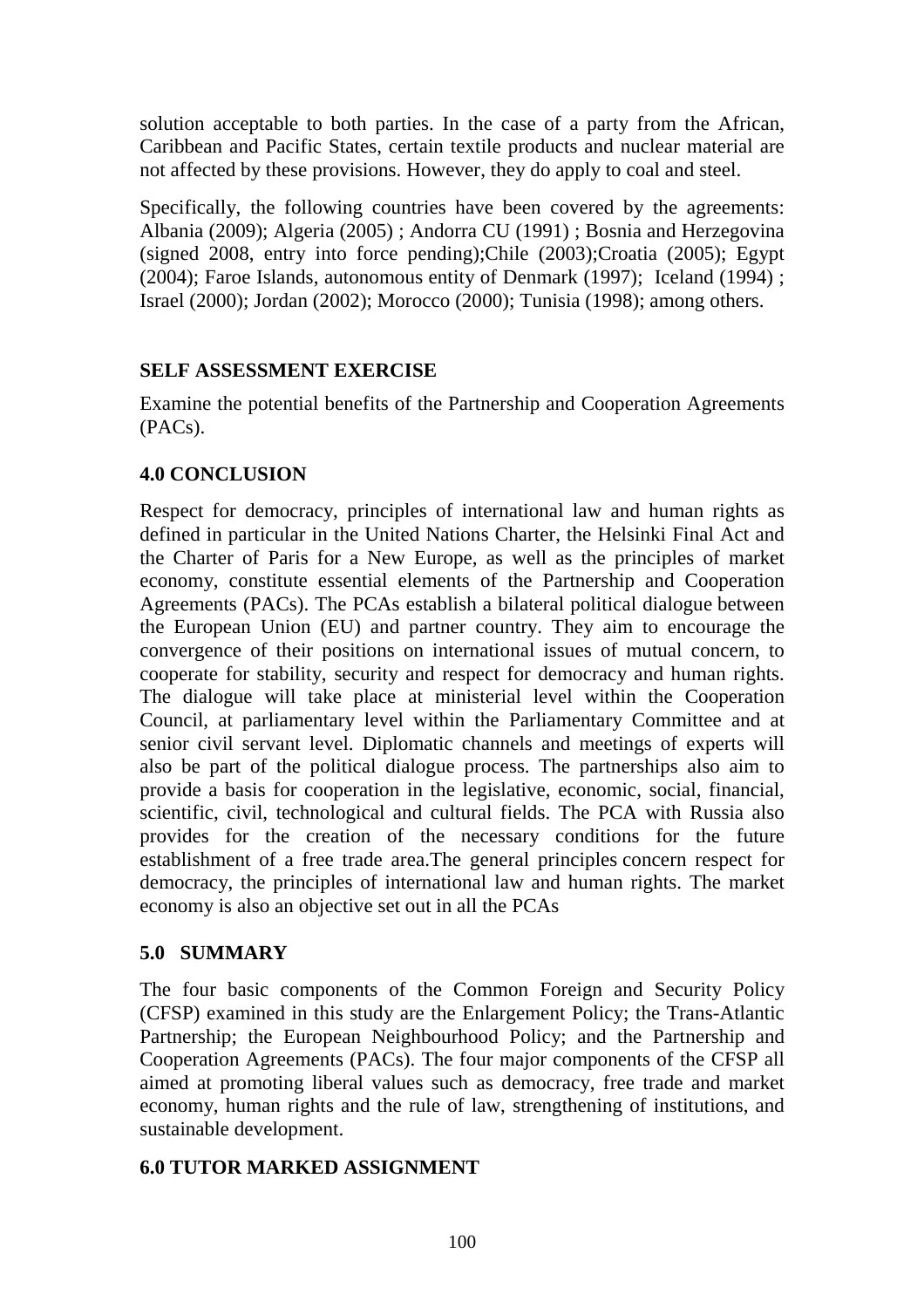The four major components of the Common Foreign and Security Policy of the European Union are hinged on the fundamental values and collective challenges of the Union. Discuss.

#### **7.0 REFERENCES/FURTHER READINGS**

- Cameron, F. & Spence, D. (2004). "The Commission Council Tandem in the Foreign Policy Arena" in Dimitrakopoulos, D. G. (ed.): *The Changing European Commission*. Manchester: Manchester University Press
- Charles Kupchan (2003). "The Atlantic Alliance Lies in the Rubble," *Financial Times*, April 10
- Guillaume Parmentier. (2003)."A Fresh Bridge Is Needed Across the Atlantic". *Financial Times*.
- Leonard, M. (2005). *Why Europe Will Run the 21st Century*. New York: Fourth Estate.
- Lynch, D. (2003). "The Eastern Dimension of the Enlarged EU". *Partners and Neighbours.*
- Missiroli, A. (2003). "The EU and its Changing Neighbourhoods: Stabilisation, Integration and Partnership". *Partners and Neighbours: A CFSP for a Wider Europe.* Chaillot Paper No. 64, Paris: EUISS, pp. 7-33
- Missiroli, A. (2007). "European 'Foreign Policy': Image and Contents, Message and Delivery." Keynote address, EUCPCM Final Conference, Brussels.
- Mörth, U. (2006). "Competing Frames in the European Commission the Case of the Defence Industry and Equipment issue". *Journal of European Public Policy.* Vol 7.2: 173- 189.
- Neumann, I.B. (1996). "Self and Other in International Relations". *European Journal of International Relations.* 2.2: 139-174.
- Neumann, I.B. (1999). *Uses of the Other. "The East" in European Identity Formation*. Manchester: Manchester University Press.
- Spence, D. (2006). *The European Commission*. London: John Harper.
- Trenin, D. (2005). "Russia, the EU and the Common Neighbourhood" *CER Essays.* London: Centre for European Reform
- *US Transactions with the EU*. U.S. Department of Commerce. http://www.useu.be/FACTFIG/transac.pdf
- *U.S. Direct Investment Position Abroad*. U.S. Department of Commerce. http://www.useu.be/FACTFIG/dirinv.pdf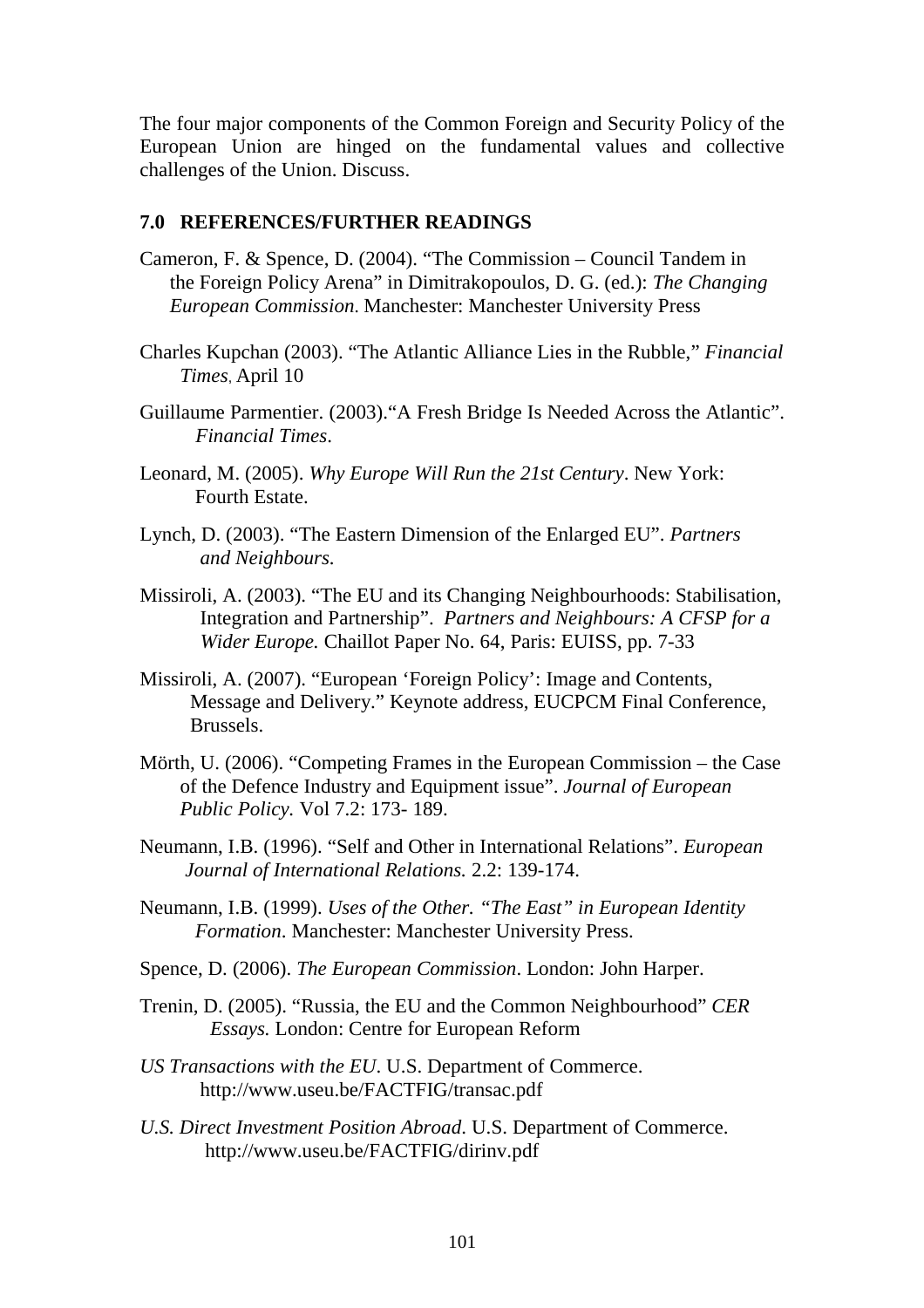#### **MODULE 4: FOREIGN POLICIES OF SOVIET UNION AND CHINA**

The foreign policies of France and the European Union were discussed in Module 3. This Module focuses on the foreign policies of the Soviet Union and China. After the founding of the People's Republic, the Chinese leadership was concerned above all with ensuring national security, consolidating power, and developing the economy. The foreign policy course China chose in order to translate these goals into reality was to form an international united front with the Soviet Union and other socialist nations against the United States and Japan.

China unswervingly pursues an independent foreign policy of peace. The fundamental goals of this policy are to preserve China's independence, sovereignty and territorial integrity, create a favorable international environment for China's reform and opening up and modernization construction, maintain world peace and propel common development

At its founding, the Soviet Union was considered a pariah by most governments because of its communism, and as such was denied diplomatic recognition by most states. Less than a quarter century later, the Soviet Union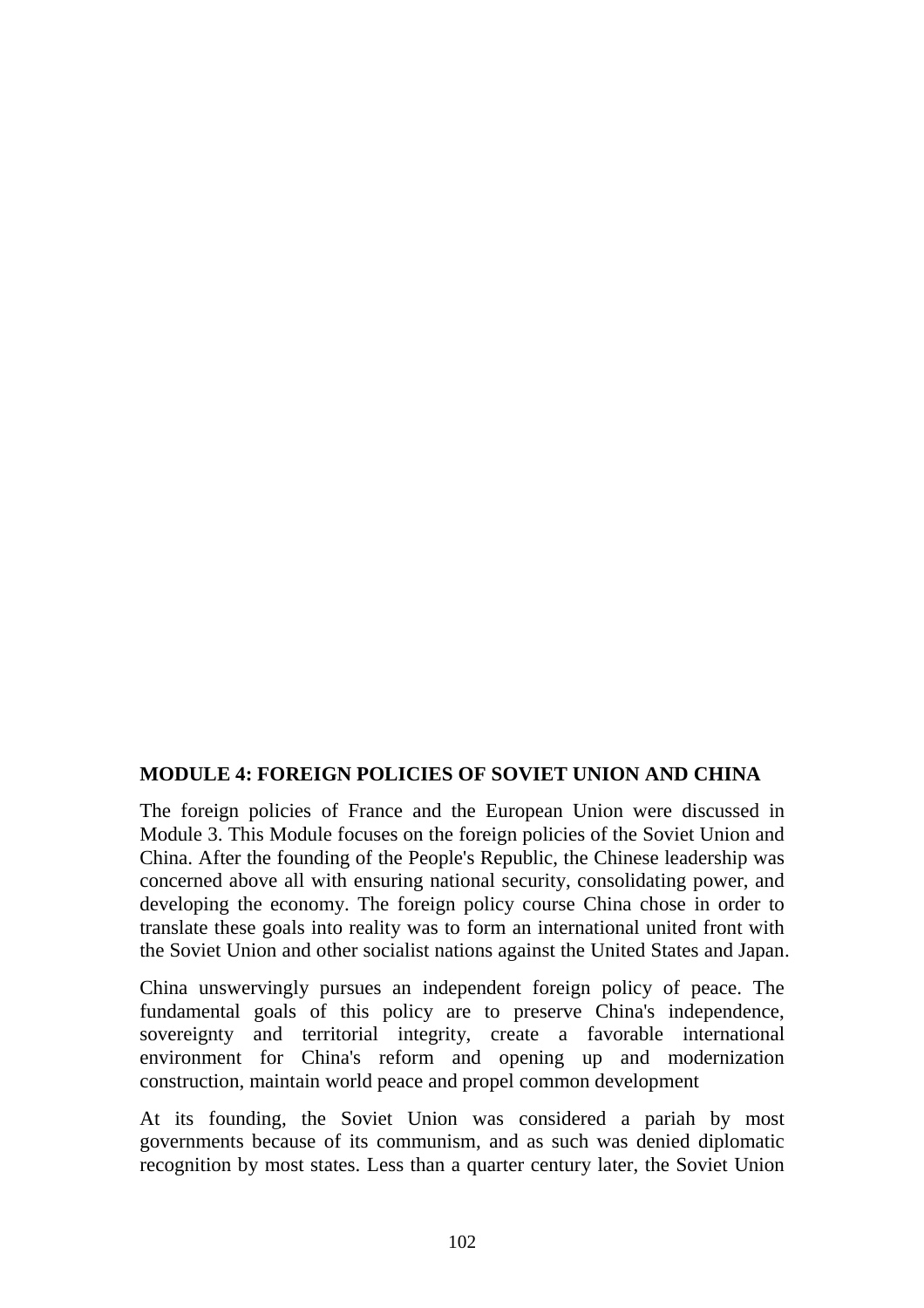not only had official relations with the majority of the nations of the world, but had actually progressed to the role of a superpower.

By 1945, the USSR — a founding member of the United Nations — was one of the five permanent members of the UN Security Council, giving it the right to veto any of the Security Council's resolutions. During the Cold War, the Soviet Union vied with the United States for geopolitical influence; this competition was manifested in the creation of numerous treaties and pacts dealing with military alliances and economic trade agreements, and proxy wars.

Discussions in this module are organized under the following units:

- Unit 1: Fundamental Goals of Soviet Union Foreign Policy
- Unit 2: Soviet Union Foreign Policy in Historical Perspectives
- Unit 3: Fundamental Principles of Chinese Foreign Policy
- Unit 4: China's Policy in Contemporary Order

# **UNIT 1: FUNDAMENTAL GOALS OF SOVIET UNION FOREIGN POLICY**

#### **CONTENTS**

- 1.0Introduction
- 2.0 Objectives
- 3.0 Main Content

3.1. Foreign Policy Making in the Soviet Union

- 3.2. Fundamental Goals of Soviet Union Foreign Policy
- 4.0 Conclusion
- 5.0 Summary
- 6.0 Tutor Marked Assignment
- 7.0 References/Further Reading

#### **1.0 INTRODUCTION**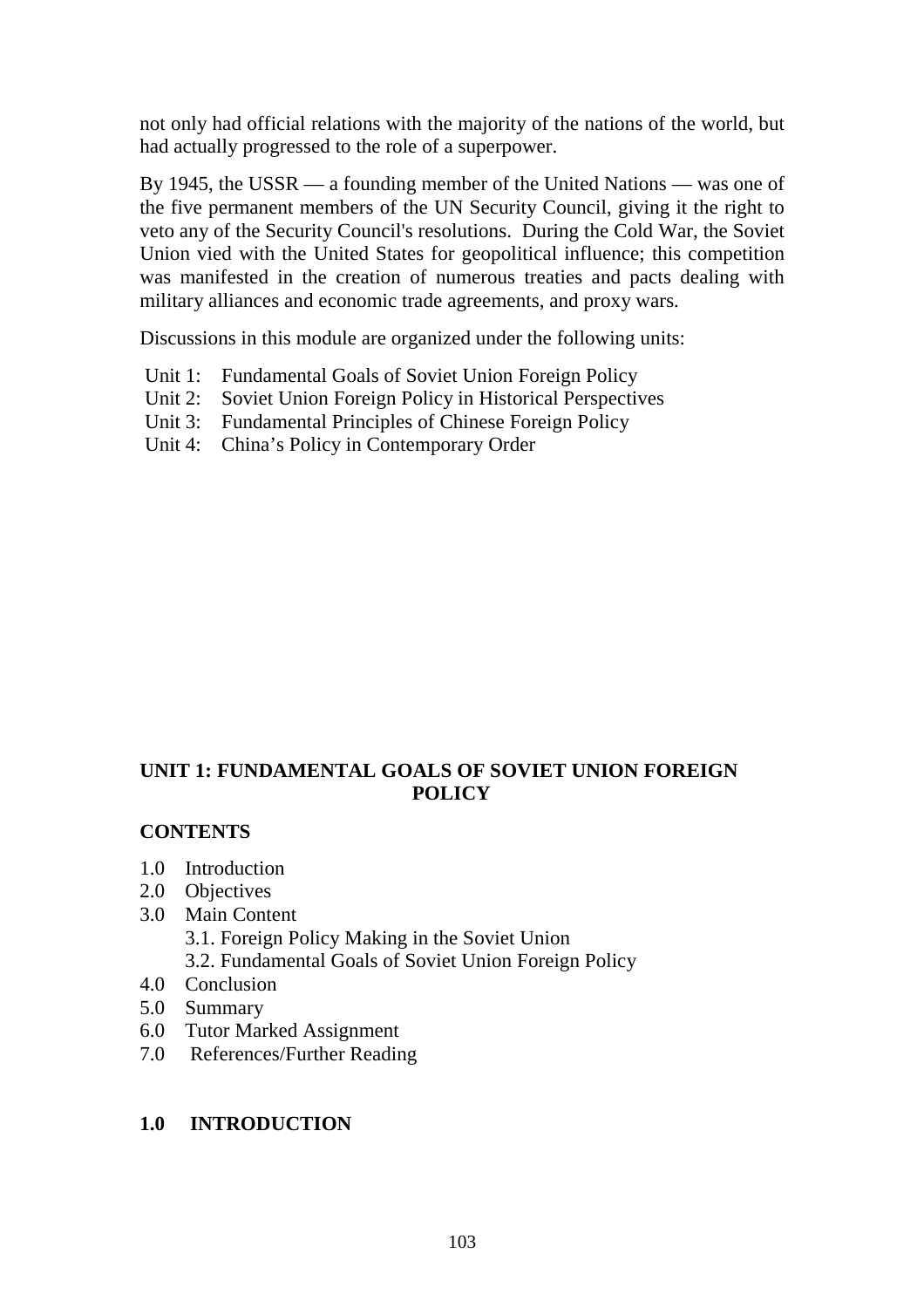The history of the Soviet Union has roots in the Russian Revolution of 1917. The Russian Revolution of 1917 brought about the downfall of the Russian Empire. Its successor, the Russian Provisional Government, was short-lived. After the Bolsheviks won the ensuing Russian Civil War, the Soviet Union was founded in December 1922 with the merger of the Russian Soviet Federative Socialist Republic, Transcaucasian Socialist Federative, Soviet Republic, Ukrainian Soviet Socialist Republic and Byelorussian Soviet Socialist Republic. Following the death of the first Soviet leader, Vladimir Lenin, in 1924, Joseph Stalin eventually won a power struggle and led the country through a largescale industrialization with a command economy and political repression. In World War II, in June 1941, Germany and its allies invaded the Soviet Union, a country with which it had signed a non-aggression pact. After four years of brutal warfare, the Soviet Union emerged victorious as one of the world's two superpowers, the other being the United States.

# **2.0 OBJECTIVES**

At the end of this unit, you should be able to:

- describe the nature of Soviet foreign relations
- identify the underlying principles of Soviet Foreign Policy
- examine the influence of ideology on Soviet Foreign Policy

## **3.0 MAIN CONTENT**

# **3.1. Foreign Policy Making in the Soviet Union**

The Ministry of External Relations (MER) of the Union of Soviet Socialist Republics (USSR), was one of the most important government offices in the Soviet Union. The Ministry was led by a Commissar prior to 1946, a Minister of Foreign Affairs prior to 1991, and a Minister of External Relations in 1991. Every leader of the Ministry was nominated by the Chairman of the Council of Ministers and confirmed by the Presidium of the Supreme Soviet, and was a member of the Council of Ministers.

The Ministry of External Relations negotiated diplomatic treaties, handled Soviet foreign affairs abroad with the International Department of the Central Committee and led the creation of communism and "anti-imperialism", which were strong themes of Soviet policy. Before Mikhail Gorbachev became General Secretary, the organisational structure of the MER mostly stayed the same. As many other Soviet agencies, the MER had an inner-policy group known as the Collegium, made up of the minister, the two first deputy ministers and nine deputy ministers, among others. Each deputy minister usually headed his own department.

The primary duty of the foreign ministry was directing the general line of Soviet foreign policy. The MER represented the country abroad and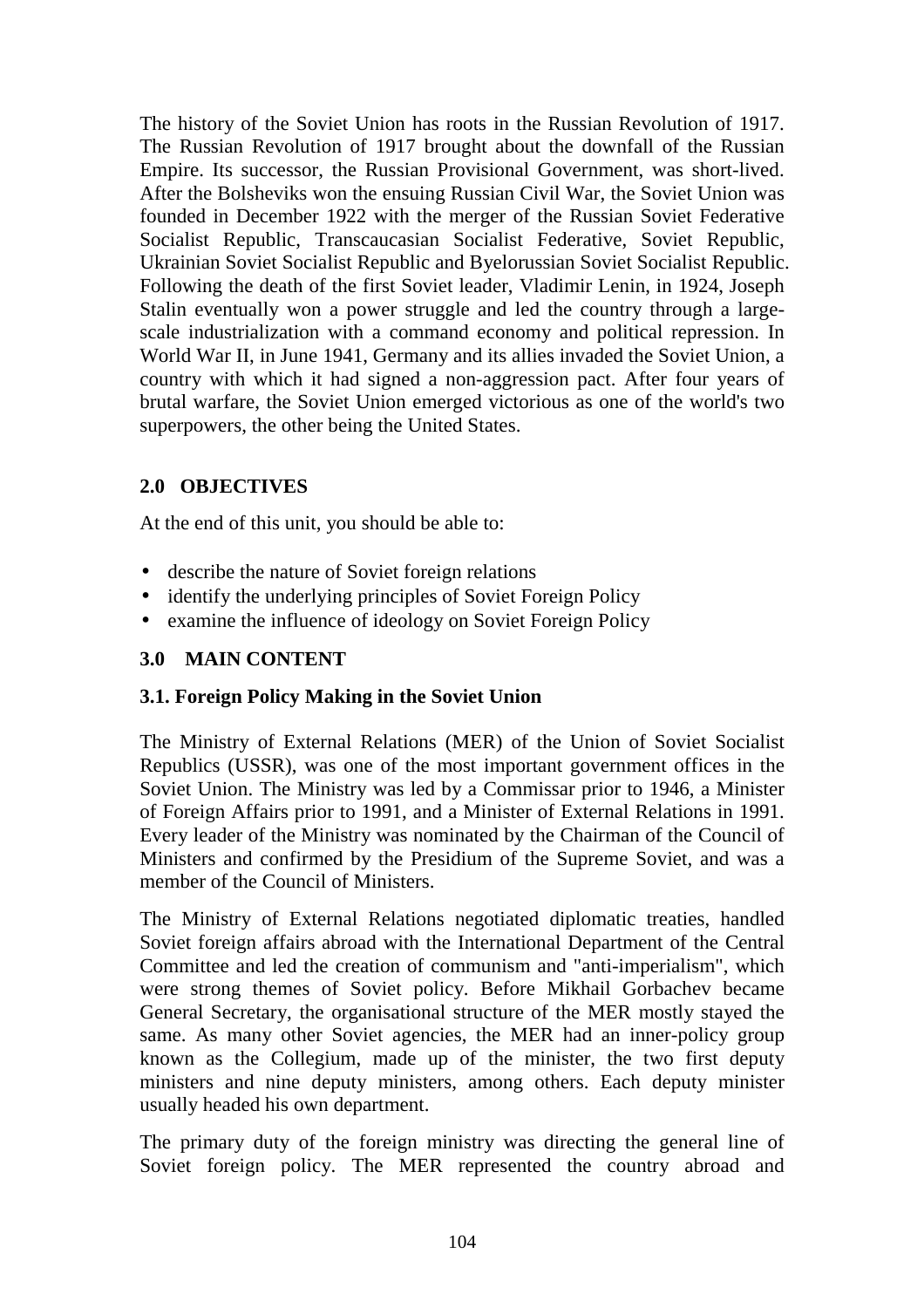participated in talks with foreign delegations on behalf of the Soviet government. It also appointed diplomatic officers, with the exception of Soviet ambassadors, who were appointed by the Council of Ministers. The MER was responsible for taking care of the USSR's economic and political interests abroad, although economic interests were also the joint responsibility of the Ministry of Foreign Trade. The State Committee of the Council of Ministers on Cultural Links with Foreign Nations and the Ministry of Culture worked jointly with the MER in regards to the protection of Soviet citizens abroad, the exercise of overall Soviet consular relations abroad and the promotion of Soviet culture abroad.

The dominant decision-making body has been the Politburo. Although the general secretary is only one of several members of the Politburo, his positions as head of the Secretariat and the Defense Council give him pre-eminence in the Politburo. Other members of the Politburo also have had major foreign policy-making responsibilities, most notably the ministers of foreign affairs and defense, the chairman of the Committee for State Security (KGB), and the chief of the CPSU's International Department. The minister of defense and the minister of foreign affairs had been full or candidate members of the Politburo intermittently since 1917. The chairman of the KGB became a candidate member of the Politburo in 1967 and has generally been a full member since then. The Chief of the International Department became a candidate member of the Politburo in 1972 but from 1986 to 1988 held only Secretariat membership. Since late 1988, he has been a candidate, then full member of the Central Committee. Even when foreign policy organizations were not directly represented on the Politburo, they were nonetheless supervised by Politburo members.

The centralization of foreign policy decision making in the Politburo and the longevity of its members (a major factor in the Politburo's lengthy institutional memory) both have contributed to the Soviet Union's ability to plan foreign policy and guide its long-term implementation with a relative singleness of purpose lacking in pluralistic political systems.

Ideology was a key component of Soviet foreign policy. While Soviet diplomacy was built on the ideas of Marxism-Leninism, even Vladimir Lenin believed that compromise was an important element in foreign diplomacy, claiming that compromise should only be used when "the new is not yet strong enough to overthrow the old". This policy was an important element in times of weakness, and therefore "certain agreements with the imperialist countries in the interest of socialism" could sometime be reached. The relationship between policy and ideology remained an active issue until the dissolution of the Soviet Union.

#### **3.2. Fundamental Goals of Soviet Union Foreign Policy**

Geopolitics has always been a fundamental element in Russian political thought. Historically, Soviet Union's core area was the Grand Duchy of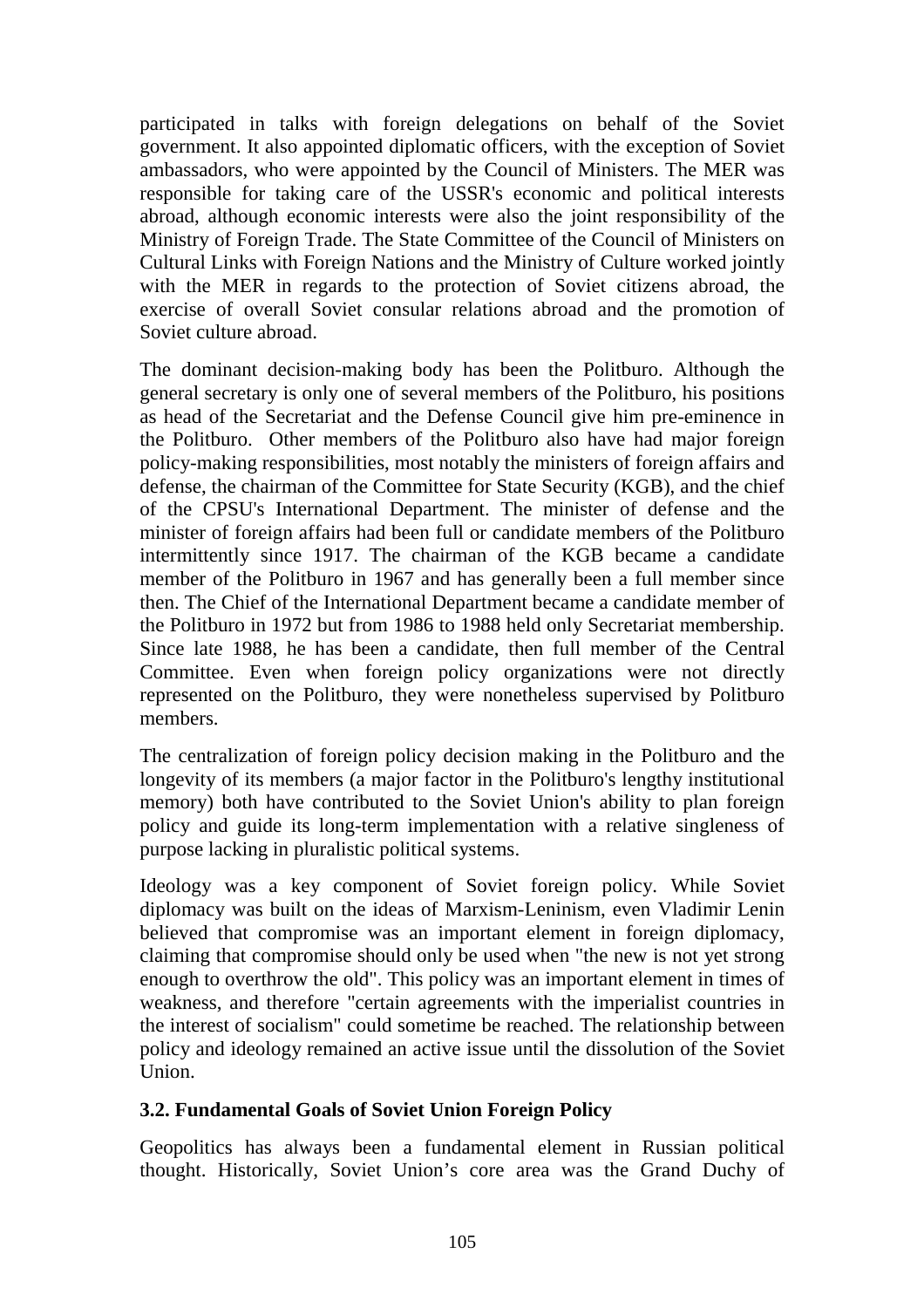Muscovy, Russia's history was one of invasion and dominance by outsiders. Russia has never had secure borders, there is no great river or desert, no huge mountain ranges to mark where Russia ends and abroad begins. Because of this, Russia has a history of expanding. As a territory was absorbed, it then became not a borderland but part of Russia, and Russia felt the need to expand to protect it. This cycle went on for about three centuries as Russia expanded to fill the void left by the collapse of the Mongol Hordes. Another perennial Russian concern was the lack of a warm water port. All her ports froze over in winter preventing trade and military excursions. Because of this need, Russia traditionally expanded to find a port that did not freeze. Both these historic concerns played a factor in the Soviet Union's expansion into Eastern Europe after WWII.

The Great October Revolution of 1917 created a new type of state—the Soviet socialist state—and thereby initiated Soviet foreign policy, which is fundamentally different from the foreign policy of other states. Guided by the principles of Soviet foreign policy established by V. I. Lenin, the Communist Party took into account specific international circumstances and established, primarily at its congresses, the basic outlines of foreign policy. The foreign policy of the workers' state sets as its goal the establishment of favourable, peaceful conditions for socialist and communist construction. As head of the Soviet state, Lenin was the first to apply, in unusually difficult international circumstances, the basic propositions of Soviet foreign policy.

After the October revolution, the confrontation between the socialist and capitalist systems was the main determinant of the international situation. The Soviet people were interested in maintaining peace throughout the world; a peaceful Soviet policy, which is inherent in the socialist system, ruled out aggression of any sort, the seizure of foreign territory, or the enslavement of peoples.

The distinguishing features of Soviet foreign policy include genuine democracy; recognition of the equality of all states, large or small, and of all races and nationalities; recognition of the rights of peoples to form independent states; and determination to struggle resolutely for peace, progress, and the freedom of peoples. Soviet foreign policy is also distinguished by a commitment to honesty and truth and an unequivocal rejection of secret diplomacy.

After the October Revolution, the principle of internationalism meant the solidarity of the Soviet working people with the working people of other countries in the mutual struggle to end the imperialist war, achieve a just, democratic peace, and preserve and strengthen the achievements of the socialist revolution. After World War II and the formation of the world socialist system, the principle of internationalism became the foundation for relations between the countries of the socialist community, as well as for relations with the working people of the capitalist countries and with the peoples of newly independent developing states that were struggling against imperialism and colonial oppression.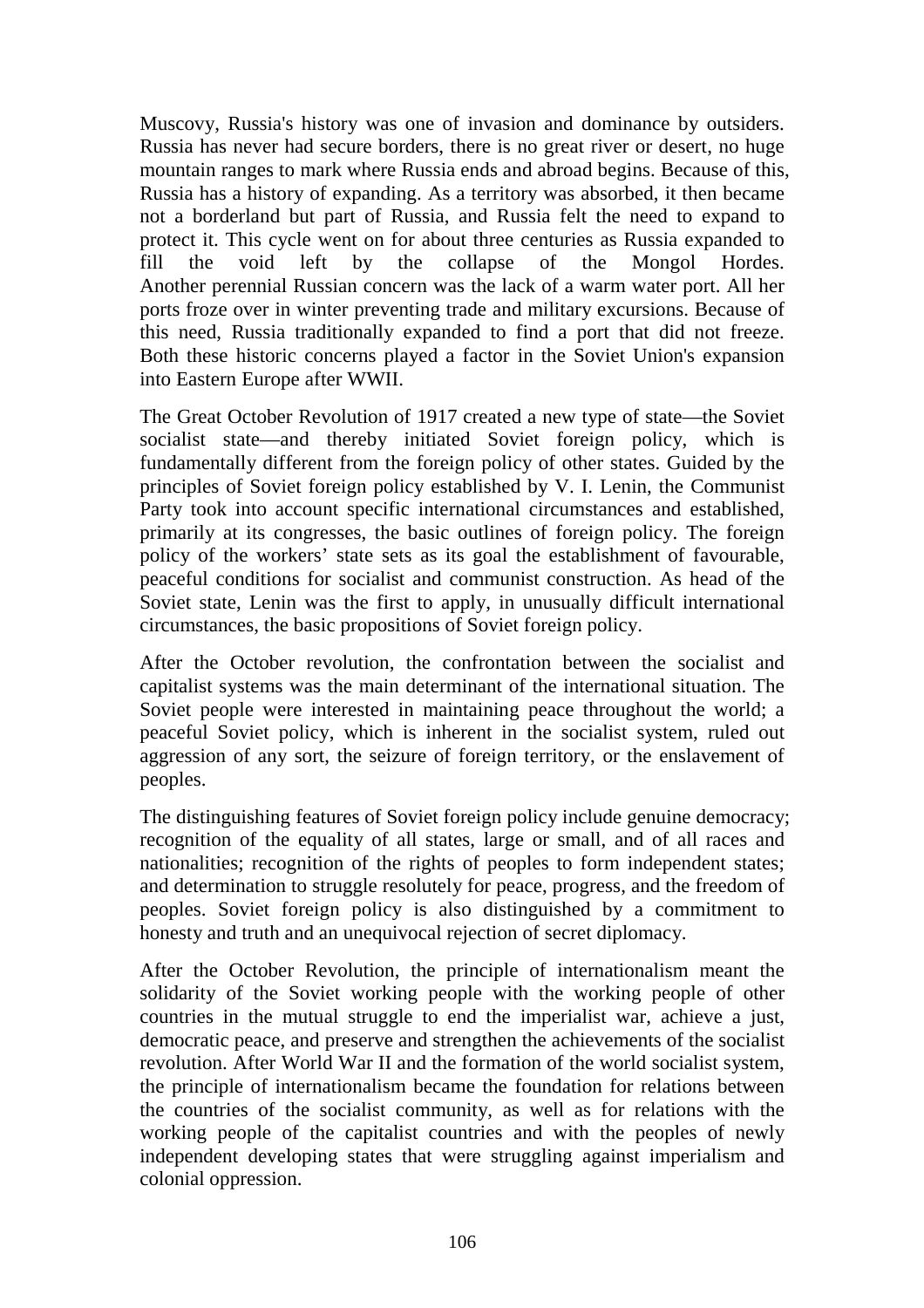Soviet Union's desire to develop mutually beneficial relations with the capitalist countries derived from the Leninist theory of socialist revolution (worked out before 1917), which held that the victory of socialism could take place initially in a few countries or even just one country; such a view presupposes a long historical period during which the coexistence of the two different socio-political systems is inevitable.

Lenin noted that peaceful coexistence means not only the absence of war but also the possibility of cooperation. Peaceful coexistence is founded on renunciation of war as a means of settling international disputes, which must be settled through negotiation; on equality, mutual understanding, and trust between states, as well as recognition of their respective interests; on noninterference in internal affairs, recognition of the right of every people to resolve independently all questions pertaining to its country, and strict observance of the sovereignty and territorial integrity of all countries; and on the development of economic and cultural cooperation on the basis of full equality and mutual benefit.

Cooperation between countries with different social systems does not mean ideological peace; on the contrary, it creates favourable conditions in the international arena for the struggle of the proletariat and all working people against capitalist oppression and for the national liberation movement of the peoples of the developing countries. The contradiction between socialism and capitalism is the primary contradiction of many decades.

One of major preoccupations for Russian diplomacy – is to create a zone of good neighbourly relations around itself, to maintain universal stability and security. The foreign policy is to secure national interests of the Russians and develop optimally favourable external conditions for its consolidation. This is not an easy question in the conditions of increasing problems and challenges, facing the world community under the pressures of globalization. Distinctive feature of the Russian foreign policy is its balanced character. This is determined by the geopolitical location of Russia as the largest Euro-Asian power, requiring an optimum correlation of efforts in all directions. Such approach predetermines the responsibility of Russia for maintenance of security in the world both on global, and regional level, presupposes development and complementation of foreign-policy activity bilaterally and multilaterally.

#### **SELF ASSESSMENT EXERCISE**

To what extent is it true to state that the principles of Soviet Union's foreign policy were hinged on geographical location and ideology?

# **4.0 CONCLUSION**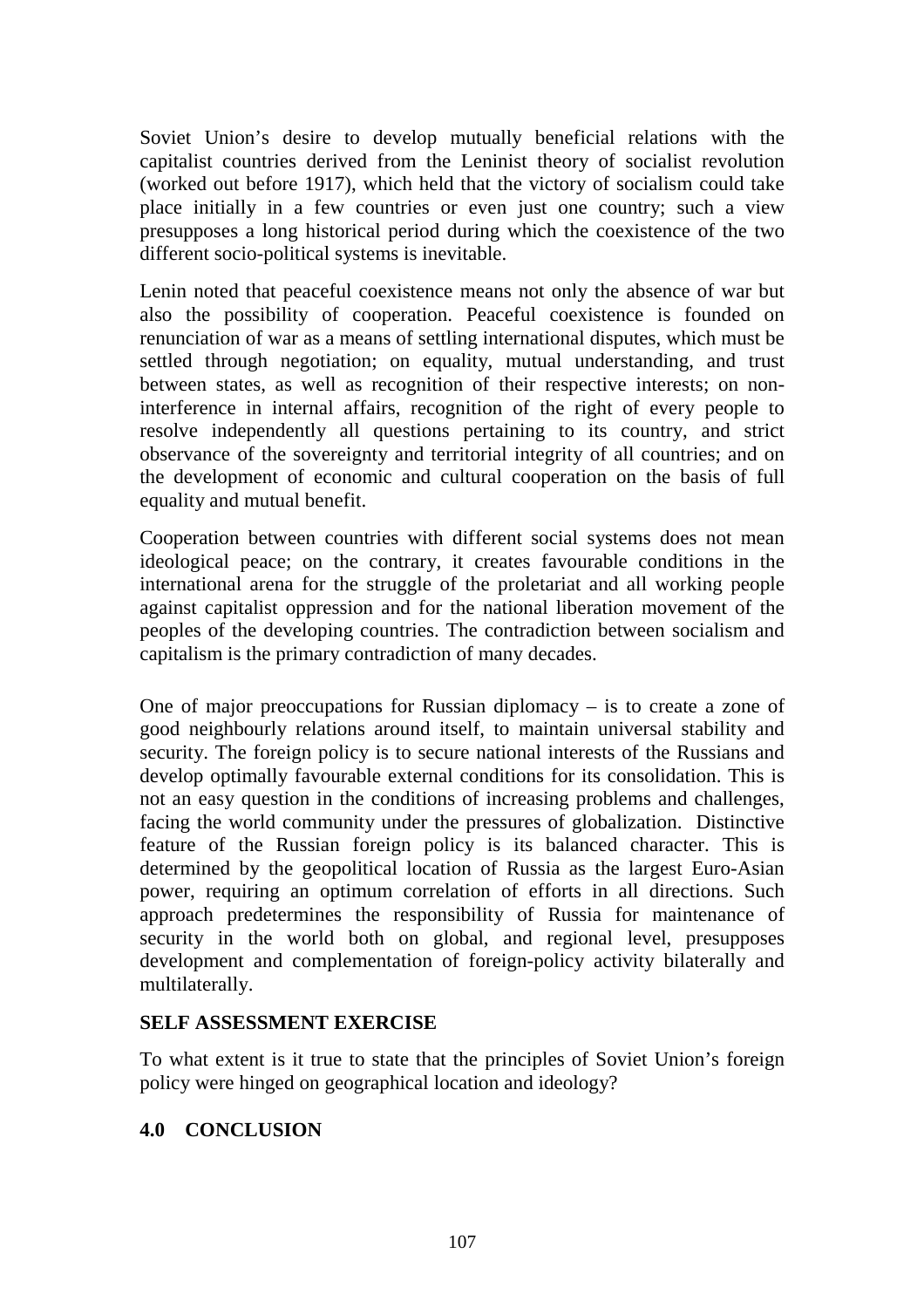The basic character of Soviet foreign policy was set forth in Vladimir Lenin's *Decree on Peace*, adopted by the Second Congress of Soviets in November 1917. It set forth the dual nature of Soviet foreign policy, which encompasses both *proletarian internationalism and peaceful coexistence.* On the one hand, proletarian internationalism refers to the common cause of the working classes of all countries in struggling to overthrow the bourgeoisie and to establish communist regimes. Peaceful coexistence, on the other hand, refers to measures to ensure relatively peaceful government-to-government relations with capitalist states.

The Soviet commitment in practice to proletarian internationalism declined since the founding of the Soviet state, although this component of ideology still had some effect on later formulation and execution of Soviet foreign policy. Although pragmatic raisons d'état undoubtedly accounted for much of more recent Soviet foreign policy, the ideology of class struggle still played a role in providing a worldview and certain loose guidelines for action in the 1980s. Marxist-Leninist ideology reinforces other characteristics of political culture that create an attitude of competition and conflict with other states.

### **5.0 SUMMARY**

This unit has examined the underlying principles as well as the structures for foreign policy making in the defunct Soviet Union. Two basic factors were the determinants of Soviet Union's foreign policy. These were geo-strategic considerations and ideological factors. Geo-strategic considerations influenced the continuous expansion to secure access to sea for trade while ideological considerations underpinned the principle of peaceful co-existence and proletarian international. Soviet foreign policy also aimed to enhance national security and maintain hegemony over Eastern Europe. The Soviet Union maintained its dominance over the Warsaw Pact through crushing the 1956 Hungarian Revolution, suppressing the Prague Spring in Czechoslovakia in 1968, and supporting the suppression of the Solidarity movement in Poland in the early 1980s. The Soviet Union opposed the United States in a number of proxy conflicts all over the world, including Korean War and Vietnam War.

### **6.0 TUTOR MARKED ASSIGNMENT**

How relevant are the fundamental principles of Soviet Union's foreign policy to contemporary Russian Foreign Policy?

# **7.0 REFERENCES/FURTHER READING**

Brown, Archie, et al., eds. (1982). *The Cambridge Encyclopedia of Russia and the Soviet Union.* Cambridge, UK: Cambridge University Press.

Cohen, Stephen F. (1985). *Rethinking the Soviet Experience: Politics and History since 1917*. New York: Oxford University Press.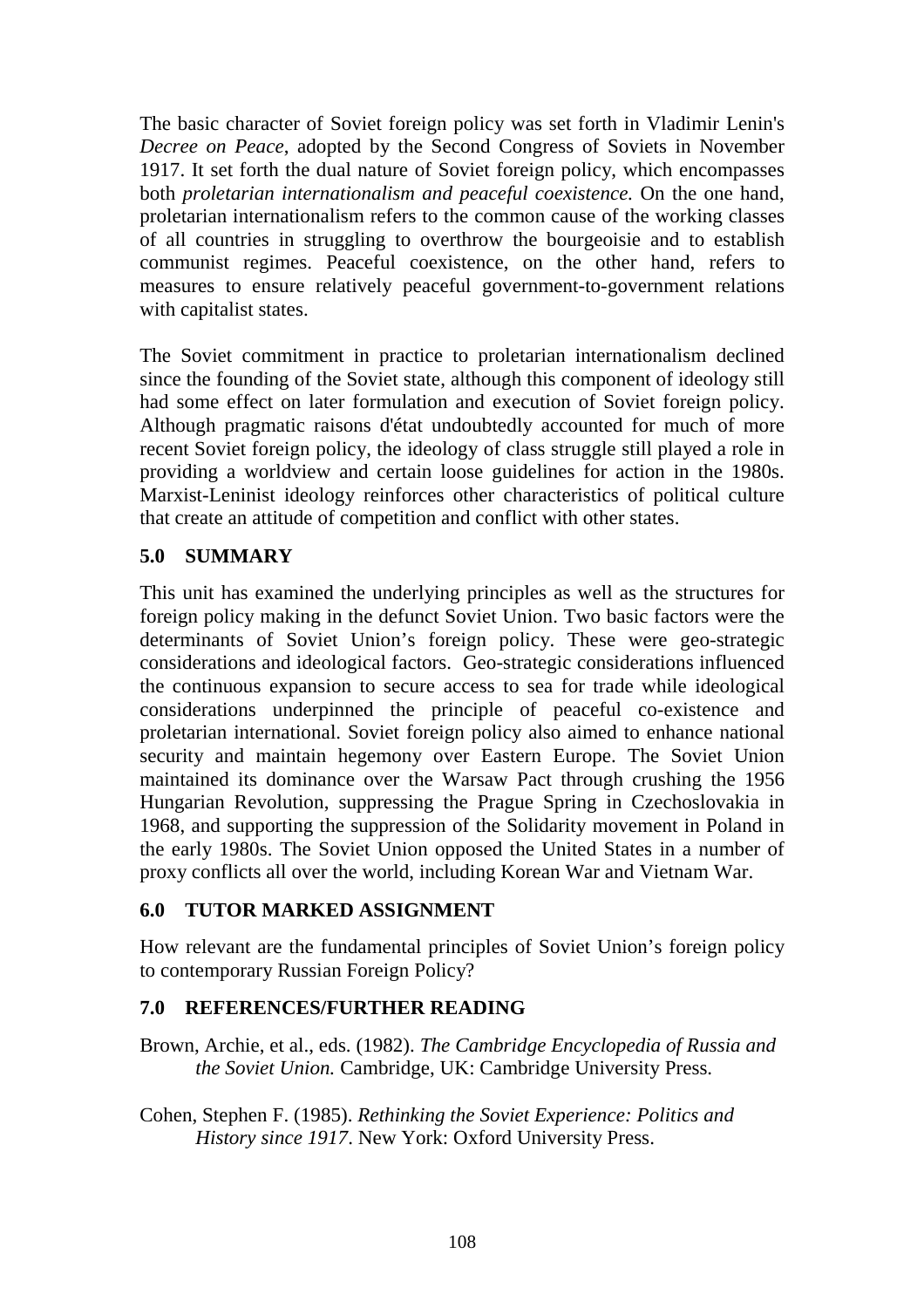- Fitzpatrick, Sheila. (1982). *The Russian Revolution*. New York: Oxford University Press.
- Gilbert, Martin (2002). *The Routledge Atlas of Russian History.* London: Routledge.
- Goldman, Minton. (1986). *The Soviet Union and Eastern Europe.* Connecticut: Global Studies, Dushkin Publishing Group, Inc.
- Grant, Ted. (1997). *Russia, from Revolution to Counter-Revolution*, London, Well Red Publications.
- Gregory, Paul R. & Robert C. Stuart. (2001). *Russian and Soviet Economic Performance and Structure* (7<sup>th</sup> edn.). Addison-Wesley
- Howe, G. Melvyn: *The Soviet Union: A Geographical Survey* 2nd. edn. (Estover, UK: MacDonald and Evans, 1983).

#### **UNIT 2: SOVIET UNION FOREIGN POLICY IN HISTORICAL PERSPECIVES**

#### **CONTENTS**

- 1.0Introduction
- 2.0 Objectives
- 3.0 Main Content
	- 3.1. Soviet Union Foreign Policy before World War 11
	- 3.2 Soviet Union Foreign Policy after World War 11
	- 3.3 Russian Foreign Policy in the post Cold War Order
- 4.0 Conclusion
- 5.0 Summary
- 6.0 Tutor Marked Assignment
- 7.0 References/Further Readings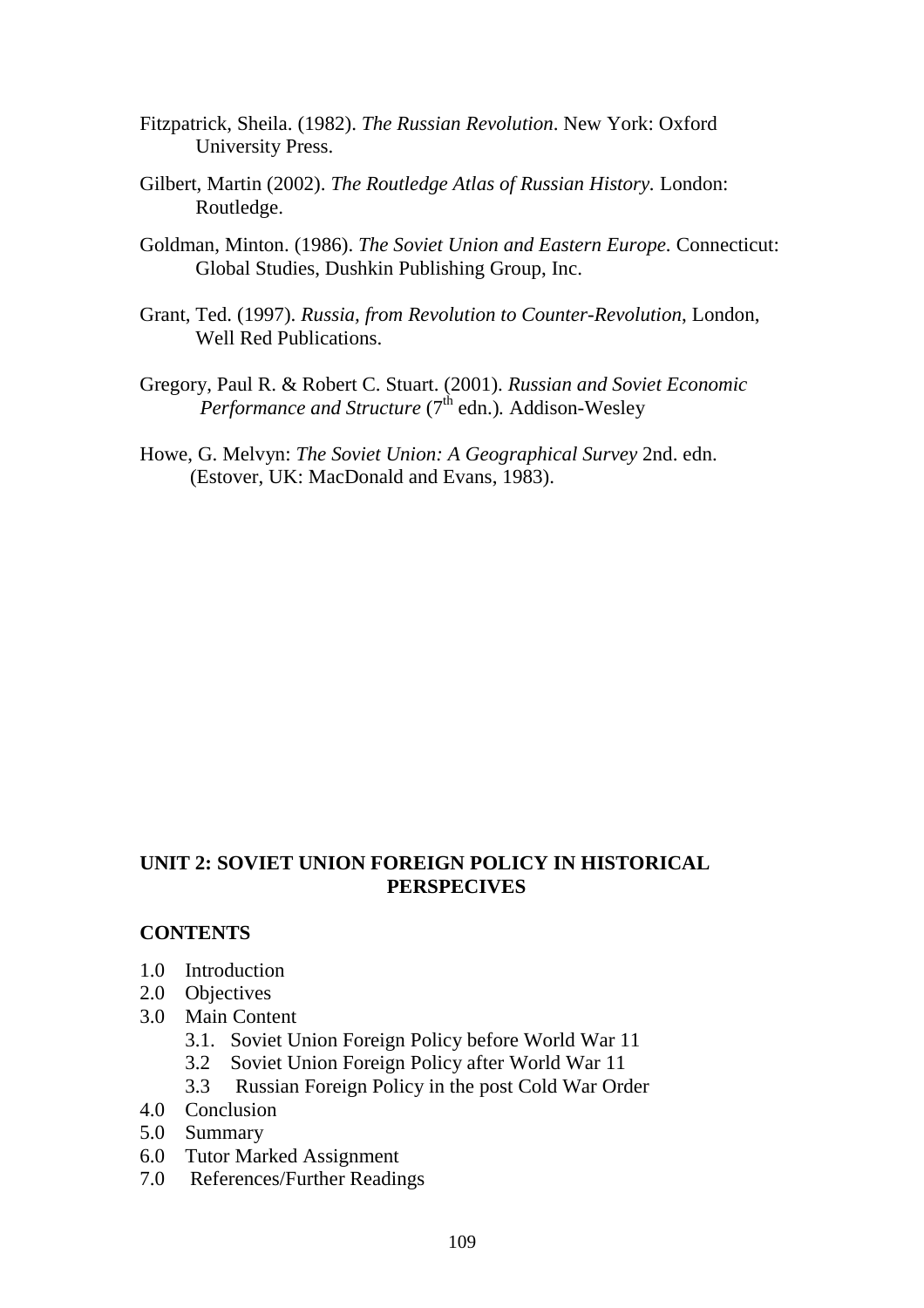### **1.0 INTRODUCTION**

The previous unit has examined the general underlying principles of Soviet Union's foreign policies as well as structures for making foreign policy in the Soviet Union. This unit will examine how these principles were applied to Soviet Union foreign policy in specific periods. It is important to note that at inception, Soviet Union was considered a pariah by most governments because of its communism, and as such was denied diplomatic recognition by most states. Less than a quarter century later, the Soviet Union not only had official relations with the majority of the nations of the world, but had actually progressed to the role of a superpower. After the dissolution of the Soviet Union in 1991, Russia claimed to be the legal successor to the Soviet Union on the international stage despite its loss of superpower status. Russian foreign policy repudiated Marxism-Leninism as a guide to action, soliciting Western support for capitalist reforms in post-Soviet Russia

### **2.0 OBJECTIVES**

At the end of this unit, you should be able to:

- describe the nature of Soviet foreign relations
- examine the historical developments of Soviet foreign policy
- account for Russian foreign policy after the dissolution of Soviet Union.

### **3.0 MAIN CONTENT**

### **3.1. Soviet Union Foreign Policy before World War 11**

Vladimir Lenin and the Bolsheviks, once in power, believed their October Revolution would ignite the world's socialists and lead to a "World evolution." Lenin set up the Communist International (Comintern) to export revolution to the rest of Europe and Asia. Indeed, Lenin set out to "liberate" all of Asia from imperialist and capitalist control. Lenin and the Bolsheviks advocated world revolution through workers' "internal revolutions" within their own nations, but they had never advocated its spread by intra-national warfare, such as invasion by Red Army troops from a neighboring socialist nation into a capitalist one. Indeed, short of such "internal revolutions" by workers themselves, Lenin had talked about "peaceful cohabitation" with capitalist countries.

The first priority for Soviet foreign policy was Europe and Lenin was most disappointed when, following the October Revolution, a similar revolution did not break out in Germany as he had expected and hoped for, forcing him to sign the *Treaty of Brest-Litovsk* in March 1918 to take Russia out of the First World War. Afterwards, a new policy emerged of both seeking pragmatic cooperation with the Western powers when it suited Soviet interests while at the same time trying to promote a Communist revolution whenever possible.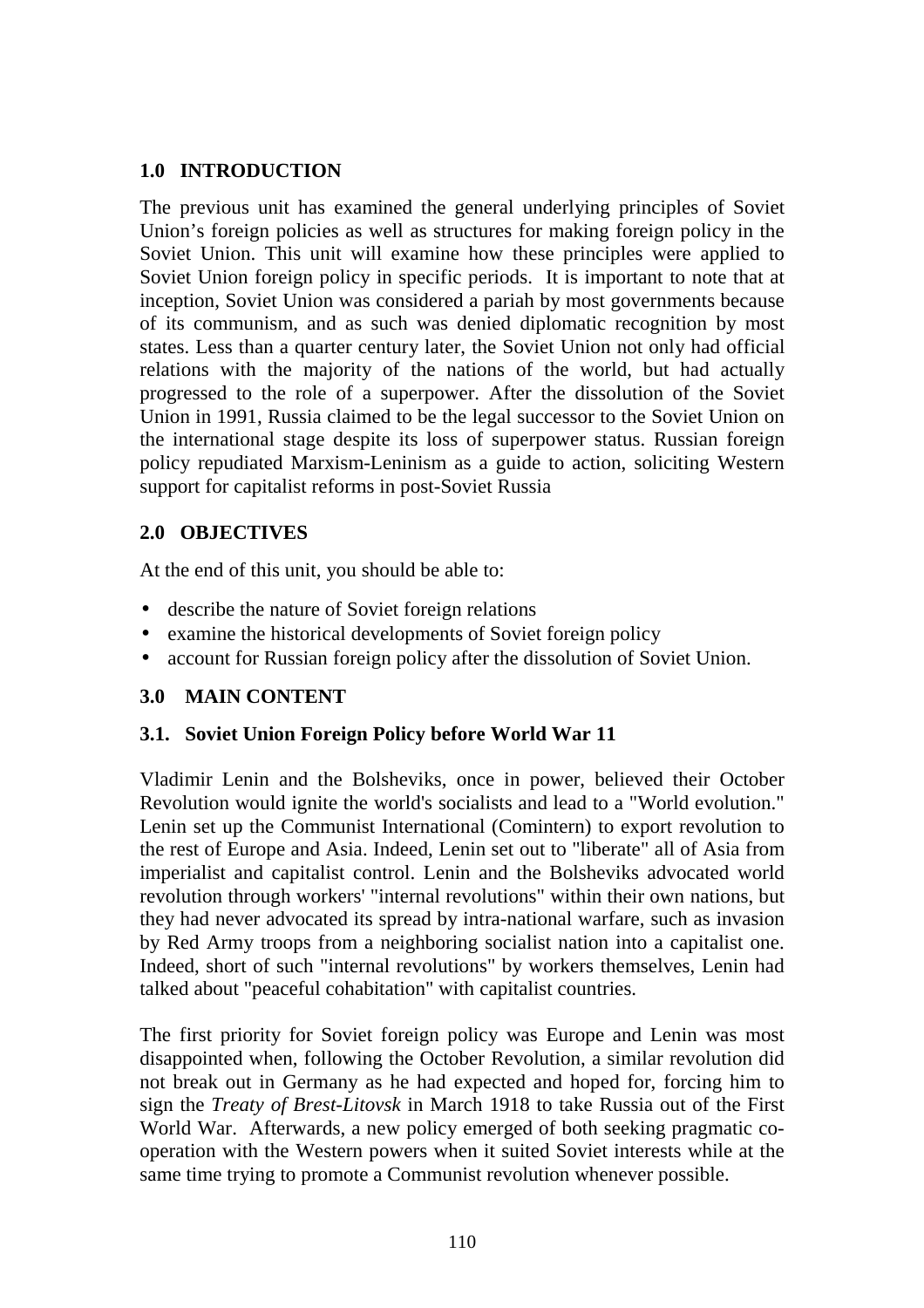As Europe's revolutions were crushed and revolutionary zeal dwindled, the Bolsheviks shifted their ideological focus from the World Revolution and building socialism around the globe to building socialism inside the Soviet Union, while keeping some of the rhetoric and operations of the Comintern continuing. In the mid-1920s, a policy of peaceful co-existence began to emerge, with Soviet diplomats attempting to end the country's isolation, and concluding bi-lateral arrangements with 'capitalist' governments. Agreement was reached with German, Europe's other 'pariah' of the day, in the Treaty of Rapallo in 1922.

There were, however, still those in the Soviet government, most notably Leon Trotsky, who argued for the continuation of the revolutionary process, in terms of his theory of permanent revolution. After Lenin's death in 1924 Trotsky and the internationalists were opposed by Joseph Stalin and Nikolai Bukharin, who developed the notion of *Socialism in One Country*. The foreign policy counterpart of *Socialism in One Country* was that of the United Front, with foreign Communists urged to enter into alliances with reformist left-wing parties and national liberation movements of all kinds. The high point of this strategy was the partnership between the Chinese Communist Party and the nationalist Kuomintang, a policy favoured by Stalin in particular, and a source of bitter dispute between him and Trotsky. The Popular Front policy in China effectively crashed to ruin in 1927, when Chiang Kai-shek massacred the native Communists and expelled all of his Soviet advisors, notably Mikhail Borodin.

Hand-in-hand with the promotion of Popular Fronts, Maxim Litvinov, and Commissar for Foreign Affairs between 1930 and 1939, aimed at closer alliances with western governments, and placed ever greater emphasis on collective security. The new policy led to the Soviet Union joining the League of Nations in 1934, and the subsequent conclusion of alliances with France and Czechoslovakia. In the League the Soviets were active in demanding action against imperialist aggression, a particular danger to them after the Japanese invasion of Manchuria, which eventually resulted in the Soviet-Japanese Battle of Khalkhin Gol.

But against the rise of militant fascism the League was unlikely to accomplish very much. Litvinov and others in the Commissariat for Foreign Affairs continued to conduct quiet diplomatic initiatives with Germany, even as the USSR took a stand in trying to preserve the Second Spanish Republic, and its Popular Front government, from the Fascist rebellion of 1936. The Munich Agreement of 1938, the first stage in the dismemberment of Czechoslovakia, gave rise to Soviet fears that they were likely to be abandoned in a possible war with Germany. In the face of continually dragging and seemingly hopeless negotiations with Great Britain and France, a new cynicism and hardness entered Soviet foreign relations when Litvinov was replaced by Vyacheslav Molotov in May 1939. The Soviets no longer sought collective but individual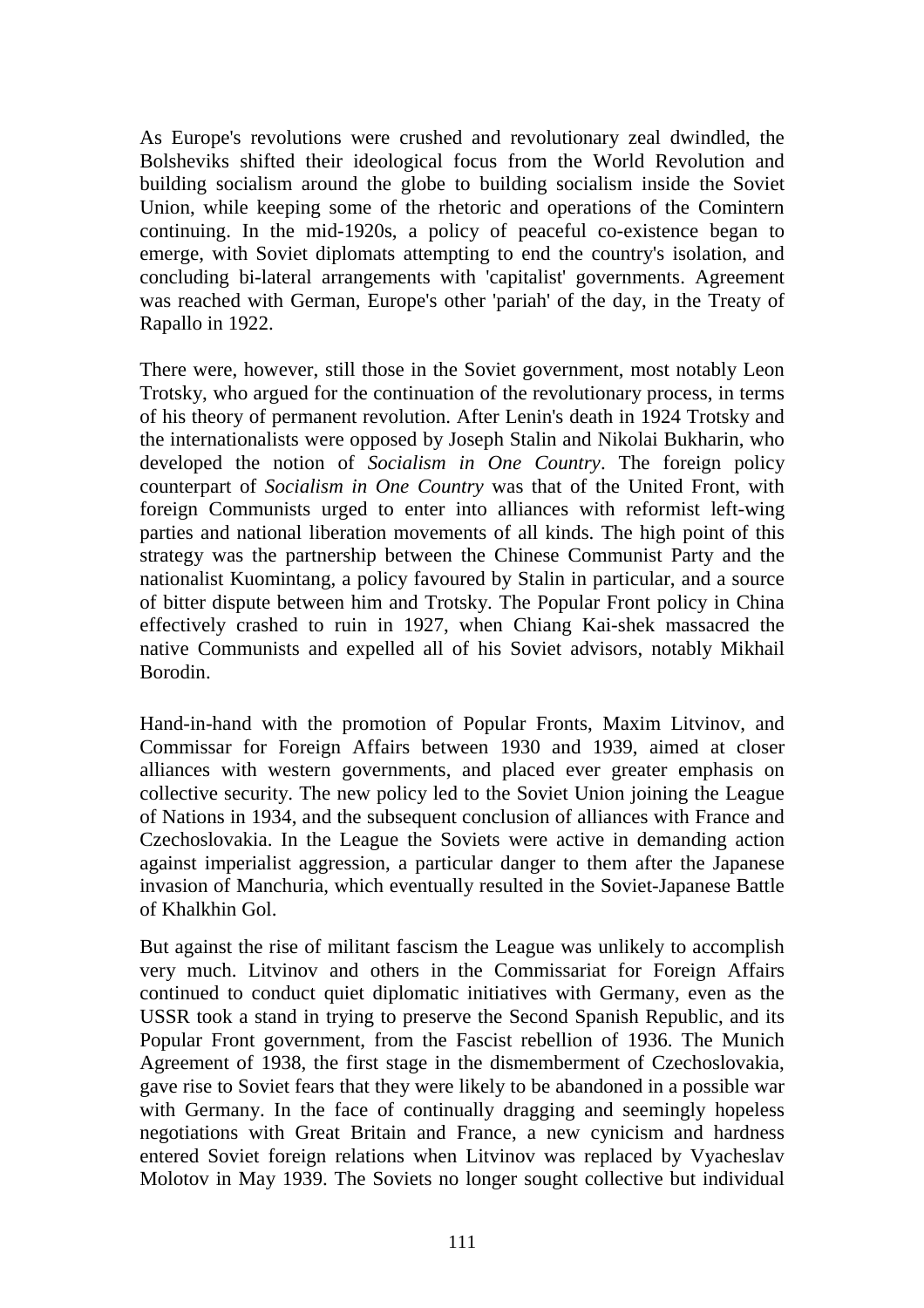security, and the Pact with Hitler was signed, giving Soviets protection from the most aggressive European power and increasing Soviet sphere of influence.

### **3.2 Soviet Union Foreign Policy after World War 11**

The Soviet Union emerged from World War II as one of the two major world powers, a position maintained for four decades through its hegemony in Eastern Europe (see Eastern Bloc), military strength, aid to developing countries and scientific research especially into space technology and weaponry. The Union's effort to extend its influence or control over many states and peoples resulted in the formation of a world socialist system of states. Established in 1949 as an economic bloc of communist countries led by Moscow, the Council for Mutual Economic Assistance (COMECON) served as a framework for cooperation among the planned economies of the Soviet Union, its allies in Eastern Europe and, later, Soviet allies in the Third World. The military counterpart to the Comecon was the Warsaw Pact.

In the 1970s, the Soviet Union achieved rough nuclear parity with the United States, and surpassed it by the end of that decade with the deployment of the SS-18 missile. It perceived its own involvement as essential to the solution of any major international problem. Meanwhile, the Cold War gave way to *Détente* and a more complicated pattern of international relations in which the world was no longer clearly split into two clearly opposed blocs. Less powerful countries had more room to assert their independence, and the two superpowers were partially able to recognize their common interest in trying to check the further spread and proliferation of nuclear weapons.

The final round of the Soviet Union's collapse took place following the Ukrainian popular referendum on December 1, 1991, wherein 90% of voters opted for independence. The leaders of the three principal Slavic republics (the Russian, Ukrainian and Byelorussian SSRs) agreed to meet for a discussion of possible forms of relationship, alternative to Gorbachev's struggle for a union. On December 8, 1991, the leaders of the Russian, Ukrainian, and Byelorussian Republics met in Belavezhskaya Pushcha and signed the Belavezha Accords declaring the Soviet Union dissolved and replacing it with the Commonwealth of Independent States (CIS).

# **3.3 Russian Foreign Policy in the post Cold War Order**

The process of search by Russia of its place and role in international affairs, in the relations with external world was complex and difficult. The illusions and errors of the early 1990-s, probably, were unavoidable. Great geopolitical, social and economic changes have been taking place inside Russia and around. The world and its perception were changing very rapidly indeed, and not only Russia needed hard efforts to correctly understand the main and latent trends of developing events.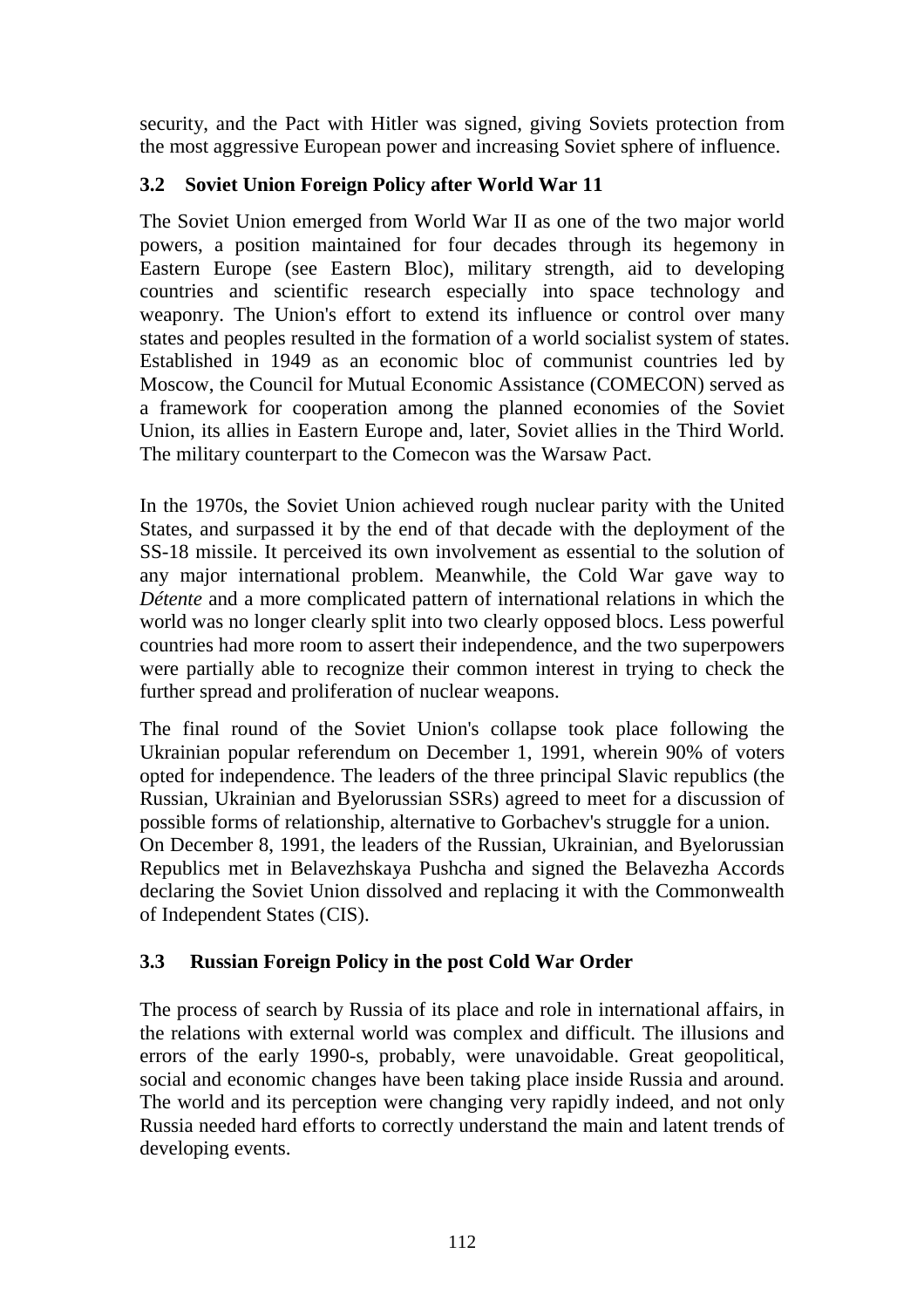The paramount priority of Russia after the collapse of Soviet Union is the protection of interests of individual, society and state. Thus the main efforts are directed on maintenance of reliable security of the country, preservation and strengthening of its sovereignty and territorial integrity, strong and respectful positions in world community, which in optimally respond to interests of Russian Federation as a great power, as one of the contemporary world influential centres and which are necessary for growth of its political, economic, intellectual and spiritual potential.

Russia aspires to achieve formation of multi-polar system of the international relations, realistically reflecting multi-diversity of the modern world, having such a variety of its interests. The world order in 21st century, for Russia, should be based on mechanisms of collective key problems decision-making, on priority of law and on broad democratization of international relations. Russia is striving to play an active role in such democratization of international relations, to develop partnership and search of mutually acceptable solutions, even for the most complex problems.

One of major preoccupations for Russian diplomacy – is to create a zone of good neighbourly relations around of our country, to maintain universal stability and security. The foreign policy is called to secure national interests of the Russians and develop optimally favourable external conditions for expanding our country consolidation. This is not an easy question in the conditions of increasing problems and challenges, facing the world community under the pressures of globalization.

The national interests of Russia are defined as "set of the balanced interests of personality, society and state in economic, internal policy, social, international, information, military, border-guard, ecological and other spheres. They are of a long-term character and determine the basic purposes, strategic and current problems of internal and external state policy. The interests of multinational Russia are directly connected to such tendencies, as globalization of world economy, increasing role of international institutes and mechanisms in global economics and politics. Comprehensive and equal participation in development of main principles of operation of world financial and economic system under contemporary situation fully corresponds to the interests of Russia. Besides the development of regional and sub-regional integration in Europe, Asia-Pacific region, Africa and Latin America becomes an important factor too. Russia can not ignore political-military rivalry of the regional powers, growth of separatism, ethno-national and religious extremism.

Vladimir Putin became Russia's president on Dec 1991. He has pursued a policy by which Russia becomes strong and independent. He has frequently criticized US dominance and hegemony. He has called the US dominance characterized by unrestrained use of force. He has also proposed a fair and democratic world where every nation is secure and prosperous. Under Putin, Russia has been at the same time pursuing positive and constructive relations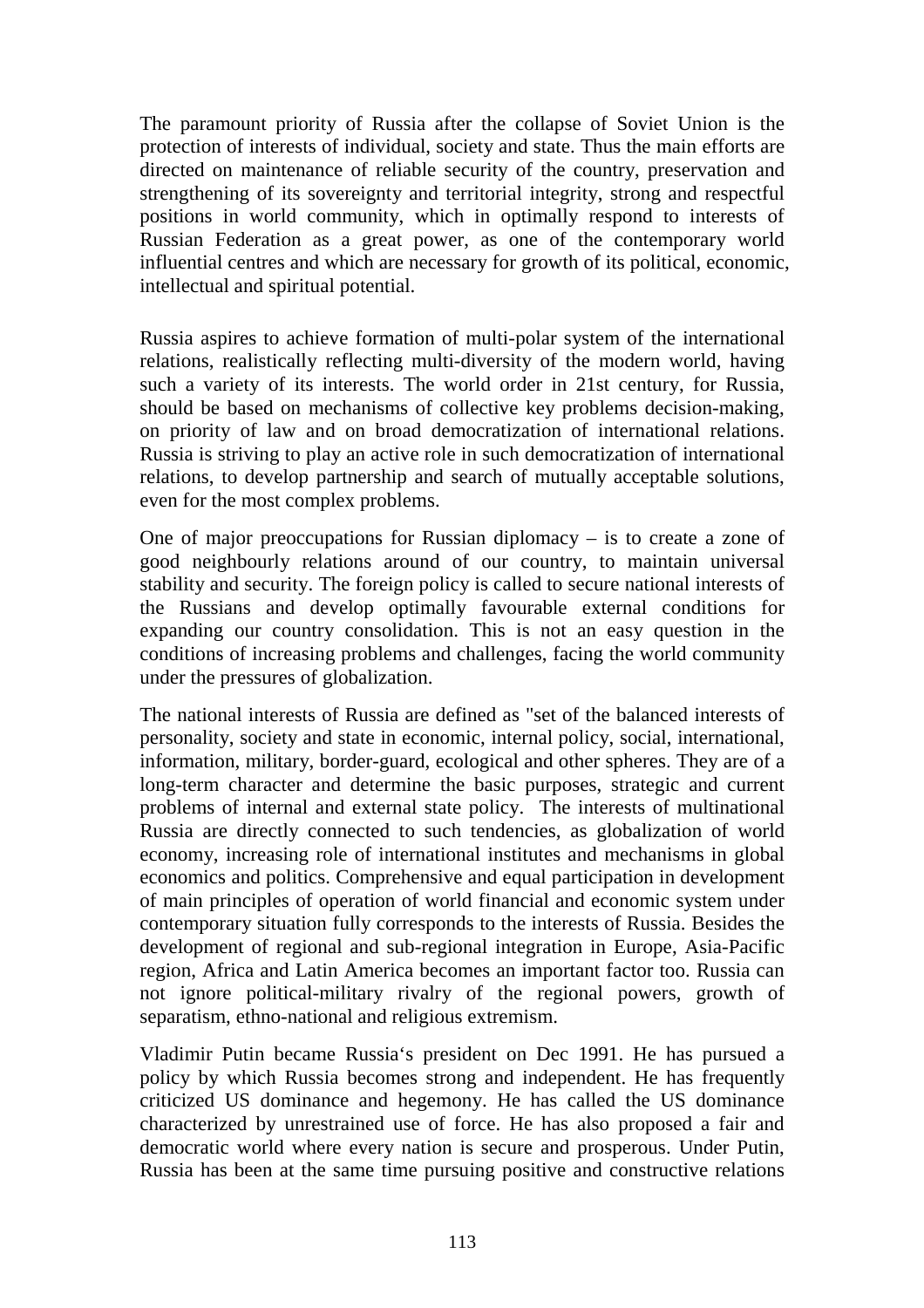with the US and Europe. Russia became a full fledged member of the G8. Russia has also sought to increase its influence in ex Soviet client states like Cuba and Syria

Foreign policy in the post-Soviet space is being increasingly split into a Western and a Central Asian policy, which are quite separate and, therefore, more realistic. There is the restoration of lost positions in traditional zones of influence (Vietnam, the Middle East, India, and China) and development of ties with new partners (Latin American countries). In the 1990s, Russia's foreign policy lost its global reach. Partner relations established in the Soviet era were broken and foreign trade shrank, while pro-market reforms in Russia put trade in the hands of private business, for the first time in decades. The Russian authorities in the 1990s did not have a clearly defined view of economic and political goals in different parts of the world. The situation changed under Putin, with state-controlled and private businesses establishing ties in nearly all countries, supported by a special policy of promoting their interests.

#### **SELF ASSESSMENT EXERCISE**

Critically examine the changing trends of Soviet Union Foreign Policy from the period of revolution to the end of the Second War.

### **4.0 CONCLUSION**

Russia regained its status as a leading world power with the election of Vladimir Putin as President in 1999, in the immediate post Cold War Order. Economic revival and stable economic growth have increased Russia's international prestige. Its views now carry far more weight in the international arena than they did in the 1990s, when Moscow's opinion on international crises was generally ignored. This goal has been achieved without a substantial increase in nuclear or other capacities. Russia's increased importance as an exporter of oil and gas also played a role, along with the inclusion of Russia in the group of the most rapidly developing emerging economies (the BRIC, comprising Brazil, Russia, India and China). One more important factor was the rehabilitation of the "sick man of Europe," which many people did not expect to see. A nation's well-being is a key element of its coexistence with other nations and a crucial goal of its foreign policy. Today all Russians, whether at home or abroad, from ambassadors to tourists, feel that they are citizens of a large, strong, growing and respected state.

### **5.0 SUMMARY**

This unit has examined the changing trends of Soviet Union Foreign Policy from the inception of the Bolsheviks revolution to the post Cold War Order. The principles underlying the Soviet Union Foreign Policy has significantly changed from the principle of *proletarian internationalism* that underpinned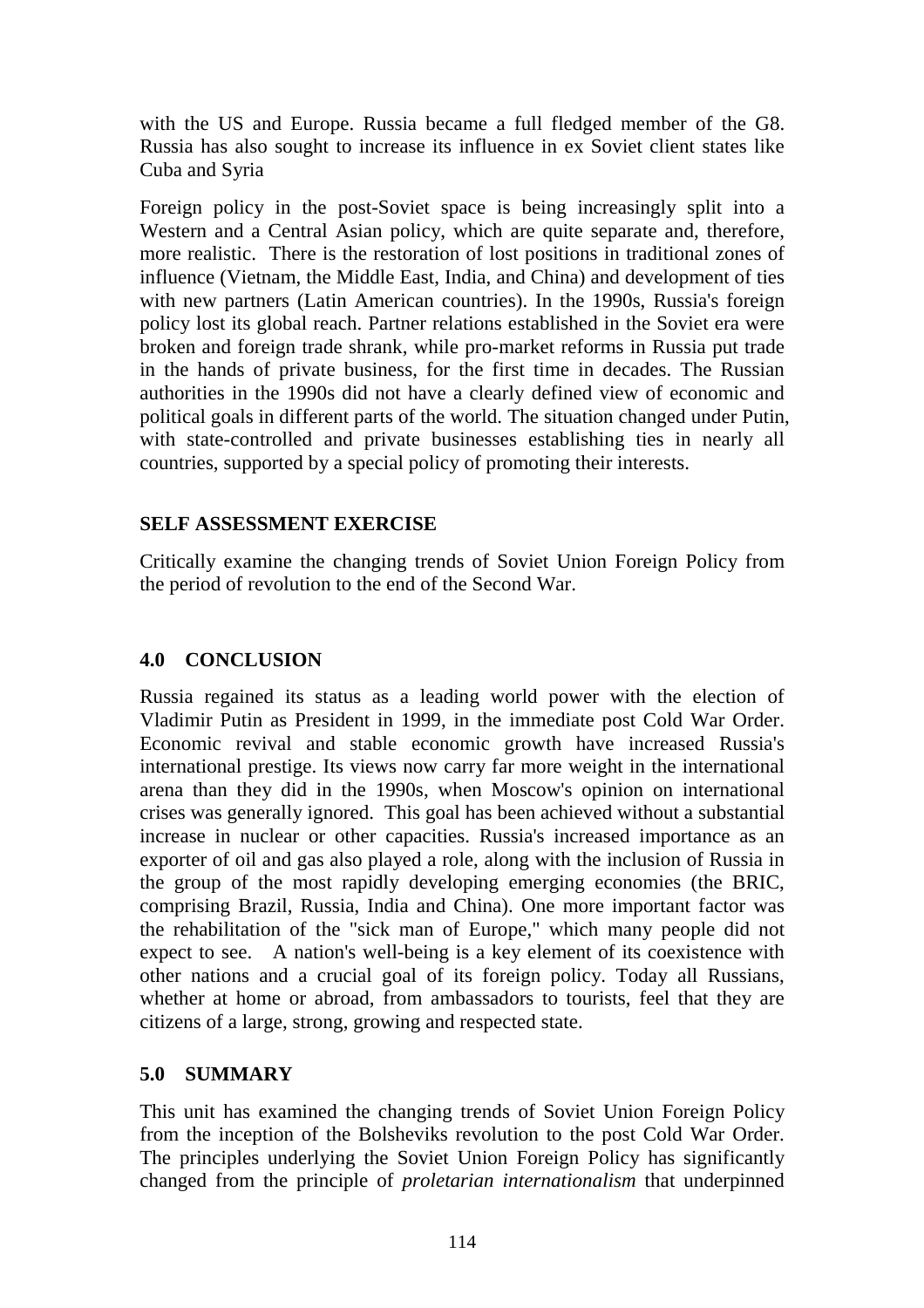the post revolution foreign policy to a more peaceful co-existence with the capitalist states. While the Cold War witnessed conflicts and tensions in the relationship between the Soviet Union and the Western powers, mutual peaceful co-existence was attained toward the end of the cold war. The collapse of the Soviet Union has seen the resurgence of Russia as a dominant and respectable power with assertive foreign policy that focussed on the preservation of Russian security and national interest as a cardinal point of Vladimir Putin's foreign policy.

#### **6.0 TUTOR MARKED ASSIGNMENT**

.

Examine the fundamental changes brought into the Soviet Union Foreign Policy in the post Cold War Order

#### **7.0 REFERENCES/FURTHER READINGS**

- Armstrong, John A. (1961). *The Politics of Totalitarianism: The Communist Party of the Soviet Union from 1934 to the Present.* New York: Random House.
- Gromyko, Andrei (1989). *Memoirs*. Doubleday Publishers
- Hoffmann, P., Erik, Laird, Robin Frederick (1984). *The Soviet Polity in the Modern Era*. Transaction Publishers.
- Joseph Marie Feldbrugge, Ferdinand (1993). *Russian Law: The End of the Soviet System and the Role of Law*. Martinus Nijhoff Publishers
- Katz, Zev, ed. (1975). *Handbook of Major Soviet Nationalities.* New York: Free Press.
- Moore, Jr., Barrington. (1950). *Soviet politics: the dilemma of power.* Cambridge, MA: Harvard University Press.
- Richard Felix (1991). *Foreign policies of the Soviet Union*. Hoover Press.
- *Great Russian Encyclopedia*. (2005). "The Soviet Polity in the Modern Era". Russia: Bol'shaya Rossiyskaya Enciklopediya Publisher.
- White, Stephen; J. Gill, Graeme; Slider, Darrell (1993). *The Politics of Transition: Shaping a post-Soviet Future*. Cambridge University Press.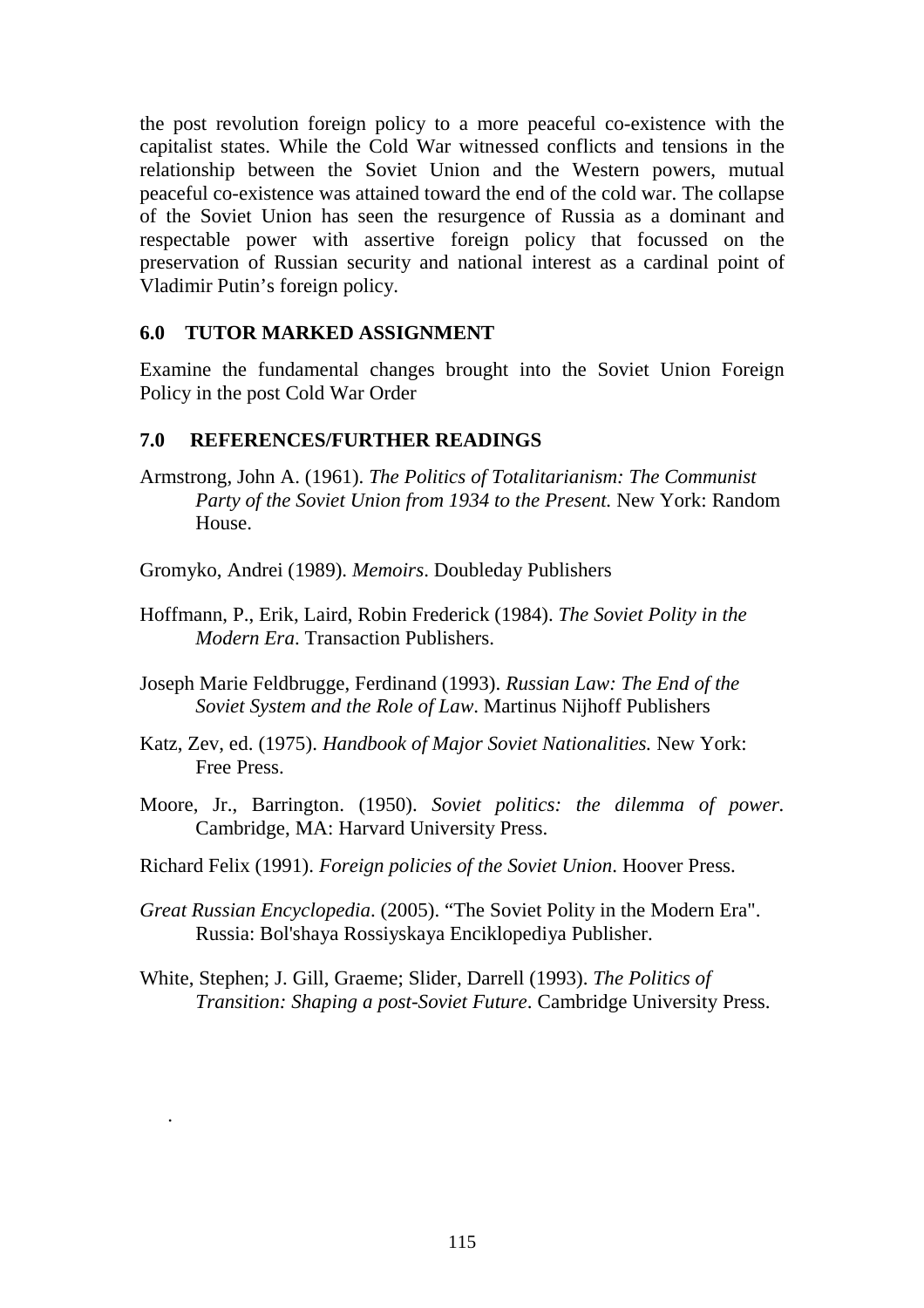### **UNIT 3: FUNDAMENTAL PRINCIPLES OF CHINESE FOREIGN POLICY**

### **CONTENTS**

- 1.0Introduction
- 2.0 Objectives
- 3.0 Main Content
	- 3.1. Fundamental Principles of Chinese Foreign Policy
	- 3.2. China's Foreign Policy in Historical Perspectives
- 4.0 Conclusion
- 5.0 Summary
- 6.0 Tutor Marked Assignment
- 7.0 References/Further Reading

### **1.0 INTRODUCTION**

Since its establishment, the People's Republic of China has worked vigorously to win international support for its position that it is the sole legitimate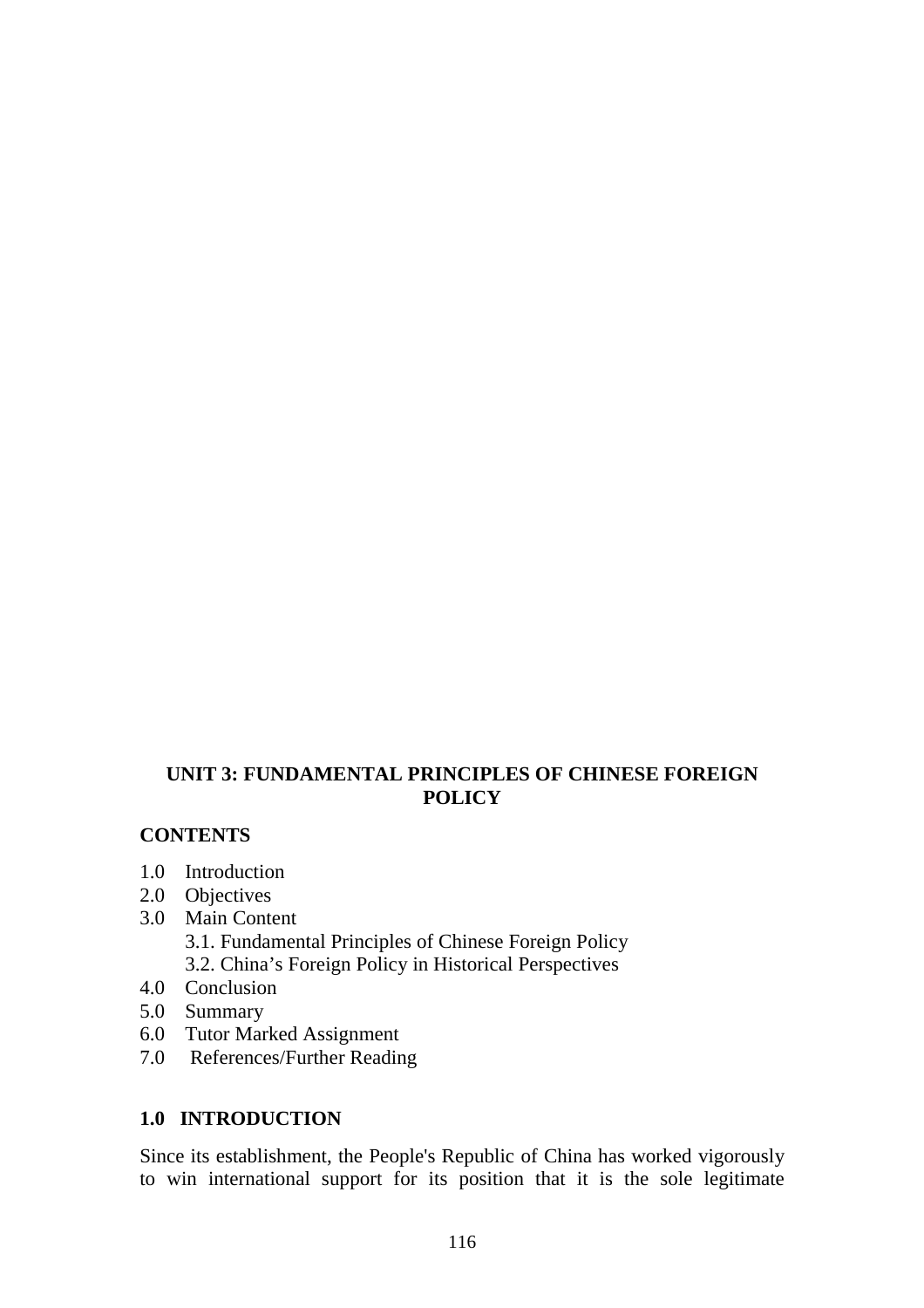government of all China, including Hong Kong, Macau , and Taiwan . Until the early 1970s, the Republic of China government in Taipei was recognized diplomatically by most world powers and the UN. After the Beijing government assumed the China seat in the United Nations in 1971 (and the ROC government was expelled) and became increasingly more significant as a global player, most nations switched diplomatic relations from the Republic of China to the People's Republic of China. Japan established diplomatic relations with China in 1972, following the Joint Communique of the Government of Japan and the Government of the People's Republic of China, and the United States did so in 1979. The number of countries that have established diplomatic relations with Beijing has risen to 171, while 23 maintain diplomatic relations with the Republic of China (or Taiwan).

After its founding, China's foreign policy initially focused on its solidarity with the Soviet Union, the Eastern Bloc nations, and other communist countries, sealed with, among other agreements, the China-Soviet Treaty of Friendship, Alliance, and Mutual Assistance signed in 1950 to oppose China's chief antagonists, the West and in particular the United States. The 1950–53 Korean War waged by China and its North Korea ally against the United States, South Korea, and United Nations (UN) forces has long been a reason for bitter feelings. After the conclusion of the Korean War, China sought to balance its identification as a member of the Soviet bloc by establishing friendly relations with Pakistan and other Third World countries, particularly in Southeast Asia.

China's foreign policy and strategic thinking is highly influential. China officially states it "unswervingly pursues an independent foreign policy of peace".The fundamental goals of this policy are to preserve China's independence, sovereignty and territorial integrity, create a favorable international environment for China's reform and opening up and modernization construction, maintain world peace and propel common development.". An example of a foreign policy decision guided by China's "sovereignty and territorial integrity" is its not engaging in diplomatic relations with any country that recognizes the Republic of China.

### **2.0 OBJECTIVES**

At the end of this unit, you should be able to:

- describe the nature of Chinese foreign relations
- identify the fundamental principles of Chinese Foreign Policy
- examine the historical developments of China's foreign policy

### **3.0 MAIN CONTENT**

#### **3.1. Fundamental Principles of Chinese Foreign Policy**

The Common Program of the Chinese People's Political Consultative Conference (CPPCC) served as a provisional constitution after it was adopted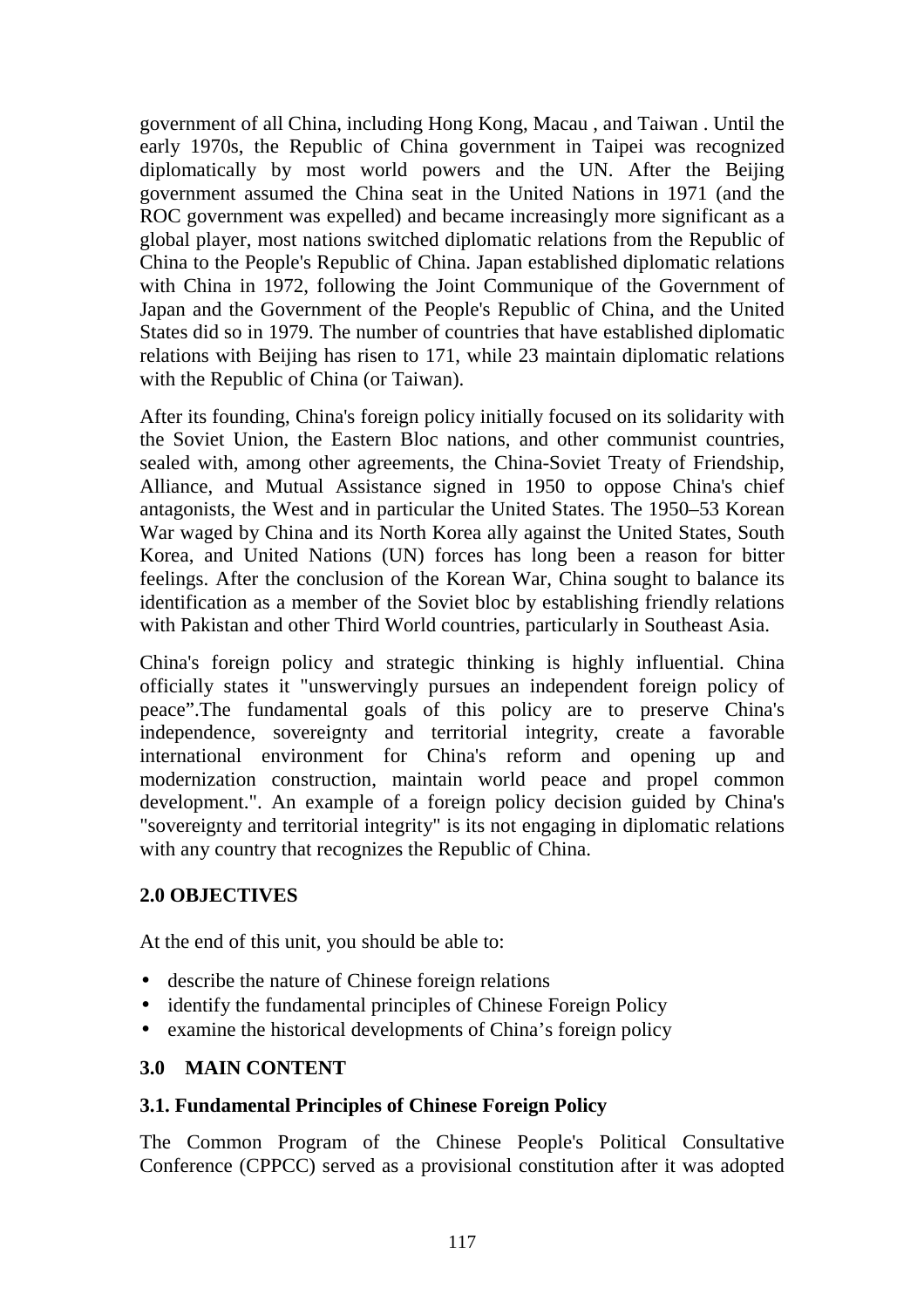in September 1949. The document clearly stipulated that the basic principle of China's foreign policy was to guarantee independence, freedom and territorial integrity of the state, support protracted world peace and friendly cooperation among peoples of all countries in the world, and oppose imperialist policies of aggression and war.

The Constitution of the People's Republic of China revised during the First Plenary Session of the Eighth National People's Congress has the explicit stipulations concerning China's foreign policy: "China adheres to an independent foreign policy as well as to the five principles of mutual respect for sovereignty and territorial integrity, mutual non-aggression, noninterference in each other's internal affairs, equality and mutual benefit, and peaceful coexistence in developing diplomatic relations and economic and cultural exchanges with other countries"

China portrays itself as a Third World country that pursues "an independent foreign policy of peace." Third World means that China is a poor, developing country and not part of any power bloc. "Independence" means that China does not align itself with any other major power

Today, the Five Principles still serve a useful purpose. They offer an alternative to the American conception of a new kind of world order — one in which international regimes and institutions, often reflecting U.S. interests and values, limit the rights of sovereign states to develop and sell weapons of mass destruction, repress opposition and violate human rights, pursue mercantilist economic policies that interfere with free trade, and damage the environment. China's alternative design for the world stresses the equal, uninfringeable sovereignty of all states large and small, Western and non-Western, rich and poor, democratic and authoritarian, each to run its own system as it sees fit, whether its methods suit Western standards or not. Another Chinese term for such a system is "multi-polarity." Thus the core idea behind the Five Principles as interpreted by China today is sovereignty – that one state has no right to interfere in the internal affairs of another state. The underlying principles of Chinese foreign policy are enunciated below:

# **1. Maintaining Independence and Safeguarding National Sovereignty**

China had suffered imperialist aggression and oppression for over 100 years before the founding of the People's Republic in 1949. Therefore, China regards the hard-earned right of independence as the basic principle of foreign policy.

China maintains independence, does not allow any country to infringe upon its national sovereignty and interfere in its internal affairs. As to international affairs, China decides on its stand and policy according to whether the matter is right and wrong and in consideration of the basic interests of the Chinese people and the people of the world. China maintains independence, cherishes its own right and also respects for the right of independence of other countries. China upholds that any country, big or small, rich or poor, and strong or weak,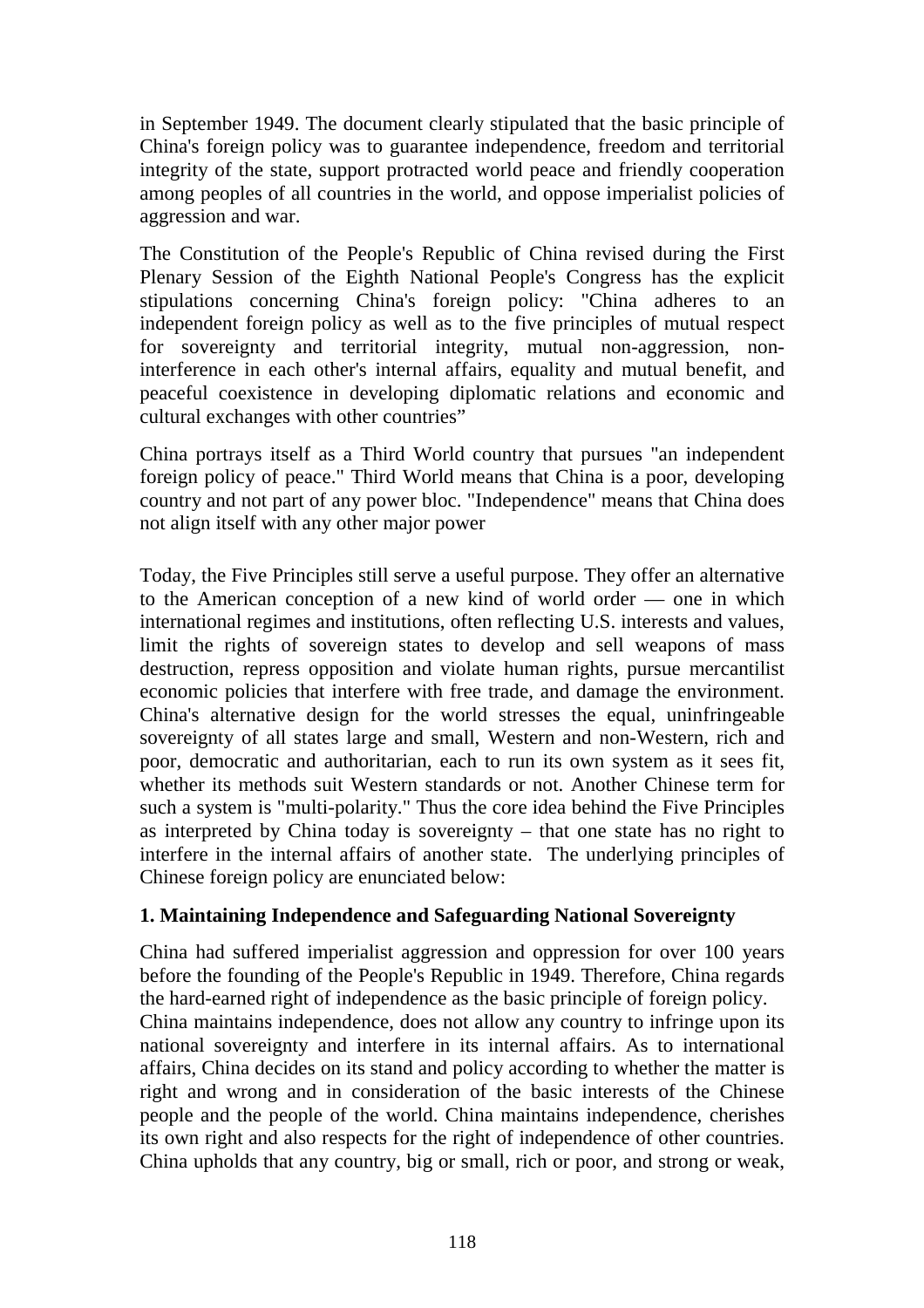should be equal. China maintains independence and will not enter into alliance with any big power or group of countries, nor establish any military bloc, join in the arms race or seek military expansion.

# **2. Opposing Hegemonism and Safeguarding World Peace**

China opposes hegemonism and preserves world peace. China believes that all countries, big or small, strong or weak, rich or poor, are equal members of the international community. Countries should resolve their disputes and conflicts peacefully through consultations and not resort to the use or threat of force. Nor should they interfere in others' internal affairs under any pretext. China never imposes its social system and ideology on others, nor allows other countries to impose theirs on it.

# **3. Upholding the Five Principles of Peaceful Coexistence**

After the World War II, the United States and the Soviet Union desperately engaged in arm races and regional domination in order to contend for world hegemonism. As a result, they caused severe threat to world peace. The Chinese government has constantly opposed arm races and regional domination, and actively stood for the complete prohibition and destruction of nuclear weapons and great reduction of conventional weapons and military troops. China decided in 1985 to reduce one million troops within two years and signed the Treaty on the Non-Proliferation of Nuclear Weapons in 1992. All these received favourable international comments. China actively facilitates the establishment of a new international political and economic order that is fair and rational. China holds that the new order should give expression to the demands of the development of history and progress of the times and reflect the universal aspirations and common interests of the peoples of all the countries in the world. The Five Principles of Peaceful Coexistence and the universally recognized norms governing international relations should serve as the basis for setting up the new international political and economic order.

# **4. Strengthening Solidarity of the Developing Countries, and Together Opposing Imperialism and Colonialism**

China has constantly held that supporting the just demands of the developing countries and safeguarding solidarity and cooperation among the developing countries is its international duty. Whenever the developing countries suffer external aggression and interference, China is ready to give its support. Many leaders of the developing countries regard China as a "tested friend" and a "reliable friend". China has become a formal observer of the nonalignment movement, and its cooperative relations with the Seventy-Seven Group and the South Pacific Forum has been steadily strengthened. It is the fundamental standing point of China's foreign policy to strengthen its solidarity and cooperation with numerous developing countries. China and these countries share common historic experiences and are faced with the common tasks of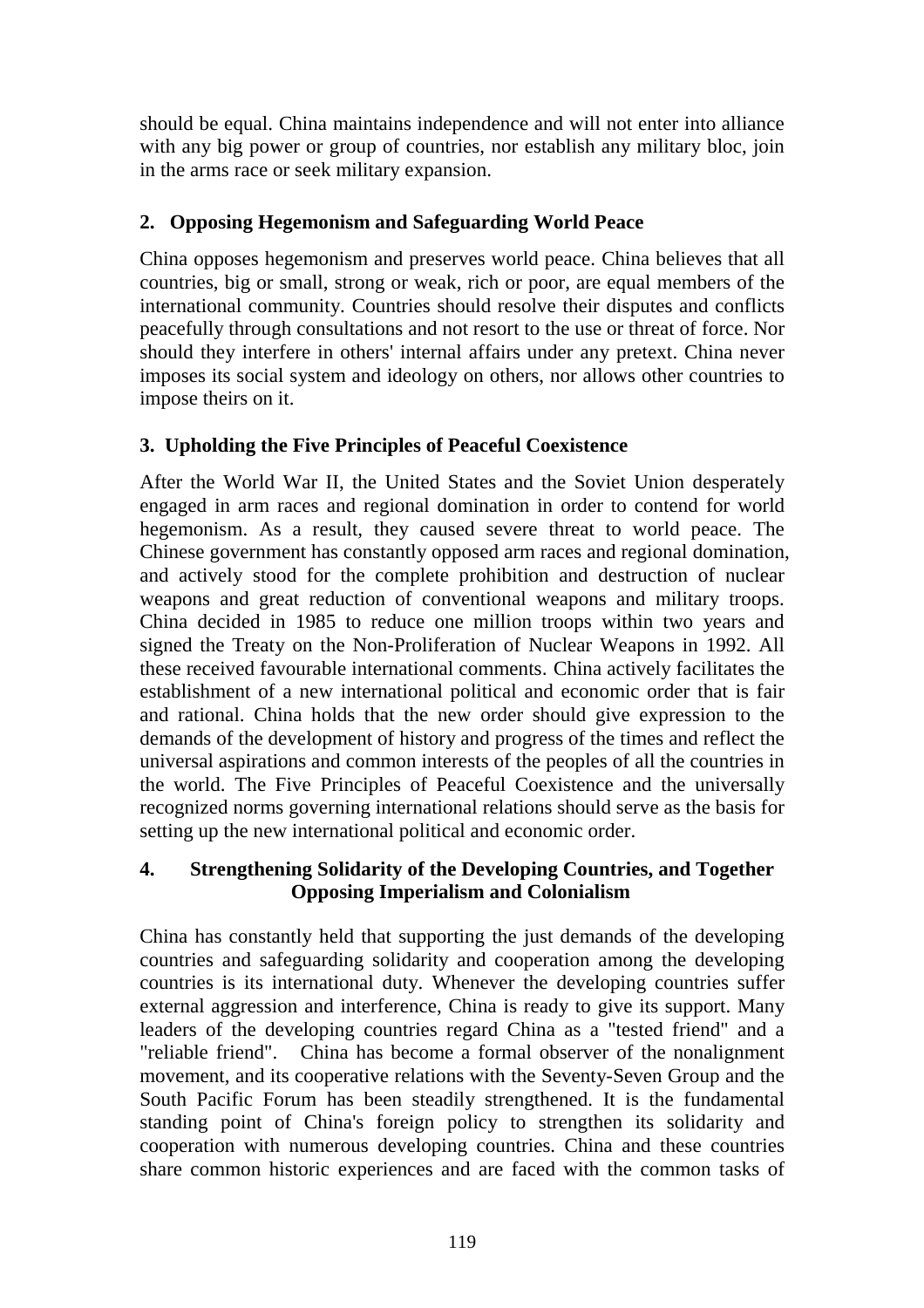preserving national independence and achieving economic development. Therefore, their cooperation has a solid foundation and a broad prospect.

### **5. Improving Relations with Developed Countries to Promote Common Progress**

On the basis of the principle of peaceful coexistence, China has constantly stood for establishing and developing relations with developed countries, and regarded improving the relations with developed countries and promoting development with them as an important task of China's foreign affairs. The establishment of the diplomatic relations with France in 1964 broke the policy of Western countries to isolate China. In the 1970s the world situation experienced a great change, the United States had to readjust its policy on China, and China also readjusted its policy on the United States. This resulted in a breakthrough of the long antagonism between China and the United State, and the normalization of diplomatic relations between the two countries through common efforts. Meanwhile, China established diplomatic relations and strengthened friendly cooperative ties with other Western countries successively. This further brought about a new situation in China's foreign affairs.

### **6. Removing External Interference, Promoting China's Reunification**

Hong Kong and Macao have been inseparable parts of China since ancient times. China does not recognize unequal treaties imposed by imperialist powers. Regarding the issue of Hong Kong and Macao left over by history, China has constantly held the position of peaceful settlement through negotiations at a proper opportunity. n order to accomplish China's reunification, China resolutely opposes the "independence of Taiwan"; the attempt to create "two Chinas" or "one China, one Taiwan". Chinese leaders call on Taiwan authorities to enter into political negotiations with the mainland at an early date. On the premise that there is only one China, the two sides of the Straits should end the state of hostility, and improve the relations between the two sides to accomplish the reunification of the motherland.

# **7. Multilateral Diplomatic Activities and World Peace**

As a permanent member of the Security Council of the United Nations, China actively participates in the political solution of the problems of regional hot spots. China's peace-keepers have joined United Nations peace-keeping operations. China supports the reform of the United Nations and a continued important role of the United Nations and other multilateral organs in international affairs. China is firmly opposed to all forms of terrorism and has made important contributions to international anti-terrorism cooperation. China devotes itself actively to pushing forward the cause of international arms control, disarmament and non-proliferation. To date, China has joined all the treaties related to international arms control and non-proliferation.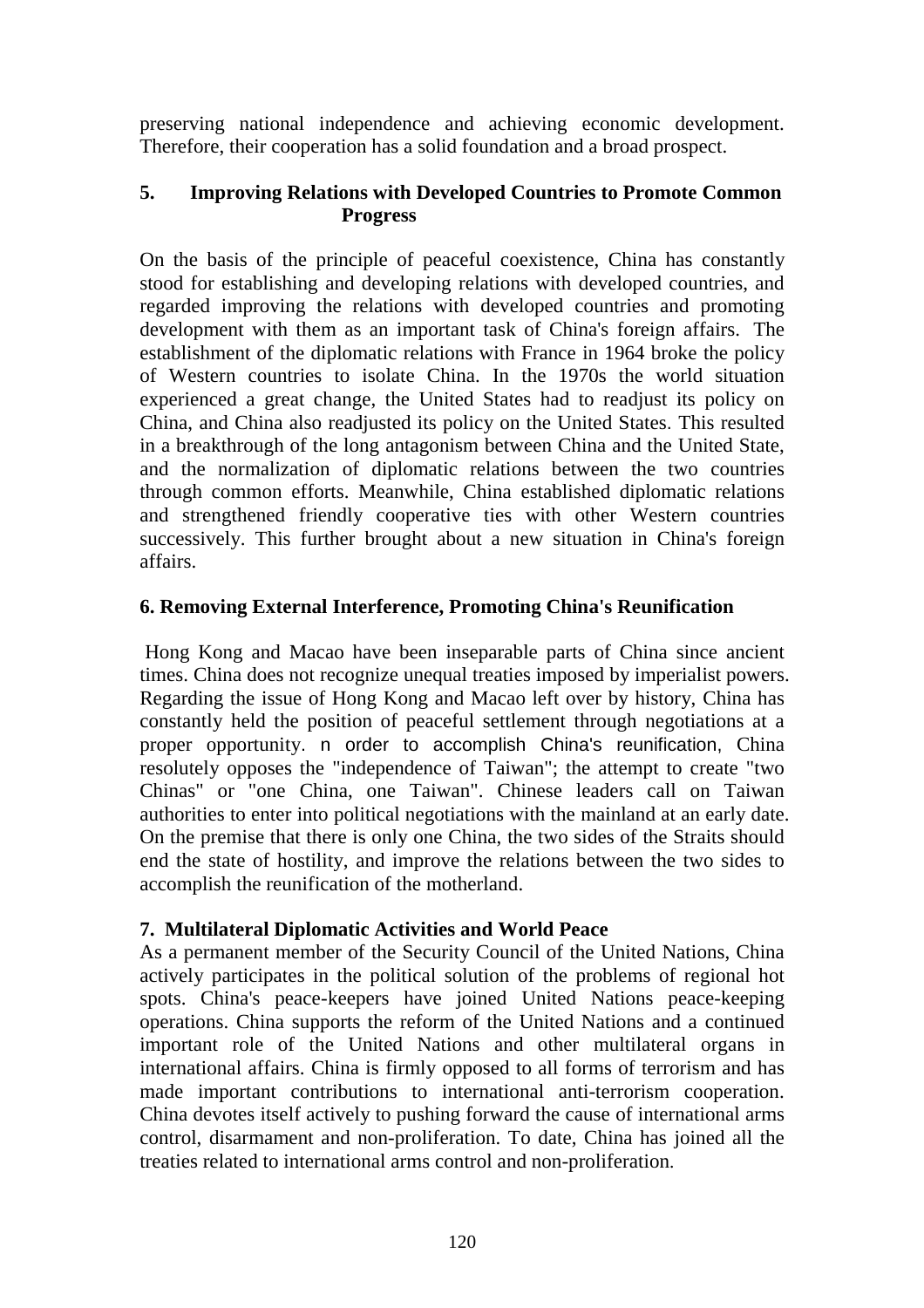Chinese officials' position on most disputes around the world is that they should be solved by peaceful negotiations. This has been their view on the war between Iran and Iraq, the struggle between Israel and the Arabs, the rivalry between North and South Korea, and the conflicts in the former Yugoslavia. At the U.N., China often abstains or refrains from voting on resolutions that mandate sanctions or interventions to reverse invasions, end civil wars, or stop terrorism. As a permanent Security Council member, China's negative vote would constitute a veto, angering countries who favour intervention. By not voting or casting an abstention, China has allowed several interventions to go ahead without reversing its commitment to non-intervention.

These articulated moral principles do not mean that Chinese foreign policy is not realistic or strategic. In many cases, the principles actually fit the needs of Chinese strategy. Especially in places relatively far from China, such as the Middle East, Africa, and Latin America, a few simple principles actually reflect Chinese interests most of the time. To oppose great-power intervention and defend sovereignty and equality among states is not only high-minded but represents China's national interest in regions where China cannot intervene itself. The farther one gets from China's borders, the easier it is for China to match rhetoric with interests. Even when there are inconsistencies and tradeoffs in Chinese policy, the rhetoric is flexible enough to accommodate them

### **SELF ASSESSMENT EXERCISE**

How relevant are the Chinese's five principles of peaceful co-existence in contemporary international relations

### **3.2. China's Foreign Policy in Historical Perspectives**

After its founding, China's foreign policy initially focused on its solidarity with the Soviet Union, the Eastern Bloc nations, and other communist countries, sealed with, among other agreements, the China-Soviet Treaty of Friendship, Alliance, and Mutual Assistance signed in 1950 to oppose China's chief antagonists, the West and in particular the United States.

The 1950–53 Korean War waged by China and its North Korea ally against the United States, South Korea, and United Nations (UN) forces has long been a reason for bitter feelings. After the conclusion of the Korean War, China sought to balance its identification as a member of the Soviet bloc by establishing friendly relations with Pakistan and other Third World countries, particularly in Southeast Asia.

By the late 1950s, relations between China and the Soviet Union had become so divisive that in 1960 the Soviets unilaterally withdrew their advisers from China. The two then began to vie for allegiances among the developing world nations, for China saw itself as a natural champion through its role in the Non-Aligned Movement and its numerous bilateral and bi-party ties. In the 1960s,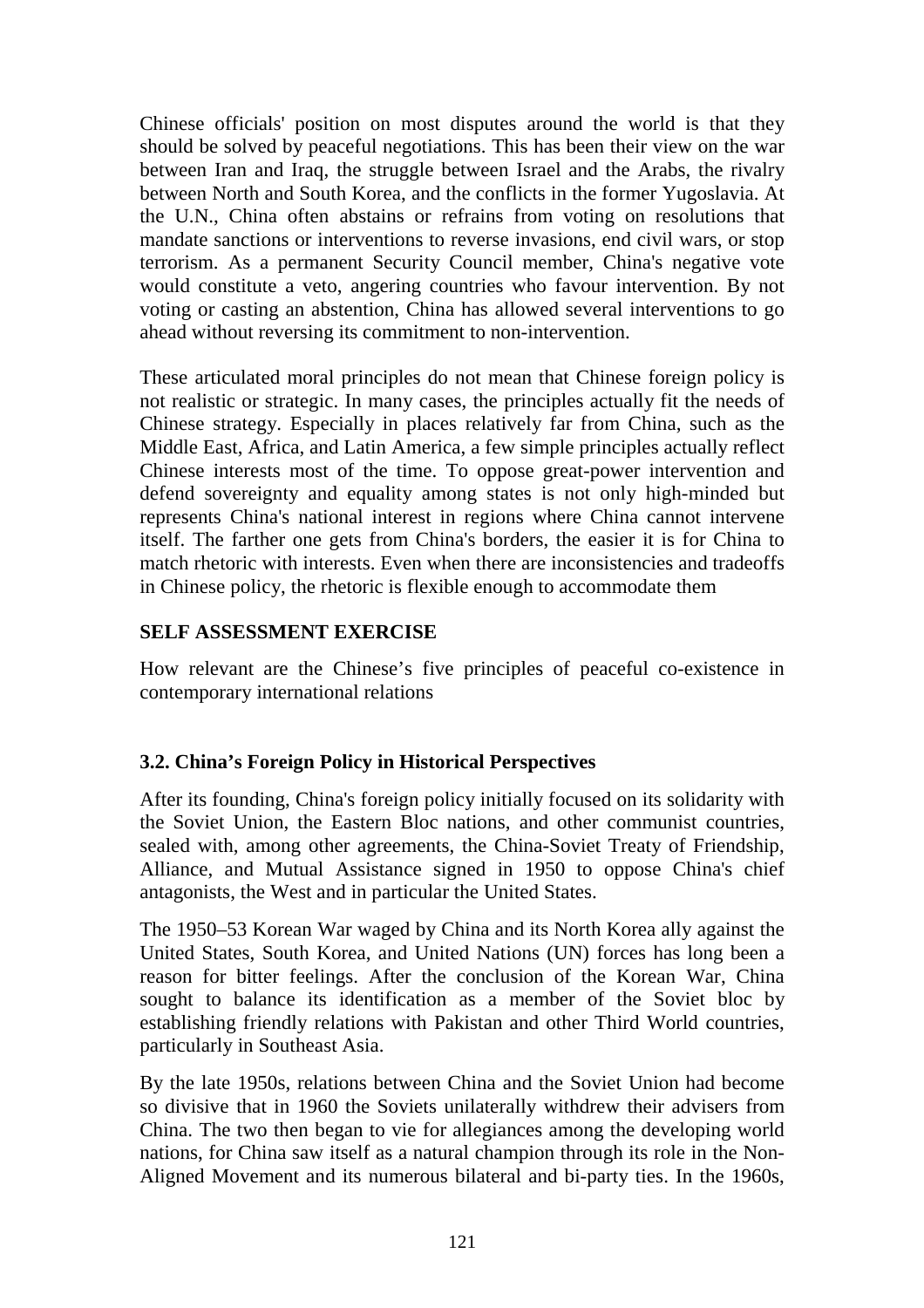Beijing competed with Moscow for political influence among communist parties and in the developing world generally. In 1962, China had a brief war with India over a border dispute. By 1969 relations with Moscow were so tense that fighting erupted along their common border. Following the 1968 Soviet invasion of Czechoslovakia and clashes in 1969 on the Sino-Soviet border, Chinese competition with the Soviet Union increasingly reflected concern over China's own strategic position. China then lessened its anti-Western rhetoric and began developing formal diplomatic relations with West European nations.

In the 1970s and 1980s China sought to create a secure regional and global environment for itself and to foster good relations with countries that could aid its economic development. To this end, China looked to the West for assistance with its modernization drive and for help in countering Soviet expansionism, which it characterized as the greatest threat to its national security and to world peace.

China maintained its consistent opposition to "superpower hegemonism," focusing almost exclusively on the expansionist actions of the Soviet Union and Soviet proxies such as Vietnam and Cuba, but it also placed growing emphasis on a foreign policy independent of both the U.S. and the Soviet Union. While improving ties with the West, China continued to closely follow the political and economic positions of the Third World Non-Aligned Movement, although China was not a formal member.

In the immediate aftermath of Tiananmen crackdown in June 1989, many countries reduced their diplomatic contacts with China as well as their economic assistance programs. In response, China worked vigorously to expand its relations with foreign countries, and by late 1990, had reestablished normal relations with almost all nations. Following the dissolution of the Soviet Union in late 1991, China also opened diplomatic relations with the Republics of the former Soviet Union.

### **4.0 CONCLUSION**

Like most other nations, China's foreign policy is carried out by the Ministry of Foreign Affairs. However, the Foreign Affairs Ministry is subordinate to the Foreign Affairs Leading Small Group of the Communist Party of China, which decides on policy-making. Unlike most other nations, much of Chinese foreign policy is formulated in think tanks sponsored and supervised by, but formally outside of the government. Because these discussions are unofficial, they are generally freer and less restricted than discussions between government officials. China is also distinctive for having a separate body of Chinese strategic thought and theory of international relations which is distinct from Western theory.

Recent Chinese foreign policy makers may be seen to adhere to the realist rather than the liberal school of international relations theory. Thus, in sharp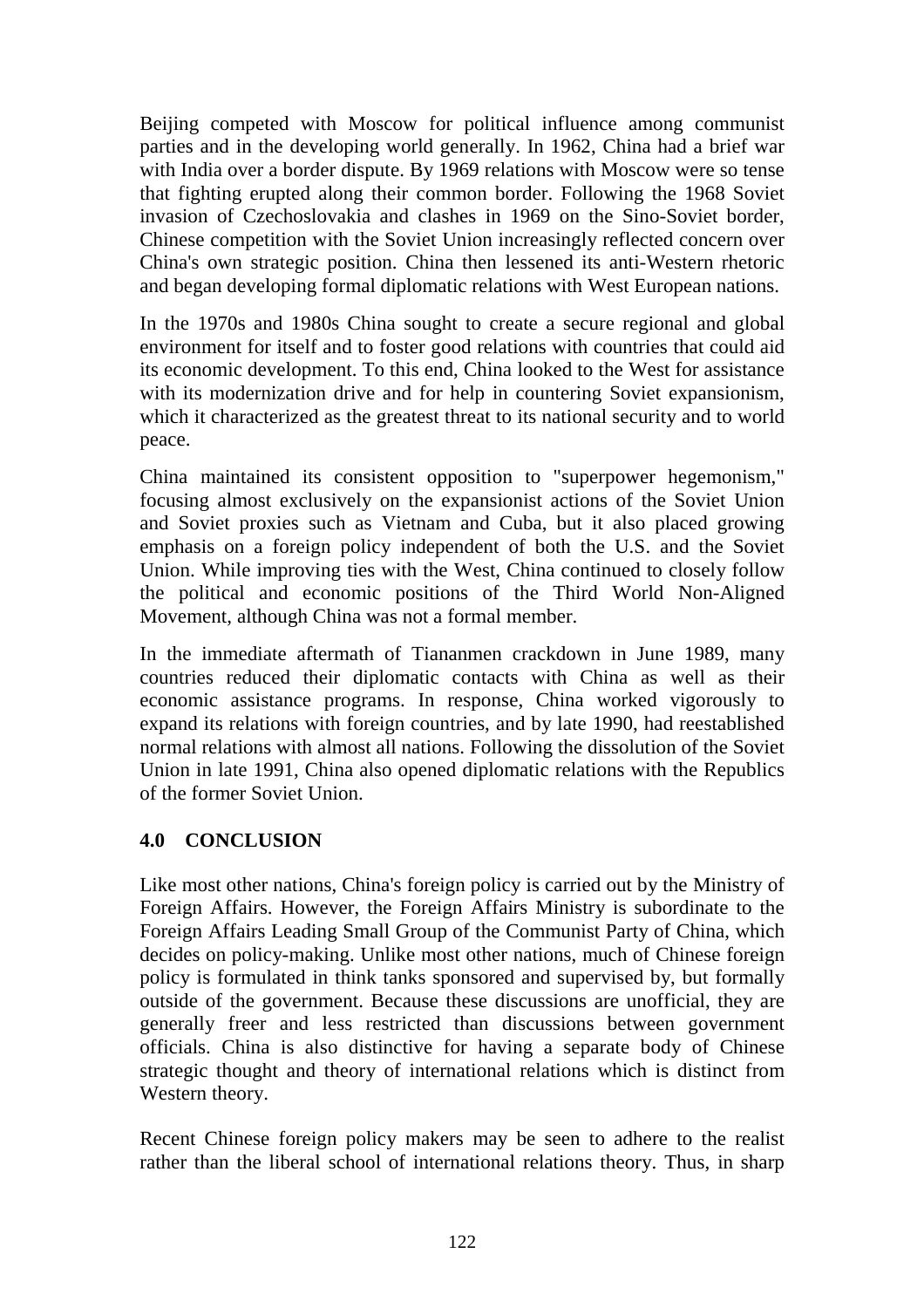contrast to the Soviet Union and the United States, China has not been devoted to advancing any higher international ideological interests such as world communism or world democracy since the Cold War; that is, ideology appears to be secondary to advancing its national interest. China is a member of many international organizations; holding key positions such as a permanent member on the UN Security Council and is a leader in many areas such as nonproliferation, peacekeeping and resolving regional conflicts.

# **5.0 SUMMARY**

China's foreign policy is driven by a domestic agenda. The Chinese leadership continues to focus on the economic and political transformation of the country. All Chinese foreign policy aims in securing the country's economic development and territorial integrity. In addition, the Chinese Communist Party hopes to strengthen its legitimacy through a sophisticated foreign policy, putting on the world China as an influential player and creating stability for the nation.

This unit has examined the underlying principles of the foreign policy of China as well as an historical overview of Chinese foreign policy. Adherence to the five principles has allowed China to normalize and maintain relations with a variety of states, regardless of size, strategic importance, regime type, or level of development. Moreover, it has also helped the country establish positive working relations within diplomatic organizations such as the United Nations.

The five principles originally developed by the Chinese Communist Party and articulated by Mao Zedong are a guide to action that explains why China forges and maintains relationship with all matter of states, why the world's largest per capita recipient of foreign aid continues to give money away, and the circumstances under which it will respond aggressively. China claims never to seek hegemony. In the 1960s hegemony was a code word for Soviet expansionism. Today Chinese officials use the term to refer to what they see as a one-sided American effort to enforce America's will on other countries in such matters as trade practices, weapons proliferation, and human rights. By saying it will not seek hegemony, China tells its smaller neighbours that China's economic development and growing military might, will not turn the country into a regional bully.

### **6.0 TUTOR MARKED ASSIGNMENT**

Discuss the components of Chinese's five principles of peaceful co-existence

# **7.0 REFERENCES/FURTHER READING**

Andrew J. & Robert, S. (1997), *The Great Wall and the Empty Fortress: China's Search for Security.* New York: W.W. Norton.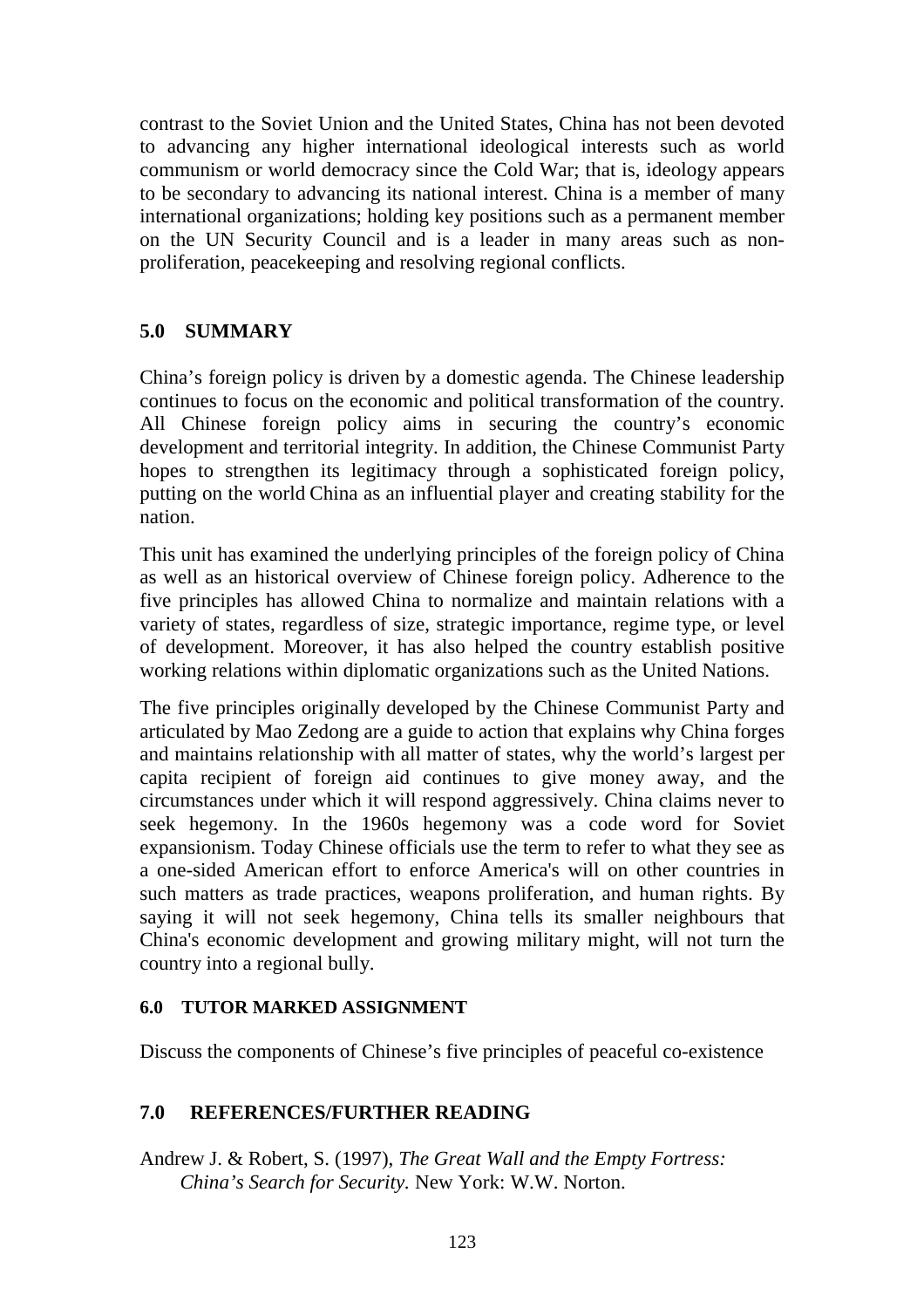- "Enbridge shrugs off loss of Chinese partner," *Canadian Press for Business Edge*, July 27, 2007, Vol. 7, No. 15.
- Gill, Bates. (2007). *Rising Star: China's New Security Diplomacy*. Washington: Brookings Institution Press.
- Goldstein, Avery. (2005). *Rising to the Challenge: China's Grand Strategy and International Security*, Stanford University Press
- Sutter, Robert. (2008). *Chinese Foreign Relations* Rowman & Littlefield Publishers Inc.

### **UNIT 4: CHINA IN CONTEMPORARY WORLD POLITICS**

#### **CONTENTS**

- 1.0Introduction
- 2.0 Objectives
- 3.0 Main Content
	- 3.1. China and Contemporary World Politics
	- 3.2. China's Policy in Africa
	- 3.3. China and the United States of America
- 4.0 Conclusion
- 5.0 Summary
- 6.0 Tutor Marked Assignment
- 7.0 References/Further Readings

#### **1.0 INTRODUCTION**

China plays an increasingly important role in the international community, one that holds growing responsibility. President Hu Jintao and Prime Minister Wen Jiabao have initiated change in their country's foreign- and security policy in order to aid China's development into an active and confident actor in the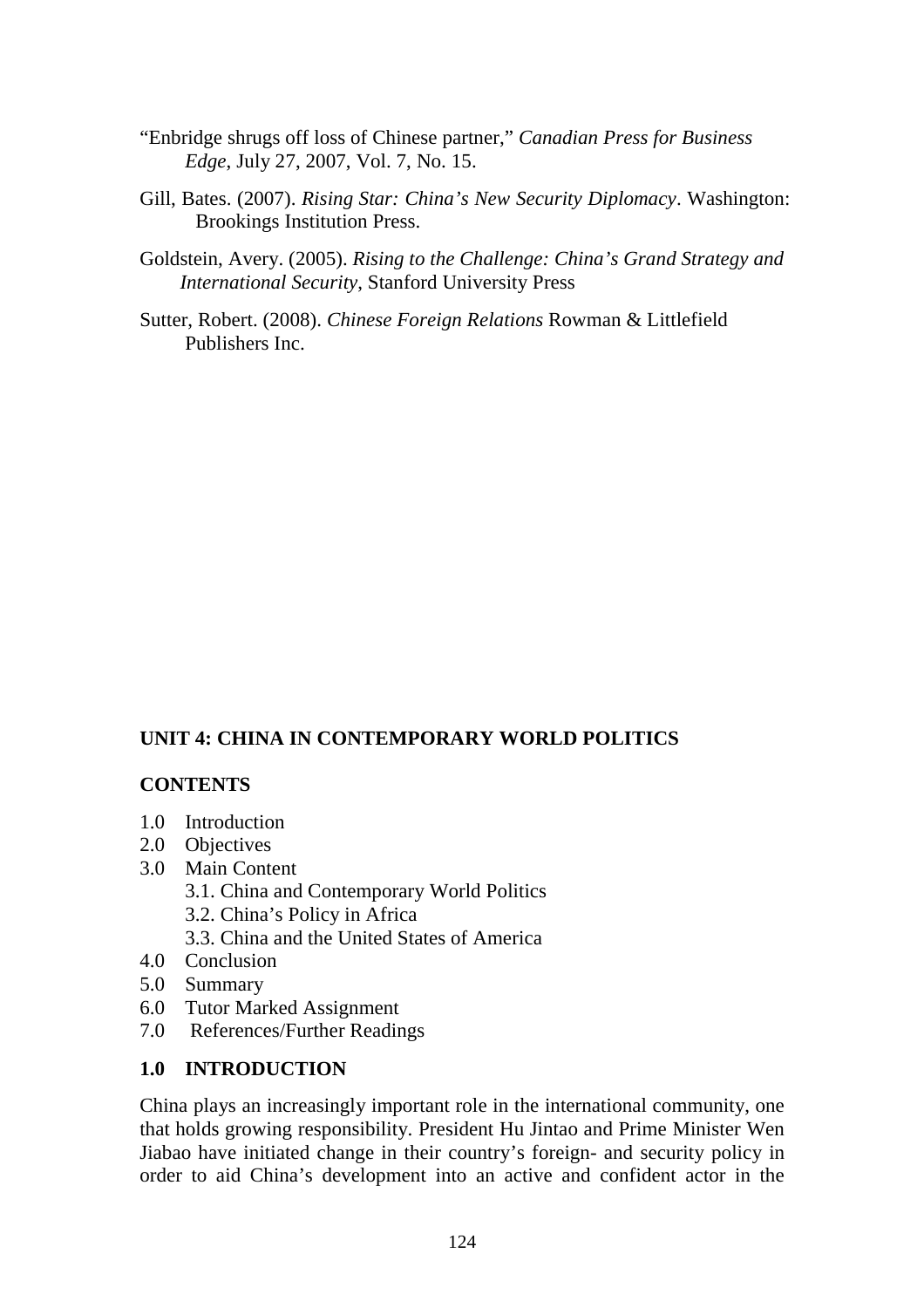international arena. The main themes of Chinese foreign policy are peace and development, which also secure China's own development. A peaceful and stable environment is necessary for China in order to reach its goal as a "modestly well-off society"; the Chinese foreign ministry therefore strives to build up productive multi- or bilateral relations with countries in the region. Reform-oriented Chinese politicians and their advisors support advanced economic integration and the development of new forms of cooperative security.

Following China's rapprochement with the United States in the early 1970s, China established diplomatic relations with most countries in the world and joined most important international governmental organizations. Meanwhile, especially after 1979, China's economic relations with the outside world became ever more intense. The increasing political and economic linkages have given China normal channels to express its views, defend its legitimate interests, and promote reforms of the existing international order. This development has reduced the distrust and hostility China used to harbour toward that order as a result of its bitter experience in the first two decades of the People's Republic and has given China a sense of being part of the existing international order. As time wore on, China also developed the expertise and experience to take advantage of the opportunities offered by the existing international institutions to defend and promote China's interests and aspirations - including the reform of existing rules.

# **2.0 OBJECTIVES**

At the end of this unit, you should be able to:

- describe the nature of Contemporary Chinese foreign relations
- explain Contemporary Chinese policy in Africa
- discuss the relationship between China and the United States of America

### **3.0 MAIN CONTENT**

### **3.1. China in Contemporary World Politics**

China's foreign policy is driven by a domestic agenda. The Chinese leadership continues to focus on the economic and political transformation of the country. Chinese foreign policy aims at securing the country's economic development and territorial integrity. In addition, the Chinese Communist Party hopes to strengthen its legitimacy through a sophisticated foreign policy, putting on the world stage China as an influential player and creating stability for the nation. Political developments contradicting or hampering these goals are perceived as threats.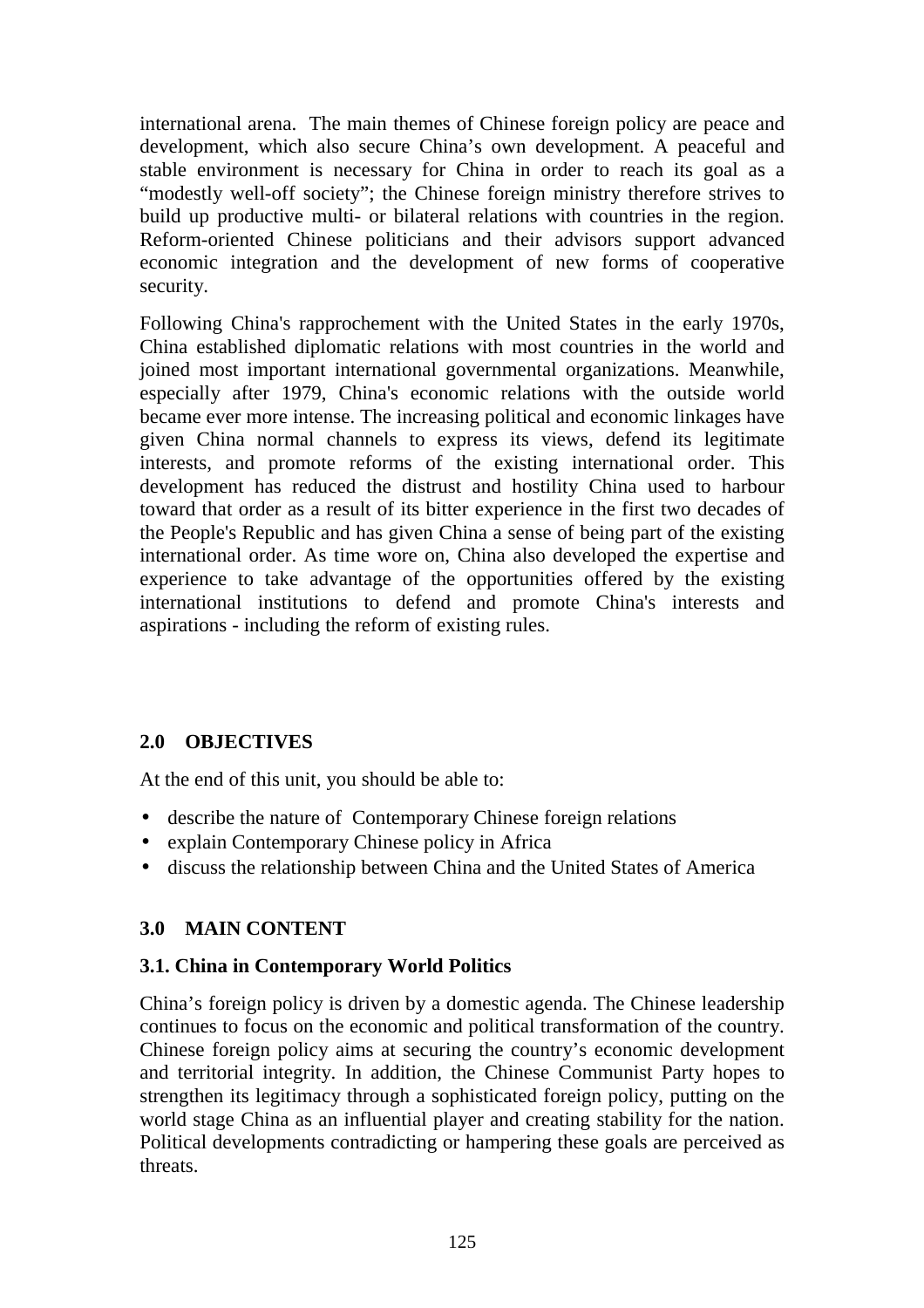Since the end of the Cold War, China has made important adjustments in its foreign policy. China's foreign policy has been evolving from one of an inward-looking, reactive and system-challenging nature to one of an increasingly outward-looking, pro-active and system-identifying character. While the change is far from being complete and it may be still too early to preclude a slowdown and even a reversal under the influence of a whole array of factors, the process is continuing and deepening. Undoubtedly, the direction of change is in the interest of Asia and the world as well as in China's interest.

### **The Adjustments**

Like foreign policies in other countries, China's foreign policy has been under the influence of domestic and international developments and the evolution of official views of them. Such developments do not necessarily get reflected in changes of basic principles. For example, China has upheld the five principles of peaceful coexistence for the last forty years, but in practice patterns of change in Chinese foreign policy have emerged. Broadly speaking, the year 1979 was a historical watershed in the history of China's foreign policy. During this year, China assigned priority to economic development and adopted a policy of reforms and openness. This adjustment of strategic priority had broad and far-reaching implications for China's foreign policy.

- It demanded that Chinese diplomacy serve economic development rather than just focusing on military security and international status.
- It generated a need for China to learn and understand the rest of the world objectively so that it could make the best use of the developmental opportunities the outside world has to offer.
- It initiated a process of conceptual change. From then on, China gradually earned to view its relations with the outside world as a non zero-sum game and became increasingly interested in international participation and cooperation.
- Finally, it expressed China's hope to cooperate with the international society in building a stable, just and mutually beneficial international order.

To begin with, China has made a deliberate decision not to allow communist ideology to determine its foreign policy and influence its foreign relations. Before 1979, the Chinese Government basically took a realist approach in dealing with China's foreign relations. That is to say that it attached primary importance to national interests such as territorial and sovereign integrity, international status and national security in its diplomatic behaviour.

By the late 1970s, the Chinese leaders decided that if they wanted to develop a stable and peaceful international environment for China, they could not afford to let ideology shape their foreign policy agenda and should take a pragmatic approach to its foreign relations. Accordingly, China gradually dropped ideological slogans such as "revolutionary struggle", "American imperialism",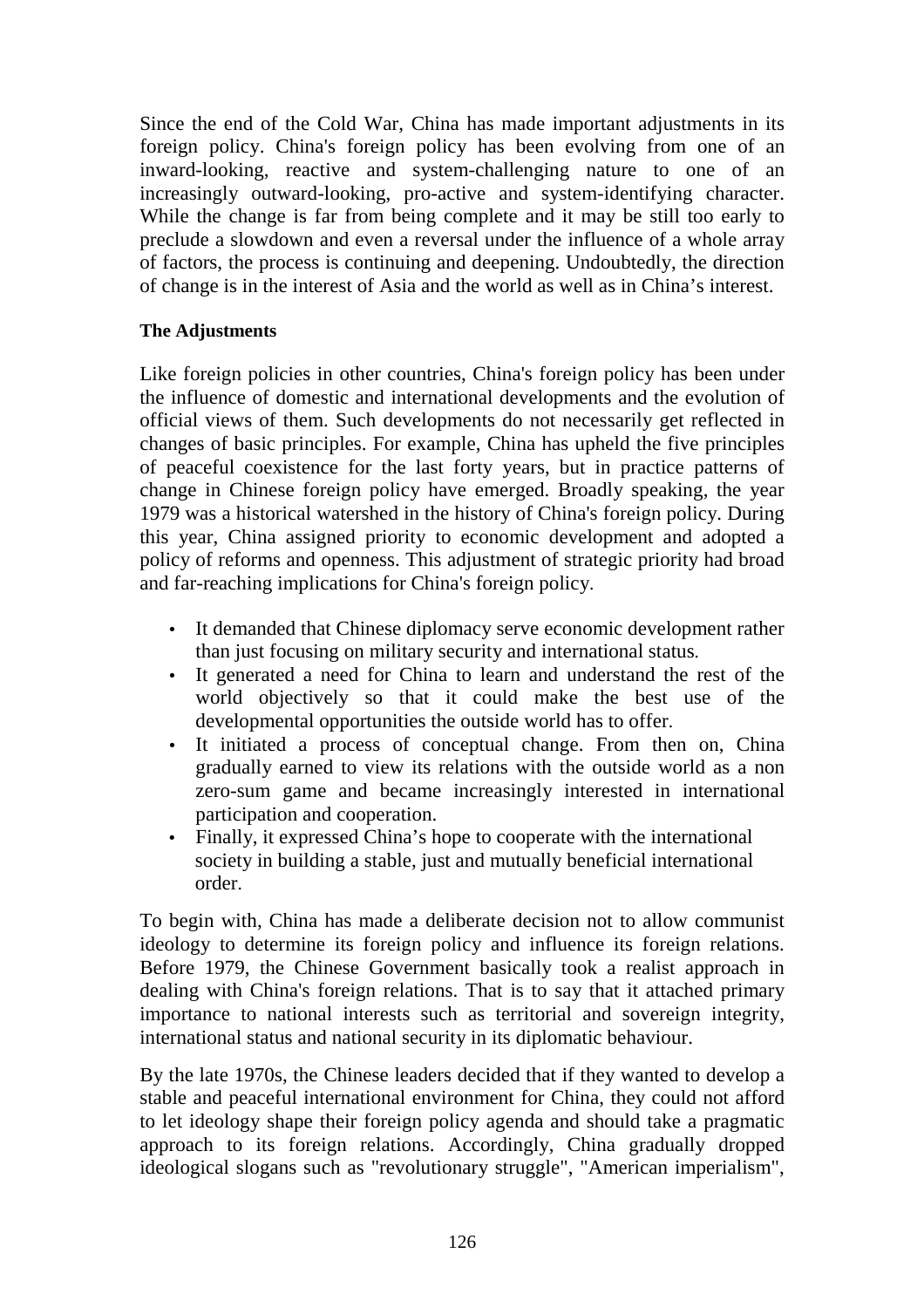"Soviet social imperialism", "revisionism" etc., from its diplomatic rhetoric. China did not only give up the ideological language, but also ideological affinity as a criterion for shaping her relations with other countries. As long as a country observes the five principles of peaceful coexistence, China became willing to develop good relations with it, irrespective of ideological differences. It is largely along this line that China has managed its foreign relations since the 1980s.

Since the early 1980s, some important changes began to take place in China's approach toward national interests. Firstly, the term "national interests" began to appear in diplomatic rhetoric. Chinese international relations specialists also started analyzing China's foreign relations with regard to them. In addition, as China adopted the term "national interests", it also became more inclusive in its repertoire of national interests. National interests were no longer restricted to traditional items such as international prestige, national sovereignty, military security, economic growth and political stability, but came to include new elements such as environmental protection, fighting international crime, advancement of human rights etc.

### **Foreign Economic Relations**

The changes in China's foreign economic policy are probably the most obvious ones. The traditional policy of "independence and self-reliance" adhered to prior to the 1980s has since been replaced by a policy of openness to and integration with the outside world. Promotion of exports, introduction of advanced foreign technologies, solicitation of foreign investments, enhancement of international economic and trade cooperation etc. have become important objectives of China's development strategy. In order to achieve these objectives, China has reformed its foreign economic and trade system, decentralized powers in the administration of foreign economic relations, formulated a whole range of laws and regulations to facilitate and protect foreign economic and trade activities, and improved the quality of law enforcement.

In recent years, the Chinese Government further stepped up its efforts to liberalize its foreign economic relations and trade. Between 1993 and 1997, for example, it reduced China's overall import tariffs by 60%. And more recently it announced its commitment to reducing the current tariff level even further so that the overall tariffs on imported goods would be lowered to 15% by the year 2000 and 10% by 2005. Measures adopted in recent years to open China's financial, insurance and other service sectors gradually to the outside world have further deepened China's integration with the outside world. Thus, the promotion of economic and trade relations between China and other countries have assumed increasing importance in China's foreign policy (Don, 2009:8).

As China becomes economically stronger and more integrated with the rest of the world, China has also found more leverage in using its economic influence to defend its perceived national interests. In particular, China has used its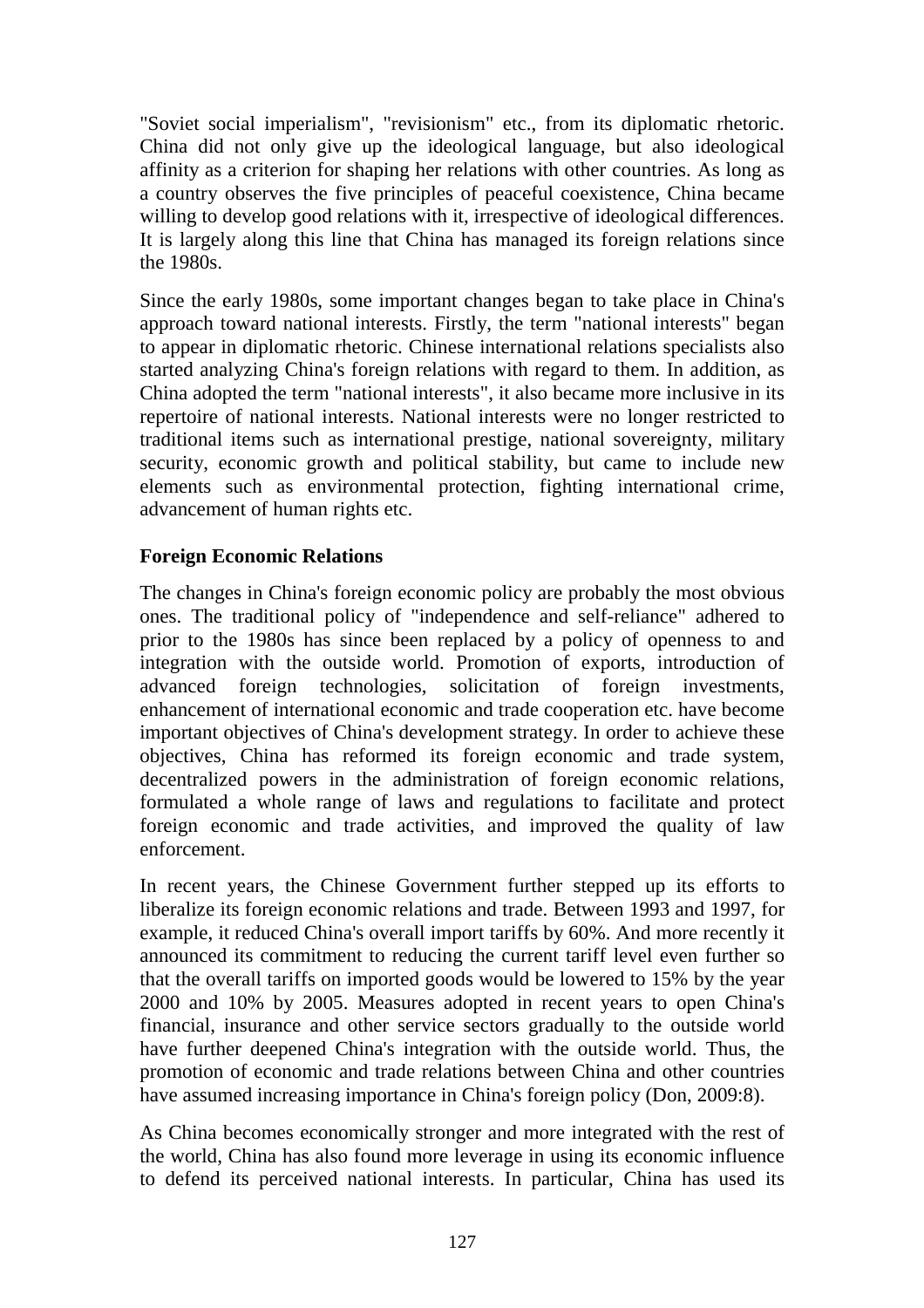influence to discourage those countries which attempted to meddle with the Taiwan question.

### **Political and Economic Integration with the Outside World**

Ever closer economic relations with the outside world have given China an ever larger stake in international stability and prosperity. In 1997, China became the world's 10th largest trading partner with a foreign trade volume of US\$ 325 billion. It also attracted US\$ 45 billion in foreign direct investment, next only to the United States. At the end of 1997, China's foreign reserves stood at US\$ 140 billion, second only to those of Japan. By the end of 2010, China has displaced Japan to become the world's second largest economy after the United States of America.

The rise of China has attracted much international attention since 1993. Some have propagated the Chinese threat thesis. However, the immediate impact has been a harmonization of the interests of China and the rest of the world. To begin with, the rise of China is part and parcel of the process of China's integration into the international order. This process has given China an increasing stake in international stability and prosperity. In addition, the notion that the existing international system poses an obstacle to China's development and prosperity has lost appeal. On the contrary, the experience of the last decade has demonstrated that international stability is a precondition for China's further development. The maintenance of international stability is now seen as essential to China's own interests. Although the existing international system is still being considered as unequal and unfair in several respects and hence in need of reform, China is inclined to make greater efforts to maintain the stability of that system.

# **3.2. China's Policy in Africa**

With China's growing influence around the world, Beijing has now set its efforts on Africa. China's focus in Africa is not a recent occurrence. In the 1960s and 1970s, Beijing's interest cantered on building ideological solidarity with other underdeveloped nations to advance Chinese-style communism and repelling Western "colonialism/imperialism." Following the Cold War, Chinese interests evolved into more pragmatic pursuits such as trade, investment, and energy. Sino-African trade quadrupled between 2000 and 2006. China is Africa's third largest commercial partner after the US and France, and second largest exporter to Africa after France. It is notably ahead of former colonial power Britain in both categories. The western nations' hesitance to become closely involved with countries they believe to be poor in the human rights field, such as Sudan, Zimbabwe, Equatorial Guinea, Gabon, etc have allowed China an opportunity for economic cooperation (Taylor, 2009)

The quest for natural resources in Africa targets key areas rich in oil, minerals, timber, and cotton, such as Sudan, Angola, Nigeria, and South Africa. Many African countries are viewed as fast-growing markets, profitable outlets for the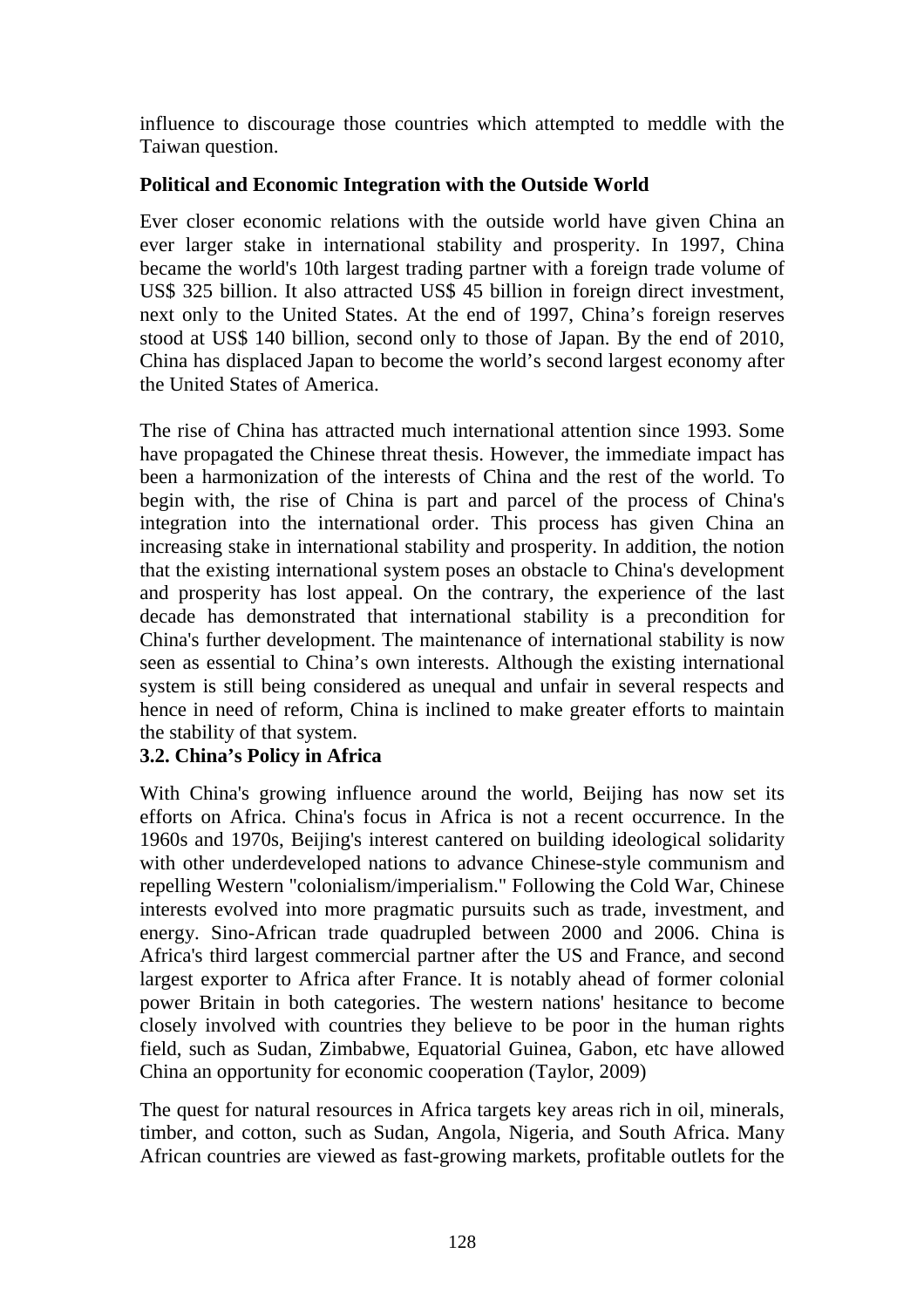export of cheap Chinese goods, followed one day by more expensive services and products.

Large scale structural projects, often accompanied by desirable soft loans, are proposed to African countries rich in natural resources. Infrastructure construction, such as roads and railroads, dams, ports, and airports, are also commonly funded by China in exchange for future mineral rights. While relations are mainly conducted through diplomacy and trade, military support is also a component, as with the provision of arms and weapon systems to African countries.

In 1999, the total Sino-African trade volume was US\$6.5 billion. However, by 2005, the total Sino-African trade had reached US\$39.7 billion before it jumped to US\$55 billion in 2006, making China the second largest trading partner of Africa after the United States, which had trade worth US\$91 billion with African nations. The PRC also passed the traditional African economic partner and former colonial power France, which had trade worth US\$47 billion (Chris, 2007:6)

There are an estimated 800 Chinese corporations doing business in Africa, most of which are private companies investing in the infrastructure, energy and banking sectors. Unconditional and low-rate credit lines (rates at 1.5% over 15 years to 20 years) have taken the place of the more restricted and conditional Western loans. Since 2000, more than \$10bn in debt owed by African nations to the PRC has been cancelled.

One-third of China's oil supplies come from the African continent, mainly from Angola. Investments of Chinese companies in the energy sector have reached high levels in recent years. In some cases, like in Nigeria and Angola, oil and gas exploration and production deals reached more than \$2 billion. Many of those investments are mixed packages of aid and loan in exchange for infrastructure building and trade deals.

Launched in 2000, the Forum on China-Africa Cooperation has become an effective mechanism for the collective dialogue and multilateral cooperation between China and Africa and put in place an important framework and platform for a new type of China-Africa partnership featuring long-term stability, equality and mutual benefit.

China attaches importance to the positive role of the Forum on China-Africa Cooperation in strengthening political consultation and pragmatic cooperation between China and Africa, and stands ready to work with African countries to conscientiously implement the Beijing Declaration of the Forum on China-Africa Cooperation, the Program for China-Africa Cooperation in Economic and Social Development and the Forum on China-Africa Cooperation-Addis Ababa Action Plan (2004-2006) and its follow-up action plans. China will work with African countries within the framework of the Forum to explore new ways to enhance mutual political trust, promote the comprehensive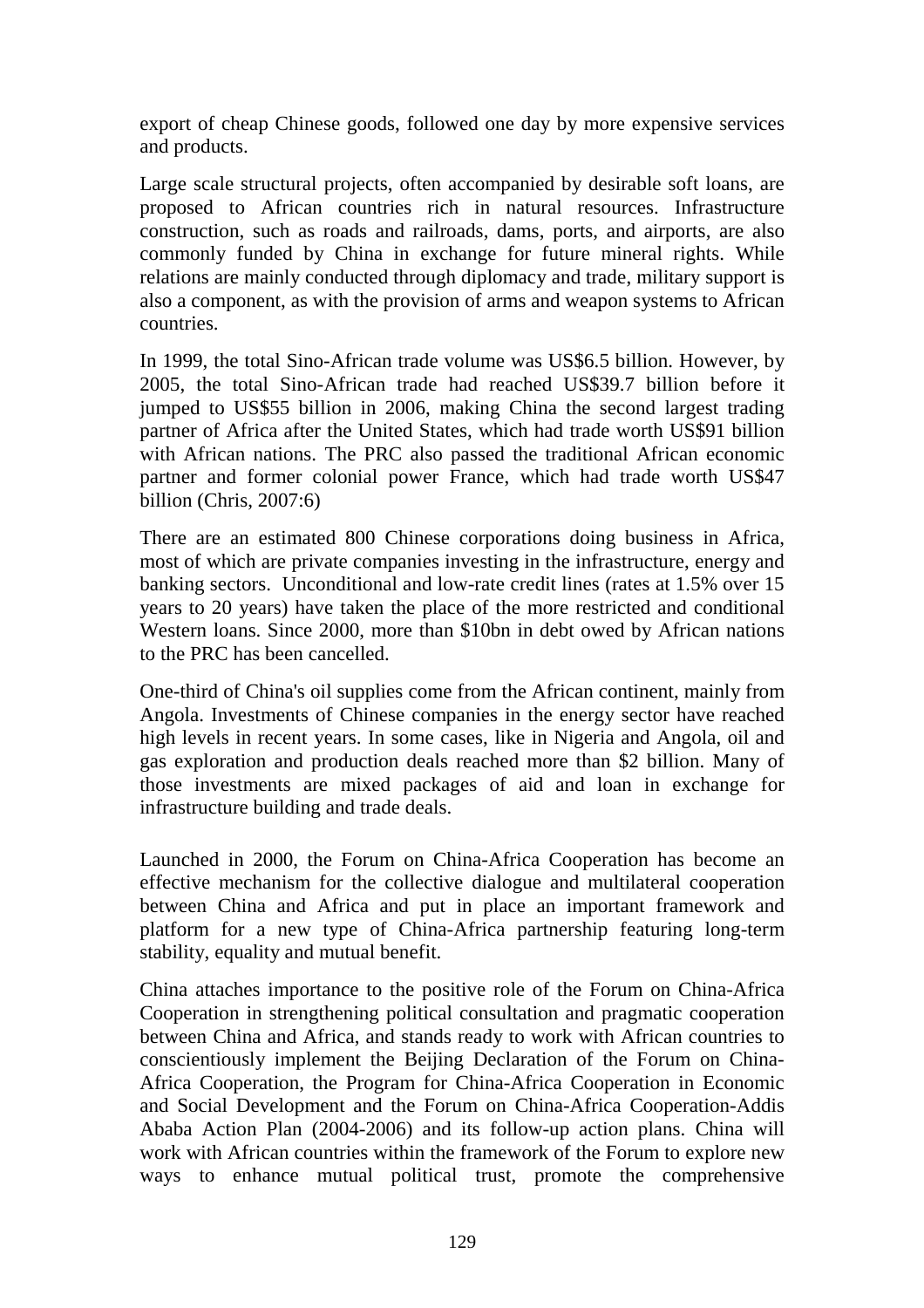development of pragmatic cooperation, further improve the mechanism of the forum, and try to find the best way for furthering cooperation between the Forum and the NEPAD (Taylor, 2006)

Africa currently has a lower industrial capacity, creating the need for imports from China, which has a strong manufacturing base. In the past three years, the structure of China's exports to Africa has shifted to electromechanical and high-tech products, accounting for 53.8 percent of total exports to Africa, reflected by China's own rising level of technology manufacturing. This complementarity between China and Africa is important to the sustainable development of both the Chinese and African economies.

### **SELF ASSESSMENT EXERCISE**

To what extent is it true to state that the economic relationship between China and Africa are mutually beneficiary to both parties?

# **3.3 China and the United States of America**

As of 2011, the United States has the world's largest economy and China the second largest. China has the world's largest population and the United States has the third largest. The two countries are the two largest consumers of motor vehicles and oil, and the two greatest emitters of greenhouse gases.

While there are some tensions in Sino-American relations, there are also many stabilizing factors. The PRC and the United States are major trade partners and have common interests in the prevention and suppression of terrorism and nuclear proliferation. China and the US are the largest mutual trading partners, excluding the European Union. China is also the largest foreign creditor for the United States. China's challenges and difficulties are mainly internal, and there is a desire to maintain stable relations with the United States. The Sino-American relationship has been described by top leaders and academics as the world's most important bilateral relationship of the 21st century.

A matter of growing U.S. concern is China's increasing global "reach" and the consequences that PRC expanding economic and political influence have for U.S. interests. To feed its appetite for resources, China is steadily signing trade agreements, oil and gas contracts, scientific and technological cooperation, and multilateral security arrangements with countries around the world, some of which are key U.S. allies. Some U.S. observers view these activities as a threat to the United States. Even if these trends are simply the results of China's benign economic development and growth, they may pose critical future challenges for U.S. economic and political interests.

Taiwan, which the People Republic of China (PRC) considers a "renegade province," remains the most sensitive issue the two countries face and the one many observers fear could lead to potential Sino-U.S. conflict. Late in 2004 PRC officials created more tension in the relationship by passing an "anti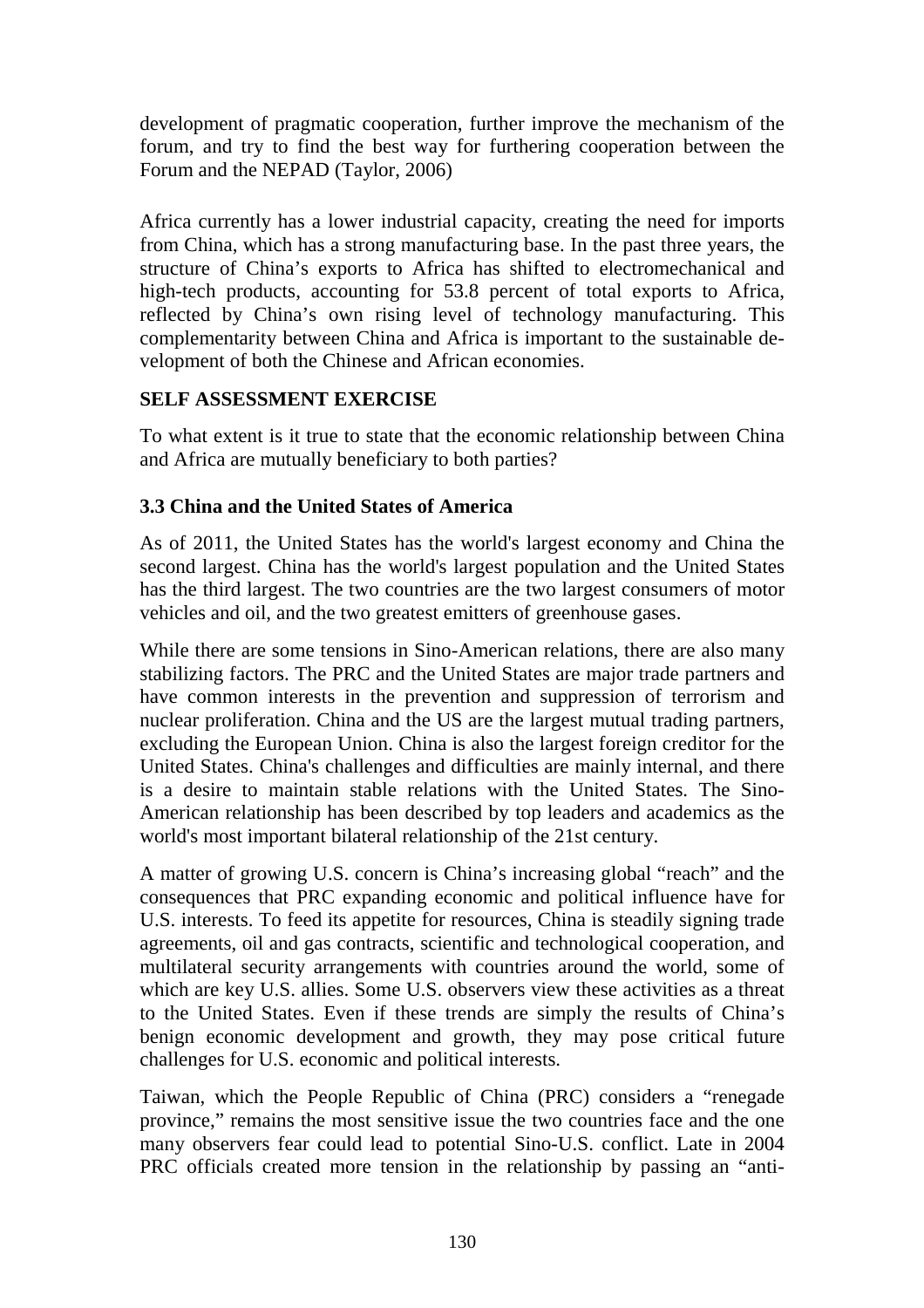secession" law (adopted in March 2005) aimed at curbing Taiwan independence. U.S. officials regarded the action as provocative and unconstructive. In February 2006, Taiwan President Chen Shui-bian suspended the activities of the National Unification Council, a symbol of Taiwan's commitment to unification with China, citing in part the 2005 anti-secession law as a reason for his action. Both the PRC and Taiwan moves have raised U.S. concerns about cross-strait stability.

The PRC is now the third-largest U.S. trading partner, with total U.S.-China trade in 2005 estimated at \$285 billion. Ongoing issues in U.S.-China economic relations include the substantial and growing U.S. trade deficit with China (\$202 billion in 2005), repeated PRC failures to protect U.S. intellectual property rights, and the PRC's continuing restrictive trade practices, such as its refusal to date to float its currency. In addition, some policymakers have focused recent attention on efforts by PRC companies to buy American assets.

Another ongoing U.S. concern has been the PRC's decision to keep the value of its currency low with respect to the dollar, and indirectly with the yen and euro. Until 2005, the PRC pegged its currency, the renminbi (RMB), to the U.S. dollar at a rate of about 8.3 RMB to the dollar — a valuation that many U.S. policymakers concluded kept the PRC's currency artificially undervalued, making PRC exports artificially cheap and making it harder for U.S. producers to compete. U.S. critics of the PRC's currency peg charged that the PRC unfairly manipulated its currency, and they urged Beijing either to raise the RMB's value or to make it freely convertible subject to market forces. On July 1, 2005, the PRC changed this valuation method, instead announcing it would peg the RMB to a basket of currencies. The resulting small appreciation in the RMB from this action has not been sufficient to assuage U.S. congressional concerns

### **SELF ASSESSMENT EXERCISE**

Examine the issues of conflicts in Sino-American relationship

# **4.0 CONCLUSION**

Some U.S. observers have become increasingly concerned about China's growing economic and political reach in the world — often referred to as "China's rise" — and what it means for global U.S. economic and political interests, U.S.-China relations, and concerns for Taiwan's security. Some in this debate believe China's rise is a malign threat that needs to be thwarted; others believe that it is an inevitable phenomenon that needs to be managed. The United State is increasingly faced with issues involving this emerging debate and whether U.S. interests would best be served by accommodating China's rise or containing it. According to one school of thought, China's economic and political rise in the world is inevitable and needs to be accommodated and managed. In this view, as China becomes more economically interdependent with the international community, it will have a greater stake in pursuing stable international economic relationships. Growing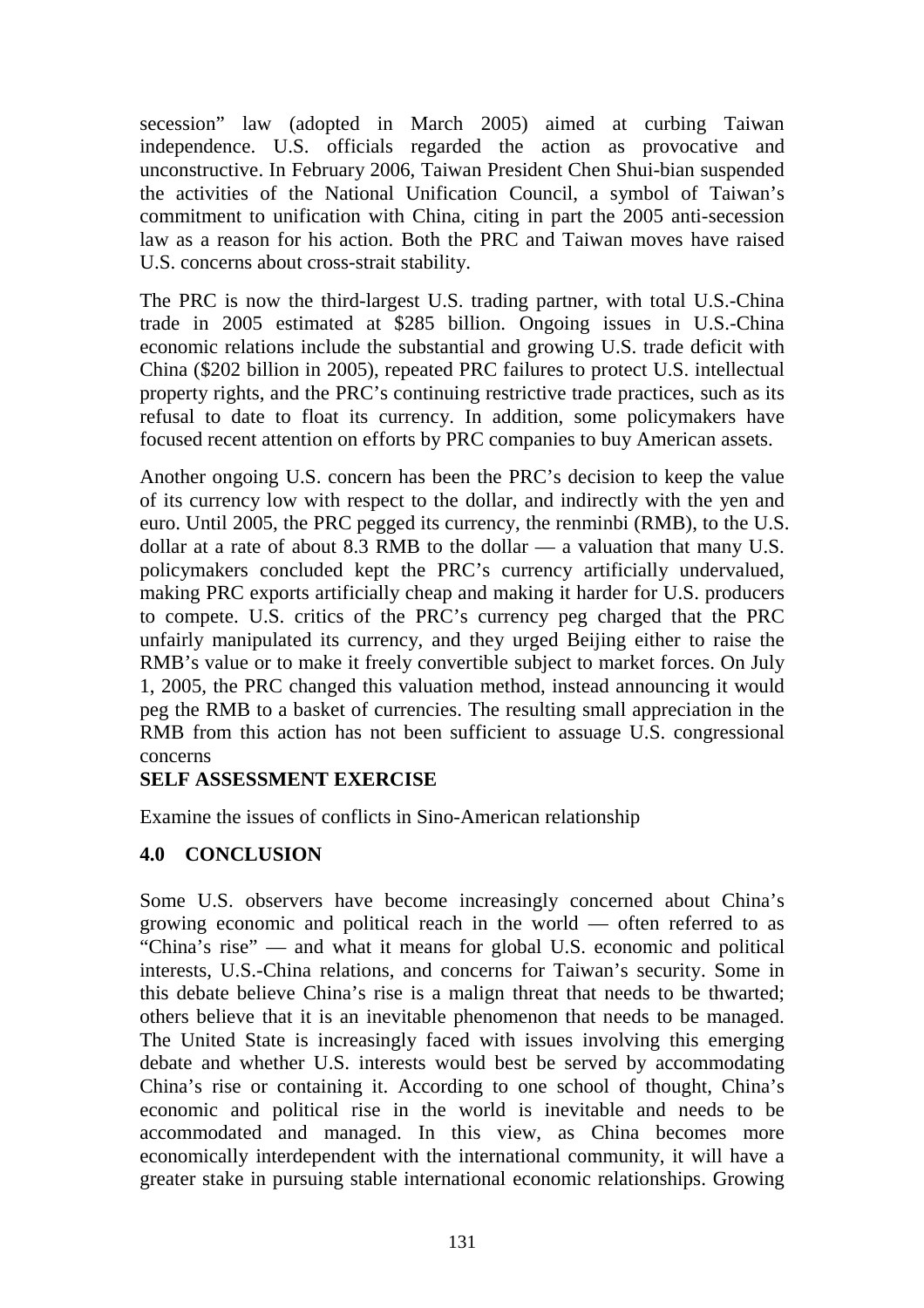wealth in the PRC is likely to encourage Chinese society to move in directions that will develop a materially better-off, more educated, and cosmopolitan populace. Over time, this population could be expected to press its government for greater political pluralism and democracy — two key U.S. objectives. Therefore, from this perspective, U.S. policy should seek to work more closely with the PRC, not only to encourage these positive long-term trends, but to seek ways to mutually benefit by cooperating on important global issues such as alternative energy sources, climate change, and scientific and medical advancements. Ultimately, the United States simply will have to make room for the economic and political appetites of the superpower that China is likely to become. Viewing the PRC as a "threat" or attempting to contain, could produce disastrous policy consequences for U.S. interests. In addition to possible military conflict with the PRC, these consequences could include a breakdown in PRC governance, a fragmentation of the country itself, the creation of greater Chinese nationalism with a strong anti-American bias, and an increasingly isolated United States that the international community may see as out of step with global trends.

### **5.0 SUMMARY**

This unit has examined the patterns of relationship between China and the global society. The principles of peaceful co-existence as well as economic factors were the underlying motivations for Chinese engagement with the outside world. The quests for valuable resources for her growing industries as well as markets for finished products were the pillars of Chinese engagements with African countries. With the end of the cold war and the introduction of more liberal reforms, opportunities were created for closer cooperation between the United State of America and China. To feed its appetite for resources, China is steadily signing trade agreements, oil and gas contracts, scientific and technological cooperation, and multilateral security arrangements with countries around the world, some of which are key U.S. allies. Some U.S. observers view these activities as a threat to the United States. Even if these trends are simply the results of China's benign economic development and growth, they may pose critical future challenges for U.S. economic and political interests.

### **6.0 TUTOR MARKED ASSIGNMENT**

Critically examine the patterns of China's engagements with the outside world in the post Cold War Order

### **7.0 REFERENCES/FURTHER READING**

Alden, Chris. (2007). *China in Africa: Partner, Competitor or Hegemon?*  London: Zed Books.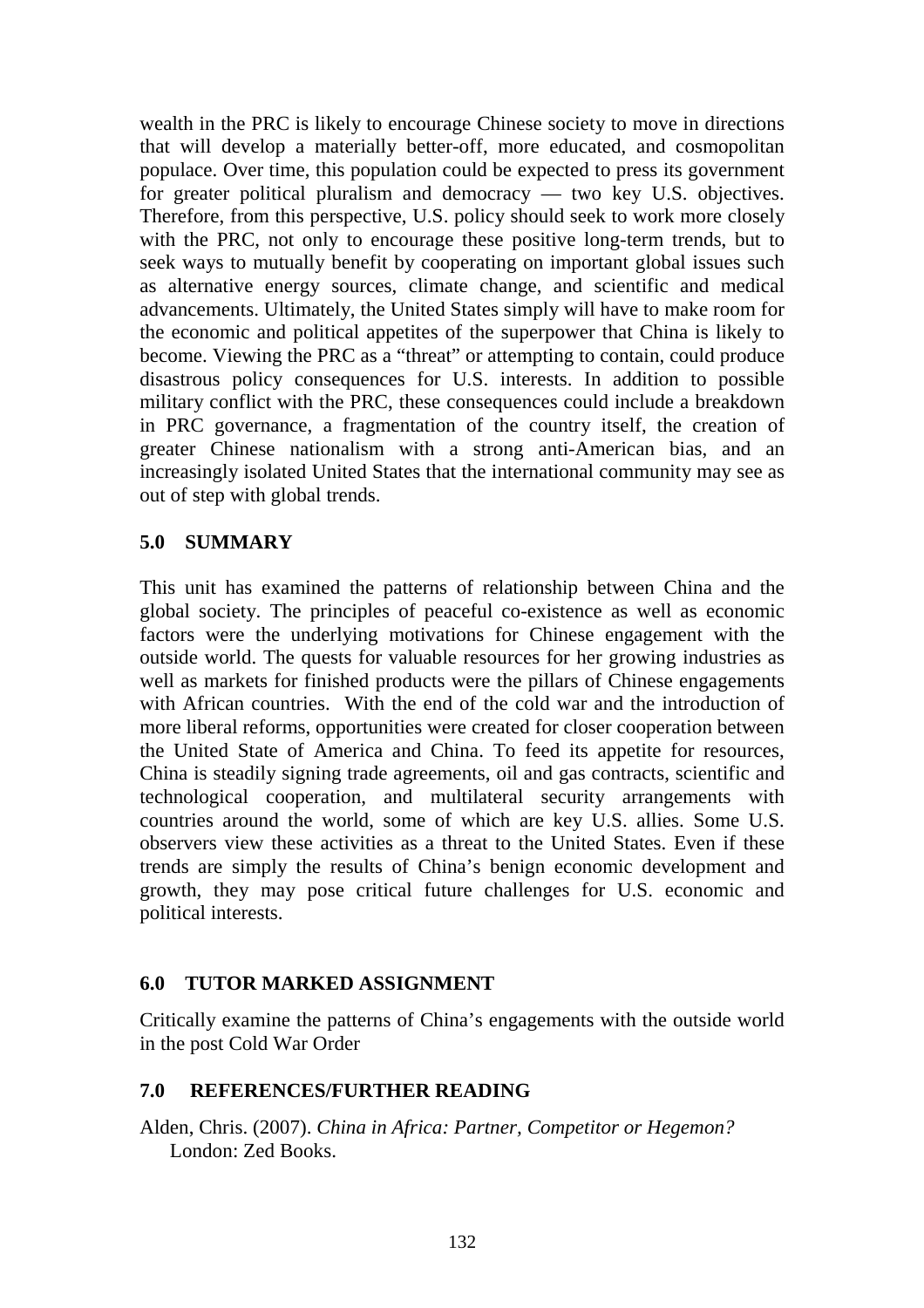Drew, Thompson (2006). "Economic Growth and Soft Power: China's African Strategy" *China Brief*, Vol. 4, 24, Jamestown Foundation

*New Statesman.* (2005) "The Chinese Are Coming". July 4.

- Scarlett Cornelissen & Ian Taylor. (2000). "The Political Economy of Chinese and Japanese Linkages with Africa: A Comparative Perspective". *Pacific Review*. 13.4
- Shaun Breslin & Ian Taylor. (2008). *Explaining the Rise of 'Human Rights' in Analyses of Sino-African Relations. Review of African Political Economy*. 115
- Taylor, Ian. (2006). *China and Africa: Engagement and Compromise*. London: Routledge.
- Taylor, Ian (2009). *China's New Role in Africa*. Boulder: Zed Books.
- Wyatt, Don J. (2009). *The Blacks of Premodern China: Encounters with Asia.* Pennsyvania: University of Pennsylvania Press

#### **MODULE 5: FOREIGN POLICIES OF JAPAN AND GERMANY**

German–Japanese relations were established in 1860 with the first ambassadorial visit to Japan by Prussia (which formed the German Empire in 1871). After a time of intense educational exchange in the late 19th century, the imperialistic politics of Japan and Germany caused a cooling of their relation due to conflicting aspirations in China. Japan allied itself with Britain, and declared war on Germany in 1914 as part of the First World War thereby seizing key German colonies and possessions.

In the 1930s, both countries rejected democracy, and turned to militaristic aggression. This led to a rapprochement and a political and military alliance, the "Axis" (along with Italy). During the Second World War the Axis was, however, a friendship of convenience and was limited by the great geographic distance between East Asia and Europe. For the most part, Japan and Germany fought separate wars, and eventually had to surrender separately.

After the Second World War, the economies of both nations experienced rapid recoveries and bilateral relations, now focused on economic issues, were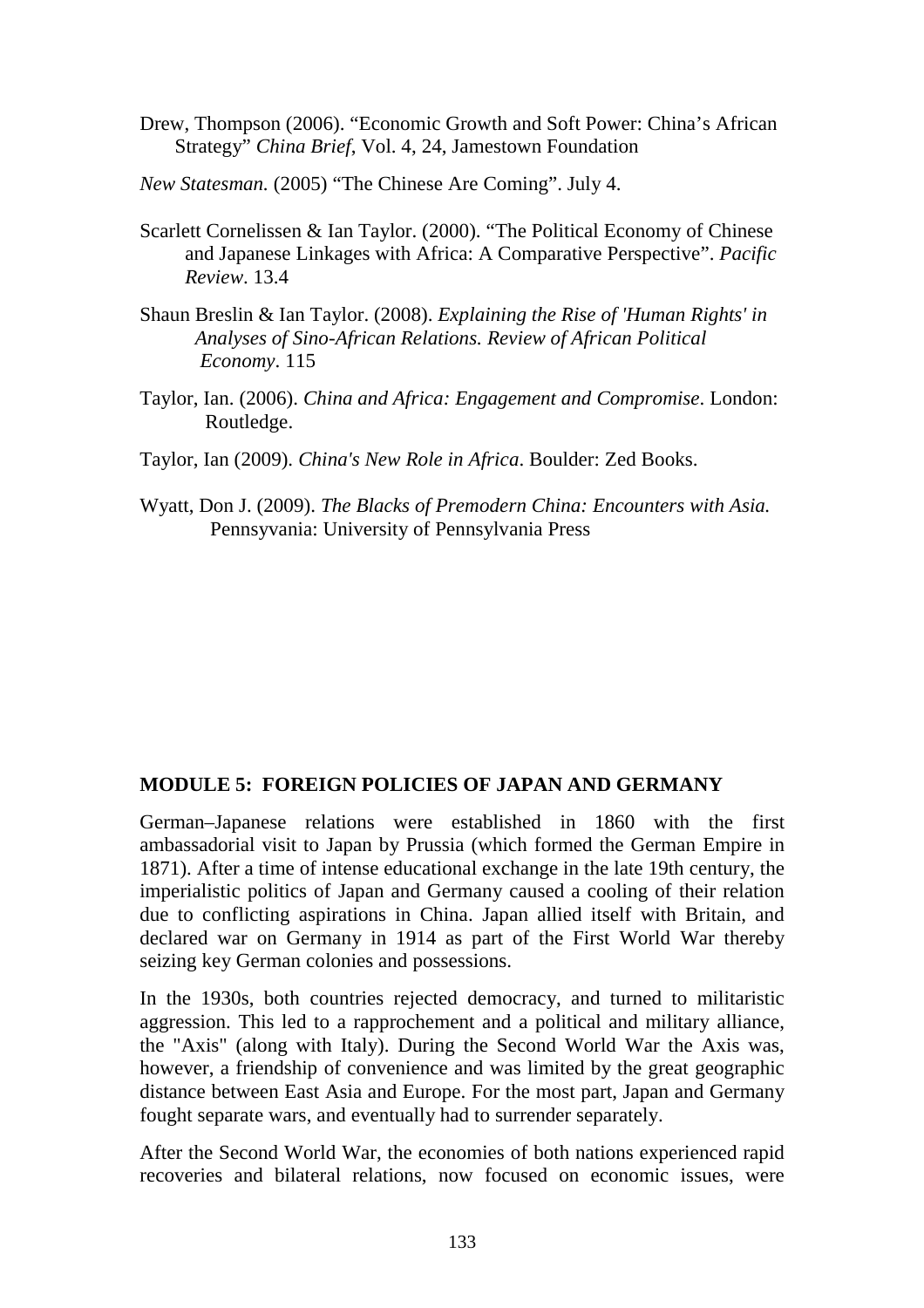swiftly re-established. Today, Japan and Germany are the third and fourth largest economies in the world (after the U.S. and China), respectively, and as such greatly profit from a wide field of political, educational, scientific and economic cooperation.

Discussions in this module are organized under the following units:

- Unit 1: Principles of Japanese Foreign Policy
- Unit 2: Japan in World Politics
- Unit 3: German Foreign Policy in Historical Perspectives
- Unit 4: Germany in Cotemporary World Politics

### **UNIT 1: PRINCIPLES OF JAPANESE FOREIGN POLICY**

#### **CONTENTS**

- 1.0Introduction
- 2.0 Objectives
- 3.0 Main Content
	- 3.1. Principles of Japanese Foreign Policy
	- 3.2. Foreign Policy Making in Japan
- 4.0 Conclusion
- 5.0 Summary
- 6.0 Tutor Marked Assignment
- 7.0 References/Further Readings

#### **1.0 INTRODUCTION**

Despite its current slow economic growth, Japan remains a major economic power both in the region and globally. Japan has diplomatic relations with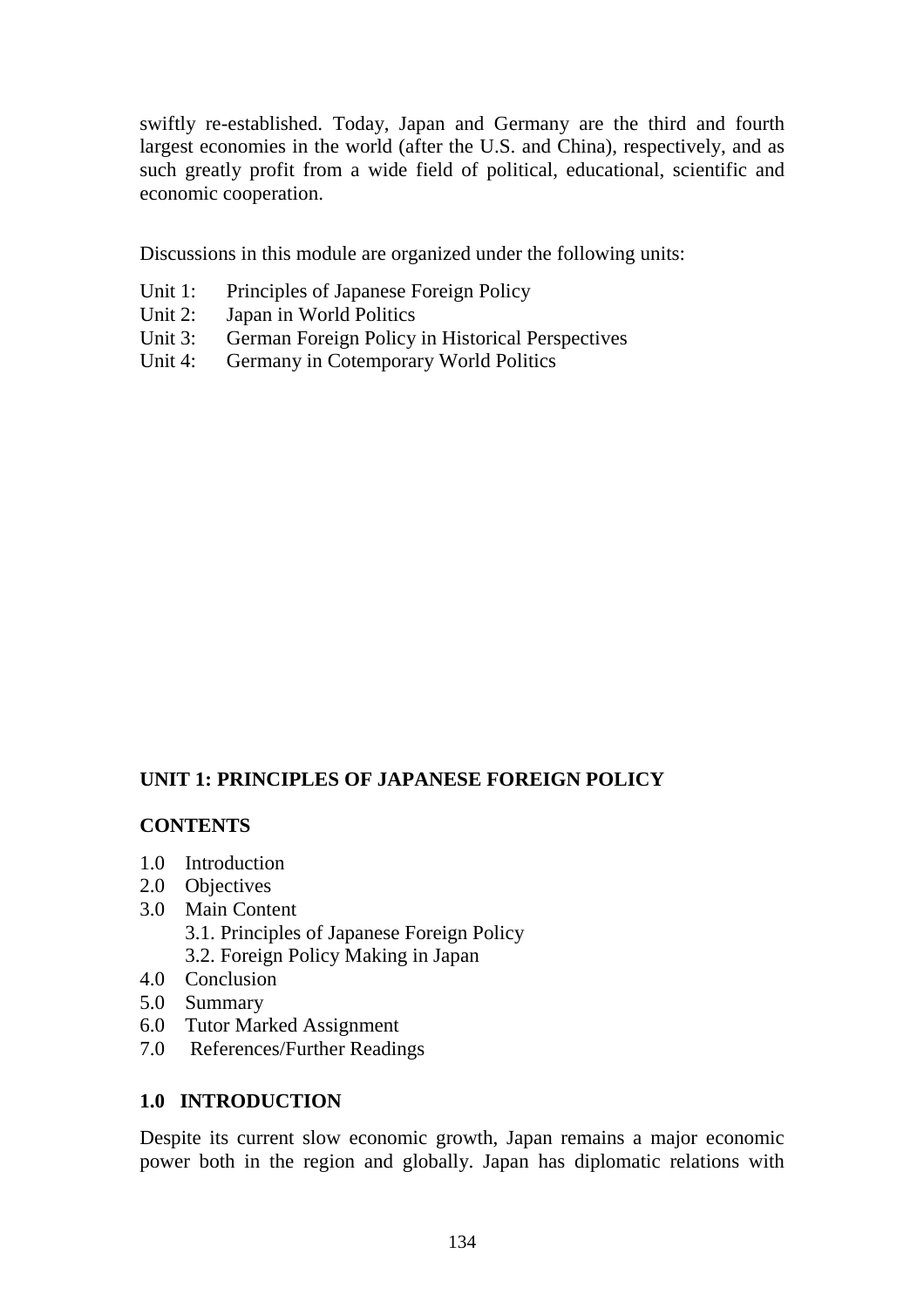nearly all independent nations and has been an active member of the United Nations since 1956. Japanese foreign policy has aimed to promote peace and prosperity for the Japanese people by working closely with the West and supporting the United Nations.

In the early sixteenth century, a feudally organized Japan came into contact with Western missionaries and traders for the first time. Westerners introduced important cultural innovations into Japanese society during more than a century of relations with various feudal rulers. But when the country was unified at the beginning of the seventeenth century, the Tokugawa government decided to expel the foreign missionaries and strictly limit intercourse with the outside world. National seclusion--except for contacts with the Chinese and Dutch- was Japan's foreign policy for more than two centuries.

Although a military role for Japan in international affairs is precluded by its constitution and government policy, Japanese cooperation with the United States through the 1960 U.S.-Japan Security Treaty has been important to the peace and stability of East Asia. All post-war Japanese governments have relied on a close relationship with the United States as the foundation of their foreign policy and have depended on the mutual security treaty for strategic protection.

While maintaining its relationship with the United States, Japan has diversified and expanded its ties with other nations. Good relations with its neighbours continue to be of vital interest. After the signing of a peace and friendship treaty with the People's Republic of China in 1978, ties between the two countries developed rapidly. The Japanese extend significant economic assistance to the Chinese in various modernization projects. At the same time, Japan has maintained economic but not diplomatic relations with the Taiwan, where a strong bilateral trade relationship thrives.

Japanese diplomacy is increasingly aimed at maintaining peace, while maintaining healthy economic competition among developed and developing countries. Prominent in the implementation of the national security, authorities of Japan created a peaceful image of their country. The Japanese system of national security was focused solely on defence in accordance with the principle of minimum defensive sufficiency. The peace of foreign policy and the commitment of Japan to the three non-nuclear principles, directly derive from its experience during the period between the first and second discoveries country. Now, Japan is trying to achieve recognition in the eyes of the world as a major political power, remaining at the same time, average power in a military sense.

# **2.0 OBJECTIVES**

At the end of this unit, you should be able to:

• examine the basic principles of Japanese Foreign Policy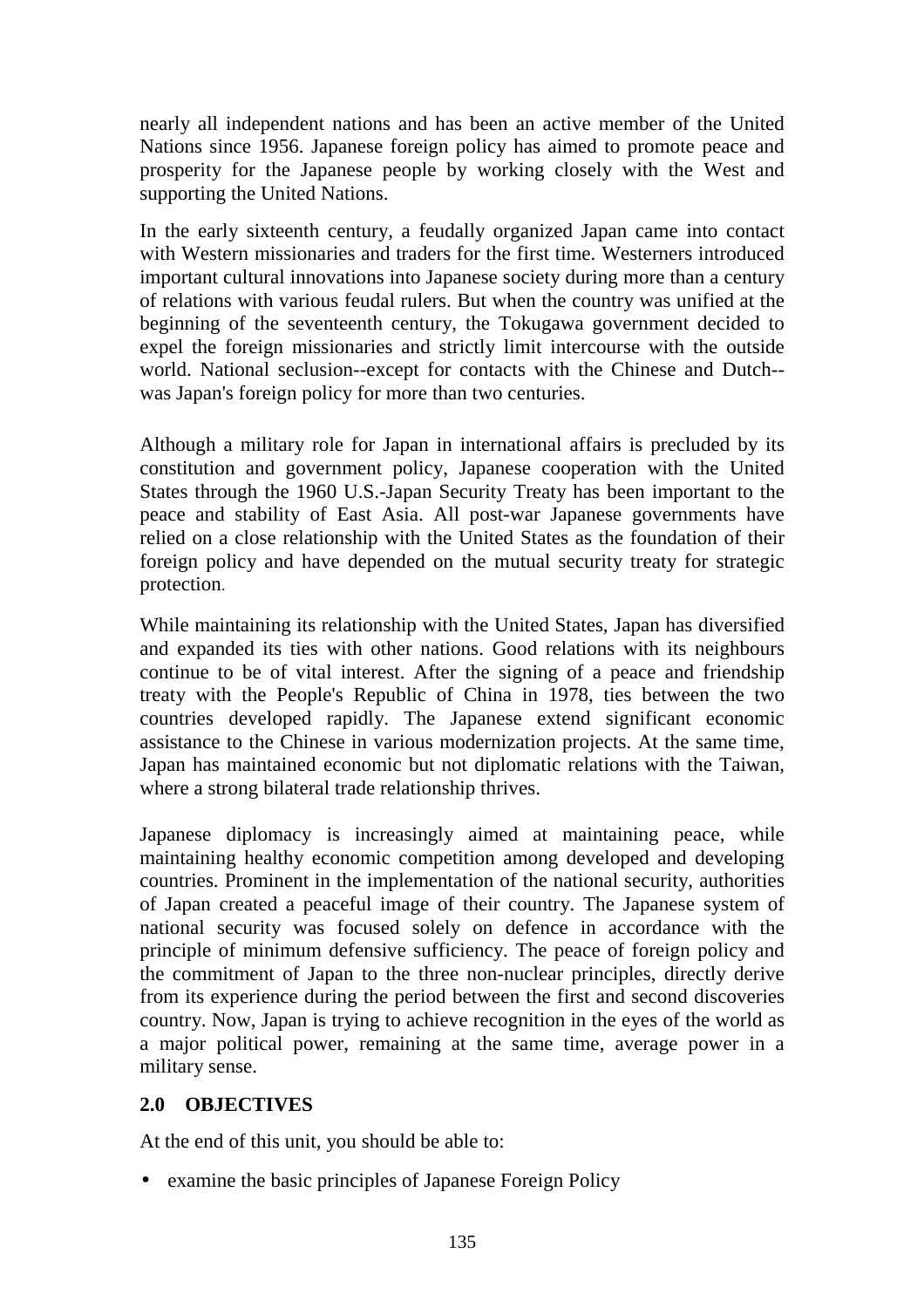• describe the structures for foreign policy making in Japan

### **3.0 MAIN CONTENT**

### **3.1. Principles of Japanese Foreign Policy**

In the mid-19th century, Japan reappeared on the international stage after a two-century long seclusion during the Tokugawa period. Due to its victory in the Russo-Japanese War (1905), it was recognized as a great power, and has been an important international actor ever since. The only exception is a brief period following its defeat in the Second World War, which ended its status as a great power in military terms. Already at the end of the 1960s, it had regained its status as a great power economically, but not militarily, as it had been in the pre-war era.

Japan's geography--particularly its insular character, its limited endowment of natural resources, and its exposed location near potentially hostile giant neighbours--has played an important role in the development of its foreign policy. In pre-modern times, Japan's semi-isolated position on the periphery of the Asian mainland was an asset. It permitted the Japanese to exist as a selfsufficient society in a secure environment. It also allowed them to borrow selectively from the rich civilization of China while maintaining their own cultural identity. Insularity promoted a strong cultural and ethnic unity, which underlay the early development of a national consciousness that has influenced Japan's relations with outside peoples and cultures throughout its history.

Modern Japan's foreign policy was shaped at the outset by its need to reconcile its Asian identity with its desire for status and security in an international order dominated by the West. The principal foreign policy goals of the Meiji period (1868-1912) were to protect the integrity and independence of the nation against Western domination and to win equality of status with the leading nations of the West by reversing the unequal treaties. Because fear of Western military power was the chief concern of the Meiji leaders, their highest priority was building up the basic requirements for national defence, under the slogan "wealth and arms". They saw that a modern military establishment required national conscription drawing manpower from an adequately educated population, a trained officer corps, a sophisticated chain of command, and strategy and tactics adapted to contemporary conditions. Finally, it required modern arms together with the factories to make them, sufficient wealth to purchase them, and a transportation system to deliver them.

An important objective of the military build-up was to gain the respect of the Western powers and achieve equal status for Japan in the international community. Inequality of status was symbolized by the treaties imposed on Japan when the country was first opened to foreign intercourse. The treaties were objectionable to the Japanese not only because they imposed low fixed tariffs on foreign imports and thus handicapped domestic industries, but also because their provisions gave a virtual monopoly of external trade to foreigners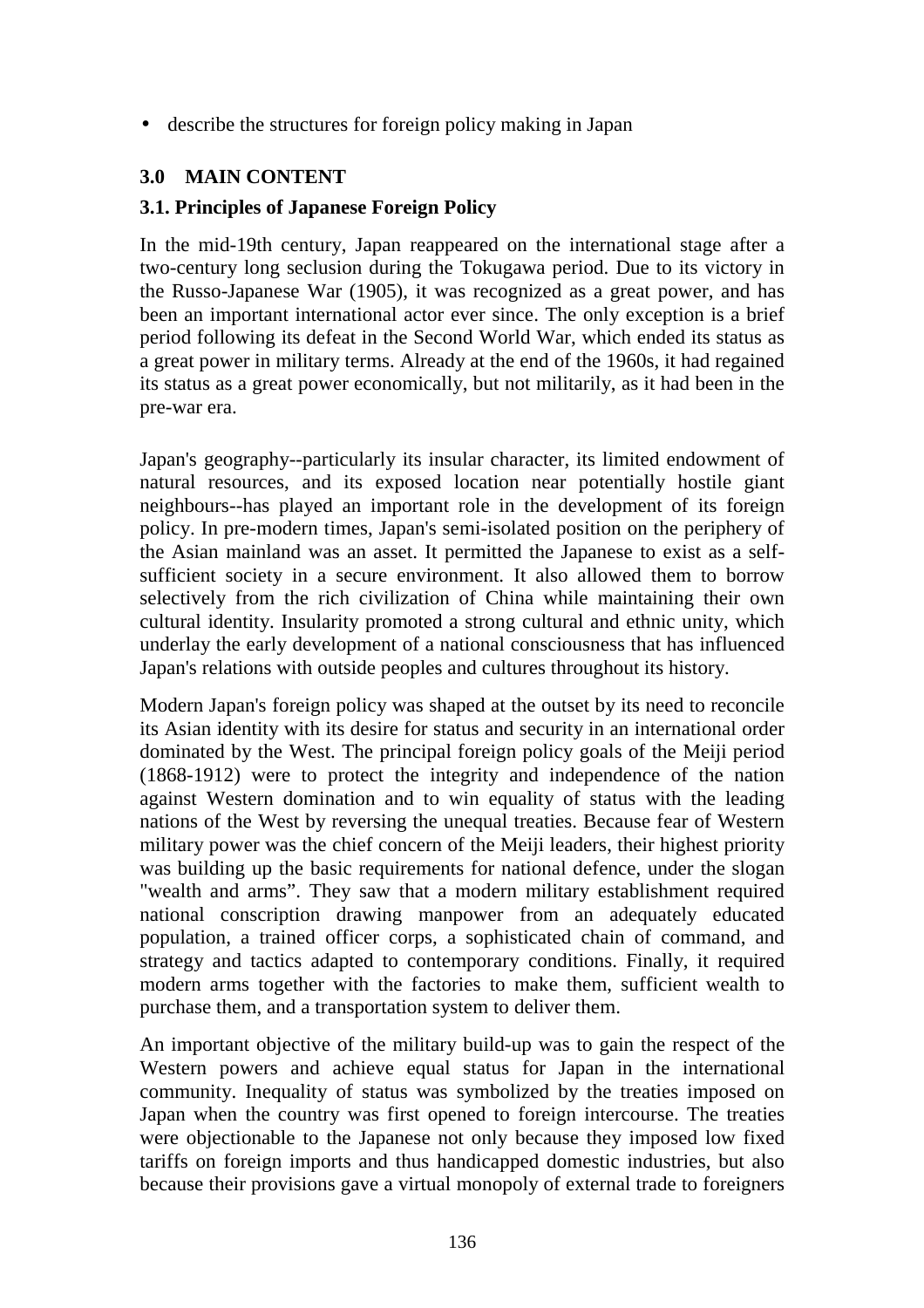and granted extraterritorial status to foreign nationals in Japan, exempting them from Japanese jurisdiction and placing Japan in the inferior category of uncivilized nations. Many of the social and institutional reforms of the Meiji period were designed to remove the stigma of backwardness and inferiority represented by the "unequal treaties," and a major task of Meiji diplomacy was to press for early treaty revision

### **3.2. Foreign Policy Making in Japan**

The primary responsibility for the Japanese foreign policy, as determined by the 1947 constitution, is exercised by the cabinet and subject to the overall supervision of the National Diet. The prime minister is required to make periodic reports on foreign relations to the Diet, whose upper and lower houses each have a foreign affairs committee. Each committee reports on its deliberations to plenary sessions of the chamber to which it belongs. Diet members have the right to raise pertinent policy questions—officially termed interpellations—to the minister of foreign affairs and the prime minister. Treaties with foreign countries require ratification by the Diet. As head of state, the emperor performs the ceremonial function of receiving foreign envoys and attesting to foreign treaties ratified by the Diet.

Constitutionally the dominant figure in the political system, the prime minister has the final word in major foreign policy decisions. The minister of foreign affairs, a senior member of the cabinet, acts as the prime minister's chief adviser in matters of planning and implementation. The minister is assisted by two vice ministers: one in charge of administration, who was at the apex of the Ministry of Foreign Affairs structure as its senior career official, and the other in charge of political liaison with the Diet. Other key positions in the ministry include members of the ministry's Secretariat, which has divisions handling consular, emigration, communications, and cultural exchange functions, and the directors of the various regional and functional bureaus in the ministry.

Political groups opposing the government's foreign policy presented their views freely through political parties and the mass media, which took vocal and independent positions on wide-ranging external issues. Some of the opposing elements included were leftists who sought to exert influence through their representatives in the Diet, through mass organizations, and sometimes through rallies and street demonstrations. In contrast, special interest groups supporting the government—including the business community and agricultural interests—brought pressure to bear on the prime minister, cabinet members, and members of the Diet, usually through behind-the-scenes negotiations and compromises.

Except for security-related matters, most foreign affairs issues involved economic interests and mainly attracted the attention of the specific groups affected. The role of interest groups in formulating foreign policy varied with the issue at hand. Because trade and capital investment issues were involved,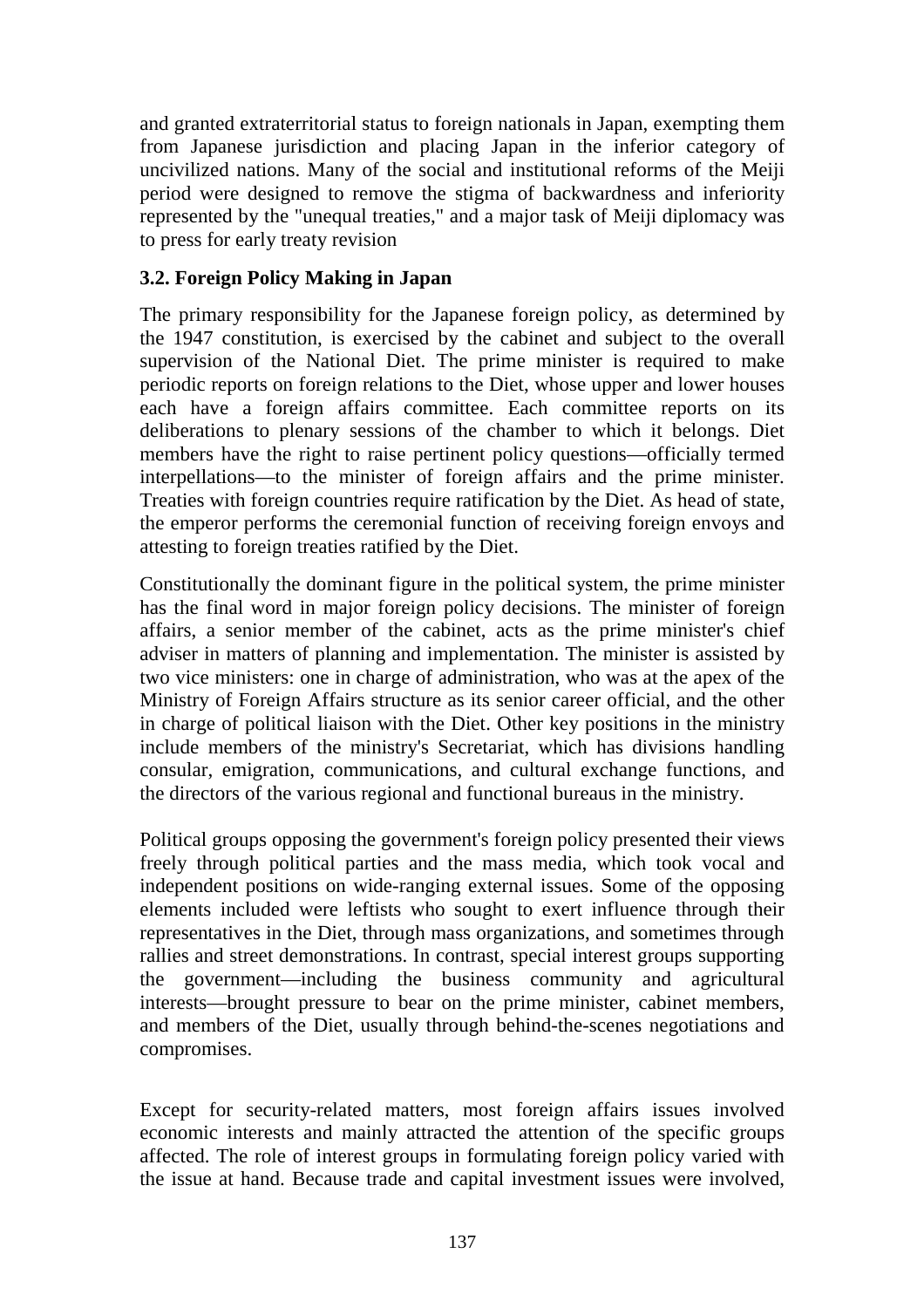for example, in relations with the People's Republic of China and with South Korea, the business community increasingly became an interested party in the conduct of foreign affairs. Similarly, when fishing rights or agricultural imports were being negotiated, representatives of the industries affected worked with political leaders and the foreign affairs bureaucracies in shaping policy

The role of public opinion in the formulation of foreign policy throughout the postwar period has been difficult to determine. Japan continued to be extremely concerned with public opinion, and opinion polling became a conspicuous feature of national life. The large number of polls on public policy issues, including foreign policy matters, conducted by the Office of the Prime Minister, the Ministry of Foreign Affairs, other government organizations, and the media led to the presumption by analysts that the collective opinions of voters do exert significant influence on policymakers. The public attitudes toward foreign policy that had held throughout much of the postwar period appeared to have shifted in the 1980s. Opinion polls reflected a marked increase in national pride and self-esteem. Moreover, public discussion of security matters by government officials, political party leaders, press commentators, and academics had become markedly less volatile and doctrinaire and more open and pragmatic, suggesting indirectly that public attitudes on this subject had evolved as well. The mass media, and particularly the press, as the champion of the public interest and critic of the government, continues to mold public attitudes strongly.

Japanese thinking on foreign policy was also influenced by the rise of a new postwar generation to leadership and policy-making positions. The differences in outlook between the older leaders still in positions of power and influence and the younger generation that was replacing them complicated formulation of foreign policy. Under Prime Minister Yasuhiro Nakasone, a more hawkish stance on foreign policy was introduced. Japan built up a close politicalmilitary relationship with the United States as part of a de facto international front of a number of developed and developing countries intent on checking Soviet expansion. Japan's defense spending continued to grow steadily despite overall budgetary restraint. Japan became increasingly active in granting foreign assistance to countries of strategic importance in East-West competition.

The end of the Cold War obviously had an immense impact on the foreign policies of many countries across the continents, forcing them to reposition themselves in regional and international relations. Sweeping changes in the political landscape have compelled a rethink of their foreign policy goals, the instruments needed to achieve them and national identities. Furthermore, such a political transformation on this scale cannot be regarded as a one-off event; over the past two decades, many countries—including small states like Mongolia and Benin and current hot spots like Afghanistan—have struggled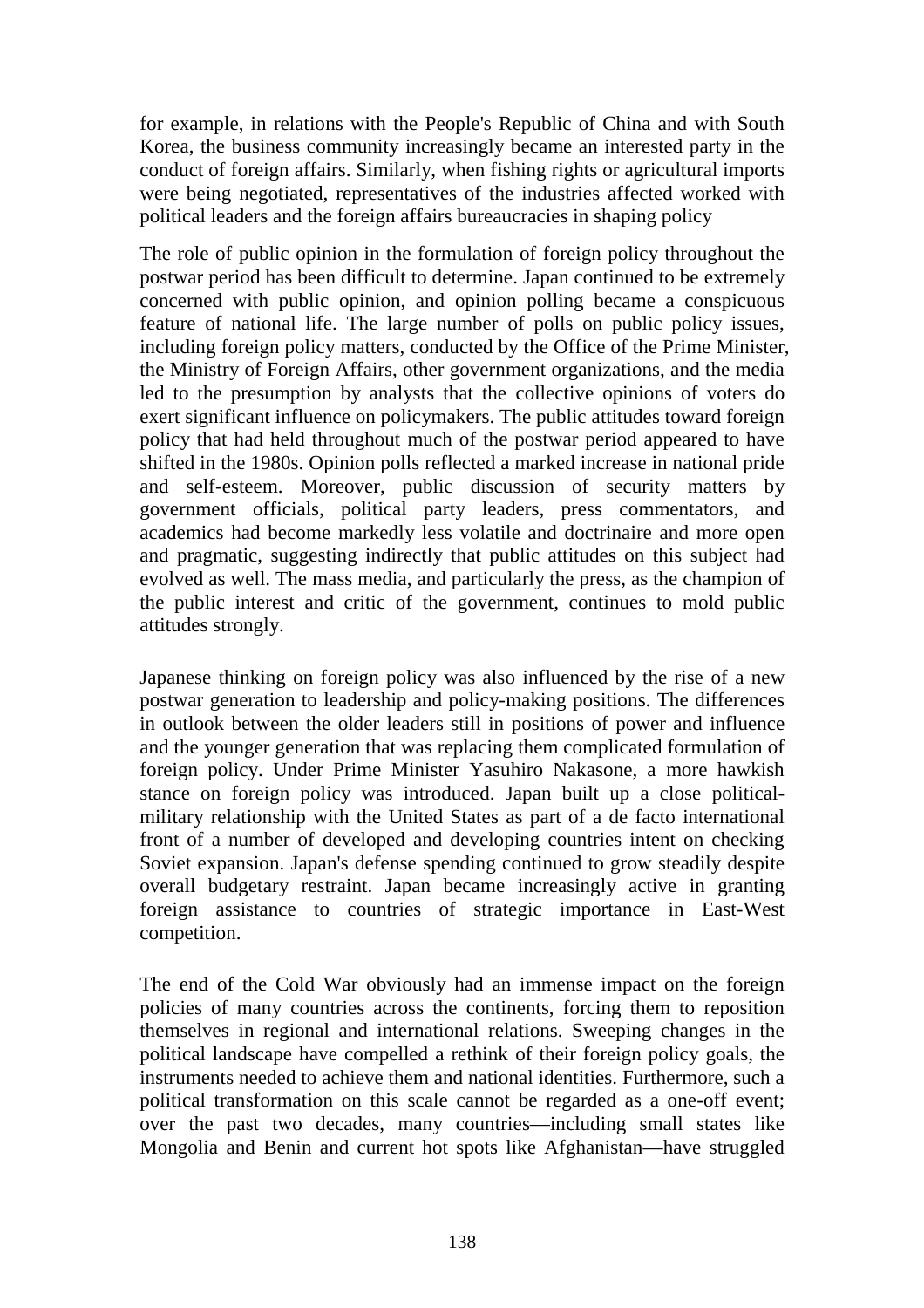with its consequences and domestic adjustments, though to varying degrees. Japan is no exception.

### **SELF ASSESSMENT EXERCISE**

Examine the structures for foreign policy making in Japan

# **4.0 CONCLUSION**

In the 19th century, Asia became more and more attractive to expansionist Europeans and many countries were colonized. China itself was greatly weakened and the old East Asia world order no longer functioned. Western countries aggressively demanded that Japan begin to participate in trade with them, and eventually Japan had no choice but to agree. The end of the Cold War obviously had an immense impact on the foreign policies of many countries across the continents, forcing them to reposition themselves in regional and international relations. Sweeping changes in the political landscape have compelled a rethink of their foreign policy goals, the instruments needed to achieve them and national identities. Many countries including small states like Mongolia and Benin and current hot spots like Afghanistan—have struggled with its consequences and domestic adjustments, though to varying degrees and Japan is also no exception.

# **5.0 SUMMARY**

Until the Meiji period (1868-1912) Japan's relationship with the rest of the world was defined mostly in terms of an East Asian world order traditionally dominated by China. Japan was part of trade routes that included much of Southeast and East Asia, and this trade resulted in much cultural exchange as well as material exchange. In the sixteenth century Japan began trading with Western countries, but soon found it disruptive both because of the connections with Christianity and because of the demand it created for precious metals. The government therefore officially limited foreign trade to that with Dutch and Chinese traders. In the 1850s and 60s Japan signed various treaties with Western nations.

At the time, imperialism and colonization were the main institutions that defined international relations and Japan soon became a colonizing power of its own, governing both Taiwan and Korea. At the beginning of the 20th century, Japan was recognized by Western powers as a force to be reckoned with, and Japan became a member of the League of Nations.

# **6.0 TUTOR MARKED ASSIGNMENT**

How relevant are the basic principles of Japan's foreign policy to the contemporary politics

# **7.0 REFERENCES/FURTHER READING**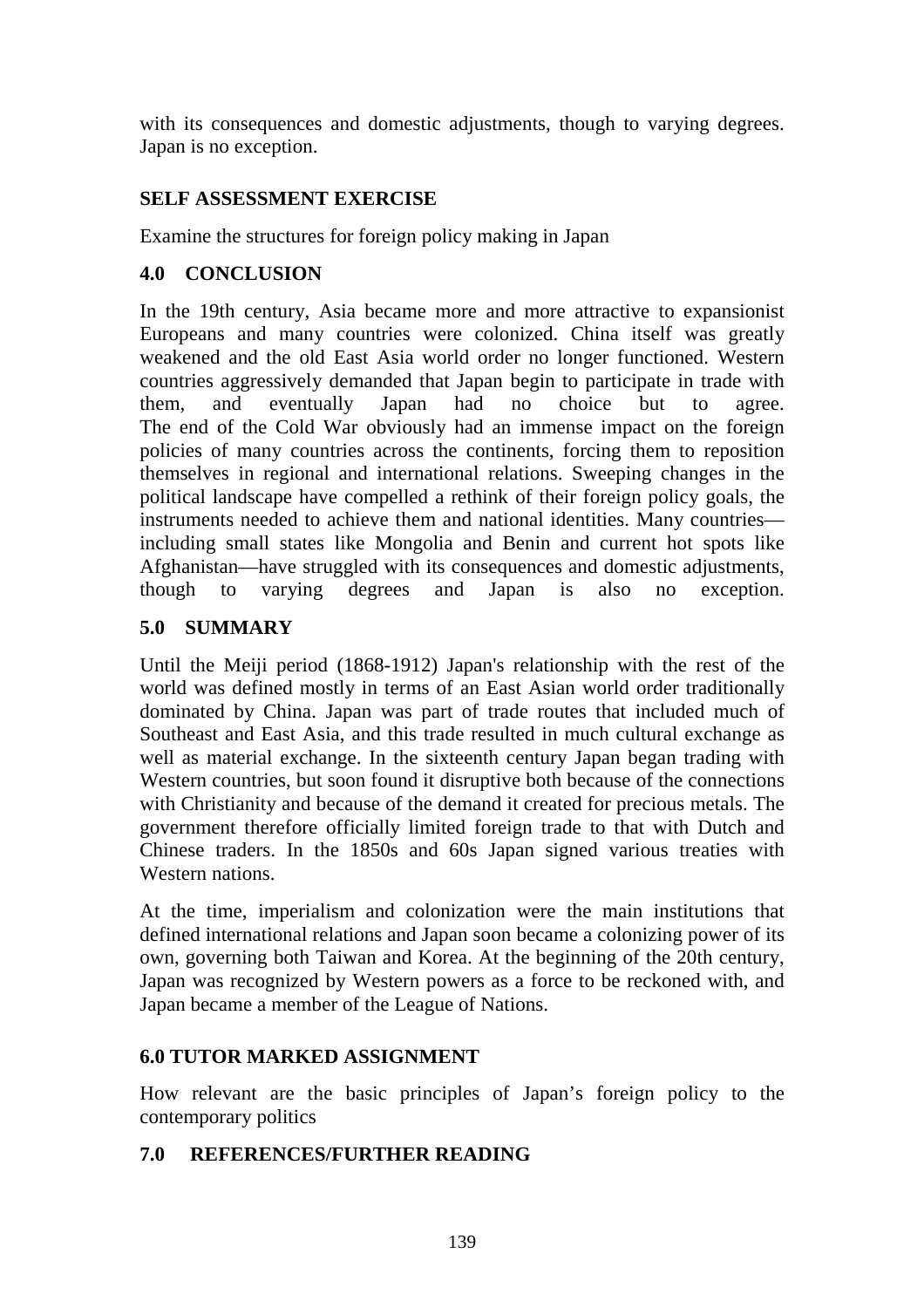- Akiyoshi Miyashita & Yoichiro Sato (2001*).Japanese Foreign Policy in Asia and the Pacific: Domestic Interests, American Pressure, and Regional Integration* (New York: Palgrave)
- Beeson Mark (2009).*Hegemonic Transition in East Asia? The Dynamics of Chinese and American Power'*, Review of International Studies, 35 (1)
- Bert Edström (1999). *Japan's Evolving Foreign Policy Doctrine: From Yoshida to Miyazawa* (New York: St. Martin's Press)
- Cooney Kevin (2006) *Japan's Foreign Policy since 1945* (Armonk, N.Y. and London: M.E. Sharpe
- David C. Kang, (2003).*'Hierarchy, Balancing, and Empirical Puzzles in Asian International Relations', International Security*, vol.28, no.3 pp. 165-80.
- David Shambaugh & Michael Yahuda (2008), *International Relations of Asia* (New York and Plymouth: Rowman & Littlefield)
- Hill Christopher & Pamela Beshoff (1994) *The Two World of International Relations: Academics, Practitioners and the Trade in Ideas* (London and New York: Routledge)
- Richard Samuels (2007) *Securing Japan: Tokyo's Grand Strategy and the Future of East Asia,* Ithaca and London, Cornell University Press
- Thomas U. Berger, Mike M. Mochizuki and Jitsuo Tsuchiyama eds. (2007) Japan in International Politics: the Foreign Policies of an Adaptive State (Boulder: Lynne Rienner).

#### **UNIT 2: JAPAN IN WORLD POLITICS**

#### **CONTENTS**

- 1.0Introduction
- 2.0 Objectives
- 3.0 Main Content
	- 3.1. Japan's Foreign Relations before World War 11
	- 3.2. Japan in World War 11
	- 3.3 Japan's Post War Foreign Relations
- 4.0 Conclusion
- 5.0 Summary
- 6.0 Tutor Marked Assignment
- 7.0 References/Further Readings

#### **1.0. INTRODUCTION**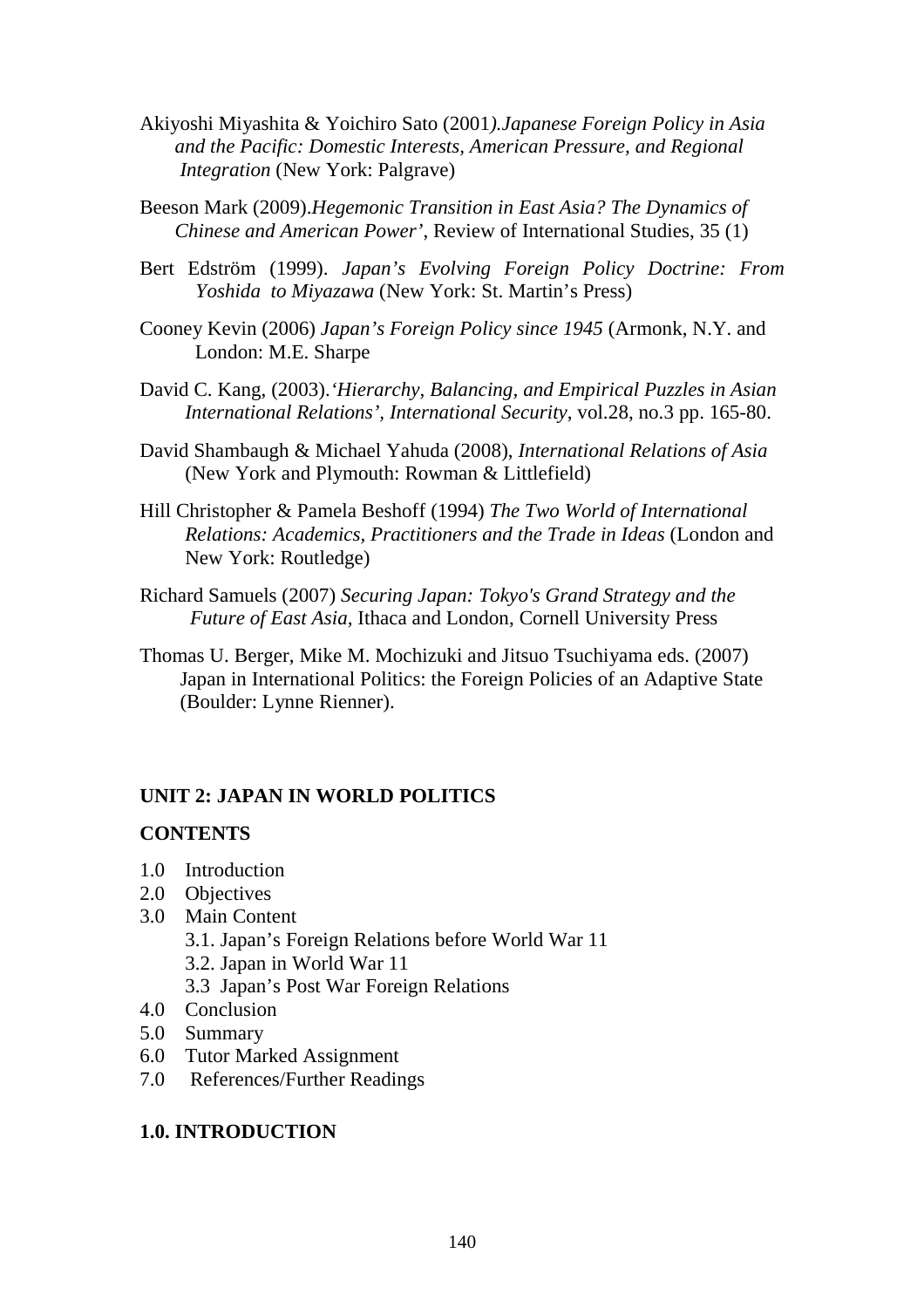Japan is a member state of the United Nations and a non-permanent member of the Security Council; it is currently one of the "G4 nations" seeking permanent membership. Japan plays an important role in East Asia. Japanese Constitution prohibits the use of military forces to wage war against other countries. However, the government maintains "self-defence forces" which include air, land and sea components. Japan's deployment of non-combat troops to Iraq marked the first overseas use of its military since World War II.

As an economic power, Japan is a member of the G8 and Asia-Pacific Economic Cooperation (APEC), and has developed relations with ASEAN as a member of "ASEAN plus three" and the East Asia Summit. It is a major donor in international aid and development efforts, particularly to the developing states.

Japan's rapid industrialization and militarization under the Mejii Emperors, led to its emergence as a world power eventually culminating in its membership of the Axis alliance and the conquest of a large part of the Asia-Pacific region. At the height of its power in 1942, the Japanese Empire ruled over a land area spanning 7,400,000 square kilometres (2,857,000 sq mi), making it one of the largest maritime empires in history (Marius, 1989).

After several large scale military successes during the first half of the Pacific War, the Empire of Japan also gained notoriety for its war crimes against the conquered people within their Empire. After suffering many defeats and the atomic bombings of Hiroshima and Nagasaki, the Empire of Japan surrendered to the Allies in 1945. A period of occupation by the Allies followed the surrender and dissolution of the Empire, and a new constitution was created with American involvement. American occupation and reconstruction of the country continued well into the 1950s, eventually forming modern Japan.

# **2.0 OBJECTIVES**

At the end of this unit, you should be able to:

- describe the nature of Japan foreign relations before World War 11
- examine Japan's involvement in World War 11
- discuss Japan's foreign policy after World War 11

# **3.0 MAIN CONTENT**

# **3.1 Japan's Foreign Relations before World War 11**

Historically, Japan's main foreign preoccupation has been China. The Korean Peninsula, a strategically located feature critical to the defence of the Japanese archipelago, greatly occupied Japan's attention in the nineteenth century. Earlier tension over Korea had been settled temporarily through the Treaty of Kanghwa in 1876, which opened Korean ports to Japan and through the Tianjin Convention in 1885, which provided for the removal from Korea of both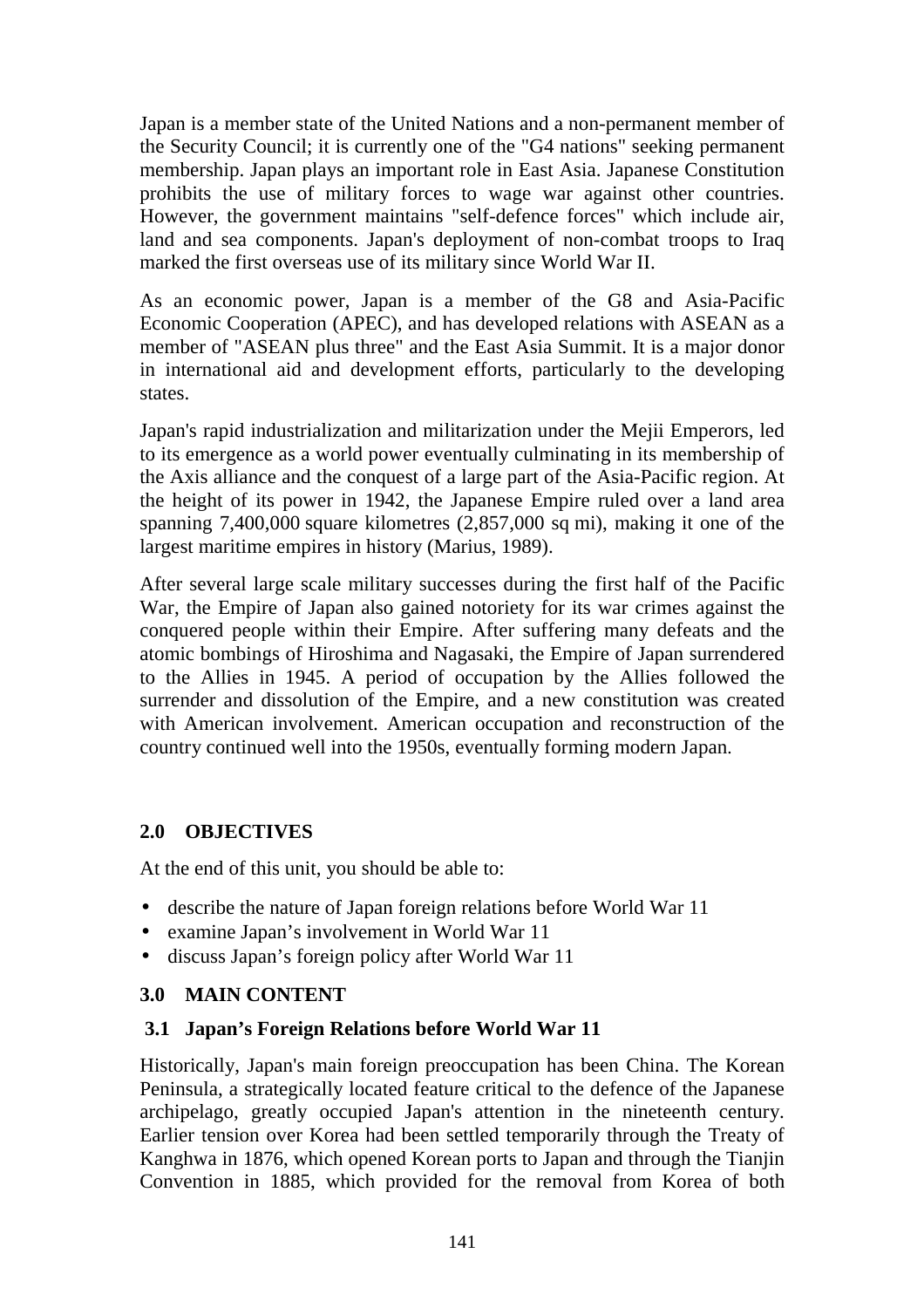Chinese and Japanese troops sent to support contending factions in the Korean court. In effect, the convention had made Korea a co-protectorate of Beijing and Tokyo at a time when Russian, British, and United States interests in the peninsula also were on the increase.

A crisis was precipitated in 1894 when a leading pro-Japanese Korean political figure was assassinated in Shanghai with Chinese complicity. Pro-war elements in Japan called for a punitive expedition, which the cabinet resisted. With assistance from several Japanese nationalistic societies, the illegal Tonghak (Eastern Learning) nationalistic religious movement in Korea staged a rebellion that was crushed by Chinese troops. Japan responded with force and quickly defeated China in the First Sino-Japanese War (1894-95).

After nine months of fighting, a cease-fire was called and peace talks were held. The Treaty of Shimonoseki accomplished several things: recognition of Korean independence; cessation of Korean tribute to China; indemnity to Korea from China; cession of Taiwan, the Penghu Islands, and the Liaodong Peninsula (the southern part of Manchuria) to Japan; and opening of Chang Jiang (Yangtze River) ports to Japanese trade. It also assured Japanese rights to engage in industrial enterprises in China.

Having their own imperialist designs on China and fearing China's impending disintegration, Russia, Germany, and France jointly objected to Japanese control of Liaodong. Threatened with a tripartite naval maneuver in Korean waters, Japan decided to give back Liaodong in return for a larger indemnity from China.

Japan and Britain, both of whom wanted to keep Russia out of Manchuria, signed the Treaty of Alliance in 1902, which was in effect until in 1921 when the two signed the Four Power Treaty on Insular Possessions, which took effect in 1923. The British recognized Japanese interests in Korea and assured Japan they would remain neutral in case of a Russo-Japanese war but would become more actively involved if another power (probably an allusion to France) entered the war as a Russian ally. In the face of this joint threat, Russia became more conciliatory toward Japan and agreed to withdraw its troops from Manchuria in 1903.

The new balance of power in Korea favoured Japan and allowed Britain to concentrate its interests elsewhere in Asia. Hence, Tokyo moved to gain influence over Korean banks, opened its own financial institutions in Korea, and began constructing railroads and obstructing Russian and French undertakings on the peninsula.

When Russia failed to withdraw its troops from Manchuria by an appointed date, Japan issued a protest. Russia replied that it would agree to a partition of Korea at the thirty-ninth parallel, with a Japanese sphere to the south and a neutral zone to the north. War broke out in February 1904 with Japanese surprise attacks on Russian warships at Dalian and Chemulpo (in Korea, now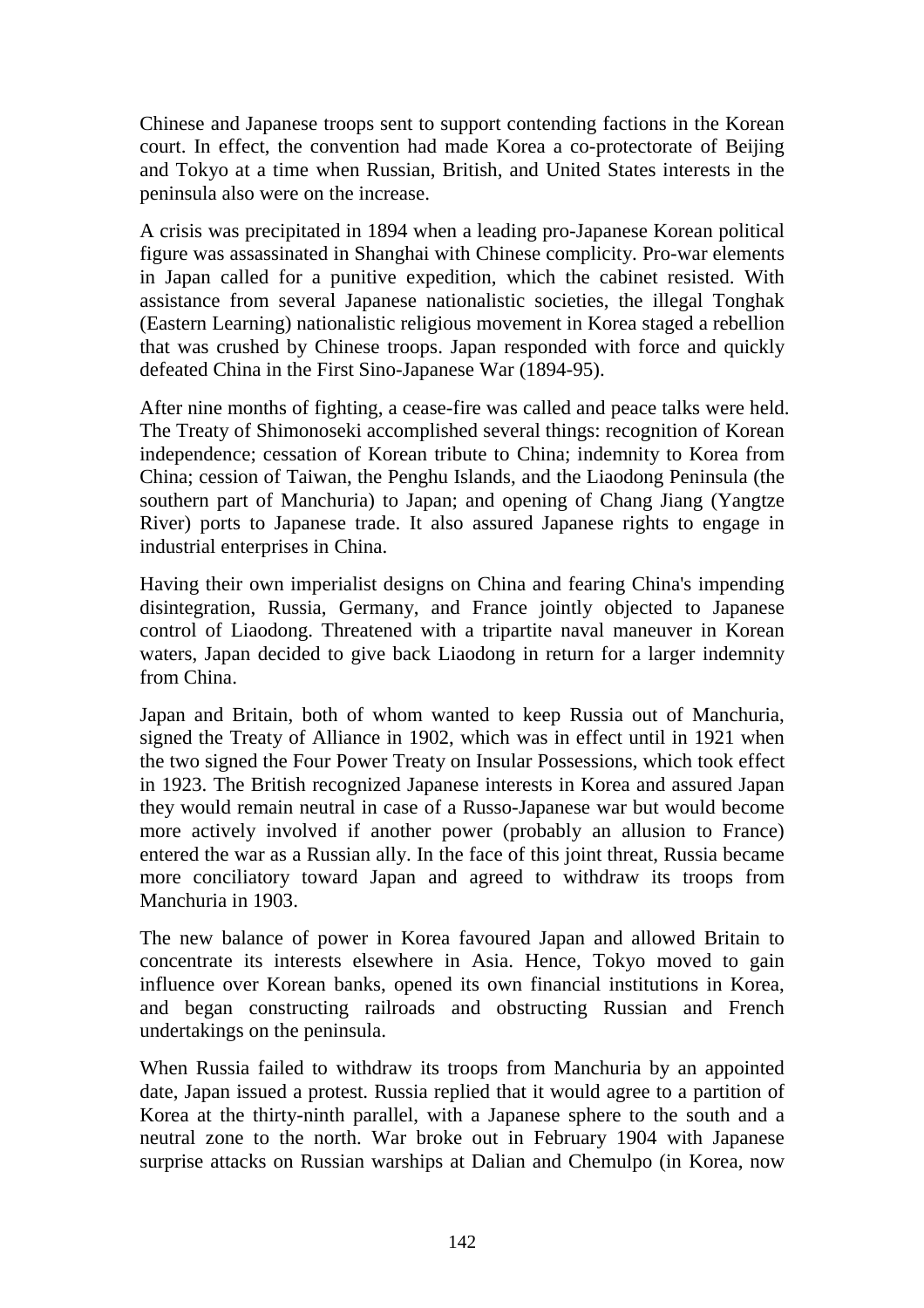called Inch'on). Despite tremendous loss of life on both sides, the Japanese won a series of land battles and then decisively defeated Russia's Baltic Sea Fleet (renamed the Second Pacific Squadron) at the Battle of Tsushima in May 1905.

Japanese nationalism intensified after the Russo-Japanese War, and a new phase of continental expansion began after 1905. Politically and economically, Korea became a protectorate of Japan and in 1910 was formally annexed as a part of the empire. By means of the South Manchurian Railway, Japanese entrepreneurs vigorously exploited Manchuria. By 1907 Russia had entered into a treaty arrangement with Japan whereby both sides recognized the other's sphere of influence in Manchuria.

Japan entered World War I in 1914, seizing the opportunity of Germany's distraction with the European War to expand its sphere of influence in China and the Pacific. Japan declared war on Germany on August 23, 1914. Japanese and allied British Empire forces soon moved to occupy Tsingtao fortress, the German East Asia Squadron base, German-leased territories in China's Shandong Province as well as the Marianas, Caroline, and Marshall Islands in the Pacific, which were part of German New Guinea.

In 1919, Japan proposed a clause on racial equality to be included in the League of Nations covenant at the Paris Peace Conference. The clause was rejected by several Western countries and was not forwarded for larger discussion at the full meeting of the conference. The rejection was an important factor in the coming years in turning Japan away from cooperation with West and towards nationalistic policies. The Anglo-Japanese Alliance was ended in 1923.

During the 1930s, the military established almost complete control over the government. Many political enemies were assassinated, and communists persecuted. Indoctrination and censorship in education and media were further intensified. Navy and army officers soon occupied most of the important offices, including the one of the prime minister.

In 1933, Japan withdrew from the League of Nations since she was heavily criticized for her actions in China. In July 1937, the second Sino-Japanese War broke out. A small incident was soon made into a full scale war by the Kwantung army which acted rather independently from a more moderate government. The Japanese forces succeeded in occupying almost the whole coast of China and committed severe war atrocities on the Chinese population, especially during the fall of the capital Nanking. However, the Chinese government never surrendered completely, and the war continued on a lower scale until 1945

### **3.2 Japan in World War 11**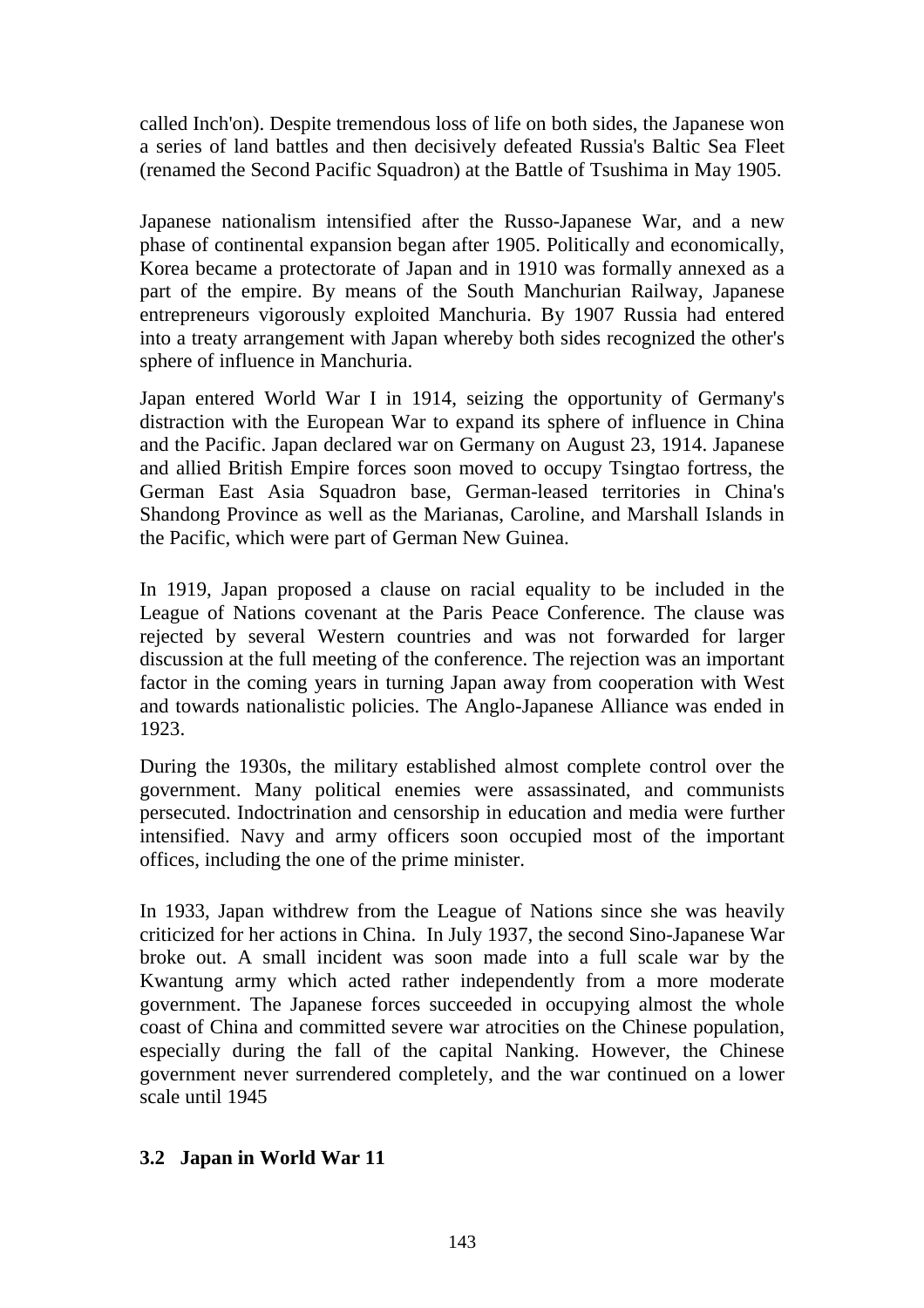In 1931, Japanese armies annexed the mineral-rich Chinese province of Manchuria, and created a puppet regime under Pu Yi, China's last emperor. The initiative came from commanders in the field who wanted to commit civilian politicians at home to a bolder imperial policy. In July 1937, a skirmish between Chinese and Japanese troops near Beijing was escalated by the Japanese into a war of conquest of the north-east and maritime provinces of China. When the capital Nanjing fell in December 1937, a huge number of civilians, probably more than 300,000, were massacred. This brutal campaign overshadows Sino-Japanese relations to this day.

On 27 September 1940, Japan entered into a tripartite pact with Germany and Italy. For Japan, Wilhelmine Germany had been a model for a modernising, martial monarchy. As Japanese politics lurched to the right, fascism too seemed a "kindred spirit". Both Germany and Japan spoke of shattering and remoulding the international order.

In 1940, Japan occupied French Indochina (Vietnam) upon agreement with the French Vichy government, and joined the Axis powers Germany and Italy. These actions intensified Japan's conflict with the United States and Great Britain which reacted with an oil boycott. The resulting oil shortage and failures to solve the conflict diplomatically made Japan decide to capture the oil rich Dutch East Indies (Indonesia) and to start a war with the US and Great Britain.

In December 1941, Japan attacked the Allied powers at Pearl Harbour and several other points throughout the Pacific. Japan was able to expand her control over a large territory that expanded to the border of India in the West and New Guinea in the South within the following six months.

The turning point in the Pacific War was the battle of Midway in June 1942. From then on, the Allied forces slowly won back the territories occupied by Japan. In 1944, intensive air raids started over Japan. In spring 1945, US forces invaded Okinawa in one of the war's bloodiest battles.

On July 27, 1945, the Allied powers requested Japan in the Potsdam Declaration to surrender unconditionally, or destruction would continue. When Japan continued to ignore the Potsdam terms, the United States dropped atomic bombs on the Japanese cities of Hiroshima and Nagasaki in early August. Between the two bombs, the Soviets, invaded Japanese-held Manchuria, and quickly defeated the Kwantung Army, which was the primary Japanese fighting force. The Red Army also captured Sakhalin Island and the Kuril Islands. On 15 August 1945 Japan surrendered, and with the surrender documents finally signed aboard the deck of the American battleship USS Missouri on 2 September 1945, the Second World War finally ended.

## **SELF ASSESSMENT EXERCISE**

To what extent is it valid to justify the claim that imperialist ambitions were the driving force for Japanese involvement in the Second World War?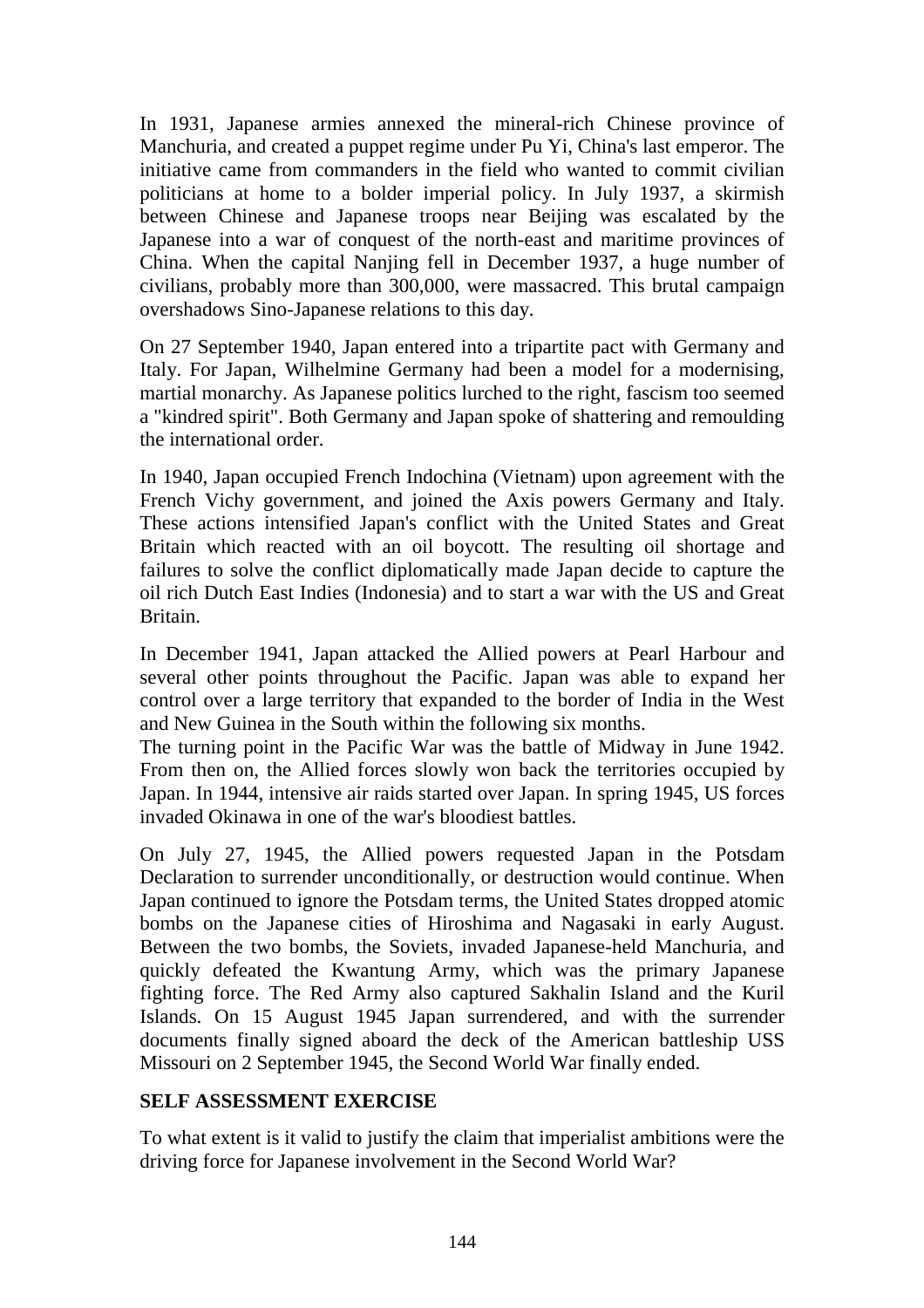## **3.3 Japan's Post War Foreign Relations**

After Japan's devastating defeat in World War II, the nation came under an Allied occupation in which the United States, as the principal occupying power, was charged with the demilitarization and democratization of the state. Major changes were made in political, social, and economic institutions and practices. During the seven-year occupation, the country had no control over its foreign affairs and became in effect the ward of the United States on the international scene. It adopted a new constitution whereby, in Article 9, the "Japanese people forever renounce war as a sovereign right of the nation and the threat or use of force as a means of settling international disputes".

When Japan regained its sovereignty in 1952 and re-entered the international community as an independent nation, it found itself in a world preoccupied by the Cold War between East and West, in which the Soviet Union and the United States headed opposing camps. By virtue of the Treaty of Peace with Japan signed in San Francisco on September 8, 1951 (effective April 28, 1952), ending the state of war between Japan and most of the Allied powers except the Soviet Union and China, and the Mutual Security Assistance Pact between Japan and the United States, signed in San Francisco the same day, Japan essentially became a dependent ally of the United States, which continued to maintain bases and troops on Japanese soil.

Japan's foreign policy goals during most of the early post-war period were essentially to regain economic viability and establish its credibility as a peaceful member of the world community. National security was entrusted to the protective shield and nuclear umbrella of the United States, which was permitted under the security pact that came into effect in April 1952 to deploy its forces in and about Japan. A special diplomatic task was to assuage the suspicions and alleviate the resentments of Asian neighbours who had suffered from Japanese colonial rule and imperialist aggression in the past. Japan's diplomacy toward its Asian neighbours, therefore, tended to be extremely lowkey, conciliatory, and non-assertive. With respect to the world at large, the nation avoided political issues and concentrated on economic goals. Under its omni directional diplomacy, it sought to cultivate friendly ties with all nations, proclaimed a policy of "separation of politics and economics," and adhered to a neutral position on some East-West issues.

During the 1950s and 1960s, foreign policy actions were guided by three basic principles: close cooperation with the United States for both security and economic reasons; promotion of a free-trade system congenial to Japan's own economic needs; and international cooperation through the United Nations (UN)--to which it was admitted in 1956--and other multilateral bodies. Adherence to these principles worked well and contributed to phenomenal economic recovery and growth during the first two decades after the end of the occupation.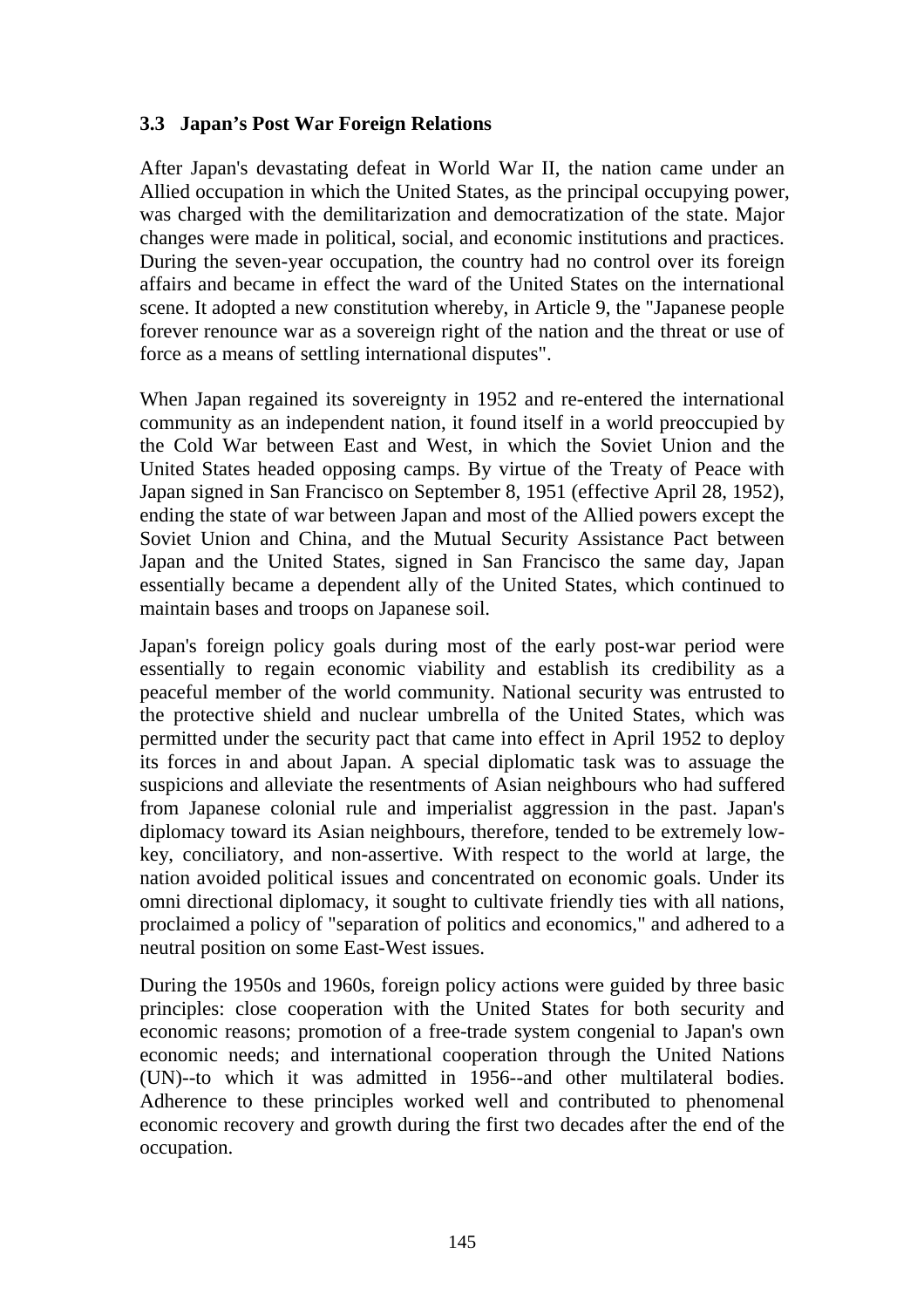In the 1970s, the basic post-war principles remained unchanged but were approached from a new perspective, owing to the pressure of practical politics at home and abroad. There was growing domestic pressure on the government to exercise more foreign policy initiatives independent of the United States, without, however, compromising vital security and economic ties. The socalled Nixon "shock," involving the surprise United States opening to China and other regional issues, also argued for a more independent Japanese foreign policy. The nation's phenomenal economic growth had made it a ranking world economic power by the early 1970s and had generated a sense of pride and self-esteem, especially among the younger generation. The demand for a more independent foreign policy reflected this enhanced self-image.

Changes in world economic relations during the 1970s also encouraged a more independent stance. Japan had become less dependent on the Western powers for resources. Oil, for example, was obtained directly from the producing countries and not from the Western-controlled multinational companies. Other important materials also came increasingly from sources other than the United States and its allies, while trade with the United States as a share of total trade dropped significantly during the decade of the 1970s. Thus, political leaders began to argue that in the interests of economic self-preservation, more attention should be paid to the financial and development needs of other countries, especially those that provided Japan with vital energy and raw material supplies.

## **SELF ASSESSMENT EXERCISE**

Critically examine the nature of Japanese post-war foreign relations

# **4.0 CONCLUSION**

From the initial cooperation with the allied powers during the First World War, Japan relationship with the outside world suddenly changed to unrealistic imperial ambitions that culminated into the Second World War. Japan was defeated in the War and this marked a turning point in Japanese relations with the outside world.

# **5.0 SUMMARY**

This unit has examined the growth of Japan from its humble beginning to recognition as a world power after the defeat of Russia in 1904. Various reforms undertaken by the Meijii Emperors as well as the territorial gains obtained during the Paris Peace Conference further cemented Japan's place in the committee of big powers. However, an unrestrained imperialist ambition, particularly toward China was a major factor in the outbreak of the Second World War. The alliance of Japan, Germany and Italy as the Axis powers during the war proved disastrous for Japan leading to an almost total destruction of the country. The immediate post war Japanese foreign relations were focused on economic reconstruction and peaceful co-existence with Asian neighbours.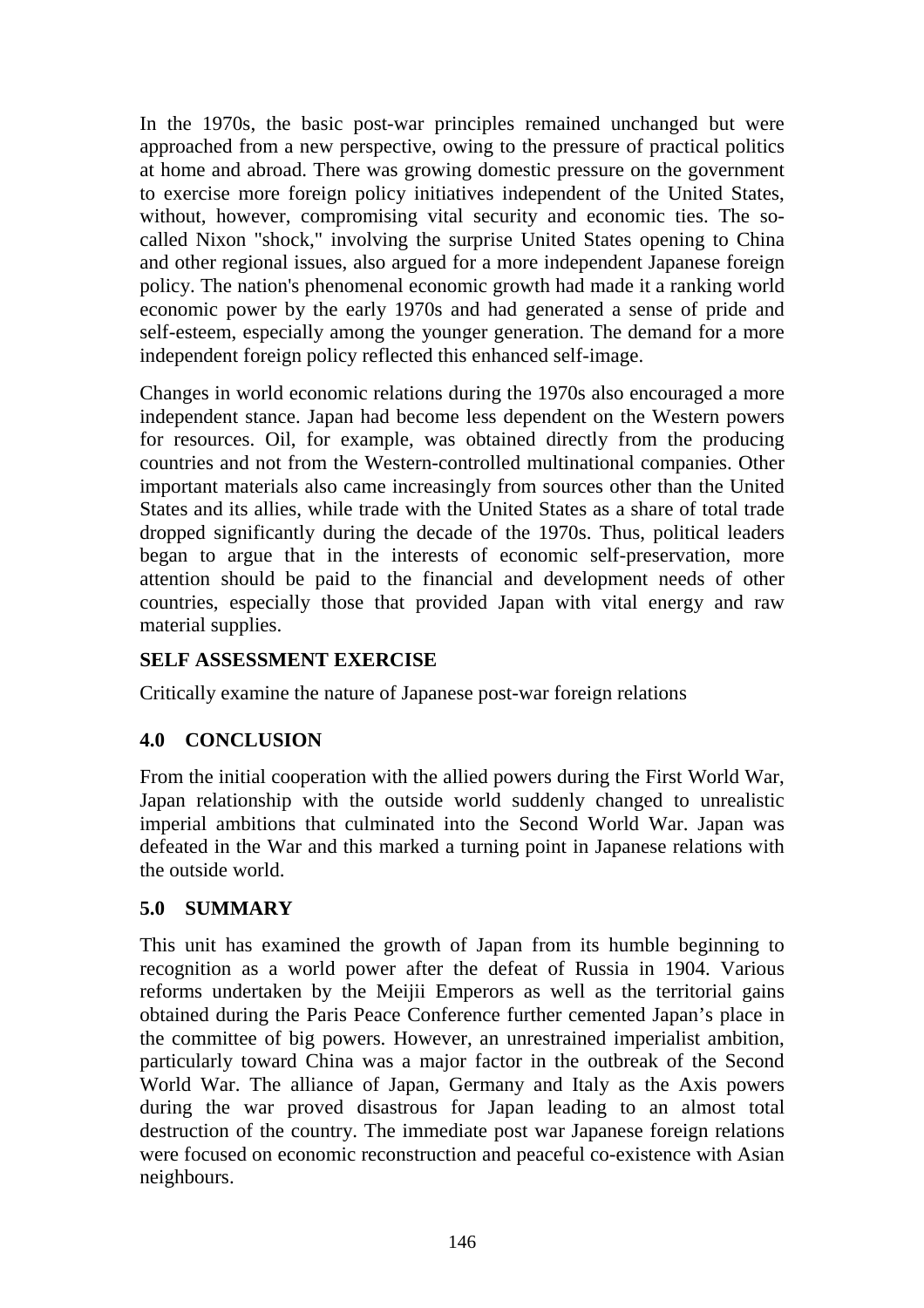## **6.0 TUTOR MARKED ASSIGNMENT**

Critically examine the impact of the Second World War on post war Japanese foreign relations.

#### **7.0 REFERENCES/FURTHER READING**

- Jowett, Phillip (2005). *Rays of the Rising Sun: Japan's Asian Allies 1931–45 Volume 1: China and Manchukuo*. Helion and Company Ltd.
- Keene, Donald (2002). *Emperor of Japan: Meiji and His World, 1852–1912*. New York: Columbia University Press.

Lewis, John David (2007). "Gifts from Heaven': The Meaning of the American Victory over Japan, 1945". *The Objective Standard* (Glen Allen, VA: Glen Allen Press)

- Long-hsuen, Hsu; Chang Ming-kai (1972). *History of the Sino-Japanese war (1937–1945)*. Chung Wu Publishers
- Marius Jansen, John Whitney Hall, Madoka Kanai, Denis Twitchett (1989). *The Cambridge History of Japan*. Cambridge: Cambridge University Press.
- Marius Jansen, Marius B. (2002). *The Making of Modern Japan*. Cambridge, Mass: Harvard University Press.
- Taylor, Jay (2009). *The Generalissimo: Chiang Kai-shek and the struggle for modern China*. Cambridge, Massachusetts: Harvard University Press.
- Peattie, Mark. Edward Drea, and Hans van de Ven, eds. (2011). *The Battle for China: Essays on the Military History of the Sino-Japanese War of 1937-1945* (Stanford University Press)
- Wilson, Dick (1982). *When Tigers Fight: The story of the Sino-Japanese War, 1937–1945*. New York: Viking Press.
- Zarrow, Peter. "The War of Resistance, 1937–45". *China in war and revolution 1895–1949*. London: Routledge, 2005.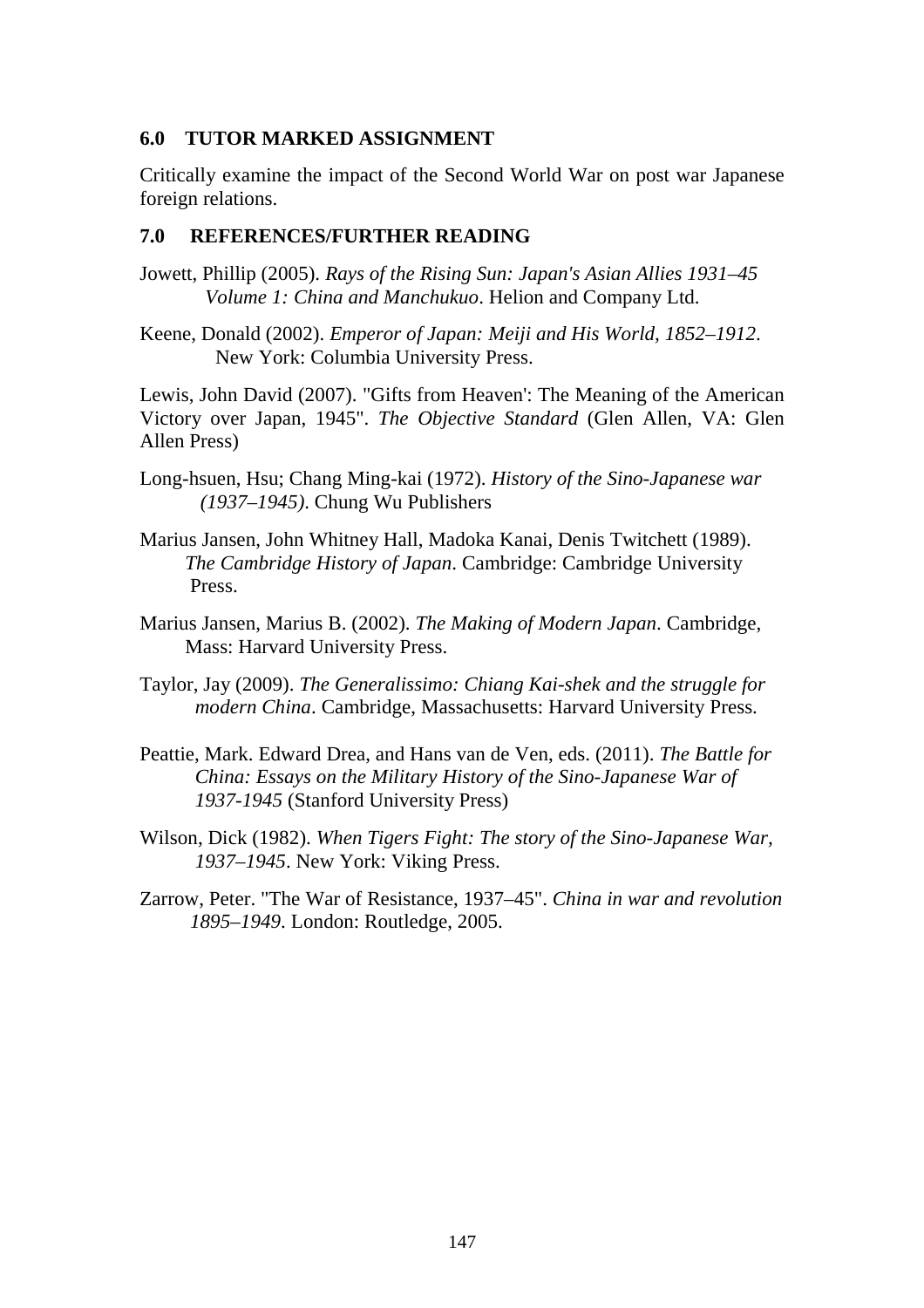## **UNIT 3: FUNDAMENTAL PRINCIPLES OF GERMANY FOREIGN POLICY**

## **CONTENTS**

- 1.0Introduction
- 2.0 Objectives
- 3.0 Main Content
	- 3.1. Structures of Foreign Policy Making in Germany
	- 3.2. Fundamental Principles of Germany Foreign Policy
- 4.0 Conclusion
- 5.0 Summary
- 6.0 Tutor Marked Assignment
- 7.0 References/Further Readings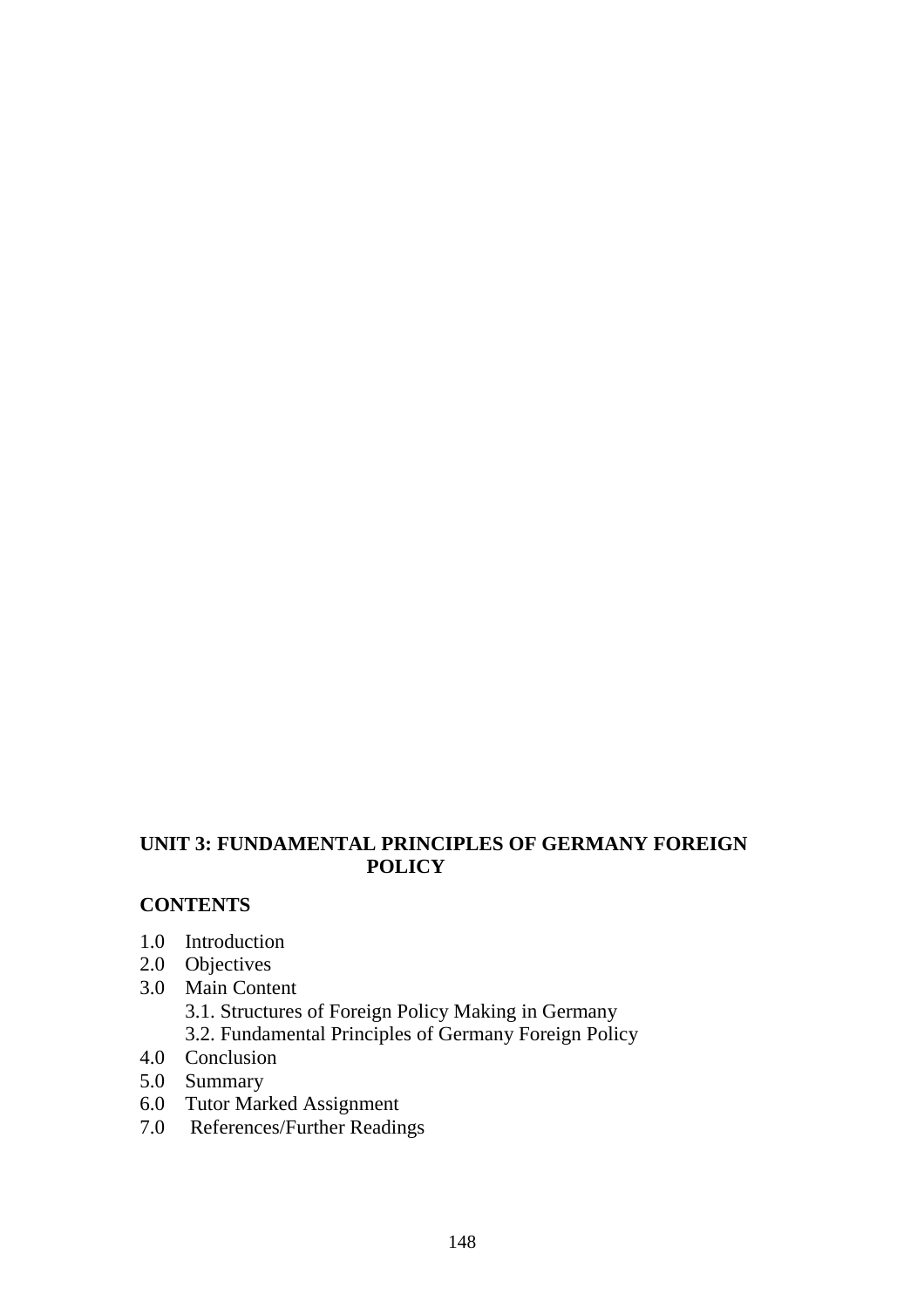# **1.0 INTRODUCTION**

Germany is Europe's most industrialized and populous country. Famed for its technological achievements, it has also produced some of Europe's most celebrated composers, philosophers and poets. Achieving national unity later than other European nations, Germany quickly caught up economically and militarily, before defeats in World War I and II left the country shattered, facing the difficult legacy of Nazism, and divided between Europe's Cold War blocs. Germany rebounded to become the continent's economic giant, and a prime mover of European cooperation. With the end of the Cold War, the two parts of the country were once again united, but at an economic price that is still being felt.

Germany was a founding member of the European Community in 1957, which became the EU in 1993. It is part of the Schengen Area and since 1999 a member of the Euro zone. Germany is a member of the United Nations, NATO, the G8, the G20, the OECD and the Council of Europe, and took a nonpermanent seat on the UN Security Council for the 2011–2012 term.

Germany has the world's fourth largest economy by nominal GDP and the fifth largest by purchasing power parity. It is the second largest exporter and third largest importer of goods. In absolute terms, Germany spends the third biggest annual development aid budget in the world, while its military expenditure ranks seventh. The country has developed a very high standard of living and a comprehensive system of social security. Germany has been the home of many influential scientists and inventors, and is known for its cultural and political history.

The development policy of the Federal Republic of Germany is an independent area of German foreign policy. It is formulated by the Federal Ministry for Economic Cooperation and Development (BMZ) and carried out by the implementing organisations. The German government sees development policy as a joint responsibility of the international community. It is the world's third biggest aid donor after the United States and France.

The German Government seeks to strengthen European policies within multilateral bodies, to promote transatlantic relations and shape relations with its neighbours, allies and partners with balance and good judgement. Cooperation based on partnership and a balance of interests are features of German foreign policy.

# **2.0 OBJECTIVES**

At the end of this unit, you should be able to:

- describe the structures for foreign policy making in Germany
- identify the fundamental principles of German Foreign Policy

# **3.0 MAIN CONTENT**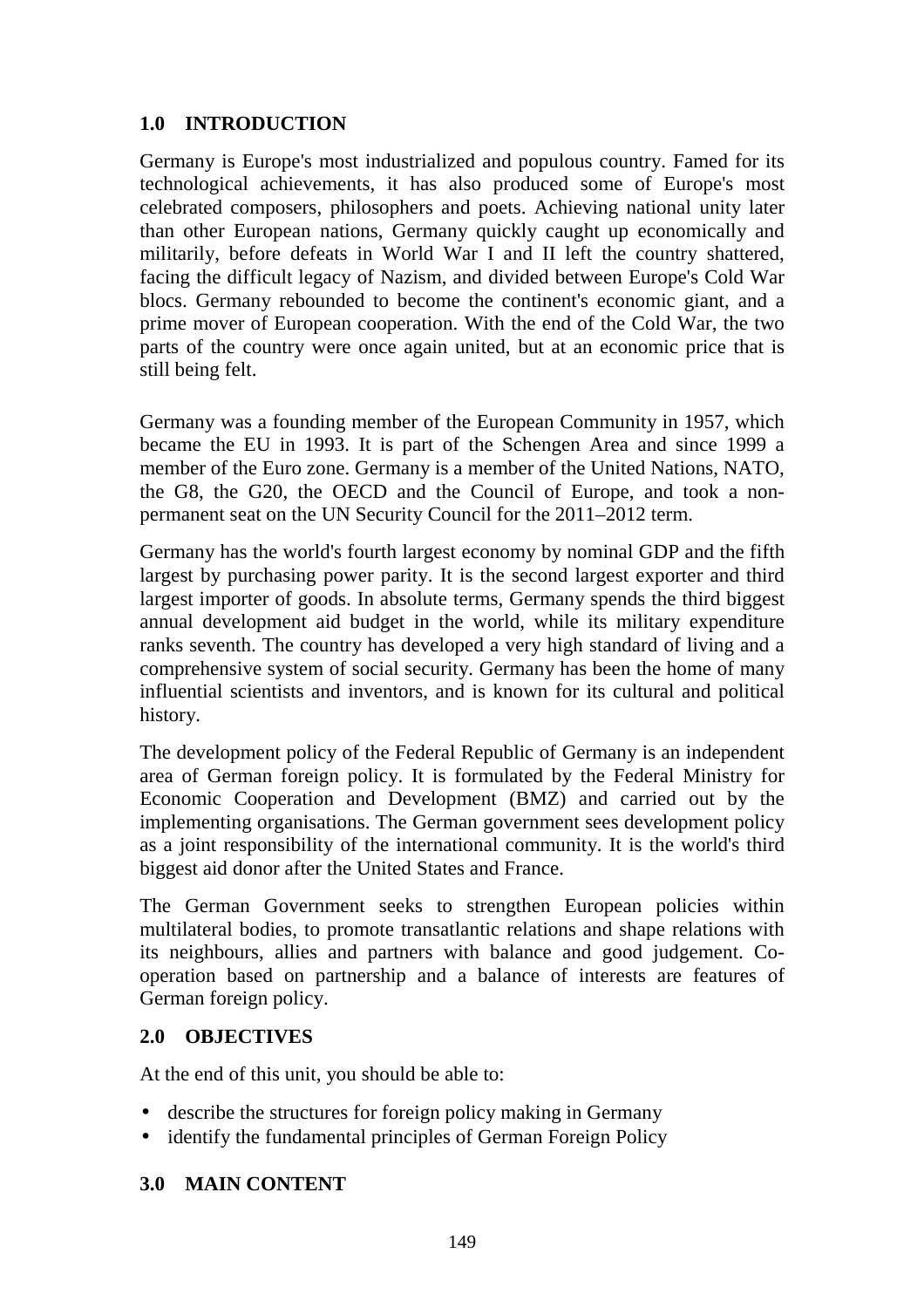# **3.1. Structures of Foreign Policy Making in Germany**

Structural weaknesses of the German central government were deliberately crafted during the years of Allied occupation (1945-49) to preclude the possibility that extremists could once again return to government. The Chancellor, the Cabinet, and the Legislature all contribute to the policy-making process. Moreover, power is divided between the Federal and *Land* governments. Foreign policy is the prerogative of the federal government, but *Länder* are permitted to conclude agreements with foreign countries; such agreements in turn are subject to approval by the Federal government.

Article 65 of the Basic Law stipulates that the Federal Chancellor is responsible for general policy, and the Federal Chancellery (the chancellor's office) serves as the centre for policy review and coordination. The Chancellor's direct executive role is limited, however. Although he or she has wide powers to name political appointees in government, the chancellor does not enjoy complete freedom in making appointments to cabinet posts. Political necessity demands, for instance, the guarantee of a number of cabinet posts to coalition partners. In 1995, for example, important portfolios, such as economics and foreign affairs, were controlled by the FDP, Helmut Kohl's junior coalition partner. The resulting diversity of views at the highest level of government accounts for sustained policy splits and a process in which it is at times difficult to resolve particularly contentious issues.

The Ministry of Foreign Affairs is the central department for planning and implementing foreign policy. Like the United States, Germany has a corps of professional diplomats. Those wishing to join Germany's Foreign Service may file their application once a year. Successful candidates undergo a two-year training program. About one-third of Germany's diplomats are lawyers.

The Ministry of Foreign Affairs shares responsibility for foreign economic policy with the Ministry for Economics and the Ministry of Finance; security policy is coordinated with the Ministry of Defence. Although the executive branch generally takes the initiative in foreign affairs, the Bundestag (the lower house of parliament) and the Bundesrat (the upper house of parliament) are involved in the policy-making process. These bodies ratify foreign treaties and approve most legislation and budgetary provisions. Parliamentary groups in the Bundestag and various committees pertaining to foreign affairs provide organizational structure for the policy-making process.

The conduct of foreign policy continues to belong to the domain of the executive branch of government in Germany. But the highly controversial and emotional debate concerning German participation in peacekeeping and peacemaking missions abroad has meant that the Bundestag will continue to be directly involved in the actual decision-making process.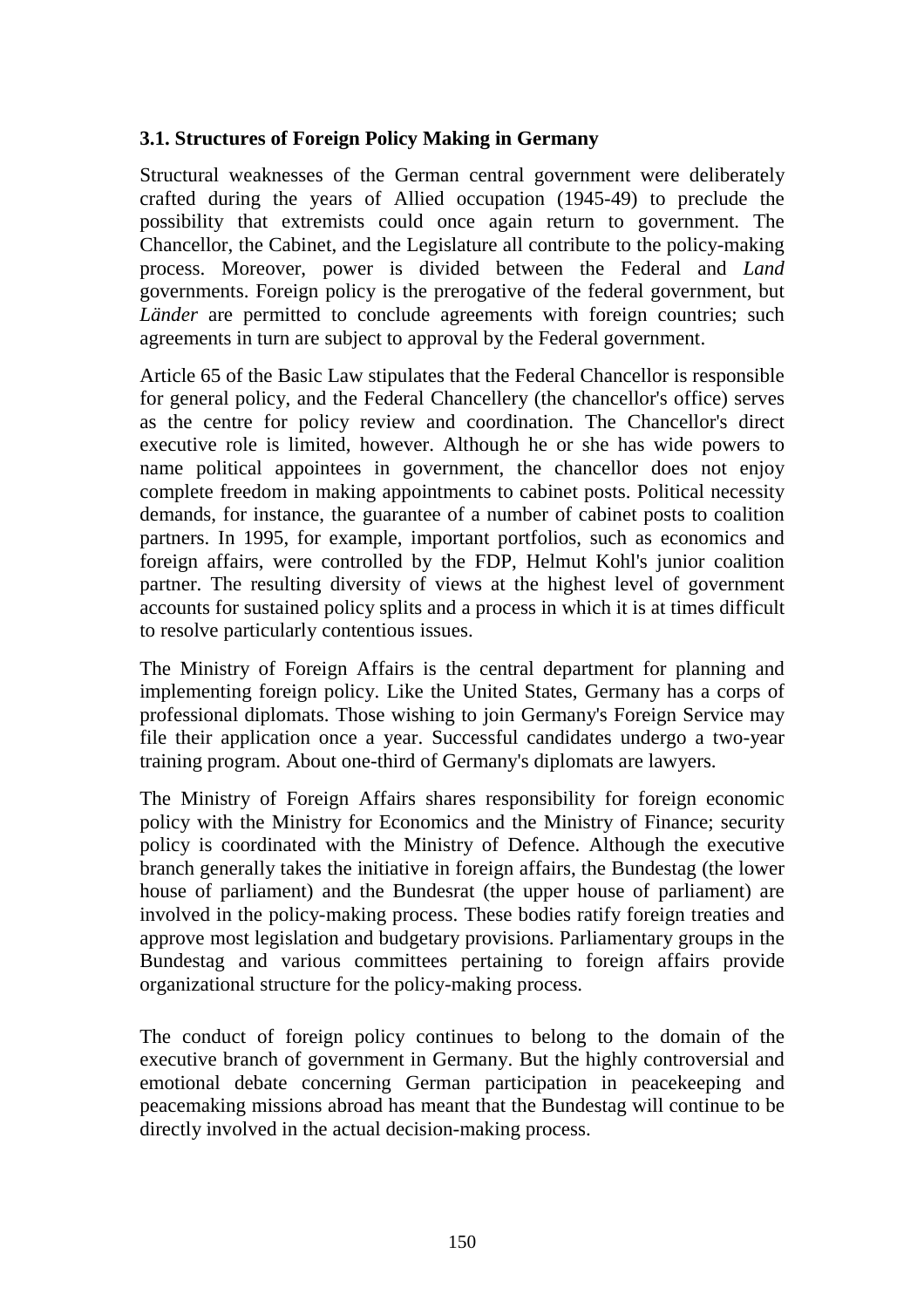Over time, the ministries of Foreign Affairs and Defence played a more independent role and took charge of foreign relations and defence policy. As a result, diplomacy shifted from high-level policy-making to standard operating procedures, long-term policy-planning and incremental change in cooperation with international organizations. Bureaucratic planning and policy-making became a major source of foreign policy continuity. Furthermore, small coalition parties demanded some participation in foreign policymaking and gained control of the Ministry of Foreign Affairs. Taken together, the diffusion of control processes broke the chancellor's monopoly of diplomatic information and consultation. The Chancellor Democracy was replaced by the party state in which coalition politics determined the guidelines of policymaking. Over time, political parties serving in a coalition government became important players. Moreover, political parties started establishing independent networks of foreign relations and engaged in trans-national relations.

In addition to the diffusion of power from the chancellor's office to coalition parties, the role and influence of legislative bodies changed dramatically, mainly as a response to processes of European integration. As the locus of policymaking shifted from the national to the European level, the role of national parliaments diminished to ratification of treaties the government had negotiated with other European states. Over time, these European treaties dealt increasingly with policy matters usually considered to be domestic issues. National parliaments were not extensively consulted during the negotiation of new treaties, even though their legislative power diminished. They were no longer able to discuss and change the details of policies but could only choose whether or not to ratify the entire package. This loss of control of the lower house of parliament, the *Bundestag*, led to initiatives ranging from the founding of a new committee of European affairs to oversee governmental policies.

The upper house, the Federal Council or *Bundesrat*, was more successful in defending its legislative powers against the encroachment by European integration. In exchange for its support for the Maastricht Treaty, it received information, consultation, and co- determination rights on European policymaking. In addition to this sharing of authority, regional governments may represent the Federal Republic in the European Council of Ministers if an issue concerns their jurisdiction. Also, all regional governments opened independent representations to the European Union in Brussels. The *Bundesrat*  reinvented itself to become a powerful veto player in matters of foreign policy particularly European integration.

The *Deutsche Gesellschaft für Auswärtige Politik* e. V. (DGAP) (German Council on Foreign Relations) is Germany's national foreign policy network. As an independent, private, non-partisan and non-profit organization, the Council actively takes part in political decision-making and promotes the understanding of German foreign policy and international relations. It serves as forum for foreign policy and facilitates a comprehensive network of political,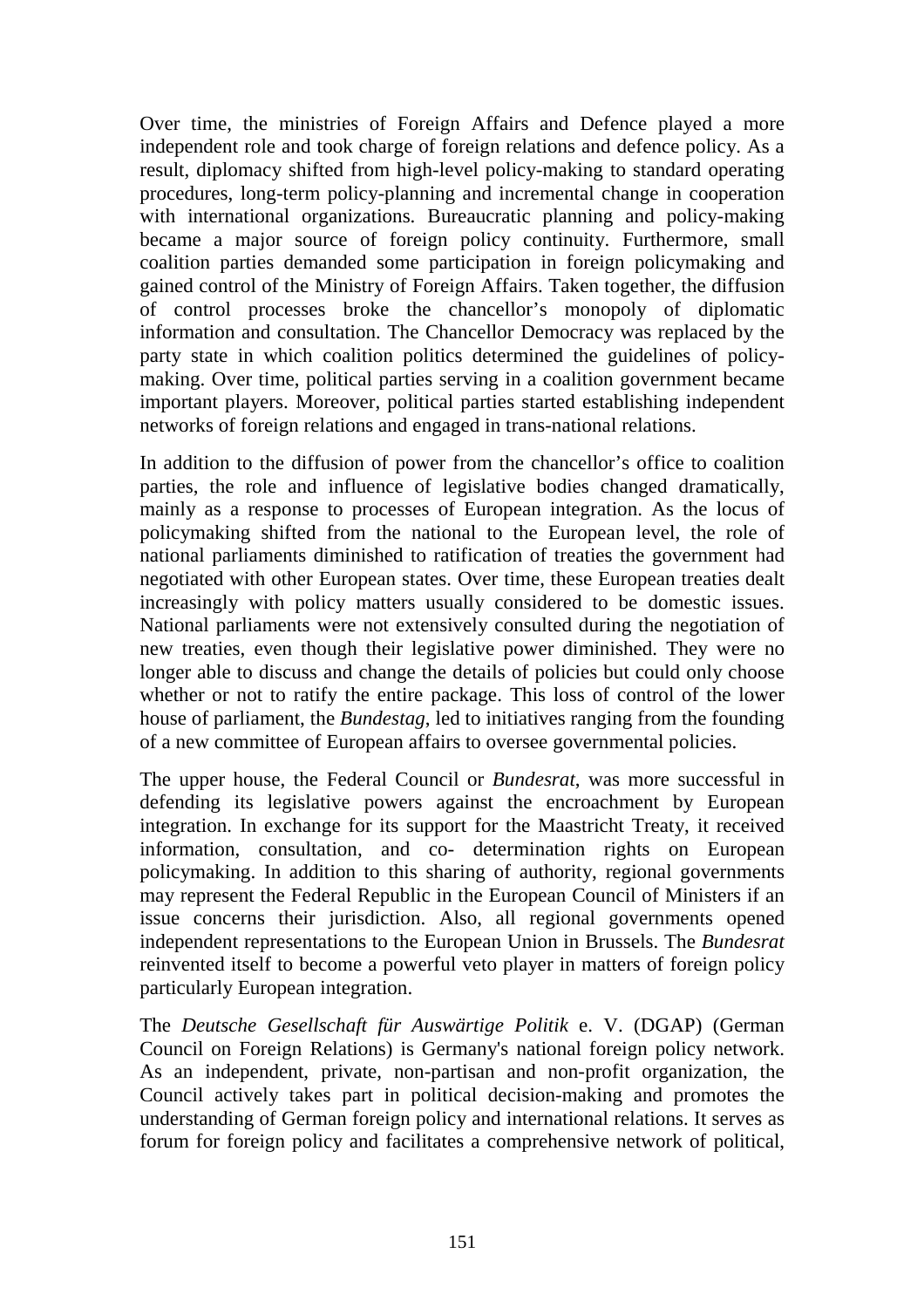economic and academic decision makers. The institution aims at linking foreign politicians to the German public.

# **3.2. Fundamental Principles of Germany Foreign Policy**

Imperial Germany's foreign policy, from Otto von Bismarck's founding of the empire in 1871 until the empire's collapse at the end of World War I, was influenced by the country's exposed geographical situation. Looking abroad, German policy makers were often obsessed with the threat of encirclement (*Einkreisung*) by hostile neighbour states. Thus, after 1871, German foreign policy objectives cantered on two principal tasks: to keep France, Germany's historical rival and enemy, isolated; and to balance the other major powers of the day in order to ensure that no single power would be able to exert pressure or militarily confront the newly united German state.

Indeed, German leaders of the late nineteenth and early twentieth centuries were often concerned with their country's vulnerability. They were preoccupied with national frontiers and responded to this preoccupation with a heavy emphasis on military power. Yet the international policy, or *Weltpolitik* , of Bismarck (1862-90) and Kaiser Wilhelm II (r. 1888-1918) differed little from that of other major European powers of the day, such as Britain or France. But Germany would come to fight and lose two world wars in the first half of the twentieth century. And the disastrous consequences of German militarism and the barbaric actions of Nazi Germany, in particular, had a profound impact on the development of West Germany's foreign policy between 1949 and 1989.

At first glance, the situation facing united Germany in the 1990s resembles the situation faced by imperial Germany, insofar as Germany has returned geographically to the heart of the continent. Peaceful relations exist between Germany and bordering states. Like Germany, the country's neighbours are democratic. Relations between Germany and these neighbours are characterized not by confrontation but by economic cooperation and interdependence. In the first years following unification, there was no dispute about continued German membership in NATO. And Germany remains a faithful member of the EU--even as German policy makers have begun to reexamine their country's foreign policy and to search for a new hierarchy of German interests in Europe.

The bedrock of German foreign policy, as steadily created by all the different Federal Governments, has been the country's comprehensive integration into multilateral cooperation. This was fostered after the experience of two world wars by the unequivocal will of the country's neighbours to include and control it, and thus deter the Germans from breaking out or going it alone; and it was also fostered by the Germans' elementary need for peace, security, prosperity and democracy, as well as the recognition that the integration of their country formed the basis for its unification.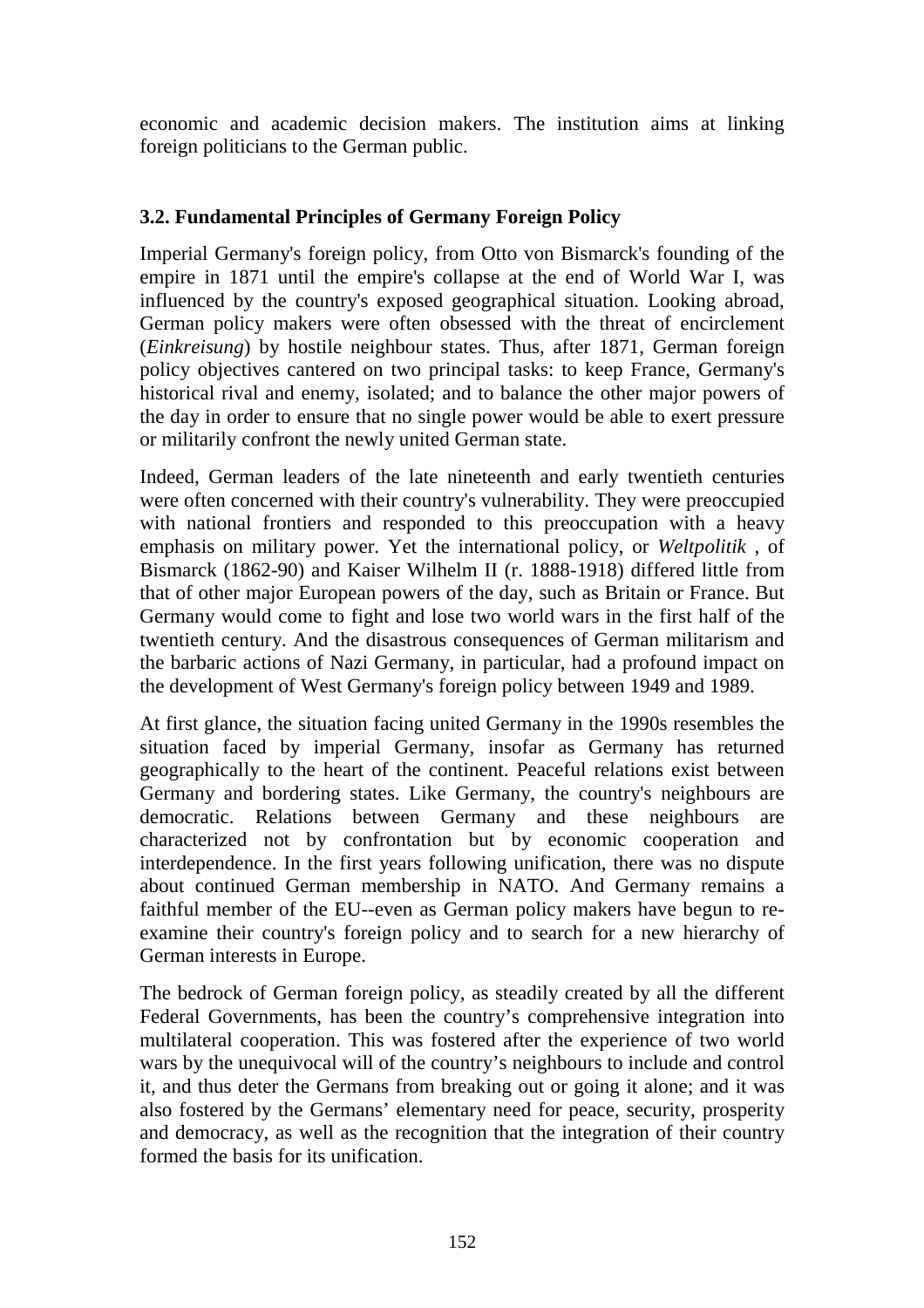Post-World War II Germany has always been reluctant to conduct foreign policy-making by means of a domestic driven definition of "national interest." Instead, it engaged in processes of multilateral negotiations that allowed it to co-determine common solutions. A hierarchy of preferences, national interest, and foreign policy behaviour never existed; rather, it was a horizontal structure of simultaneous processes of interest definition and foreign policy-making

Furthermore, Germany is extremely reluctant to act alone. It always seeks to act as part of an international community such as the United Nations, the European Union, the World Trade Organization, the Organization of Cooperation and Security in Europe, or the North Atlantic Treaty Organization and according to its norms. Also, Germany seeks to build long-term partnerships rather than short-term coalitions. Long-term partnerships are characterized by a certain regularity of communication and a resistance against backlashes. Germany absorbs costs by institutional mechanism of social distribution. Germany also relies more heavily on political and economic tools rather than military tools. As such, it champions long-term peaceful change even when that means sacrificing short-term problem-solving.

Germany has a very broad-based security policy. It takes political, economic, ecological, social and cultural conditions and developments into account. International security can not primarily be achieved by military means. Nevertheless, an effective security policy requires the political will and the ability to protect peace and human rights by military means if need be. Crises and conflicts need to be prevented - in co-operation with NATO and EU allies and partners. The transatlantic partnership remains the foundation on which Germany's security is based. A broad-based, co-operative and effective EU security and defence policy strengthens the European area.

German foreign policy is guided by the interests and values of the country. Compliance with international law and respect for human rights form the basis of its foreign policy. Justice is the prerequisite for internal peace the world over. The adoption of the Statute of the International Criminal Court in the Hague represented a quantum leap in the development of international law.

The protection of human rights is a basic condition for peace, democracy and development in the world of tomorrow. Human rights policy is an important element of German peace and security policy. Systematic human rights violations can even pose a threat to peace and international security. Human rights are indivisible. Foreign and development policy will not remain silent where democracies, freedom, the rule of law and minority rights are under threat.

Germany's cultural relations and education policy is part and parcel of foreign policy. It strengthens dialogue between cultures and aims to awaken long-term interest in Germany and Europe abroad. Among other things, Germany's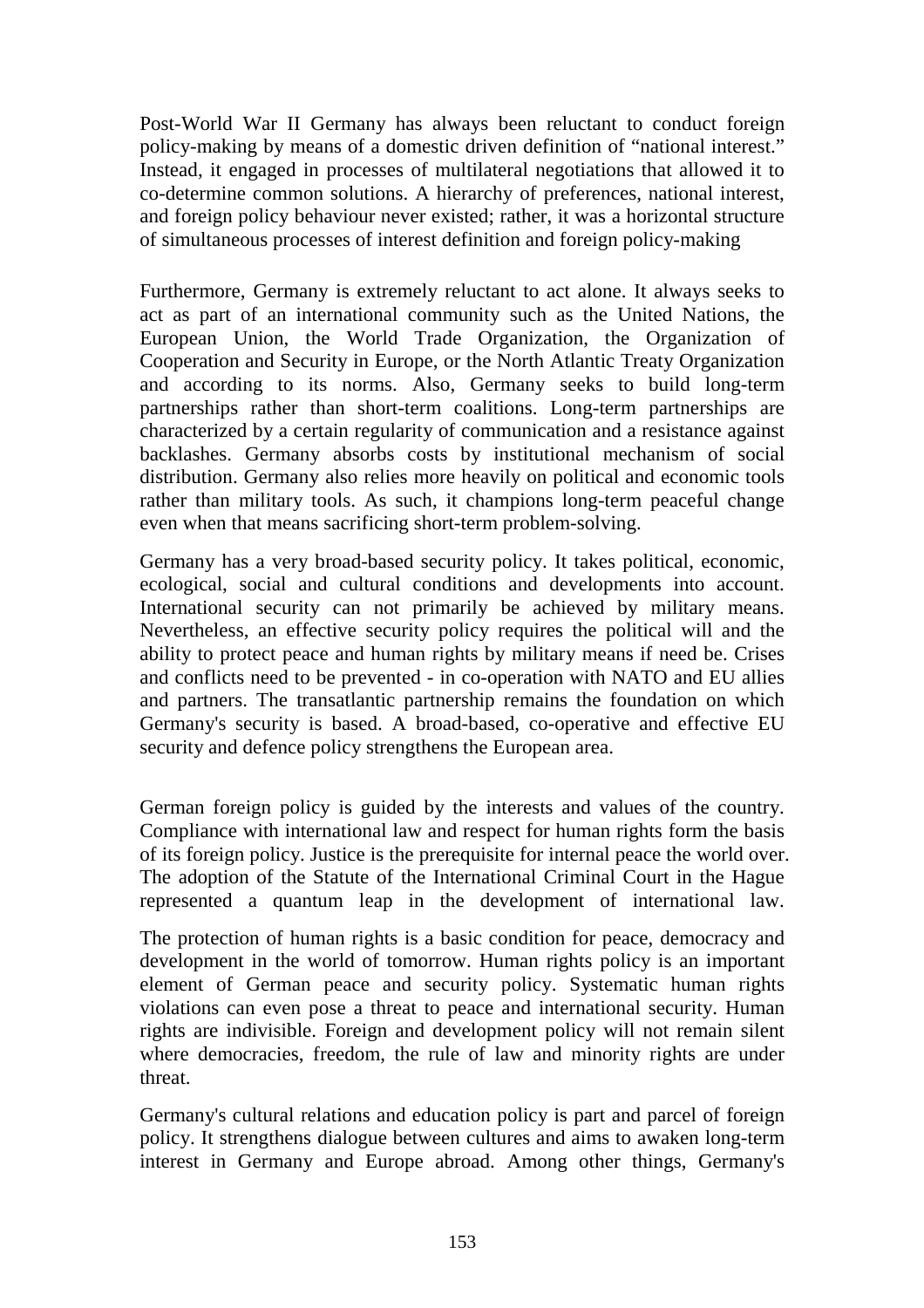cultural relations and education policy aims to promote the country abroad. Grants for top young researchers all over the world aim to strengthen Germany's position as a location for education and training. German institutions abroad, such as the Goethe Institute, teach German and thus also an understanding for its culture.

German development policy aims to change that and is therefore committed to more justice, equal opportunities and fair trade.Foreign and development policy can only be credible where they simultaneously openly address deficits and promote Germany's interests. Germany has gained trust in this respect over the past decades. German development policy is fighting for a more just world; it is doing all in its power to permanently combat poverty worldwide.

The cornerstones of Germany's foreign policy are and will continue to be European integration and the Atlantic partnership. The two form the foundation of her bilateral and international relations, and most especially of its close friendship and co-operation with France.

# **SELF ASSESSMENT EXERCISE**

Examine the fundamental principles of German foreign policy

# **4.0 CONCLUSION**

German unification in 1990 and the end of the Cold War represented monumental shifts in the geopolitical realities that had defined German foreign policy. Germany was once again Europe's largest country, and the Soviet threat, which had served to unite West Germany with its pro-western neighbours and the United States, was no longer. Since the early 1990s, German leaders have been challenged to exercise a foreign policy grounded in a long-standing commitment to multilateralism and an aversion to military force while simultaneously seeking to assume the more proactive global role many argue is necessary to confront emerging security threats. Germany has a very broadbased security policy. It takes political, economic, ecological, social and cultural conditions and developments into account. International security can not primarily be achieved by military means. Nevertheless, an effective security policy requires the political will and the ability to protect peace and human rights by military means if need be.

# **5.0 SUMMARY**

This unit has examined the structures of foreign policy making in Germany as well as the fundamental principles of German foreign policy. German foreign policy has been marked by continuity during the last few decades. At the same time it reflects the changing world around us. Today's German foreign policy is geared to three key guiding principles: Strengthening Europe as a model for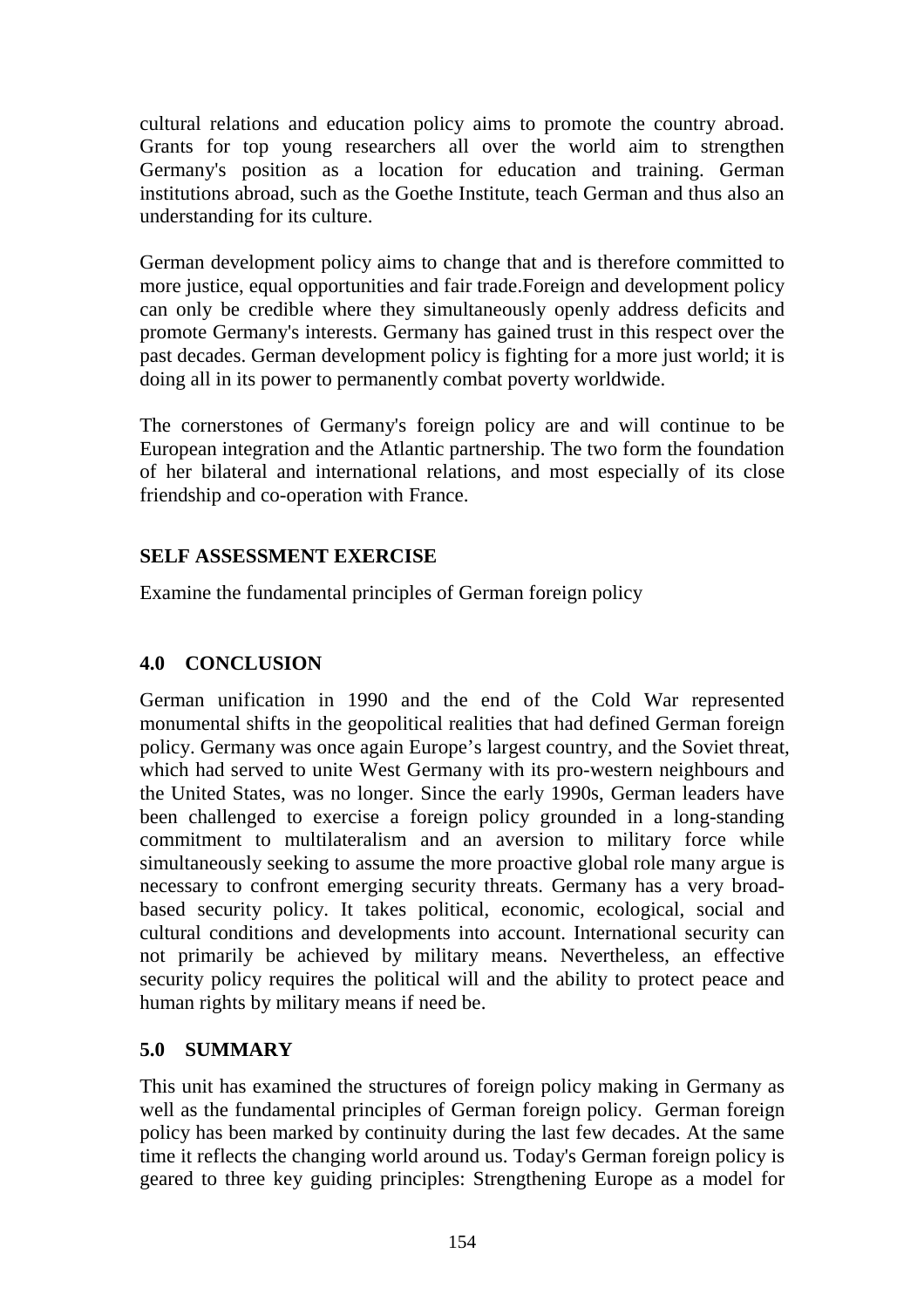cooperation and integration, advocating peace and disarmament and seizing the opportunities offered by globalization for the benefit of all. However, the main aim of German foreign policy is still to maintain peace and security in the world. That encompasses issues such as conflict prevention, defence, disarmament and arms control, as well as human rights, ecological, socio cultural and development policy aspects. On account of the new regional and global challenges, Germany is being expected to do more to strengthen peace and security in the world. The cornerstones of Germany's foreign policy will continue to be European integration and the Atlantic partnership. The two form the foundation of her bilateral and international relations, and most especially of Germany's close friendship and co-operation with France.

#### **6.0 TUTOR MARKED ASSIGNMENT**

To what extent is it valid to state that the principles of post World War German foreign policy were based on multilateralism and peaceful co-existence?

# **7.0 REFERENCES/FURTHER READING**

- Goldstein, Walter. (1992-93). "Europe after Maastricht". *Foreign Affairs*. 72.5: 117-32.
- Gordon, Philip H. (1995). *France, Germany, and the Western Alliance*. Boulder, Colorado: Westview Press.

Gordon, Philip H. (1994).

- Hamilton, Daniel. *Beyond Bonn: America and the Berlin Republic*. Washington: Carnegie Endowmen). "The Normalization of German Foreign Policy," *Orbis*, 39. 2: 225-43.tfor International Peace, 1994.
- Hanrieder, Wolfram F. *Germany, America, Europe: Forty Years of German Foreign Policy*. New Haven: Yale University Press, 1989.

Pond, Elizabeth. (1993). Beyond *the Wall: Germany's Road to Unification*. Washington: Brookings Institution.

- Pond, Elizabeth. (1992). "Germany in the New Europe," *Foreign Affairs*, 71.2: 114-30.
- Smith, Gordon, William E. Paterson, Peter H. Merkl, & Stephen Padgett, eds. (1992). *Developments in German Politics*. Durham: Duke University Press.
- Smyser, W.R. (1993). *Germany and America: New Identities, Fateful Rift?*  **Boulder, Colorado: Westview Press.**
- Smyser, W.R. (1990). *Restive Partners: Washington and Bonn Diverge*. Boulder, Colorado: Westview Press.
- Stares, Paul B. Ed. (1992). *The New Germany and the New Europe*.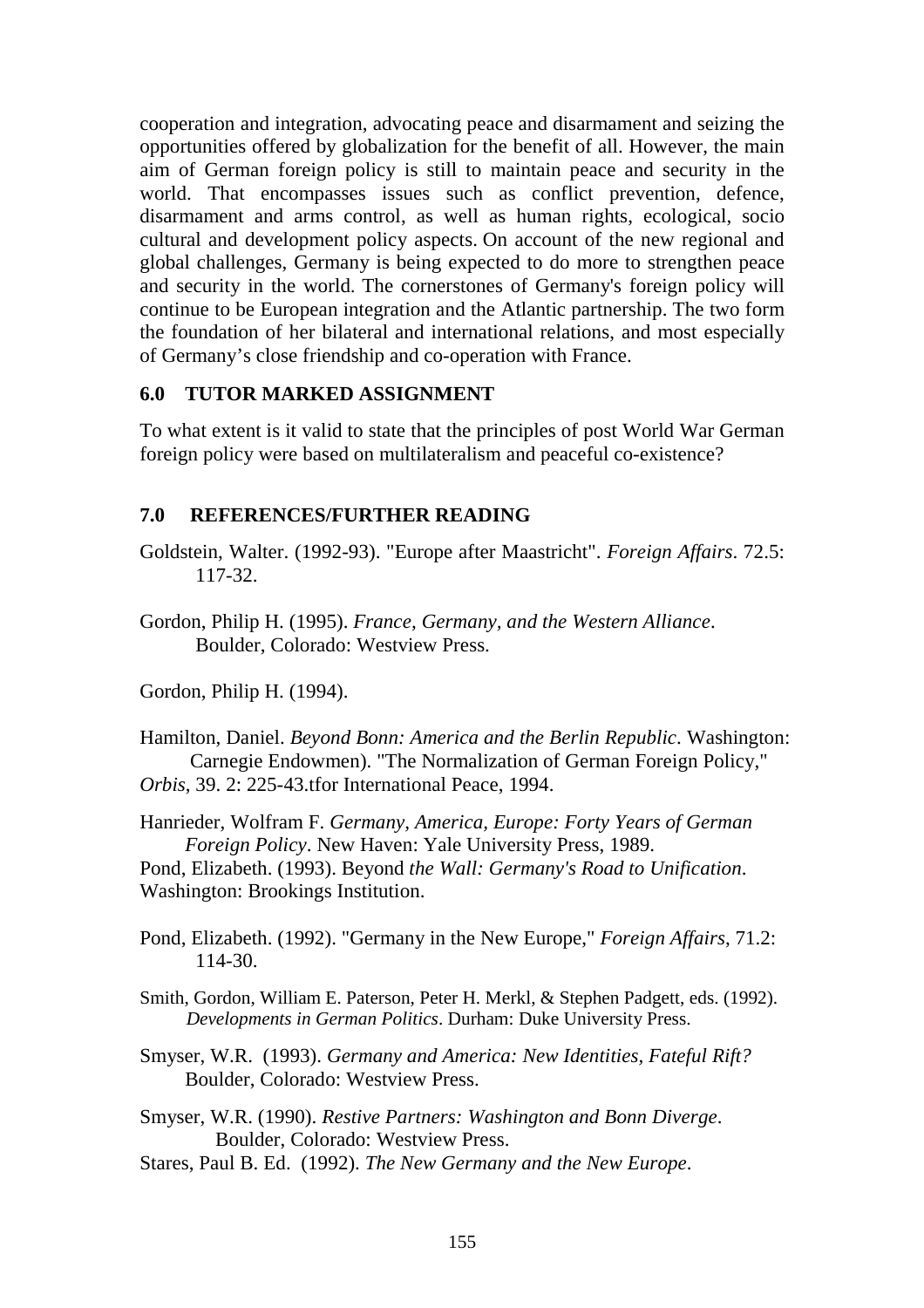Washington: Brookings Institution.

## **UNIT 4: GERMANY FOREIGN POLICY IN HISTORICAL PERSPECTIVES**

#### **CONTENTS**

- 1.0Introduction
- 2.0 Objectives
- 3.0 Main Content
	- 3.1 German Foreign Policy under Von Bismarck
	- 3.2 Germany in World War 1
	- 3.3 Germany in World War 11
	- 3.4 Germany in Contemporary Politics
- 4.0 Conclusion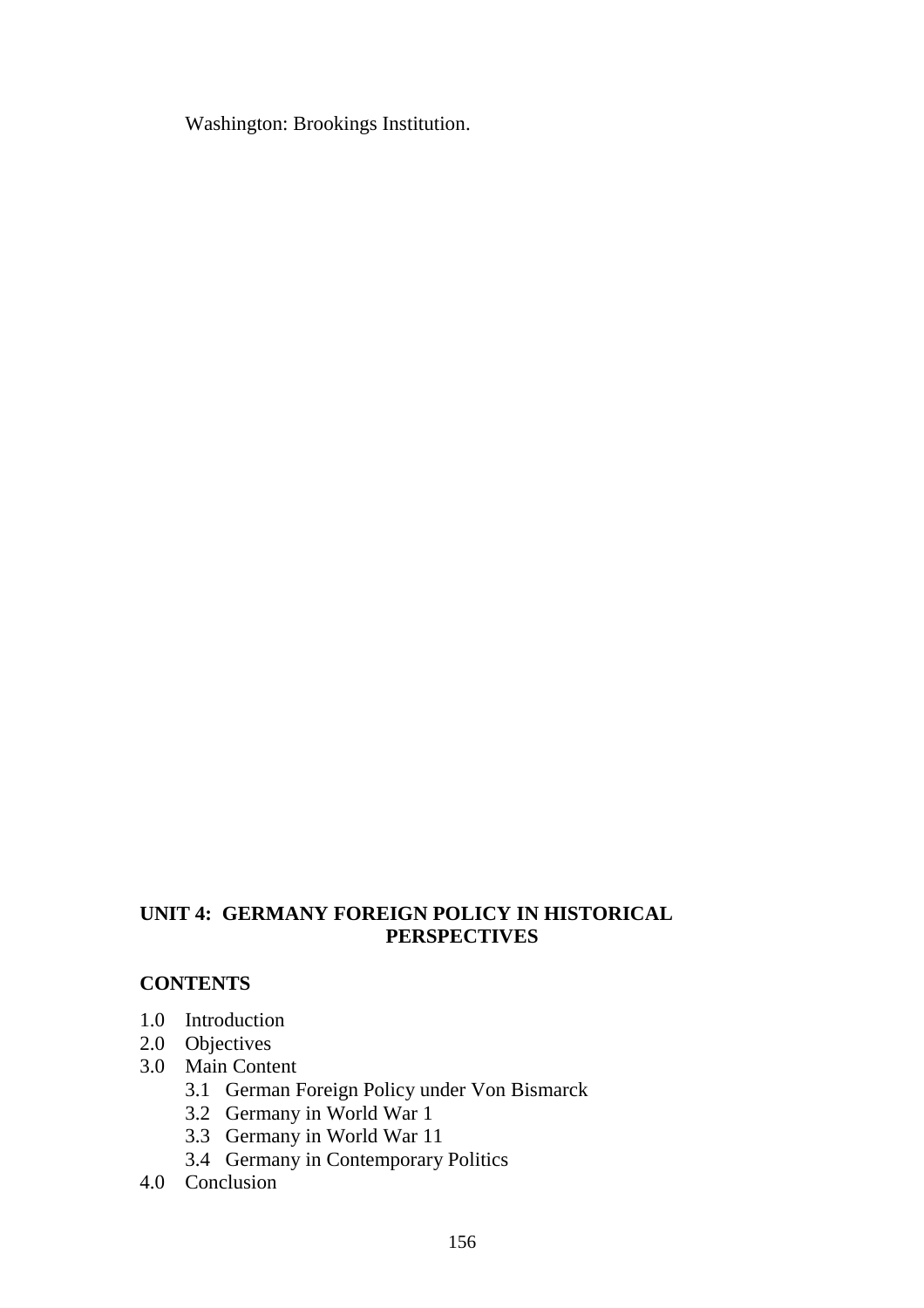- 5.0 Summary
- 6.0 Tutor Marked Assignment
- 7.0 References/Further Reading

## **1.0 INTRODUCTION**

As the most populous country and largest economy in Europe, Germany has always played a central role in European and international politics. Legacies of World War II, the Third Reich and especially the Holocaust heavily influenced Germany's foreign policy during the second half of the twentieth century. The identity of Germany's foreign policy for much of the last decades has been characterized by multilateralism (EU, NATO, UN and other international organizations), diplomacy and civic power strategies within European, transatlantic and global institutional frameworks.

However, geostrategic transformations in the last 15-20 years such as the end of the Cold War, new challenges such as international terrorism, and the shift from the second to the third postwar generation in Germany's political elite have resulted in a markedly new dynamic in German foreign and security policies that could lead to a "normalization" of these policies in the future. Germany has increasingly assumed leadership in international multilateral efforts and is solidifying itself as a major international political player.

Germany's return to the centre of Europe entailed for the country's foreign policy establishment, the beginnings of a subtle recalculation of the country's national interests and a gradual re-examination of its relationship to a number of international bodies. Those bodies included NATO, the EU, the Western European Union; and the UN. In the early post-Cold War years, Germany had assumed a leading role in advocating the expansion of NATO and the EU to include emerging democracies of Central and Eastern Europe

This unit focuses on a major international system change that has had an impact on German politics and self-perception: post World War II Europe, the post Cold War world and German unification, and the twenty-first century and its new challenges.

## **2.0 OBJECTIVES**

At the end of this unit, you should be able to:

- describe the nature of German foreign policy under Bismarck
- examine German's roles in the World Wars
- examine German foreign relations in contemporary politics

## **3.0 MAIN CONTENT**

## **3.1 German Foreign Policy under Von Bismarck**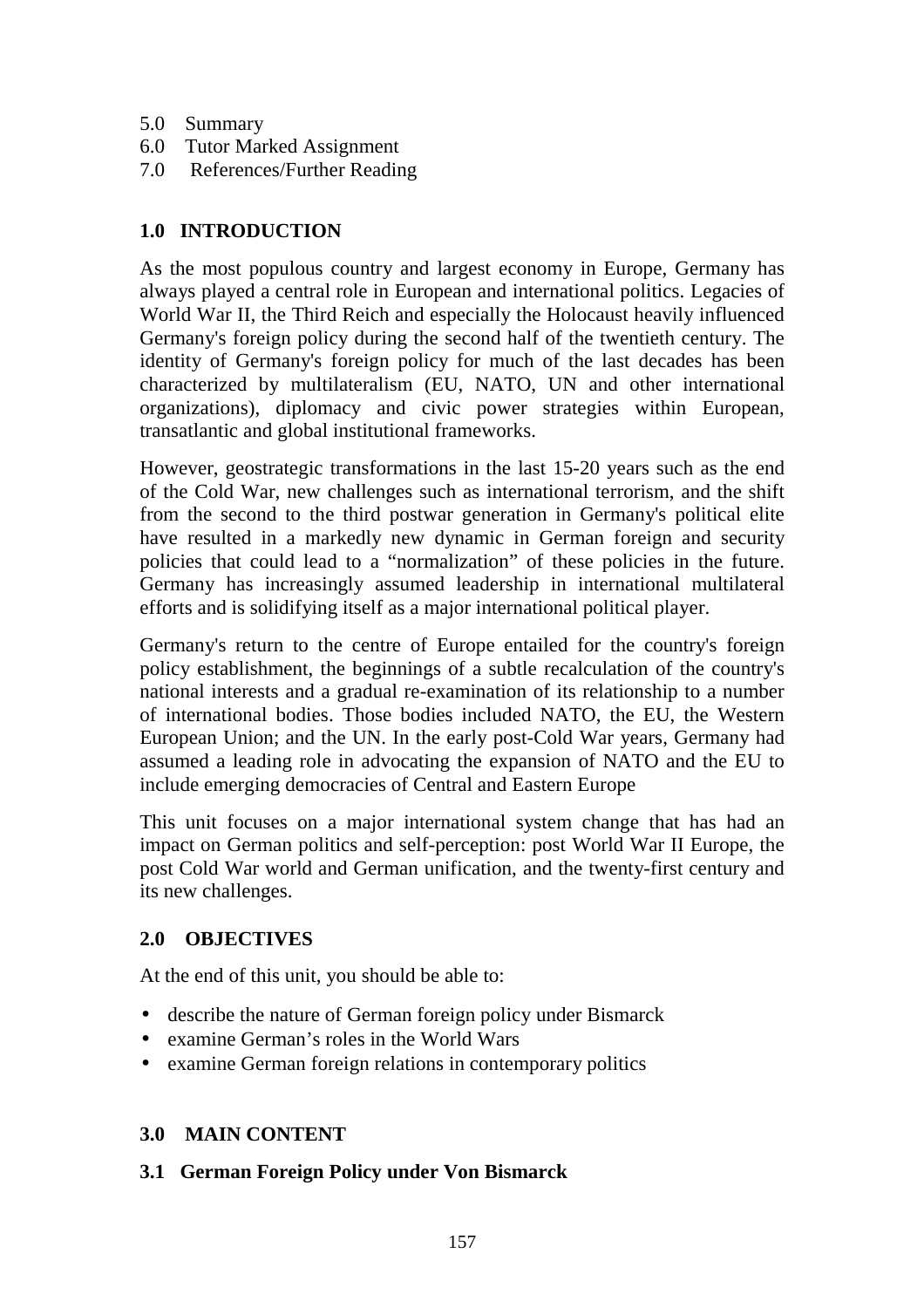Imperial Germany's foreign policy, from Otto von Bismarck's founding of the empire in 1871 until the empire's collapse at the end of World War I, was influenced by the country's exposed geographical situation, Germany's *Mittellage*, as well as by domestic difficulties. Looking abroad, German policy makers were often obsessed with the threat of encirclement (*Einkreisung*) by hostile neighbor states.

Eventual unification of Germany was essentially the result of Prussian expansionism rather than the victory of nationalist sentiment. Prussia's economic growth outstripped Austria's during the latter half of the 19th Century and Prussia-controlled Germany became one of Europe's industrial powerhouses. Under Chancellor Otto von Bismarck, Prussia defeated Austria (1866) and France (1870) in wars that paved the way for the formation of the German Empire under Emperor Wilhelm I in 1871. Germany became a federal state, with foreign and military policy determined at the national level, but most other policies remained the purview of the states.

Internally, Bismarck waged a struggle against Catholicism, which he viewed as an agent of Austria (ironically, this anti-Catholic move--which eventually failed--actually ended up consolidating a lasting political role for Germany's Catholics), and tried to both co-opt and repress the emerging socialist movement by passing the age's most progressive social insurance and worker protection legislation while clamping down on Socialist activities. Externally, Bismarck then moved to consolidate the stability of the new Empire, launching a string of diplomatic initiatives to form a complex web of alliances with other European powers to ensure that Germany did not become surrounded by hostile powers and avoid Germany's involvement in further wars.

Bismarck's post-1871 foreign policy was conservative and sought to preserve the balance of power in Europe. His biggest concern was France, which was left defeated and resentful after the Franco-Prussian War. As the French lacked the strength to defeat Germany by themselves, they sought an alliance with Russia, which would trap Germany between the two in a war (as would ultimately happen in 1914). Bismarck wanted to prevent this at all costs and maintain friendly relations with the Russians, and thereby formed an alliance with them and Austria-Hungary (which by the 1880s was being slowly reduced to a German satellite), the *Dreikaiserbund* (League of Three Emperors). During this period, individuals within the German military were advocating a preemptive strike against Russia, but Bismarck knew that such ideas were foolhardy. Meanwhile, the chancellor remained wary of any foreign policy developments that looked even remotely warlike. In 1886, he moved to stop an attempted sale of horses to France on the grounds that they might be used for cavalry and also ordered an investigation into large Russian purchases of medicine from a German chemical works. Bismarck stubbornly refused to listen to Georg Herbert zu Munster (ambassador to France), who reported back that the French were not seeking a revanchist war, and in fact were desperate for peace at all costs.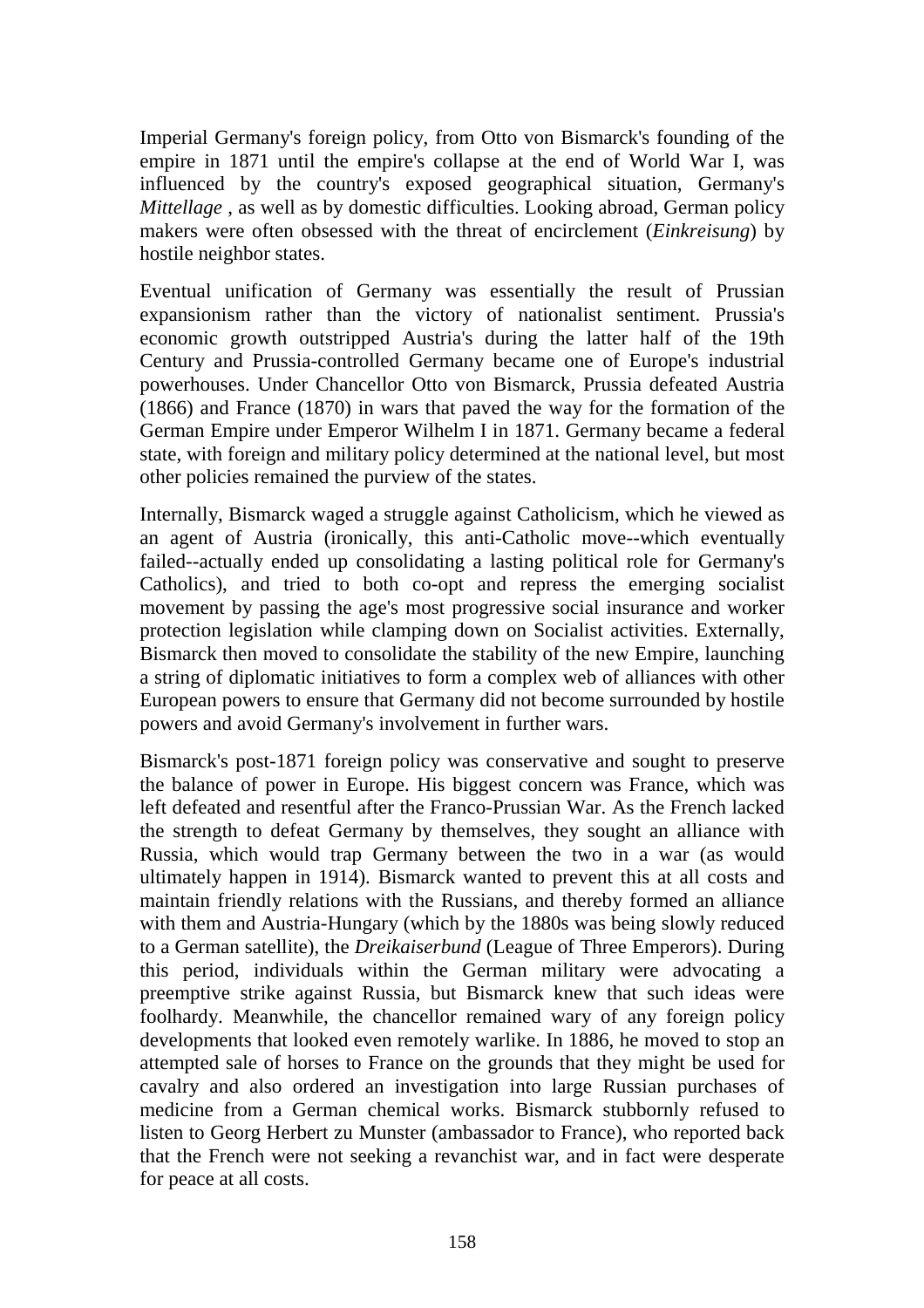Bismarck secured a number of German colonial possessions during the 1880s in Africa and the Pacific, but he never saw much value in an overseas colonial empire; Germany's colonies remained badly undeveloped. However they excited the interest of the religious-minded, who supported an extensive network of missionaries.

Germans had dreamed of colonial imperialism since 1848. Bismark began the process, and by 1884 had acquired German New Guinea. By the 1890s, German colonial expansion in Asia and the Pacific (Kiauchau in China, the Marianas, the Caroline Islands, Samoa) led to frictions with Britain , Russia, Japan and the U.S. The largest colonial enterprises were in Africa, where the harsh treatment of the Nama and Herero in what is now Namibia in 1906-07 led to charges of genocide against the Germans.

# **3.2 GERMANY IN WORLD WAR I**

Under the reign of William II, Germany's foreign policy transitioned to a more aggressive state, while maintaining the goals enacted by Otto Van Bismarck. German foreign policy from 1890-1913 became a problem for Germany because of its increased threat and involvement in conflicts. These decisions led to a hatred and fear of Germany that Bismarck had fought to prevent during his time.

The first major political move for Wilhelm II was his decision to force Bismarck to resign in 1890; the Chancellor was 79 years old at this time, while Wilhelm II was only 29. Their political ideologies were in direct conflict, Bismarck's conservatism contrasting with 'the brashly self-assertive young Kaiser'. Wilhelm II was convinced of his divine right to rule, and was not prepared to play a passive role alongside Bismarck as his grandfather Wilhelm I had done. Once rid of Bismarck, Wilhelm II was able to implement the policies that he personally desired, including naval armament and a colonial empire for Germany. Both these policies, while uplifting German national pride, were in direct conflict with the interests of Germany's European neighbours and undermined the precarious alliance system that Bismarck had created during the 1870s and 1880s in order to isolate France and ensure German security.

While both Bismarck and William II ruled Germany, both tried to keep the Nightmare Coalition from forming, but the two regimes attempted to prevent this in different manners. Under Bismarck, Germany tried to prevent the Nightmare Coalition of France, England, and Russia by turning nearly all the countries in Europe against France by making Napoleon III look like the aggressor in the Austro-Prussian War. However, under William II this policy changed to a more aggressive manner of separating the Nightmare Coalition. To do this William II tried to break up the Entente Cordial by intervening in the Crisis in Morocco. William II, to test this new policy of peace, went to Morocco the year after the Entente Cordial proclaiming the French governed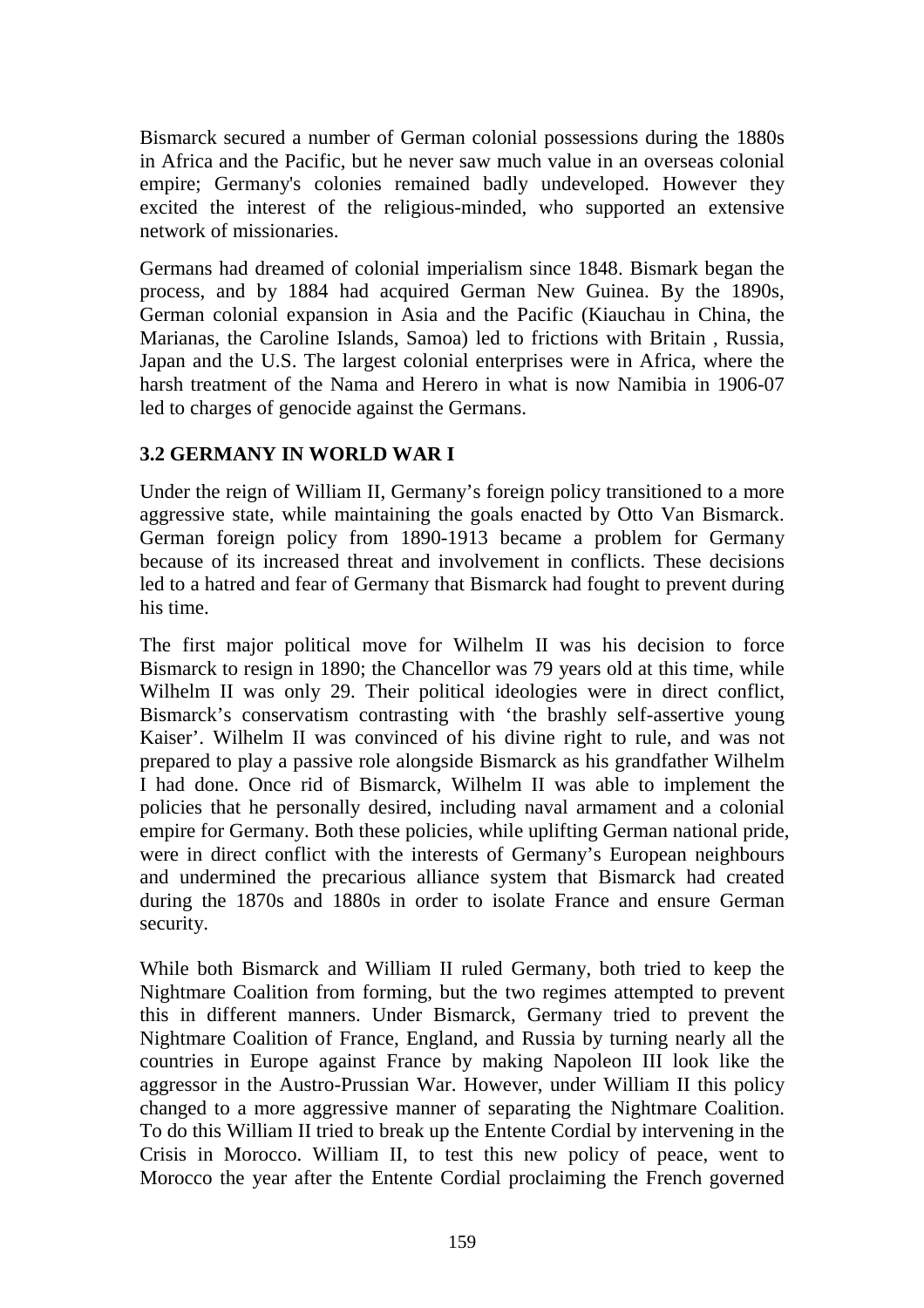people of Morocco should be free. This instigated a feeling throughout Europe of fear in the new German choice of intervention in matters unrelated to them. Instead of breaking up the Entente Cordial the agreement tightened and even brought in Russia as a means of protection. Therefore, the foreign policy of William II attempted to prevent the Nightmare Coalition, but in doing so brought the other powers of Europe together.

William II decided to make Germany into the world's greatest power. William II decided Germany needed to build a navy as large as the one controlled by his family in England. Germany declared their reasons for this new navy as being needed for protection of their colonies, securing foreign trade, and the "general purpose of their greatness. In actuality the colonies were to be used to allow this huge navy to be refuelled around the world. This navy was viewed as a threat to the other countries of the world, especially England. With a powerful Germany on both land and sea, who would be strong enough to oppose them? This fear added to the hatred for the aggressive threat of Germany.

The direction of German policy during the July crisis in 1914, following the assassination of the Austrian archduke Franz Ferdinand undoubtedly escalated the crisis, by providing Austria-Hungary with a 'blank cheque'. Moreover, ensuring that any attempts at mediation would prove fruitless does present a strong argument that Germany viewed a war as desirable. Wilhelm II stated publicly that it was 'now or never for Austria to deal the Serbs', which led to Austria-Hungary being pressured into declaring war on Russia on August 6, thus escalating a localised conflict between Austria-Hungary and Serbia into a European war.

Germany began the war by targeting its major rival, France. Germany saw France as its principal danger on the European continent as it could mobilize much faster than Russia and bordered Germany's industrial core in the Rhineland. Unlike Britain and Russia, the French were principally involved in the war for revenge against Germany, in particular, for France's loss of Alsace-Lorraine to Germany in 1871. The German high command knew that France would muster its forces to go into Alsace-Lorraine.

Despite initial successes, Germany's strategy failed, and its troops became tied down in trench warfare in France. For the next four years, there would be little progress in the west, where advances were usually measured in meters rather than in kilometers. Under the command of Paul von Hindenburg and Erich Ludendorff, the army scored a number of significant victories against Russia. But it was only in early 1918 that Russia was defeated. Even after this victory in the east, however, Germany remained mired in a long war for which it had not prepared.

After the Bolshevik Revolution of November 1917, Russia and Germany began peace negotiations. In March 1918, the two countries signed the Treaty of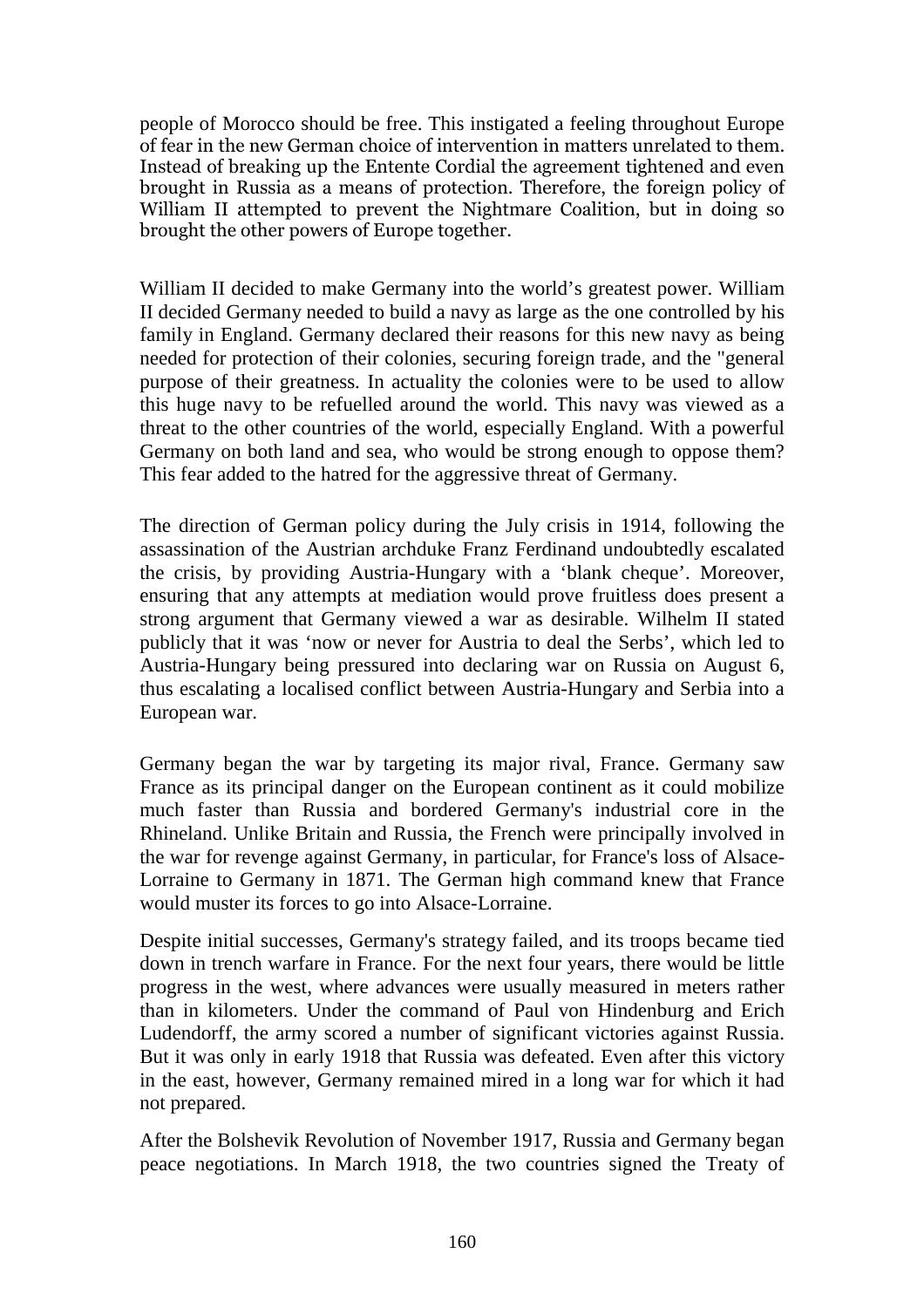Brest-Litovsk. The defeat of Russia enabled Germany to transfer troops from the eastern to the western front. Two large offensives in the west were met by an Allied counter-offensive that began in July. German troops were pressed back, and it became evident to many officers that Germany could not win the war.

The end of October 1918, in Kiel, in northern Germany, saw the beginning of the German Revolution of 1918–19. Units of the German Navy refused to set sail for a last, large-scale operation in a war which they saw as good as lost, initiating the uprising. On 3 November, the revolt spread to other cities and states of the country, in many of which workers' and soldiers' councils were established. Meanwhile, Hindenburg and the senior generals lost confidence in the Kaiser and his government.

In November 1918, with internal revolution, a stalemated war, Austria-Hungary falling apart from multiple ethnic tensions, and pressure from the German high command, the Kaiser and all German ruling princes abdicated. On 9 November, the Social Democrat Philipp Scheidemann proclaimed a Republic. The new government led by the German Social Democrats called for and received an armistice on 11 November.

# **SELF-ASSESSMENT EXERCISE**

To what extent could it be stated that the foreign policy blunders of William 11 were responsible for German's involvement in World War 1 ?

# **3.3 Germany in World War II**

The post-war Weimar Republic (1919-33) was established as a broadly democratic state, but the government was severely handicapped and eventually doomed by economic problems and the rise of the political extremes. The dozens of political parties represented in the federal parliament never allowed stable government formation, creating political chaos. The hyper-inflation of 1923, the world depression that began in 1929, and the social unrest stemming from resentment toward the conditions of the Versailles Treaty worked to destroy the Weimar Republic.

The National Socialist (Nazi) Party, led by Adolf Hitler, stressed nationalist and racist themes while promising to put the unemployed back to work. The party blamed many of Germany's ills on the alleged influence of Jewish and non-German ethnic groups. The party also gained support in response to fears of growing communist strength. In the 1932 elections, the Nazis won a third of the vote. In a fragmented party structure, this gave the Nazis a powerful parliamentary caucus, and Hitler was asked to form a government. He quickly declined. The Republic eroded and Hitler had himself nominated as Reich Chancellor in January 1933. After President Paul von Hindenburg died in 1934, Hitler assumed that office as well.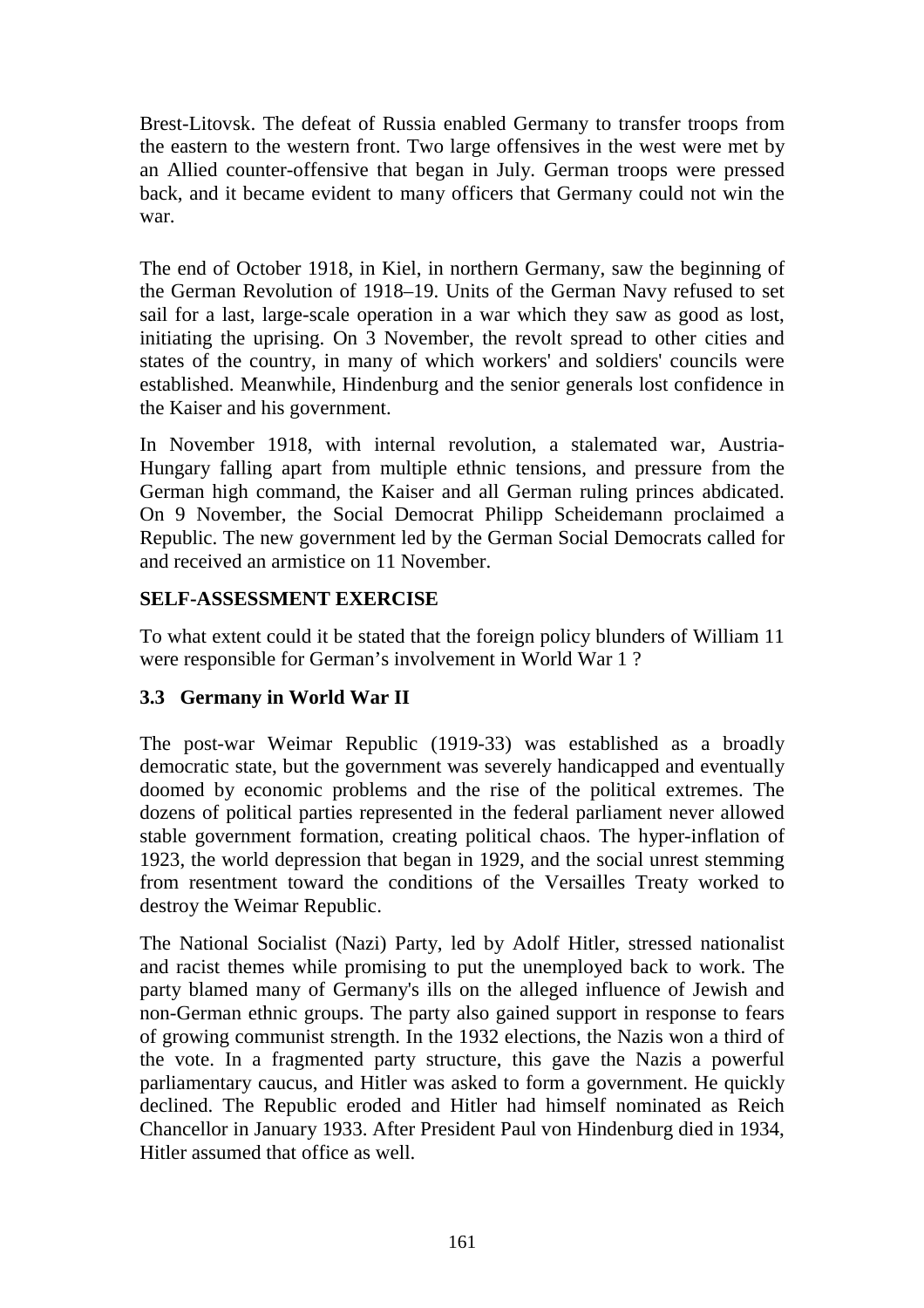Once in power, Hitler and his party first undermined and then abolished democratic institutions and opposition parties. The Nazi leadership immediately jailed many Jewish citizens and opposition figures and withdrew their political rights. Hitler's Nuremburg Laws subsequently deprived all of Germany's Jews of their political rights and also of their economic assets and professional licenses, foreshadowing the systematic plundering of Jewish assets throughout Nazi-occupied territory. The Nazis implemented a program of genocide, at first through incarceration and forced labour and then by establishing death camps. In a catastrophe generally known as the Holocaust, roughly six million European Jews from Germany and Nazi-occupied countries were murdered in these death camps and in the killing fields set up behind military lines on the Eastern Front.

Adolf Hitler wanted more land, especially in the east, to expand Germany according to the Nazi policy of lebensraum. Hitler used the harsh limitations that were set against Germany in the Versailles Treaty as a pretext for Germany's right to acquire land where German-speaking people lived. Germany successfully used this reasoning to envelop two entire countries without starting a war.

On March 13, 1938, Germany took over Austria (termed the Anschluss) - a contingency specifically disallowed in the Versailles Treaty. At the Munich Conference on September 28-29, 1938, the French and the British handed Germany a large portion of Czechoslovakia. Hitler then took the rest of Czechoslovakia by March 1939.

Many people have wondered why Germany was allowed to take over both Austria and Czechoslovakia without a fight. The simple reason is that Great Britain and France did not want to repeat the bloodshed of World War I. They believed, wrongly as it turned out, they could avoid another world war by appeasing Hitler with a few concessions (such as Austria and Czechoslovakia). At this time, Great Britain and France did not understand that Hitler's goal of land acquisition was much, much larger than any one country. In March 1939, Germany invaded Czechoslovakia. In August 1939, Germany and the USSR signed a secret non-aggression pact dividing up Poland. On September 1, Germany invaded Poland. On September 3, 1939, Britain, France, Australia and New Zealand declared war on Germany. World War II had begun.

From late 1939 to early 1941, in a series of campaigns and treaties, Germany conquered or subdued much of continental Europe; amid Nazi-Soviet agreements, the nominally neutral Soviet Union fully or partially occupied and annexed territories of its six European neighbours. Britain and the Commonwealth remained the only major force continuing the fight against the Axis in North Africa and in extensive naval warfare. In June 1941, the European Axis launched an invasion of the Soviet Union, giving a start to the largest land theatre of war in history, which, from this moment on, was tying down the major part of the Axis military power. In December 1941, Japan,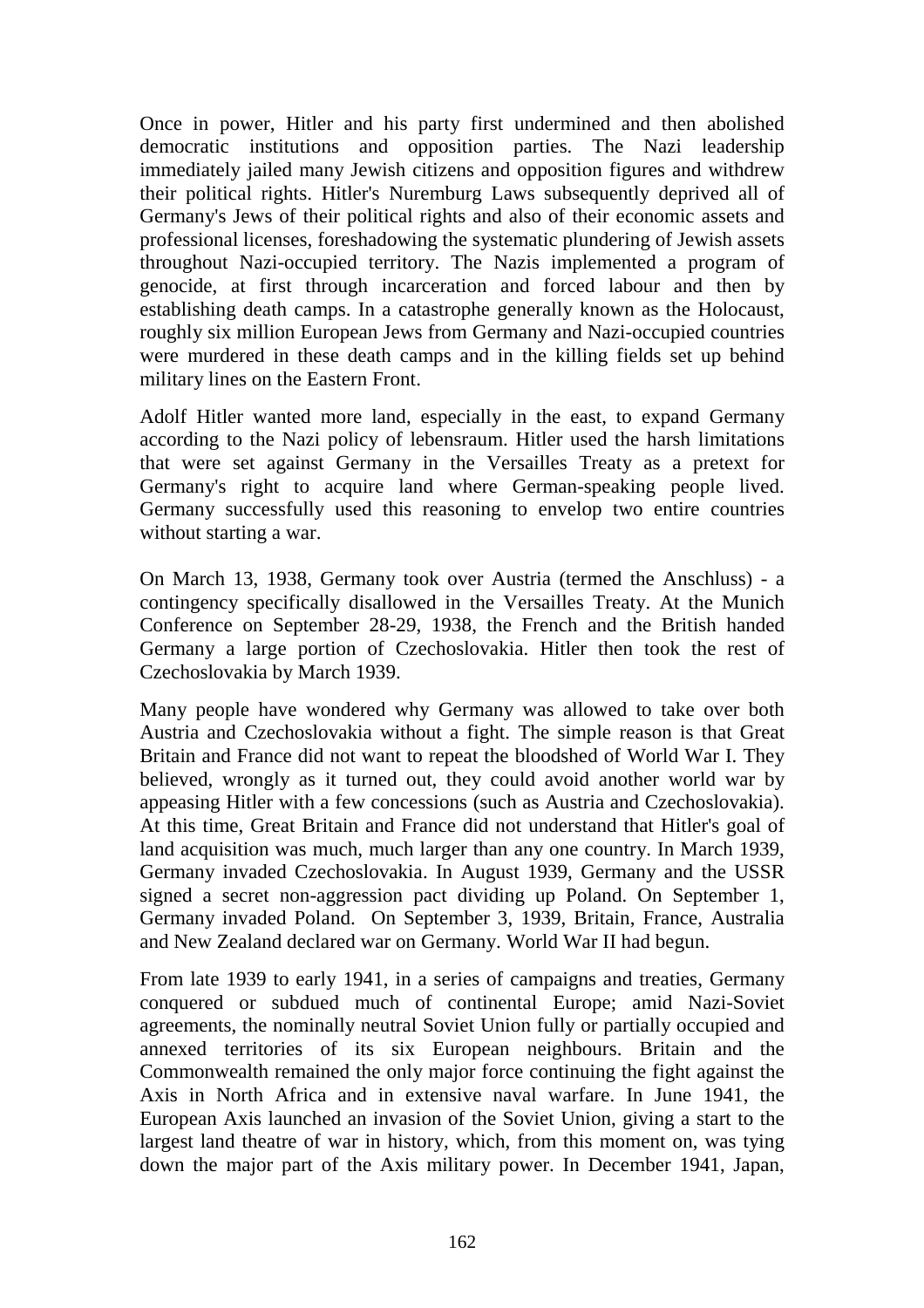which had been at war with China since 1937 and aimed to dominate Asia, attacked the United States and European possessions in the Pacific Ocean, quickly conquering much of the region.

The Axis advance was stopped in 1942 after the defeat of Japan in a series of naval battles and after defeats of European Axis troops in North Africa and, decisively, at Stalingrad. In 1943, with a series of German defeats in Eastern Europe, the Allied invasion of Fascist Italy, and American victories in the Pacific, the Axis lost the initiative and undertook strategic retreat on all fronts. In 1944, the Western Allies invaded France, while the Soviet Union regained all territorial losses and invaded Germany and its allies.

The war in Europe ended with the capture of Berlin by Soviet and Polish troops and the subsequent German unconditional surrender on 8 May 1945. The Japanese Navy was defeated by the United States, and invasion of the Japanese Archipelago ("Home Islands") became imminent. The war in Asia ended on 15 August 1945 when Japan agreed to surrender.

The war ended with the total victory of the Allies over Germany and Japan in 1945. World War II altered the political alignment and social structure of the world. The United Nations (UN) was established to foster international cooperation and prevent future conflicts. The Soviet Union and the United States emerged as rival superpowers, setting the stage for the Cold War, which lasted for the next 46 years. Meanwhile, the influence of European great powers started to decline, while the decolonisation of Asia and Africa began. Most countries whose industries had been damaged moved towards economic recovery. Political integration, especially in Europe, emerged as an effort to stabilise post-war relations.

## **3.4 Germany in Contemporary Politics**

Legacies of World War II, the Third Reich and especially the Holocaust heavily influenced Germany's foreign policy during the second half of the twentieth century. The identity of Germany's foreign policy for much of the last decades has been characterized by multilateralism (EU, NATO, UN and other international organizations), diplomacy and civic power strategies within European, transatlantic and global institutional frameworks. However, geostrategic transformation such as the end of the Cold War, new challenges such as international terrorism, and the shift from the second to the third post-war generation in Germany's political elite have resulted in a markedly new dynamic in German foreign and security policies that could lead to a "normalization" of these policies in the future. Germany has increasingly assumed leadership in international multilateral efforts and is solidifying itself as a major international political player.

The major goal of German foreign policy after World War II was the successful integration into (Western) international institutions in order to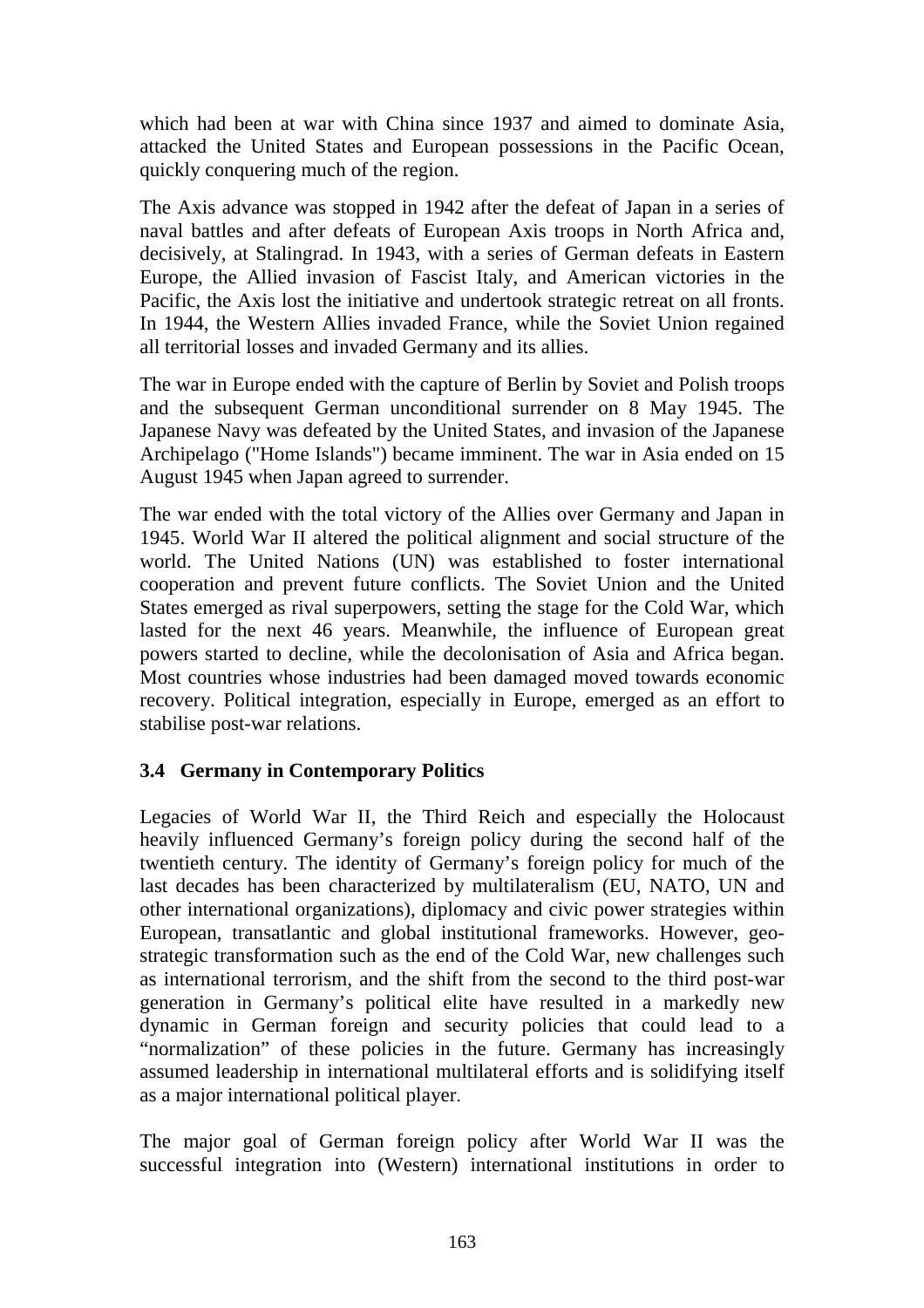facilitate a normalization of its international affairs. However, this goal couldn't be pursued too zealously due to the break-up of Germany into Eastern and Western halves in 1949.

German unification in 1990 and the end of the Cold War represented monumental shifts in the geopolitical realities that had defined German foreign policy. Germany was once again Europe's largest country, and the Soviet threat, which had served to unite West Germany with its pro-western neighbours and the United States, was no longer. Since the early 1990s, German leaders have been challenged to exercise a foreign policy grounded in a long-standing commitment to multi-lateralism and an aversion to military force while simultaneously seeking to assume the more proactive global role many argue is necessary to confront emerging security threats.

Now as the most populous country and largest economy in Europe, Germany has an important role in European and world politics; it is already a dominant player in the region and is expanding its role internationally. Germany has slowly been asserting itself more and more on the world stage, both bilaterally and through its NATO and UN missions. Until 1994, Germany was constitutionally barred from deploying its armed forces abroad. Today, approximately 7,400 German troops are deployed in peacekeeping, stabilization, and reconstruction missions worldwide.

Since the end of the Cold War, Germany's relations with the United States have been shaped by several key factors. These include Germany's growing support for a stronger, more capable European Union, and its continued allegiance to NATO as the primary guarantor of European security; Germany's ability and willingness to undertake the defence reforms many argue are necessary for it to meet its commitments within NATO and a burgeoning European Security and Defence Policy.

The EU and NATO are the focal points of German foreign and security policy. Since unification, Germany has asserted itself as a driving force behind the EU's enlargement eastward, deeper European integration, increased European foreign policy coordination, and the development of a European Security and Defence Policy (ESDP). As Germany's role within the European Union evolves, its foreign policy is marked by a desire to balance its support for a stronger, more capable Europe, with a traditional allegiance to NATO as the foundation for European security.

Since joining the United Nations as a full member in 1973, Germany has supported its development as a cornerstone of a German foreign policy grounded in a commitment to international legitimacy. Today, Germany contributes just nine percent of the regular U.N. budget, making it the thirdlargest financial contributor to the U.N. after the United States and Japan. For Germany, the U.N. offers a vital framework to determine and implement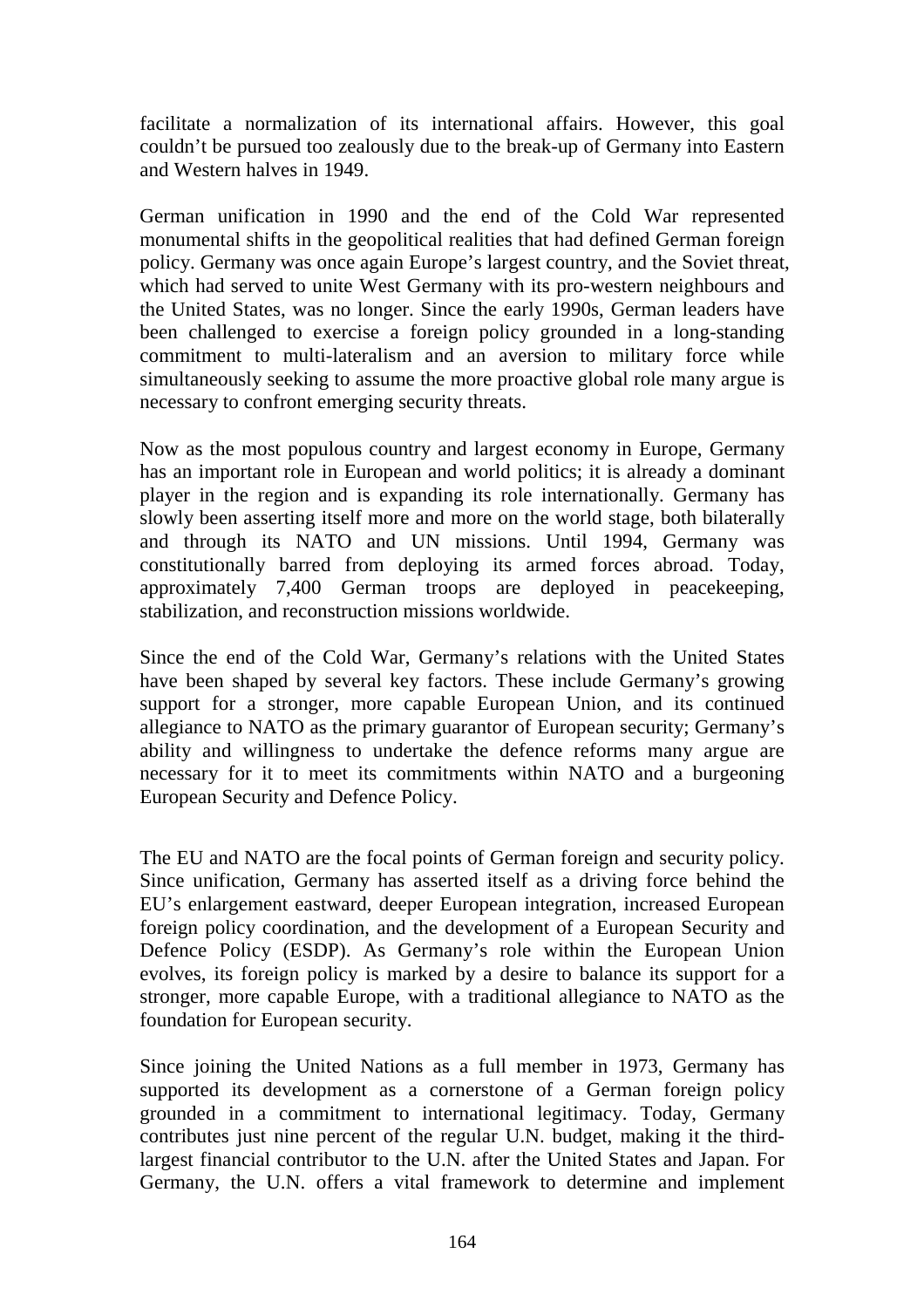international law, and a necessary mechanism through which to sanction international peacekeeping and peacemaking efforts, and efforts to reduce world hunger and poverty, and increase sustainable development

# **SELF-ASSESSMENT EXERCISE**

Critically examine the nature of German Foreign Policy after the Unification

# **4.0 CONCLUSION**

In general, it can be said that multilateralism is still the first option in Germany's foreign policy conduct in contemporary order. Over the decades, Germany has perfected the art of negotiation and multilateral bargaining and, at the same time, carrying out national gains. In terms of allegiance however, it can be observed that Germany has become less dependent on the United States, but has instead, chosen the European Union as its major focus of attention; this is valid for its economy, and increasingly for security affairs. Multilateralism has almost become synonymous with bargaining and policy making in the E.U. It has been particularly at the insistence of Germany that majority voting in the decision making institutions of the E.U has gained greater prominence, especially after the Maastricht and Amsterdam Treaties. Thus, Germany has ensured itself that it will not be able to dominate, institutional wise, smaller member-states within the E.U.

Germany was one of the first nations to recognize Croatia and Slovenia as independent nations, rejecting the concept of Yugoslavia as the only legitimate political order in the Balkans (unlike other European powers, who first proposed a pro-Belgrade policy). German troops participate in the multinational efforts to bring peace and stability to the Balkans. Germany continues to be active economically in the states of central and eastern Europe, and to actively support the development of democratic institutions. In the 2000s, Germany has been arguably the centerpiece of the European Union (though the importance of France cannot be overlooked in this connection).

## **5.0 SUMMARY**

Perhaps the most profound change in German foreign and security policy since the end of the Cold War is Germany's deployment of troops outside NATO territory for the first time since World War II. Since a 1994 Constitutional Court ruling enabled German leaders to deploy troops abroad, Germany has participated in a number of U.N. and NATO-sanctioned combat, peacekeeping, reconstruction and stabilization missions. Today, Germany's global threat assessments mirror those of many of its EU and NATO partners, including the United States. The government identifies terrorism, proliferation of weapons of mass destruction (WMD), regional conflicts and failed states, transnational crime, energy security, migration, and epidemics and pandemics as the primary security threats facing Germany and its EU and NATO allies. However,